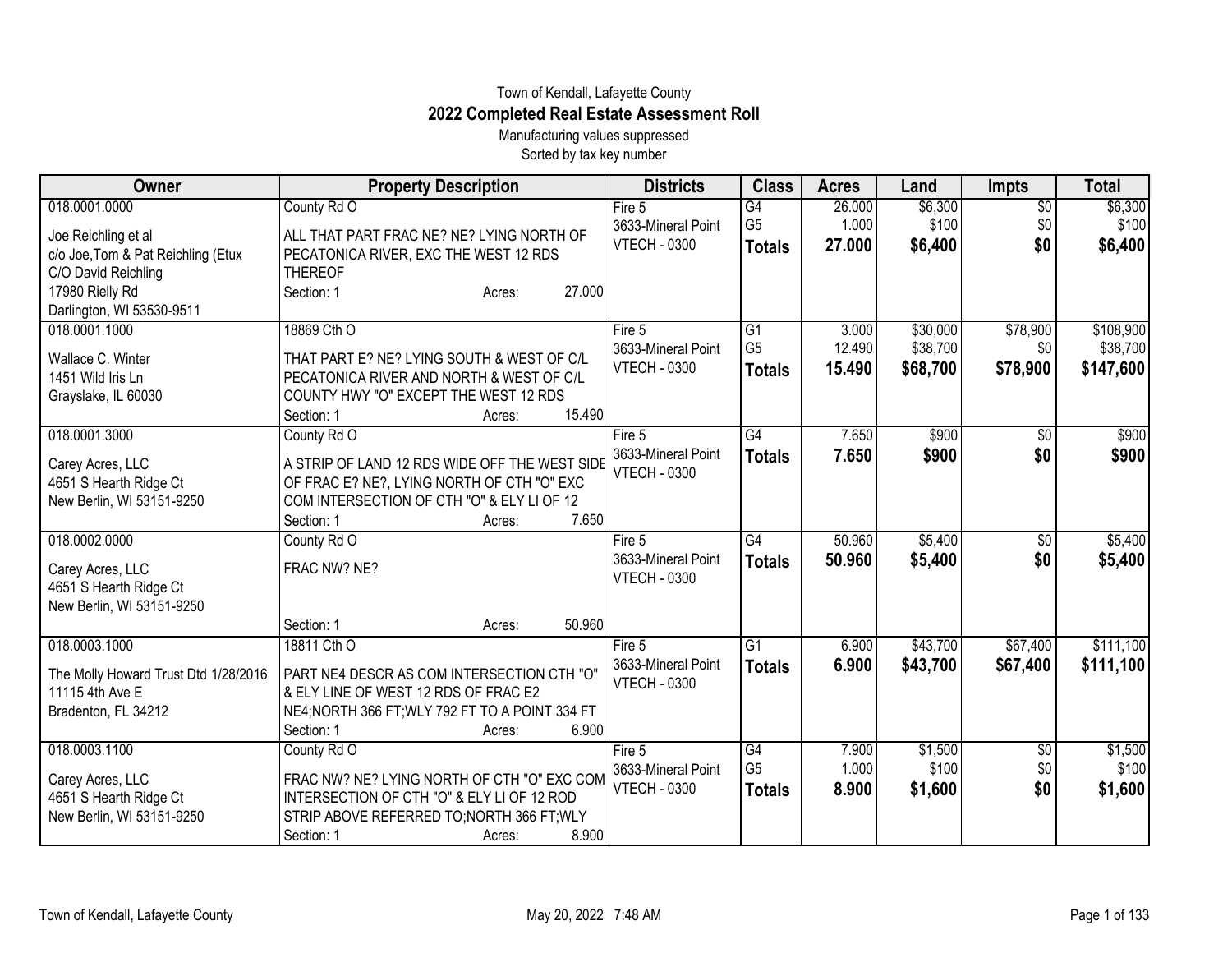| Owner                     | <b>Property Description</b>                                          | <b>Districts</b>    | <b>Class</b>    | <b>Acres</b> | Land       | <b>Impts</b>    | <b>Total</b> |
|---------------------------|----------------------------------------------------------------------|---------------------|-----------------|--------------|------------|-----------------|--------------|
| 018.0003.2000             | County Rd O                                                          | Fire 5              | G4              | 18.000       | \$3,400    | $\overline{50}$ | \$3,400      |
| Tabitha M. Steffes        | PART SW? NE? LYING IN THE FOLLOWING: BEG E?                          | 3633-Mineral Point  | W <sub>8</sub>  | 8.000        | (\$22,400) | \$0             | \$0          |
| 195 County O              | COR SEC 1;S00?22'32"E 1939.98' TO C/L CTH                            | <b>VTECH - 0300</b> | <b>Totals</b>   | 26,000       | \$3,400    | \$0             | \$3,400      |
| Mineral Point, WI 53565   | "C";NWLY ALG THE SAME AS FOLLOWS:N69?24'01"W                         |                     |                 |              |            |                 |              |
|                           | 26.000<br>Section: 1<br>Acres:                                       |                     |                 |              |            |                 |              |
| 018.0004.0000             | County Rd O                                                          | Fire $5$            | $\overline{G4}$ | 14.700       | \$2,800    | $\overline{30}$ | \$2,800      |
| Tabitha M. Steffes        | PART NE? NE? & PART SE? NE? LYING IN THE                             | 3633-Mineral Point  | G7              | 3.000        | \$22,500   | \$26,500        | \$49,000     |
| 195 County O              | FOLLOWING: BEG E? COR SEC 1;S00?22'32"E                              | <b>VTECH - 0300</b> | W <sub>8</sub>  | 20.500       | (\$57,400) | \$0             | \$0          |
| Mineral Point, WI 53565   | 1939.98' TO C/L CTH "C";NWLY ALG THE SAME AS                         |                     | <b>Totals</b>   | 38.200       | \$25,300   | \$26,500        | \$51,800     |
|                           | 38.200<br>Section: 1<br>Acres:                                       |                     |                 |              |            |                 |              |
| 018.0005.0000             | County Rd O                                                          | Fire 5              | $\overline{G4}$ | 50.680       | \$4,900    | \$0             | \$4,900      |
|                           |                                                                      | 3633-Mineral Point  | <b>Totals</b>   | 50.680       | \$4,900    | \$0             | \$4,900      |
| Carey Acres, LLC          | FRAC NE? NW?                                                         | <b>VTECH - 0300</b> |                 |              |            |                 |              |
| 4651 S Hearth Ridge Ct    |                                                                      |                     |                 |              |            |                 |              |
| New Berlin, WI 53151-9250 | 50.680<br>Section: 1<br>Acres:                                       |                     |                 |              |            |                 |              |
| 018.0006.2000             | County Rd O                                                          | Fire 5              | G4              | 48.400       | \$3,700    | $\sqrt[6]{}$    | \$3,700      |
|                           |                                                                      | 0364-Belmont        |                 | 48.400       | \$3,700    | \$0             | \$3,700      |
| Carey Acres, LLC          | FRAC NW? NW? EXC BEG NWCOR THEREOF; SOUTH                            | <b>VTECH - 0300</b> | <b>Totals</b>   |              |            |                 |              |
| 4651 S Hearth Ridge Ct    | 295 FT 6 INCHES; EAST 295 FT 6 INCHES; NORTH 295                     |                     |                 |              |            |                 |              |
| New Berlin, WI 53151-9250 | FT 6 INCHES; WEST 295 FT 6 INCHES TO POB                             |                     |                 |              |            |                 |              |
|                           | 48.400<br>Section: 1<br>Acres:                                       |                     |                 |              |            |                 |              |
| 018.0007.0000             | County Rd O                                                          | Fire $5$            | $\overline{G4}$ | 40.000       | \$8,000    | \$0             | \$8,000      |
| Carey Acres, LLC          | SW? NW? EXC THAT PART LYING SOUTH & EAST OF                          | 0364-Belmont        | <b>Totals</b>   | 40.000       | \$8,000    | \$0             | \$8,000      |
| 4651 S Hearth Ridge Ct    | <b>HWY</b>                                                           | <b>VTECH - 0300</b> |                 |              |            |                 |              |
| New Berlin, WI 53151-9250 |                                                                      |                     |                 |              |            |                 |              |
|                           | 40.000<br>Section: 1<br>Acres:                                       |                     |                 |              |            |                 |              |
| 018.0008.1000             | County Rd O                                                          | Fire 5              | $\overline{G4}$ | 25.000       | \$5,700    | $\sqrt{$0}$     | \$5,700      |
| Carey Acres, LLC          | SE? NW? LYING NORTH OF CTH "O"                                       | 3633-Mineral Point  | G <sub>5</sub>  | 1.000        | \$100      | \$0             | \$100        |
| 4651 S Hearth Ridge Ct    |                                                                      | <b>VTECH - 0300</b> | <b>Totals</b>   | 26.000       | \$5,800    | \$0             | \$5,800      |
| New Berlin, WI 53151-9250 |                                                                      |                     |                 |              |            |                 |              |
|                           | 26.000<br>Section: 1<br>Acres:                                       |                     |                 |              |            |                 |              |
| 018.0008.2000             | County Rd O                                                          | Fire $5$            | G4              | 5.000        | \$1,000    | $\overline{50}$ | \$1,000      |
|                           |                                                                      | 3633-Mineral Point  | W8              | 9.000        | (\$25,200) | \$0             | \$0          |
| Tabitha M. Steffes        | PART SW? NW? & PART SE? NW? LYING IN THE                             | <b>VTECH - 0300</b> | <b>Totals</b>   | 14.000       | \$1,000    | \$0             | \$1,000      |
| 195 County O              | FOLLOWING: BEG E? COR SEC 1;S00?22'32"E                              |                     |                 |              |            |                 |              |
| Mineral Point, WI 53565   | 1939.98' TO C/L CTH "C";NWLY ALG THE SAME AS<br>14.000<br>Section: 1 |                     |                 |              |            |                 |              |
|                           | Acres:                                                               |                     |                 |              |            |                 |              |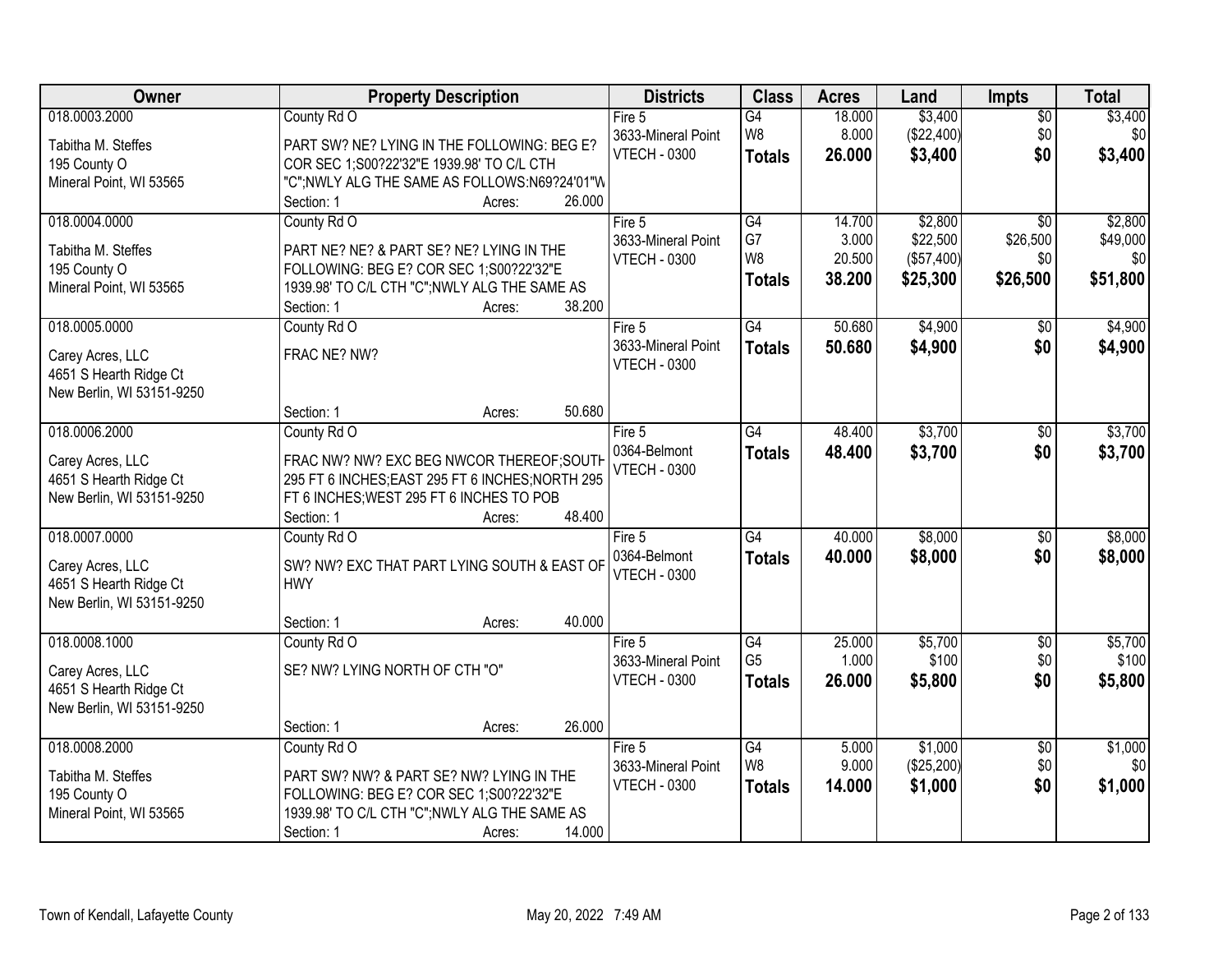| \$2,500<br>018.0009.1000<br>12.750<br>\$2,500<br>County Rd C<br>$\overline{G4}$<br>\$0<br>Fire 5<br>W8<br>5.000<br>(\$14,000)<br>\$0<br>\$0<br>3633-Mineral Point<br>Tabitha M. Steffes<br>PART NE? SW? LYING IN THE FOLLOWING: BEG E?<br><b>VTECH - 0300</b><br>\$0<br>\$2,500<br>17.750<br>\$2,500<br><b>Totals</b><br>COR SEC 1;S00?22'32"E 1939.98' TO C/L CTH<br>195 County O<br>"C";NWLY ALG THE SAME AS FOLLOWS:N69?24'01"W<br>Mineral Point, WI 53565<br>17.750<br>Section: 1<br>Acres:<br>018.0009.2000<br>G4<br>19.250<br>\$4,500<br>County Rd C<br>Fire 5<br>\$0<br>G <sub>5</sub><br>3.000<br>\$5,600<br>\$0<br>1295-Darlington<br>NE? SW? LYING SOUTH OF C/L CTH "C"<br>King's Hill Farms, LLC<br>\$0<br><b>VTECH - 0300</b><br>22.250<br>\$10,100<br><b>Totals</b><br><b>Two Prudential Plaza</b><br>180 N Stetson Ave #3240<br>22.250<br>Chicago, IL 60601-6770<br>Section: 1<br>Acres:<br>018.0010.1000<br>$\overline{G4}$<br>0.440<br>\$100<br>County Rd O<br>\$0<br>Fire 5<br>0364-Belmont<br>\$0<br>0.440<br>\$100<br><b>Totals</b><br>Carey Acres, LLC<br>PART NW? SW? BEG NECOR SAID NW? SW?;SOUTH<br><b>VTECH - 0300</b><br>4651 S Hearth Ridge Ct<br>136 FT; WEST 142 FT; NORTH 136 FT; EAST TO POB<br>New Berlin, WI 53151-9250<br>0.440<br>Section: 1<br>Acres:<br>018.0010.1100<br>County Rd C<br>G4<br>6.960<br>\$500<br>Fire 5<br>$\sqrt[6]{3}$<br>G <sub>5</sub><br>1.000<br>\$100<br>\$0<br>0364-Belmont<br>THAT PART NW? SW? WHICH LIES NORTH OF HWY<br>Carey Acres, LLC<br><b>VTECH - 0300</b><br>7.960<br>\$600<br>\$0<br><b>Totals</b><br>4651 S Hearth Ridge Ct<br>EXC BEG NECOR SAID NW? SW?;SOUTH 136<br>New Berlin, WI 53151-9250<br>FT; WEST 142 FT; NORTH 136 FT; EAST TO POB<br>7.960<br>Section: 1<br>Acres:<br>\$5,900<br>018.0010.2000<br>$\overline{G4}$<br>28.600<br>$\overline{50}$<br>18468 Cth O<br>Fire $5$<br>G <sub>5</sub><br>1.000<br>\$100<br>\$0<br>1295-Darlington<br>THAT PART NW? SW? LYING SOUTH OF C/L CTH "O"<br>Donald R. Dralle<br>G7<br>2.000<br>\$72,100<br>\$20,000<br><b>VTECH - 0300</b><br>Marilyn Dralle<br>31.600<br>\$98,100<br>\$26,000<br>\$72,100<br><b>Totals</b><br>18468 County Rd O<br>31.600<br>Mineral Point, WI 53565<br>Section: 1<br>Acres:<br>G4<br>\$4,900<br>018.0011.1000<br>33.200<br>County Rd O<br>Fire 5<br>\$0<br>G <sub>5</sub><br>1.000<br>\$500<br>\$0<br>1295-Darlington<br>Donald R. Dralle<br>SW? SW? EXC THE SOUTH 30 RDS THEREOF (=VOL<br>34.200<br>\$0<br><b>VTECH - 0300</b><br>\$5,400<br>\$5,400<br><b>Totals</b><br>206D P741) & ALSO INCLUDING PART SW? SW? COM<br>Marilyn Dralle<br>SWCOR SEC 1; ALG SEC LI N0?03'47"W 210.84' TO<br>18468 County Rd O<br>Mineral Point, WI 53565<br>34.200<br>Section: 1<br>Acres:<br>\$1,000<br>018.0011.2000<br>County Rd O<br>Fire $5$<br>G4<br>3.800<br>$\overline{60}$<br>G <sub>5</sub><br>2.000<br>\$6,200<br>\$0<br>0364-Belmont<br>SOUTH 30 RDS OF SW? SW? EXC COM SW COR SEC<br>Daniel Leahy Grain & Land, LLC<br><b>VTECH - 0300</b><br>\$7,200<br>\$0<br>5.800<br>\$7,200<br><b>Totals</b><br>11522 County Rd H<br>1; N0?03'47"W 210.84' TO POB; N0?03'47"W 284.16';<br>Cuba City, WI 53807-9491<br>S89?34'45"E 1321.11' TO ELI; S0?20'23" E, 322.61'; | <b>Owner</b> | <b>Property Description</b>   | <b>Districts</b> | <b>Class</b> | <b>Acres</b> | Land | <b>Impts</b> | <b>Total</b> |
|------------------------------------------------------------------------------------------------------------------------------------------------------------------------------------------------------------------------------------------------------------------------------------------------------------------------------------------------------------------------------------------------------------------------------------------------------------------------------------------------------------------------------------------------------------------------------------------------------------------------------------------------------------------------------------------------------------------------------------------------------------------------------------------------------------------------------------------------------------------------------------------------------------------------------------------------------------------------------------------------------------------------------------------------------------------------------------------------------------------------------------------------------------------------------------------------------------------------------------------------------------------------------------------------------------------------------------------------------------------------------------------------------------------------------------------------------------------------------------------------------------------------------------------------------------------------------------------------------------------------------------------------------------------------------------------------------------------------------------------------------------------------------------------------------------------------------------------------------------------------------------------------------------------------------------------------------------------------------------------------------------------------------------------------------------------------------------------------------------------------------------------------------------------------------------------------------------------------------------------------------------------------------------------------------------------------------------------------------------------------------------------------------------------------------------------------------------------------------------------------------------------------------------------------------------------------------------------------------------------------------------------------------------------------------------------------------------------------------------------------------------------------------------------------------------------------------------------------------------------------------------------------------------------------------------------------------------------------------------------------------------------------------------------------------------------------------------------------------------------------------------------------------------------------------------------------------------------|--------------|-------------------------------|------------------|--------------|--------------|------|--------------|--------------|
|                                                                                                                                                                                                                                                                                                                                                                                                                                                                                                                                                                                                                                                                                                                                                                                                                                                                                                                                                                                                                                                                                                                                                                                                                                                                                                                                                                                                                                                                                                                                                                                                                                                                                                                                                                                                                                                                                                                                                                                                                                                                                                                                                                                                                                                                                                                                                                                                                                                                                                                                                                                                                                                                                                                                                                                                                                                                                                                                                                                                                                                                                                                                                                                                                  |              |                               |                  |              |              |      |              |              |
|                                                                                                                                                                                                                                                                                                                                                                                                                                                                                                                                                                                                                                                                                                                                                                                                                                                                                                                                                                                                                                                                                                                                                                                                                                                                                                                                                                                                                                                                                                                                                                                                                                                                                                                                                                                                                                                                                                                                                                                                                                                                                                                                                                                                                                                                                                                                                                                                                                                                                                                                                                                                                                                                                                                                                                                                                                                                                                                                                                                                                                                                                                                                                                                                                  |              |                               |                  |              |              |      |              |              |
|                                                                                                                                                                                                                                                                                                                                                                                                                                                                                                                                                                                                                                                                                                                                                                                                                                                                                                                                                                                                                                                                                                                                                                                                                                                                                                                                                                                                                                                                                                                                                                                                                                                                                                                                                                                                                                                                                                                                                                                                                                                                                                                                                                                                                                                                                                                                                                                                                                                                                                                                                                                                                                                                                                                                                                                                                                                                                                                                                                                                                                                                                                                                                                                                                  |              |                               |                  |              |              |      |              |              |
|                                                                                                                                                                                                                                                                                                                                                                                                                                                                                                                                                                                                                                                                                                                                                                                                                                                                                                                                                                                                                                                                                                                                                                                                                                                                                                                                                                                                                                                                                                                                                                                                                                                                                                                                                                                                                                                                                                                                                                                                                                                                                                                                                                                                                                                                                                                                                                                                                                                                                                                                                                                                                                                                                                                                                                                                                                                                                                                                                                                                                                                                                                                                                                                                                  |              |                               |                  |              |              |      |              |              |
|                                                                                                                                                                                                                                                                                                                                                                                                                                                                                                                                                                                                                                                                                                                                                                                                                                                                                                                                                                                                                                                                                                                                                                                                                                                                                                                                                                                                                                                                                                                                                                                                                                                                                                                                                                                                                                                                                                                                                                                                                                                                                                                                                                                                                                                                                                                                                                                                                                                                                                                                                                                                                                                                                                                                                                                                                                                                                                                                                                                                                                                                                                                                                                                                                  |              |                               |                  |              |              |      |              |              |
| \$5,600<br>\$10,100<br>\$100<br>\$100                                                                                                                                                                                                                                                                                                                                                                                                                                                                                                                                                                                                                                                                                                                                                                                                                                                                                                                                                                                                                                                                                                                                                                                                                                                                                                                                                                                                                                                                                                                                                                                                                                                                                                                                                                                                                                                                                                                                                                                                                                                                                                                                                                                                                                                                                                                                                                                                                                                                                                                                                                                                                                                                                                                                                                                                                                                                                                                                                                                                                                                                                                                                                                            |              |                               |                  |              |              |      |              | \$4,500      |
|                                                                                                                                                                                                                                                                                                                                                                                                                                                                                                                                                                                                                                                                                                                                                                                                                                                                                                                                                                                                                                                                                                                                                                                                                                                                                                                                                                                                                                                                                                                                                                                                                                                                                                                                                                                                                                                                                                                                                                                                                                                                                                                                                                                                                                                                                                                                                                                                                                                                                                                                                                                                                                                                                                                                                                                                                                                                                                                                                                                                                                                                                                                                                                                                                  |              |                               |                  |              |              |      |              |              |
|                                                                                                                                                                                                                                                                                                                                                                                                                                                                                                                                                                                                                                                                                                                                                                                                                                                                                                                                                                                                                                                                                                                                                                                                                                                                                                                                                                                                                                                                                                                                                                                                                                                                                                                                                                                                                                                                                                                                                                                                                                                                                                                                                                                                                                                                                                                                                                                                                                                                                                                                                                                                                                                                                                                                                                                                                                                                                                                                                                                                                                                                                                                                                                                                                  |              |                               |                  |              |              |      |              |              |
|                                                                                                                                                                                                                                                                                                                                                                                                                                                                                                                                                                                                                                                                                                                                                                                                                                                                                                                                                                                                                                                                                                                                                                                                                                                                                                                                                                                                                                                                                                                                                                                                                                                                                                                                                                                                                                                                                                                                                                                                                                                                                                                                                                                                                                                                                                                                                                                                                                                                                                                                                                                                                                                                                                                                                                                                                                                                                                                                                                                                                                                                                                                                                                                                                  |              |                               |                  |              |              |      |              |              |
|                                                                                                                                                                                                                                                                                                                                                                                                                                                                                                                                                                                                                                                                                                                                                                                                                                                                                                                                                                                                                                                                                                                                                                                                                                                                                                                                                                                                                                                                                                                                                                                                                                                                                                                                                                                                                                                                                                                                                                                                                                                                                                                                                                                                                                                                                                                                                                                                                                                                                                                                                                                                                                                                                                                                                                                                                                                                                                                                                                                                                                                                                                                                                                                                                  |              |                               |                  |              |              |      |              |              |
|                                                                                                                                                                                                                                                                                                                                                                                                                                                                                                                                                                                                                                                                                                                                                                                                                                                                                                                                                                                                                                                                                                                                                                                                                                                                                                                                                                                                                                                                                                                                                                                                                                                                                                                                                                                                                                                                                                                                                                                                                                                                                                                                                                                                                                                                                                                                                                                                                                                                                                                                                                                                                                                                                                                                                                                                                                                                                                                                                                                                                                                                                                                                                                                                                  |              |                               |                  |              |              |      |              |              |
| \$500<br>\$100<br>\$600<br>\$5,900<br>\$100<br>\$92,100<br>\$4,900<br>\$500<br>\$1,000<br>\$6,200                                                                                                                                                                                                                                                                                                                                                                                                                                                                                                                                                                                                                                                                                                                                                                                                                                                                                                                                                                                                                                                                                                                                                                                                                                                                                                                                                                                                                                                                                                                                                                                                                                                                                                                                                                                                                                                                                                                                                                                                                                                                                                                                                                                                                                                                                                                                                                                                                                                                                                                                                                                                                                                                                                                                                                                                                                                                                                                                                                                                                                                                                                                |              |                               |                  |              |              |      |              |              |
|                                                                                                                                                                                                                                                                                                                                                                                                                                                                                                                                                                                                                                                                                                                                                                                                                                                                                                                                                                                                                                                                                                                                                                                                                                                                                                                                                                                                                                                                                                                                                                                                                                                                                                                                                                                                                                                                                                                                                                                                                                                                                                                                                                                                                                                                                                                                                                                                                                                                                                                                                                                                                                                                                                                                                                                                                                                                                                                                                                                                                                                                                                                                                                                                                  |              |                               |                  |              |              |      |              |              |
|                                                                                                                                                                                                                                                                                                                                                                                                                                                                                                                                                                                                                                                                                                                                                                                                                                                                                                                                                                                                                                                                                                                                                                                                                                                                                                                                                                                                                                                                                                                                                                                                                                                                                                                                                                                                                                                                                                                                                                                                                                                                                                                                                                                                                                                                                                                                                                                                                                                                                                                                                                                                                                                                                                                                                                                                                                                                                                                                                                                                                                                                                                                                                                                                                  |              |                               |                  |              |              |      |              |              |
|                                                                                                                                                                                                                                                                                                                                                                                                                                                                                                                                                                                                                                                                                                                                                                                                                                                                                                                                                                                                                                                                                                                                                                                                                                                                                                                                                                                                                                                                                                                                                                                                                                                                                                                                                                                                                                                                                                                                                                                                                                                                                                                                                                                                                                                                                                                                                                                                                                                                                                                                                                                                                                                                                                                                                                                                                                                                                                                                                                                                                                                                                                                                                                                                                  |              |                               |                  |              |              |      |              |              |
|                                                                                                                                                                                                                                                                                                                                                                                                                                                                                                                                                                                                                                                                                                                                                                                                                                                                                                                                                                                                                                                                                                                                                                                                                                                                                                                                                                                                                                                                                                                                                                                                                                                                                                                                                                                                                                                                                                                                                                                                                                                                                                                                                                                                                                                                                                                                                                                                                                                                                                                                                                                                                                                                                                                                                                                                                                                                                                                                                                                                                                                                                                                                                                                                                  |              |                               |                  |              |              |      |              |              |
|                                                                                                                                                                                                                                                                                                                                                                                                                                                                                                                                                                                                                                                                                                                                                                                                                                                                                                                                                                                                                                                                                                                                                                                                                                                                                                                                                                                                                                                                                                                                                                                                                                                                                                                                                                                                                                                                                                                                                                                                                                                                                                                                                                                                                                                                                                                                                                                                                                                                                                                                                                                                                                                                                                                                                                                                                                                                                                                                                                                                                                                                                                                                                                                                                  |              |                               |                  |              |              |      |              |              |
|                                                                                                                                                                                                                                                                                                                                                                                                                                                                                                                                                                                                                                                                                                                                                                                                                                                                                                                                                                                                                                                                                                                                                                                                                                                                                                                                                                                                                                                                                                                                                                                                                                                                                                                                                                                                                                                                                                                                                                                                                                                                                                                                                                                                                                                                                                                                                                                                                                                                                                                                                                                                                                                                                                                                                                                                                                                                                                                                                                                                                                                                                                                                                                                                                  |              |                               |                  |              |              |      |              |              |
|                                                                                                                                                                                                                                                                                                                                                                                                                                                                                                                                                                                                                                                                                                                                                                                                                                                                                                                                                                                                                                                                                                                                                                                                                                                                                                                                                                                                                                                                                                                                                                                                                                                                                                                                                                                                                                                                                                                                                                                                                                                                                                                                                                                                                                                                                                                                                                                                                                                                                                                                                                                                                                                                                                                                                                                                                                                                                                                                                                                                                                                                                                                                                                                                                  |              |                               |                  |              |              |      |              |              |
|                                                                                                                                                                                                                                                                                                                                                                                                                                                                                                                                                                                                                                                                                                                                                                                                                                                                                                                                                                                                                                                                                                                                                                                                                                                                                                                                                                                                                                                                                                                                                                                                                                                                                                                                                                                                                                                                                                                                                                                                                                                                                                                                                                                                                                                                                                                                                                                                                                                                                                                                                                                                                                                                                                                                                                                                                                                                                                                                                                                                                                                                                                                                                                                                                  |              |                               |                  |              |              |      |              |              |
|                                                                                                                                                                                                                                                                                                                                                                                                                                                                                                                                                                                                                                                                                                                                                                                                                                                                                                                                                                                                                                                                                                                                                                                                                                                                                                                                                                                                                                                                                                                                                                                                                                                                                                                                                                                                                                                                                                                                                                                                                                                                                                                                                                                                                                                                                                                                                                                                                                                                                                                                                                                                                                                                                                                                                                                                                                                                                                                                                                                                                                                                                                                                                                                                                  |              |                               |                  |              |              |      |              |              |
|                                                                                                                                                                                                                                                                                                                                                                                                                                                                                                                                                                                                                                                                                                                                                                                                                                                                                                                                                                                                                                                                                                                                                                                                                                                                                                                                                                                                                                                                                                                                                                                                                                                                                                                                                                                                                                                                                                                                                                                                                                                                                                                                                                                                                                                                                                                                                                                                                                                                                                                                                                                                                                                                                                                                                                                                                                                                                                                                                                                                                                                                                                                                                                                                                  |              |                               |                  |              |              |      |              |              |
|                                                                                                                                                                                                                                                                                                                                                                                                                                                                                                                                                                                                                                                                                                                                                                                                                                                                                                                                                                                                                                                                                                                                                                                                                                                                                                                                                                                                                                                                                                                                                                                                                                                                                                                                                                                                                                                                                                                                                                                                                                                                                                                                                                                                                                                                                                                                                                                                                                                                                                                                                                                                                                                                                                                                                                                                                                                                                                                                                                                                                                                                                                                                                                                                                  |              |                               |                  |              |              |      |              |              |
|                                                                                                                                                                                                                                                                                                                                                                                                                                                                                                                                                                                                                                                                                                                                                                                                                                                                                                                                                                                                                                                                                                                                                                                                                                                                                                                                                                                                                                                                                                                                                                                                                                                                                                                                                                                                                                                                                                                                                                                                                                                                                                                                                                                                                                                                                                                                                                                                                                                                                                                                                                                                                                                                                                                                                                                                                                                                                                                                                                                                                                                                                                                                                                                                                  |              |                               |                  |              |              |      |              |              |
|                                                                                                                                                                                                                                                                                                                                                                                                                                                                                                                                                                                                                                                                                                                                                                                                                                                                                                                                                                                                                                                                                                                                                                                                                                                                                                                                                                                                                                                                                                                                                                                                                                                                                                                                                                                                                                                                                                                                                                                                                                                                                                                                                                                                                                                                                                                                                                                                                                                                                                                                                                                                                                                                                                                                                                                                                                                                                                                                                                                                                                                                                                                                                                                                                  |              |                               |                  |              |              |      |              |              |
|                                                                                                                                                                                                                                                                                                                                                                                                                                                                                                                                                                                                                                                                                                                                                                                                                                                                                                                                                                                                                                                                                                                                                                                                                                                                                                                                                                                                                                                                                                                                                                                                                                                                                                                                                                                                                                                                                                                                                                                                                                                                                                                                                                                                                                                                                                                                                                                                                                                                                                                                                                                                                                                                                                                                                                                                                                                                                                                                                                                                                                                                                                                                                                                                                  |              |                               |                  |              |              |      |              |              |
|                                                                                                                                                                                                                                                                                                                                                                                                                                                                                                                                                                                                                                                                                                                                                                                                                                                                                                                                                                                                                                                                                                                                                                                                                                                                                                                                                                                                                                                                                                                                                                                                                                                                                                                                                                                                                                                                                                                                                                                                                                                                                                                                                                                                                                                                                                                                                                                                                                                                                                                                                                                                                                                                                                                                                                                                                                                                                                                                                                                                                                                                                                                                                                                                                  |              |                               |                  |              |              |      |              |              |
|                                                                                                                                                                                                                                                                                                                                                                                                                                                                                                                                                                                                                                                                                                                                                                                                                                                                                                                                                                                                                                                                                                                                                                                                                                                                                                                                                                                                                                                                                                                                                                                                                                                                                                                                                                                                                                                                                                                                                                                                                                                                                                                                                                                                                                                                                                                                                                                                                                                                                                                                                                                                                                                                                                                                                                                                                                                                                                                                                                                                                                                                                                                                                                                                                  |              |                               |                  |              |              |      |              |              |
|                                                                                                                                                                                                                                                                                                                                                                                                                                                                                                                                                                                                                                                                                                                                                                                                                                                                                                                                                                                                                                                                                                                                                                                                                                                                                                                                                                                                                                                                                                                                                                                                                                                                                                                                                                                                                                                                                                                                                                                                                                                                                                                                                                                                                                                                                                                                                                                                                                                                                                                                                                                                                                                                                                                                                                                                                                                                                                                                                                                                                                                                                                                                                                                                                  |              |                               |                  |              |              |      |              |              |
|                                                                                                                                                                                                                                                                                                                                                                                                                                                                                                                                                                                                                                                                                                                                                                                                                                                                                                                                                                                                                                                                                                                                                                                                                                                                                                                                                                                                                                                                                                                                                                                                                                                                                                                                                                                                                                                                                                                                                                                                                                                                                                                                                                                                                                                                                                                                                                                                                                                                                                                                                                                                                                                                                                                                                                                                                                                                                                                                                                                                                                                                                                                                                                                                                  |              |                               |                  |              |              |      |              |              |
|                                                                                                                                                                                                                                                                                                                                                                                                                                                                                                                                                                                                                                                                                                                                                                                                                                                                                                                                                                                                                                                                                                                                                                                                                                                                                                                                                                                                                                                                                                                                                                                                                                                                                                                                                                                                                                                                                                                                                                                                                                                                                                                                                                                                                                                                                                                                                                                                                                                                                                                                                                                                                                                                                                                                                                                                                                                                                                                                                                                                                                                                                                                                                                                                                  |              |                               |                  |              |              |      |              |              |
|                                                                                                                                                                                                                                                                                                                                                                                                                                                                                                                                                                                                                                                                                                                                                                                                                                                                                                                                                                                                                                                                                                                                                                                                                                                                                                                                                                                                                                                                                                                                                                                                                                                                                                                                                                                                                                                                                                                                                                                                                                                                                                                                                                                                                                                                                                                                                                                                                                                                                                                                                                                                                                                                                                                                                                                                                                                                                                                                                                                                                                                                                                                                                                                                                  |              |                               |                  |              |              |      |              |              |
|                                                                                                                                                                                                                                                                                                                                                                                                                                                                                                                                                                                                                                                                                                                                                                                                                                                                                                                                                                                                                                                                                                                                                                                                                                                                                                                                                                                                                                                                                                                                                                                                                                                                                                                                                                                                                                                                                                                                                                                                                                                                                                                                                                                                                                                                                                                                                                                                                                                                                                                                                                                                                                                                                                                                                                                                                                                                                                                                                                                                                                                                                                                                                                                                                  |              |                               |                  |              |              |      |              |              |
|                                                                                                                                                                                                                                                                                                                                                                                                                                                                                                                                                                                                                                                                                                                                                                                                                                                                                                                                                                                                                                                                                                                                                                                                                                                                                                                                                                                                                                                                                                                                                                                                                                                                                                                                                                                                                                                                                                                                                                                                                                                                                                                                                                                                                                                                                                                                                                                                                                                                                                                                                                                                                                                                                                                                                                                                                                                                                                                                                                                                                                                                                                                                                                                                                  |              |                               |                  |              |              |      |              |              |
|                                                                                                                                                                                                                                                                                                                                                                                                                                                                                                                                                                                                                                                                                                                                                                                                                                                                                                                                                                                                                                                                                                                                                                                                                                                                                                                                                                                                                                                                                                                                                                                                                                                                                                                                                                                                                                                                                                                                                                                                                                                                                                                                                                                                                                                                                                                                                                                                                                                                                                                                                                                                                                                                                                                                                                                                                                                                                                                                                                                                                                                                                                                                                                                                                  |              |                               |                  |              |              |      |              |              |
|                                                                                                                                                                                                                                                                                                                                                                                                                                                                                                                                                                                                                                                                                                                                                                                                                                                                                                                                                                                                                                                                                                                                                                                                                                                                                                                                                                                                                                                                                                                                                                                                                                                                                                                                                                                                                                                                                                                                                                                                                                                                                                                                                                                                                                                                                                                                                                                                                                                                                                                                                                                                                                                                                                                                                                                                                                                                                                                                                                                                                                                                                                                                                                                                                  |              | 5.800<br>Section: 1<br>Acres: |                  |              |              |      |              |              |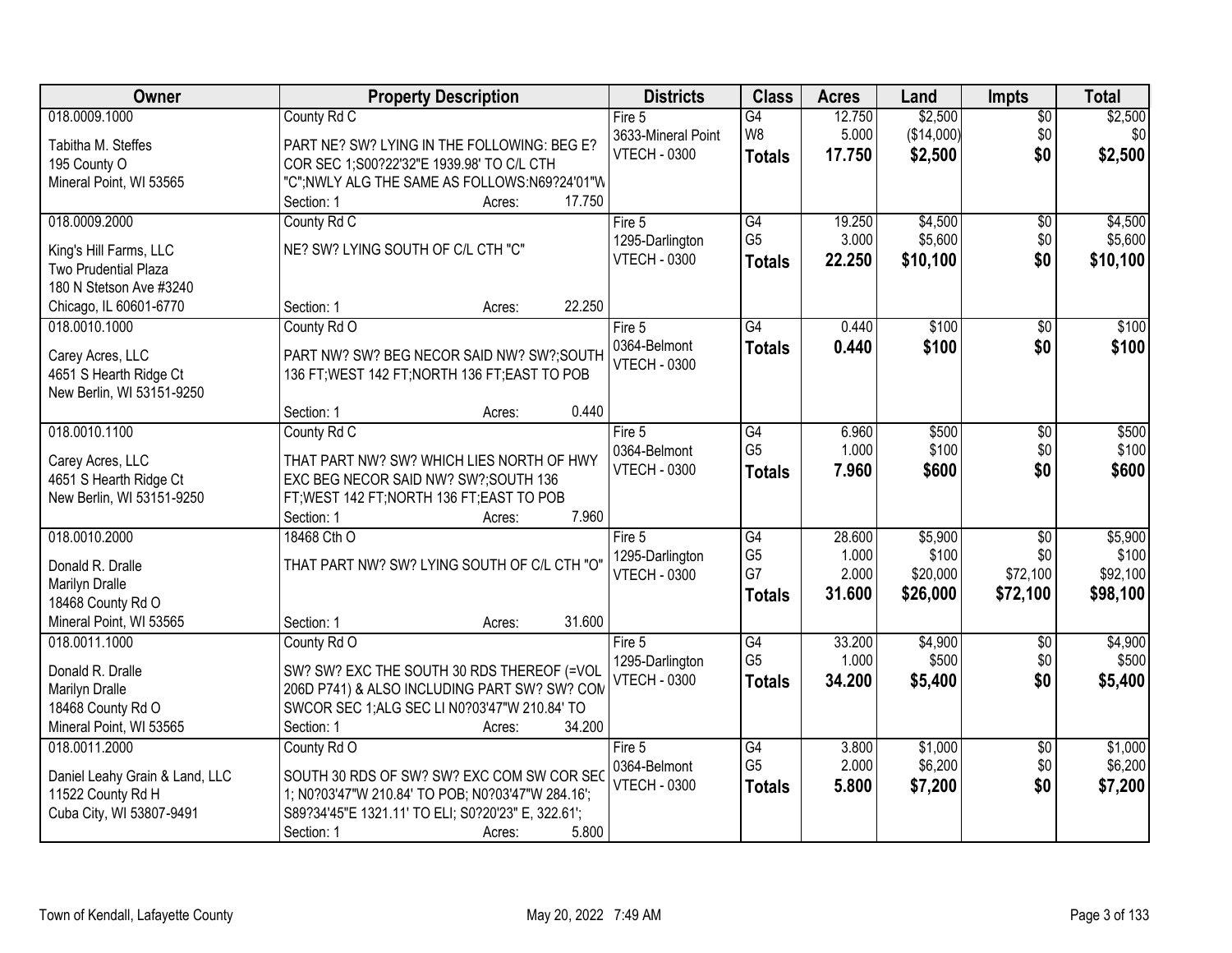| Owner                     |                                                | <b>Property Description</b> |        | <b>Districts</b>    | <b>Class</b>    | <b>Acres</b> | Land       | <b>Impts</b>    | <b>Total</b> |
|---------------------------|------------------------------------------------|-----------------------------|--------|---------------------|-----------------|--------------|------------|-----------------|--------------|
| 018.0012.0000             | County Rd O                                    |                             |        | Fire 5              | G4              | 33.000       | \$6,400    | $\overline{50}$ | \$6,400      |
| King's Hill Farms, LLC    | SE? SW?                                        |                             |        | 1295-Darlington     | G <sub>5</sub>  | 7.000        | \$13,000   | \$0             | \$13,000     |
| Two Prudential Plaza      |                                                |                             |        | <b>VTECH - 0300</b> | <b>Totals</b>   | 40.000       | \$19,400   | \$0             | \$19,400     |
| 180 N Stetson Ave #3240   |                                                |                             |        |                     |                 |              |            |                 |              |
| Chicago, IL 60601-6770    | Section: 1                                     | Acres:                      | 40.000 |                     |                 |              |            |                 |              |
| 018.0013.0000             | County Rd C                                    |                             |        | Fire $5$            | G4              | 32.000       | \$6,600    | $\overline{50}$ | \$6,600      |
| Tabitha M. Steffes        | NE? SE? AS LYING IN THE FOLLOWING: BEG E? COF  |                             |        | 3633-Mineral Point  | W8              | 8.000        | (\$22,400) | \$0             | \$0          |
| 195 County O              | SEC 1;S00?22'32"E 1939.98' TO C/L CTH "C";NWLY |                             |        | <b>VTECH - 0300</b> | <b>Totals</b>   | 40.000       | \$6,600    | \$0             | \$6,600      |
| Mineral Point, WI 53565   | ALG THE SAME AS FOLLOWS:N69?24'01"W            |                             |        |                     |                 |              |            |                 |              |
|                           | Section: 1                                     | Acres:                      | 40.000 |                     |                 |              |            |                 |              |
| 018.0014.0000             | County Rd C                                    |                             |        | Fire 5              | G4              | 34.900       | \$6,900    | \$0             | \$6,900      |
| Tabitha M. Steffes        | PART NW? SE? & PART SW? SE? LYING IN THE       |                             |        | 3633-Mineral Point  | W8              | 2.000        | (\$5,600)  | \$0             | \$0          |
| 195 County O              | FOLLOWING: BEG E? COR SEC 1;S00?22'32"E        |                             |        | <b>VTECH - 0300</b> | <b>Totals</b>   | 36.900       | \$6,900    | \$0             | \$6,900      |
| Mineral Point, WI 53565   | 1939.98' TO C/L CTH "C"; NWLY ALG THE SAME AS  |                             |        |                     |                 |              |            |                 |              |
|                           | Section: 1                                     | Acres:                      | 36.900 |                     |                 |              |            |                 |              |
| 018.0015.0000             | County Rd C                                    |                             |        | Fire 5              | G4              | 40.000       | \$7,700    | \$0             | \$7,700      |
| King's Hill Farms, LLC    | NW? SE? & SW? SE? LYING SOUTH OF C/L CTH "C"   |                             |        | 1295-Darlington     | G <sub>5</sub>  | 3.100        | \$3,100    | \$0             | \$3,100      |
| Two Prudential Plaza      |                                                |                             |        | <b>VTECH - 0300</b> | <b>Totals</b>   | 43.100       | \$10,800   | \$0             | \$10,800     |
| 180 N Stetson Ave #3240   |                                                |                             |        |                     |                 |              |            |                 |              |
| Chicago, IL 60601-6770    | Section: 1                                     | Acres:                      | 43.100 |                     |                 |              |            |                 |              |
| 018.0016.1000             | County Rd C                                    |                             |        | Fire 5              | $\overline{G4}$ | 10.430       | \$2,000    | $\overline{30}$ | \$2,000      |
| Tabitha M. Steffes        | PART SE? SE? LYING IN THE FOLLOWING: BEG E?    |                             |        | 3633-Mineral Point  | G <sub>5</sub>  | 1.000        | \$200      | \$0             | \$200        |
| 195 County O              | COR SEC 1:S00?22'32"E 1939.98' TO C/L CTH      |                             |        | <b>VTECH - 0300</b> | <b>Totals</b>   | 11.430       | \$2,200    | \$0             | \$2,200      |
| Mineral Point, WI 53565   | "C";NWLY ALG THE SAME AS FOLLOWS:N69?24'01"W   |                             |        |                     |                 |              |            |                 |              |
|                           | Section: 1                                     | Acres:                      | 11.430 |                     |                 |              |            |                 |              |
| 018.0016.2000             | County Rd C                                    |                             |        | Fire $5$            | $\overline{G4}$ | 27.570       | \$5,200    | $\overline{50}$ | \$5,200      |
| King's Hill Farms, LLC    | SE? SE? LYING SOUTH OF C/L CTH "C"             |                             |        | 1295-Darlington     | G <sub>5</sub>  | 1.000        | \$100      | \$0             | \$100        |
| Two Prudential Plaza      |                                                |                             |        | <b>VTECH - 0300</b> | <b>Totals</b>   | 28,570       | \$5,300    | \$0             | \$5,300      |
| 180 N Stetson Ave #3240   |                                                |                             |        |                     |                 |              |            |                 |              |
| Chicago, IL 60601-6770    | Section: 1                                     | Acres:                      | 28.570 |                     |                 |              |            |                 |              |
| 018.0019.1000             | <b>Burr Oak</b>                                |                             |        | Fire 5              | G4              | 37.500       | \$6,200    | $\overline{50}$ | \$6,200      |
| Carey Acres, LLC          | SW? NE? EXC THE WEST 1 ROD                     |                             |        | 0364-Belmont        | G <sub>5</sub>  | 2.000        | \$100      | \$0             | \$100        |
| 4651 S Hearth Ridge Ct    |                                                |                             |        | <b>VTECH - 0300</b> | <b>Totals</b>   | 39.500       | \$6,300    | \$0             | \$6,300      |
| New Berlin, WI 53151-9250 |                                                |                             |        |                     |                 |              |            |                 |              |
|                           | Section: 2                                     | Acres:                      | 39.500 |                     |                 |              |            |                 |              |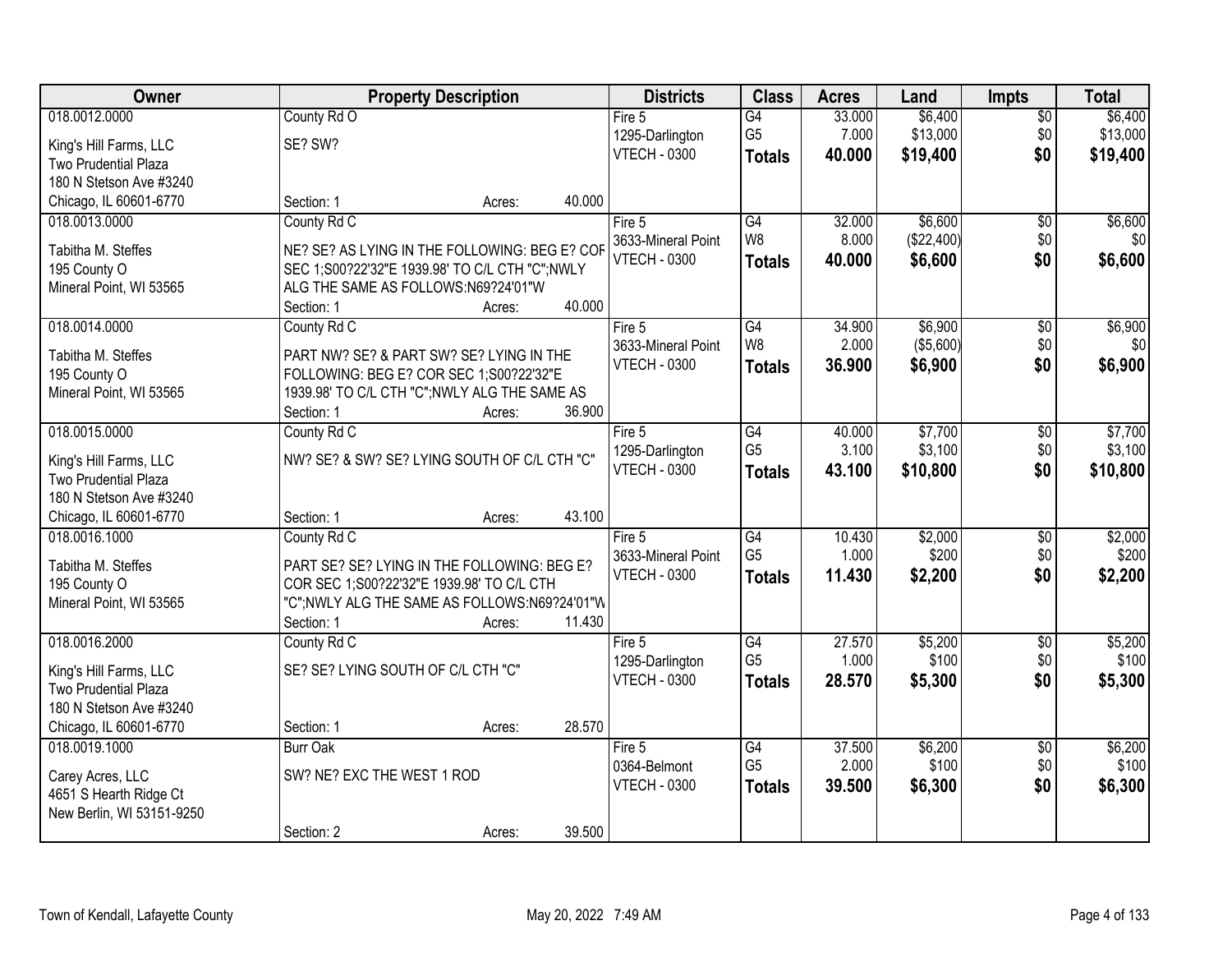| Owner                     | <b>Property Description</b>                                    |        |        | <b>Districts</b>    | <b>Class</b>    | <b>Acres</b> | Land     | <b>Impts</b>    | <b>Total</b> |
|---------------------------|----------------------------------------------------------------|--------|--------|---------------------|-----------------|--------------|----------|-----------------|--------------|
| 018.0019.2000             | <b>Burr Oak</b>                                                |        |        | Fire $5$            | $\overline{G4}$ | 0.500        | \$100    | $\overline{50}$ | \$100        |
| Carey Acres, LLC          | THE WEST 1 ROD OF SW? NE?                                      |        |        | 0364-Belmont        | <b>Totals</b>   | 0.500        | \$100    | \$0             | \$100        |
| 4651 S Hearth Ridge Ct    |                                                                |        |        | <b>VTECH - 0300</b> |                 |              |          |                 |              |
| New Berlin, WI 53151-9250 |                                                                |        |        |                     |                 |              |          |                 |              |
|                           | Section: 2                                                     | Acres: | 0.500  |                     |                 |              |          |                 |              |
| 018.0020.0000             | 18295 County Rd O                                              |        |        | Fire $5$            | G4              | 17.000       | \$3,000  | $\overline{50}$ | \$3,000      |
| Carey Acres, LLC          | E? SE? NE?                                                     |        |        | 0364-Belmont        | G <sub>5</sub>  | 1.000        | \$100    | \$0             | \$100        |
| 4651 S Hearth Ridge Ct    |                                                                |        |        | <b>VTECH - 0300</b> | G7              | 2.000        | \$15,000 | \$15,500        | \$30,500     |
| New Berlin, WI 53151-9250 |                                                                |        |        |                     | <b>Totals</b>   | 20.000       | \$18,100 | \$15,500        | \$33,600     |
|                           | Section: 2                                                     | Acres: | 20.000 |                     |                 |              |          |                 |              |
| 018.0020.1000             | 18297 Cth O                                                    |        |        | Fire 5              | $\overline{G1}$ | 1.440        | \$19,000 | \$92,400        | \$111,400    |
|                           |                                                                |        |        | 0364-Belmont        | <b>Totals</b>   | 1.440        | \$19,000 | \$92,400        | \$111,400    |
| Carey Acres, LLC          | COM NWCOR SE? NE?; SOUTH 1017.43'; EAST 345.83'                |        |        | <b>VTECH - 0300</b> |                 |              |          |                 |              |
| 4651 S Hearth Ridge Ct    | TO POB; N68DG EAST 198'; SOUTH 13DG EAST 349.33                |        |        |                     |                 |              |          |                 |              |
| New Berlin, WI 53151-9250 | TO C/L CTH "O";N79?45'28"W 266.41';NORTH 218.83'<br>Section: 2 |        | 1.440  |                     |                 |              |          |                 |              |
| 018.0020.2000             | 18295 Cth O                                                    | Acres: |        | Fire 5              | $\overline{G4}$ | 16.560       | \$1,600  | $\sqrt{6}$      | \$1,600      |
|                           |                                                                |        |        | 0364-Belmont        | G7              | 2.000        | \$20,000 | \$265,000       | \$285,000    |
| Carey Acres, LLC          | W? SE? NE? EXC COM NWCOR SE? NE?;SOUTH                         |        |        | <b>VTECH - 0300</b> |                 | 18.560       | \$21,600 | \$265,000       | \$286,600    |
| 4651 S Hearth Ridge Ct    | 1017.43'; EAST 345.83' TO POB; N68DG EAST                      |        |        |                     | <b>Totals</b>   |              |          |                 |              |
| New Berlin, WI 53151-9250 | 198'; SOUTH 13DG EAST 349.33' TO C/L CTH                       |        |        |                     |                 |              |          |                 |              |
|                           | Section: 2                                                     | Acres: | 18.560 |                     |                 |              |          |                 |              |
| 018.0022.0000             | <b>Burr Oak</b>                                                |        |        | Fire $5$            | $\overline{G4}$ | 46.700       | \$4,300  | \$0             | \$4,300      |
| Steven R Figi Trust       | FRAC NW? NW? EXC 1/2 ACRE IN SQUARE FORM IN                    |        |        | 0364-Belmont        | G <sub>5</sub>  | 1.000        | \$100    | \$0             | \$100        |
| Debra Figi Trust          | SECOR THEREOF, F/K/A BURR OAK SCHOOL                           |        |        | <b>VTECH - 0300</b> | <b>Totals</b>   | 47.700       | \$4,400  | \$0             | \$4,400      |
| 4N West St                |                                                                |        |        |                     |                 |              |          |                 |              |
| Naperville, IL 60540      | Section: 2                                                     | Acres: | 47.700 |                     |                 |              |          |                 |              |
| 018.0022.1000             | 20790 Burr Oak Rd                                              |        |        | Fire 5              | $\overline{G1}$ | 0.500        | \$10,900 | \$117,500       | \$128,400    |
| Larry L. Dolphin          | ONE-HALF ACRE IN SQUARE FORM IN SECOR FRAC                     |        |        | 0364-Belmont        | <b>Totals</b>   | 0.500        | \$10,900 | \$117,500       | \$128,400    |
| Jane Dolphin              | NW? NW?                                                        |        |        | <b>VTECH - 0300</b> |                 |              |          |                 |              |
| 20790 Burr Oak            |                                                                |        |        |                     |                 |              |          |                 |              |
| Mineral Point, WI 53565   | Section: 2                                                     | Acres: | 0.500  |                     |                 |              |          |                 |              |
| 018.0023.0000             | <b>Burr Oak</b>                                                |        |        | Fire 5              | $\overline{G4}$ | 39.000       | \$4,900  | $\overline{50}$ | \$4,900      |
|                           |                                                                |        |        | 0364-Belmont        | G <sub>5</sub>  | 1.000        | \$100    | \$0             | \$100        |
| Thomas E. Carey           | SW? NW?                                                        |        |        | <b>VTECH - 0300</b> | <b>Totals</b>   | 40.000       | \$5,000  | \$0             | \$5,000      |
| Kari L. Carey             |                                                                |        |        |                     |                 |              |          |                 |              |
| 6521 Clovernook Rd        |                                                                |        |        |                     |                 |              |          |                 |              |
| Middleton, WI 53562       | Section: 2                                                     | Acres: | 40.000 |                     |                 |              |          |                 |              |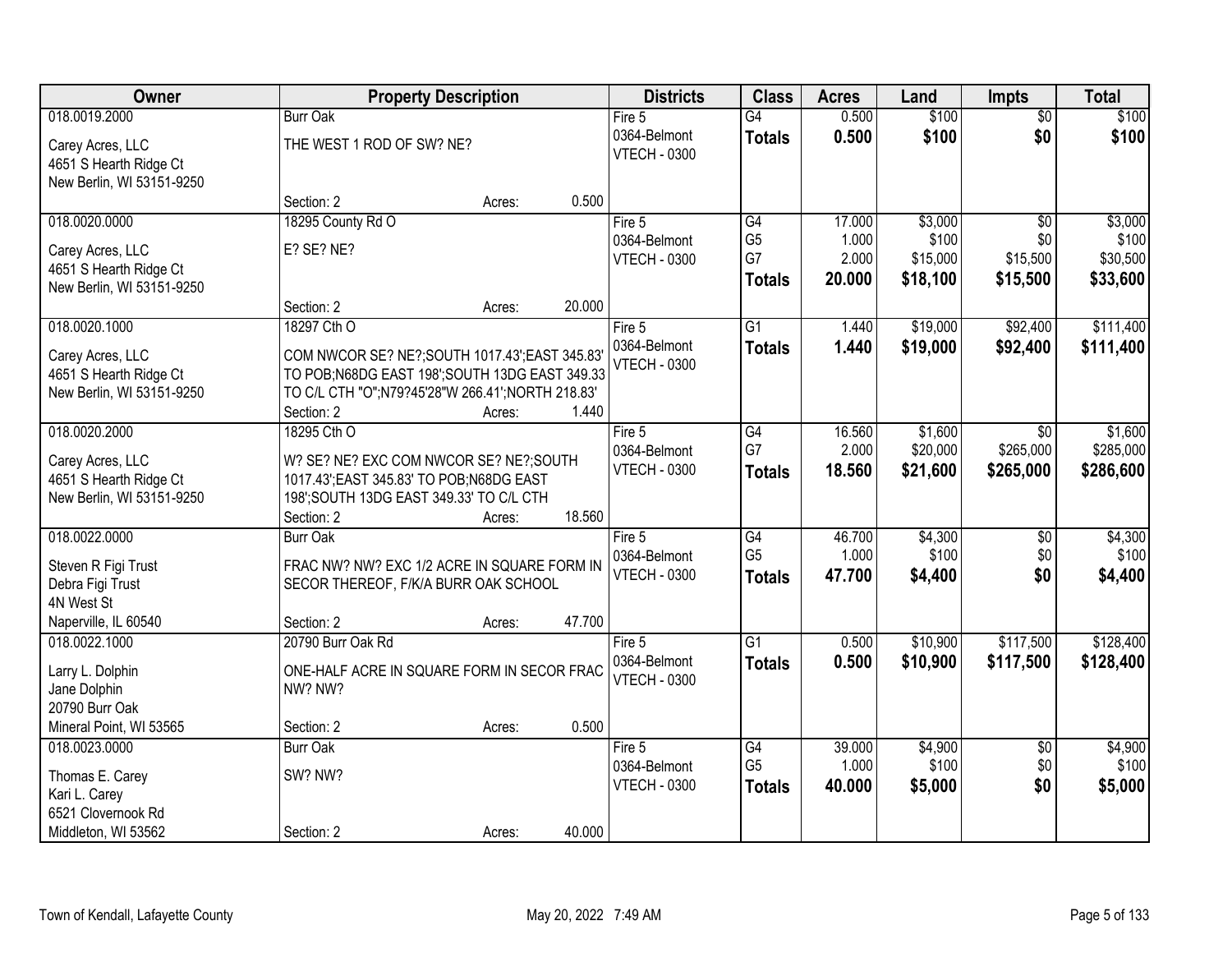| Owner                     |                                | <b>Property Description</b>           |        | <b>Districts</b>                    | <b>Class</b>                      | <b>Acres</b>    | Land             | <b>Impts</b>    | <b>Total</b>     |
|---------------------------|--------------------------------|---------------------------------------|--------|-------------------------------------|-----------------------------------|-----------------|------------------|-----------------|------------------|
| 018.0024.0000             | <b>Burr Oak</b>                |                                       |        | Fire $5$                            | $\overline{G4}$                   | 38.000          | \$7,300          | $\overline{50}$ | \$7,300          |
| Carey Acres, LLC          | SE? NW?                        |                                       |        | 0364-Belmont                        | G <sub>5</sub>                    | 1.000           | \$100            | \$0             | \$100            |
| 4651 S Hearth Ridge Ct    |                                |                                       |        | <b>VTECH - 0300</b>                 | G7                                | 1.000           | \$7,500          | \$2,500         | \$10,000         |
| New Berlin, WI 53151-9250 |                                |                                       |        |                                     | <b>Totals</b>                     | 40.000          | \$14,900         | \$2,500         | \$17,400         |
|                           | Section: 2                     | Acres:                                | 40.000 |                                     |                                   |                 |                  |                 |                  |
| 018.0025.0000             | <b>Burr Oak</b>                |                                       |        | Fire $5$                            | G4                                | 36.000          | \$4,500          | \$0             | \$4,500          |
| Carey Acres, LLC          | NE? SW?                        |                                       |        | 0364-Belmont                        | G <sub>5</sub>                    | 4.000           | \$800            | \$0             | \$800            |
| 4651 S Hearth Ridge Ct    |                                |                                       |        | <b>VTECH - 0300</b>                 | <b>Totals</b>                     | 40.000          | \$5,300          | \$0             | \$5,300          |
| New Berlin, WI 53151-9250 |                                |                                       |        |                                     |                                   |                 |                  |                 |                  |
|                           | Section: 2                     | Acres:                                | 40.000 |                                     |                                   |                 |                  |                 |                  |
| 018.0026.0000             | <b>Burr Oak</b>                |                                       |        | Fire 5                              | $\overline{G4}$                   | 40.000          | \$7,000          | \$0             | \$7,000          |
| Carey Acres, LLC          | NW? SW?                        |                                       |        | 0364-Belmont                        | <b>Totals</b>                     | 40.000          | \$7,000          | \$0             | \$7,000          |
| 4651 S Hearth Ridge Ct    |                                |                                       |        | <b>VTECH - 0300</b>                 |                                   |                 |                  |                 |                  |
| New Berlin, WI 53151-9250 |                                |                                       |        |                                     |                                   |                 |                  |                 |                  |
|                           | Section: 2                     | Acres:                                | 40.000 |                                     |                                   |                 |                  |                 |                  |
| 018.0027.0000             | <b>Burr Oak</b>                |                                       |        | Fire 5                              | $\overline{G4}$                   | 40.000          | \$6,200          | \$0             | \$6,200          |
| Carey Acres, LLC          | SW? SW?                        |                                       |        | 0364-Belmont                        | <b>Totals</b>                     | 40.000          | \$6,200          | \$0             | \$6,200          |
| 4651 S Hearth Ridge Ct    |                                |                                       |        | <b>VTECH - 0300</b>                 |                                   |                 |                  |                 |                  |
| New Berlin, WI 53151-9250 |                                |                                       |        |                                     |                                   |                 |                  |                 |                  |
|                           | Section: 2                     | Acres:                                | 40.000 |                                     |                                   |                 |                  |                 |                  |
| 018.0028.0000             | <b>Burr Oak</b>                |                                       |        | Fire 5                              | $\overline{G4}$                   | 40.000          | \$5,300          | \$0             | \$5,300          |
| Carey Acres, LLC          | SE? SW?                        |                                       |        | 0364-Belmont                        | <b>Totals</b>                     | 40.000          | \$5,300          | \$0             | \$5,300          |
| 4651 S Hearth Ridge Ct    |                                |                                       |        | <b>VTECH - 0300</b>                 |                                   |                 |                  |                 |                  |
| New Berlin, WI 53151-9250 |                                |                                       |        |                                     |                                   |                 |                  |                 |                  |
|                           | Section: 2                     | Acres:                                | 40.000 |                                     |                                   |                 |                  |                 |                  |
| 018.0029.1000             | County Rd O                    |                                       |        | Fire $5$                            | G4<br>G <sub>5</sub>              | 17.000          | \$4,400          | $\overline{60}$ | \$4,400          |
| Carey Acres, LLC          | NE? SE? LYING IN THE N? N? SE? |                                       |        | 0364-Belmont<br><b>VTECH - 0300</b> |                                   | 3.000<br>20,000 | \$200            | \$0<br>\$0      | \$200            |
| 4651 S Hearth Ridge Ct    |                                |                                       |        |                                     | <b>Totals</b>                     |                 | \$4,600          |                 | \$4,600          |
| New Berlin, WI 53151-9250 |                                |                                       |        |                                     |                                   |                 |                  |                 |                  |
|                           | Section: 2                     | Acres:                                | 20.000 |                                     |                                   |                 |                  |                 |                  |
| 018.0029.2000             | County Rd O                    |                                       |        | Fire 5                              | $\overline{G4}$<br>G <sub>5</sub> | 19.000<br>1.000 | \$4,300<br>\$100 | $\overline{30}$ | \$4,300<br>\$100 |
| Carey Acres, LLC          |                                | NE? SE? LYING IN THE SOUTH 3/4 OF SE? |        | 0364-Belmont<br><b>VTECH - 0300</b> |                                   | 20.000          | \$4,400          | \$0<br>\$0      | \$4,400          |
| 4651 S Hearth Ridge Ct    |                                |                                       |        |                                     | <b>Totals</b>                     |                 |                  |                 |                  |
| New Berlin, WI 53151-9250 |                                |                                       |        |                                     |                                   |                 |                  |                 |                  |
|                           | Section: 2                     | Acres:                                | 20.000 |                                     |                                   |                 |                  |                 |                  |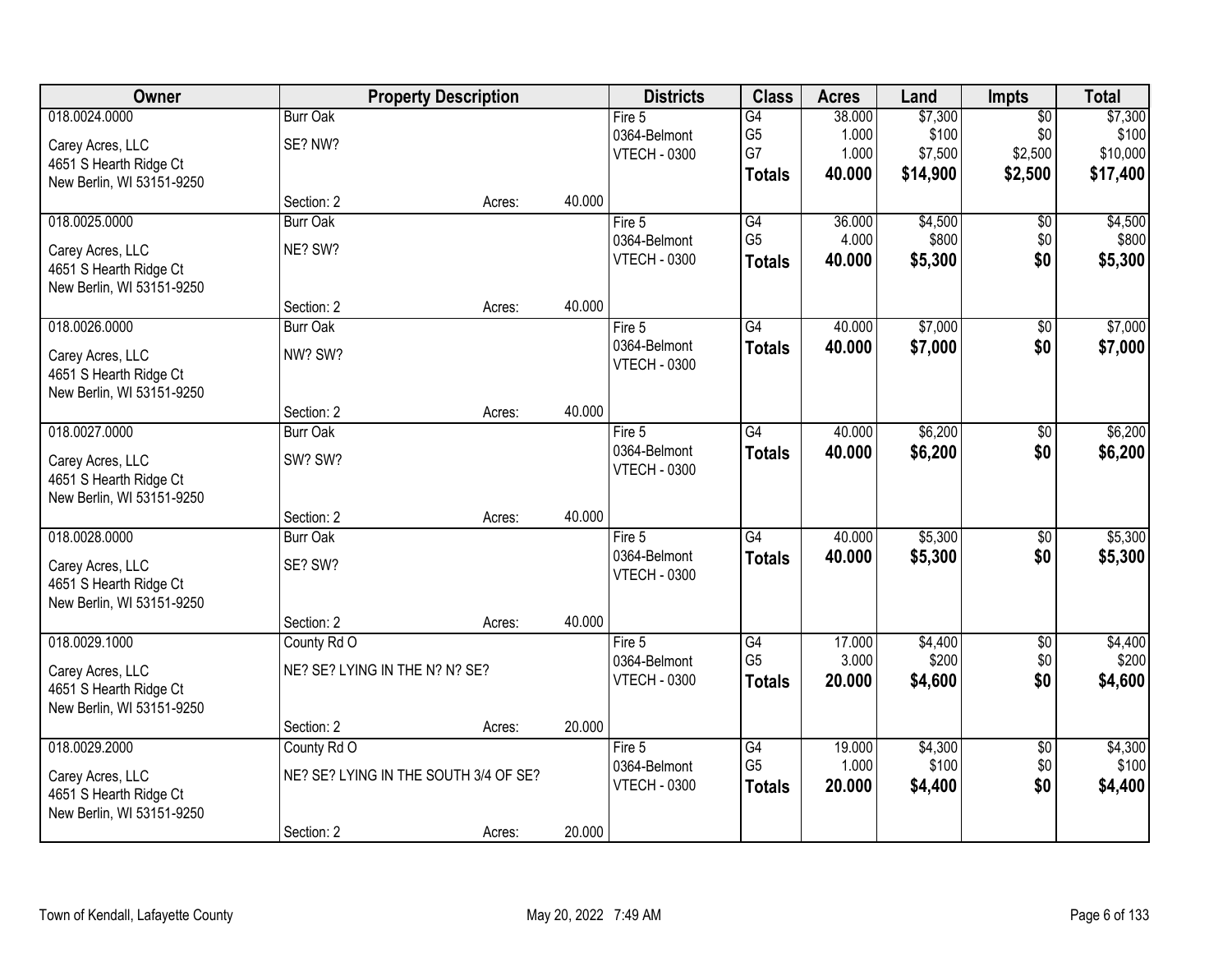| Owner                                                                                          | <b>Property Description</b>                                                                                                                                                                     | <b>Districts</b>                              | <b>Class</b>                                             | <b>Acres</b>                       | Land                                        | <b>Impts</b>                         | <b>Total</b>                                  |
|------------------------------------------------------------------------------------------------|-------------------------------------------------------------------------------------------------------------------------------------------------------------------------------------------------|-----------------------------------------------|----------------------------------------------------------|------------------------------------|---------------------------------------------|--------------------------------------|-----------------------------------------------|
| 018.0030.1000                                                                                  | County Rd O                                                                                                                                                                                     | Fire $5$                                      | $\overline{G4}$                                          | 20.000                             | \$2,300                                     | $\overline{50}$                      | \$2,300                                       |
| Carey Acres, LLC<br>4651 S Hearth Ridge Ct<br>New Berlin, WI 53151-9250                        | NW? SE? LYING IN THE N? N? SE?                                                                                                                                                                  | 0364-Belmont<br><b>VTECH - 0300</b>           | <b>Totals</b>                                            | 20.000                             | \$2,300                                     | \$0                                  | \$2,300                                       |
|                                                                                                | 20.000<br>Section: 2<br>Acres:                                                                                                                                                                  |                                               |                                                          |                                    |                                             |                                      |                                               |
| 018.0030.2000<br>Carey Acres, LLC<br>4651 S Hearth Ridge Ct<br>New Berlin, WI 53151-9250       | County Rd O<br>NW? SE? LYING IN THE SOUTH 3/4 OF SE?                                                                                                                                            | Fire 5<br>0364-Belmont<br><b>VTECH - 0300</b> | G4<br>G <sub>5</sub><br><b>Totals</b>                    | 18.000<br>2.000<br>20.000          | \$1,700<br>\$4,300<br>\$6,000               | \$0<br>\$0<br>\$0                    | \$1,700<br>\$4,300<br>\$6,000                 |
|                                                                                                | 20.000<br>Section: 2<br>Acres:                                                                                                                                                                  |                                               |                                                          |                                    |                                             |                                      |                                               |
| 018.0031.0000<br>Carey Acres, LLC<br>4651 S Hearth Ridge Ct<br>New Berlin, WI 53151-9250       | County Rd O<br>SW4 SE4 LYING IN THE SOUTH 3/4 OF SE4 EXC COM<br>NECOR SEC 11; N89.24'30"W 669.04' TO POB;<br>S60.02'07"W 246';S24.32'43"W 587.66';N89.22'51"W<br>32.540<br>Section: 2<br>Acres: | Fire 5<br>0364-Belmont<br><b>VTECH - 0300</b> | G4<br>G <sub>5</sub><br><b>Totals</b>                    | 28.540<br>4.000<br>32.540          | \$3,500<br>\$6,600<br>\$10,100              | \$0<br>\$0<br>\$0                    | \$3,500<br>\$6,600<br>\$10,100                |
| 018.0031.1000<br>Kyle Glass<br>Julie Kohl<br>18112 Cth O<br>Mineral Point, WI 53565            | 18112 Cth O<br>COM NECOR SEC 11;N89?24'30"W 669.04' TO POB;<br>S60?02'07"W 246';S24?32'43"W 587.66';N89?22'51"W<br>657.17';N15?58'40"E 669.34';N11?22'09"E<br>30.440<br>Section: 11<br>Acres:   | Fire 5<br>0364-Belmont<br><b>VTECH - 0300</b> | $\overline{G1}$<br>G4<br>G <sub>5</sub><br><b>Totals</b> | 2.000<br>20.000<br>8.440<br>30.440 | \$24,000<br>\$1,500<br>\$18,200<br>\$43,700 | \$125,600<br>\$0<br>\$0<br>\$125,600 | \$149,600<br>\$1,500<br>\$18,200<br>\$169,300 |
| 018.0032.0000<br>Carey Acres, LLC<br>4651 S Hearth Ridge Ct<br>New Berlin, WI 53151-9250       | County Rd O<br>SE? SE? LYING IN THE SOUTH 3/4 OF SE? EXC COM<br>NECOR SEC 11; N89?24'30"W 669.04' TO POB;<br>S60?02'07"W 246';S24?32'43"W 587.66';N89?22'51"W<br>Section: 2<br>25.000<br>Acres: | Fire 5<br>0364-Belmont<br><b>VTECH - 0300</b> | $\overline{G4}$<br><b>Totals</b>                         | 25.000<br>25,000                   | \$5,600<br>\$5,600                          | $\overline{50}$<br>\$0               | \$5,600<br>\$5,600                            |
| 018.0033.0000<br>Steven R Figi Trust<br>Debra Figi Trust<br>4N West St<br>Naperville, IL 60540 | <b>Burr Oak</b><br>FRAC NE? NE? EXC COM S? COR SEC 34, BEING<br>POB;N00?24'49"W 219.52' ALG N-S? LI SEC<br>34;N83?04'26"E 1483.29';S16?09'32"E<br>47.570<br>Section: 3<br>Acres:                | Fire 2<br>0364-Belmont<br><b>VTECH - 0300</b> | $\overline{G4}$<br>G <sub>5</sub><br><b>Totals</b>       | 46.570<br>1.000<br>47.570          | \$5,800<br>\$100<br>\$5,900                 | $\sqrt{$0}$<br>\$0<br>\$0            | \$5,800<br>\$100<br>\$5,900                   |
| 018.0034.0000<br>Steven R Figi Trust<br>Debra Figi Trust<br>4N West St<br>Naperville, IL 60540 | <b>Burr Oak</b><br>THAT PART N? FRAC NE? SEC 3 WHICH LIES<br>SOUTH & WEST OF HWY<br>3.000<br>Section: 3<br>Acres:                                                                               | Fire 2<br>0364-Belmont<br><b>VTECH - 0300</b> | 5M<br><b>Totals</b>                                      | 3.000<br>3.000                     | \$3,800<br>\$3,800                          | $\overline{50}$<br>\$0               | \$3,800<br>\$3,800                            |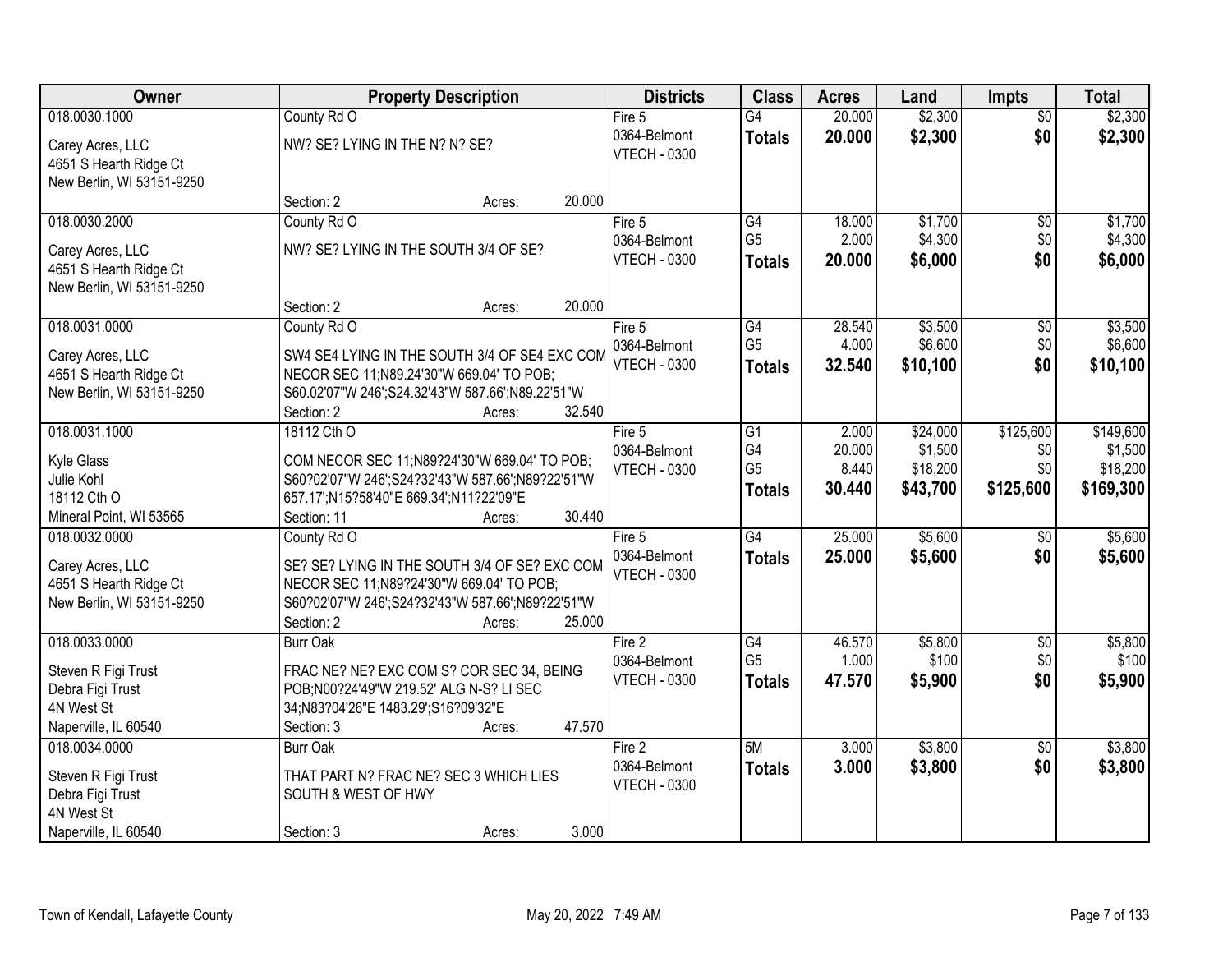| Owner                                   | <b>Property Description</b>                                                      | <b>Districts</b>    | <b>Class</b>    | <b>Acres</b> | Land            | <b>Impts</b>    | <b>Total</b> |
|-----------------------------------------|----------------------------------------------------------------------------------|---------------------|-----------------|--------------|-----------------|-----------------|--------------|
| 018.0034.1000                           | <b>Burr Oak</b>                                                                  | Fire 2              | G4              | 41.400       | \$7,900         | $\overline{50}$ | \$7,900      |
| Steven R Figi Trust                     | FRAC NW? NE? EXC THEREFROM THAT PART                                             | 0364-Belmont        | G <sub>5</sub>  | 2.000        | \$100           | \$0             | \$100        |
| Debra Figi Trust                        | WHICH LIES SOUTH & WEST OF HWY & ALSO EXC                                        | <b>VTECH - 0300</b> | <b>Totals</b>   | 43.400       | \$8,000         | \$0             | \$8,000      |
| 4N West St                              | COM S? COR SEC 34, BEING POB;N00?24'49"W                                         |                     |                 |              |                 |                 |              |
| Naperville, IL 60540                    | 43.400<br>Section: 3<br>Acres:                                                   |                     |                 |              |                 |                 |              |
| 018.0035.0000                           | <b>Burr Oak</b>                                                                  | Fire 2              | G4              | 21.000       | \$1,600         | $\overline{50}$ | \$1,600      |
|                                         |                                                                                  | 0364-Belmont        | <b>Totals</b>   | 21.000       | \$1,600         | \$0             | \$1,600      |
| Maria M Keller Trust                    | SW? NE? EXC BEG SECOR SW? NE?;N00?55'47"W O<br>ELI SW? NE? 1330.85' TO NECOR SW? | <b>VTECH - 0300</b> |                 |              |                 |                 |              |
| C/O Maria Keller<br>4535 W Columbia Ave | NE?: N89?59'52"W ON NLI SW? NE?                                                  |                     |                 |              |                 |                 |              |
| Lincolnwood, IL 60712-3319              | 21.000<br>Section: 3<br>Acres:                                                   |                     |                 |              |                 |                 |              |
| 018.0035.1000                           | 18455 McCarville Ln                                                              | Fire 2              | G4              | 14.000       | \$1,100         | \$0             | \$1,100      |
|                                         |                                                                                  | 0364-Belmont        | G <sub>5</sub>  | 1.000        | \$100           | \$0             | \$100        |
| Guerdon H Voigts Trust                  | PART SW? NE? BEG SECOR SW? NE?;N00?55'47"W                                       | <b>VTECH - 0300</b> | G7              | 2.000        | \$20,000        | \$127,500       | \$147,500    |
| Roselyn M. Voigts                       | ON ELI SW? NE? 1330.85' TO NECOR SW?                                             |                     | <b>Totals</b>   | 17.000       | \$21,200        | \$127,500       | \$148,700    |
| 17200 Liberty Rd                        | NE?;N89?59'52"W ON NLI SW? NE?                                                   |                     |                 |              |                 |                 |              |
| Belmont, WI 53510                       | 17.000<br>Section: 3<br>Acres:                                                   |                     |                 |              |                 |                 |              |
| 018.0035.1100                           | 21345 Burr Oak Rd                                                                | Fire 2              | $\overline{G1}$ | 2.040        | \$24,200        | \$149,000       | \$173,200    |
| Steve M. Freiburger                     | PART SW? NE? COM E? COR SEC 3;N00?00'00"E                                        | 0364-Belmont        | <b>Totals</b>   | 2.040        | \$24,200        | \$149,000       | \$173,200    |
| 21345 Burr Oak Rd                       | 1006.69';N90?00'00"W 1670.32' TO POB;N89?59'52"W                                 | <b>VTECH - 0300</b> |                 |              |                 |                 |              |
| Mineral Point, WI 53565                 | 286.42';N00?55'47"W 310';N89?59'52"E                                             |                     |                 |              |                 |                 |              |
|                                         | 2.040<br>Section: 3<br>Acres:                                                    |                     |                 |              |                 |                 |              |
| 018.0036.0000                           | McCarville Ln                                                                    | Fire 2              | G4              | 38.500       | \$7,000         | \$0             | \$7,000      |
|                                         |                                                                                  | 0364-Belmont        | G <sub>5</sub>  | 1.000        | \$100           | \$0             | \$100        |
| Donald J. Mccarville                    | SE? NE? EXC THE WEST 1 ROD & ALSO EXC LANDS                                      | <b>VTECH - 0300</b> | <b>Totals</b>   | 39.500       | \$7,100         | \$0             | \$7,100      |
| 18875 Mccarville Ln                     | TO TOWNSHIP PER VOL 176D P156 (DEED MISSING                                      |                     |                 |              |                 |                 |              |
| Mineral Point, WI 53565                 | ROAD EXC)                                                                        |                     |                 |              |                 |                 |              |
|                                         | 39.500<br>Section: 3<br>Acres:                                                   |                     |                 |              |                 |                 |              |
| 018.0036.1000                           |                                                                                  | 0364-Belmont        | $\overline{X4}$ | 3.600        | $\overline{60}$ | $\overline{60}$ | $\sqrt{50}$  |
| Town of Kendall                         | LANDS TO TOWNSHIP PER VOL 176D P156                                              | <b>VTECH - 0300</b> | <b>Totals</b>   | 3.600        | \$0             | \$0             | \$0          |
| Unknown                                 |                                                                                  |                     |                 |              |                 |                 |              |
| Mineral Point, WI 53565                 |                                                                                  |                     |                 |              |                 |                 |              |
|                                         | 3.600<br>Section: 3<br>Acres:                                                    |                     |                 |              |                 |                 |              |
| 018.0037.0000                           | <b>Russell Rd</b>                                                                | Fire 2              | $\overline{G4}$ | 45.530       | \$7,600         | $\overline{50}$ | \$7,600      |
| Maria M Keller Trust                    | FRAC NE? NW?                                                                     | 0364-Belmont        | G <sub>5</sub>  | 2.000        | \$100           | \$0             | \$100        |
| C/O Maria Keller                        |                                                                                  | <b>VTECH - 0300</b> | <b>Totals</b>   | 47.530       | \$7,700         | \$0             | \$7,700      |
| 4535 W Columbia Ave                     |                                                                                  |                     |                 |              |                 |                 |              |
| Lincolnwood, IL 60712-3319              | 47.530<br>Section: 3<br>Acres:                                                   |                     |                 |              |                 |                 |              |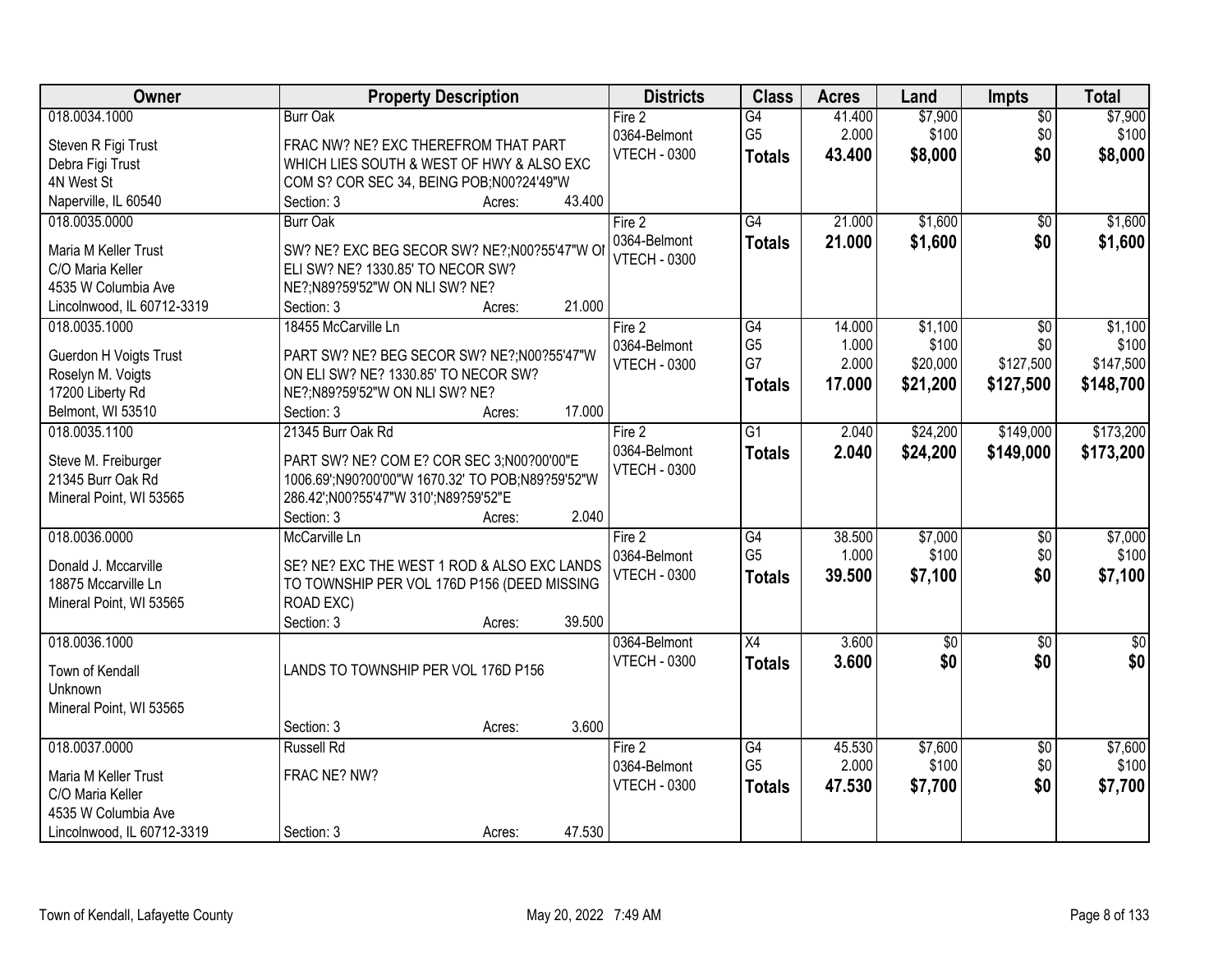| Owner                      |                                             | <b>Property Description</b> |        | <b>Districts</b>    | <b>Class</b>    | <b>Acres</b> | Land        | Impts           | <b>Total</b> |
|----------------------------|---------------------------------------------|-----------------------------|--------|---------------------|-----------------|--------------|-------------|-----------------|--------------|
| 018.0038.2000              | <b>Russell Rd</b>                           |                             |        | Fire 2              | G4              | 46.360       | \$4,100     | $\overline{50}$ | \$4,100      |
| Maria M Keller Trust       | FRAC NW? NW?                                |                             |        | 0364-Belmont        | G <sub>5</sub>  | 1.000        | \$100       | \$0             | \$100        |
| C/O Maria Keller           |                                             |                             |        | <b>VTECH - 0300</b> | <b>Totals</b>   | 47.360       | \$4,200     | \$0             | \$4,200      |
| 4535 W Columbia Ave        |                                             |                             |        |                     |                 |              |             |                 |              |
| Lincolnwood, IL 60712-3319 | Section: 3                                  | Acres:                      | 47.360 |                     |                 |              |             |                 |              |
| 018.0039.1000              | <b>Russell Rd</b>                           |                             |        | Fire 2              | G4              | 40.000       | \$7,500     | $\overline{50}$ | \$7,500      |
|                            |                                             |                             |        | 0364-Belmont        | <b>Totals</b>   | 40.000       | \$7,500     | \$0             | \$7,500      |
| Maria M Keller Trust       | SW? NW?                                     |                             |        | <b>VTECH - 0300</b> |                 |              |             |                 |              |
| C/O Maria Keller           |                                             |                             |        |                     |                 |              |             |                 |              |
| 4535 W Columbia Ave        |                                             |                             | 40.000 |                     |                 |              |             |                 |              |
| Lincolnwood, IL 60712-3319 | Section: 3                                  | Acres:                      |        |                     |                 |              |             |                 |              |
| 018.0040.0000              | <b>Burr Oak</b>                             |                             |        | Fire 2              | $\overline{G4}$ | 40.000       | \$7,500     | $\overline{50}$ | \$7,500      |
| Maria M Keller Trust       | SE? NW?                                     |                             |        | 0364-Belmont        | <b>Totals</b>   | 40.000       | \$7,500     | \$0             | \$7,500      |
| C/O Maria Keller           |                                             |                             |        | <b>VTECH - 0300</b> |                 |              |             |                 |              |
| 4535 W Columbia Ave        |                                             |                             |        |                     |                 |              |             |                 |              |
| Lincolnwood, IL 60712-3319 | Section: 3                                  | Acres:                      | 40.000 |                     |                 |              |             |                 |              |
| 018.0041.1000              | McCarville Ln                               |                             |        | Fire 2              | G <sub>6</sub>  | 2.820        | \$6,200     | \$0             | \$6,200      |
| Christian T. Klar          | PART NW? SE? COM NWCOR SE?; SOUTH 33        |                             |        | 0364-Belmont        | <b>Totals</b>   | 2.820        | \$6,200     | \$0             | \$6,200      |
| Kimberlee D. Klar          | FT;EAST 589 FT TO POB;WEST 589 FT;SOUTH 265 |                             |        | <b>VTECH - 0300</b> |                 |              |             |                 |              |
| 320 Prairie Rd             | FT; NELY TO POB & ALSO INCLUDING BEG NWCOR  |                             |        |                     |                 |              |             |                 |              |
| Platteville, WI 53818      | Section: 3                                  | Acres:                      | 2.820  |                     |                 |              |             |                 |              |
| 018.0041.2000              | 18881 McCarville Ln                         |                             |        | Fire 2              | $\overline{G1}$ | 3.000        | \$30,000    | \$305,000       | \$335,000    |
|                            |                                             |                             |        | 0364-Belmont        | G4              | 36.900       | \$9,600     | \$0             | \$9,600      |
| Christian T. Klar          | NE? SW? EXC LANDS TO TOWNSHIP PER VOL 176D  |                             |        | <b>VTECH - 0300</b> | <b>Totals</b>   | 39.900       | \$39,600    | \$305,000       | \$344,600    |
| Kimberlee D. Klar          | P156                                        |                             |        |                     |                 |              |             |                 |              |
| 320 Prairie Rd             |                                             |                             |        |                     |                 |              |             |                 |              |
| Platteville, WI 53818      | Section: 3                                  | Acres:                      | 39.900 |                     |                 |              |             |                 |              |
| 018.0042.0000              | McCarville Ln                               |                             |        | Fire 2              | $\overline{G4}$ | 40.000       | \$3,000     | $\overline{60}$ | \$3,000      |
| Maria M Keller Trust       | NW? SW?                                     |                             |        | 0364-Belmont        | <b>Totals</b>   | 40.000       | \$3,000     | \$0             | \$3,000      |
| C/O Maria Keller           |                                             |                             |        | <b>VTECH - 0300</b> |                 |              |             |                 |              |
| 4535 W Columbia Ave        |                                             |                             |        |                     |                 |              |             |                 |              |
| Lincolnwood, IL 60712-3319 | Section: 3                                  | Acres:                      | 40.000 |                     |                 |              |             |                 |              |
| 018.0043.0000              | McCarville Ln                               |                             |        | Fire 2              | G4              | 16.000       | \$4,200     | $\overline{50}$ | \$4,200      |
|                            |                                             |                             |        | 0364-Belmont        | W <sub>8</sub>  | 24.000       | ( \$33,600) | \$0             | \$0          |
| Christian T. Klar          | SW? SW?                                     |                             |        | <b>VTECH - 0300</b> | <b>Totals</b>   | 40.000       | \$4,200     | \$0             | \$4,200      |
| Kimberlee D. Klar          |                                             |                             |        |                     |                 |              |             |                 |              |
| 320 Prairie Rd             |                                             |                             |        |                     |                 |              |             |                 |              |
| Platteville, WI 53818      | Section: 3                                  | Acres:                      | 40.000 |                     |                 |              |             |                 |              |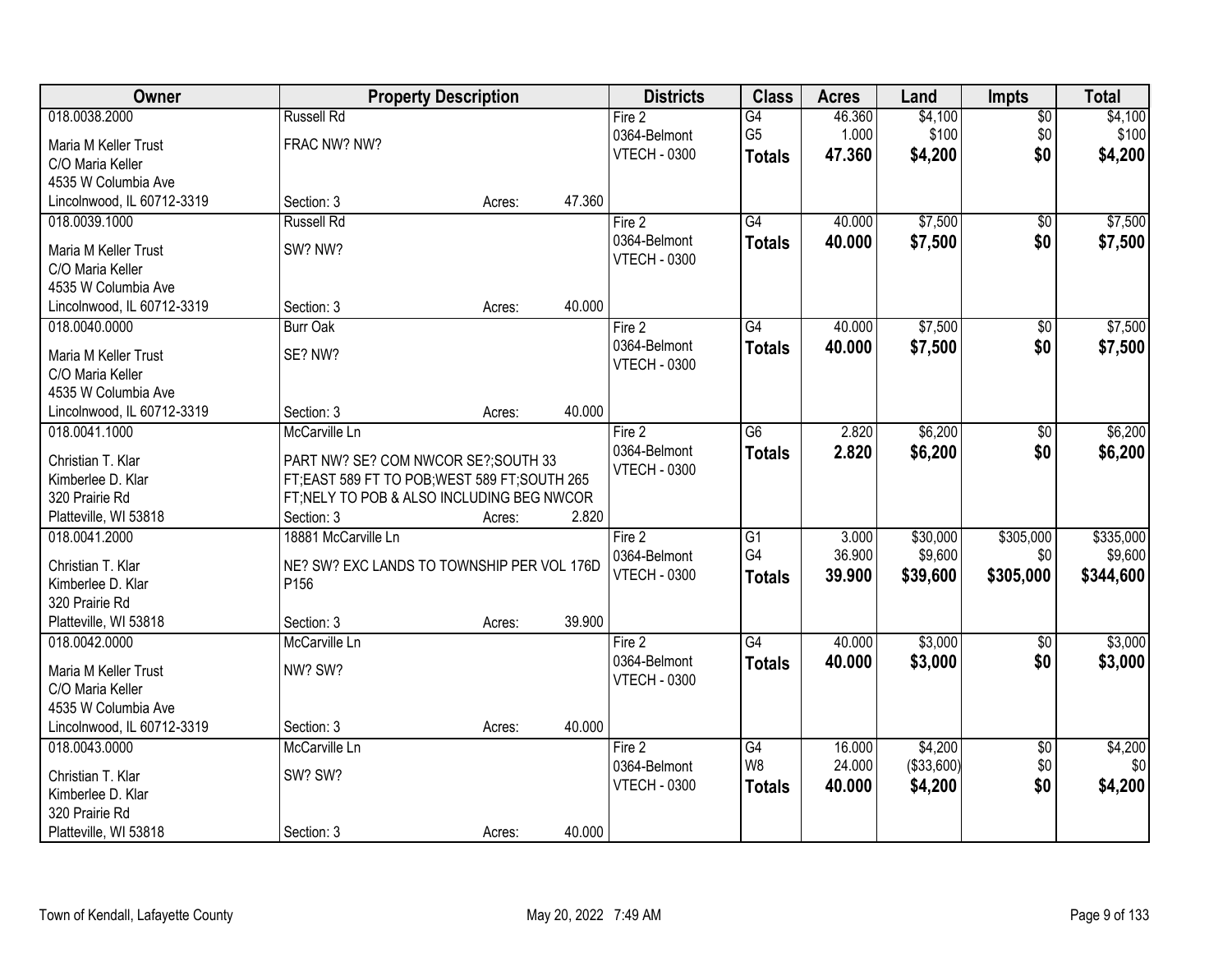| Owner                      |                                               | <b>Property Description</b> |        | <b>Districts</b>    | <b>Class</b>    | <b>Acres</b> | Land        | <b>Impts</b>    | <b>Total</b> |
|----------------------------|-----------------------------------------------|-----------------------------|--------|---------------------|-----------------|--------------|-------------|-----------------|--------------|
| 018.0044.0000              | McCarville Ln                                 |                             |        | Fire 2              | $\overline{G5}$ | 3.000        | \$1,500     | $\overline{50}$ | \$1,500      |
| Christian T. Klar          | SE? SW?                                       |                             |        | 0364-Belmont        | W8              | 37.000       | (\$103,600) | \$0             | \$0          |
| Kimberlee D. Klar          |                                               |                             |        | <b>VTECH - 0300</b> | <b>Totals</b>   | 40.000       | \$1,500     | \$0             | \$1,500      |
| 320 Prairie Rd             |                                               |                             |        |                     |                 |              |             |                 |              |
| Platteville, WI 53818      | Section: 3                                    | Acres:                      | 40.000 |                     |                 |              |             |                 |              |
| 018.0045.0000              | 18875 McCarville Ln                           |                             |        | Fire 2              | G4              | 36.970       | \$2,800     | $\overline{30}$ | \$2,800      |
| Donald J. Mccarville       | NE? SE? EXC THE NORTH 2 RODS OF THE WEST 2    |                             |        | 0364-Belmont        | G7              | 3.000        | \$27,500    | \$204,400       | \$231,900    |
| 18875 Mccarville Ln        | <b>RODS</b>                                   |                             |        | <b>VTECH - 0300</b> | <b>Totals</b>   | 39.970       | \$30,300    | \$204,400       | \$234,700    |
| Mineral Point, WI 53565    |                                               |                             |        |                     |                 |              |             |                 |              |
|                            | Section: 3                                    | Acres:                      | 39.970 |                     |                 |              |             |                 |              |
| 018.0046.0000              | McCarville Ln                                 |                             |        | Fire 2              | $\overline{G4}$ | 35.700       | \$6,800     | $\overline{50}$ | \$6,800      |
| Donald J. Mccarville       | NW? SE? EXC THE NORTH 2 RODS & ALSO EXC BEG   |                             |        | 0364-Belmont        | G <sub>5</sub>  | 2.000        | \$2,300     | \$0             | \$2,300      |
| 18875 Mccarville Ln        | 33 FT SOUTH & 589 FT EAST OF NWCOR NW?        |                             |        | <b>VTECH - 0300</b> | <b>Totals</b>   | 37.700       | \$9,100     | \$0             | \$9,100      |
| Mineral Point, WI 53565    | SE?; WEST 589 FT; SOUTH 265 FT; NELY TO POB & |                             |        |                     |                 |              |             |                 |              |
|                            | Section: 3                                    | Acres:                      | 37.700 |                     |                 |              |             |                 |              |
| 018.0047.0000              | McCarville Ln                                 |                             |        | Fire 2              | 5M              | 2.000        | \$2,800     | \$0             | \$2,800      |
| Donald J. Mccarville       | SW? SE?                                       |                             |        | 0364-Belmont        | G4              | 35.000       | \$7,600     | \$0             | \$7,600      |
| 18875 Mccarville Ln        |                                               |                             |        | <b>VTECH - 0300</b> | G <sub>5</sub>  | 3.000        | \$6,500     | \$0             | \$6,500      |
| Mineral Point, WI 53565    |                                               |                             |        |                     | <b>Totals</b>   | 40.000       | \$16,900    | \$0             | \$16,900     |
|                            | Section: 3                                    | Acres:                      | 40.000 |                     |                 |              |             |                 |              |
| 018.0048.0000              | McCarville Ln                                 |                             |        | Fire 2              | G4              | 40.000       | \$8,800     | $\overline{50}$ | \$8,800      |
| Donald J. Mccarville       | SE? SE?                                       |                             |        | 0364-Belmont        | <b>Totals</b>   | 40.000       | \$8,800     | \$0             | \$8,800      |
| 18875 Mccarville Ln        |                                               |                             |        | <b>VTECH - 0300</b> |                 |              |             |                 |              |
| Mineral Point, WI 53565    |                                               |                             |        |                     |                 |              |             |                 |              |
|                            | Section: 3                                    | Acres:                      | 40.000 |                     |                 |              |             |                 |              |
| 018.0049.0000              | 23079 Russell Rd                              |                             |        | Fire 2              | G4              | 43.780       | \$5,100     | $\sqrt{6}$      | \$5,100      |
| Maria M Keller Trust       | FRAC NE? NE?                                  |                             |        | 0364-Belmont        | G <sub>5</sub>  | 1.000        | \$100       | \$0             | \$100        |
| C/O Maria Keller           |                                               |                             |        | <b>VTECH - 0300</b> | G7              | 2.000        | \$20,000    | \$117,700       | \$137,700    |
| 4535 W Columbia Ave        |                                               |                             |        |                     | <b>Totals</b>   | 46.780       | \$25,200    | \$117,700       | \$142,900    |
| Lincolnwood, IL 60712-3319 | Section: 4                                    | Acres:                      | 46.780 |                     |                 |              |             |                 |              |
| 018.0050.0000              | <b>Russell Rd</b>                             |                             |        | Fire 2              | G4              | 43.820       | \$5,900     | $\overline{30}$ | \$5,900      |
| Maria M Keller Trust       | FRAC NW? NE?                                  |                             |        | 0364-Belmont        | G <sub>5</sub>  | 2.000        | \$100       | \$0             | \$100        |
| C/O Maria Keller           |                                               |                             |        | <b>VTECH - 0300</b> | <b>Totals</b>   | 45.820       | \$6,000     | \$0             | \$6,000      |
| 4535 W Columbia Ave        |                                               |                             |        |                     |                 |              |             |                 |              |
| Lincolnwood, IL 60712-3319 | Section: 4                                    | Acres:                      | 45.820 |                     |                 |              |             |                 |              |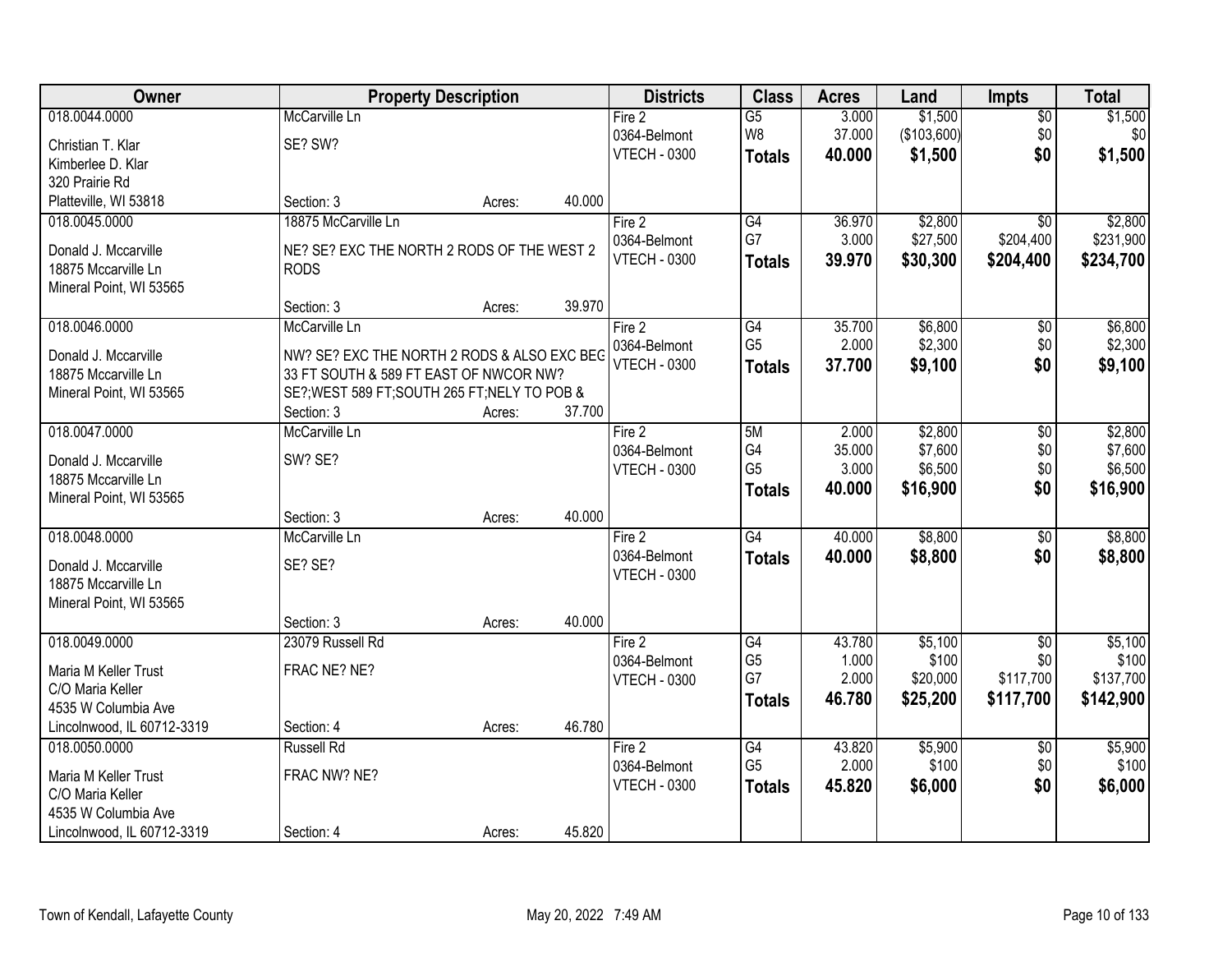| Owner                                           |                                                                              | <b>Property Description</b> |        |                     | <b>Class</b>    | <b>Acres</b> | Land     | <b>Impts</b>    | <b>Total</b> |
|-------------------------------------------------|------------------------------------------------------------------------------|-----------------------------|--------|---------------------|-----------------|--------------|----------|-----------------|--------------|
| 018.0051.0000                                   | <b>Russell Rd</b>                                                            |                             |        | Fire 2              | G4              | 40.000       | \$8,100  | $\overline{50}$ | \$8,100      |
| Maria M Keller Trust                            | SW? NE?                                                                      |                             |        | 0364-Belmont        | <b>Totals</b>   | 40.000       | \$8,100  | \$0             | \$8,100      |
| C/O Maria Keller                                |                                                                              |                             |        | <b>VTECH - 0300</b> |                 |              |          |                 |              |
| 4535 W Columbia Ave                             |                                                                              |                             |        |                     |                 |              |          |                 |              |
| Lincolnwood, IL 60712-3319                      | Section: 4                                                                   | Acres:                      | 40.000 |                     |                 |              |          |                 |              |
| 018.0052.0000                                   | <b>Russell Rd</b>                                                            |                             |        | Fire 2              | G4              | 40.000       | \$7,000  | $\overline{50}$ | \$7,000      |
|                                                 | SE? NE?                                                                      |                             |        | 0364-Belmont        | <b>Totals</b>   | 40.000       | \$7,000  | \$0             | \$7,000      |
| Maria M Keller Trust<br>C/O Maria Keller        |                                                                              |                             |        | <b>VTECH - 0300</b> |                 |              |          |                 |              |
| 4535 W Columbia Ave                             |                                                                              |                             |        |                     |                 |              |          |                 |              |
| Lincolnwood, IL 60712-3319                      | Section: 4                                                                   | Acres:                      | 40.000 |                     |                 |              |          |                 |              |
| 018.0053.0000                                   | <b>Russell Rd</b>                                                            |                             |        | Fire 2              | $\overline{G4}$ | 4.500        | \$900    | $\overline{50}$ | \$900        |
|                                                 |                                                                              |                             |        | 0364-Belmont        |                 | 4.500        | \$900    | \$0             | \$900        |
| Maria M Keller Trust                            | FRAC NE? NW? EXC THAT PART LYING NORTHERLY                                   |                             |        | <b>VTECH - 0300</b> | <b>Totals</b>   |              |          |                 |              |
| C/O Maria Keller                                | & WESTERLY OF HWY                                                            |                             |        |                     |                 |              |          |                 |              |
| 4535 W Columbia Ave                             |                                                                              |                             |        |                     |                 |              |          |                 |              |
| Lincolnwood, IL 60712-3319                      | Section: 4                                                                   | Acres:                      | 4.500  |                     |                 |              |          |                 |              |
| 018.0054.1000                                   | <b>Russell Rd</b>                                                            |                             |        | Fire 2              | $\overline{G4}$ | 79.620       | \$6,000  | \$0             | \$6,000      |
| Grassland Farms, LLC                            | ALL THAT PART FRAC N? NW? LYING NORTH &                                      |                             |        | 0364-Belmont        | G <sub>5</sub>  | 3.000        | \$200    | \$0             | \$200        |
| 18128 Cottage Inn Rd                            | WEST OF HWY EXC COM NWCOR SEC 4 T3N                                          |                             |        | <b>VTECH - 0300</b> | <b>Totals</b>   | 82.620       | \$6,200  | \$0             | \$6,200      |
| Belmont, WI 53510-9761                          | R2E; NORTH 63DG 33'WEST 40.89 FT; NORTH 00DG                                 |                             |        |                     |                 |              |          |                 |              |
|                                                 | Section: 4                                                                   | Acres:                      | 82.620 |                     |                 |              |          |                 |              |
| 018.0054.2000                                   | 19014 Cottage Inn Rd                                                         |                             |        | Fire 2              | $\overline{G1}$ | 2.500        | \$27,000 | \$134,300       | \$161,300    |
|                                                 |                                                                              |                             |        | 0364-Belmont        | <b>Totals</b>   | 2.500        | \$27,000 | \$134,300       | \$161,300    |
| Kim L. Weigel                                   | PART SW? SW? SEC 33; PART SE? SE? SEC 32 &                                   |                             |        | <b>VTECH - 0300</b> |                 |              |          |                 |              |
| 19014 Cottage Inn Rd<br>Mineral Point, WI 53565 | PART FRAC NW? NW? SEC 4 COM NWCOR SEC<br>4;N63?33' W 40.89' TO POB;N00?15' E |                             |        |                     |                 |              |          |                 |              |
|                                                 | Section: 33                                                                  | Acres:                      | 2.500  |                     |                 |              |          |                 |              |
| 018.0055.0000                                   | Russell Rd                                                                   |                             |        | Fire 2              | G4              | 38.000       | \$4,100  | $\sqrt{$0}$     | \$4,100      |
|                                                 |                                                                              |                             |        | 0364-Belmont        | G <sub>5</sub>  | 2.000        | \$100    | \$0             | \$100        |
| Maria M Keller Trust                            | SW? NW?                                                                      |                             |        | <b>VTECH - 0300</b> | <b>Totals</b>   | 40.000       | \$4,200  | \$0             | \$4,200      |
| C/O Maria Keller                                |                                                                              |                             |        |                     |                 |              |          |                 |              |
| 4535 W Columbia Ave                             |                                                                              |                             |        |                     |                 |              |          |                 |              |
| Lincolnwood, IL 60712-3319                      | Section: 4                                                                   | Acres:                      | 40.000 |                     |                 |              |          |                 |              |
| 018.0056.0000                                   | <b>Russell Rd</b>                                                            |                             |        | Fire 2              | $\overline{G4}$ | 39.000       | \$7,500  | $\overline{50}$ | \$7,500      |
| Maria M Keller Trust                            | SE? NW?                                                                      |                             |        | 0364-Belmont        | G <sub>5</sub>  | 1.000        | \$100    | \$0             | \$100        |
| C/O Maria Keller                                |                                                                              |                             |        | <b>VTECH - 0300</b> | <b>Totals</b>   | 40.000       | \$7,600  | \$0             | \$7,600      |
| 4535 W Columbia Ave                             |                                                                              |                             |        |                     |                 |              |          |                 |              |
| Lincolnwood, IL 60712-3319                      | Section: 4                                                                   | Acres:                      | 40.000 |                     |                 |              |          |                 |              |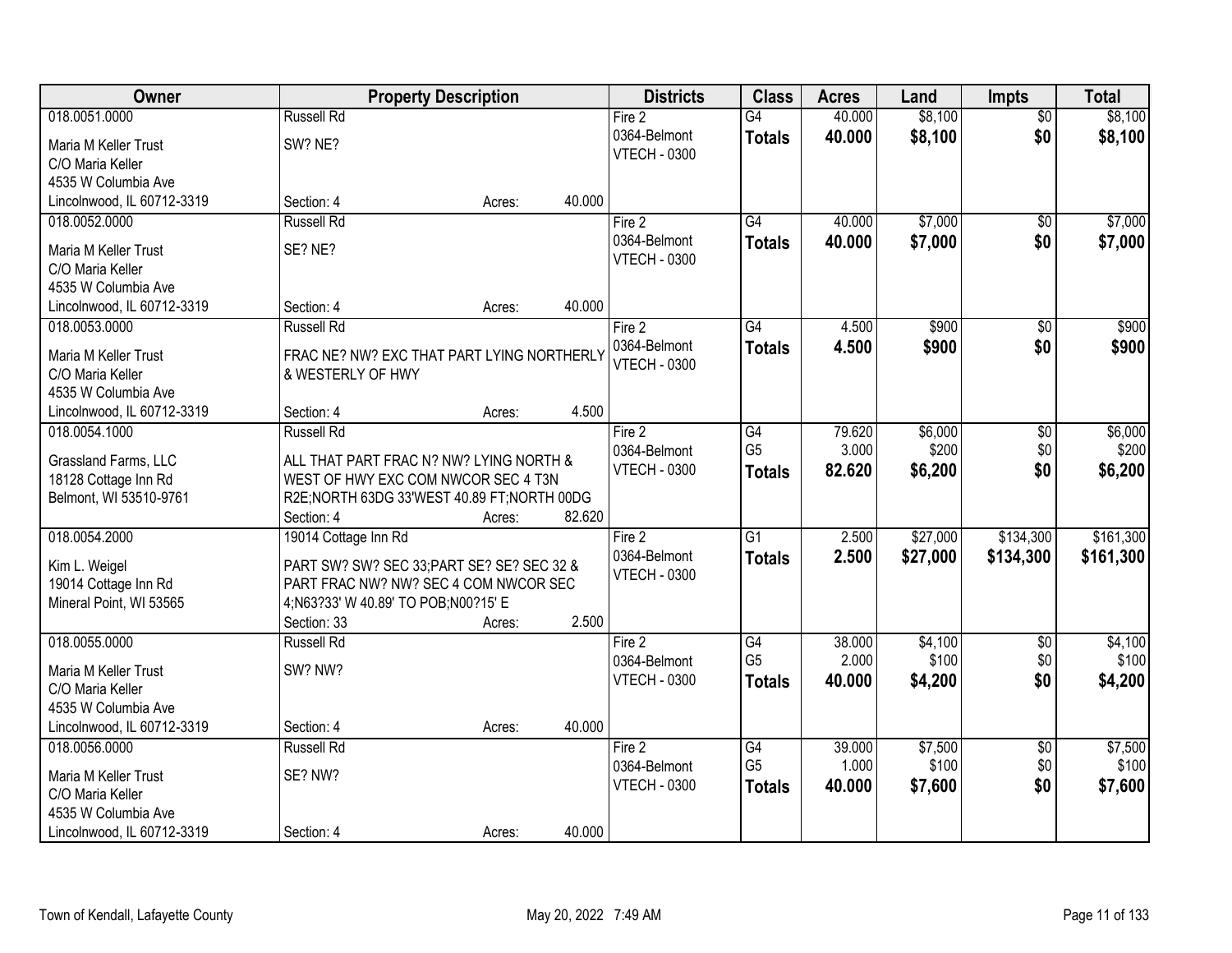| Owner                                    | <b>Property Description</b> |        | <b>Districts</b> | <b>Class</b>        | <b>Acres</b>    | Land   | <b>Impts</b> | <b>Total</b>    |          |
|------------------------------------------|-----------------------------|--------|------------------|---------------------|-----------------|--------|--------------|-----------------|----------|
| 018.0057.0000                            | Cottage Inn Rd              |        |                  | Fire 2              | $\overline{G4}$ | 40.000 | \$7,200      | $\overline{50}$ | \$7,200  |
| Maria M Keller Trust                     | NE? SW?                     |        |                  | 0364-Belmont        | <b>Totals</b>   | 40.000 | \$7,200      | \$0             | \$7,200  |
| C/O Maria Keller                         |                             |        |                  | <b>VTECH - 0300</b> |                 |        |              |                 |          |
| 4535 W Columbia Ave                      |                             |        |                  |                     |                 |        |              |                 |          |
| Lincolnwood, IL 60712-3319               | Section: 4                  | Acres: | 40.000           |                     |                 |        |              |                 |          |
| 018.0058.0000                            | Cottage Inn Rd              |        |                  | Fire 2              | 5M              | 4.000  | \$5,000      | \$0             | \$5,000  |
| Maria M Keller Trust                     | NW? SW?                     |        |                  | 0364-Belmont        | G4              | 35.000 | \$5,100      | \$0             | \$5,100  |
| C/O Maria Keller                         |                             |        |                  | <b>VTECH - 0300</b> | G <sub>5</sub>  | 1.000  | \$100        | \$0             | \$100    |
| 4535 W Columbia Ave                      |                             |        |                  |                     | <b>Totals</b>   | 40.000 | \$10,200     | \$0             | \$10,200 |
| Lincolnwood, IL 60712-3319               | Section: 4                  | Acres: | 40.000           |                     |                 |        |              |                 |          |
| 018.0059.0000                            | London Rd                   |        |                  | Fire 2              | 5M              | 24.000 | \$33,600     | \$0             | \$33,600 |
|                                          |                             |        |                  | 0364-Belmont        | G4              | 16.000 | \$4,100      | \$0             | \$4,100  |
| Hubert W. Mester                         | SW4 SW4                     |        |                  | <b>VTECH - 0300</b> | <b>Totals</b>   | 40.000 | \$37,700     | \$0             | \$37,700 |
| Joyce E. Mester                          |                             |        |                  |                     |                 |        |              |                 |          |
| C/O Becky Donahoe<br>7100 Spring Hill Dr | Section: 4                  | Acres: | 40.000           |                     |                 |        |              |                 |          |
| Middleton, WI 53562                      |                             |        |                  |                     |                 |        |              |                 |          |
| 018.0060.0000                            | London Rd                   |        |                  | Fire 2              | 5M              | 35.000 | \$43,800     | \$0             | \$43,800 |
|                                          |                             |        |                  | 0364-Belmont        | G4              | 5.000  | \$400        | \$0             | \$400    |
| Maria M Keller Trust                     | SE? SW?                     |        |                  | <b>VTECH - 0300</b> | <b>Totals</b>   | 40.000 | \$44,200     | \$0             | \$44,200 |
| C/O Maria Keller                         |                             |        |                  |                     |                 |        |              |                 |          |
| 4535 W Columbia Ave                      |                             |        |                  |                     |                 |        |              |                 |          |
| Lincolnwood, IL 60712-3319               | Section: 4                  | Acres: | 40.000           |                     |                 |        |              |                 |          |
| 018.0061.0000                            | <b>Russell Rd</b>           |        |                  | Fire 2              | G4              | 37.000 | \$7,300      | $\sqrt[6]{3}$   | \$7,300  |
| Maria M Keller Trust                     | NE? SE?                     |        |                  | 0364-Belmont        | G <sub>5</sub>  | 3.000  | \$1,500      | \$0             | \$1,500  |
| C/O Maria Keller                         |                             |        |                  | <b>VTECH - 0300</b> | <b>Totals</b>   | 40.000 | \$8,800      | \$0             | \$8,800  |
| 4535 W Columbia Ave                      |                             |        |                  |                     |                 |        |              |                 |          |
| Lincolnwood, IL 60712-3319               | Section: 4                  | Acres: | 40.000           |                     |                 |        |              |                 |          |
| 018.0062.0000                            | <b>Russell Rd</b>           |        |                  | Fire 2              | $\overline{G4}$ | 40.000 | \$9,800      | $\sqrt{6}$      | \$9,800  |
| Maria M Keller Trust                     | NW? SE?                     |        |                  | 0364-Belmont        | <b>Totals</b>   | 40.000 | \$9,800      | \$0             | \$9,800  |
| C/O Maria Keller                         |                             |        |                  | <b>VTECH - 0300</b> |                 |        |              |                 |          |
| 4535 W Columbia Ave                      |                             |        |                  |                     |                 |        |              |                 |          |
| Lincolnwood, IL 60712-3319               | Section: 4                  | Acres: | 40.000           |                     |                 |        |              |                 |          |
| 018.0063.0000                            | <b>Russell Rd</b>           |        |                  | Fire 2              | $\overline{G4}$ | 40.000 | \$7,300      | $\overline{30}$ | \$7,300  |
|                                          |                             |        |                  | 0364-Belmont        | <b>Totals</b>   | 40.000 | \$7,300      | \$0             | \$7,300  |
| Maria M Keller Trust                     | SW? SE?                     |        |                  | <b>VTECH - 0300</b> |                 |        |              |                 |          |
| C/O Maria Keller<br>4535 W Columbia Ave  |                             |        |                  |                     |                 |        |              |                 |          |
| Lincolnwood, IL 60712-3319               | Section: 4                  |        | 40.000           |                     |                 |        |              |                 |          |
|                                          |                             | Acres: |                  |                     |                 |        |              |                 |          |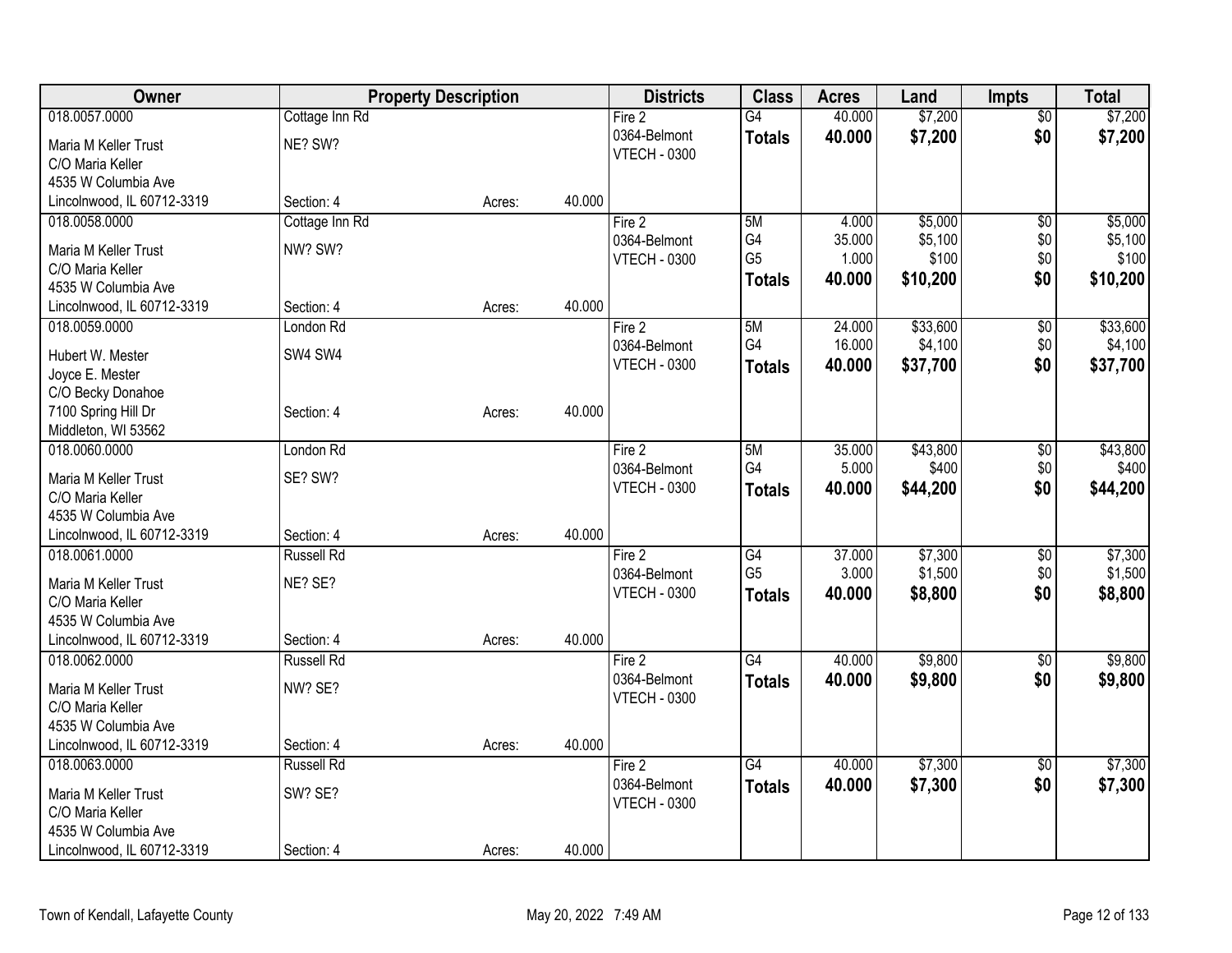| Owner                                           | <b>Property Description</b>                                                        |        |        | <b>Districts</b>    | <b>Class</b>    | <b>Acres</b> | Land     | <b>Impts</b>    | <b>Total</b> |
|-------------------------------------------------|------------------------------------------------------------------------------------|--------|--------|---------------------|-----------------|--------------|----------|-----------------|--------------|
| 018.0064.0000                                   | <b>Russell Rd</b>                                                                  |        |        | Fire 2              | $\overline{G4}$ | 40.000       | \$3,700  | $\overline{50}$ | \$3,700      |
| Maria M Keller Trust                            | SE? SE?                                                                            |        |        | 0364-Belmont        | <b>Totals</b>   | 40.000       | \$3,700  | \$0             | \$3,700      |
| C/O Maria Keller                                |                                                                                    |        |        | <b>VTECH - 0300</b> |                 |              |          |                 |              |
| 4535 W Columbia Ave                             |                                                                                    |        |        |                     |                 |              |          |                 |              |
| Lincolnwood, IL 60712-3319                      | Section: 4                                                                         | Acres: | 40.000 |                     |                 |              |          |                 |              |
| 018.0065.0000                                   | Cottage Inn Rd                                                                     |        |        | Fire 2              | G4              | 41.180       | \$10,000 | \$0             | \$10,000     |
| Knebel Farms LLC                                | FRAC NE? NE?                                                                       |        |        | 0364-Belmont        | G <sub>5</sub>  | 2.000        | \$100    | \$0             | \$100        |
| c/o Knebel Farms, LLC                           |                                                                                    |        |        | <b>VTECH - 0300</b> | Totals          | 43.180       | \$10,100 | \$0             | \$10,100     |
| C/O Chris & Matt Knebel                         |                                                                                    |        |        |                     |                 |              |          |                 |              |
| 15268 Sale Barn Rd                              | Section: 5                                                                         | Acres: | 43.180 |                     |                 |              |          |                 |              |
| Belmont, WI 53510-9734                          |                                                                                    |        |        |                     |                 |              |          |                 |              |
| 018.0066.0000                                   | Cottage Inn Rd                                                                     |        |        | Fire 2              | G4              | 27.680       | \$6,400  | $\overline{50}$ | \$6,400      |
|                                                 |                                                                                    |        |        | 0364-Belmont        | G <sub>5</sub>  | 4.000        | \$800    | \$0             | \$800        |
| Bret C. Van Bogaert                             | FRAC NW? NE? EXC CSM 688 & ALSO EXC THAT<br>PART LYING SOUTHERLY & WESTERLY OF THE |        |        | <b>VTECH - 0300</b> | <b>Totals</b>   | 31.680       | \$7,200  | \$0             | \$7,200      |
| 19105 Cottage Inn Rd<br>Mineral Point, WI 53565 | FOLLOWING DESCR LINE: COM N? COR SEC 5; WEST                                       |        |        |                     |                 |              |          |                 |              |
|                                                 | Section: 5                                                                         | Acres: | 31.680 |                     |                 |              |          |                 |              |
| 018.0066.1000                                   | <b>Bethel Grove Rd</b>                                                             |        |        | Fire 2              | $\overline{G4}$ | 1.740        | \$100    | \$0             | \$100        |
|                                                 |                                                                                    |        |        | 0364-Belmont        | <b>Totals</b>   | 1.740        | \$100    | \$0             | \$100        |
| Clayton Acres, LLC                              | PART FRAC NW? NE? LYING SOUTHERLY &                                                |        |        | <b>VTECH - 0300</b> |                 |              |          |                 |              |
| 26770 Sale Barn Ln                              | WESTERLY OF THE FOLLOWING DESCR LINE: COM                                          |        |        |                     |                 |              |          |                 |              |
| Belmont, WI 53510-9725                          | N? COR SEC 5; WEST 1109.05' ALG NLI NE? NW? SEC                                    |        |        |                     |                 |              |          |                 |              |
|                                                 | Section: 5                                                                         | Acres: | 1.740  |                     |                 |              |          |                 |              |
| 018.0066.2000                                   | 19105 Cottage Inn Rd                                                               |        |        | Fire 2              | G1              | 2.500        | \$27,000 | \$445,000       | \$472,000    |
| Bret C. Van Bogaert                             | LOT 1 CSM 688                                                                      |        |        | 0364-Belmont        | G4              | 7.820        | \$1,500  | \$0             | \$1,500      |
| Bridget C. Van Bogaert                          |                                                                                    |        |        | <b>VTECH - 0300</b> | <b>Totals</b>   | 10.320       | \$28,500 | \$445,000       | \$473,500    |
| 19105 Cottage Inn Rd                            |                                                                                    |        |        |                     |                 |              |          |                 |              |
| Mineral Point, WI 53565                         | Section: 32                                                                        | Acres: | 10.320 |                     |                 |              |          |                 |              |
| 018.0067.0000                                   | Cottage Inn Rd                                                                     |        |        | Fire 2              | G4              | 40.000       | \$6,000  | $\overline{50}$ | \$6,000      |
| Clayton Acres, LLC                              | SW? NE?                                                                            |        |        | 0364-Belmont        | <b>Totals</b>   | 40.000       | \$6,000  | \$0             | \$6,000      |
| 26770 Sale Barn Ln                              |                                                                                    |        |        | <b>VTECH - 0300</b> |                 |              |          |                 |              |
| Belmont, WI 53510-9725                          |                                                                                    |        |        |                     |                 |              |          |                 |              |
|                                                 | Section: 5                                                                         | Acres: | 40.000 |                     |                 |              |          |                 |              |
| 018.0068.0000                                   | 18745 Cottage Inn Rd                                                               |        |        | Fire 2              | $\overline{G4}$ | 38.000       | \$7,400  | $\overline{50}$ | \$7,400      |
|                                                 |                                                                                    |        |        | 0364-Belmont        | G <sub>5</sub>  | 1.000        | \$100    | \$0             | \$100        |
| Knebel Farms LLC                                | SE? NE?                                                                            |        |        | <b>VTECH - 0300</b> | G7              | 1.000        | \$7,500  | \$5,900         | \$13,400     |
| c/o Knebel Farms, LLC                           |                                                                                    |        |        |                     | <b>Totals</b>   | 40.000       | \$15,000 | \$5,900         | \$20,900     |
| C/O Chris & Matt Knebel                         |                                                                                    |        |        |                     |                 |              |          |                 |              |
| 15268 Sale Barn Rd                              | Section: 5                                                                         | Acres: | 40.000 |                     |                 |              |          |                 |              |
| Belmont, WI 53510-9734                          |                                                                                    |        |        |                     |                 |              |          |                 |              |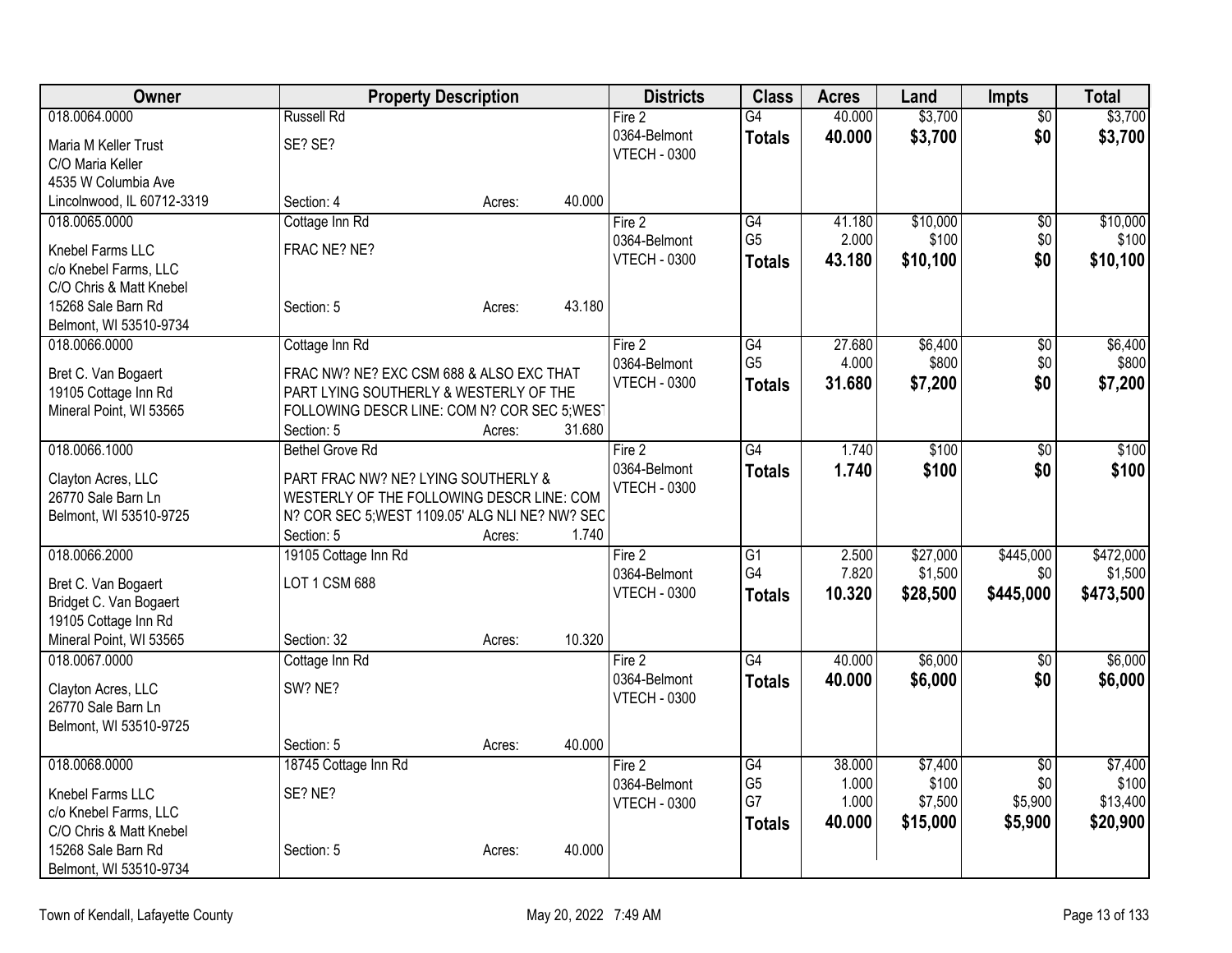| Owner                   | <b>Property Description</b>                     |        |        | <b>Districts</b>    | <b>Class</b>    | <b>Acres</b> | Land    | Impts           | <b>Total</b> |
|-------------------------|-------------------------------------------------|--------|--------|---------------------|-----------------|--------------|---------|-----------------|--------------|
| 018.0069.0000           | <b>Bethel Grove Rd</b>                          |        |        | Fire 2              | G4              | 26.000       | \$5,500 | $\overline{50}$ | \$5,500      |
| Bret C. Van Bogaert     | FRAC NE? NW? EXC THAT PART LYING SOUTHERLY      |        |        | 0364-Belmont        | <b>Totals</b>   | 26.000       | \$5,500 | \$0             | \$5,500      |
| 19105 Cottage Inn Rd    | & WESTERLY OF THE FOLLOWING DESCR LINE:         |        |        | <b>VTECH - 0300</b> |                 |              |         |                 |              |
| Mineral Point, WI 53565 | COM N? COR SEC 5; WEST 1109.05' ALG NLI NE? NW  |        |        |                     |                 |              |         |                 |              |
|                         | Section: 5                                      | Acres: | 26.000 |                     |                 |              |         |                 |              |
| 018.0069.1000           | <b>Bethel Grove Rd</b>                          |        |        | Fire 2              | $\overline{G4}$ | 16.300       | \$1,200 | \$0             | \$1,200      |
|                         |                                                 |        |        | 0364-Belmont        | <b>Totals</b>   | 16.300       | \$1,200 | \$0             | \$1,200      |
| Clayton Acres, LLC      | PART FRAC NE? NW? LYING SOUTHERLY &             |        |        | <b>VTECH - 0300</b> |                 |              |         |                 |              |
| 26770 Sale Barn Ln      | WESTERLY OF THE FOLLOWING DESCR LINE: COM       |        |        |                     |                 |              |         |                 |              |
| Belmont, WI 53510-9725  | N? COR SEC 5; WEST 1109.05' ALG NLI NE? NW? SEC |        |        |                     |                 |              |         |                 |              |
|                         | Section: 5                                      | Acres: | 16.300 |                     |                 |              |         |                 |              |
| 018.0070.0000           | <b>Bethel Grove Rd</b>                          |        |        | Fire 2              | $\overline{G4}$ | 40.860       | \$8,100 | $\overline{50}$ | \$8,100      |
| Clayton Acres, LLC      | FRAC NW? NW?                                    |        |        | 0364-Belmont        | G <sub>5</sub>  | 1.000        | \$100   | \$0             | \$100        |
| 26770 Sale Barn Ln      |                                                 |        |        | <b>VTECH - 0300</b> | <b>Totals</b>   | 41.860       | \$8,200 | \$0             | \$8,200      |
|                         |                                                 |        |        |                     |                 |              |         |                 |              |
| Belmont, WI 53510-9725  | Section: 5                                      |        | 41.860 |                     |                 |              |         |                 |              |
|                         | <b>Bethel Grove Rd</b>                          | Acres: |        |                     |                 |              |         |                 |              |
| 018.0071.0000           |                                                 |        |        | Fire 2              | G4              | 35.500       | \$7,800 | \$0             | \$7,800      |
| Clayton Acres, LLC      | SW? NW? EXC COM W? COR SEC 5, SAID POINT        |        |        | 0364-Belmont        | G <sub>5</sub>  | 1.000        | \$500   | \$0             | \$500        |
| 26770 Sale Barn Ln      | BEING POB; S00?37'56"W 457.65' ALG WLI SAID SEC |        |        | <b>VTECH - 0300</b> | <b>Totals</b>   | 36.500       | \$8,300 | \$0             | \$8,300      |
| Belmont, WI 53510-9725  | 5;S89?56'09"E 360.55' ALG EXISTING              |        |        |                     |                 |              |         |                 |              |
|                         | Section: 5                                      | Acres: | 36.500 |                     |                 |              |         |                 |              |
| 018.0072.1000           | <b>Bethel Grove Rd</b>                          |        |        | Fire 2              | $\overline{G4}$ | 20.000       | \$2,700 | $\overline{50}$ | \$2,700      |
|                         |                                                 |        |        | 0364-Belmont        | <b>Totals</b>   | 20.000       | \$2,700 | \$0             | \$2,700      |
| Clayton Acres, LLC      | W? SE? NW?                                      |        |        | <b>VTECH - 0300</b> |                 |              |         |                 |              |
| 26770 Sale Barn Ln      |                                                 |        |        |                     |                 |              |         |                 |              |
| Belmont, WI 53510-9725  |                                                 |        |        |                     |                 |              |         |                 |              |
|                         | Section: 5                                      | Acres: | 20.000 |                     |                 |              |         |                 |              |
| 018.0072.2000           | <b>Bethel Grove Rd</b>                          |        |        | Fire 2              | G4              | 10.000       | \$2,600 | $\sqrt{6}$      | \$2,600      |
| Clayton Acres, LLC      | SE? SE? NW?                                     |        |        | 0364-Belmont        | <b>Totals</b>   | 10.000       | \$2,600 | \$0             | \$2,600      |
| 26770 Sale Barn Ln      |                                                 |        |        | <b>VTECH - 0300</b> |                 |              |         |                 |              |
| Belmont, WI 53510-9725  |                                                 |        |        |                     |                 |              |         |                 |              |
|                         | Section: 5                                      | Acres: | 10.000 |                     |                 |              |         |                 |              |
| 018.0072.3000           | <b>Bethel Grove Rd</b>                          |        |        | Fire 2              | G4              | 10.000       | \$800   | $\overline{50}$ | \$800        |
|                         |                                                 |        |        | 0364-Belmont        |                 | 10.000       |         | \$0             | \$800        |
| Clayton Acres, LLC      | NE? SE? NW?                                     |        |        |                     | <b>Totals</b>   |              | \$800   |                 |              |
| 26770 Sale Barn Ln      |                                                 |        |        | <b>VTECH - 0300</b> |                 |              |         |                 |              |
| Belmont, WI 53510-9725  |                                                 |        |        |                     |                 |              |         |                 |              |
|                         | Section: 5                                      | Acres: | 10.000 |                     |                 |              |         |                 |              |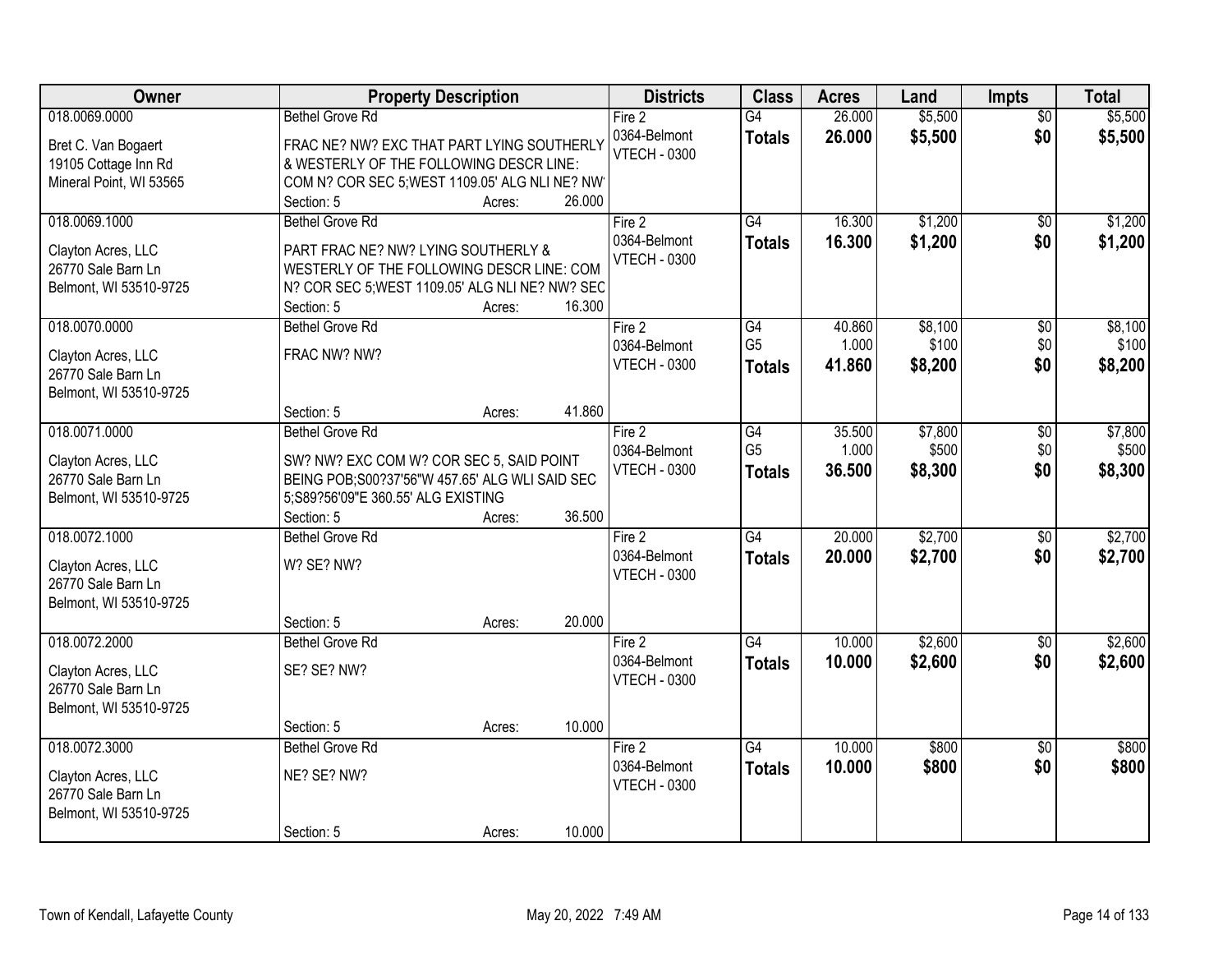| Owner                                     | <b>Property Description</b>                                                         | <b>Districts</b>                    | <b>Class</b>    | <b>Acres</b> | Land     | <b>Impts</b>    | <b>Total</b> |
|-------------------------------------------|-------------------------------------------------------------------------------------|-------------------------------------|-----------------|--------------|----------|-----------------|--------------|
| 018.0073.1000                             | Cottage Inn Rd                                                                      | Fire 2                              | G4              | 20.000       | \$3,300  | $\overline{50}$ | \$3,300      |
| Andrew J. Miller                          | NE? SW? LYING IN THE FOLLOWING: E? E? SW? (VO                                       | 0364-Belmont                        | <b>Totals</b>   | 20.000       | \$3,300  | \$0             | \$3,300      |
| Caprice Miller                            | 74 B&C P480)                                                                        | <b>VTECH - 0300</b>                 |                 |              |          |                 |              |
| 18273 Cottage Inn Rd                      |                                                                                     |                                     |                 |              |          |                 |              |
| Belmont, WI 53510                         | 20.000<br>Section: 5<br>Acres:                                                      |                                     |                 |              |          |                 |              |
| 018.0073.2000                             | <b>Bethel Grove</b>                                                                 | Fire 2                              | $\overline{G4}$ | 20.000       | \$3,400  | $\overline{50}$ | \$3,400      |
| Clayton Acres, LLC                        | NE? SW? LYING IN THE FOLLOWING: W? E? SW?                                           | 0364-Belmont                        | <b>Totals</b>   | 20.000       | \$3,400  | \$0             | \$3,400      |
| 26770 Sale Barn Ln                        |                                                                                     | <b>VTECH - 0300</b>                 |                 |              |          |                 |              |
| Belmont, WI 53510-9725                    |                                                                                     |                                     |                 |              |          |                 |              |
|                                           | 20.000<br>Section: 5<br>Acres:                                                      |                                     |                 |              |          |                 |              |
| 018.0074.0000                             | <b>Bethel Grove</b>                                                                 | Fire 2                              | $\overline{G4}$ | 35.400       | \$4,300  | $\overline{50}$ | \$4,300      |
| Clayton Acres, LLC                        | NW? SW? EXC COM W? COR SEC 5, SAID POINT                                            | 0364-Belmont                        | G <sub>5</sub>  | 1.000        | \$100    | \$0             | \$100        |
| 26770 Sale Barn Ln                        | BEING POB; S00?37'56"W 457.65' ALG WLI SAID SEC                                     | <b>VTECH - 0300</b>                 | <b>Totals</b>   | 36,400       | \$4,400  | \$0             | \$4,400      |
| Belmont, WI 53510-9725                    | 5;S89?56'09"E 360.55' ALG EXISTING                                                  |                                     |                 |              |          |                 |              |
|                                           | 36.400<br>Section: 5<br>Acres:                                                      |                                     |                 |              |          |                 |              |
| 018.0074.1000                             | 18450 Bethel Grove Rd                                                               | Fire 2                              | G1              | 2.000        | \$24,000 | \$185,500       | \$209,500    |
|                                           |                                                                                     | 0364-Belmont                        | G4              | 5.100        | \$400    | \$0             | \$400        |
| Thomas D. Paradis                         | PART NW4 SW4 & PART SW4 NW4 COM W4 COR SEO                                          | <b>VTECH - 0300</b>                 | <b>Totals</b>   | 7.100        | \$24,400 | \$185,500       | \$209,900    |
| Lynne M. Paradis<br>18450 Bethel Grove Rd | 5, BEING POB; S00.37'56"W 457.65' ALG WLI SEC<br>5;S89.56'09"E 360.55' ALG EXISTING |                                     |                 |              |          |                 |              |
| Belmont, WI 53510                         | 7.100<br>Section: 5<br>Acres:                                                       |                                     |                 |              |          |                 |              |
| 018.0075.0000                             | Cottage Inn Rd                                                                      | Fire 2                              | $\overline{G4}$ | 32.120       | \$7,500  | $\overline{50}$ | \$7,500      |
|                                           |                                                                                     | 0364-Belmont                        | G <sub>5</sub>  | 2.000        | \$100    | \$0             | \$100        |
| Clayton Acres, LLC                        | SW? SW? EXC COM SWCOR SEC 5;N1?47'38"W ALG                                          | <b>VTECH - 0300</b>                 | <b>Totals</b>   | 34.120       | \$7,600  | \$0             | \$7,600      |
| 26770 Sale Barn Ln                        | WLI SEC 5, 442.36' TO POB; S89?34'28" E 33.03' TO EL                                |                                     |                 |              |          |                 |              |
| Belmont, WI 53510-9725                    | ROW LI BETHEL GROVE RD; S89?34'28"E                                                 |                                     |                 |              |          |                 |              |
|                                           | 34.120<br>Section: 5<br>Acres:                                                      |                                     |                 |              |          |                 |              |
| 018.0075.1000                             | 18090 Bethel Grove Rd                                                               | Fire 2                              | $\overline{G1}$ | 1.000        | \$15,000 | \$184,700       | \$199,700    |
| Patrick T. Barrett                        | PART SW? SW? COM SWCOR SEC 5;N1?47'38"W ALG                                         | 0364-Belmont<br><b>VTECH - 0300</b> | <b>Totals</b>   | 1.000        | \$15,000 | \$184,700       | \$199,700    |
| Nancy L. Barrett                          | WLI SEC 5, 442.36' TO POB; S89?34'28"E 33.03' TO EL                                 |                                     |                 |              |          |                 |              |
| 18090 Bethel Grove Rd                     | ROW LI BETHEL GROVE RD; S89?34'28"E                                                 |                                     |                 |              |          |                 |              |
| Belmont, WI 53510                         | 1.000<br>Section: 5<br>Acres:                                                       |                                     |                 |              |          |                 |              |
| 018.0075.2000                             | 18100 Bethel Grove Rd                                                               | Fire 2                              | $\overline{G1}$ | 2.000        | \$15,000 | \$11,100        | \$26,100     |
| Patrick T. Barrett                        | PART SW? SW? COM SWCOR SEC 5;N01?47'38"W                                            | 0364-Belmont                        | G <sub>5</sub>  | 2.880        | \$600    | \$0             | \$600        |
| Nancy L. Barrett                          | 813.07' AGL WLI SEC 5 TO POB; S89?34'28"E                                           | <b>VTECH - 0300</b>                 | <b>Totals</b>   | 4.880        | \$15,600 | \$11,100        | \$26,700     |
| 18090 Bethel Grove Rd                     | 407';N08?54'30"W 202.53';N89?34'28"W 381.89' TO WL                                  |                                     |                 |              |          |                 |              |
| Belmont, WI 53510                         | 4.880<br>Section: 5<br>Acres:                                                       |                                     |                 |              |          |                 |              |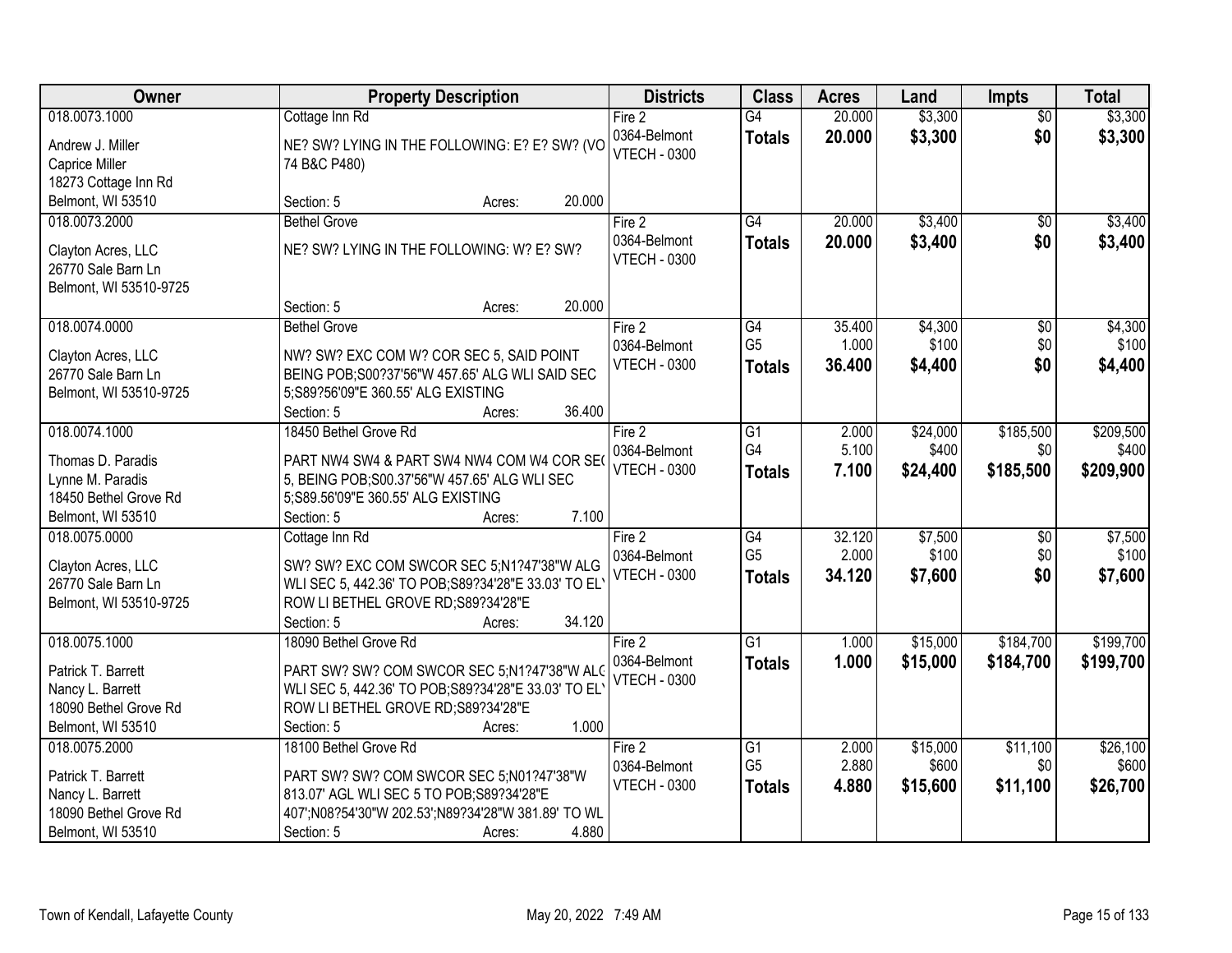| Owner                      |                                               | <b>Property Description</b> |        | <b>Districts</b>    | <b>Class</b>    | <b>Acres</b> | Land     | <b>Impts</b>    | <b>Total</b> |
|----------------------------|-----------------------------------------------|-----------------------------|--------|---------------------|-----------------|--------------|----------|-----------------|--------------|
| 018.0076.1000              | Cottage Inn Rd                                |                             |        | Fire 2              | $\overline{G4}$ | 19.000       | \$5,000  | $\sqrt{$0}$     | \$5,000      |
| Clayton Acres, LLC         | SE? SW? LYING IN THE FOLLOWING: W? E? SW?     |                             |        | 0364-Belmont        | G <sub>5</sub>  | 1.000        | \$100    | \$0             | \$100        |
| 26770 Sale Barn Ln         |                                               |                             |        | <b>VTECH - 0300</b> | <b>Totals</b>   | 20.000       | \$5,100  | \$0             | \$5,100      |
| Belmont, WI 53510-9725     |                                               |                             |        |                     |                 |              |          |                 |              |
|                            | Section: 5                                    | Acres:                      | 20.000 |                     |                 |              |          |                 |              |
| 018.0076.2000              | Cottage Inn Rd                                |                             |        | Fire 2              | G4              | 19.000       | \$2,400  | \$0             | \$2,400      |
| Andrew J. Miller           | SE? SW? LYING IN THE FOLLOWING: E? E? SW? (VO |                             |        | 0364-Belmont        | G <sub>5</sub>  | 1.000        | \$100    | \$0             | \$100        |
| Caprice Miller             | 74 B&C P480)                                  |                             |        | <b>VTECH - 0300</b> | <b>Totals</b>   | 20.000       | \$2,500  | \$0             | \$2,500      |
| 18273 Cottage Inn Rd       |                                               |                             |        |                     |                 |              |          |                 |              |
| Belmont, WI 53510          | Section: 5                                    | Acres:                      | 20.000 |                     |                 |              |          |                 |              |
| 018.0077.1000              | Cottage Inn Rd                                |                             |        | Fire 2              | $\overline{G4}$ | 1.230        | \$100    | \$0             | \$100        |
|                            |                                               |                             |        | 0364-Belmont        | <b>Totals</b>   | 1.230        | \$100    | \$0             | \$100        |
| Maria M Keller Trust       | PART NE? SE? COM SECOR NE? SE?; NORTH 45DG    |                             |        | <b>VTECH - 0300</b> |                 |              |          |                 |              |
| C/O Maria Keller           | WEST 7 RDS; NELY TO NECOR NE? SE?; SOUTH 80   |                             |        |                     |                 |              |          |                 |              |
| 4535 W Columbia Ave        | <b>RDS TO POB</b>                             |                             |        |                     |                 |              |          |                 |              |
| Lincolnwood, IL 60712-3319 | Section: 5                                    | Acres:                      | 1.230  |                     |                 |              |          |                 |              |
| 018.0077.2000              | Cottage Inn Rd                                |                             |        | Fire 2              | G4              | 37.770       | \$3,500  | $\sqrt[6]{3}$   | \$3,500      |
| Andrew J. Miller           | NE? SE? EXC COM SECOR SAID NE? SE?; NORTH     |                             |        | 0364-Belmont        | G <sub>5</sub>  | 1.000        | \$100    | \$0             | \$100        |
| Caprice Miller             | 45DG WEST 7 RDS; NELY TO NECOR SAID NE?       |                             |        | <b>VTECH - 0300</b> | <b>Totals</b>   | 38.770       | \$3,600  | \$0             | \$3,600      |
| 18273 Cottage Inn Rd       | SE?; SOUTH 80 RDS TO POB (VOL 74 B&C P480)    |                             |        |                     |                 |              |          |                 |              |
| Belmont, WI 53510          | Section: 5                                    | Acres:                      | 38.770 |                     |                 |              |          |                 |              |
| 018.0078.0000              | Cottage Inn Rd                                |                             |        | Fire 2              | $\overline{G4}$ | 40.000       | \$6,700  | $\overline{50}$ | \$6,700      |
| Andrew J. Miller           | NW? SE? (VOL 74 B&C P480)                     |                             |        | 0364-Belmont        | <b>Totals</b>   | 40.000       | \$6,700  | \$0             | \$6,700      |
| Caprice Miller             |                                               |                             |        | <b>VTECH - 0300</b> |                 |              |          |                 |              |
| 18273 Cottage Inn Rd       |                                               |                             |        |                     |                 |              |          |                 |              |
| Belmont, WI 53510          | Section: 5                                    | Acres:                      | 40.000 |                     |                 |              |          |                 |              |
| 018.0079.0000              | Cottage Inn Rd                                |                             |        | Fire 2              | G4              | 38.000       | \$6,100  | $\overline{50}$ | \$6,100      |
|                            |                                               |                             |        | 0364-Belmont        | G <sub>5</sub>  | 1.000        | \$100    | \$0             | \$100        |
| Andrew J. Miller           | SW? SE? EXC COM SECOR S-1/2 SE?; WEST 26 CHS  |                             |        | <b>VTECH - 0300</b> | G7              | 1.000        | \$7,500  | \$15,000        | \$22,500     |
| Caprice Miller             | TO POB; EAST TO SAID SECOR; NORTH 15.38       |                             |        |                     | <b>Totals</b>   | 40,000       | \$13,700 | \$15,000        | \$28,700     |
| 18273 Cottage Inn Rd       | CHS; SWLY 30.21 CHS TO POB (PROBLEM WITH      |                             |        |                     |                 |              |          |                 |              |
| Belmont, WI 53510          | Section: 5                                    | Acres:                      | 40.000 |                     |                 |              |          |                 |              |
| 018.0080.1000              | 18273 Cottage Inn Rd                          |                             |        | Fire 2              | G4              | 20.000       | \$1,500  | $\overline{30}$ | \$1,500      |
| Andrew J. Miller           | SE? SE? EXC COM SECOR S-1/2 SE?; WEST 26 CHS  |                             |        | 0364-Belmont        | G <sub>5</sub>  | 6.000        | \$2,600  | \$0             | \$2,600      |
| Caprice Miller             | TO POB; EAST TO SAID SECOR; NORTH 15.38       |                             |        | <b>VTECH - 0300</b> | G7              | 3.000        | \$27,500 | \$178,900       | \$206,400    |
| 18273 Cottage Inn Rd       | CHS; SWLY 30.21 CHS TO POB (PROBLEM WITH      |                             |        |                     | <b>Totals</b>   | 29.000       | \$31,600 | \$178,900       | \$210,500    |
| Belmont, WI 53510          | Section: 5                                    | Acres:                      | 29.000 |                     |                 |              |          |                 |              |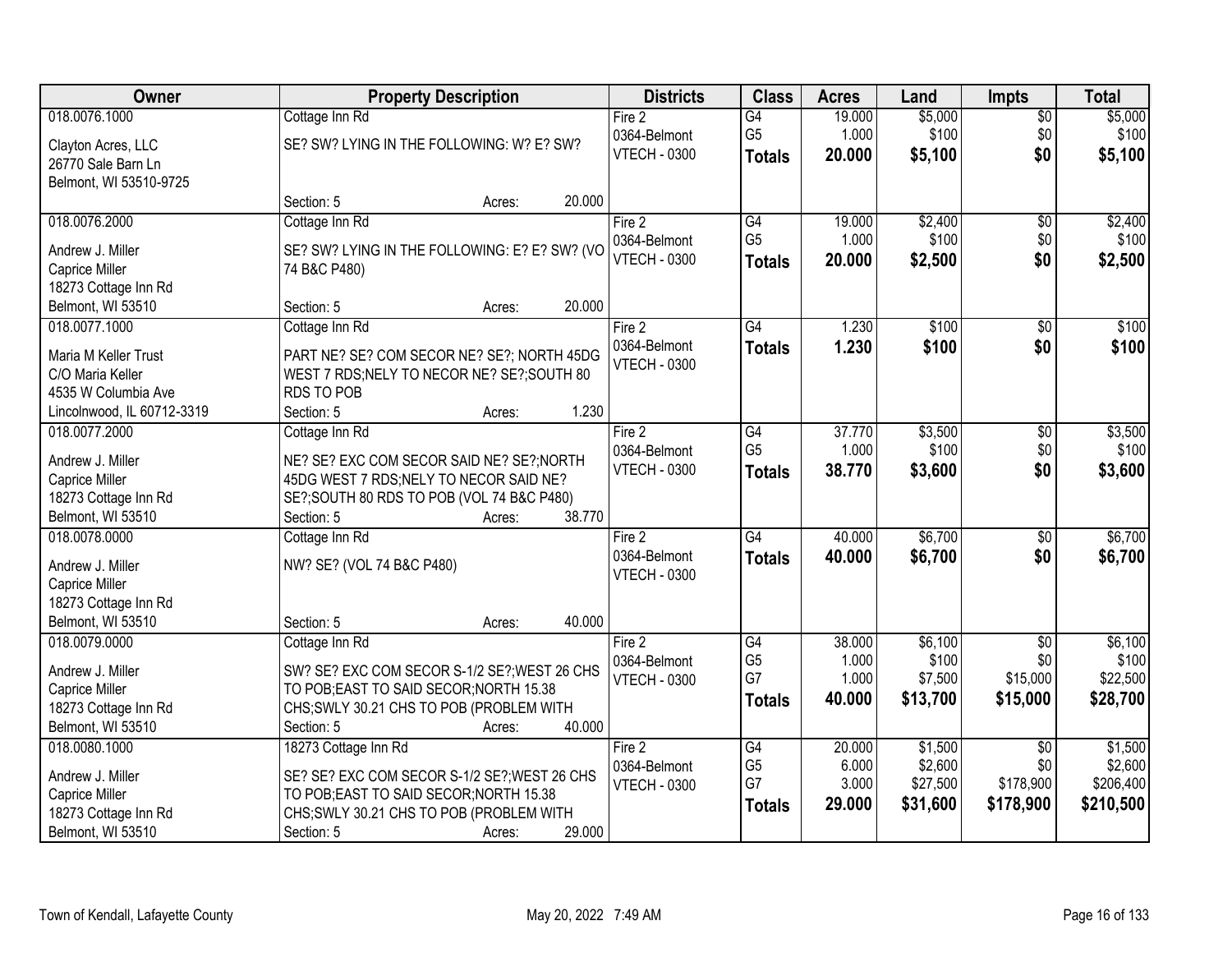| Owner                                                                                                                   | <b>Property Description</b>                                                                                                                                                             | <b>Districts</b>                                | <b>Class</b>                                       | <b>Acres</b>                       | Land                                    | <b>Impts</b>                             | <b>Total</b>                            |
|-------------------------------------------------------------------------------------------------------------------------|-----------------------------------------------------------------------------------------------------------------------------------------------------------------------------------------|-------------------------------------------------|----------------------------------------------------|------------------------------------|-----------------------------------------|------------------------------------------|-----------------------------------------|
| 018.0080.2000<br>Hypurdy LLC<br>c/o Hvpurdy, LLC<br>C/O Mark Opitz                                                      | Cottage Inn Rd<br>E? SE? SE? LYING SOUTH OF TOWNSHIP ROADS<br>ALL IN SECTION 5 (PROBLEM WITH CHAIN OF TITLE)                                                                            | Fire 2<br>0364-Belmont<br><b>VTECH - 0300</b>   | G4<br>G <sub>5</sub><br><b>Totals</b>              | 10.000<br>1.000<br>11.000          | \$800<br>\$100<br>\$900                 | $\overline{60}$<br>\$0<br>\$0            | \$800<br>\$100<br>\$900                 |
| 16768 Bethel Grove Rd<br>Belmont, WI 53510                                                                              | 11.000<br>Section: 5<br>Acres:                                                                                                                                                          |                                                 |                                                    |                                    |                                         |                                          |                                         |
| 018.0081.0000<br><b>Hypurdy LLC</b><br>c/o Hvpurdy, LLC                                                                 | London Rd<br>NE? NE?                                                                                                                                                                    | Fire 2<br>0364-Belmont<br><b>VTECH - 0300</b>   | G4<br>G <sub>5</sub><br><b>Totals</b>              | 39.000<br>1.000<br>40.000          | \$6,200<br>\$100<br>\$6,300             | \$0<br>\$0<br>\$0                        | \$6,200<br>\$100<br>\$6,300             |
| C/O Mark Opitz<br>16768 Bethel Grove Rd<br>Belmont, WI 53510                                                            | 40.000<br>Section: 8<br>Acres:                                                                                                                                                          |                                                 |                                                    |                                    |                                         |                                          |                                         |
| 018.0082.0000<br><b>Hypurdy LLC</b><br>c/o Hvpurdy, LLC<br>C/O Mark Opitz                                               | Cottage Inn Rd<br>NW? NE?                                                                                                                                                               | Fire 2<br>0364-Belmont<br><b>VTECH - 0300</b>   | G4<br><b>Totals</b>                                | 40.000<br>40.000                   | \$8,100<br>\$8,100                      | $\overline{50}$<br>\$0                   | \$8,100<br>\$8,100                      |
| 16768 Bethel Grove Rd<br>Belmont, WI 53510                                                                              | 40.000<br>Section: 8<br>Acres:                                                                                                                                                          |                                                 |                                                    |                                    |                                         |                                          |                                         |
| 018.0083.0000<br>Hypurdy LLC<br>c/o Hvpurdy, LLC<br>C/O Mark Opitz                                                      | Cottage Inn Rd<br>SW? NE?                                                                                                                                                               | Fire 2<br>0364-Belmont<br><b>VTECH - 0300</b>   | $\overline{G4}$<br><b>Totals</b>                   | 40.000<br>40.000                   | \$10,500<br>\$10,500                    | $\sqrt[6]{30}$<br>\$0                    | \$10,500<br>\$10,500                    |
| 16768 Bethel Grove Rd<br>Belmont, WI 53510                                                                              | 40.000<br>Section: 8<br>Acres:                                                                                                                                                          |                                                 |                                                    |                                    |                                         |                                          |                                         |
| 018.0084.0000<br>Hypurdy LLC<br>c/o Hvpurdy, LLC<br>C/O Mark Opitz                                                      | London Rd<br>SE? NE?                                                                                                                                                                    | Fire $2$<br>0364-Belmont<br><b>VTECH - 0300</b> | $\overline{G4}$<br>G <sub>5</sub><br><b>Totals</b> | 39.000<br>1.000<br>40.000          | \$9,900<br>\$100<br>\$10,000            | \$0<br>\$0<br>\$0                        | \$9,900<br>\$100<br>\$10,000            |
| 16768 Bethel Grove Rd<br>Belmont, WI 53510                                                                              | 40.000<br>Section: 8<br>Acres:                                                                                                                                                          |                                                 |                                                    |                                    |                                         |                                          |                                         |
| 018.0085.0000<br><b>Hypurdy LLC</b><br>c/o Hvpurdy, LLC<br>C/O Mark Opitz<br>16768 Bethel Grove Rd<br>Belmont, WI 53510 | Cottage Inn Rd<br>NE? NW? EXC COM N? COR SEC 8;S89?19'41"W<br>492.25' TO POB;S2?44'00"W 284.75';N83?22'15"W<br>706.49';S88?25'43"W 254.92';N2?43'57"E<br>35.470<br>Section: 8<br>Acres: | Fire 2<br>0364-Belmont<br><b>VTECH - 0300</b>   | G4<br>G <sub>5</sub><br>G7<br><b>Totals</b>        | 33.470<br>1.000<br>1.000<br>35.470 | \$8,500<br>\$100<br>\$7,500<br>\$16,100 | $\overline{50}$<br>\$0<br>\$400<br>\$400 | \$8,500<br>\$100<br>\$7,900<br>\$16,500 |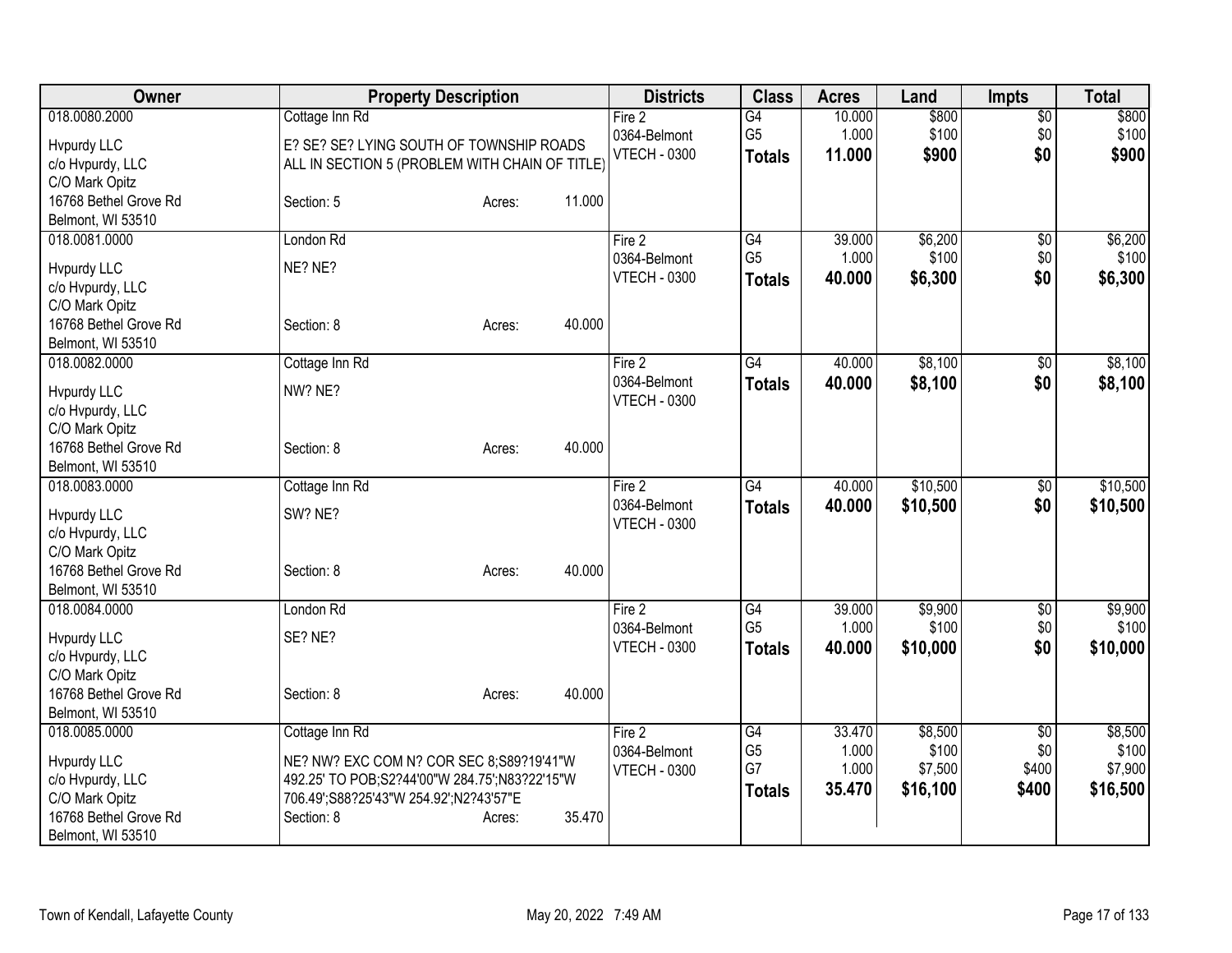| Owner                 | <b>Property Description</b>                   |                  | <b>Districts</b>                    | <b>Class</b>         | <b>Acres</b>   | Land             | <b>Impts</b>  | <b>Total</b>     |
|-----------------------|-----------------------------------------------|------------------|-------------------------------------|----------------------|----------------|------------------|---------------|------------------|
| 018.0085.1000         | 18128 Cottage Inn Rd                          |                  | Fire 2                              | G1                   | 2.000          | \$24,000         | \$119,700     | \$143,700        |
| Jennifer L. Friedrich | PART NE? NW? & PART NW? NW? COM N? COR SEC    |                  | 0364-Belmont                        | G4                   | 3.030          | \$800            | \$0           | \$800            |
| 18128 Cottage Inn Rd  | 8;S89?19'41"W 492.25' TO POB;S2?44'00"W       |                  | <b>VTECH - 0300</b>                 | <b>Totals</b>        | 5.030          | \$24,800         | \$119,700     | \$144,500        |
| Belmont, WI 53510     | 284.75';N83?22'15"W 706.49';S88?25'43"W       |                  |                                     |                      |                |                  |               |                  |
|                       | Section: 8                                    | 5.030<br>Acres:  |                                     |                      |                |                  |               |                  |
| 018.0086.0000         | Cottage Inn Rd                                |                  | Fire 2                              | G4                   | 38.500         | \$10,400         | \$0           | \$10,400         |
| <b>Hypurdy LLC</b>    | NW? NW? EXC COM N? COR SEC 8;S89?19'41"W      |                  | 0364-Belmont                        | G <sub>5</sub>       | 1.000          | \$100            | \$0           | \$100            |
| c/o Hvpurdy, LLC      | 492.25' TO POB;S2?44'00"W 284.75';N83?22'15"W |                  | <b>VTECH - 0300</b>                 | <b>Totals</b>        | 39.500         | \$10,500         | \$0           | \$10,500         |
| C/O Mark Opitz        | 706.49';S88?25'43"W 254.92';N2?43'57"E        |                  |                                     |                      |                |                  |               |                  |
| 16768 Bethel Grove Rd | Section: 8                                    | 39.500<br>Acres: |                                     |                      |                |                  |               |                  |
| Belmont, WI 53510     |                                               |                  |                                     |                      |                |                  |               |                  |
| 018.0087.0000         | <b>Bethel Grove Rd</b>                        |                  | Fire 2                              | G4                   | 39.000         | \$11,900         | \$0           | \$11,900         |
| <b>Hypurdy LLC</b>    | SW? NW?                                       |                  | 0364-Belmont                        | G <sub>5</sub>       | 1.000          | \$100            | \$0           | \$100            |
| c/o Hvpurdy, LLC      |                                               |                  | <b>VTECH - 0300</b>                 | <b>Totals</b>        | 40.000         | \$12,000         | \$0           | \$12,000         |
| C/O Mark Opitz        |                                               |                  |                                     |                      |                |                  |               |                  |
| 16768 Bethel Grove Rd | Section: 8                                    | 40.000<br>Acres: |                                     |                      |                |                  |               |                  |
| Belmont, WI 53510     |                                               |                  |                                     |                      |                |                  |               |                  |
| 018.0088.0000         | <b>Bethel Grove Rd</b>                        |                  | Fire 2                              | $\overline{G4}$      | 40.000         | \$12,300         | \$0           | \$12,300         |
| <b>Hypurdy LLC</b>    | SE? NW?                                       |                  | 0364-Belmont                        | <b>Totals</b>        | 40.000         | \$12,300         | \$0           | \$12,300         |
| c/o Hvpurdy, LLC      |                                               |                  | <b>VTECH - 0300</b>                 |                      |                |                  |               |                  |
| C/O Mark Opitz        |                                               |                  |                                     |                      |                |                  |               |                  |
| 16768 Bethel Grove Rd | Section: 8                                    | 40.000<br>Acres: |                                     |                      |                |                  |               |                  |
| Belmont, WI 53510     |                                               |                  |                                     |                      |                |                  |               |                  |
| 018.0089.0000         | 17330 Bethel Grove Rd                         |                  | Fire 2                              | G4                   | 36.000         | \$8,900          | \$0           | \$8,900          |
| <b>Hypurdy LLC</b>    | NE? SW?                                       |                  | 0364-Belmont<br><b>VTECH - 0300</b> | G7                   | 4.000          | \$35,000         | \$486,300     | \$521,300        |
| c/o Hvpurdy, LLC      |                                               |                  |                                     | <b>Totals</b>        | 40.000         | \$43,900         | \$486,300     | \$530,200        |
| C/O Mark Opitz        |                                               |                  |                                     |                      |                |                  |               |                  |
| 16768 Bethel Grove Rd | Section: 8                                    | 40.000<br>Acres: |                                     |                      |                |                  |               |                  |
| Belmont, WI 53510     |                                               |                  |                                     |                      |                |                  |               |                  |
| 018.0090.0000         | <b>Bethel Grove Rd</b>                        |                  | Fire 2                              | G4                   | 38.000         | \$9,500          | $\sqrt[6]{3}$ | \$9,500          |
| Hypurdy LLC           | NW? SW?                                       |                  | 0364-Belmont<br><b>VTECH - 0300</b> | G <sub>5</sub><br>G7 | 1.000<br>1.000 | \$100<br>\$5,000 | \$0<br>\$0    | \$100<br>\$5,000 |
| c/o Hvpurdy, LLC      |                                               |                  |                                     | <b>Totals</b>        | 40.000         | \$14,600         | \$0           | \$14,600         |
| C/O Mark Opitz        |                                               |                  |                                     |                      |                |                  |               |                  |
| 16768 Bethel Grove Rd | Section: 8                                    | 40.000<br>Acres: |                                     |                      |                |                  |               |                  |
| Belmont, WI 53510     |                                               |                  |                                     |                      |                |                  |               |                  |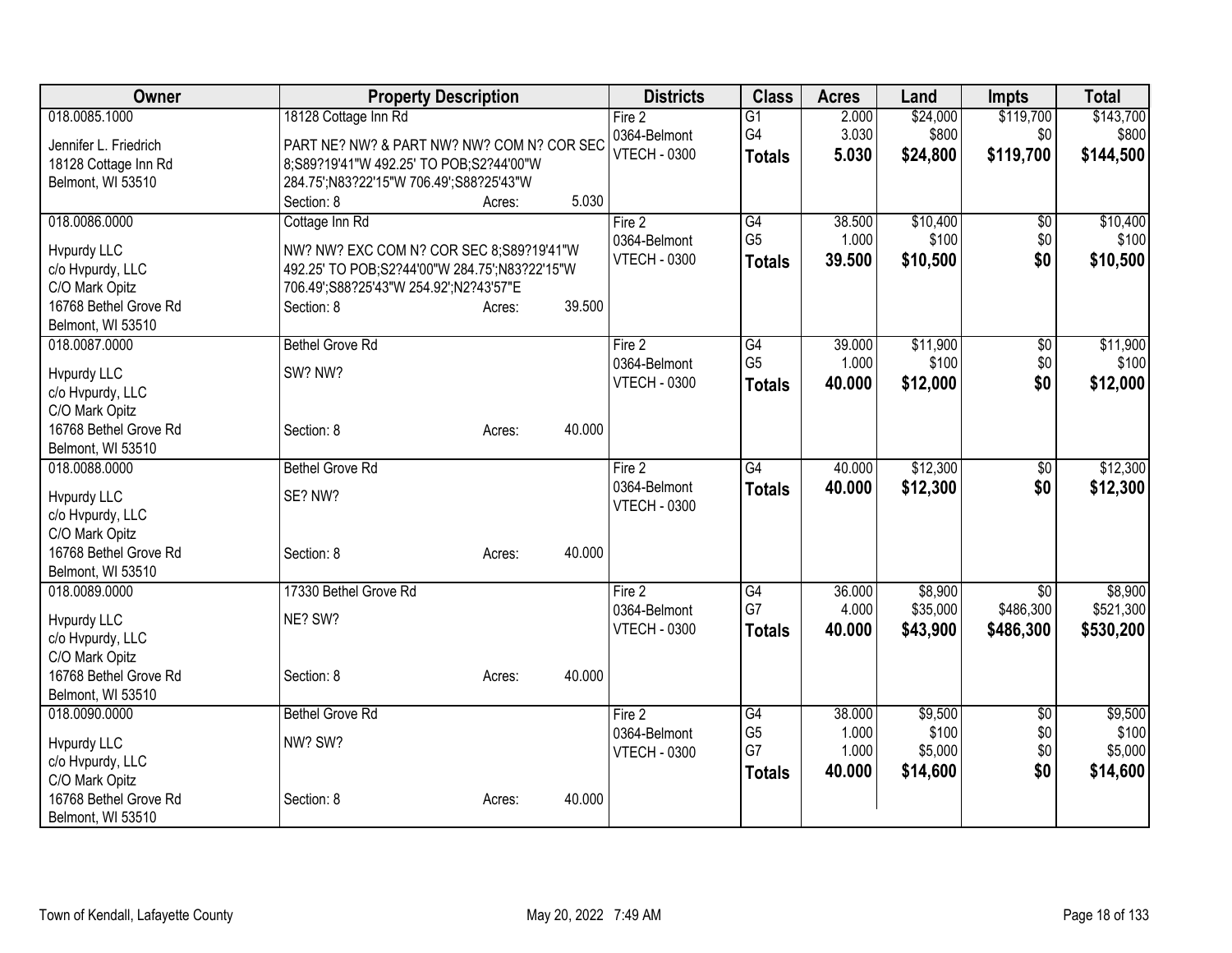| Owner                              | <b>Property Description</b>      |        |        | <b>Districts</b>       | <b>Class</b>          | <b>Acres</b>    | Land                | Impts                       | <b>Total</b>        |
|------------------------------------|----------------------------------|--------|--------|------------------------|-----------------------|-----------------|---------------------|-----------------------------|---------------------|
| 018.0091.0000<br>Hypurdy LLC       | 17090 Bethel Grove Rd<br>SW? SW? |        |        | Fire 2<br>0364-Belmont | $\overline{G4}$<br>G7 | 38.000<br>2.000 | \$5,700<br>\$20,000 | $\overline{50}$<br>\$75,900 | \$5,700<br>\$95,900 |
| c/o Hvpurdy, LLC<br>C/O Mark Opitz |                                  |        |        | <b>VTECH - 0300</b>    | <b>Totals</b>         | 40.000          | \$25,700            | \$75,900                    | \$101,600           |
| 16768 Bethel Grove Rd              | Section: 8                       | Acres: | 40.000 |                        |                       |                 |                     |                             |                     |
| Belmont, WI 53510<br>018.0092.0000 | <b>Bethel Grove Rd</b>           |        |        |                        | G4                    | 40.000          | \$6,000             |                             | \$6,000             |
|                                    |                                  |        |        | Fire 2<br>0364-Belmont |                       | 40.000          | \$6,000             | \$0<br>\$0                  | \$6,000             |
| Hvpurdy LLC                        | SE? SW?                          |        |        | <b>VTECH - 0300</b>    | <b>Totals</b>         |                 |                     |                             |                     |
| c/o Hvpurdy, LLC                   |                                  |        |        |                        |                       |                 |                     |                             |                     |
| C/O Mark Opitz                     |                                  |        |        |                        |                       |                 |                     |                             |                     |
| 16768 Bethel Grove Rd              | Section: 8                       | Acres: | 40.000 |                        |                       |                 |                     |                             |                     |
| Belmont, WI 53510                  |                                  |        |        |                        |                       |                 |                     |                             |                     |
| 018.0093.0000                      | Landon Rd                        |        |        | Fire 2                 | $\overline{G4}$       | 39.000          | \$6,000             | $\overline{50}$             | \$6,000             |
| <b>Hvpurdy LLC</b>                 | NE? SE?                          |        |        | 0364-Belmont           | G <sub>5</sub>        | 1.000           | \$100               | \$0                         | \$100               |
| c/o Hvpurdy, LLC                   |                                  |        |        | <b>VTECH - 0300</b>    | <b>Totals</b>         | 40.000          | \$6,100             | \$0                         | \$6,100             |
| C/O Mark Opitz                     |                                  |        |        |                        |                       |                 |                     |                             |                     |
| 16768 Bethel Grove Rd              | Section: 8                       | Acres: | 40.000 |                        |                       |                 |                     |                             |                     |
| Belmont, WI 53510                  |                                  |        |        |                        |                       |                 |                     |                             |                     |
| 018.0094.0000                      | Landon Rd                        |        |        | Fire 2                 | $\overline{G4}$       | 40.000          | \$8,600             | $\overline{50}$             | \$8,600             |
| Hypurdy LLC                        | NW? SE?                          |        |        | 0364-Belmont           | <b>Totals</b>         | 40.000          | \$8,600             | \$0                         | \$8,600             |
| c/o Hvpurdy, LLC                   |                                  |        |        | <b>VTECH - 0300</b>    |                       |                 |                     |                             |                     |
| C/O Mark Opitz                     |                                  |        |        |                        |                       |                 |                     |                             |                     |
| 16768 Bethel Grove Rd              | Section: 8                       | Acres: | 40.000 |                        |                       |                 |                     |                             |                     |
| Belmont, WI 53510                  |                                  |        |        |                        |                       |                 |                     |                             |                     |
| 018.0095.0000                      | Landon Rd                        |        |        | Fire 2                 | $\overline{G4}$       | 40.000          | \$5,800             | $\overline{50}$             | \$5,800             |
|                                    | SW? SE?                          |        |        | 0364-Belmont           | <b>Totals</b>         | 40.000          | \$5,800             | \$0                         | \$5,800             |
| Hvpurdy LLC<br>c/o Hvpurdy, LLC    |                                  |        |        | <b>VTECH - 0300</b>    |                       |                 |                     |                             |                     |
| C/O Mark Opitz                     |                                  |        |        |                        |                       |                 |                     |                             |                     |
| 16768 Bethel Grove Rd              | Section: 8                       | Acres: | 40.000 |                        |                       |                 |                     |                             |                     |
| Belmont, WI 53510                  |                                  |        |        |                        |                       |                 |                     |                             |                     |
| 018.0096.0000                      | Landon Rd                        |        |        | Fire $2$               | $\overline{G4}$       | 39.000          | \$4,500             | \$0                         | \$4,500             |
|                                    |                                  |        |        | 0364-Belmont           | G <sub>5</sub>        | 1.000           | \$100               | \$0                         | \$100               |
| Hypurdy LLC                        | SE? SE?                          |        |        | <b>VTECH - 0300</b>    | <b>Totals</b>         | 40.000          | \$4,600             | \$0                         | \$4,600             |
| c/o Hvpurdy, LLC                   |                                  |        |        |                        |                       |                 |                     |                             |                     |
| C/O Mark Opitz                     |                                  |        |        |                        |                       |                 |                     |                             |                     |
| 16768 Bethel Grove Rd              | Section: 8                       | Acres: | 40.000 |                        |                       |                 |                     |                             |                     |
| Belmont, WI 53510                  |                                  |        |        |                        |                       |                 |                     |                             |                     |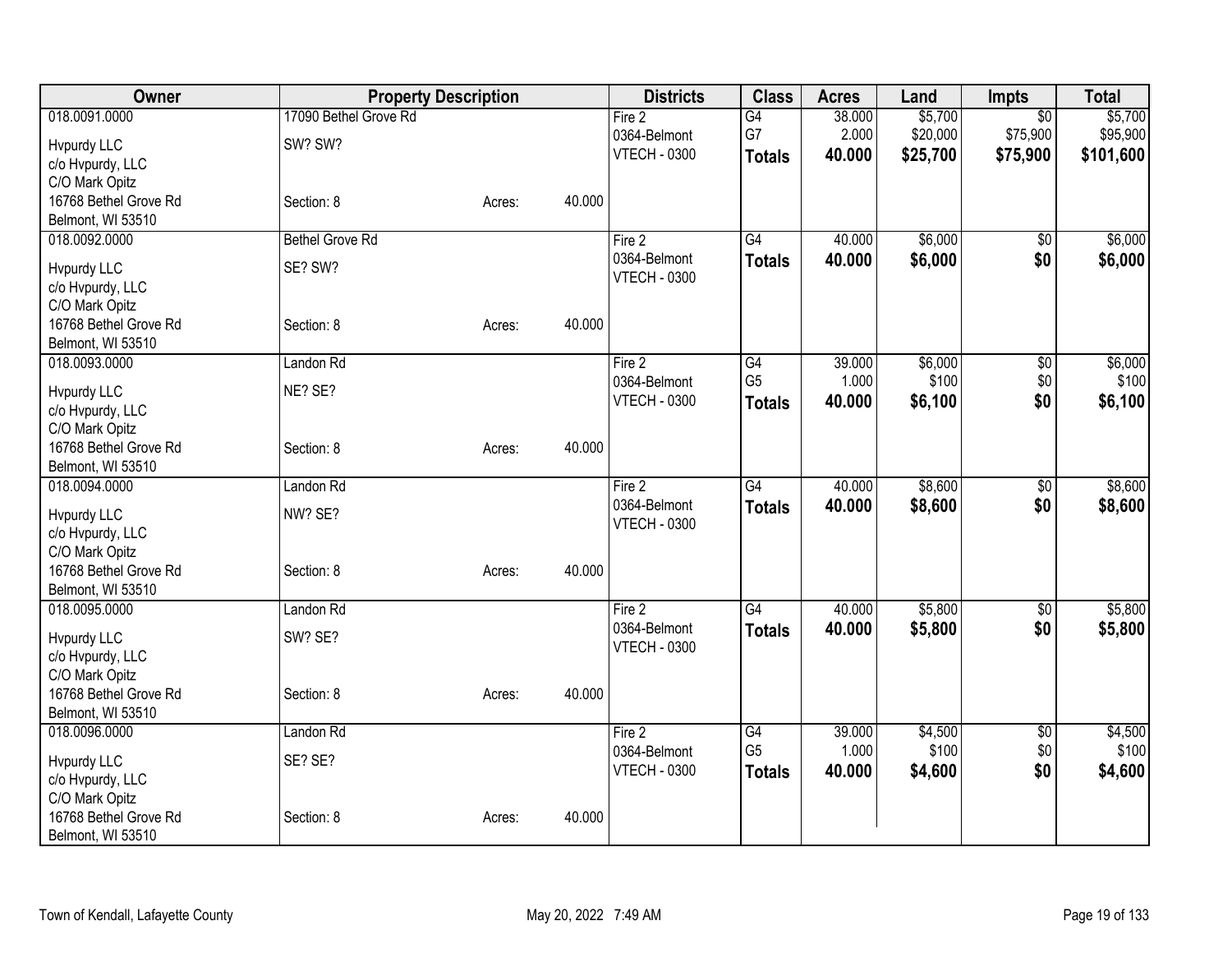| 018.0097.1000<br>\$3,100<br>Fire 2<br>$\overline{G4}$<br>32.000<br>$\overline{50}$<br>Landon Rd<br>\$3,100<br>\$0<br>0364-Belmont<br>32.000<br><b>Totals</b><br>PART N? NE? BEG AT A POINT 14.5 CHS EAST OF<br>Maria M Keller Trust<br><b>VTECH - 0300</b><br>NWCOR SAID NE? SEC 9;SOUTH 10.75 CHS TO<br>C/O Maria Keller<br>4535 W Columbia Ave<br>MIDDLE OF WHITESIDE BRANCH; SOUTH 75DG EAST<br>Lincolnwood, IL 60712-3319<br>Section: 9<br>32.000<br>Acres:<br>\$2,700<br>018.0100.2000<br>Fire 2<br>5M<br>\$0<br>1.880<br>Jenson Ln<br>G4<br>\$3,600<br>0364-Belmont<br>19.000<br>\$0<br>Kurt J. Wedig<br>PART E2 NE4 COM SECOR OF E2 NE4 SEC9; WEST<br>G <sub>5</sub><br>\$0<br>7.000<br>\$6,000<br><b>VTECH - 0300</b><br>Tammy M. Wedig<br>10.12CH; NORTH 26.55CH TO MIDDLE OF<br>\$12,300<br>\$0<br>27.880<br><b>Totals</b><br>116 Valley View Rd<br>WHITESIDE BRANCH; S85DG EAST 6.29CH; N45DG<br>27.880<br>Mount Horeb, WI 53572<br>Section: 9<br>Acres:<br>018.0102.0000<br>G4<br>39.000<br>\$9,700<br>Landon Ln<br>Fire 2<br>\$0<br>G <sub>5</sub><br>1.000<br>\$100<br>\$0<br>0364-Belmont<br>NW4 NW4<br>Hubert W. Mester<br>\$0<br><b>VTECH - 0300</b><br>40,000<br>\$9,800<br><b>Totals</b><br>Joyce E. Mester<br>C/O Becky Donahoe<br>40.000<br>7100 Spring Hill Dr<br>Section: 9<br>Acres:<br>Middleton, WI 53562<br>39.000<br>\$9,600<br>018.0103.0000<br>Landon Ln<br>Fire 2<br>G4<br>\$0 | Owner | <b>Property Description</b> | <b>Districts</b> | <b>Class</b>   | <b>Acres</b> | Land  | <b>Impts</b> | <b>Total</b> |
|---------------------------------------------------------------------------------------------------------------------------------------------------------------------------------------------------------------------------------------------------------------------------------------------------------------------------------------------------------------------------------------------------------------------------------------------------------------------------------------------------------------------------------------------------------------------------------------------------------------------------------------------------------------------------------------------------------------------------------------------------------------------------------------------------------------------------------------------------------------------------------------------------------------------------------------------------------------------------------------------------------------------------------------------------------------------------------------------------------------------------------------------------------------------------------------------------------------------------------------------------------------------------------------------------------------------------------------------------------------------------------------------------------------|-------|-----------------------------|------------------|----------------|--------------|-------|--------------|--------------|
|                                                                                                                                                                                                                                                                                                                                                                                                                                                                                                                                                                                                                                                                                                                                                                                                                                                                                                                                                                                                                                                                                                                                                                                                                                                                                                                                                                                                               |       |                             |                  |                |              |       |              | \$3,100      |
| \$2,700                                                                                                                                                                                                                                                                                                                                                                                                                                                                                                                                                                                                                                                                                                                                                                                                                                                                                                                                                                                                                                                                                                                                                                                                                                                                                                                                                                                                       |       |                             |                  |                |              |       |              | \$3,100      |
|                                                                                                                                                                                                                                                                                                                                                                                                                                                                                                                                                                                                                                                                                                                                                                                                                                                                                                                                                                                                                                                                                                                                                                                                                                                                                                                                                                                                               |       |                             |                  |                |              |       |              |              |
|                                                                                                                                                                                                                                                                                                                                                                                                                                                                                                                                                                                                                                                                                                                                                                                                                                                                                                                                                                                                                                                                                                                                                                                                                                                                                                                                                                                                               |       |                             |                  |                |              |       |              |              |
|                                                                                                                                                                                                                                                                                                                                                                                                                                                                                                                                                                                                                                                                                                                                                                                                                                                                                                                                                                                                                                                                                                                                                                                                                                                                                                                                                                                                               |       |                             |                  |                |              |       |              |              |
| \$3,600<br>\$6,000<br>\$12,300<br>\$9,700<br>\$100<br>\$9,800<br>\$9,600                                                                                                                                                                                                                                                                                                                                                                                                                                                                                                                                                                                                                                                                                                                                                                                                                                                                                                                                                                                                                                                                                                                                                                                                                                                                                                                                      |       |                             |                  |                |              |       |              |              |
|                                                                                                                                                                                                                                                                                                                                                                                                                                                                                                                                                                                                                                                                                                                                                                                                                                                                                                                                                                                                                                                                                                                                                                                                                                                                                                                                                                                                               |       |                             |                  |                |              |       |              |              |
|                                                                                                                                                                                                                                                                                                                                                                                                                                                                                                                                                                                                                                                                                                                                                                                                                                                                                                                                                                                                                                                                                                                                                                                                                                                                                                                                                                                                               |       |                             |                  |                |              |       |              |              |
|                                                                                                                                                                                                                                                                                                                                                                                                                                                                                                                                                                                                                                                                                                                                                                                                                                                                                                                                                                                                                                                                                                                                                                                                                                                                                                                                                                                                               |       |                             |                  |                |              |       |              |              |
|                                                                                                                                                                                                                                                                                                                                                                                                                                                                                                                                                                                                                                                                                                                                                                                                                                                                                                                                                                                                                                                                                                                                                                                                                                                                                                                                                                                                               |       |                             |                  |                |              |       |              |              |
|                                                                                                                                                                                                                                                                                                                                                                                                                                                                                                                                                                                                                                                                                                                                                                                                                                                                                                                                                                                                                                                                                                                                                                                                                                                                                                                                                                                                               |       |                             |                  |                |              |       |              |              |
|                                                                                                                                                                                                                                                                                                                                                                                                                                                                                                                                                                                                                                                                                                                                                                                                                                                                                                                                                                                                                                                                                                                                                                                                                                                                                                                                                                                                               |       |                             |                  |                |              |       |              |              |
|                                                                                                                                                                                                                                                                                                                                                                                                                                                                                                                                                                                                                                                                                                                                                                                                                                                                                                                                                                                                                                                                                                                                                                                                                                                                                                                                                                                                               |       |                             |                  |                |              |       |              |              |
|                                                                                                                                                                                                                                                                                                                                                                                                                                                                                                                                                                                                                                                                                                                                                                                                                                                                                                                                                                                                                                                                                                                                                                                                                                                                                                                                                                                                               |       |                             |                  |                |              |       |              |              |
|                                                                                                                                                                                                                                                                                                                                                                                                                                                                                                                                                                                                                                                                                                                                                                                                                                                                                                                                                                                                                                                                                                                                                                                                                                                                                                                                                                                                               |       |                             |                  |                |              |       |              |              |
|                                                                                                                                                                                                                                                                                                                                                                                                                                                                                                                                                                                                                                                                                                                                                                                                                                                                                                                                                                                                                                                                                                                                                                                                                                                                                                                                                                                                               |       |                             |                  |                |              |       |              |              |
|                                                                                                                                                                                                                                                                                                                                                                                                                                                                                                                                                                                                                                                                                                                                                                                                                                                                                                                                                                                                                                                                                                                                                                                                                                                                                                                                                                                                               |       |                             |                  |                |              |       |              |              |
|                                                                                                                                                                                                                                                                                                                                                                                                                                                                                                                                                                                                                                                                                                                                                                                                                                                                                                                                                                                                                                                                                                                                                                                                                                                                                                                                                                                                               |       |                             |                  |                |              |       |              |              |
|                                                                                                                                                                                                                                                                                                                                                                                                                                                                                                                                                                                                                                                                                                                                                                                                                                                                                                                                                                                                                                                                                                                                                                                                                                                                                                                                                                                                               |       |                             | 0364-Belmont     | G <sub>5</sub> | 1.000        | \$100 | \$0          | \$100        |
| SW4 NW4<br>Hubert W. Mester<br>\$0<br><b>VTECH - 0300</b><br>\$9,700<br>\$9,700<br>40.000<br><b>Totals</b>                                                                                                                                                                                                                                                                                                                                                                                                                                                                                                                                                                                                                                                                                                                                                                                                                                                                                                                                                                                                                                                                                                                                                                                                                                                                                                    |       |                             |                  |                |              |       |              |              |
| Joyce E. Mester                                                                                                                                                                                                                                                                                                                                                                                                                                                                                                                                                                                                                                                                                                                                                                                                                                                                                                                                                                                                                                                                                                                                                                                                                                                                                                                                                                                               |       |                             |                  |                |              |       |              |              |
| C/O Becky Donahoe                                                                                                                                                                                                                                                                                                                                                                                                                                                                                                                                                                                                                                                                                                                                                                                                                                                                                                                                                                                                                                                                                                                                                                                                                                                                                                                                                                                             |       |                             |                  |                |              |       |              |              |
| 40.000<br>7100 Spring Hill Dr<br>Section: 9<br>Acres:                                                                                                                                                                                                                                                                                                                                                                                                                                                                                                                                                                                                                                                                                                                                                                                                                                                                                                                                                                                                                                                                                                                                                                                                                                                                                                                                                         |       |                             |                  |                |              |       |              |              |
| Middleton, WI 53562                                                                                                                                                                                                                                                                                                                                                                                                                                                                                                                                                                                                                                                                                                                                                                                                                                                                                                                                                                                                                                                                                                                                                                                                                                                                                                                                                                                           |       |                             |                  |                |              |       |              |              |
| 5M<br>\$21,200<br>\$21,200<br>018.0104.0000<br>17250 Jenson Ln<br>15.120<br>\$0<br>Fire 2<br>G <sub>1</sub><br>2.000                                                                                                                                                                                                                                                                                                                                                                                                                                                                                                                                                                                                                                                                                                                                                                                                                                                                                                                                                                                                                                                                                                                                                                                                                                                                                          |       |                             |                  |                |              |       |              |              |
| \$24,000<br>\$196,700<br>\$220,700<br>0364-Belmont<br>Harry D. Janus<br>PART N? SEC 9 BEG NECOR NW? SEC<br>G4<br>\$25,600<br>164.300<br>\$0                                                                                                                                                                                                                                                                                                                                                                                                                                                                                                                                                                                                                                                                                                                                                                                                                                                                                                                                                                                                                                                                                                                                                                                                                                                                   |       |                             |                  |                |              |       |              |              |
| \$25,600<br><b>VTECH - 0300</b><br>17250 Jenson Ln<br>9;N89?44'54"W 1323.28' TO NWCOR E?<br>G <sub>5</sub><br>\$100<br>\$100<br>1.000<br>\$0                                                                                                                                                                                                                                                                                                                                                                                                                                                                                                                                                                                                                                                                                                                                                                                                                                                                                                                                                                                                                                                                                                                                                                                                                                                                  |       |                             |                  |                |              |       |              |              |
| NW?;S0?12'01"E 2648.52' TO SWCOR SAID<br>Belmont, WI 53510                                                                                                                                                                                                                                                                                                                                                                                                                                                                                                                                                                                                                                                                                                                                                                                                                                                                                                                                                                                                                                                                                                                                                                                                                                                                                                                                                    |       |                             |                  |                |              |       |              |              |
| 182.420<br>\$70,900<br>\$196,700<br>\$267,600<br><b>Totals</b><br>182.420<br>Section: 9<br>Acres:                                                                                                                                                                                                                                                                                                                                                                                                                                                                                                                                                                                                                                                                                                                                                                                                                                                                                                                                                                                                                                                                                                                                                                                                                                                                                                             |       |                             |                  |                |              |       |              |              |
| 5M<br>\$8,400<br>\$8,400<br>018.0105.0000<br>6.000<br>$\sqrt{6}$<br>Jenson Ln<br>Fire 2                                                                                                                                                                                                                                                                                                                                                                                                                                                                                                                                                                                                                                                                                                                                                                                                                                                                                                                                                                                                                                                                                                                                                                                                                                                                                                                       |       |                             |                  |                |              |       |              |              |
| G4<br>32.000<br>\$6,300<br>\$6,300<br>0364-Belmont<br>\$0<br>NE? SW? (VOL 71 B&C P186)<br>Duane A. Paulson                                                                                                                                                                                                                                                                                                                                                                                                                                                                                                                                                                                                                                                                                                                                                                                                                                                                                                                                                                                                                                                                                                                                                                                                                                                                                                    |       |                             |                  |                |              |       |              |              |
| G <sub>5</sub><br>2.000<br>\$100<br>\$0<br>\$100<br><b>VTECH - 0300</b><br>Dolores E. Paulson                                                                                                                                                                                                                                                                                                                                                                                                                                                                                                                                                                                                                                                                                                                                                                                                                                                                                                                                                                                                                                                                                                                                                                                                                                                                                                                 |       |                             |                  |                |              |       |              |              |
| \$0<br>40.000<br>\$14,800<br>\$14,800<br><b>Totals</b><br>23572 County Rd G                                                                                                                                                                                                                                                                                                                                                                                                                                                                                                                                                                                                                                                                                                                                                                                                                                                                                                                                                                                                                                                                                                                                                                                                                                                                                                                                   |       |                             |                  |                |              |       |              |              |
| 40.000<br>Belmont, WI 53510-9756<br>Section: 9<br>Acres:                                                                                                                                                                                                                                                                                                                                                                                                                                                                                                                                                                                                                                                                                                                                                                                                                                                                                                                                                                                                                                                                                                                                                                                                                                                                                                                                                      |       |                             |                  |                |              |       |              |              |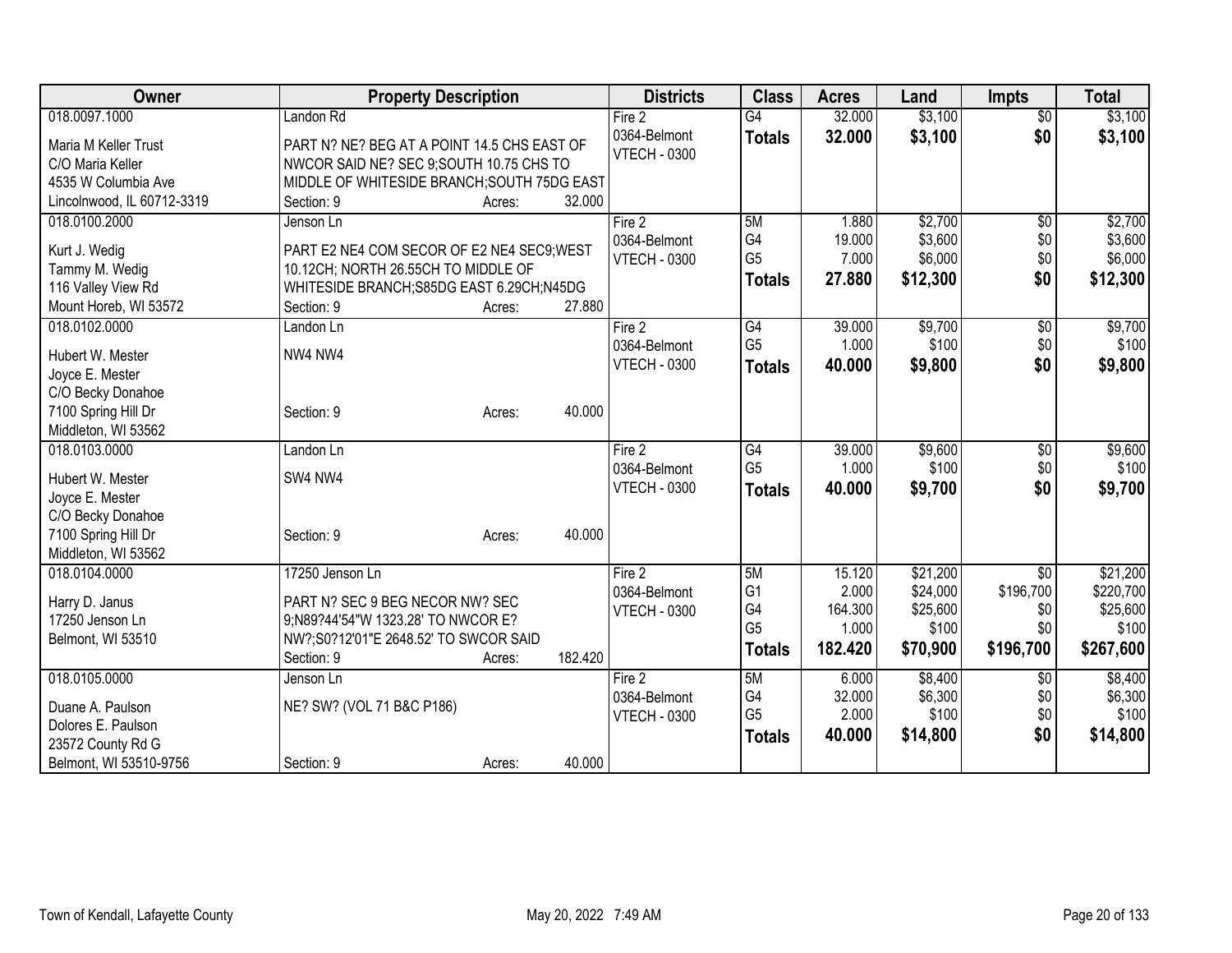| Owner                                       | <b>Property Description</b>                       | <b>Districts</b>    | <b>Class</b>    | <b>Acres</b> | Land     | <b>Impts</b>    | <b>Total</b> |
|---------------------------------------------|---------------------------------------------------|---------------------|-----------------|--------------|----------|-----------------|--------------|
| 018.0106.0000                               | Landon Rd                                         | Fire 2              | $\overline{G4}$ | 37.000       | \$4,100  | $\overline{60}$ | \$4,100      |
| Hubert W. Mester                            | E2 W2 NW4 SW4 & ALSO W2 W2 NW4 SW4 & ALSO E       | 0364-Belmont        | G <sub>5</sub>  | 3.000        | \$200    | \$0             | \$200        |
| Joyce E. Mester                             | NW4 SW4                                           | <b>VTECH - 0300</b> | <b>Totals</b>   | 40.000       | \$4,300  | \$0             | \$4,300      |
| C/O Becky Donahoe                           |                                                   |                     |                 |              |          |                 |              |
| 7100 Spring Hill Dr                         | 40.000<br>Section: 9<br>Acres:                    |                     |                 |              |          |                 |              |
| Middleton, WI 53562                         |                                                   |                     |                 |              |          |                 |              |
| 018.0107.0000                               | Landon Rd                                         | Fire 2              | G4              | 34.000       | \$6,700  | $\overline{60}$ | \$6,700      |
| Duane A. Paulson                            | SW? SW? (VOL 71 B&C P186)                         | 0364-Belmont        | G <sub>5</sub>  | 6.000        | \$800    | \$0             | \$800        |
| Dolores E. Paulson                          |                                                   | <b>VTECH - 0300</b> | <b>Totals</b>   | 40.000       | \$7,500  | \$0             | \$7,500      |
| 23572 County Rd G                           |                                                   |                     |                 |              |          |                 |              |
| Belmont, WI 53510-9756                      | 40.000<br>Section: 9<br>Acres:                    |                     |                 |              |          |                 |              |
| 018.0108.0000                               | 17014 Landon Rd                                   | Fire 2              | G4              | 39.000       | \$5,300  | $\sqrt{50}$     | \$5,300      |
|                                             |                                                   | 0364-Belmont        | G7              | 1.000        | \$7,500  | \$6,900         | \$14,400     |
| Duane A. Paulson                            | SE? SW? (VOL 71 B&C P186)                         | <b>VTECH - 0300</b> | <b>Totals</b>   | 40.000       | \$12,800 | \$6,900         | \$19,700     |
| Dolores E. Paulson                          |                                                   |                     |                 |              |          |                 |              |
| 23572 County Rd G<br>Belmont, WI 53510-9756 | 40.000<br>Section: 9<br>Acres:                    |                     |                 |              |          |                 |              |
| 018.0109.0000                               | <b>Brunton Ln</b>                                 | Fire 2              | $\overline{G4}$ | 5.150        | \$400    | \$0             | \$400        |
|                                             |                                                   | 0364-Belmont        |                 | 5.150        | \$400    | \$0             | \$400        |
| Kurt J. Wedig                               | NE? SE? EXC COM E? COR SEC 9;S0?02'01"E ALG       | <b>VTECH - 0300</b> | <b>Totals</b>   |              |          |                 |              |
| Tammy M. Wedig                              | ELI SE? 869.72' TO POB; S0?02'01"E 194.86' TO NLY |                     |                 |              |          |                 |              |
| 116 Valley View Rd                          | ROW FORMER RR; SWLY ALG SAID ROW 428.14'          |                     |                 |              |          |                 |              |
| Mount Horeb, WI 53572                       | 5.150<br>Section: 9<br>Acres:                     |                     |                 |              |          |                 |              |
| 018.0109.1000                               | <b>Brunton Ln</b>                                 | Fire 2              | $\overline{G4}$ | 96.270       | \$12,000 | \$0             | \$12,000     |
| Heather A. Johnson                          | COM E? COR SEC 9;S0?02'01"E ALG ELI SE? 869.72'   | 0364-Belmont        | <b>Totals</b>   | 96.270       | \$12,000 | \$0             | \$12,000     |
| PO Box 131                                  | TO POB; S0?02'01"E 194.86' TO NLY ROW FORMER      | <b>VTECH - 0300</b> |                 |              |          |                 |              |
| Belmont, WI 53510                           | RR; SWLY ALG SAID ROW 428.14'                     |                     |                 |              |          |                 |              |
|                                             | 96.270<br>Section: 9<br>Acres:                    |                     |                 |              |          |                 |              |
| 018.0110.2000                               | Jenson Ln                                         | Fire 2              | $\overline{G4}$ | 20.000       | \$3,800  | $\sqrt{6}$      | \$3,800      |
| Duane A. Paulson                            | NW? SE? LYING IN THE FOLLOWING: W? W? SE?         | 0364-Belmont        | <b>Totals</b>   | 20.000       | \$3,800  | \$0             | \$3,800      |
| Dolores E. Paulson                          | LYING NORTH OF FORMER RR ROW (VOL 71 B&C          | <b>VTECH - 0300</b> |                 |              |          |                 |              |
| 23572 County Rd G                           | P186)                                             |                     |                 |              |          |                 |              |
| Belmont, WI 53510-9756                      | 20.000<br>Section: 9<br>Acres:                    |                     |                 |              |          |                 |              |
| 018.0111.1000                               | Landon Rd                                         | Fire 2              | $\overline{G4}$ | 19.100       | \$3,500  | $\overline{50}$ | \$3,500      |
|                                             |                                                   | 0364-Belmont        | <b>Totals</b>   | 19.100       | \$3,500  | \$0             | \$3,500      |
| Duane A. Paulson                            | SW? SE? LYING IN THE FOLLOWING: W? W? SE?         | <b>VTECH - 0300</b> |                 |              |          |                 |              |
| Dolores E. Paulson                          | LYING NORTH OF FORMER RR ROW (VOL 71 B&C          |                     |                 |              |          |                 |              |
| 23572 County Rd G                           | P186)                                             |                     |                 |              |          |                 |              |
| Belmont, WI 53510-9756                      | 19.100<br>Section: 9<br>Acres:                    |                     |                 |              |          |                 |              |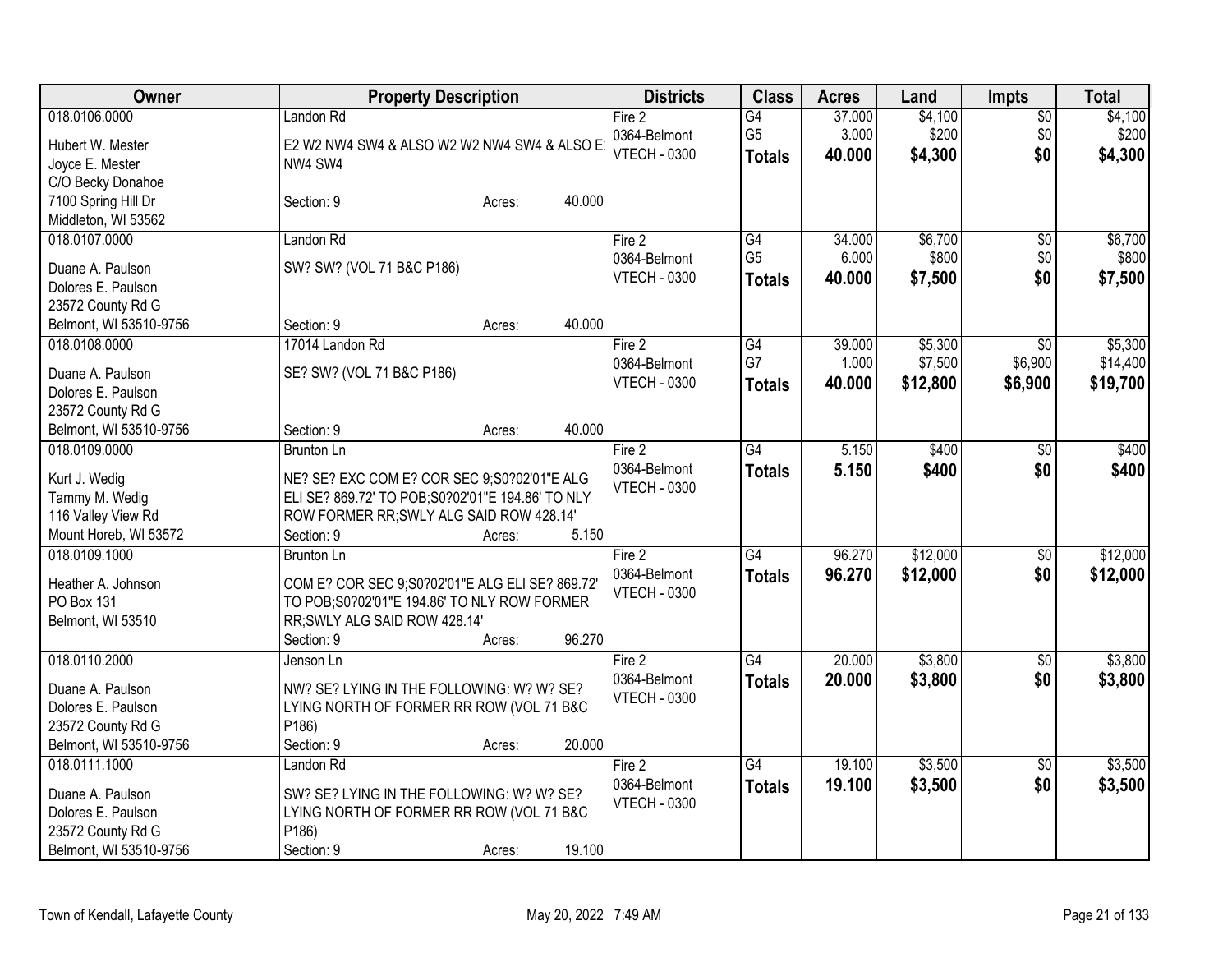| <b>Owner</b>                       | <b>Property Description</b>                  |        | <b>Districts</b>    | <b>Class</b>           | <b>Acres</b> | Land            | Impts           | <b>Total</b> |
|------------------------------------|----------------------------------------------|--------|---------------------|------------------------|--------------|-----------------|-----------------|--------------|
| 018.0112.2000                      | <b>Brunton Ln</b>                            |        | Fire 2              | 5M                     | 7.000        | \$9,800         | $\overline{50}$ | \$9,800      |
| Leahy Living Trust                 | ALL THAT PART OF THE S? SE? SEC 9 WHICH LIES |        | 0364-Belmont        | G4                     | 8.500        | \$600           | \$0             | \$600        |
| <b>Richard Charlotte, Trustees</b> | SOUTH OF RAILROAD ROW                        |        | <b>VTECH - 0300</b> | <b>Totals</b>          | 15.500       | \$10,400        | \$0             | \$10,400     |
| 5026 Sunrise Ridge Trl             |                                              |        |                     |                        |              |                 |                 |              |
| Middleton, WI 53562                | Section: 9<br>Acres:                         | 15.500 |                     |                        |              |                 |                 |              |
| 018.0112.3000                      |                                              |        | Fire 2              | $\overline{\text{X2}}$ | 7.250        | $\overline{50}$ | $\overline{50}$ | \$0          |
|                                    |                                              |        | 0364-Belmont        | <b>Totals</b>          | 7.250        | \$0             | \$0             | \$0          |
| State of Wisconsin                 | CALAMINE-PLATTEVILLE STATE TRAIL, FMLY C, M, |        | <b>VTECH - 0300</b> |                        |              |                 |                 |              |
| Dept of Natural Resources          | ST P & P RR AS IT PASSES THROUGH THE S? SE?  |        |                     |                        |              |                 |                 |              |
| 101 S Webster St                   | BEING 50 FT ON EACH SIDE OF THE CENTER OF    |        |                     |                        |              |                 |                 |              |
| Madison, WI 53703                  | Section: 9<br>Acres:                         | 7.250  |                     |                        |              |                 |                 |              |
| 018.0113.0000                      | County Rd O                                  |        | Fire 2              | 5M                     | 3.000        | \$3,800         | $\overline{50}$ | \$3,800      |
| Kurt J. Wedig                      | NE? NE? EXC COM NECOR SEC 10;S89?56'18"W ALG |        | 0364-Belmont        | G4                     | 29.560       | \$7,600         | \$0             | \$7,600      |
| Tammy M. Wedig                     | NLI NE? 275.94'; S1?17'44"E 1635.63' TO      |        | <b>VTECH - 0300</b> | G <sub>5</sub>         | 5.000        | \$10,800        | \$0             | \$10,800     |
| 116 Valley View Rd                 | POB;N1?17'44"W 374.01';N30?46'19"W           |        |                     | <b>Totals</b>          | 37.560       | \$22,200        | \$0             | \$22,200     |
| Mount Horeb, WI 53572              | Section: 10<br>Acres:                        | 37.560 |                     |                        |              |                 |                 |              |
| 018.0114.0000                      | County Rd O                                  |        | Fire 2              | G4                     | 29.000       | \$7,500         | \$0             | \$7,500      |
|                                    |                                              |        | 0364-Belmont        | G <sub>5</sub>         | 11.000       | \$23,700        | \$0             | \$23,700     |
| Kurt J. Wedig                      | NW? NE?                                      |        | <b>VTECH - 0300</b> | <b>Totals</b>          | 40.000       | \$31,200        | \$0             | \$31,200     |
| Tammy M. Wedig                     |                                              |        |                     |                        |              |                 |                 |              |
| 116 Valley View Rd                 |                                              |        |                     |                        |              |                 |                 |              |
| Mount Horeb, WI 53572              | Section: 10<br>Acres:                        | 40.000 |                     |                        |              |                 |                 |              |
| 018.0115.0000                      | County Rd O                                  |        | Fire 2              | 5M                     | 13.000       | \$18,200        | $\overline{50}$ | \$18,200     |
| Kurt J. Wedig                      | SW? NE?                                      |        | 0364-Belmont        | G4                     | 23.000       | \$5,100         | \$0             | \$5,100      |
| Tammy M. Wedig                     |                                              |        | <b>VTECH - 0300</b> | G <sub>5</sub>         | 4.000        | \$8,600         | \$0             | \$8,600      |
| 116 Valley View Rd                 |                                              |        |                     | <b>Totals</b>          | 40.000       | \$31,900        | \$0             | \$31,900     |
| Mount Horeb, WI 53572              | Section: 10<br>Acres:                        | 40.000 |                     |                        |              |                 |                 |              |
| 018.0116.0000                      | County Rd O                                  |        | Fire 2              | 5M                     | 4.000        | \$5,600         | $\overline{50}$ | \$5,600      |
|                                    |                                              |        | 0364-Belmont        | G4                     | 20.560       | \$5,400         | \$0             | \$5,400      |
| Kurt J. Wedig                      | SE? NE? LYING NORTH OF NLY FORMER ROW LINE   |        | <b>VTECH - 0300</b> | G <sub>5</sub>         | 8.660        | \$18,600        | \$0             | \$18,600     |
| Tammy M. Wedig                     | OF RR EXC COM NECOR SEC 10;S89?56'18"W ALG   |        |                     | <b>Totals</b>          | 33.220       | \$29,600        | \$0             | \$29,600     |
| 116 Valley View Rd                 | NLI NE? 275.94'; S1?17'44"E 1635.63' TO      |        |                     |                        |              |                 |                 |              |
| Mount Horeb, WI 53572              | Section: 10<br>Acres:                        | 33.220 |                     |                        |              |                 |                 |              |
| 018.0116.1000                      | County Rd O                                  |        | Fire 2              | $\overline{G4}$        | 5.430        | \$400           | $\overline{50}$ | \$400        |
| Bahr Family Land, LLC              | LOT 2 CSM 61 (DEED DOES NOT REFLECT CSM)     |        | 0364-Belmont        | <b>Totals</b>          | 5.430        | \$400           | \$0             | \$400        |
| 22610 County Rd F                  |                                              |        | <b>VTECH - 0300</b> |                        |              |                 |                 |              |
| Darlington, WI 53530-9718          |                                              |        |                     |                        |              |                 |                 |              |
|                                    | Section: 10<br>Acres:                        | 5.430  |                     |                        |              |                 |                 |              |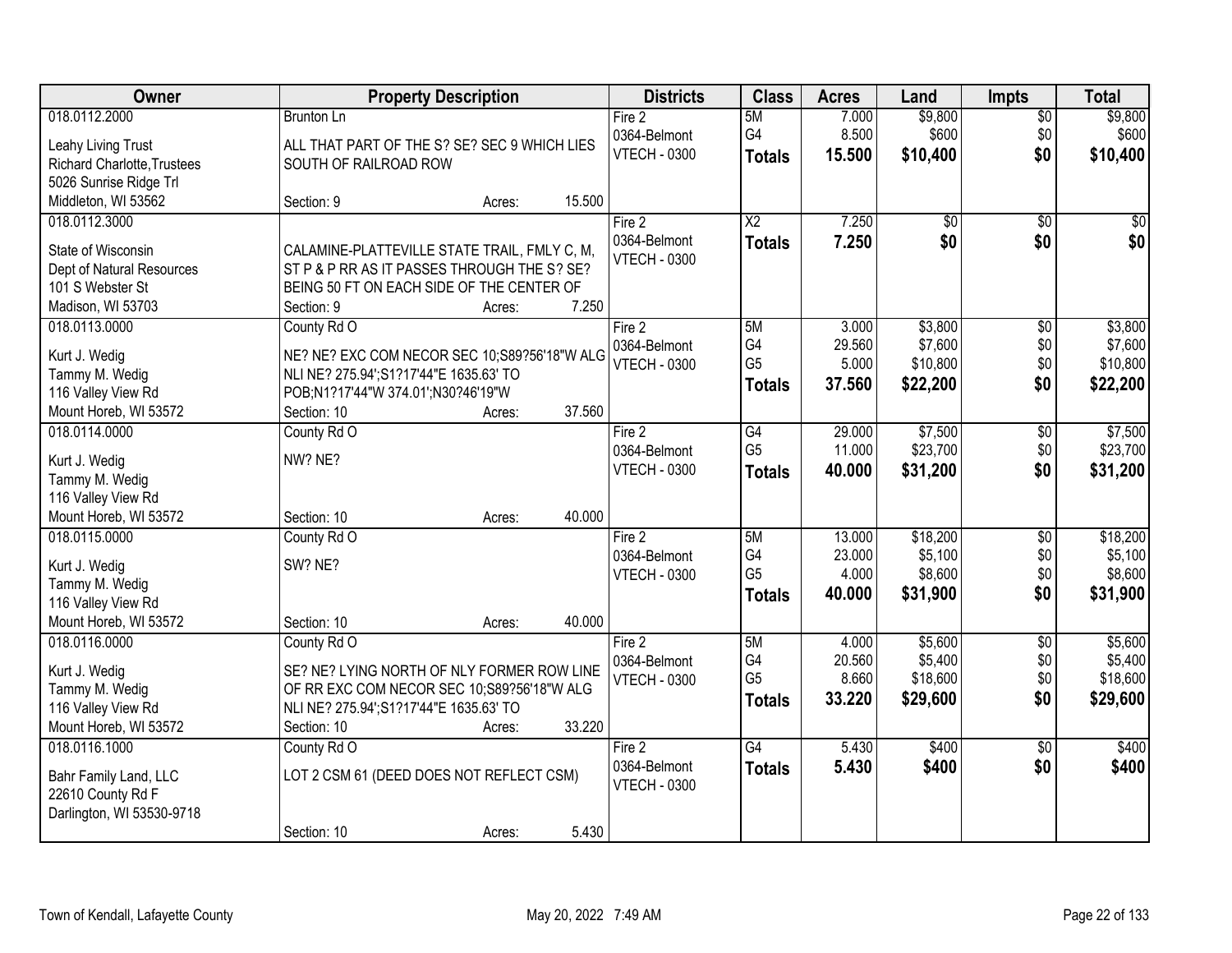| 018.0116.2000<br>$\overline{\text{X2}}$<br>3.000<br>$\overline{50}$<br>$\sqrt{50}$<br>County Rd O<br>Fire 2<br>$\overline{50}$<br>\$0<br>0364-Belmont<br>3.000<br>\$0<br>\$0<br><b>Totals</b><br>State of Wisconsin<br>CALAMINE-PLATTEVILLE STATE TRAIL, FMLY C, M,<br><b>VTECH - 0300</b><br>ST P & P RR AS IT PASSES THROUGH THE NE?<br>Dept of Natural Resources<br>BEING 50 FT ON EACH SIDE OF THE CENTER OF<br>101 S Webster St<br>3.000<br>Madison, WI 53703<br>Section: 10<br>Acres:<br>$\overline{G2}$<br>\$422,600<br>17771 Cth O<br>Fire 2<br>5.000<br>\$48,100<br>\$374,500<br>018.0116.3000<br>0364-Belmont<br>5.000<br>\$48,100<br>\$374,500<br>\$422,600<br><b>Totals</b><br>Tanglewood Ranch & Hunt Club, LLC<br>COM NECOR SEC 10;S89?56'18"W ALG NLI NE?<br><b>VTECH - 0300</b><br>c/o Tanglewood Ranch & Hunt<br>275.94';S1?17'44"E 1635.63' TO POB;N1?17'44"W<br>116 Valley View Rd<br>374.01';N30?46'19"W 359.72';N57?26'05"W<br>5.000<br>Mount Horeb, WI 53572-3348<br>Section: 11<br>Acres:<br>\$6,900<br>018.0117.0000<br>G4<br>27.000<br>\$6,900<br>County Rd O<br>Fire 2<br>\$0<br>G <sub>5</sub><br>\$0<br>11.000<br>\$23,700<br>\$23,700<br>0364-Belmont<br>NE? NW? EXC A 2 ACRE TRIANGULAR PARCEL<br>Kurt J. Wedig<br><b>VTECH - 0300</b><br>38,000<br>\$30,600<br>\$0<br>\$30,600<br><b>Totals</b><br>Tammy M. Wedig<br>ADJACENT TO THE EAST OF THE NORTH 13 ACRES<br>116 Valley View Rd<br>OF THE NW? NW? SEC 10, THE NORTH-SOUTH<br>38.000<br>Mount Horeb, WI 53572<br>Section: 10<br>Acres:<br>018.0117.1000<br>5M<br>\$1,400<br>\$1,400<br>McCarville Ln<br>Fire 2<br>1.000<br>\$0<br>G4<br>1.000<br>\$200<br>\$0<br>\$200<br>0364-Belmont<br>Christian T. Klar<br>PART NE? NW? DESCR AS: A 2 ACRE TRIANGULAR<br>\$0<br><b>VTECH - 0300</b><br>2.000<br>\$1,600<br>\$1,600<br><b>Totals</b><br>Kimberlee D. Klar<br>PARCEL ADJACENT TO THE EAST OF THE NORTH<br>320 Prairie Rd<br>13 ACRES OF THE NW? NW? SEC 10, THE<br>2.000<br>Platteville, WI 53818<br>Section: 10<br>Acres:<br>\$4,200<br>\$4,200<br>018.0118.1000<br>5M<br>3.000<br>$\overline{30}$<br>Fire 2<br><b>Brunton Ln</b><br>G4<br>\$2,300<br>12.000<br>\$0<br>0364-Belmont<br>NW? NW? EXC BEG NECOR NW? NW? SEC 10;SOUT<br>Kurt J. Wedig<br>G <sub>5</sub><br>\$33,000<br>\$0<br>12.000<br>\$33,000<br><b>VTECH - 0300</b><br>Tammy M. Wedig<br>26 RDS; WEST 80 RDS; NORTH 26 RDS; EAST 80 RDS<br>\$0<br>27.000<br>\$39,500<br>\$39,500<br><b>Totals</b><br>116 Valley View Rd<br>TO POB<br>Mount Horeb, WI 53572<br>27.000<br>Section: 10<br>Acres:<br>$\overline{G5}$<br>2.000<br>\$400<br>\$400<br>018.0118.2000<br>Fire 2<br>$\sqrt{6}$<br>Brunton Ln<br>0364-Belmont<br>2.000<br>\$400<br>\$0<br>\$400<br><b>Totals</b><br>THE WEST 2 ACRES OF THE NORTH 13 ACRES OF<br>Maria M Keller Trust<br><b>VTECH - 0300</b><br>THE NW? NW?<br>C/O Maria Keller | Owner               | <b>Property Description</b> | <b>Districts</b> | <b>Class</b> | <b>Acres</b> | Land | <b>Impts</b> | <b>Total</b> |
|-------------------------------------------------------------------------------------------------------------------------------------------------------------------------------------------------------------------------------------------------------------------------------------------------------------------------------------------------------------------------------------------------------------------------------------------------------------------------------------------------------------------------------------------------------------------------------------------------------------------------------------------------------------------------------------------------------------------------------------------------------------------------------------------------------------------------------------------------------------------------------------------------------------------------------------------------------------------------------------------------------------------------------------------------------------------------------------------------------------------------------------------------------------------------------------------------------------------------------------------------------------------------------------------------------------------------------------------------------------------------------------------------------------------------------------------------------------------------------------------------------------------------------------------------------------------------------------------------------------------------------------------------------------------------------------------------------------------------------------------------------------------------------------------------------------------------------------------------------------------------------------------------------------------------------------------------------------------------------------------------------------------------------------------------------------------------------------------------------------------------------------------------------------------------------------------------------------------------------------------------------------------------------------------------------------------------------------------------------------------------------------------------------------------------------------------------------------------------------------------------------------------------------------------------------------------------------------------------------------------------------------------------------------------------------------------------------------------------------------------------------------------------------------------------------------------------------------------------------------|---------------------|-----------------------------|------------------|--------------|--------------|------|--------------|--------------|
|                                                                                                                                                                                                                                                                                                                                                                                                                                                                                                                                                                                                                                                                                                                                                                                                                                                                                                                                                                                                                                                                                                                                                                                                                                                                                                                                                                                                                                                                                                                                                                                                                                                                                                                                                                                                                                                                                                                                                                                                                                                                                                                                                                                                                                                                                                                                                                                                                                                                                                                                                                                                                                                                                                                                                                                                                                                             |                     |                             |                  |              |              |      |              |              |
|                                                                                                                                                                                                                                                                                                                                                                                                                                                                                                                                                                                                                                                                                                                                                                                                                                                                                                                                                                                                                                                                                                                                                                                                                                                                                                                                                                                                                                                                                                                                                                                                                                                                                                                                                                                                                                                                                                                                                                                                                                                                                                                                                                                                                                                                                                                                                                                                                                                                                                                                                                                                                                                                                                                                                                                                                                                             |                     |                             |                  |              |              |      |              |              |
|                                                                                                                                                                                                                                                                                                                                                                                                                                                                                                                                                                                                                                                                                                                                                                                                                                                                                                                                                                                                                                                                                                                                                                                                                                                                                                                                                                                                                                                                                                                                                                                                                                                                                                                                                                                                                                                                                                                                                                                                                                                                                                                                                                                                                                                                                                                                                                                                                                                                                                                                                                                                                                                                                                                                                                                                                                                             |                     |                             |                  |              |              |      |              |              |
|                                                                                                                                                                                                                                                                                                                                                                                                                                                                                                                                                                                                                                                                                                                                                                                                                                                                                                                                                                                                                                                                                                                                                                                                                                                                                                                                                                                                                                                                                                                                                                                                                                                                                                                                                                                                                                                                                                                                                                                                                                                                                                                                                                                                                                                                                                                                                                                                                                                                                                                                                                                                                                                                                                                                                                                                                                                             |                     |                             |                  |              |              |      |              |              |
|                                                                                                                                                                                                                                                                                                                                                                                                                                                                                                                                                                                                                                                                                                                                                                                                                                                                                                                                                                                                                                                                                                                                                                                                                                                                                                                                                                                                                                                                                                                                                                                                                                                                                                                                                                                                                                                                                                                                                                                                                                                                                                                                                                                                                                                                                                                                                                                                                                                                                                                                                                                                                                                                                                                                                                                                                                                             |                     |                             |                  |              |              |      |              |              |
|                                                                                                                                                                                                                                                                                                                                                                                                                                                                                                                                                                                                                                                                                                                                                                                                                                                                                                                                                                                                                                                                                                                                                                                                                                                                                                                                                                                                                                                                                                                                                                                                                                                                                                                                                                                                                                                                                                                                                                                                                                                                                                                                                                                                                                                                                                                                                                                                                                                                                                                                                                                                                                                                                                                                                                                                                                                             |                     |                             |                  |              |              |      |              |              |
|                                                                                                                                                                                                                                                                                                                                                                                                                                                                                                                                                                                                                                                                                                                                                                                                                                                                                                                                                                                                                                                                                                                                                                                                                                                                                                                                                                                                                                                                                                                                                                                                                                                                                                                                                                                                                                                                                                                                                                                                                                                                                                                                                                                                                                                                                                                                                                                                                                                                                                                                                                                                                                                                                                                                                                                                                                                             |                     |                             |                  |              |              |      |              |              |
|                                                                                                                                                                                                                                                                                                                                                                                                                                                                                                                                                                                                                                                                                                                                                                                                                                                                                                                                                                                                                                                                                                                                                                                                                                                                                                                                                                                                                                                                                                                                                                                                                                                                                                                                                                                                                                                                                                                                                                                                                                                                                                                                                                                                                                                                                                                                                                                                                                                                                                                                                                                                                                                                                                                                                                                                                                                             |                     |                             |                  |              |              |      |              |              |
|                                                                                                                                                                                                                                                                                                                                                                                                                                                                                                                                                                                                                                                                                                                                                                                                                                                                                                                                                                                                                                                                                                                                                                                                                                                                                                                                                                                                                                                                                                                                                                                                                                                                                                                                                                                                                                                                                                                                                                                                                                                                                                                                                                                                                                                                                                                                                                                                                                                                                                                                                                                                                                                                                                                                                                                                                                                             |                     |                             |                  |              |              |      |              |              |
|                                                                                                                                                                                                                                                                                                                                                                                                                                                                                                                                                                                                                                                                                                                                                                                                                                                                                                                                                                                                                                                                                                                                                                                                                                                                                                                                                                                                                                                                                                                                                                                                                                                                                                                                                                                                                                                                                                                                                                                                                                                                                                                                                                                                                                                                                                                                                                                                                                                                                                                                                                                                                                                                                                                                                                                                                                                             |                     |                             |                  |              |              |      |              |              |
|                                                                                                                                                                                                                                                                                                                                                                                                                                                                                                                                                                                                                                                                                                                                                                                                                                                                                                                                                                                                                                                                                                                                                                                                                                                                                                                                                                                                                                                                                                                                                                                                                                                                                                                                                                                                                                                                                                                                                                                                                                                                                                                                                                                                                                                                                                                                                                                                                                                                                                                                                                                                                                                                                                                                                                                                                                                             |                     |                             |                  |              |              |      |              |              |
|                                                                                                                                                                                                                                                                                                                                                                                                                                                                                                                                                                                                                                                                                                                                                                                                                                                                                                                                                                                                                                                                                                                                                                                                                                                                                                                                                                                                                                                                                                                                                                                                                                                                                                                                                                                                                                                                                                                                                                                                                                                                                                                                                                                                                                                                                                                                                                                                                                                                                                                                                                                                                                                                                                                                                                                                                                                             |                     |                             |                  |              |              |      |              |              |
|                                                                                                                                                                                                                                                                                                                                                                                                                                                                                                                                                                                                                                                                                                                                                                                                                                                                                                                                                                                                                                                                                                                                                                                                                                                                                                                                                                                                                                                                                                                                                                                                                                                                                                                                                                                                                                                                                                                                                                                                                                                                                                                                                                                                                                                                                                                                                                                                                                                                                                                                                                                                                                                                                                                                                                                                                                                             |                     |                             |                  |              |              |      |              |              |
|                                                                                                                                                                                                                                                                                                                                                                                                                                                                                                                                                                                                                                                                                                                                                                                                                                                                                                                                                                                                                                                                                                                                                                                                                                                                                                                                                                                                                                                                                                                                                                                                                                                                                                                                                                                                                                                                                                                                                                                                                                                                                                                                                                                                                                                                                                                                                                                                                                                                                                                                                                                                                                                                                                                                                                                                                                                             |                     |                             |                  |              |              |      |              |              |
|                                                                                                                                                                                                                                                                                                                                                                                                                                                                                                                                                                                                                                                                                                                                                                                                                                                                                                                                                                                                                                                                                                                                                                                                                                                                                                                                                                                                                                                                                                                                                                                                                                                                                                                                                                                                                                                                                                                                                                                                                                                                                                                                                                                                                                                                                                                                                                                                                                                                                                                                                                                                                                                                                                                                                                                                                                                             |                     |                             |                  |              |              |      |              |              |
|                                                                                                                                                                                                                                                                                                                                                                                                                                                                                                                                                                                                                                                                                                                                                                                                                                                                                                                                                                                                                                                                                                                                                                                                                                                                                                                                                                                                                                                                                                                                                                                                                                                                                                                                                                                                                                                                                                                                                                                                                                                                                                                                                                                                                                                                                                                                                                                                                                                                                                                                                                                                                                                                                                                                                                                                                                                             |                     |                             |                  |              |              |      |              |              |
|                                                                                                                                                                                                                                                                                                                                                                                                                                                                                                                                                                                                                                                                                                                                                                                                                                                                                                                                                                                                                                                                                                                                                                                                                                                                                                                                                                                                                                                                                                                                                                                                                                                                                                                                                                                                                                                                                                                                                                                                                                                                                                                                                                                                                                                                                                                                                                                                                                                                                                                                                                                                                                                                                                                                                                                                                                                             |                     |                             |                  |              |              |      |              |              |
|                                                                                                                                                                                                                                                                                                                                                                                                                                                                                                                                                                                                                                                                                                                                                                                                                                                                                                                                                                                                                                                                                                                                                                                                                                                                                                                                                                                                                                                                                                                                                                                                                                                                                                                                                                                                                                                                                                                                                                                                                                                                                                                                                                                                                                                                                                                                                                                                                                                                                                                                                                                                                                                                                                                                                                                                                                                             |                     |                             |                  |              |              |      |              |              |
| \$2,300                                                                                                                                                                                                                                                                                                                                                                                                                                                                                                                                                                                                                                                                                                                                                                                                                                                                                                                                                                                                                                                                                                                                                                                                                                                                                                                                                                                                                                                                                                                                                                                                                                                                                                                                                                                                                                                                                                                                                                                                                                                                                                                                                                                                                                                                                                                                                                                                                                                                                                                                                                                                                                                                                                                                                                                                                                                     |                     |                             |                  |              |              |      |              |              |
|                                                                                                                                                                                                                                                                                                                                                                                                                                                                                                                                                                                                                                                                                                                                                                                                                                                                                                                                                                                                                                                                                                                                                                                                                                                                                                                                                                                                                                                                                                                                                                                                                                                                                                                                                                                                                                                                                                                                                                                                                                                                                                                                                                                                                                                                                                                                                                                                                                                                                                                                                                                                                                                                                                                                                                                                                                                             |                     |                             |                  |              |              |      |              |              |
|                                                                                                                                                                                                                                                                                                                                                                                                                                                                                                                                                                                                                                                                                                                                                                                                                                                                                                                                                                                                                                                                                                                                                                                                                                                                                                                                                                                                                                                                                                                                                                                                                                                                                                                                                                                                                                                                                                                                                                                                                                                                                                                                                                                                                                                                                                                                                                                                                                                                                                                                                                                                                                                                                                                                                                                                                                                             |                     |                             |                  |              |              |      |              |              |
|                                                                                                                                                                                                                                                                                                                                                                                                                                                                                                                                                                                                                                                                                                                                                                                                                                                                                                                                                                                                                                                                                                                                                                                                                                                                                                                                                                                                                                                                                                                                                                                                                                                                                                                                                                                                                                                                                                                                                                                                                                                                                                                                                                                                                                                                                                                                                                                                                                                                                                                                                                                                                                                                                                                                                                                                                                                             |                     |                             |                  |              |              |      |              |              |
|                                                                                                                                                                                                                                                                                                                                                                                                                                                                                                                                                                                                                                                                                                                                                                                                                                                                                                                                                                                                                                                                                                                                                                                                                                                                                                                                                                                                                                                                                                                                                                                                                                                                                                                                                                                                                                                                                                                                                                                                                                                                                                                                                                                                                                                                                                                                                                                                                                                                                                                                                                                                                                                                                                                                                                                                                                                             |                     |                             |                  |              |              |      |              |              |
|                                                                                                                                                                                                                                                                                                                                                                                                                                                                                                                                                                                                                                                                                                                                                                                                                                                                                                                                                                                                                                                                                                                                                                                                                                                                                                                                                                                                                                                                                                                                                                                                                                                                                                                                                                                                                                                                                                                                                                                                                                                                                                                                                                                                                                                                                                                                                                                                                                                                                                                                                                                                                                                                                                                                                                                                                                                             |                     |                             |                  |              |              |      |              |              |
|                                                                                                                                                                                                                                                                                                                                                                                                                                                                                                                                                                                                                                                                                                                                                                                                                                                                                                                                                                                                                                                                                                                                                                                                                                                                                                                                                                                                                                                                                                                                                                                                                                                                                                                                                                                                                                                                                                                                                                                                                                                                                                                                                                                                                                                                                                                                                                                                                                                                                                                                                                                                                                                                                                                                                                                                                                                             |                     |                             |                  |              |              |      |              |              |
|                                                                                                                                                                                                                                                                                                                                                                                                                                                                                                                                                                                                                                                                                                                                                                                                                                                                                                                                                                                                                                                                                                                                                                                                                                                                                                                                                                                                                                                                                                                                                                                                                                                                                                                                                                                                                                                                                                                                                                                                                                                                                                                                                                                                                                                                                                                                                                                                                                                                                                                                                                                                                                                                                                                                                                                                                                                             |                     |                             |                  |              |              |      |              |              |
|                                                                                                                                                                                                                                                                                                                                                                                                                                                                                                                                                                                                                                                                                                                                                                                                                                                                                                                                                                                                                                                                                                                                                                                                                                                                                                                                                                                                                                                                                                                                                                                                                                                                                                                                                                                                                                                                                                                                                                                                                                                                                                                                                                                                                                                                                                                                                                                                                                                                                                                                                                                                                                                                                                                                                                                                                                                             |                     |                             |                  |              |              |      |              |              |
|                                                                                                                                                                                                                                                                                                                                                                                                                                                                                                                                                                                                                                                                                                                                                                                                                                                                                                                                                                                                                                                                                                                                                                                                                                                                                                                                                                                                                                                                                                                                                                                                                                                                                                                                                                                                                                                                                                                                                                                                                                                                                                                                                                                                                                                                                                                                                                                                                                                                                                                                                                                                                                                                                                                                                                                                                                                             |                     |                             |                  |              |              |      |              |              |
|                                                                                                                                                                                                                                                                                                                                                                                                                                                                                                                                                                                                                                                                                                                                                                                                                                                                                                                                                                                                                                                                                                                                                                                                                                                                                                                                                                                                                                                                                                                                                                                                                                                                                                                                                                                                                                                                                                                                                                                                                                                                                                                                                                                                                                                                                                                                                                                                                                                                                                                                                                                                                                                                                                                                                                                                                                                             |                     |                             |                  |              |              |      |              |              |
|                                                                                                                                                                                                                                                                                                                                                                                                                                                                                                                                                                                                                                                                                                                                                                                                                                                                                                                                                                                                                                                                                                                                                                                                                                                                                                                                                                                                                                                                                                                                                                                                                                                                                                                                                                                                                                                                                                                                                                                                                                                                                                                                                                                                                                                                                                                                                                                                                                                                                                                                                                                                                                                                                                                                                                                                                                                             |                     |                             |                  |              |              |      |              |              |
|                                                                                                                                                                                                                                                                                                                                                                                                                                                                                                                                                                                                                                                                                                                                                                                                                                                                                                                                                                                                                                                                                                                                                                                                                                                                                                                                                                                                                                                                                                                                                                                                                                                                                                                                                                                                                                                                                                                                                                                                                                                                                                                                                                                                                                                                                                                                                                                                                                                                                                                                                                                                                                                                                                                                                                                                                                                             | 4535 W Columbia Ave |                             |                  |              |              |      |              |              |
| 2.000<br>Lincolnwood, IL 60712-3319<br>Section: 10<br>Acres:                                                                                                                                                                                                                                                                                                                                                                                                                                                                                                                                                                                                                                                                                                                                                                                                                                                                                                                                                                                                                                                                                                                                                                                                                                                                                                                                                                                                                                                                                                                                                                                                                                                                                                                                                                                                                                                                                                                                                                                                                                                                                                                                                                                                                                                                                                                                                                                                                                                                                                                                                                                                                                                                                                                                                                                                |                     |                             |                  |              |              |      |              |              |
| 018.0118.2100<br>\$1,100<br>\$1,100<br>McCarville Ln<br>Fire 2<br>G4<br>6.000<br>$\overline{30}$                                                                                                                                                                                                                                                                                                                                                                                                                                                                                                                                                                                                                                                                                                                                                                                                                                                                                                                                                                                                                                                                                                                                                                                                                                                                                                                                                                                                                                                                                                                                                                                                                                                                                                                                                                                                                                                                                                                                                                                                                                                                                                                                                                                                                                                                                                                                                                                                                                                                                                                                                                                                                                                                                                                                                            |                     |                             |                  |              |              |      |              |              |
| \$1,000<br>\$1,000<br>G <sub>5</sub><br>5.000<br>\$0<br>0364-Belmont<br>Christian T. Klar<br>THE NORTH 13 ACRES OF THE NW? NW? SEC 10                                                                                                                                                                                                                                                                                                                                                                                                                                                                                                                                                                                                                                                                                                                                                                                                                                                                                                                                                                                                                                                                                                                                                                                                                                                                                                                                                                                                                                                                                                                                                                                                                                                                                                                                                                                                                                                                                                                                                                                                                                                                                                                                                                                                                                                                                                                                                                                                                                                                                                                                                                                                                                                                                                                       |                     |                             |                  |              |              |      |              |              |
| \$0<br><b>VTECH - 0300</b><br>\$2,100<br>\$2,100<br>11.000<br><b>Totals</b><br>Kimberlee D. Klar<br>EXCEPT THE WEST 2 ACRES THEREOF                                                                                                                                                                                                                                                                                                                                                                                                                                                                                                                                                                                                                                                                                                                                                                                                                                                                                                                                                                                                                                                                                                                                                                                                                                                                                                                                                                                                                                                                                                                                                                                                                                                                                                                                                                                                                                                                                                                                                                                                                                                                                                                                                                                                                                                                                                                                                                                                                                                                                                                                                                                                                                                                                                                         |                     |                             |                  |              |              |      |              |              |
| 320 Prairie Rd                                                                                                                                                                                                                                                                                                                                                                                                                                                                                                                                                                                                                                                                                                                                                                                                                                                                                                                                                                                                                                                                                                                                                                                                                                                                                                                                                                                                                                                                                                                                                                                                                                                                                                                                                                                                                                                                                                                                                                                                                                                                                                                                                                                                                                                                                                                                                                                                                                                                                                                                                                                                                                                                                                                                                                                                                                              |                     |                             |                  |              |              |      |              |              |
| 11.000<br>Platteville, WI 53818<br>Section: 10<br>Acres:                                                                                                                                                                                                                                                                                                                                                                                                                                                                                                                                                                                                                                                                                                                                                                                                                                                                                                                                                                                                                                                                                                                                                                                                                                                                                                                                                                                                                                                                                                                                                                                                                                                                                                                                                                                                                                                                                                                                                                                                                                                                                                                                                                                                                                                                                                                                                                                                                                                                                                                                                                                                                                                                                                                                                                                                    |                     |                             |                  |              |              |      |              |              |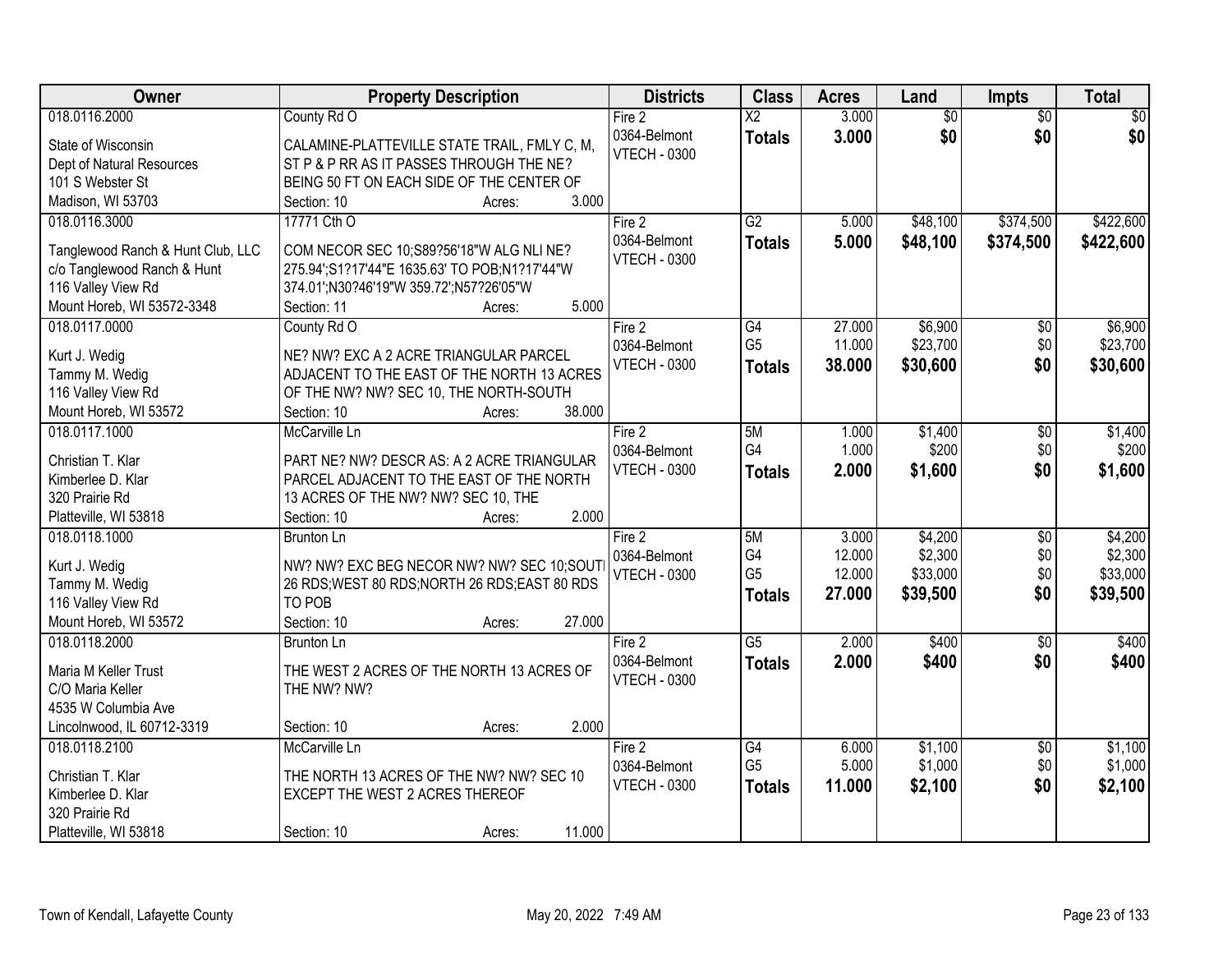| Owner                                          | <b>Property Description</b>                  | <b>Districts</b>    | <b>Class</b>           | <b>Acres</b> | Land            | <b>Impts</b>    | <b>Total</b>  |
|------------------------------------------------|----------------------------------------------|---------------------|------------------------|--------------|-----------------|-----------------|---------------|
| 018.0119.0000                                  | <b>Brunton Ln</b>                            | Fire 2              | 5M                     | 2.000        | \$2,800         | $\overline{50}$ | \$2,800       |
| Kurt J. Wedig                                  | SW? NW?                                      | 0364-Belmont        | G4                     | 35.000       | \$7,100         | \$0             | \$7,100       |
| Tammy M. Wedig                                 |                                              | <b>VTECH - 0300</b> | G <sub>5</sub>         | 3.000        | \$6,500         | \$0             | \$6,500       |
| 116 Valley View Rd                             |                                              |                     | <b>Totals</b>          | 40.000       | \$16,400        | \$0             | \$16,400      |
| Mount Horeb, WI 53572                          | 40.000<br>Section: 10<br>Acres:              |                     |                        |              |                 |                 |               |
| 018.0120.0000                                  | <b>Brunton Ln</b>                            | Fire 2              | 5M                     | 5.000        | \$7,000         | $\overline{50}$ | \$7,000       |
|                                                |                                              | 0364-Belmont        | G4                     | 32.000       | \$6,700         | \$0             | \$6,700       |
| Kurt J. Wedig                                  | SE? NW?                                      | <b>VTECH - 0300</b> | G <sub>5</sub>         | 3.000        | \$6,500         | \$0             | \$6,500       |
| Tammy M. Wedig                                 |                                              |                     | <b>Totals</b>          | 40.000       | \$20,200        | \$0             | \$20,200      |
| 116 Valley View Rd                             |                                              |                     |                        |              |                 |                 |               |
| Mount Horeb, WI 53572                          | 40.000<br>Section: 10<br>Acres:              |                     |                        |              |                 |                 |               |
| 018.0121.0000                                  | Brunton Ln                                   | Fire 2              | $\overline{G4}$        | 24.000       | \$2,400         | $\overline{50}$ | \$2,400       |
|                                                | NE? SW? EXC FORMER RR ROW & ALSO EXC ALL     | 0364-Belmont        | <b>Totals</b>          | 24.000       | \$2,400         | \$0             | \$2,400       |
| Bahr Family Land, LLC                          | THAT PART LYING NORTH OF THE FORMER RR       | <b>VTECH - 0300</b> |                        |              |                 |                 |               |
| 22610 County Rd F<br>Darlington, WI 53530-9718 | <b>ROW</b>                                   |                     |                        |              |                 |                 |               |
|                                                | 24.000<br>Section: 10<br>Acres:              |                     |                        |              |                 |                 |               |
| 018.0121.1000                                  | <b>Brunton Ln</b>                            | Fire 2              | $\overline{\text{X2}}$ | 3.000        |                 |                 |               |
|                                                |                                              | 0364-Belmont        |                        |              | \$0             | \$0             | \$0           |
| State of Wisconsin                             | CALAMINE-PLATTEVILLE STATE TRAIL, FMLY C, M, |                     | <b>Totals</b>          | 3.000        | \$0             | \$0             | \$0           |
| Dept of Natural Resources                      | ST P & P RR AS IT PASSES THROUGH THE NE? SW? | <b>VTECH - 0300</b> |                        |              |                 |                 |               |
| 101 S Webster St                               | BEING 50 FT ON EACH SIDE OF THE CENTER OF    |                     |                        |              |                 |                 |               |
| Madison, WI 53703                              | 3.000<br>Section: 10<br>Acres:               |                     |                        |              |                 |                 |               |
| 018.0121.2000                                  | <b>Brunton Ln</b>                            | Fire 2              | $\overline{G5}$        | 2.000        | \$6,200         | $\overline{30}$ | \$6,200       |
|                                                |                                              | 0364-Belmont        | W <sub>8</sub>         | 11.000       | (\$30,800)      | \$0             | \$0           |
| <b>Cushman's Greenhouse</b>                    | ALL THAT PART OF NE? SW? LYING NORTH OF THE  | <b>VTECH - 0300</b> | <b>Totals</b>          | 13.000       | \$6,200         | \$0             | \$6,200       |
| 25655 Schultz Ln                               | FORMER RR ROW                                |                     |                        |              |                 |                 |               |
| Belmont, WI 53510                              |                                              |                     |                        |              |                 |                 |               |
|                                                | 13.000<br>Section: 10<br>Acres:              |                     |                        |              |                 |                 |               |
| 018.0122.0000                                  | Brunton Ln                                   | Fire 2              | 5M                     | 2.000        | \$2,800         | $\sqrt{6}$      | \$2,800       |
| Bahr Family Land, LLC                          | NE? SW? EXC FORMER RR ROW & ALSO EXC ALL     | 0364-Belmont        | G4                     | 11.000       | \$2,000         | \$0             | \$2,000       |
| 22610 County Rd F                              | THAT PART LYING NORTH OF THE FORMER RR       | <b>VTECH - 0300</b> | <b>Totals</b>          | 13.000       | \$4,800         | \$0             | \$4,800       |
| Darlington, WI 53530-9718                      | <b>ROW</b>                                   |                     |                        |              |                 |                 |               |
|                                                | 13.000<br>Section: 10<br>Acres:              |                     |                        |              |                 |                 |               |
| 018.0122.1000                                  | <b>Brunton Ln</b>                            | Fire 2              | $\overline{\text{X2}}$ | 3.000        | $\overline{50}$ | $\overline{50}$ | $\frac{1}{6}$ |
|                                                |                                              | 0364-Belmont        | <b>Totals</b>          | 3.000        | \$0             | \$0             | \$0           |
| State of Wisconsin                             | CALAMINE-PLATTEVILLE STATE TRAIL, FMLY C, M, | <b>VTECH - 0300</b> |                        |              |                 |                 |               |
| Dept of Natural Resources                      | ST P & P RR AS IT PASSES THROUGH THE NW? SW? |                     |                        |              |                 |                 |               |
| 101 S Webster St                               | BEING 50 FT ON EACH SIDE OF THE CENTER OF    |                     |                        |              |                 |                 |               |
| Madison, WI 53703                              | 3.000<br>Section: 10<br>Acres:               |                     |                        |              |                 |                 |               |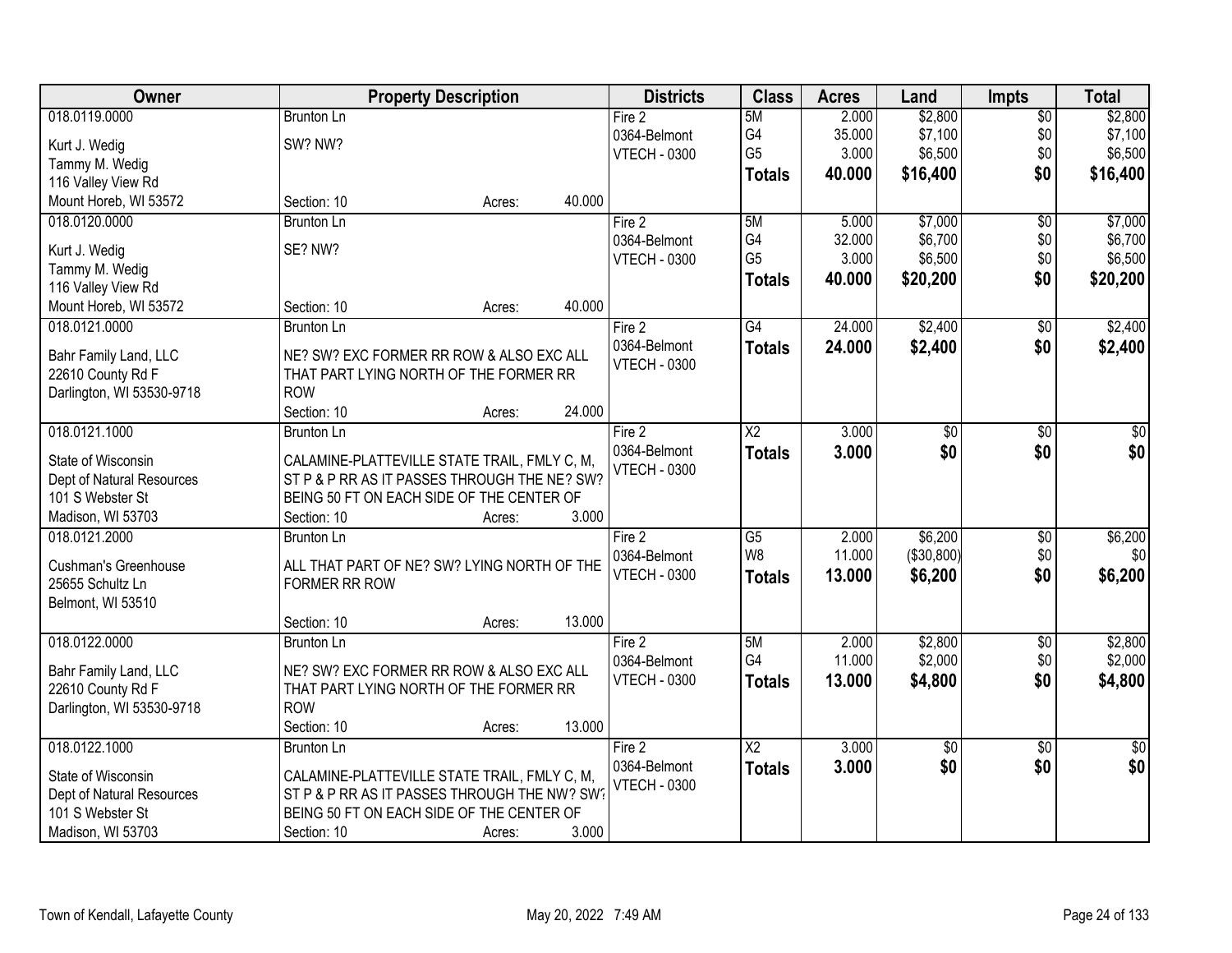| Owner                                                                                    |                                                                                                                                                          | <b>Property Description</b> |        | <b>Districts</b>                    | <b>Class</b>                            | <b>Acres</b>     | Land                   | <b>Impts</b>           | <b>Total</b>                 |
|------------------------------------------------------------------------------------------|----------------------------------------------------------------------------------------------------------------------------------------------------------|-----------------------------|--------|-------------------------------------|-----------------------------------------|------------------|------------------------|------------------------|------------------------------|
| 018.0122.2000                                                                            | <b>Brunton Ln</b>                                                                                                                                        |                             |        | Fire 2                              | $\overline{G5}$                         | 14.000           | \$40,600               | $\overline{50}$        | \$40,600                     |
| <b>Cushman's Greenhouse</b><br>25655 Schultz Ln<br>Belmont, WI 53510                     | ALL THAT PART OF NW? SW? LYING NORTH OF THE<br><b>FORMER RR ROW</b>                                                                                      |                             |        | 0364-Belmont<br><b>VTECH - 0300</b> | W8<br><b>Totals</b>                     | 10.000<br>24.000 | (\$28,000)<br>\$40,600 | \$0<br>\$0             | \$0 <sub>1</sub><br>\$40,600 |
|                                                                                          | Section: 10                                                                                                                                              | Acres:                      | 24.000 |                                     |                                         |                  |                        |                        |                              |
| 018.0123.0000                                                                            | <b>Brunton Rd</b>                                                                                                                                        |                             |        | Fire 2                              | 5M                                      | 4.000            | \$5,600                | $\overline{50}$        | \$5,600                      |
| Bahr Family Land, LLC<br>22610 County Rd F                                               | SW? SW?                                                                                                                                                  |                             |        | 0364-Belmont<br><b>VTECH - 0300</b> | G4<br>G <sub>5</sub>                    | 34.000<br>2.000  | \$6,200<br>\$2,900     | \$0<br>\$0             | \$6,200<br>\$2,900           |
| Darlington, WI 53530-9718                                                                |                                                                                                                                                          |                             |        |                                     | <b>Totals</b>                           | 40.000           | \$14,700               | \$0                    | \$14,700                     |
|                                                                                          | Section: 10                                                                                                                                              | Acres:                      | 40.000 |                                     |                                         |                  |                        |                        |                              |
| 018.0124.0000                                                                            | 17236 Brunton Ln                                                                                                                                         |                             |        | Fire 2                              | G4                                      | 39.000           | \$5,100                | \$0                    | \$5,100                      |
| Bahr Family Land, LLC<br>22610 County Rd F                                               | SE? SW?                                                                                                                                                  |                             |        | 0364-Belmont<br><b>VTECH - 0300</b> | G7<br><b>Totals</b>                     | 1.000<br>40.000  | \$7,500<br>\$12,600    | \$2,200<br>\$2,200     | \$9,700<br>\$14,800          |
| Darlington, WI 53530-9718                                                                |                                                                                                                                                          |                             | 40.000 |                                     |                                         |                  |                        |                        |                              |
| 018.0125.0000                                                                            | Section: 10<br><b>Brunton Rd</b>                                                                                                                         | Acres:                      |        | Fire 2                              | $\overline{G4}$                         | 39.750           | \$3,000                | $\sqrt[6]{3}$          | \$3,000                      |
| Bahr Family Land, LLC<br>22610 County Rd F                                               | NE? SE? LYING SOUTH OF RR ROW                                                                                                                            |                             |        | 0364-Belmont<br><b>VTECH - 0300</b> | <b>Totals</b>                           | 39.750           | \$3,000                | \$0                    | \$3,000                      |
| Darlington, WI 53530-9718                                                                | Section: 10                                                                                                                                              | Acres:                      | 39.750 |                                     |                                         |                  |                        |                        |                              |
| 018.0125.1000                                                                            |                                                                                                                                                          |                             |        | Fire 2<br>0364-Belmont              | $\overline{\text{X2}}$<br><b>Totals</b> | 0.250<br>0.250   | $\overline{50}$<br>\$0 | $\overline{50}$<br>\$0 | $\sqrt{50}$<br>\$0           |
| State of Wisconsin<br>Dept of Natural Resources<br>101 S Webster St<br>Madison, WI 53703 | CALAMINE-PLATTEVILLE STATE TRAIL, FMLY C, M,<br>ST P & P RR AS IT PASSES THROUGH THE NE? SE?<br>BEING 50 FT ON EACH SIDE OF THE CENTER OF<br>Section: 10 | Acres:                      | 0.250  | <b>VTECH - 0300</b>                 |                                         |                  |                        |                        |                              |
| 018.0126.0000                                                                            | County Rd O                                                                                                                                              |                             |        | Fire 2                              | G4                                      | 29.000           | \$2,200                | $\overline{50}$        | \$2,200                      |
| Bahr Family Land, LLC<br>22610 County Rd F<br>Darlington, WI 53530-9718                  | NW? SE? LYING SOUTH OF RR ROW                                                                                                                            |                             |        | 0364-Belmont<br><b>VTECH - 0300</b> | <b>Totals</b>                           | 29.000           | \$2,200                | \$0                    | \$2,200                      |
|                                                                                          | Section: 10                                                                                                                                              | Acres:                      | 29.000 |                                     |                                         |                  |                        |                        |                              |
| 018.0126.1000                                                                            | <b>Brunton Rd</b>                                                                                                                                        |                             |        | Fire 2                              | $\overline{G5}$                         | 5.220            | \$11,200               | $\overline{60}$        | \$11,200                     |
| Kurt J. Wedig<br>Tammy M. Wedig<br>116 Valley View Rd                                    | LOT 1 CSM 61                                                                                                                                             |                             |        | 0364-Belmont<br><b>VTECH - 0300</b> | G <sub>6</sub><br><b>Totals</b>         | 3.000<br>8.220   | \$8,400<br>\$19,600    | \$0<br>\$0             | \$8,400<br>\$19,600          |
| Mount Horeb, WI 53572                                                                    | Section: 10                                                                                                                                              | Acres:                      | 8.220  |                                     |                                         |                  |                        |                        |                              |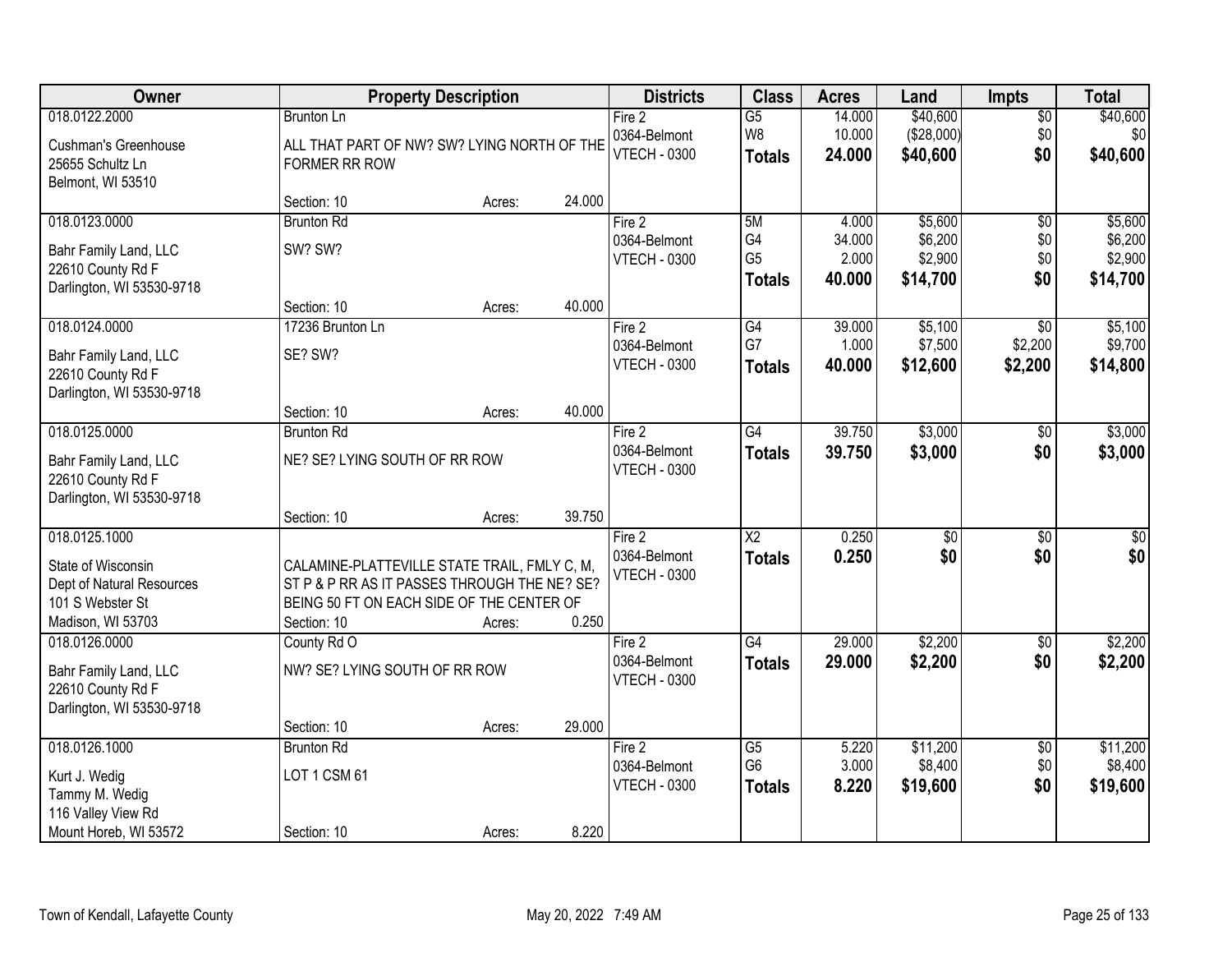| Owner                                               | <b>Property Description</b>                                                                          | <b>Districts</b>    | <b>Class</b>           | <b>Acres</b> | Land            | <b>Impts</b>    | <b>Total</b>    |
|-----------------------------------------------------|------------------------------------------------------------------------------------------------------|---------------------|------------------------|--------------|-----------------|-----------------|-----------------|
| 018.0126.2000                                       | County Rd O                                                                                          | Fire 2              | $\overline{\text{X2}}$ | 3.000        | $\overline{50}$ | $\overline{50}$ | $\overline{30}$ |
| State of Wisconsin                                  | CALAMINE-PLATTEVILLE STATE TRAIL, FMLY C, M,                                                         | 0364-Belmont        | <b>Totals</b>          | 3.000        | \$0             | \$0             | \$0             |
| Dept of Natural Resources                           | ST P & P RR AS IT PASSES THROUGH THE NW? SE?                                                         | <b>VTECH - 0300</b> |                        |              |                 |                 |                 |
| 101 S Webster St                                    | BEING 50 FT ON EACH SIDE OF THE CENTER OF                                                            |                     |                        |              |                 |                 |                 |
| Madison, WI 53703                                   | 3.000<br>Section: 10<br>Acres:                                                                       |                     |                        |              |                 |                 |                 |
| 018.0127.0000                                       | County Rd O                                                                                          | Fire 2              | $\overline{G4}$        | 40.000       | \$3,000         | $\overline{50}$ | \$3,000         |
| Bahr Family Land, LLC                               | SW? SE?                                                                                              | 0364-Belmont        | <b>Totals</b>          | 40.000       | \$3,000         | \$0             | \$3,000         |
| 22610 County Rd F                                   |                                                                                                      | <b>VTECH - 0300</b> |                        |              |                 |                 |                 |
| Darlington, WI 53530-9718                           |                                                                                                      |                     |                        |              |                 |                 |                 |
|                                                     | 40.000<br>Section: 10<br>Acres:                                                                      |                     |                        |              |                 |                 |                 |
| 018.0128.1000                                       | County Rd O                                                                                          | Fire 2              | $\overline{G4}$        | 32.500       | \$2,500         | \$0             | \$2,500         |
| Bahr Family Land, LLC                               | SE? SE? LYING WEST OF CTH "O" EXC COM SWCOR                                                          | 0364-Belmont        | <b>Totals</b>          | 32.500       | \$2,500         | \$0             | \$2,500         |
| 22610 County Rd F                                   | E? SEC 10;S89?43'37"E ON SLI E? SEC 10, 1923.86'                                                     | <b>VTECH - 0300</b> |                        |              |                 |                 |                 |
| Darlington, WI 53530-9718                           | TO POB; S89?43'37"E ON THE SLI E? SEC 10, 306' TO                                                    |                     |                        |              |                 |                 |                 |
|                                                     | 32.500<br>Section: 10<br>Acres:                                                                      |                     |                        |              |                 |                 |                 |
| 018.0128.2000                                       | County Rd O                                                                                          | Fire 2              | G4                     | 2.500        | \$500           | \$0             | \$500           |
|                                                     | SE? LYING EAST OF HWY                                                                                | 0364-Belmont        | <b>Totals</b>          | 2.500        | \$500           | \$0             | \$500           |
| <b>Thomas Mcwilliams Trust</b><br>17200 County Rd O |                                                                                                      | <b>VTECH - 0300</b> |                        |              |                 |                 |                 |
| Mineral Point, WI 53565                             |                                                                                                      |                     |                        |              |                 |                 |                 |
|                                                     | 2.500<br>Section: 10<br>Acres:                                                                       |                     |                        |              |                 |                 |                 |
| 018.0128.3000                                       | 17073 Cth O                                                                                          | Fire 2              | $\overline{G1}$        | 2.000        | \$24,000        | \$131,900       | \$155,900       |
|                                                     |                                                                                                      | 0364-Belmont        | G4                     | 3.000        | \$200           | \$0             | \$200           |
| Jonathon D. Bahr                                    | PART SE? SE? COM SWCOR E? SEC 10;S89?43'37"E                                                         | <b>VTECH - 0300</b> | <b>Totals</b>          | 5.000        | \$24,200        | \$131,900       | \$156,100       |
| 17073 County Rd O<br>Mineral Point, WI 53565        | ON SLI E? SEC 10, 1923.86' TO POB; S89?43'37"E ON<br>THE SLI E? SEC 10, 306' TO C/L ROAD;N36?00'21"E |                     |                        |              |                 |                 |                 |
|                                                     | Section: 10<br>5.000<br>Acres:                                                                       |                     |                        |              |                 |                 |                 |
| 018.0129.1000                                       | County Rd O                                                                                          | Fire 5              | $\overline{G4}$        | 14.700       | \$3,600         | \$0             | \$3,600         |
|                                                     |                                                                                                      | 0364-Belmont        | <b>Totals</b>          | 14.700       | \$3,600         | \$0             | \$3,600         |
| Carey Acres, LLC                                    | NE? NE? LYING IN THE FOLLOWING: N? N? NE? EXC                                                        | <b>VTECH - 0300</b> |                        |              |                 |                 |                 |
| 4651 S Hearth Ridge Ct                              | COM NECOR SEC 11; N89?24'30"W 669.04' TO POB;                                                        |                     |                        |              |                 |                 |                 |
| New Berlin, WI 53151-9250                           | S60?02'07"W 246';S24?32'43"W 587.66';N89?22'51"W<br>14.700<br>Section: 11<br>Acres:                  |                     |                        |              |                 |                 |                 |
| 018.0129.2000                                       | County Rd O                                                                                          | Fire $5$            | G4                     | 16.880       | \$3,700         | $\overline{30}$ | \$3,700         |
|                                                     |                                                                                                      | 0364-Belmont        | <b>Totals</b>          | 16.880       | \$3,700         | \$0             | \$3,700         |
| Daniel Leahy Grain & Land, LLC                      | S2 N2 NE4 EXC ALL THAT PORTION LYING WEST OF                                                         | <b>VTECH - 0300</b> |                        |              |                 |                 |                 |
| 11522 County Rd H                                   | CTH "O" & ALSO EXC BEG AT A POINT LOCATED                                                            |                     |                        |              |                 |                 |                 |
| Cuba City, WI 53807-9491                            | 676.80 FT SOUTH & 228.26 FT EAST FROM N4 COR                                                         |                     |                        |              |                 |                 |                 |
|                                                     | 16.880<br>Section: 11<br>Acres:                                                                      |                     |                        |              |                 |                 |                 |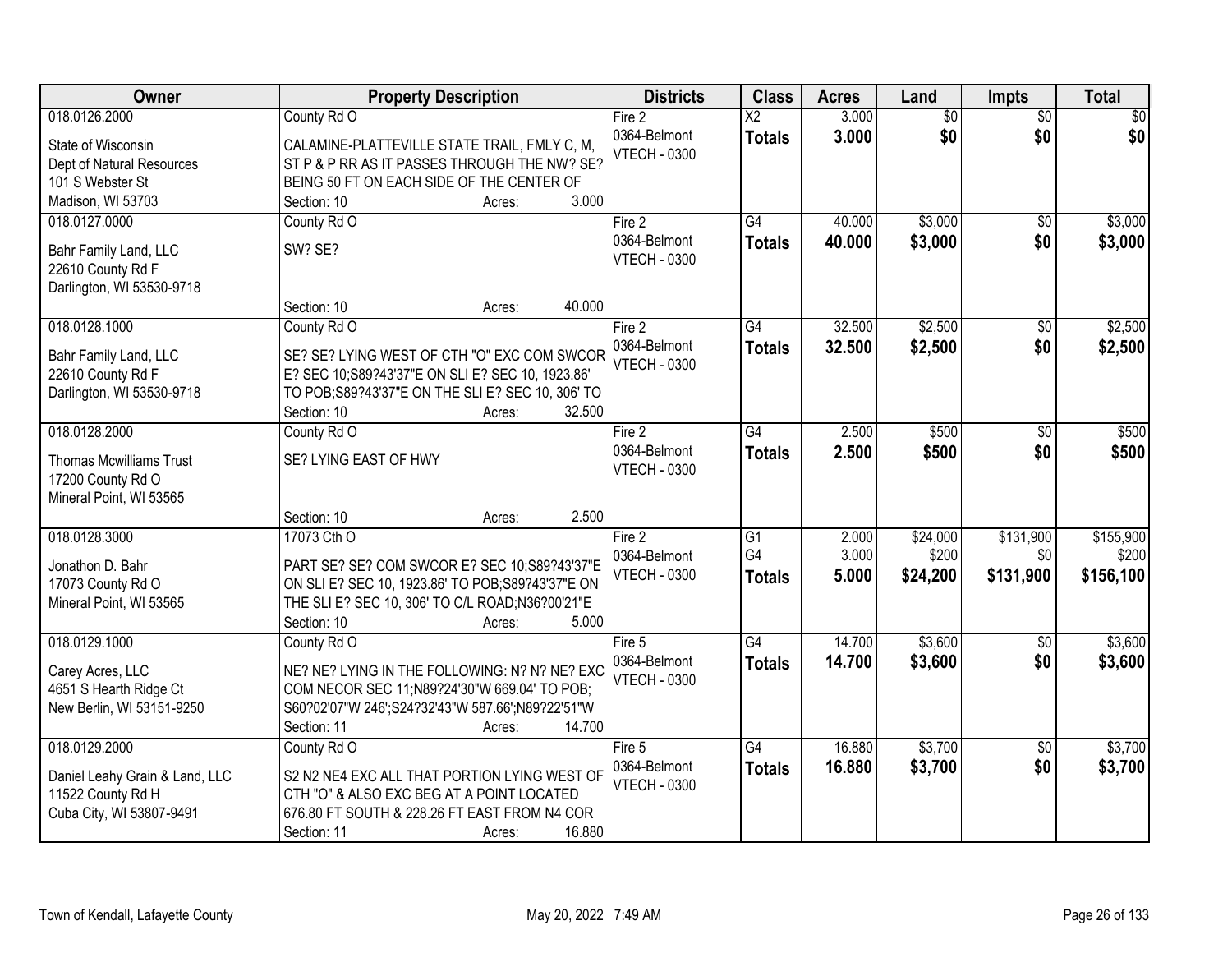| \$3,900<br>018.0130.1000<br>County Rd O<br>5M<br>3.500<br>Fire 5<br>$\overline{50}$                                                                                | \$3,900   |
|--------------------------------------------------------------------------------------------------------------------------------------------------------------------|-----------|
| G4<br>1.470<br>\$400<br>0364-Belmont<br>\$0<br>Carey Acres, LLC<br>NW4 NE4 LYING IN THE FOLLOWING: N2 N2 NE4 EXO                                                   | \$400     |
| G <sub>5</sub><br>1.000<br>\$100<br>\$0<br><b>VTECH - 0300</b><br>4651 S Hearth Ridge Ct<br>COM NECOR SEC 11; N89.24'30"W 669.04' TO POB;                          | \$100     |
| \$0<br>5.970<br>\$4,400<br><b>Totals</b><br>New Berlin, WI 53151-9250<br>S60.02'07"W 246';S24.32'43"W 587.66';N89.22'51"W                                          | \$4,400   |
| 5.970<br>Section: 11<br>Acres:                                                                                                                                     |           |
| 17792 Cth O<br>G4<br>\$3,300<br>018.0130.2000<br>20.920<br>$\overline{30}$<br>Fire 5                                                                               | \$3,300   |
| G <sub>5</sub><br>1.000<br>\$500<br>\$0<br>0364-Belmont<br>LOT 1 CSM 872<br>Benjamin K. Lapp                                                                       | \$500     |
| G7<br>2.000<br>\$108,400<br>\$20,000<br><b>VTECH - 0300</b><br>Sarah Lapp                                                                                          | \$128,400 |
| 23.920<br>\$23,800<br>\$108,400<br><b>Totals</b><br>17792 County Rd O                                                                                              | \$132,200 |
| 23.920<br>Mineral Point, WI 53565<br>Section: 11<br>Acres:                                                                                                         |           |
| $\overline{G6}$<br>\$7,000<br>3.160<br>018.0130.3000<br>County Rd O<br>Fire 5<br>\$0                                                                               | \$7,000   |
| 0364-Belmont<br>\$0<br>3.160<br>\$7,000<br><b>Totals</b>                                                                                                           | \$7,000   |
| ALL THAT PORTION OF THE FOLLOWING LYING<br>Kurt J. Wedig<br><b>VTECH - 0300</b>                                                                                    |           |
| Tammy M. Wedig<br>WEST OF C/L CTH "O": S? N? NE? & S? NE?                                                                                                          |           |
| 116 Valley View Rd                                                                                                                                                 |           |
| 3.160<br>Mount Horeb, WI 53572<br>Section: 11<br>Acres:                                                                                                            |           |
| 018.0131.0000<br>20.000<br>\$4,600<br>County Rd O<br>G4<br>\$0<br>Fire 5                                                                                           | \$4,600   |
| G <sub>5</sub><br>3.410<br>\$400<br>\$0<br>0364-Belmont<br>SW? NE? EXC THAT PORTION LYING WEST OF C/L<br>Daniel Leahy Grain & Land, LLC                            | \$400     |
| \$0<br><b>VTECH - 0300</b><br>23.410<br>\$5,000<br><b>Totals</b><br>11522 County Rd H<br>CTH "O" & ALSO EXC COM NECOR SEC 11;                                      | \$5,000   |
| S51.13.05W 1043.88' TO POB; S44.41.26W<br>Cuba City, WI 53807-9491                                                                                                 |           |
| 23.410<br>Section: 11<br>Acres:                                                                                                                                    |           |
| 018.0131.2000<br>5M<br>10.000<br>\$10,400<br>17754 Cth O<br>$\overline{30}$<br>Fire 5                                                                              | \$10,400  |
| G <sub>1</sub><br>2.000<br>\$194,400<br>\$24,000<br>0364-Belmont                                                                                                   | \$218,400 |
| (S/LE JANET A HENTRICH & DALEN R POPP PER<br>John Joseph Hentrich<br>G4<br>5.860<br>\$1,200<br>\$0<br><b>VTECH - 0300</b>                                          | \$1,200   |
| C/O Janet A Hentrich<br>D-349097) PART NE? COM NECOR SEC<br>G <sub>5</sub><br>7.140<br>\$0<br>\$15,400                                                             | \$15,400  |
| 17754 County Rd O<br>11;S51?13'05"W 1043.88' TO POB;S44?41'26"W<br>25.000<br>\$51,000<br>\$194,400<br><b>Totals</b>                                                | \$245,400 |
| Mineral Point, WI 53565-8737<br>Section: 11<br>25.000<br>Acres:                                                                                                    |           |
| G4<br>\$8,800<br>018.0132.0000<br>39.960<br>County Rd O<br>Fire 5<br>\$0                                                                                           | \$8,800   |
| 0364-Belmont<br>39,960<br>\$8,800<br>\$0<br><b>Totals</b><br>SE? NE? EXC EXC COM NECOR SEC 11; S51.13.05W<br>Daniel Leahy Grain & Land, LLC<br><b>VTECH - 0300</b> | \$8,800   |
| 11522 County Rd H<br>1043.88' TO POB; S44.41.26W 649.51'; S04.36. 11E                                                                                              |           |
| Cuba City, WI 53807-9491<br>216.26';S80.54.53W 521.80';S53.23.08W 52.94';                                                                                          |           |
| 39.960<br>Section: 11<br>Acres:                                                                                                                                    |           |
| \$5,000<br>018.0133.0000<br>County Rd O<br>5M<br>4.000<br>$\overline{50}$<br>Fire 5                                                                                | \$5,000   |
| \$3,800<br>G4<br>19.750<br>\$0<br>0364-Belmont<br>Kurt J. Wedig<br>NE? NW? EXC COM NECOR NW? SEC                                                                   | \$3,800   |
| G <sub>5</sub><br>\$0<br>\$2,000<br>4.000<br><b>VTECH - 0300</b><br>11;S01?16'55"W ALG ELI SAID NW? 657.21' TO SECOP<br>Tammy M. Wedig                             | \$2,000   |
| G7<br>0.250<br>\$1,900<br>\$1,200<br>N? NE? NW? SEC 11 & POB; S01?16'55"W 657.21' TO<br>116 Valley View Rd                                                         | \$3,100   |
| 28.000<br>\$12,700<br>\$1,200<br>Totals<br>28.000<br>Mount Horeb, WI 53572<br>Section: 11<br>Acres:                                                                | \$13,900  |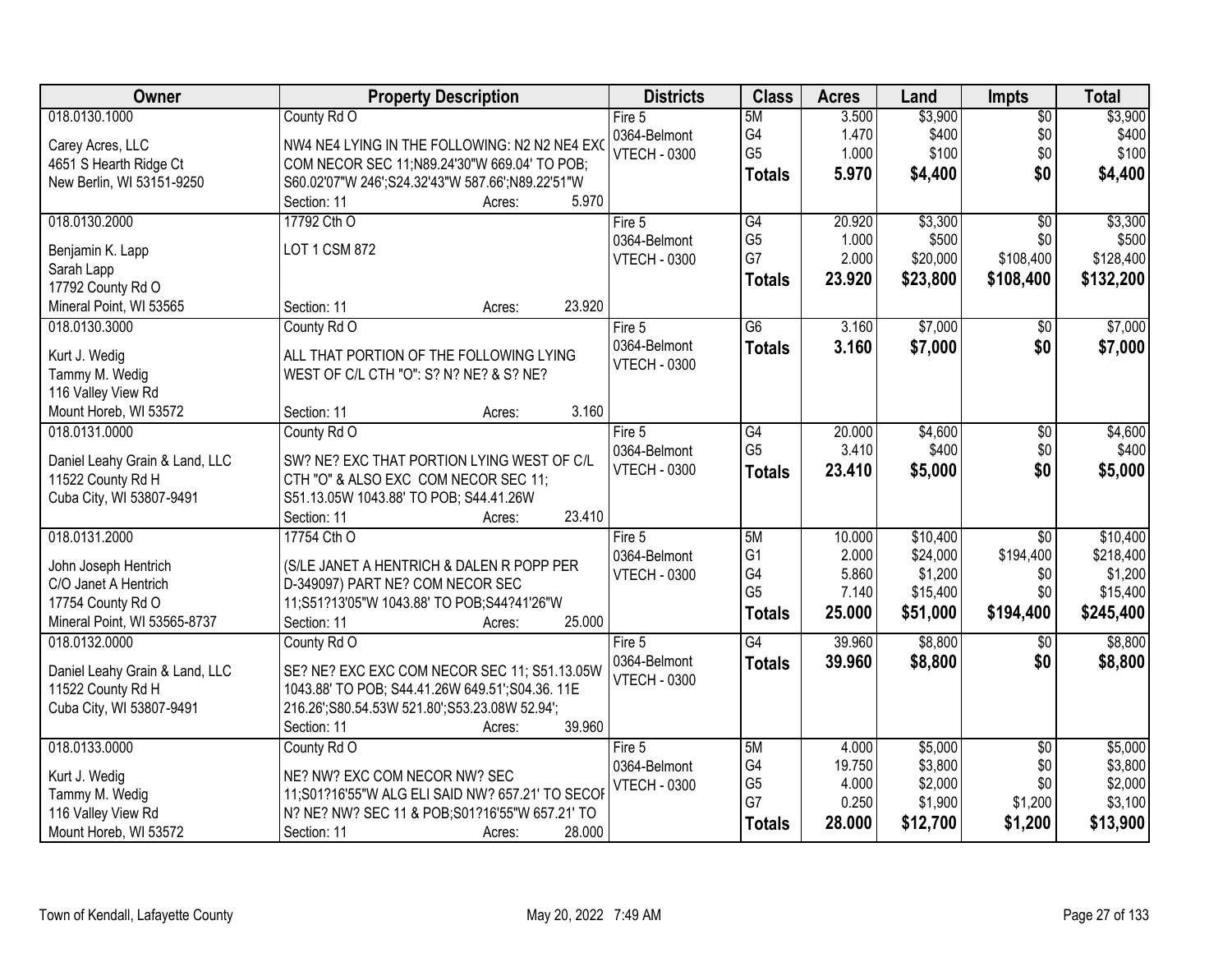| \$114,100<br>\$158,100<br>018.0133.1000<br>17791 Cth O<br>7.000<br>\$44,000<br>$\overline{G1}$<br>Fire 5<br>0364-Belmont<br>7.000<br>\$44,000<br>\$114,100<br>\$158,100<br><b>Totals</b><br>Michael D. Halverson<br>PART NE? NW? COM NECOR NW? SEC<br><b>VTECH - 0300</b><br>17791 County Rd O<br>11;S01?16'55"W ALG ELI SAID NW? 657.21' TO SECOR<br>Mineral Point, WI 53565<br>N? NE? NW? SEC 11 & POB; S01?16'55"W 657.21' TO<br>7.000<br>Section: 11<br>Acres:<br>018.0133.2000<br>$\overline{G5}$<br>\$10,800<br>County Rd O<br>Fire 5<br>5.000<br>$\overline{50}$<br>\$10,800<br>\$0<br>0364-Belmont<br>5.000<br><b>Totals</b><br>ALL THAT PART S? NE? NW? LYING ELY & NLY OF<br>Michael D. Halverson<br><b>VTECH - 0300</b><br>17791 County Rd O<br>THE FOLLOWING DESCRIBED LINE: COM SECOR<br>Mineral Point, WI 53565<br>SW? SEC 11; N01?16'55"E 4031.02' ALG ELI SW? &<br>5.000<br>Section: 11<br>Acres:<br>018.0134.0000<br>\$5,600<br>County Rd O<br>5M<br>4.000<br>\$0<br>Fire 5<br>G4<br>20.000<br>\$4,200<br>\$0<br>0364-Belmont<br>Kurt J. Wedig<br>NW? NW? EXC COM NECOR SEC 10;S89?56'18"W<br>G <sub>5</sub><br>\$42,300<br>15.370<br>\$0<br><b>VTECH - 0300</b><br>Tammy M. Wedig<br>ALG NLI NE? 275.94';S1?17'44"E 1635.63' TO<br>\$0<br>39.370<br>\$52,100<br>\$52,100<br><b>Totals</b><br>116 Valley View Rd<br>POB;N1?17'44"W 374.01';N30?46'19"W<br>39.370<br>Mount Horeb, WI 53572<br>Section: 11<br>Acres:<br>\$8,100<br>018.0135.1000<br>County Rd O<br>$\overline{G4}$<br>31.000<br>Fire $5$<br>\$0<br>G <sub>5</sub><br>\$0<br>9.470<br>\$20,400<br>0364-Belmont<br>Kurt J. Wedig<br>S? NW? LYING NORTH OF NLY FORMER RR ROW &<br><b>VTECH - 0300</b><br>\$0<br>40.470<br>\$28,500<br>\$28,500<br><b>Totals</b><br>ALSO EXC COM NECOR SEC 10;S89?56'18"W ALG NL<br>Tammy M. Wedig<br>116 Valley View Rd<br>NE? 275.94';S1?17'44"E 1635.63' TO POB;N1?17'44"W<br>40.470<br>Mount Horeb, WI 53572<br>Section: 11<br>Acres:<br>$\overline{G4}$<br>4.750<br>\$400<br>018.0135.3000<br>$\overline{50}$<br>County Rd O<br>Fire 5<br>4.750<br>\$400<br>\$400<br>0364-Belmont<br>\$0<br><b>Totals</b><br>THAT PART S? NW? LYING SOUTH OF RR ROW &<br>Bahr Family Land, LLC<br><b>VTECH - 0300</b><br>22610 County Rd F<br>ALSO EXC CSM 60 (CSM 60 FORMERLY DESCR AS:<br>COM INTERSECTION OF SLY ROW LINE FORMER RF<br>Darlington, WI 53530-9718 | Owner | <b>Property Description</b> | <b>Districts</b> | <b>Class</b> | <b>Acres</b> | Land | Impts | <b>Total</b> |
|---------------------------------------------------------------------------------------------------------------------------------------------------------------------------------------------------------------------------------------------------------------------------------------------------------------------------------------------------------------------------------------------------------------------------------------------------------------------------------------------------------------------------------------------------------------------------------------------------------------------------------------------------------------------------------------------------------------------------------------------------------------------------------------------------------------------------------------------------------------------------------------------------------------------------------------------------------------------------------------------------------------------------------------------------------------------------------------------------------------------------------------------------------------------------------------------------------------------------------------------------------------------------------------------------------------------------------------------------------------------------------------------------------------------------------------------------------------------------------------------------------------------------------------------------------------------------------------------------------------------------------------------------------------------------------------------------------------------------------------------------------------------------------------------------------------------------------------------------------------------------------------------------------------------------------------------------------------------------------------------------------------------------------------------------------------------------------------------------------------------------------------------------------------------------------------------------------------------------------------------------------------------------------------------------------------------------------------------------------------------|-------|-----------------------------|------------------|--------------|--------------|------|-------|--------------|
|                                                                                                                                                                                                                                                                                                                                                                                                                                                                                                                                                                                                                                                                                                                                                                                                                                                                                                                                                                                                                                                                                                                                                                                                                                                                                                                                                                                                                                                                                                                                                                                                                                                                                                                                                                                                                                                                                                                                                                                                                                                                                                                                                                                                                                                                                                                                                                     |       |                             |                  |              |              |      |       |              |
|                                                                                                                                                                                                                                                                                                                                                                                                                                                                                                                                                                                                                                                                                                                                                                                                                                                                                                                                                                                                                                                                                                                                                                                                                                                                                                                                                                                                                                                                                                                                                                                                                                                                                                                                                                                                                                                                                                                                                                                                                                                                                                                                                                                                                                                                                                                                                                     |       |                             |                  |              |              |      |       |              |
| \$10,800                                                                                                                                                                                                                                                                                                                                                                                                                                                                                                                                                                                                                                                                                                                                                                                                                                                                                                                                                                                                                                                                                                                                                                                                                                                                                                                                                                                                                                                                                                                                                                                                                                                                                                                                                                                                                                                                                                                                                                                                                                                                                                                                                                                                                                                                                                                                                            |       |                             |                  |              |              |      |       |              |
|                                                                                                                                                                                                                                                                                                                                                                                                                                                                                                                                                                                                                                                                                                                                                                                                                                                                                                                                                                                                                                                                                                                                                                                                                                                                                                                                                                                                                                                                                                                                                                                                                                                                                                                                                                                                                                                                                                                                                                                                                                                                                                                                                                                                                                                                                                                                                                     |       |                             |                  |              |              |      |       |              |
|                                                                                                                                                                                                                                                                                                                                                                                                                                                                                                                                                                                                                                                                                                                                                                                                                                                                                                                                                                                                                                                                                                                                                                                                                                                                                                                                                                                                                                                                                                                                                                                                                                                                                                                                                                                                                                                                                                                                                                                                                                                                                                                                                                                                                                                                                                                                                                     |       |                             |                  |              |              |      |       |              |
| \$10,800<br>\$5,600<br>\$4,200<br>\$42,300<br>\$8,100<br>\$20,400<br>\$400                                                                                                                                                                                                                                                                                                                                                                                                                                                                                                                                                                                                                                                                                                                                                                                                                                                                                                                                                                                                                                                                                                                                                                                                                                                                                                                                                                                                                                                                                                                                                                                                                                                                                                                                                                                                                                                                                                                                                                                                                                                                                                                                                                                                                                                                                          |       |                             |                  |              |              |      |       |              |
|                                                                                                                                                                                                                                                                                                                                                                                                                                                                                                                                                                                                                                                                                                                                                                                                                                                                                                                                                                                                                                                                                                                                                                                                                                                                                                                                                                                                                                                                                                                                                                                                                                                                                                                                                                                                                                                                                                                                                                                                                                                                                                                                                                                                                                                                                                                                                                     |       |                             |                  |              |              |      |       |              |
|                                                                                                                                                                                                                                                                                                                                                                                                                                                                                                                                                                                                                                                                                                                                                                                                                                                                                                                                                                                                                                                                                                                                                                                                                                                                                                                                                                                                                                                                                                                                                                                                                                                                                                                                                                                                                                                                                                                                                                                                                                                                                                                                                                                                                                                                                                                                                                     |       |                             |                  |              |              |      |       |              |
|                                                                                                                                                                                                                                                                                                                                                                                                                                                                                                                                                                                                                                                                                                                                                                                                                                                                                                                                                                                                                                                                                                                                                                                                                                                                                                                                                                                                                                                                                                                                                                                                                                                                                                                                                                                                                                                                                                                                                                                                                                                                                                                                                                                                                                                                                                                                                                     |       |                             |                  |              |              |      |       |              |
|                                                                                                                                                                                                                                                                                                                                                                                                                                                                                                                                                                                                                                                                                                                                                                                                                                                                                                                                                                                                                                                                                                                                                                                                                                                                                                                                                                                                                                                                                                                                                                                                                                                                                                                                                                                                                                                                                                                                                                                                                                                                                                                                                                                                                                                                                                                                                                     |       |                             |                  |              |              |      |       |              |
|                                                                                                                                                                                                                                                                                                                                                                                                                                                                                                                                                                                                                                                                                                                                                                                                                                                                                                                                                                                                                                                                                                                                                                                                                                                                                                                                                                                                                                                                                                                                                                                                                                                                                                                                                                                                                                                                                                                                                                                                                                                                                                                                                                                                                                                                                                                                                                     |       |                             |                  |              |              |      |       |              |
|                                                                                                                                                                                                                                                                                                                                                                                                                                                                                                                                                                                                                                                                                                                                                                                                                                                                                                                                                                                                                                                                                                                                                                                                                                                                                                                                                                                                                                                                                                                                                                                                                                                                                                                                                                                                                                                                                                                                                                                                                                                                                                                                                                                                                                                                                                                                                                     |       |                             |                  |              |              |      |       |              |
|                                                                                                                                                                                                                                                                                                                                                                                                                                                                                                                                                                                                                                                                                                                                                                                                                                                                                                                                                                                                                                                                                                                                                                                                                                                                                                                                                                                                                                                                                                                                                                                                                                                                                                                                                                                                                                                                                                                                                                                                                                                                                                                                                                                                                                                                                                                                                                     |       |                             |                  |              |              |      |       |              |
|                                                                                                                                                                                                                                                                                                                                                                                                                                                                                                                                                                                                                                                                                                                                                                                                                                                                                                                                                                                                                                                                                                                                                                                                                                                                                                                                                                                                                                                                                                                                                                                                                                                                                                                                                                                                                                                                                                                                                                                                                                                                                                                                                                                                                                                                                                                                                                     |       |                             |                  |              |              |      |       |              |
|                                                                                                                                                                                                                                                                                                                                                                                                                                                                                                                                                                                                                                                                                                                                                                                                                                                                                                                                                                                                                                                                                                                                                                                                                                                                                                                                                                                                                                                                                                                                                                                                                                                                                                                                                                                                                                                                                                                                                                                                                                                                                                                                                                                                                                                                                                                                                                     |       |                             |                  |              |              |      |       |              |
|                                                                                                                                                                                                                                                                                                                                                                                                                                                                                                                                                                                                                                                                                                                                                                                                                                                                                                                                                                                                                                                                                                                                                                                                                                                                                                                                                                                                                                                                                                                                                                                                                                                                                                                                                                                                                                                                                                                                                                                                                                                                                                                                                                                                                                                                                                                                                                     |       |                             |                  |              |              |      |       |              |
|                                                                                                                                                                                                                                                                                                                                                                                                                                                                                                                                                                                                                                                                                                                                                                                                                                                                                                                                                                                                                                                                                                                                                                                                                                                                                                                                                                                                                                                                                                                                                                                                                                                                                                                                                                                                                                                                                                                                                                                                                                                                                                                                                                                                                                                                                                                                                                     |       |                             |                  |              |              |      |       |              |
|                                                                                                                                                                                                                                                                                                                                                                                                                                                                                                                                                                                                                                                                                                                                                                                                                                                                                                                                                                                                                                                                                                                                                                                                                                                                                                                                                                                                                                                                                                                                                                                                                                                                                                                                                                                                                                                                                                                                                                                                                                                                                                                                                                                                                                                                                                                                                                     |       |                             |                  |              |              |      |       |              |
|                                                                                                                                                                                                                                                                                                                                                                                                                                                                                                                                                                                                                                                                                                                                                                                                                                                                                                                                                                                                                                                                                                                                                                                                                                                                                                                                                                                                                                                                                                                                                                                                                                                                                                                                                                                                                                                                                                                                                                                                                                                                                                                                                                                                                                                                                                                                                                     |       |                             |                  |              |              |      |       |              |
|                                                                                                                                                                                                                                                                                                                                                                                                                                                                                                                                                                                                                                                                                                                                                                                                                                                                                                                                                                                                                                                                                                                                                                                                                                                                                                                                                                                                                                                                                                                                                                                                                                                                                                                                                                                                                                                                                                                                                                                                                                                                                                                                                                                                                                                                                                                                                                     |       |                             |                  |              |              |      |       |              |
|                                                                                                                                                                                                                                                                                                                                                                                                                                                                                                                                                                                                                                                                                                                                                                                                                                                                                                                                                                                                                                                                                                                                                                                                                                                                                                                                                                                                                                                                                                                                                                                                                                                                                                                                                                                                                                                                                                                                                                                                                                                                                                                                                                                                                                                                                                                                                                     |       |                             |                  |              |              |      |       |              |
|                                                                                                                                                                                                                                                                                                                                                                                                                                                                                                                                                                                                                                                                                                                                                                                                                                                                                                                                                                                                                                                                                                                                                                                                                                                                                                                                                                                                                                                                                                                                                                                                                                                                                                                                                                                                                                                                                                                                                                                                                                                                                                                                                                                                                                                                                                                                                                     |       |                             |                  |              |              |      |       |              |
|                                                                                                                                                                                                                                                                                                                                                                                                                                                                                                                                                                                                                                                                                                                                                                                                                                                                                                                                                                                                                                                                                                                                                                                                                                                                                                                                                                                                                                                                                                                                                                                                                                                                                                                                                                                                                                                                                                                                                                                                                                                                                                                                                                                                                                                                                                                                                                     |       |                             |                  |              |              |      |       |              |
|                                                                                                                                                                                                                                                                                                                                                                                                                                                                                                                                                                                                                                                                                                                                                                                                                                                                                                                                                                                                                                                                                                                                                                                                                                                                                                                                                                                                                                                                                                                                                                                                                                                                                                                                                                                                                                                                                                                                                                                                                                                                                                                                                                                                                                                                                                                                                                     |       |                             |                  |              |              |      |       |              |
|                                                                                                                                                                                                                                                                                                                                                                                                                                                                                                                                                                                                                                                                                                                                                                                                                                                                                                                                                                                                                                                                                                                                                                                                                                                                                                                                                                                                                                                                                                                                                                                                                                                                                                                                                                                                                                                                                                                                                                                                                                                                                                                                                                                                                                                                                                                                                                     |       |                             |                  |              |              |      |       |              |
|                                                                                                                                                                                                                                                                                                                                                                                                                                                                                                                                                                                                                                                                                                                                                                                                                                                                                                                                                                                                                                                                                                                                                                                                                                                                                                                                                                                                                                                                                                                                                                                                                                                                                                                                                                                                                                                                                                                                                                                                                                                                                                                                                                                                                                                                                                                                                                     |       |                             |                  |              |              |      |       |              |
| 4.750<br>Section: 11<br>Acres:                                                                                                                                                                                                                                                                                                                                                                                                                                                                                                                                                                                                                                                                                                                                                                                                                                                                                                                                                                                                                                                                                                                                                                                                                                                                                                                                                                                                                                                                                                                                                                                                                                                                                                                                                                                                                                                                                                                                                                                                                                                                                                                                                                                                                                                                                                                                      |       |                             |                  |              |              |      |       |              |
| 018.0136.0000<br>\$7,400<br>\$7,400<br>17515 Cth O<br>5M<br>5.290<br>$\sqrt{6}$<br>Fire 5                                                                                                                                                                                                                                                                                                                                                                                                                                                                                                                                                                                                                                                                                                                                                                                                                                                                                                                                                                                                                                                                                                                                                                                                                                                                                                                                                                                                                                                                                                                                                                                                                                                                                                                                                                                                                                                                                                                                                                                                                                                                                                                                                                                                                                                                           |       |                             |                  |              |              |      |       |              |
| \$3,400<br>G4<br>21.000<br>\$0<br>\$3,400<br>0364-Belmont                                                                                                                                                                                                                                                                                                                                                                                                                                                                                                                                                                                                                                                                                                                                                                                                                                                                                                                                                                                                                                                                                                                                                                                                                                                                                                                                                                                                                                                                                                                                                                                                                                                                                                                                                                                                                                                                                                                                                                                                                                                                                                                                                                                                                                                                                                           |       |                             |                  |              |              |      |       |              |
| LOT 1 CSM 60 (FORMERLY DESCR AS: COM<br>Benjamin E. Allgyer<br>G7<br>\$10,000<br>\$196,600<br>1.000<br>\$206,600<br><b>VTECH - 0300</b>                                                                                                                                                                                                                                                                                                                                                                                                                                                                                                                                                                                                                                                                                                                                                                                                                                                                                                                                                                                                                                                                                                                                                                                                                                                                                                                                                                                                                                                                                                                                                                                                                                                                                                                                                                                                                                                                                                                                                                                                                                                                                                                                                                                                                             |       |                             |                  |              |              |      |       |              |
| INTERSECTION OF SLY ROW LINE FORMER RR LINE<br>Katie E. Allgyer<br>27.290<br>\$20,800<br>\$196,600<br>\$217,400<br><b>Totals</b>                                                                                                                                                                                                                                                                                                                                                                                                                                                                                                                                                                                                                                                                                                                                                                                                                                                                                                                                                                                                                                                                                                                                                                                                                                                                                                                                                                                                                                                                                                                                                                                                                                                                                                                                                                                                                                                                                                                                                                                                                                                                                                                                                                                                                                    |       |                             |                  |              |              |      |       |              |
| 17515 County Rd O<br>(NOW DNR TRAIL) & CTH "O" AS IT EXISTS ON APRIL                                                                                                                                                                                                                                                                                                                                                                                                                                                                                                                                                                                                                                                                                                                                                                                                                                                                                                                                                                                                                                                                                                                                                                                                                                                                                                                                                                                                                                                                                                                                                                                                                                                                                                                                                                                                                                                                                                                                                                                                                                                                                                                                                                                                                                                                                                |       |                             |                  |              |              |      |       |              |
| Mineral Point, WI 53565<br>27.290<br>Section: 11<br>Acres:                                                                                                                                                                                                                                                                                                                                                                                                                                                                                                                                                                                                                                                                                                                                                                                                                                                                                                                                                                                                                                                                                                                                                                                                                                                                                                                                                                                                                                                                                                                                                                                                                                                                                                                                                                                                                                                                                                                                                                                                                                                                                                                                                                                                                                                                                                          |       |                             |                  |              |              |      |       |              |
| 018.0136.1000<br>$\overline{\text{X2}}$<br>6.000<br>Fire $5$<br>$\overline{50}$<br>$\overline{50}$<br>$\frac{1}{2}$                                                                                                                                                                                                                                                                                                                                                                                                                                                                                                                                                                                                                                                                                                                                                                                                                                                                                                                                                                                                                                                                                                                                                                                                                                                                                                                                                                                                                                                                                                                                                                                                                                                                                                                                                                                                                                                                                                                                                                                                                                                                                                                                                                                                                                                 |       |                             |                  |              |              |      |       |              |
| \$0<br>6.000<br>\$0<br>\$0<br>0364-Belmont<br><b>Totals</b><br>CALAMINE-PLATTEVILLE STATE TRAIL, FMLY C, M,<br>State of Wisconsin                                                                                                                                                                                                                                                                                                                                                                                                                                                                                                                                                                                                                                                                                                                                                                                                                                                                                                                                                                                                                                                                                                                                                                                                                                                                                                                                                                                                                                                                                                                                                                                                                                                                                                                                                                                                                                                                                                                                                                                                                                                                                                                                                                                                                                   |       |                             |                  |              |              |      |       |              |
| <b>VTECH - 0300</b><br>ST P & P RR AS IT PASSES THROUGH THE NW?<br>Dept of Natural Resources                                                                                                                                                                                                                                                                                                                                                                                                                                                                                                                                                                                                                                                                                                                                                                                                                                                                                                                                                                                                                                                                                                                                                                                                                                                                                                                                                                                                                                                                                                                                                                                                                                                                                                                                                                                                                                                                                                                                                                                                                                                                                                                                                                                                                                                                        |       |                             |                  |              |              |      |       |              |
| 101 S Webster St<br>BEING 50 FT ON EACH SIDE OF THE CENTER OF                                                                                                                                                                                                                                                                                                                                                                                                                                                                                                                                                                                                                                                                                                                                                                                                                                                                                                                                                                                                                                                                                                                                                                                                                                                                                                                                                                                                                                                                                                                                                                                                                                                                                                                                                                                                                                                                                                                                                                                                                                                                                                                                                                                                                                                                                                       |       |                             |                  |              |              |      |       |              |
| 6.000<br>Madison, WI 53703<br>Section: 11<br>Acres:                                                                                                                                                                                                                                                                                                                                                                                                                                                                                                                                                                                                                                                                                                                                                                                                                                                                                                                                                                                                                                                                                                                                                                                                                                                                                                                                                                                                                                                                                                                                                                                                                                                                                                                                                                                                                                                                                                                                                                                                                                                                                                                                                                                                                                                                                                                 |       |                             |                  |              |              |      |       |              |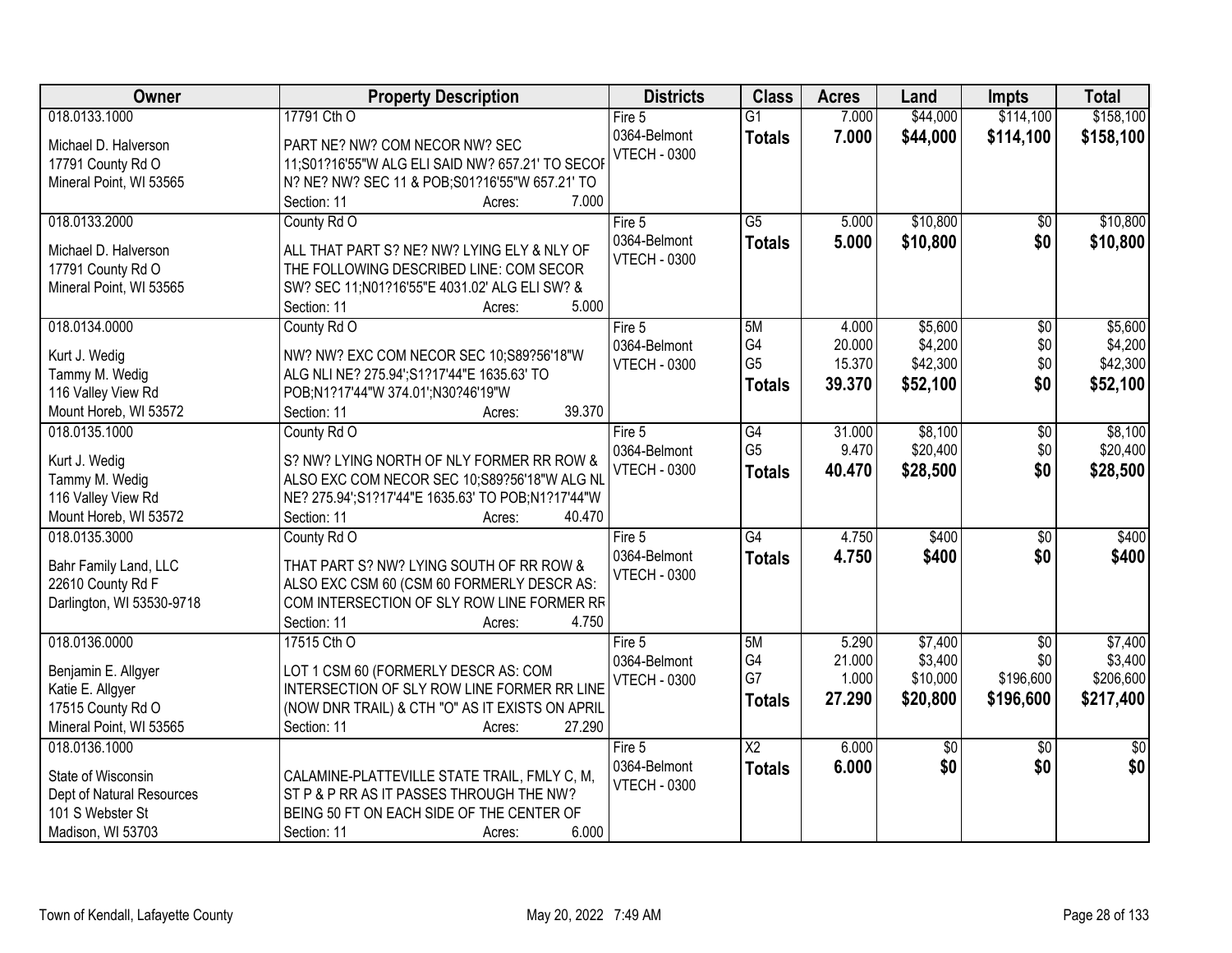| Owner                                          |                                                | <b>Property Description</b> |        | <b>Districts</b>    | <b>Class</b>    | <b>Acres</b> | Land     | <b>Impts</b>    | <b>Total</b> |
|------------------------------------------------|------------------------------------------------|-----------------------------|--------|---------------------|-----------------|--------------|----------|-----------------|--------------|
| 018.0137.0000                                  | County Rd O                                    |                             |        | Fire $5$            | $\overline{G4}$ | 40.000       | \$4,900  | $\overline{50}$ | \$4,900      |
| Jason L. Vinger                                | NE? SW?                                        |                             |        | 0364-Belmont        | <b>Totals</b>   | 40.000       | \$4,900  | \$0             | \$4,900      |
| Nichole L. Vinger                              |                                                |                             |        | <b>VTECH - 0300</b> |                 |              |          |                 |              |
| 17368 County Rd O                              |                                                |                             |        |                     |                 |              |          |                 |              |
| Mineral Point, WI 53565                        | Section: 11                                    | Acres:                      | 40.000 |                     |                 |              |          |                 |              |
| 018.0138.0000                                  | 17368 Cth O                                    |                             |        | Fire 5              | G4              | 18.000       | \$2,600  | $\overline{50}$ | \$2,600      |
| Jason L. Vinger                                | NW? SW? EXC THAT PART THEREOF LYING WEST       |                             |        | 0364-Belmont        | G <sub>5</sub>  | 2.000        | \$100    | \$0             | \$100        |
| Nichole L. Vinger                              | OF CTH "O"                                     |                             |        | <b>VTECH - 0300</b> | G7              | 2.000        | \$20,000 | \$169,700       | \$189,700    |
| 17368 County Rd O                              |                                                |                             |        |                     | <b>Totals</b>   | 22.000       | \$22,700 | \$169,700       | \$192,400    |
| Mineral Point, WI 53565                        | Section: 11                                    | Acres:                      | 22.000 |                     |                 |              |          |                 |              |
| 018.0139.1000                                  | County Rd O                                    |                             |        | Fire 5              | G4              | 20.000       | \$1,500  | \$0             | \$1,500      |
|                                                |                                                |                             |        | 0364-Belmont        | G <sub>5</sub>  | 2.000        | \$100    | \$0             | \$100        |
| Bahr Family Land, LLC                          | THAT PART W? SW? LYING WEST OF CTH "O"         |                             |        | <b>VTECH - 0300</b> | Totals          | 22,000       | \$1,600  | \$0             | \$1,600      |
| 22610 County Rd F<br>Darlington, WI 53530-9718 |                                                |                             |        |                     |                 |              |          |                 |              |
|                                                | Section: 11                                    | Acres:                      | 22,000 |                     |                 |              |          |                 |              |
| 018.0139.2000                                  | 17200 Cth O                                    |                             |        | Fire 5              | $\overline{G1}$ | 2.000        | \$24,000 | \$203,200       | \$227,200    |
|                                                |                                                |                             |        | 0364-Belmont        | G4              | 23.000       | \$4,400  | \$0             | \$4,400      |
| <b>Thomas Mcwilliams Trust</b>                 | SW? SW? EXC THAT PART LYING WEST OF HWY &      |                             |        | <b>VTECH - 0300</b> | G <sub>5</sub>  | 1.000        | \$100    | \$0             | \$100        |
| 17200 County Rd O                              | ALSO EXC 10 ACRE TRACT ON NORTH SIDE OF S?     |                             |        |                     | <b>Totals</b>   | 26.000       | \$28,500 | \$203,200       | \$231,700    |
| Mineral Point, WI 53565                        | SW? SEC 11, DESCR AS COM INTERSECTION OF NLI   |                             |        |                     |                 |              |          |                 |              |
| 018.0139.3000                                  | Section: 11<br>17212 Cth O                     | Acres:                      | 26.000 | Fire 5              | $\overline{G4}$ | 4.000        | \$600    | $\overline{30}$ | \$600        |
|                                                |                                                |                             |        | 0364-Belmont        | G <sub>5</sub>  | 3.000        | \$8,300  | \$0             | \$8,300      |
| Abram F. Lapp                                  | PART SW? SW? DESCR AS: A 10 ACRE TRACT ON      |                             |        | <b>VTECH - 0300</b> | G7              | 3.000        | \$27,500 | \$177,200       | \$204,700    |
| Emma K. Lapp                                   | NORTH SIDE OF S? SW? SEC 11 COM                |                             |        |                     | Totals          | 10.000       | \$36,400 | \$177,200       | \$213,600    |
| 17212 County Rd O                              | INTERSECTION OF NLI S? SW? SEC 11 & C/L CTH    |                             |        |                     |                 |              |          |                 |              |
| Mineral Point, WI 53565                        | Section: 11                                    | Acres:                      | 10.000 |                     |                 |              |          |                 |              |
| 018.0140.0000                                  | County Rd O                                    |                             |        | Fire 5              | 5M              | 5.000        | \$7,000  | $\overline{50}$ | \$7,000      |
| <b>Thomas Mcwilliams Trust</b>                 | SE? SW?                                        |                             |        | 0364-Belmont        | G4              | 31.000       | \$5,900  | \$0             | \$5,900      |
| 17200 County Rd O                              |                                                |                             |        | <b>VTECH - 0300</b> | G <sub>5</sub>  | 4.000        | \$8,600  | \$0             | \$8,600      |
| Mineral Point, WI 53565                        |                                                |                             |        |                     | <b>Totals</b>   | 40.000       | \$21,500 | \$0             | \$21,500     |
|                                                | Section: 11                                    | Acres:                      | 40.000 |                     |                 |              |          |                 |              |
| 018.0141.1000                                  | County Rd O                                    |                             |        | Fire 5              | 5M              | 3.000        | \$4,200  | $\overline{50}$ | \$4,200      |
| Daniel Leahy Grain & Land, LLC                 | PART NE? SE? BEG NECOR; WEST 20 CH & 24 L;     |                             |        | 0364-Belmont        | G4              | 14.000       | \$3,100  | \$0             | \$3,100      |
| 11522 County Rd H                              | SOUTH 11 CH & 94 L TO RR ROW; NORTH 88? EAST   |                             |        | <b>VTECH - 0300</b> | G <sub>5</sub>  | 3.000        | \$6,500  | \$0             | \$6,500      |
| Cuba City, WI 53807-9491                       | 2 CH & 28 L; NORTH 84? EAST 2 CH & 82 L; NORTH |                             |        |                     | <b>Totals</b>   | 20.000       | \$13,800 | \$0             | \$13,800     |
|                                                | Section: 11                                    | Acres:                      | 20.000 |                     |                 |              |          |                 |              |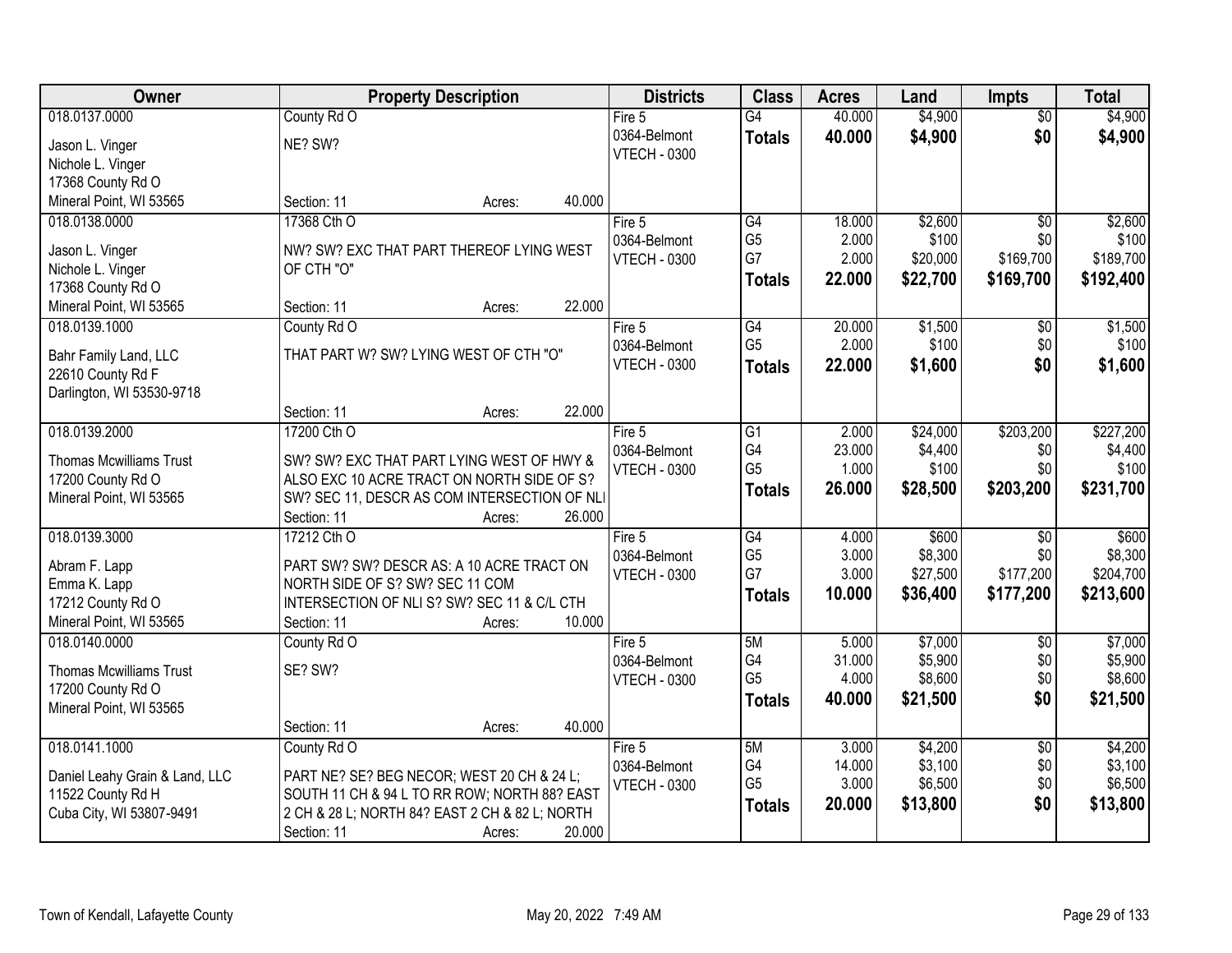| Owner                                                                                                 | <b>Property Description</b>                                                                                                                                          | <b>Districts</b>                                | <b>Class</b>                                       | <b>Acres</b>                       | Land                                     | <b>Impts</b>                  | <b>Total</b>                             |
|-------------------------------------------------------------------------------------------------------|----------------------------------------------------------------------------------------------------------------------------------------------------------------------|-------------------------------------------------|----------------------------------------------------|------------------------------------|------------------------------------------|-------------------------------|------------------------------------------|
| 018.0141.2000                                                                                         | County Rd O                                                                                                                                                          | Fire $5$                                        | $\overline{G4}$                                    | 17.000                             | \$3,200                                  | $\overline{50}$               | \$3,200                                  |
| Mary Carey Nihles<br>17792 County Rd O<br>Mineral Point, WI 53565                                     | THAT PART NE? SE? WHICH LIES SLY OF ROW OF<br><b>RR</b>                                                                                                              | 0364-Belmont<br><b>VTECH - 0300</b>             | <b>Totals</b>                                      | 17.000                             | \$3,200                                  | \$0                           | \$3,200                                  |
|                                                                                                       | 17.000<br>Section: 11<br>Acres:                                                                                                                                      |                                                 |                                                    |                                    |                                          |                               |                                          |
| 018.0141.3000                                                                                         | Pecatonica State Trl                                                                                                                                                 | Fire 5                                          | $\overline{X2}$                                    | 3.000                              | \$0                                      | $\overline{50}$               | \$0                                      |
| State of Wisconsin<br>Dept of Natural Resources<br>101 S Webster St                                   | CALAMINE-PLATTEVILLE STATE TRAIL, FMLY C, M,<br>ST P & P RR AS IT PASSES THROUGH THE NE? SE?                                                                         | 0364-Belmont<br><b>VTECH - 0300</b>             | <b>Totals</b>                                      | 3.000                              | \$0                                      | \$0                           | \$0                                      |
| Madison, WI 53703                                                                                     | 3.000<br>Section: 11<br>Acres:                                                                                                                                       |                                                 |                                                    |                                    |                                          |                               |                                          |
| 018.0142.0000<br>Daniel Leahy Grain & Land, LLC<br>11522 County Rd H<br>Cuba City, WI 53807-9491      | County Rd O<br>NW? SE? LYING N OF RR                                                                                                                                 | Fire 5<br>0364-Belmont<br><b>VTECH - 0300</b>   | 5M<br>G4<br>G <sub>5</sub><br><b>Totals</b>        | 10.000<br>2.500<br>2.500<br>15.000 | \$14,000<br>\$500<br>\$1,300<br>\$15,800 | \$0<br>\$0<br>\$0<br>\$0      | \$14,000<br>\$500<br>\$1,300<br>\$15,800 |
|                                                                                                       | 15.000<br>Section: 11<br>Acres:                                                                                                                                      |                                                 |                                                    |                                    |                                          |                               |                                          |
| 018.0142.1000                                                                                         | Pecatonica State Trl                                                                                                                                                 | Fire 5                                          | X2                                                 | 3.000                              | \$0                                      | $\sqrt[6]{}$                  | \$0                                      |
| State of Wisconsin<br>Dept of Natural Resources<br>101 S Webster St                                   | CALAMINE-PLATTEVILLE STATE TRAIL, FMLY C, M,<br>ST P & P RR AS IT PASSES THROUGH THE NW? SE?                                                                         | 0364-Belmont<br><b>VTECH - 0300</b>             | <b>Totals</b>                                      | 3.000                              | \$0                                      | \$0                           | \$0                                      |
| Madison, WI 53703                                                                                     | 3.000<br>Section: 11<br>Acres:                                                                                                                                       |                                                 |                                                    |                                    |                                          |                               |                                          |
| 018.0142.2000<br>Mary Carey Nihles<br>17792 County Rd O<br>Mineral Point, WI 53565                    | County Rd O<br>THAT PART NW? SE? LYING SLY OF ROW OF RR                                                                                                              | Fire 5<br>0364-Belmont<br><b>VTECH - 0300</b>   | $\overline{G4}$<br>G <sub>5</sub><br><b>Totals</b> | 17.200<br>4.800<br>22,000          | \$3,300<br>\$10,300<br>\$13,600          | $\overline{50}$<br>\$0<br>\$0 | \$3,300<br>\$10,300<br>\$13,600          |
|                                                                                                       | 22.000<br>Section: 11<br>Acres:                                                                                                                                      |                                                 |                                                    |                                    |                                          |                               |                                          |
| 018.0143.0000<br>Mary Carey Nihles<br>17792 County Rd O<br>Mineral Point, WI 53565                    | County Rd O<br>S? SE? WHICH LIES NLY OF THE PECATONICA<br>RIVER RUNNING NELY THROUGH SAID S? SE?                                                                     | Fire 5<br>0364-Belmont<br><b>VTECH - 0300</b>   | $\overline{G4}$<br>G <sub>5</sub><br><b>Totals</b> | 8.000<br>3.600<br>11.600           | \$1,500<br>\$700<br>\$2,200              | $\sqrt{$0}$<br>\$0<br>\$0     | \$1,500<br>\$700<br>\$2,200              |
|                                                                                                       | 11.600<br>Section: 11<br>Acres:                                                                                                                                      |                                                 |                                                    |                                    |                                          |                               |                                          |
| 018.0144.0000<br>Jason L. Vinger<br>Nichole L. Vinger<br>17368 County Rd O<br>Mineral Point, WI 53565 | County Rd O<br>THAT PART SE? SE? LYING SLY & WLY OF<br>PECATONICA RIVER & ALSO THAT PART SW? SE?<br>LYING SLY OF PECATONICA RIVER<br>68.400<br>Section: 11<br>Acres: | Fire $5$<br>0364-Belmont<br><b>VTECH - 0300</b> | G4<br><b>Totals</b>                                | 68.400<br>68.400                   | \$6,900<br>\$6,900                       | $\overline{50}$<br>\$0        | \$6,900<br>\$6,900                       |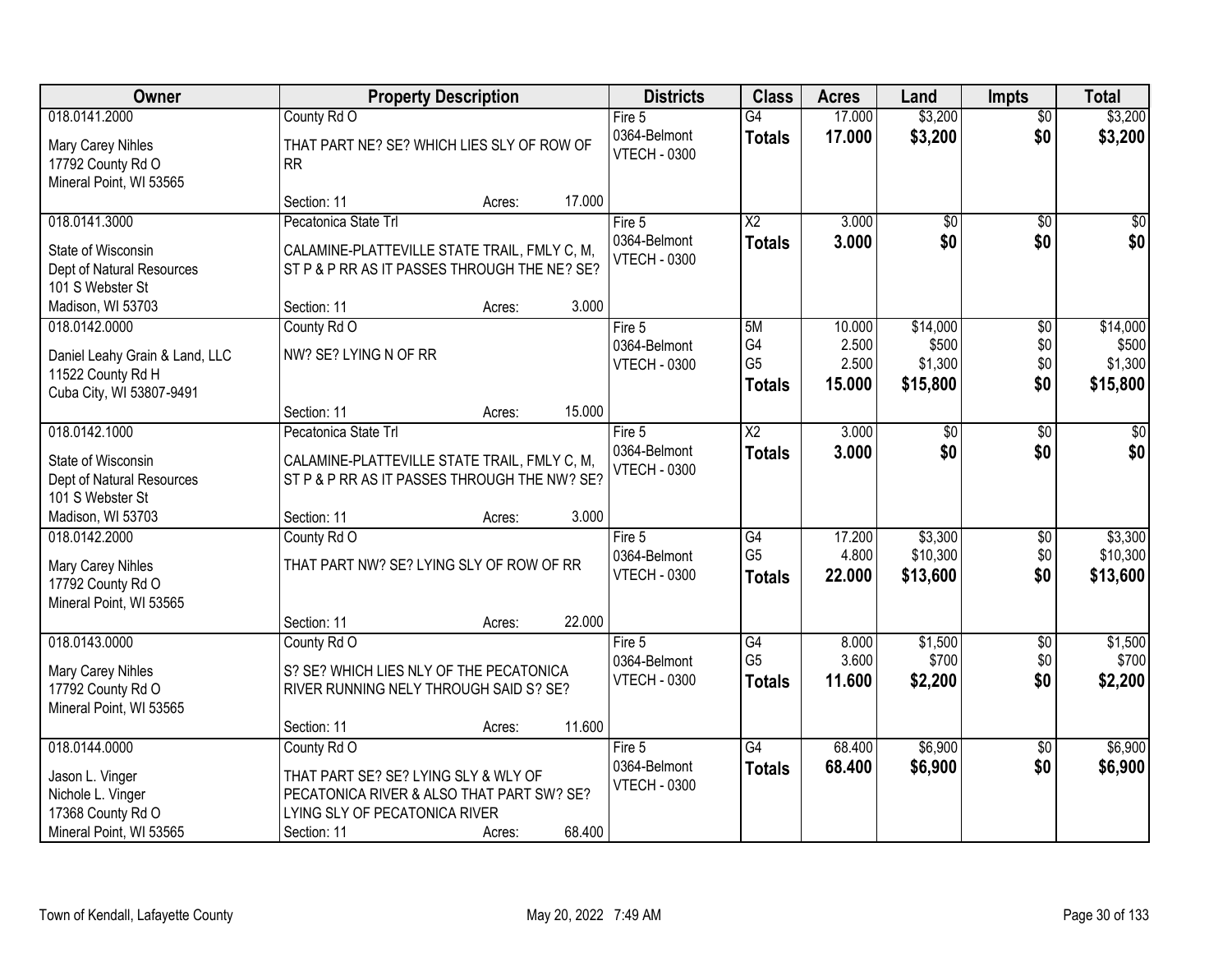| Owner                       | <b>Property Description</b>                  |        |        | <b>Districts</b>    | <b>Class</b>         | <b>Acres</b> | Land                | <b>Impts</b>           | <b>Total</b>     |
|-----------------------------|----------------------------------------------|--------|--------|---------------------|----------------------|--------------|---------------------|------------------------|------------------|
| 018.0145.0000               | County Rd G                                  |        |        | Fire 5              | 5M                   | 20.000       | \$28,000            | $\overline{50}$        | \$28,000         |
| King's Hill Farms, LLC      | NE? NE?                                      |        |        | 1295-Darlington     | G4                   | 15.000       | \$2,900             | \$0                    | \$2,900          |
| <b>Two Prudential Plaza</b> |                                              |        |        | <b>VTECH - 0300</b> | G <sub>5</sub>       | 5.000        | \$13,800            | \$0                    | \$13,800         |
| 180 N Stetson Ave #3240     |                                              |        |        |                     | <b>Totals</b>        | 40.000       | \$44,700            | \$0                    | \$44,700         |
| Chicago, IL 60601-6770      | Section: 12                                  | Acres: | 40.000 |                     |                      |              |                     |                        |                  |
|                             |                                              |        |        |                     |                      |              |                     |                        |                  |
| 018.0146.0000               | County Rd G                                  |        |        | Fire 5              | 5M                   | 5.000        | \$7,000             | $\overline{50}$        | \$7,000          |
| King's Hill Farms, LLC      | NW? NE?                                      |        |        | 1295-Darlington     | G4<br>G <sub>5</sub> | 30.000       | \$5,700             | \$0                    | \$5,700          |
| <b>Two Prudential Plaza</b> |                                              |        |        | <b>VTECH - 0300</b> |                      | 5.000        | \$13,800            | \$0                    | \$13,800         |
| 180 N Stetson Ave #3240     |                                              |        |        |                     | <b>Totals</b>        | 40.000       | \$26,500            | \$0                    | \$26,500         |
| Chicago, IL 60601-6770      | Section: 12                                  | Acres: | 40.000 |                     |                      |              |                     |                        |                  |
| 018.0147.0000               | County Rd G                                  |        |        | Fire 5              | 5M                   | 5.000        | \$7,000             | \$0                    | \$7,000          |
|                             |                                              |        |        | 1295-Darlington     | G4                   | 27.000       | \$5,800             | \$0                    | \$5,800          |
| King's Hill Farms, LLC      | SW? NE? EXC RR ROW                           |        |        | <b>VTECH - 0300</b> | G <sub>5</sub>       | 5.000        | \$13,800            | \$0                    | \$13,800         |
| Two Prudential Plaza        |                                              |        |        |                     | <b>Totals</b>        | 37.000       | \$26,600            | \$0                    | \$26,600         |
| 180 N Stetson Ave #3240     |                                              |        |        |                     |                      |              |                     |                        |                  |
| Chicago, IL 60601-6770      | Section: 12                                  | Acres: | 37.000 |                     |                      |              |                     |                        |                  |
| 018.0147.1000               | Pecatonica State Trl                         |        |        | Fire 5              | $\overline{X2}$      | 3.000        | \$0                 | \$0                    | \$0              |
| State of Wisconsin          | CALAMINE-PLATTEVILLE STATE TRAIL, FMLY C, M, |        |        | 1295-Darlington     | <b>Totals</b>        | 3.000        | \$0                 | \$0                    | \$0              |
| Dept of Natural Resources   | ST P & P RR AS IT PASSES THROUGH THE SW? NE? |        |        | <b>VTECH - 0300</b> |                      |              |                     |                        |                  |
| 101 S Webster St            | & NW? SE? BEING 50 FT ON EACH SIDE OF THE    |        |        |                     |                      |              |                     |                        |                  |
| Madison, WI 53703           | Section: 12                                  | Acres: | 3.000  |                     |                      |              |                     |                        |                  |
| 018.0148.0000               | County Rd G                                  |        |        | Fire 5              | 5M                   | 9.500        | \$13,300            | $\overline{30}$        | \$13,300         |
|                             |                                              |        |        | 1295-Darlington     | G4                   | 30.000       | \$7,900             | \$0                    | \$7,900          |
| King's Hill Farms, LLC      | SE? NE? EXC RR ROW                           |        |        | <b>VTECH - 0300</b> |                      | 39.500       | \$21,200            | \$0                    |                  |
| <b>Two Prudential Plaza</b> |                                              |        |        |                     | <b>Totals</b>        |              |                     |                        | \$21,200         |
| 180 N Stetson Ave #3240     |                                              |        |        |                     |                      |              |                     |                        |                  |
| Chicago, IL 60601-6770      | Section: 12                                  | Acres: | 39.500 |                     |                      |              |                     |                        |                  |
| 018.0148.1000               | Pecatonica State Trl                         |        |        | Fire 5              | $\overline{X2}$      | 0.500        | $\overline{50}$     | $\overline{50}$        | $\overline{\$0}$ |
| State of Wisconsin          | CALAMINE-PLATTEVILLE STATE TRAIL, FMLY C, M, |        |        | 1295-Darlington     | <b>Totals</b>        | 0.500        | \$0                 | \$0                    | \$0              |
| Dept of Natural Resources   | ST P & P RR AS IT PASSES THROUGH THE SE? NE? |        |        | <b>VTECH - 0300</b> |                      |              |                     |                        |                  |
| 101 S Webster St            | BEING 50 FT ON EACH SIDE OF THE CENTER OF    |        |        |                     |                      |              |                     |                        |                  |
| Madison, WI 53703           | Section: 12                                  |        | 0.500  |                     |                      |              |                     |                        |                  |
|                             |                                              | Acres: |        |                     |                      | 35.000       |                     |                        | \$6,700          |
| 018.0149.0000               | County Rd G                                  |        |        | Fire 5              | G4<br>G <sub>5</sub> | 5.000        | \$6,700<br>\$10,800 | $\overline{50}$<br>\$0 | \$10,800         |
| King's Hill Farms, LLC      | NE? NW?                                      |        |        | 1295-Darlington     |                      |              |                     |                        |                  |
| Two Prudential Plaza        |                                              |        |        | <b>VTECH - 0300</b> | <b>Totals</b>        | 40.000       | \$17,500            | \$0                    | \$17,500         |
| 180 N Stetson Ave #3240     |                                              |        |        |                     |                      |              |                     |                        |                  |
| Chicago, IL 60601-6770      | Section: 12                                  | Acres: | 40.000 |                     |                      |              |                     |                        |                  |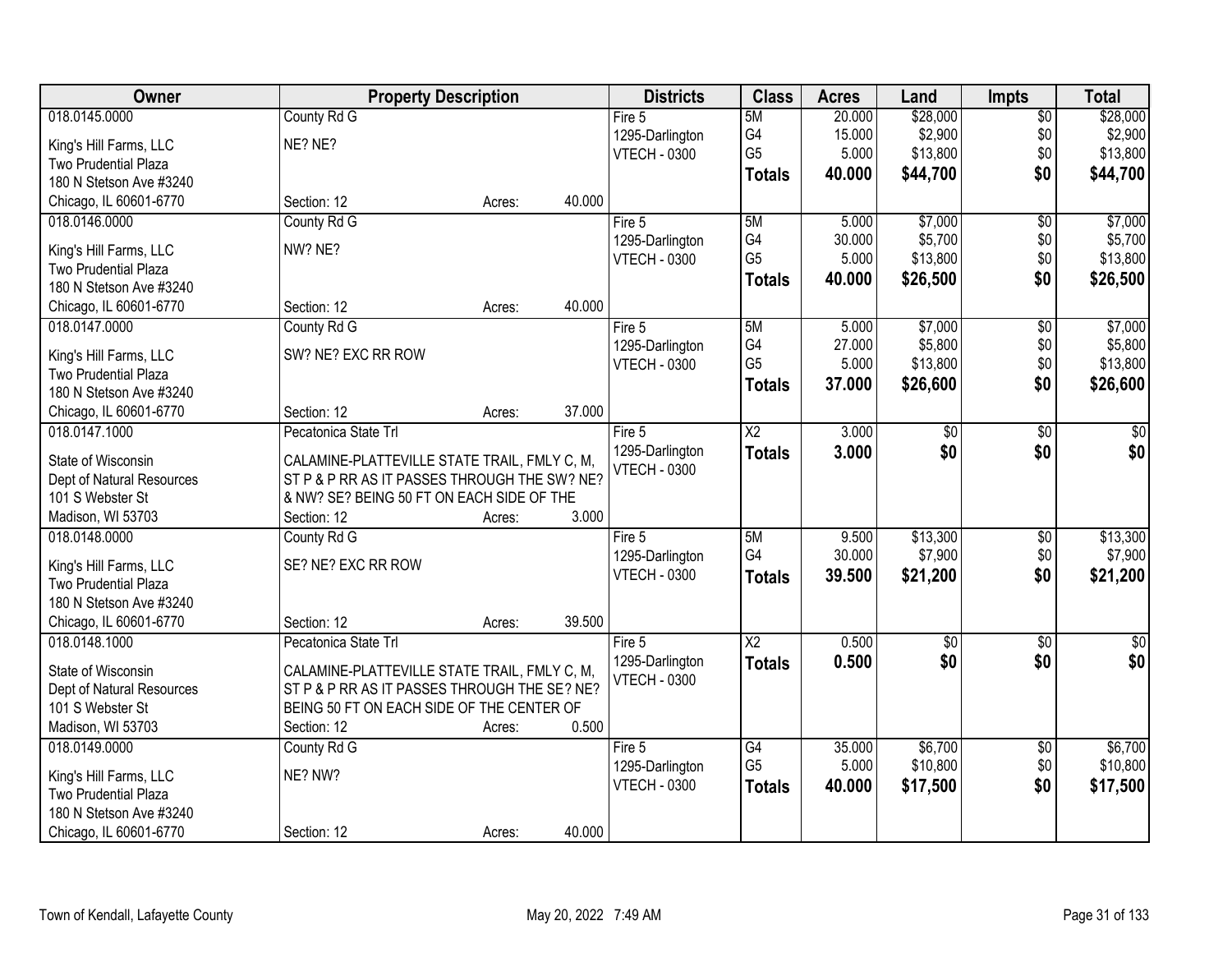| Owner                          | <b>Property Description</b>                     |                  | <b>Districts</b>                       | <b>Class</b>           | <b>Acres</b> | Land            | <b>Impts</b>    | <b>Total</b>    |
|--------------------------------|-------------------------------------------------|------------------|----------------------------------------|------------------------|--------------|-----------------|-----------------|-----------------|
| 018.0150.0000                  | County Rd G                                     |                  | Fire $5$                               | $\overline{G4}$        | 40.000       | \$6,500         | $\overline{50}$ | \$6,500         |
| Daniel Leahy Grain & Land, LLC | NW? NW?                                         |                  | 0364-Belmont                           | <b>Totals</b>          | 40.000       | \$6,500         | \$0             | \$6,500         |
| 11522 County Rd H              |                                                 |                  | <b>VTECH - 0300</b>                    |                        |              |                 |                 |                 |
| Cuba City, WI 53807-9491       |                                                 |                  |                                        |                        |              |                 |                 |                 |
|                                | Section: 12                                     | 40.000<br>Acres: |                                        |                        |              |                 |                 |                 |
| 018.0151.1000                  | County Rd G                                     |                  | Fire 5                                 | $\overline{G4}$        | 30.000       | \$3,400         | $\overline{50}$ | \$3,400         |
| Daniel Leahy Grain & Land, LLC | PART SW? NW? & PART NW? SW? BEG NECOR SW?       |                  | 0364-Belmont                           | <b>Totals</b>          | 30.000       | \$3,400         | \$0             | \$3,400         |
| 11522 County Rd H              | NW?; WEST TO NWCOR THEREOF; SOUTH TO POIN       |                  | <b>VTECH - 0300</b>                    |                        |              |                 |                 |                 |
| Cuba City, WI 53807-9491       | ON WEST LINE NW? SW?, 27-1/2 RDS N OF NLI RR    |                  |                                        |                        |              |                 |                 |                 |
|                                | Section: 12                                     | 30.000<br>Acres: |                                        |                        |              |                 |                 |                 |
| 018.0151.2000                  | County Rd G                                     |                  | Fire 5                                 | $\overline{G4}$        | 7.000        | \$1,300         | \$0             | \$1,300         |
| King's Hill Farms, LLC         | PART SW? NW? LYING IN THE FOLLOWING: BEG        |                  | 1295-Darlington                        | G <sub>5</sub>         | 3.000        | \$6,500         | \$0             | \$6,500         |
| Two Prudential Plaza           | SWCOR SE? NW? SEC 12; EAST TO NLY LI RR         |                  | <b>VTECH - 0300</b>                    | <b>Totals</b>          | 10,000       | \$7,800         | \$0             | \$7,800         |
| 180 N Stetson Ave #3240        | ROW; SWLY ALG SAID NLY RR ROW TO WLI NW? SW     |                  |                                        |                        |              |                 |                 |                 |
| Chicago, IL 60601-6770         | Section: 12                                     | 10.000<br>Acres: |                                        |                        |              |                 |                 |                 |
| 018.0152.0000                  | County Rd G                                     |                  | Fire 5                                 | G4                     | 28.500       | \$6,100         | \$0             | \$6,100         |
|                                |                                                 |                  | 1295-Darlington                        | G <sub>5</sub>         | 10.000       | \$21,500        | \$0             | \$21,500        |
| King's Hill Farms, LLC         | SE? NW? EXC RR ROW                              |                  | <b>VTECH - 0300</b>                    | <b>Totals</b>          | 38.500       | \$27,600        | \$0             | \$27,600        |
| <b>Two Prudential Plaza</b>    |                                                 |                  |                                        |                        |              |                 |                 |                 |
| 180 N Stetson Ave #3240        |                                                 |                  |                                        |                        |              |                 |                 |                 |
| Chicago, IL 60601-6770         | Section: 12                                     | 38.500<br>Acres: |                                        |                        |              |                 |                 |                 |
| 018.0152.1000                  | Pecatonica State Trl                            |                  | Fire $5$                               | $\overline{\text{X2}}$ | 1.500        | $\overline{50}$ | $\overline{50}$ | $\overline{50}$ |
| State of Wisconsin             | CALAMINE-PLATTEVILLE STATE TRAIL, FMLY C, M,    |                  | 1295-Darlington<br><b>VTECH - 0300</b> | <b>Totals</b>          | 1.500        | \$0             | \$0             | \$0             |
| Dept of Natural Resources      | ST P & P RR AS IT PASSES THROUGH THE SE? NW?    |                  |                                        |                        |              |                 |                 |                 |
| 101 S Webster St               | BEING 50 FT ON EACH SIDE OF THE CENTER OF       |                  |                                        |                        |              |                 |                 |                 |
| Madison, WI 53703              | Section: 12                                     | 1.500<br>Acres:  |                                        |                        |              |                 |                 |                 |
| 018.0153.1000                  | County Rd G                                     |                  | Fire 5                                 | G4                     | 8.000        | \$2,100         | $\sqrt{6}$      | \$2,100         |
| King's Hill Farms, LLC         | PART NE? SW? & PART NW? SW? LYING IN THE        |                  | 1295-Darlington                        | G <sub>5</sub>         | 2.250        | \$4,900         | \$0             | \$4,900         |
| Two Prudential Plaza           | FOLLOWING: BEG SWCOR SE? NW? SEC 12;EAST TO     |                  | <b>VTECH - 0300</b>                    | <b>Totals</b>          | 10.250       | \$7,000         | \$0             | \$7,000         |
| 180 N Stetson Ave #3240        | NLY LI RR ROW; SWLY ALG SAID NLY RR ROW TO WI   |                  |                                        |                        |              |                 |                 |                 |
| Chicago, IL 60601-6770         | Section: 12                                     | 10.250<br>Acres: |                                        |                        |              |                 |                 |                 |
| 018.0153.2000                  | County Rd G                                     |                  | Fire $5$                               | G4                     | 12.000       | \$2,500         | $\overline{60}$ | \$2,500         |
| Byrnes Acres, LLC              | THAT PART NE? SW? WHICH LIES SOUTH OF RR        |                  | 1295-Darlington                        | G <sub>5</sub>         | 1.000        | \$2,200         | \$0             | \$2,200         |
| c/o Byrnes' Acres, LLC         | EXC COM SWCOR SEC 12;N0?26'43"W 936.26' TO      |                  | <b>VTECH - 0300</b>                    | <b>Totals</b>          | 13.000       | \$4,700         | \$0             | \$4,700         |
| 20084 County Rd G              | POB; NLY ALG SAID LINE 1146.90' TO POINT ON SLY |                  |                                        |                        |              |                 |                 |                 |
| Mineral Point, WI 53565-8640   | Section: 12                                     | 13.000<br>Acres: |                                        |                        |              |                 |                 |                 |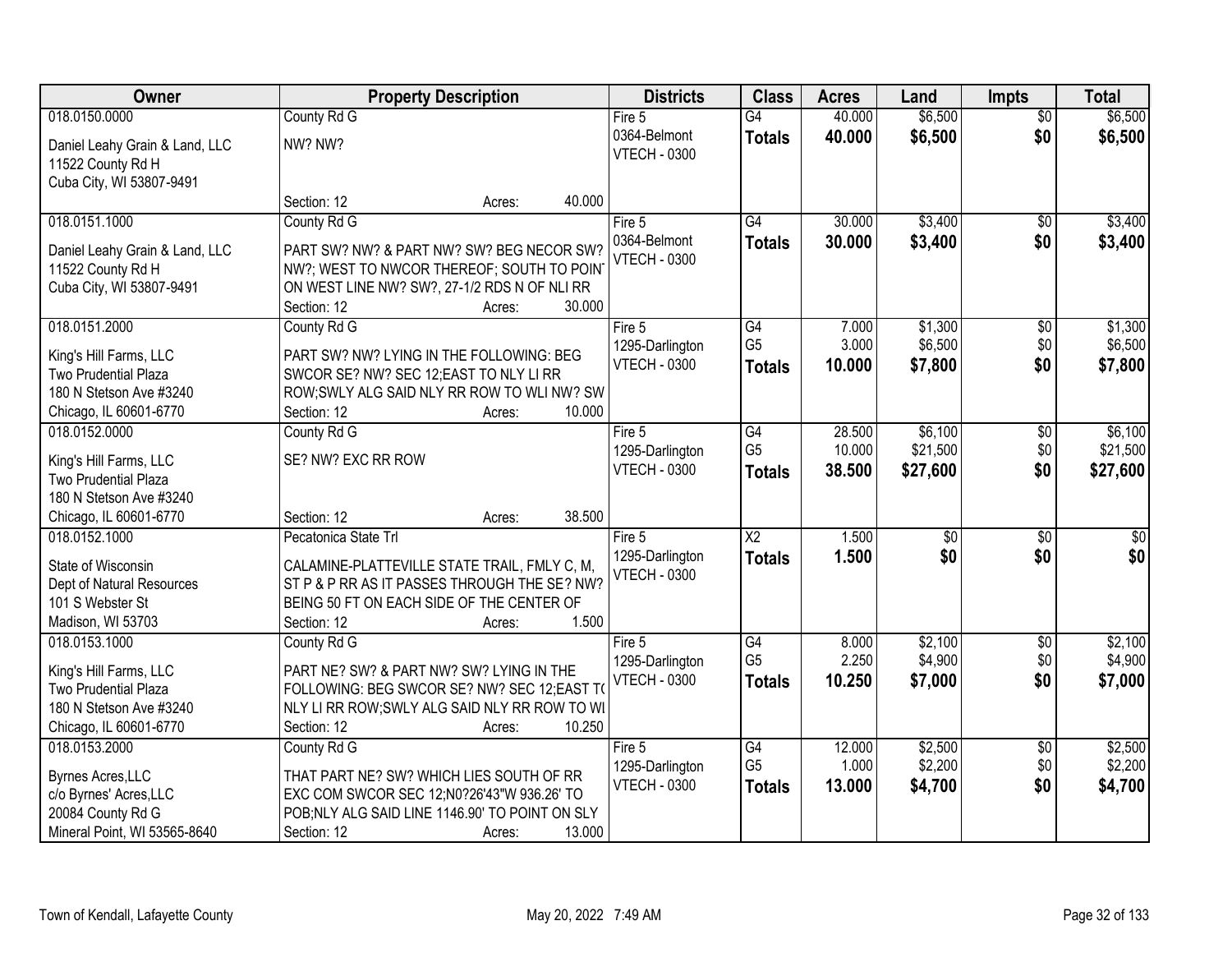| Owner                        | <b>Property Description</b>                    | <b>Districts</b>    | <b>Class</b>    | <b>Acres</b> | Land     | Impts           | <b>Total</b> |
|------------------------------|------------------------------------------------|---------------------|-----------------|--------------|----------|-----------------|--------------|
| 018.0153.2100                | County Rd G                                    | Fire $5$            | 5M              | 15.000       | \$21,000 | $\overline{50}$ | \$21,000     |
| Tim Engelke et al            | PART NE? SW? LYING IN THE FOLLOWING: COM       | 1295-Darlington     | G4              | 2.000        | \$400    | \$0             | \$400        |
| c/o Brian, Dan & Tim Engelke | SWCOR SEC 12;N0?26'43"W 936.26' TO POB;NLY ALC | <b>VTECH - 0300</b> | G <sub>5</sub>  | 8.000        | \$17,200 | \$0             | \$17,200     |
| 278 County Rd B              | SAID LINE 1146.90' TO POINT ON SLY ROW REC     |                     | <b>Totals</b>   | 25.000       | \$38,600 | \$0             | \$38,600     |
| Platteville, WI 53818-9300   | 25.000<br>Section: 12<br>Acres:                |                     |                 |              |          |                 |              |
| 018.0154.0000                | County Rd G                                    | Fire 5              | $\overline{G4}$ | 4.760        | \$1,000  | $\overline{50}$ | \$1,000      |
|                              |                                                | 1295-Darlington     | <b>Totals</b>   | 4.760        | \$1,000  | \$0             | \$1,000      |
| Byrnes Acres, LLC            | THAT PART NW? SW? WHICH LIES SOUTH OF RR       | <b>VTECH - 0300</b> |                 |              |          |                 |              |
| c/o Byrnes' Acres, LLC       | EXC COM SWCOR SEC 12;N0?26'43"W 936.26' TO     |                     |                 |              |          |                 |              |
| 20084 County Rd G            | POB;NLY ALG SAID LINE 1146.90' TO POINT ON SLY |                     |                 |              |          |                 |              |
| Mineral Point, WI 53565-8640 | 4.760<br>Section: 12<br>Acres:                 |                     |                 |              |          |                 |              |
| 018.0154.1000                |                                                | Fire 5              | $\overline{X2}$ | 4.500        | \$0      | \$0             | $\sqrt{50}$  |
| State of Wisconsin           | CALAMINE-PLATTEVILLE STATE TRAIL, FMLY C, M,   | 1295-Darlington     | <b>Totals</b>   | 4.500        | \$0      | \$0             | \$0          |
| Dept of Natural Resources    | ST P & P RR AS IT PASSES THROUGH THE NE? SW?   | <b>VTECH - 0300</b> |                 |              |          |                 |              |
| 101 S Webster St             | & NW? SW? BEING 50 FT ON EACH SIDE OF THE      |                     |                 |              |          |                 |              |
| Madison, WI 53703            | 4.500<br>Section: 12<br>Acres:                 |                     |                 |              |          |                 |              |
| 018.0154.2000                | 19800 Cth G                                    | Fire 5              | 5M              | 17.000       | \$23,800 | \$0             | \$23,800     |
|                              |                                                | 1295-Darlington     | G <sub>1</sub>  | 1.000        | \$9,000  | \$7,600         | \$16,600     |
| Tim Engelke et al            | PART NW? SW? LYING IN THE FOLLOWING: COM       | <b>VTECH - 0300</b> | G4              | 2.000        | \$400    | \$0             | \$400        |
| c/o Brian, Dan & Tim Engelke | SWCOR SEC 12;N0?26'43"W 936.26' TO POB;NLY ALC |                     | G <sub>5</sub>  | 2.490        | \$6,900  | \$0             | \$6,900      |
| 278 County Rd B              | SAID LINE 1146.90' TO POINT ON SLY ROW REC     |                     | <b>Totals</b>   | 22.490       | \$40,100 | \$7,600         | \$47,700     |
| Platteville, WI 53818-9300   | 22.490<br>Section: 12<br>Acres:                |                     |                 |              |          |                 |              |
| 018.0155.0000                | County Rd G                                    | Fire $5$            | G4              | 34.000       | \$3,300  | $\overline{50}$ | \$3,300      |
| Byrnes Acres, LLC            | SW? SW? EXC COM SWCOR SEC 12:N0?26'43"W        | 1295-Darlington     | <b>Totals</b>   | 34.000       | \$3,300  | \$0             | \$3,300      |
| c/o Byrnes' Acres, LLC       | 936.26' TO POB; NLY ALG SAID LINE 1146.90' TO  | <b>VTECH - 0300</b> |                 |              |          |                 |              |
| 20084 County Rd G            | POINT ON SLY ROW REC TRAIL; N75?35'48"E        |                     |                 |              |          |                 |              |
| Mineral Point, WI 53565-8640 | 34.000<br>Section: 12<br>Acres:                |                     |                 |              |          |                 |              |
| 018.0155.1000                | County Rd O                                    | Fire 5              | G6              | 6.000        | \$16,800 | $\sqrt{$0}$     | \$16,800     |
|                              |                                                | 1295-Darlington     | <b>Totals</b>   | 6.000        | \$16,800 | \$0             | \$16,800     |
| Tim Engelke et al            | PART SW? SW? LYING IN THE FOLLOWING: COM       | <b>VTECH - 0300</b> |                 |              |          |                 |              |
| c/o Brian, Dan & Tim Engelke | SWCOR SEC 12;N0?26'43"W 936.26' TO POB;NLY ALC |                     |                 |              |          |                 |              |
| 278 County Rd B              | SAID LINE 1146.90' TO POINT ON SLY ROW REC     |                     |                 |              |          |                 |              |
| Platteville, WI 53818-9300   | 6.000<br>Section: 12<br>Acres:                 |                     |                 |              |          |                 |              |
| 018.0156.0000                | County Rd O                                    | Fire $5$            | 5M              | 4.000        | \$5,600  | $\overline{50}$ | \$5,600      |
| <b>Byrnes Acres, LLC</b>     | SE? SW?                                        | 1295-Darlington     | G4              | 33.000       | \$6,300  | \$0             | \$6,300      |
| c/o Byrnes' Acres, LLC       |                                                | <b>VTECH - 0300</b> | G <sub>5</sub>  | 3.000        | \$1,500  | \$0             | \$1,500      |
| 20084 County Rd G            |                                                |                     | <b>Totals</b>   | 40.000       | \$13,400 | \$0             | \$13,400     |
| Mineral Point, WI 53565-8640 | 40.000<br>Section: 12<br>Acres:                |                     |                 |              |          |                 |              |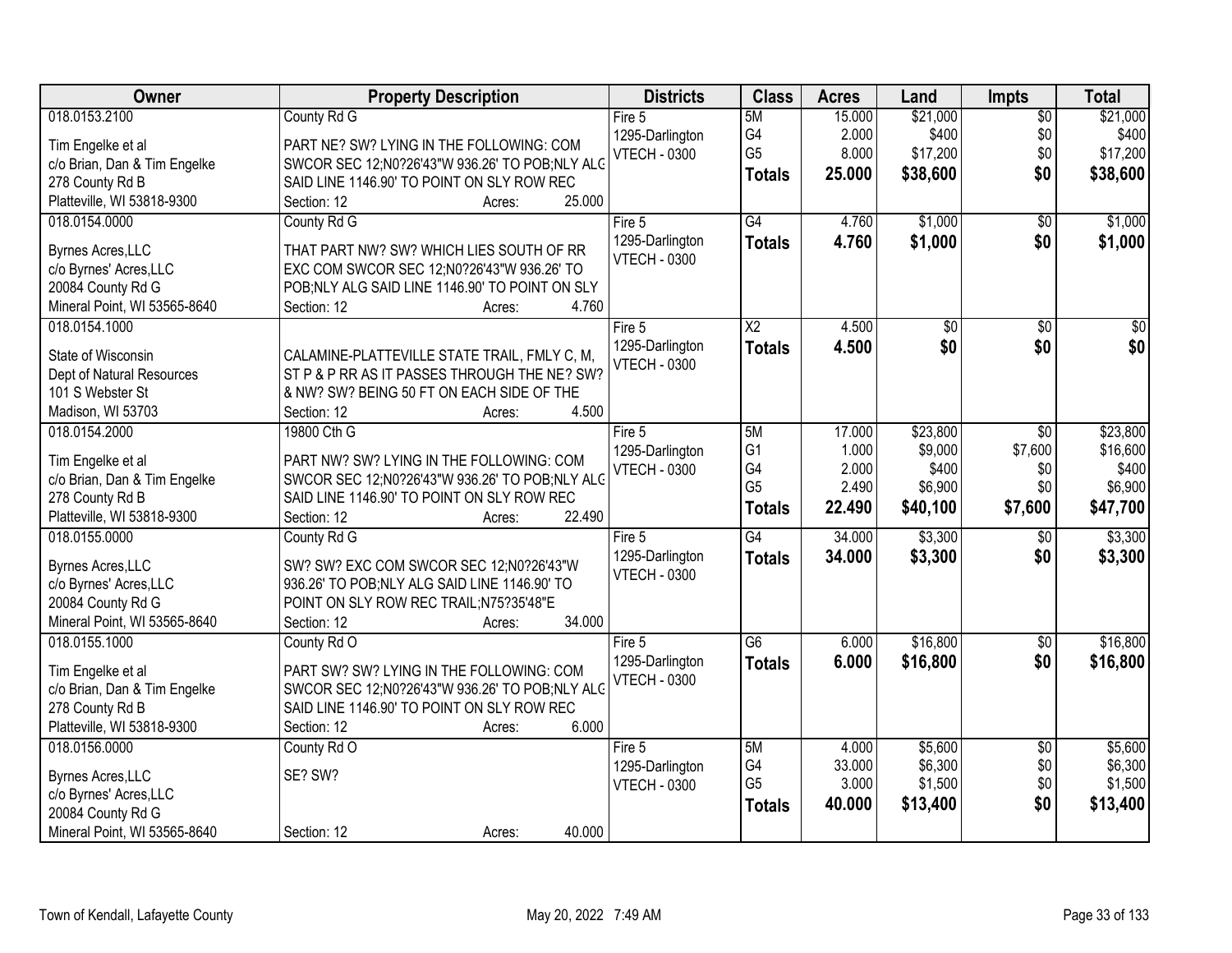| Owner                                          | <b>Property Description</b>                  |        |        | <b>Districts</b>    | <b>Class</b>           | <b>Acres</b>    | Land               | <b>Impts</b>    | <b>Total</b>       |
|------------------------------------------------|----------------------------------------------|--------|--------|---------------------|------------------------|-----------------|--------------------|-----------------|--------------------|
| 018.0157.0000                                  | County Rd G                                  |        |        | Fire 5              | 5M                     | 12.000          | \$16,800           | $\overline{50}$ | \$16,800           |
| King's Hill Farms, LLC                         | NE? SE? EXC RR ROW                           |        |        | 1295-Darlington     | G4                     | 23.500          | \$4,500            | \$0             | \$4,500            |
| Two Prudential Plaza                           |                                              |        |        | <b>VTECH - 0300</b> | G <sub>5</sub>         | 2.000           | \$5,500            | \$0             | \$5,500            |
| 180 N Stetson Ave #3240                        |                                              |        |        |                     | <b>Totals</b>          | 37.500          | \$26,800           | \$0             | \$26,800           |
| Chicago, IL 60601-6770                         | Section: 12                                  | Acres: | 37.500 |                     |                        |                 |                    |                 |                    |
| 018.0157.1000                                  |                                              |        |        | Fire 5              | $\overline{\text{X2}}$ | 2.500           | $\overline{50}$    | $\overline{50}$ | \$0                |
|                                                |                                              |        |        | 1295-Darlington     | <b>Totals</b>          | 2.500           | \$0                | \$0             | \$0                |
| State of Wisconsin                             | CALAMINE-PLATTEVILLE STATE TRAIL, FMLY C, M, |        |        | <b>VTECH - 0300</b> |                        |                 |                    |                 |                    |
| Dept of Natural Resources                      | ST P & P RR AS IT PASSES THROUGH THE NE? SE? |        |        |                     |                        |                 |                    |                 |                    |
| 101 S Webster St                               | BEING 50 FT ON EACH SIDE OF THE CENTER OF    |        | 2.500  |                     |                        |                 |                    |                 |                    |
| Madison, WI 53703                              | Section: 12                                  | Acres: |        |                     |                        |                 |                    |                 |                    |
| 018.0158.0000                                  | 19370 Cth G                                  |        |        | Fire 5              | 5M<br>G4               | 12.000          | \$16,800           | $\overline{50}$ | \$16,800           |
| King's Hill Farms, LLC                         | NW? SE? EXC RR ROW                           |        |        | 1295-Darlington     | G <sub>5</sub>         | 26.000<br>2.000 | \$4,900<br>\$5,500 | \$0<br>\$0      | \$4,900<br>\$5,500 |
| Two Prudential Plaza                           |                                              |        |        | <b>VTECH - 0300</b> |                        |                 |                    |                 |                    |
| 180 N Stetson Ave #3240                        |                                              |        |        |                     | <b>Totals</b>          | 40.000          | \$27,200           | \$0             | \$27,200           |
| Chicago, IL 60601-6770                         | Section: 12                                  | Acres: | 40.000 |                     |                        |                 |                    |                 |                    |
| 018.0159.0000                                  | 19370 County Rd G                            |        |        | Fire 5              | 5M                     | 2.000           | \$2,800            | \$0             | \$2,800            |
|                                                | SW? SE?                                      |        |        | 1295-Darlington     | G4                     | 30.000          | \$5,700            | \$0             | \$5,700            |
| King's Hill Farms, LLC<br>Two Prudential Plaza |                                              |        |        | <b>VTECH - 0300</b> | G <sub>5</sub>         | 5.000           | \$13,800           | \$0             | \$13,800           |
| 180 N Stetson Ave #3240                        |                                              |        |        |                     | G7                     | 3.000           | \$27,500           | \$282,700       | \$310,200          |
| Chicago, IL 60601-6770                         | Section: 12                                  | Acres: | 40.000 |                     | <b>Totals</b>          | 40.000          | \$49,800           | \$282,700       | \$332,500          |
| 018.0160.0000                                  | County Rd G                                  |        |        | Fire 5              | 5M                     | 5.000           | \$7,000            | \$0             | \$7,000            |
|                                                |                                              |        |        | 1295-Darlington     | G4                     | 30.000          | \$5,700            | \$0             | \$5,700            |
| King's Hill Farms, LLC                         | SE? SE?                                      |        |        | <b>VTECH - 0300</b> | G <sub>5</sub>         | 5.000           | \$10,800           | \$0             | \$10,800           |
| <b>Two Prudential Plaza</b>                    |                                              |        |        |                     | <b>Totals</b>          | 40.000          | \$23,500           | \$0             | \$23,500           |
| 180 N Stetson Ave #3240                        |                                              |        |        |                     |                        |                 |                    |                 |                    |
| Chicago, IL 60601-6770                         | Section: 12                                  | Acres: | 40.000 |                     |                        |                 |                    |                 |                    |
| 018.0161.1000                                  | County Rd G                                  |        |        | Fire 1              | $\overline{G5}$        | 0.620           | \$1,400            | $\overline{50}$ | \$1,400            |
| King's Hill Farms, LLC                         | (LANE) PART N? NE? COM AT A POINT ON NLI SEC |        |        | 1295-Darlington     | <b>Totals</b>          | 0.620           | \$1,400            | \$0             | \$1,400            |
| Two Prudential Plaza                           | 13, 73 RODS & 14 FEET WEST OF NECOR SAID SEC |        |        | <b>VTECH - 0300</b> |                        |                 |                    |                 |                    |
| 180 N Stetson Ave #3240                        | ON TOWN LINE B/W TOWNS OF KENDALL & WILLOW   |        |        |                     |                        |                 |                    |                 |                    |
| Chicago, IL 60601-6770                         | Section: 13                                  | Acres: | 0.620  |                     |                        |                 |                    |                 |                    |
| 018.0161.2000                                  | County Rd G                                  |        |        | Fire 1              | G4                     | 38.380          | \$5,400            | $\overline{60}$ | \$5,400            |
|                                                |                                              |        |        | 1295-Darlington     | G <sub>5</sub>         | 1.000           | \$100              | \$0             | \$100              |
| Bernice M. Flogel                              | NE? NE? EXC COM AT A POINT ON NLI SEC 13, 73 |        |        | <b>VTECH - 0300</b> | <b>Totals</b>          | 39.380          | \$5,500            | \$0             | \$5,500            |
| c/o Bernice M. Flogel                          | RODS & 14 FEET WEST OF NECOR SAID SEC ON     |        |        |                     |                        |                 |                    |                 |                    |
| 19419 County Rd G                              | TOWN LINE B/W TOWNS OF KENDALL & WILLOW      |        |        |                     |                        |                 |                    |                 |                    |
| Mineral Point, WI 53565                        | Section: 13                                  | Acres: | 39.380 |                     |                        |                 |                    |                 |                    |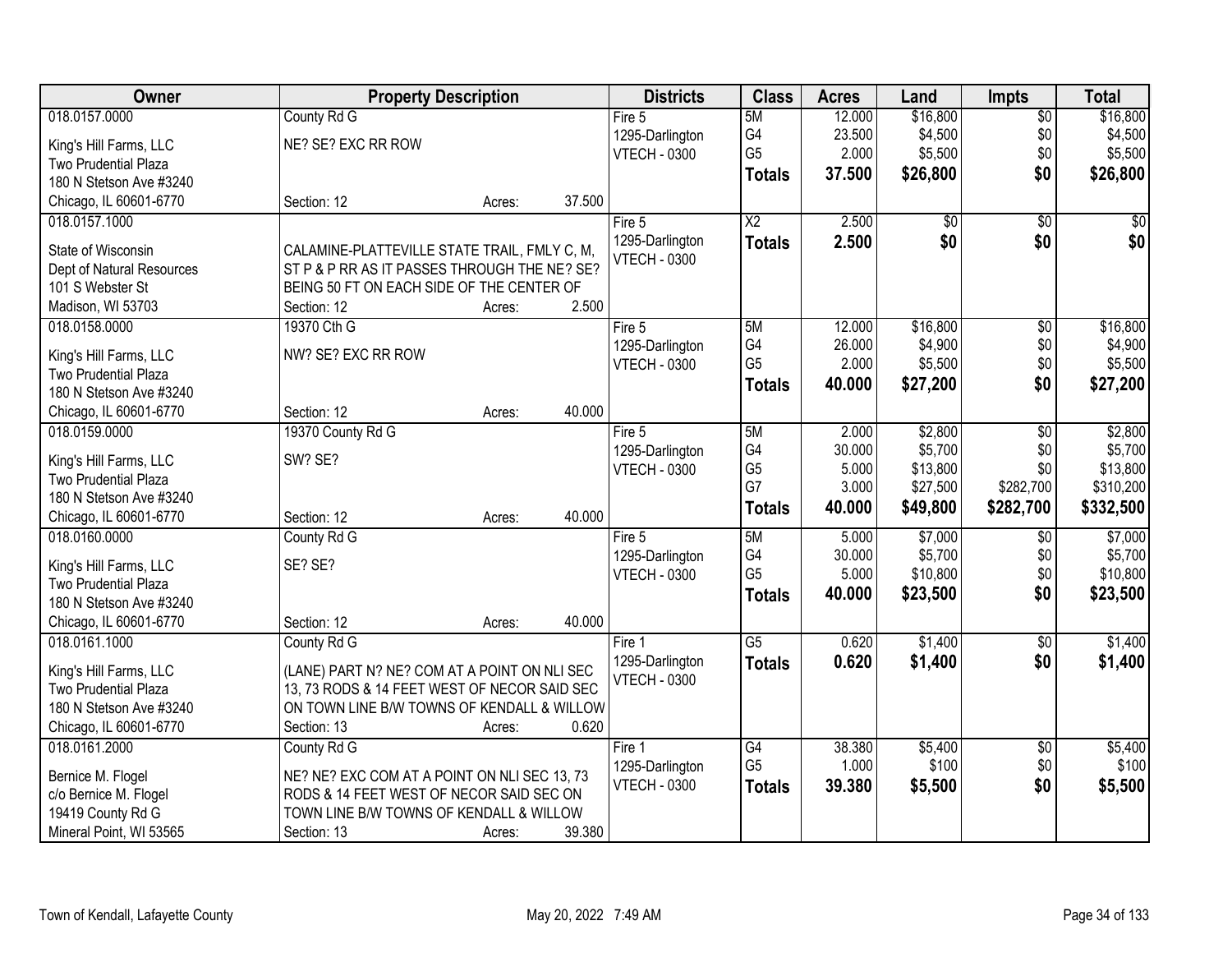| Owner                                       | <b>Property Description</b>                                                              | <b>Districts</b>                       | <b>Class</b>    | <b>Acres</b>    | Land             | <b>Impts</b>    | <b>Total</b>     |
|---------------------------------------------|------------------------------------------------------------------------------------------|----------------------------------------|-----------------|-----------------|------------------|-----------------|------------------|
| 018.0162.0000                               | 19419 Cth G                                                                              | Fire <sub>1</sub>                      | $\overline{G4}$ | 36.000          | \$6,700          | $\overline{50}$ | \$6,700          |
| Bernice M. Flogel                           | NW? NE? EXC COM AT A POINT ON NLI SEC 13, 73                                             | 1295-Darlington                        | G <sub>5</sub>  | 1.000           | \$100            | \$0             | \$100            |
| c/o Bernice M. Flogel                       | RODS & 14 FEET WEST OF NECOR SAID SEC ON                                                 | <b>VTECH - 0300</b>                    | G7              | 3.000           | \$27,500         | \$165,600       | \$193,100        |
| 19419 County Rd G                           | TOWN LINE B/W TOWNS OF KENDALL & WILLOW                                                  |                                        | <b>Totals</b>   | 40.000          | \$34,300         | \$165,600       | \$199,900        |
| Mineral Point, WI 53565                     | 40.000<br>Section: 13<br>Acres:                                                          |                                        |                 |                 |                  |                 |                  |
| 018.0163.0000                               | County Rd G                                                                              | Fire 1                                 | G4              | 40.000          | \$4,700          | $\overline{50}$ | \$4,700          |
| Bernice M. Flogel                           | SW? NE?                                                                                  | 1295-Darlington                        | <b>Totals</b>   | 40.000          | \$4,700          | \$0             | \$4,700          |
| c/o Bernice M. Flogel                       |                                                                                          | <b>VTECH - 0300</b>                    |                 |                 |                  |                 |                  |
| 19419 County Rd G                           |                                                                                          |                                        |                 |                 |                  |                 |                  |
| Mineral Point, WI 53565                     | 40.000<br>Section: 13<br>Acres:                                                          |                                        |                 |                 |                  |                 |                  |
| 018.0164.0000                               | County Rd G                                                                              | Fire 1                                 | 5M              | 10.000          | \$14,000         | $\overline{50}$ | \$14,000         |
|                                             |                                                                                          | 1295-Darlington                        | G4              | 29.000          | \$6,000          | \$0             | \$6,000          |
| Bernice M. Flogel                           | SE? NE?                                                                                  | <b>VTECH - 0300</b>                    | G <sub>5</sub>  | 1.000           | \$100            | \$0             | \$100            |
| c/o Bernice M. Flogel                       |                                                                                          |                                        | <b>Totals</b>   | 40.000          | \$20,100         | \$0             | \$20,100         |
| 19419 County Rd G                           |                                                                                          |                                        |                 |                 |                  |                 |                  |
| Mineral Point, WI 53565                     | 40.000<br>Section: 13<br>Acres:                                                          |                                        |                 |                 |                  |                 |                  |
| 018.0165.0000                               | County Rd G                                                                              | Fire 1                                 | 5M<br>G4        | 4.000           | \$5,600          | \$0             | \$5,600          |
| Bernice M. Flogel                           | NE? NW?                                                                                  | 1295-Darlington<br><b>VTECH - 0300</b> | G <sub>5</sub>  | 34.000<br>2.000 | \$6,900<br>\$100 | \$0<br>\$0      | \$6,900<br>\$100 |
| c/o Bernice M. Flogel                       |                                                                                          |                                        | <b>Totals</b>   | 40.000          | \$12,600         | \$0             | \$12,600         |
| 19419 County Rd G                           |                                                                                          |                                        |                 |                 |                  |                 |                  |
| Mineral Point, WI 53565                     | 40.000<br>Section: 13<br>Acres:                                                          |                                        |                 |                 |                  |                 |                  |
| 018.0166.1000                               | County Rd G                                                                              | Fire 1                                 | $\overline{G4}$ | 0.500           | \$100            | \$0             | \$100            |
| Byrnes Acres, LLC                           | PART NW? NW? BEG NECOR NW? NW? SEC 13; WES                                               | 1295-Darlington                        | <b>Totals</b>   | 0.500           | \$100            | \$0             | \$100            |
| c/o Byrnes' Acres, LLC                      | 2 RODS; SOUTH TO CENTER OF                                                               | <b>VTECH - 0300</b>                    |                 |                 |                  |                 |                  |
| 20084 County Rd G                           | CALAMINE-BELMONT ROAD; ELY ALG MIDDLE OF                                                 |                                        |                 |                 |                  |                 |                  |
| Mineral Point, WI 53565-8640                | 0.500<br>Section: 13<br>Acres:                                                           |                                        |                 |                 |                  |                 |                  |
| 018.0166.2000                               | County Rd G                                                                              | Fire 1                                 | 5M              | 3.500           | \$4,900          | $\overline{50}$ | \$4,900          |
| <b>Byrnes Acres, LLC</b>                    | NW? NW? EXC BEG NECOR NW? NW? SEC 13; WEST                                               | 1295-Darlington                        | G4              | 35.000          | \$6,700          | \$0             | \$6,700          |
| c/o Byrnes' Acres, LLC                      | 2 RODS; SOUTH TO CENTER OF                                                               | <b>VTECH - 0300</b>                    | G <sub>5</sub>  | 1.000           | \$100            | \$0             | \$100            |
| 20084 County Rd G                           | CALAMINE-BELMONT ROAD; ELY ALG MIDDLE OF                                                 |                                        | <b>Totals</b>   | 39.500          | \$11,700         | \$0             | \$11,700         |
| Mineral Point, WI 53565-8640                | 39.500<br>Section: 13<br>Acres:                                                          |                                        |                 |                 |                  |                 |                  |
| 018.0167.0000                               | 19931 County Rd G                                                                        | Fire 1                                 | G4              | 38.040          | \$7,400          | $\overline{50}$ | \$7,400          |
|                                             |                                                                                          | 1295-Darlington                        | G <sub>5</sub>  | 1.000           | \$100            | \$0             | \$100            |
| <b>Byrnes Acres, LLC</b>                    | SW? NW? EXC COM W? COR SEC 13;N81?36'16"E                                                | <b>VTECH - 0300</b>                    | <b>Totals</b>   | 39.040          | \$7,500          | \$0             | \$7,500          |
| c/o Byrnes' Acres, LLC<br>20084 County Rd G | 660.38' TO POB;N57?49'02"E 205.04';S17?42'10"E<br>200.98';S69?28'08"W 71.17';N88?52'10"W |                                        |                 |                 |                  |                 |                  |
| Mineral Point, WI 53565-8640                | 39.040<br>Section: 13                                                                    |                                        |                 |                 |                  |                 |                  |
|                                             | Acres:                                                                                   |                                        |                 |                 |                  |                 |                  |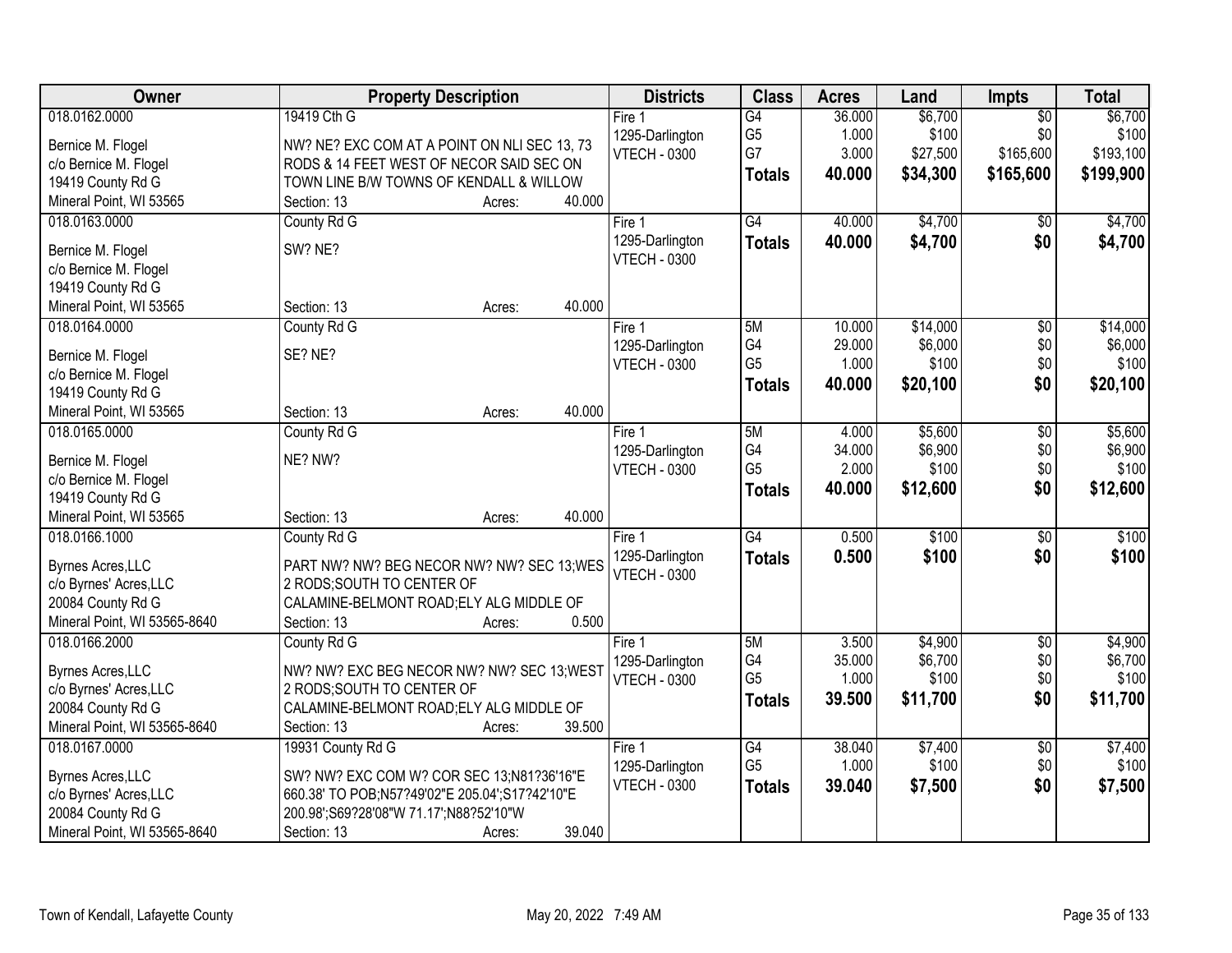| Owner                                    | <b>Property Description</b>                      | <b>Districts</b>       | <b>Class</b>    | <b>Acres</b> | Land       | <b>Impts</b>           | <b>Total</b> |
|------------------------------------------|--------------------------------------------------|------------------------|-----------------|--------------|------------|------------------------|--------------|
| 018.0167.1000                            | 19931 Cth G                                      | Fire <sub>1</sub>      | $\overline{G1}$ | 1.170        | \$16,400   | \$233,300              | \$249,700    |
| Daniel J. Goninen                        | LOT 1 CSM 746                                    | 1295-Darlington        | <b>Totals</b>   | 1.170        | \$16,400   | \$233,300              | \$249,700    |
| Katrina A. Goninen                       |                                                  | <b>VTECH - 0300</b>    |                 |              |            |                        |              |
| 1050 Fountain St                         |                                                  |                        |                 |              |            |                        |              |
| Mineral Point, WI 53565                  | 1.170<br>Section: 13<br>Acres:                   |                        |                 |              |            |                        |              |
| 018.0168.0000                            | County Rd G                                      | Fire 1                 | 5M              | 7.000        | \$9,800    | \$0                    | \$9,800      |
|                                          |                                                  | 1295-Darlington        | G4              | 33.000       | \$4,300    | \$0                    | \$4,300      |
| Bernice M. Flogel                        | SE? NW?                                          | <b>VTECH - 0300</b>    | <b>Totals</b>   | 40.000       | \$14,100   | \$0                    | \$14,100     |
| c/o Bernice M. Flogel                    |                                                  |                        |                 |              |            |                        |              |
| 19419 County Rd G                        | 40.000<br>Section: 13                            |                        |                 |              |            |                        |              |
| Mineral Point, WI 53565<br>018.0169.1000 | Acres:                                           |                        | 5M              | 9.200        | \$12,900   |                        | \$12,900     |
|                                          | County Rd G                                      | Fire 1<br>0364-Belmont | G4              | 40.180       | \$9,200    | $\overline{50}$<br>\$0 | \$9,200      |
| Tri L Acres, LLC                         | PART NE? SW? & PART SE? SW? COM N? COR SEC       | <b>VTECH - 0300</b>    |                 |              |            |                        |              |
| 16289 Woods Branch Ln                    | 13;S0?27'34"W 2648.04' TO CENTER OF SEC 13 &     |                        | Totals          | 49.380       | \$22,100   | \$0                    | \$22,100     |
| Darlington, WI 53530-9570                | POB;S00?27'34"W 2189.17';S82?48'03"W             |                        |                 |              |            |                        |              |
|                                          | 49.380<br>Section: 13<br>Acres:                  |                        |                 |              |            |                        |              |
| 018.0170.0000                            | Woods Branch Ln                                  | Fire 1                 | G4              | 38.000       | \$5,300    | $\sqrt{6}$             | \$5,300      |
| <b>Byrnes Acres, LLC</b>                 | NW? SW? EXC COM W? COR SEC 13;N81?36'16"E        | 1295-Darlington        | G7              | 2.000        | \$15,000   | \$31,600               | \$46,600     |
| c/o Byrnes' Acres, LLC                   | 660.38' TO POB;N57?49'02"E 205.04";S17?42'10"E   | <b>VTECH - 0300</b>    | <b>Totals</b>   | 40.000       | \$20,300   | \$31,600               | \$51,900     |
| 20084 County Rd G                        | 200.98';S69?28'08"W 71.17';N88?52'10"W           |                        |                 |              |            |                        |              |
| Mineral Point, WI 53565-8640             | 40.000<br>Section: 13<br>Acres:                  |                        |                 |              |            |                        |              |
| 018.0171.0000                            | Woods Branch Ln                                  | Fire 1                 | G4              | 39.000       | \$4,600    | \$0                    | \$4,600      |
|                                          |                                                  | 1295-Darlington        | G <sub>5</sub>  | 1.000        | \$100      | \$0                    | \$100        |
| <b>Byrnes Acres, LLC</b>                 | SW? SW?                                          | <b>VTECH - 0300</b>    | <b>Totals</b>   | 40.000       | \$4,700    | \$0                    | \$4,700      |
| c/o Byrnes' Acres, LLC                   |                                                  |                        |                 |              |            |                        |              |
| 20084 County Rd G                        |                                                  |                        |                 |              |            |                        |              |
| Mineral Point, WI 53565-8640             | 40.000<br>Section: 13<br>Acres:                  |                        |                 |              |            |                        |              |
| 018.0172.2000                            | 16289 Woods Branch Ln                            | Fire 1                 | $\overline{G1}$ | 0.640        | \$9,600    | \$113,000              | \$122,600    |
| Kelly J. Leahy                           | PART SE? SW? SEC 13;COM SWCOR SAID SEC           | 0364-Belmont           | <b>Totals</b>   | 0.640        | \$9,600    | \$113,000              | \$122,600    |
| 16289 Woods Branch Ln                    | 13;S89?44'16"E 1332.27' TO SWCOR SAID SE? SW?,   | <b>VTECH - 0300</b>    |                 |              |            |                        |              |
| Darlington, WI 53530                     | BEING POB; N00?37'30"E 181.50' TO POINT ON WLI   |                        |                 |              |            |                        |              |
|                                          | 0.640<br>Section: 13<br>Acres:                   |                        |                 |              |            |                        |              |
| 018.0172.3000                            | Woods Branch Ln                                  | Fire 1                 | G4              | 32.410       | \$6,200    | $\overline{30}$        | \$6,200      |
|                                          |                                                  | 0364-Belmont           | G <sub>5</sub>  | 1.740        | \$3,800    | \$0                    | \$3,800      |
| Leahy Revocable Trust                    | COM N? COR SEC 13;S00?27'34"W                    | <b>VTECH - 0300</b>    | G7              | 2.360        | \$22,700   | \$29,100               | \$51,800     |
| 16289 Woods Branch Ln                    | 2648.04";S00?27'34"W 2189.17' TO POB;S00?27'34"W |                        | W8              | 13.000       | (\$18,200) | \$0                    | \$0          |
| Darlington, WI 53530                     | 444.89';S00?22'13"W 248.47';S52?24'02"W          |                        | <b>Totals</b>   | 49.510       | \$32,700   | \$29,100               | \$61,800     |
|                                          | 49.510<br>Section: 24<br>Acres:                  |                        |                 |              |            |                        |              |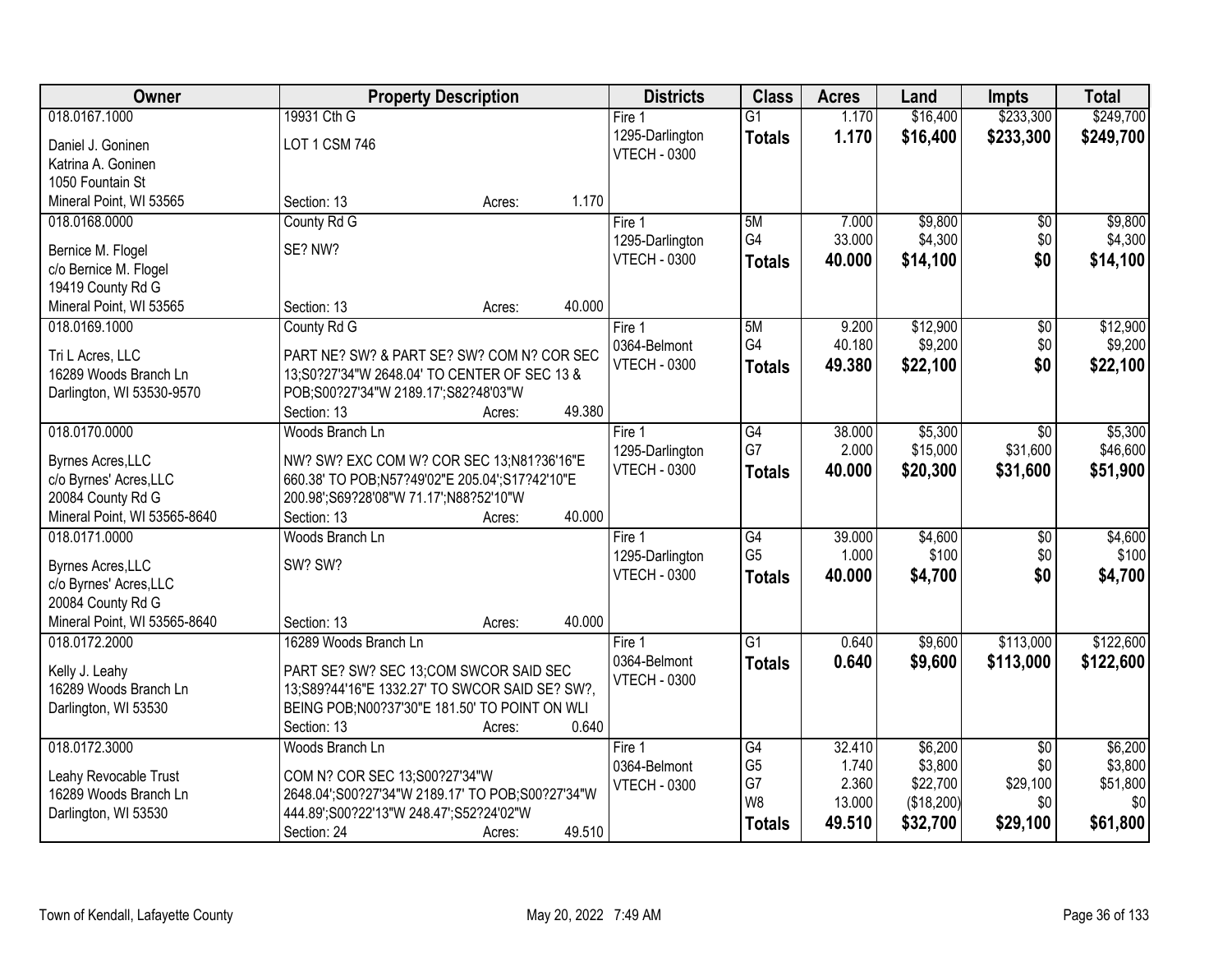| Owner                        |                                                 | <b>Property Description</b> |        | <b>Districts</b>    | <b>Class</b>    | <b>Acres</b> | Land     | <b>Impts</b>    | <b>Total</b> |
|------------------------------|-------------------------------------------------|-----------------------------|--------|---------------------|-----------------|--------------|----------|-----------------|--------------|
| 018.0173.0000                | County Rd G                                     |                             |        | Fire $1$            | $\overline{G4}$ | 40.000       | \$4,800  | $\overline{50}$ | \$4,800      |
| Bernice M. Flogel            | NE? SE?                                         |                             |        | 0364-Belmont        | <b>Totals</b>   | 40.000       | \$4,800  | \$0             | \$4,800      |
| c/o Bernice M. Flogel        |                                                 |                             |        | <b>VTECH - 0300</b> |                 |              |          |                 |              |
| 19419 County Rd G            |                                                 |                             |        |                     |                 |              |          |                 |              |
| Mineral Point, WI 53565      | Section: 13                                     | Acres:                      | 40.000 |                     |                 |              |          |                 |              |
| 018.0174.0000                | County Rd G                                     |                             |        | Fire $1$            | G4              | 40.000       | \$4,000  | $\overline{50}$ | \$4,000      |
| Bernice M. Flogel            | NW? SE?                                         |                             |        | 0364-Belmont        | <b>Totals</b>   | 40.000       | \$4,000  | \$0             | \$4,000      |
| c/o Bernice M. Flogel        |                                                 |                             |        | <b>VTECH - 0300</b> |                 |              |          |                 |              |
| 19419 County Rd G            |                                                 |                             |        |                     |                 |              |          |                 |              |
| Mineral Point, WI 53565      | Section: 13                                     | Acres:                      | 40.000 |                     |                 |              |          |                 |              |
| 018.0175.0000                | County Rd G                                     |                             |        | Fire 1              | $\overline{G4}$ | 40.000       | \$4,800  | \$0             | \$4,800      |
| Bernice M. Flogel            | SW? SE?                                         |                             |        | 0364-Belmont        | <b>Totals</b>   | 40.000       | \$4,800  | \$0             | \$4,800      |
| c/o Bernice M. Flogel        |                                                 |                             |        | <b>VTECH - 0300</b> |                 |              |          |                 |              |
| 19419 County Rd G            |                                                 |                             |        |                     |                 |              |          |                 |              |
| Mineral Point, WI 53565      | Section: 13                                     | Acres:                      | 40.000 |                     |                 |              |          |                 |              |
| 018.0176.0000                | Deery Rd                                        |                             |        | Fire 1              | G4              | 40.000       | \$4,300  | $\sqrt[6]{3}$   | \$4,300      |
| Bernice M. Flogel            | SE? SE?                                         |                             |        | 0364-Belmont        | <b>Totals</b>   | 40.000       | \$4,300  | \$0             | \$4,300      |
| c/o Bernice M. Flogel        |                                                 |                             |        | <b>VTECH - 0300</b> |                 |              |          |                 |              |
| 19419 County Rd G            |                                                 |                             |        |                     |                 |              |          |                 |              |
| Mineral Point, WI 53565      | Section: 13                                     | Acres:                      | 40.000 |                     |                 |              |          |                 |              |
| 018.0177.0000                | 20084 Cth G                                     |                             |        | Fire 1              | $\overline{G4}$ | 38.000       | \$4,000  | $\overline{50}$ | \$4,000      |
| <b>Byrnes Acres, LLC</b>     | NE? NE?                                         |                             |        | 0364-Belmont        | G7              | 2.000        | \$20,000 | \$99,600        | \$119,600    |
| c/o Byrnes' Acres, LLC       |                                                 |                             |        | <b>VTECH - 0300</b> | <b>Totals</b>   | 40.000       | \$24,000 | \$99,600        | \$123,600    |
| 20084 County Rd G            |                                                 |                             |        |                     |                 |              |          |                 |              |
| Mineral Point, WI 53565-8640 | Section: 14                                     | Acres:                      | 40.000 |                     |                 |              |          |                 |              |
| 018.0178.0000                | County Rd G                                     |                             |        | Fire 1              | G4              | 40.000       | \$3,000  | $\sqrt{$0}$     | \$3,000      |
| Jason L. Vinger              | NW? NE?                                         |                             |        | 0364-Belmont        | <b>Totals</b>   | 40,000       | \$3,000  | \$0             | \$3,000      |
| Nichole L. Vinger            |                                                 |                             |        | <b>VTECH - 0300</b> |                 |              |          |                 |              |
| 17368 County Rd O            |                                                 |                             |        |                     |                 |              |          |                 |              |
| Mineral Point, WI 53565      | Section: 14                                     | Acres:                      | 40.000 |                     |                 |              |          |                 |              |
| 018.0179.0000                | 20312 Cth G                                     |                             |        | Fire 1              | G1              | 1.000        | \$15,000 | \$146,300       | \$161,300    |
| Steven G. Byrnes             | PART SW? NE? COM E? COR SEC 14;N74?54'11"W      |                             |        | 0364-Belmont        | <b>Totals</b>   | 1.000        | \$15,000 | \$146,300       | \$161,300    |
| Pauline R. Byrnes            | 1693.37' TO POB;N88?21'01"W 257.21';N18?04'56"E |                             |        | <b>VTECH - 0300</b> |                 |              |          |                 |              |
| 20312 County Rd G            | 193.95';N87?39'53"E 198.45' TO C/L CTH          |                             |        |                     |                 |              |          |                 |              |
| Mineral Point, WI 53565      | Section: 14                                     | Acres:                      | 1.000  |                     |                 |              |          |                 |              |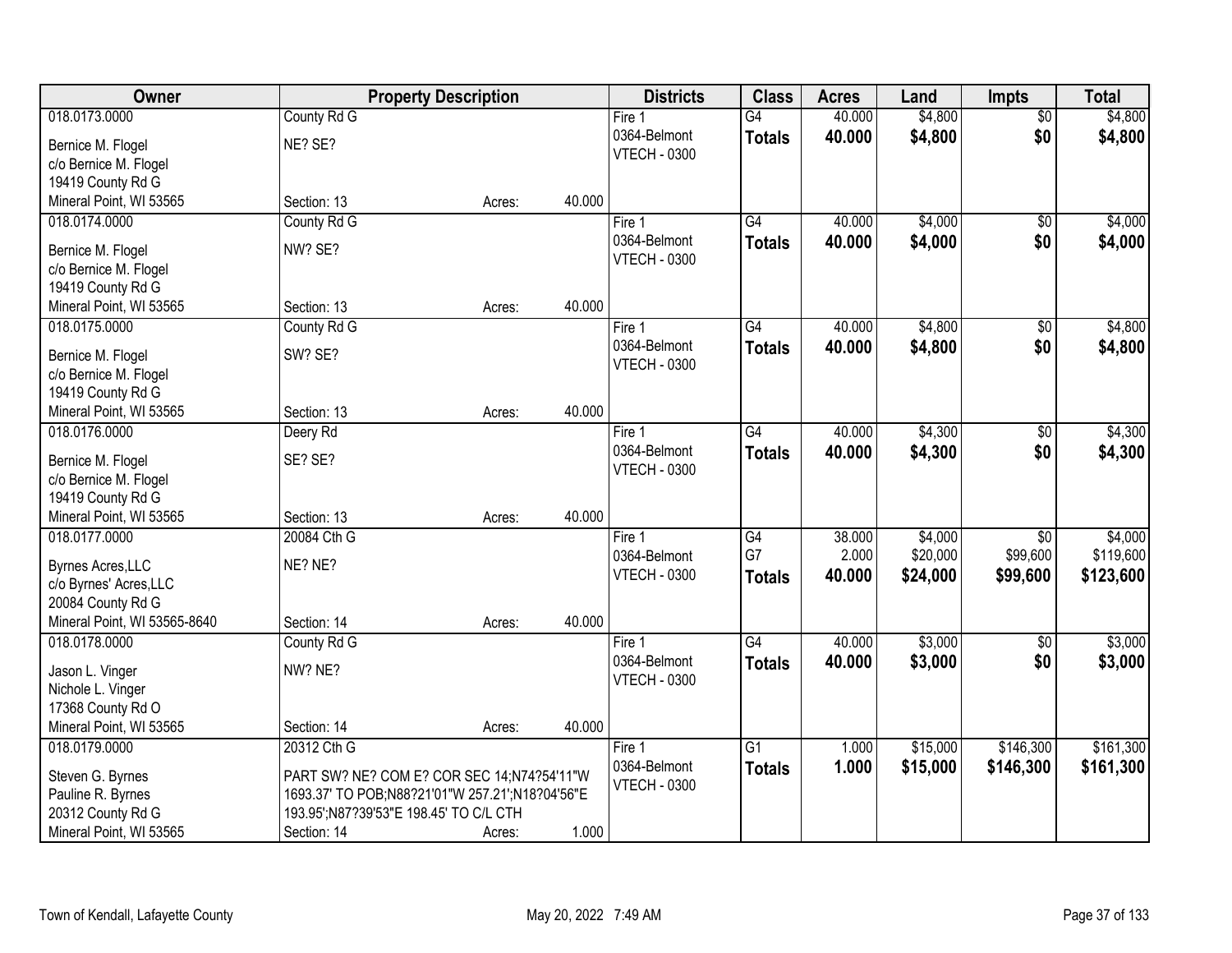| Owner                                |                                                 | <b>Property Description</b> |        | <b>Districts</b>    | <b>Class</b>    | <b>Acres</b> | Land     | <b>Impts</b>    | <b>Total</b> |
|--------------------------------------|-------------------------------------------------|-----------------------------|--------|---------------------|-----------------|--------------|----------|-----------------|--------------|
| 018.0179.1000                        | County Rd G                                     |                             |        | Fire 1              | 5M              | 2.000        | \$2,800  | $\overline{50}$ | \$2,800      |
| <b>Byrnes Acres, LLC</b>             | SW? NE? EXC COM E? COR SEC 14;N74?54'11"W       |                             |        | 0364-Belmont        | G4              | 30.000       | \$6,800  | \$0             | \$6,800      |
| c/o Byrnes' Acres, LLC               | 1693.37' TO POB;N88?21'01"W 257.21';N18?04'56"E |                             |        | <b>VTECH - 0300</b> | G <sub>5</sub>  | 7.000        | \$10,900 | \$0             | \$10,900     |
| 20084 County Rd G                    | 193.95'; N87?39'53" E 198.45' TO C/L CTH        |                             |        |                     | <b>Totals</b>   | 39.000       | \$20,500 | \$0             | \$20,500     |
| Mineral Point, WI 53565-8640         | Section: 14                                     | Acres:                      | 39.000 |                     |                 |              |          |                 |              |
| 018.0180.0000                        | County Rd G                                     |                             |        | Fire 1              | 5M              | 2.000        | \$2,800  | $\overline{50}$ | \$2,800      |
|                                      |                                                 |                             |        | 0364-Belmont        | G4              | 36.000       | \$7,200  | \$0             | \$7,200      |
| <b>Byrnes Acres, LLC</b>             | SE? NE?                                         |                             |        | <b>VTECH - 0300</b> | G <sub>5</sub>  | 2.000        | \$100    | \$0             | \$100        |
| c/o Byrnes' Acres, LLC               |                                                 |                             |        |                     | <b>Totals</b>   | 40.000       | \$10,100 | \$0             | \$10,100     |
| 20084 County Rd G                    |                                                 |                             |        |                     |                 |              |          |                 |              |
| Mineral Point, WI 53565-8640         | Section: 14                                     | Acres:                      | 40.000 |                     |                 |              |          |                 |              |
| 018.0181.0000                        | County Rd G                                     |                             |        | Fire 1              | G4              | 40.000       | \$3,000  | \$0             | \$3,000      |
| Jason L. Vinger                      | NE? NW?                                         |                             |        | 0364-Belmont        | <b>Totals</b>   | 40.000       | \$3,000  | \$0             | \$3,000      |
| Nichole L. Vinger                    |                                                 |                             |        | <b>VTECH - 0300</b> |                 |              |          |                 |              |
| 17368 County Rd O                    |                                                 |                             |        |                     |                 |              |          |                 |              |
| Mineral Point, WI 53565              | Section: 14                                     | Acres:                      | 40.000 |                     |                 |              |          |                 |              |
| 018.0182.0000                        | County Rd O                                     |                             |        | Fire 1              | $\overline{G4}$ | 40.000       | \$5,300  | \$0             | \$5,300      |
|                                      | NW? NW?                                         |                             |        | 0364-Belmont        | <b>Totals</b>   | 40.000       | \$5,300  | \$0             | \$5,300      |
| Jason L. Vinger<br>Nichole L. Vinger |                                                 |                             |        | <b>VTECH - 0300</b> |                 |              |          |                 |              |
| 17368 County Rd O                    |                                                 |                             |        |                     |                 |              |          |                 |              |
| Mineral Point, WI 53565              | Section: 14                                     | Acres:                      | 40.000 |                     |                 |              |          |                 |              |
| 018.0183.0000                        | County Rd G                                     |                             |        | Fire 1              | G4              | 39.000       | \$4,100  | \$0             | \$4,100      |
|                                      |                                                 |                             |        | 0364-Belmont        | G <sub>5</sub>  | 1.000        | \$100    | \$0             | \$100        |
| Jason L. Vinger                      | SW? NW?                                         |                             |        | <b>VTECH - 0300</b> | <b>Totals</b>   | 40.000       | \$4,200  | \$0             | \$4,200      |
| Nichole L. Vinger                    |                                                 |                             |        |                     |                 |              |          |                 |              |
| 17368 County Rd O                    |                                                 |                             |        |                     |                 |              |          |                 |              |
| Mineral Point, WI 53565              | Section: 14                                     | Acres:                      | 40.000 |                     |                 |              |          |                 |              |
| 018.0184.0000                        | County Rd G                                     |                             |        | Fire 1              | 5M              | 20.000       | \$28,000 | $\overline{60}$ | \$28,000     |
| <b>Byrnes Acres, LLC</b>             | SE? NW?                                         |                             |        | 0364-Belmont        | G4              | 19.000       | \$4,400  | \$0             | \$4,400      |
| c/o Byrnes' Acres, LLC               |                                                 |                             |        | <b>VTECH - 0300</b> | G <sub>5</sub>  | 1.000        | \$100    | \$0             | \$100        |
| 20084 County Rd G                    |                                                 |                             |        |                     | <b>Totals</b>   | 40.000       | \$32,500 | \$0             | \$32,500     |
| Mineral Point, WI 53565-8640         | Section: 14                                     | Acres:                      | 40.000 |                     |                 |              |          |                 |              |
| 018.0185.0000                        | 20599 Cth G                                     |                             |        | Fire 1              | G4              | 35.000       | \$6,400  | $\overline{50}$ | \$6,400      |
|                                      |                                                 |                             |        | 1295-Darlington     | G <sub>5</sub>  | 1.000        | \$100    | \$0             | \$100        |
| Gregory H. White                     | NE? SW?                                         |                             |        | <b>VTECH - 0300</b> | G7              | 4.000        | \$35,000 | \$141,700       | \$176,700    |
| 15890 Crist Ln                       |                                                 |                             |        |                     | <b>Totals</b>   | 40.000       | \$41,500 | \$141,700       | \$183,200    |
| Darlington, WI 53530                 |                                                 |                             |        |                     |                 |              |          |                 |              |
|                                      | Section: 14                                     | Acres:                      | 40.000 |                     |                 |              |          |                 |              |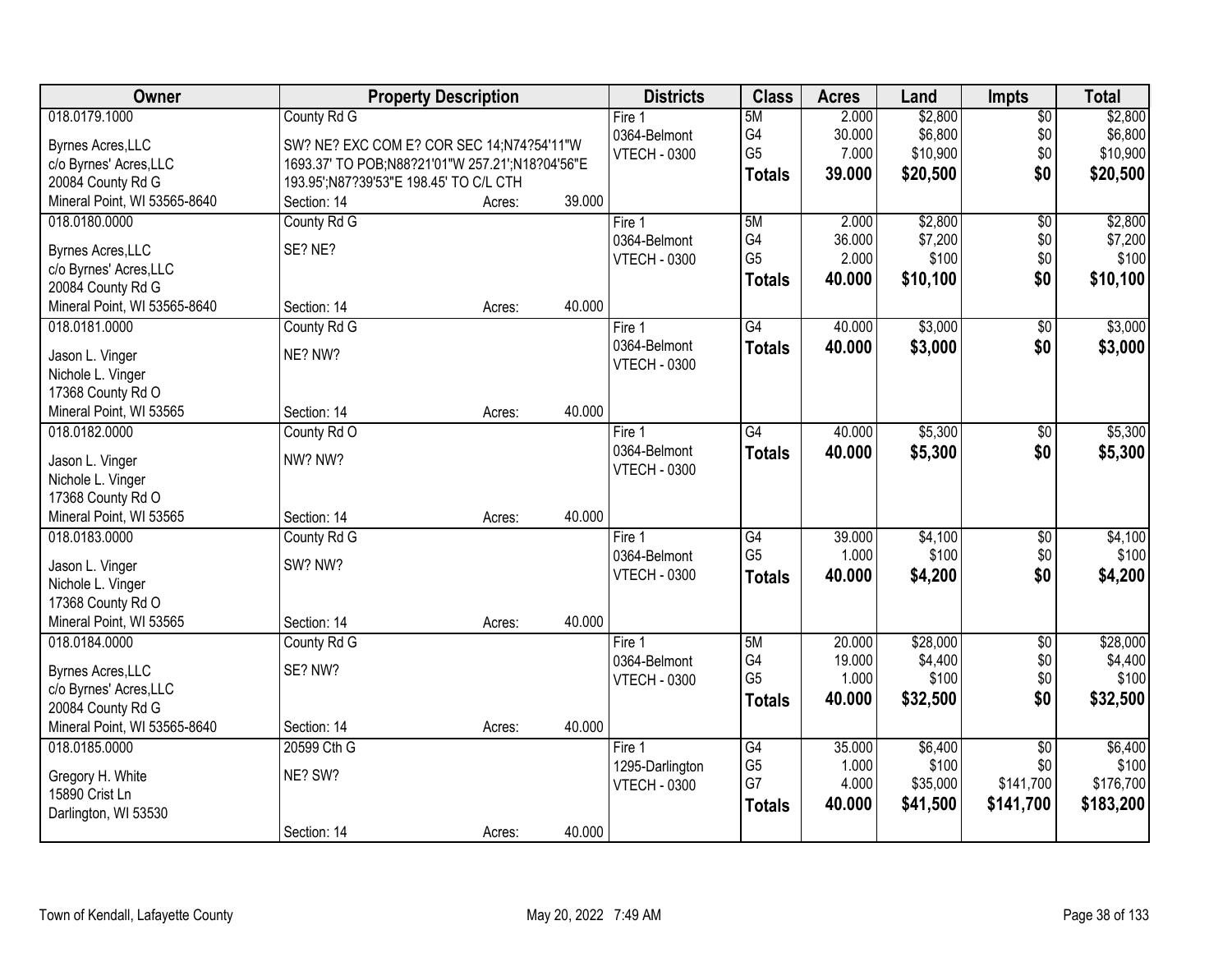| Owner                      |                                                  | <b>Property Description</b> |        | <b>Districts</b>    | <b>Class</b>         | <b>Acres</b>    | Land               | <b>Impts</b>    | <b>Total</b>       |
|----------------------------|--------------------------------------------------|-----------------------------|--------|---------------------|----------------------|-----------------|--------------------|-----------------|--------------------|
| 018.0186.0000              | County Rd G                                      |                             |        | Fire 1              | $\overline{G4}$      | 38.000          | \$9,400            | $\overline{50}$ | \$9,400            |
| Gregory H. White           | NW? SW?                                          |                             |        | 1295-Darlington     | G <sub>5</sub>       | 2.000           | \$100              | \$0             | \$100              |
| 15890 Crist Ln             |                                                  |                             |        | <b>VTECH - 0300</b> | <b>Totals</b>        | 40,000          | \$9,500            | \$0             | \$9,500            |
| Darlington, WI 53530       |                                                  |                             |        |                     |                      |                 |                    |                 |                    |
|                            | Section: 14                                      | Acres:                      | 40.000 |                     |                      |                 |                    |                 |                    |
| 018.0187.0000              | County Rd O                                      |                             |        | Fire 1              | G4                   | 39.000          | \$6,400            | \$0             | \$6,400            |
| Anthony P. McDonald        | SW? SW?                                          |                             |        | 0364-Belmont        | G <sub>5</sub>       | 1.000           | \$100              | \$0             | \$100              |
| Jessica M. McDonald        |                                                  |                             |        | <b>VTECH - 0300</b> | <b>Totals</b>        | 40.000          | \$6,500            | \$0             | \$6,500            |
| 16097 County Rd O          |                                                  |                             |        |                     |                      |                 |                    |                 |                    |
| Darlington, WI 53530       | Section: 14                                      | Acres:                      | 40.000 |                     |                      |                 |                    |                 |                    |
| 018.0188.0000              | County Rd O                                      |                             |        | Fire 1              | $\overline{G4}$      | 40.000          | \$3,900            | \$0             | \$3,900            |
| Gregory H. White           | SE? SW?                                          |                             |        | 1295-Darlington     | <b>Totals</b>        | 40.000          | \$3,900            | \$0             | \$3,900            |
| 15890 Crist Ln             |                                                  |                             |        | <b>VTECH - 0300</b> |                      |                 |                    |                 |                    |
| Darlington, WI 53530       |                                                  |                             |        |                     |                      |                 |                    |                 |                    |
|                            | Section: 14                                      | Acres:                      | 40.000 |                     |                      |                 |                    |                 |                    |
| 018.0189.0000              | County Rd G                                      |                             |        | Fire 1              | 5M                   | 4.000           | \$5,600            | \$0             | \$5,600            |
| Gregory H. White           | NE? SE?                                          |                             |        | 1295-Darlington     | G4                   | 36.000          | \$5,300            | \$0             | \$5,300            |
| 15890 Crist Ln             |                                                  |                             |        | <b>VTECH - 0300</b> | <b>Totals</b>        | 40.000          | \$10,900           | \$0             | \$10,900           |
| Darlington, WI 53530       |                                                  |                             |        |                     |                      |                 |                    |                 |                    |
|                            | Section: 14                                      | Acres:                      | 40.000 |                     |                      |                 |                    |                 |                    |
| 018.0190.0000              | County Rd G                                      |                             |        | Fire 1              | $\overline{G4}$      | 40.000          | \$8,100            | \$0             | \$8,100            |
| Gregory H. White           | NW? SE?                                          |                             |        | 1295-Darlington     | <b>Totals</b>        | 40.000          | \$8,100            | \$0             | \$8,100            |
| 15890 Crist Ln             |                                                  |                             |        | <b>VTECH - 0300</b> |                      |                 |                    |                 |                    |
| Darlington, WI 53530       |                                                  |                             |        |                     |                      |                 |                    |                 |                    |
|                            | Section: 14                                      | Acres:                      | 40.000 |                     |                      |                 |                    |                 |                    |
| 018.0191.0000              | 16100 Bernies Ln                                 |                             |        | Fire 1              | 5M                   | 11.750          | \$14,700           | \$0             | \$14,700           |
| Gooseberry Hill, LLC       | ALL THAT PART OF THE FOLLOWING LYING IN THE      |                             |        | 1295-Darlington     | G <sub>1</sub>       | 2.000           | \$24,000           | \$120,800       | \$144,800          |
| 707 Hamilton Dr            | DARLINGTON SCHOOL DISTRICT: COM S? COR SEC       |                             |        | <b>VTECH - 0300</b> | G4<br>G <sub>5</sub> | 14.680          | \$2,800            | \$0             | \$2,800<br>\$2,400 |
| Mount Horeb, WI 53572-2247 | 14, BEING POB; N00?28'23" E 1322.14' ALG WLI SW? |                             |        |                     | G <sub>6</sub>       | 11.750<br>2.500 | \$2,400<br>\$5,500 | \$0<br>\$0      | \$5,500            |
|                            | Section: 14                                      | Acres:                      | 42.680 |                     | <b>Totals</b>        | 42.680          | \$49,400           | \$120,800       | \$170,200          |
| 018.0191.1000              | Bernie's Ln                                      |                             |        | Fire 1              | $\overline{G5}$      | 0.150           | \$100              | \$0             | \$100              |
|                            |                                                  |                             |        | 1295-Darlington     | G <sub>6</sub>       | 0.350           | \$800              | \$0             | \$800              |
| B & B Getaway, LLC         | PART SW? SE? LYING IN THE FOLLOWING: COM         |                             |        | <b>VTECH - 0300</b> | <b>Totals</b>        | 0.500           | \$900              | \$0             | \$900              |
| 15828 Bernies Ln           | NECOR SEC 23, BEING POB;S0?20'06"W               |                             |        |                     |                      |                 |                    |                 |                    |
| Darlington, WI 53530-9634  | 949.56';N88?41'55"W 427.95';N58?02'36"W          |                             | 0.500  |                     |                      |                 |                    |                 |                    |
|                            | Section: 14                                      | Acres:                      |        |                     |                      |                 |                    |                 |                    |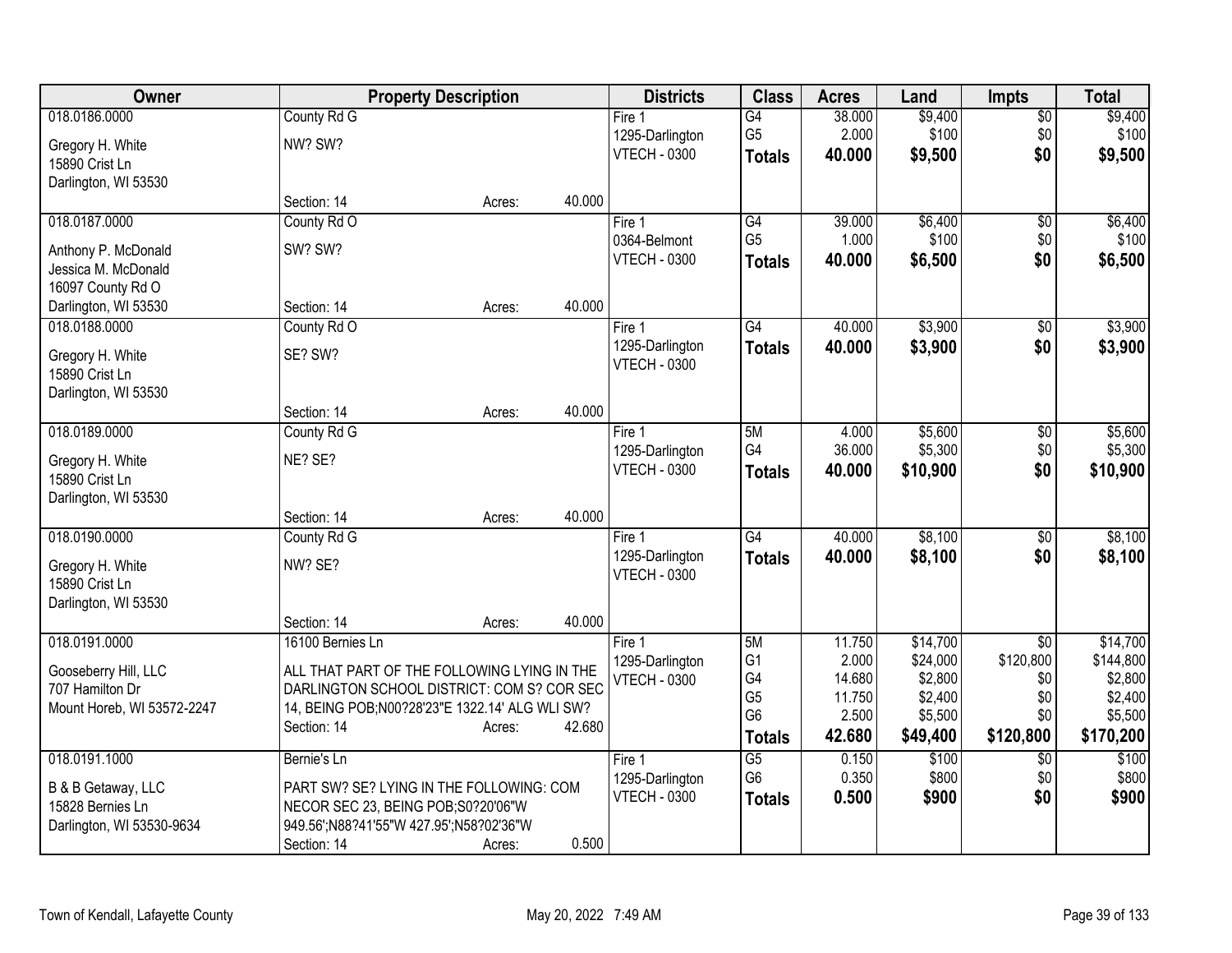| 018.0192.0000<br>\$2,100<br>$\overline{G4}$<br>9.600<br>$\overline{50}$<br>\$2,100<br>Bernie's Ln<br>Fire 1<br>\$2,100<br>9.600<br>\$0<br>1295-Darlington<br>\$2,100<br><b>Totals</b><br>Dean D. Paulson<br>ALL THAT PART OF THE FOLLOWING LYING IN THE<br><b>VTECH - 0300</b><br>DARLINGTON SCHOOL DISTRICT: COM E? COR SEC<br>23572 Cth G<br>23;N89?21'02"W 472.14' ALG E-W? LI OF SAID SEC TC<br>Belmont, WI 53510<br>9.600<br>Section: 23<br>Acres:<br>018.0192.1000<br>\$15,000<br>\$62,600<br>16080 Bernies Ln<br>Fire 1<br>$\overline{G1}$<br>1.000<br>G4<br>0.750<br>\$100<br>1295-Darlington<br>\$0<br>PART SE? SE? LYING IN THE FOLLOWING: COM<br>B & B Getaway, LLC<br>G <sub>5</sub><br>6.980<br>\$3,500<br>\$0<br><b>VTECH - 0300</b><br>15828 Bernies Ln<br>NECOR SEC 23, BEING POB;S0?20'06"W<br>G <sub>6</sub><br>13.210<br>\$33,000<br>\$0<br>Darlington, WI 53530-9634<br>949.56';N88?41'55"W 427.95';N58?02'36"W<br>21.940<br>\$51,600<br>\$62,600<br>\$114,200<br><b>Totals</b><br>21.940<br>Section: 14<br>Acres:<br>018.0192.1100<br>16001 Woods Branch Ln<br>$\overline{G1}$<br>\$24,000<br>\$67,400<br>2.000<br>Fire 1<br>G <sub>6</sub><br>6.100<br>\$17,100<br>\$0<br>1295-Darlington<br>PART NE? NE? SEC 23 & PART SE? SE? 14 COM<br>Patrick D. Keyes<br><b>VTECH - 0300</b><br>\$67,400<br>8.100<br>\$41,100<br>\$108,500<br><b>Totals</b><br>327 E Liberty St<br>SECOR SEC 14, BEING POB; N00?28'42"E 1165.27'<br>PO Box 212<br>ALG ELI SEC 14;S75?51'36"W 299.46';S00?27'29"W<br>8.100<br>Belmont, WI 53510<br>Section: 23<br>Acres:<br>\$100<br>018.0192.1400<br>G4<br>0.600<br>\$0<br>Fire 1<br>G <sub>6</sub><br>2.830<br>\$6,200<br>\$0<br>1295-Darlington<br><b>LOT 4 CSM 415</b><br>B & B Getaway, LLC |
|--------------------------------------------------------------------------------------------------------------------------------------------------------------------------------------------------------------------------------------------------------------------------------------------------------------------------------------------------------------------------------------------------------------------------------------------------------------------------------------------------------------------------------------------------------------------------------------------------------------------------------------------------------------------------------------------------------------------------------------------------------------------------------------------------------------------------------------------------------------------------------------------------------------------------------------------------------------------------------------------------------------------------------------------------------------------------------------------------------------------------------------------------------------------------------------------------------------------------------------------------------------------------------------------------------------------------------------------------------------------------------------------------------------------------------------------------------------------------------------------------------------------------------------------------------------------------------------------------------------------------------------------------------------------------------------------------------------------------------------------|
|                                                                                                                                                                                                                                                                                                                                                                                                                                                                                                                                                                                                                                                                                                                                                                                                                                                                                                                                                                                                                                                                                                                                                                                                                                                                                                                                                                                                                                                                                                                                                                                                                                                                                                                                            |
|                                                                                                                                                                                                                                                                                                                                                                                                                                                                                                                                                                                                                                                                                                                                                                                                                                                                                                                                                                                                                                                                                                                                                                                                                                                                                                                                                                                                                                                                                                                                                                                                                                                                                                                                            |
| \$77,600<br>\$100<br>\$3,500<br>\$33,000<br>\$91,400<br>\$17,100<br>\$100<br>\$6,200                                                                                                                                                                                                                                                                                                                                                                                                                                                                                                                                                                                                                                                                                                                                                                                                                                                                                                                                                                                                                                                                                                                                                                                                                                                                                                                                                                                                                                                                                                                                                                                                                                                       |
|                                                                                                                                                                                                                                                                                                                                                                                                                                                                                                                                                                                                                                                                                                                                                                                                                                                                                                                                                                                                                                                                                                                                                                                                                                                                                                                                                                                                                                                                                                                                                                                                                                                                                                                                            |
|                                                                                                                                                                                                                                                                                                                                                                                                                                                                                                                                                                                                                                                                                                                                                                                                                                                                                                                                                                                                                                                                                                                                                                                                                                                                                                                                                                                                                                                                                                                                                                                                                                                                                                                                            |
|                                                                                                                                                                                                                                                                                                                                                                                                                                                                                                                                                                                                                                                                                                                                                                                                                                                                                                                                                                                                                                                                                                                                                                                                                                                                                                                                                                                                                                                                                                                                                                                                                                                                                                                                            |
|                                                                                                                                                                                                                                                                                                                                                                                                                                                                                                                                                                                                                                                                                                                                                                                                                                                                                                                                                                                                                                                                                                                                                                                                                                                                                                                                                                                                                                                                                                                                                                                                                                                                                                                                            |
|                                                                                                                                                                                                                                                                                                                                                                                                                                                                                                                                                                                                                                                                                                                                                                                                                                                                                                                                                                                                                                                                                                                                                                                                                                                                                                                                                                                                                                                                                                                                                                                                                                                                                                                                            |
|                                                                                                                                                                                                                                                                                                                                                                                                                                                                                                                                                                                                                                                                                                                                                                                                                                                                                                                                                                                                                                                                                                                                                                                                                                                                                                                                                                                                                                                                                                                                                                                                                                                                                                                                            |
|                                                                                                                                                                                                                                                                                                                                                                                                                                                                                                                                                                                                                                                                                                                                                                                                                                                                                                                                                                                                                                                                                                                                                                                                                                                                                                                                                                                                                                                                                                                                                                                                                                                                                                                                            |
|                                                                                                                                                                                                                                                                                                                                                                                                                                                                                                                                                                                                                                                                                                                                                                                                                                                                                                                                                                                                                                                                                                                                                                                                                                                                                                                                                                                                                                                                                                                                                                                                                                                                                                                                            |
|                                                                                                                                                                                                                                                                                                                                                                                                                                                                                                                                                                                                                                                                                                                                                                                                                                                                                                                                                                                                                                                                                                                                                                                                                                                                                                                                                                                                                                                                                                                                                                                                                                                                                                                                            |
|                                                                                                                                                                                                                                                                                                                                                                                                                                                                                                                                                                                                                                                                                                                                                                                                                                                                                                                                                                                                                                                                                                                                                                                                                                                                                                                                                                                                                                                                                                                                                                                                                                                                                                                                            |
|                                                                                                                                                                                                                                                                                                                                                                                                                                                                                                                                                                                                                                                                                                                                                                                                                                                                                                                                                                                                                                                                                                                                                                                                                                                                                                                                                                                                                                                                                                                                                                                                                                                                                                                                            |
|                                                                                                                                                                                                                                                                                                                                                                                                                                                                                                                                                                                                                                                                                                                                                                                                                                                                                                                                                                                                                                                                                                                                                                                                                                                                                                                                                                                                                                                                                                                                                                                                                                                                                                                                            |
|                                                                                                                                                                                                                                                                                                                                                                                                                                                                                                                                                                                                                                                                                                                                                                                                                                                                                                                                                                                                                                                                                                                                                                                                                                                                                                                                                                                                                                                                                                                                                                                                                                                                                                                                            |
|                                                                                                                                                                                                                                                                                                                                                                                                                                                                                                                                                                                                                                                                                                                                                                                                                                                                                                                                                                                                                                                                                                                                                                                                                                                                                                                                                                                                                                                                                                                                                                                                                                                                                                                                            |
| <b>VTECH - 0300</b><br>\$6,300<br>\$0<br>3.430<br>\$6,300<br><b>Totals</b>                                                                                                                                                                                                                                                                                                                                                                                                                                                                                                                                                                                                                                                                                                                                                                                                                                                                                                                                                                                                                                                                                                                                                                                                                                                                                                                                                                                                                                                                                                                                                                                                                                                                 |
| 15828 Bernies Ln                                                                                                                                                                                                                                                                                                                                                                                                                                                                                                                                                                                                                                                                                                                                                                                                                                                                                                                                                                                                                                                                                                                                                                                                                                                                                                                                                                                                                                                                                                                                                                                                                                                                                                                           |
| Darlington, WI 53530-9634                                                                                                                                                                                                                                                                                                                                                                                                                                                                                                                                                                                                                                                                                                                                                                                                                                                                                                                                                                                                                                                                                                                                                                                                                                                                                                                                                                                                                                                                                                                                                                                                                                                                                                                  |
| 3.430<br>Section: 23<br>Acres:                                                                                                                                                                                                                                                                                                                                                                                                                                                                                                                                                                                                                                                                                                                                                                                                                                                                                                                                                                                                                                                                                                                                                                                                                                                                                                                                                                                                                                                                                                                                                                                                                                                                                                             |
| 018.0193.0000<br>16998 Cth O<br>$\overline{G4}$<br>55.000<br>\$9,000<br>\$9,000<br>Fire 2<br>\$0<br>G <sub>5</sub><br>3.000<br>\$200<br>\$0<br>\$200                                                                                                                                                                                                                                                                                                                                                                                                                                                                                                                                                                                                                                                                                                                                                                                                                                                                                                                                                                                                                                                                                                                                                                                                                                                                                                                                                                                                                                                                                                                                                                                       |
| 0364-Belmont<br>THAT PART NE? SEC 15 LYING EAST OF A PUBLIC<br>Jason L. Vinger<br>G7<br>2.000<br>\$15,000<br>\$51,100<br>\$66,100<br><b>VTECH - 0300</b>                                                                                                                                                                                                                                                                                                                                                                                                                                                                                                                                                                                                                                                                                                                                                                                                                                                                                                                                                                                                                                                                                                                                                                                                                                                                                                                                                                                                                                                                                                                                                                                   |
| ROAD INTERSECTING SAID QTR SECTION<br>Nichole L. Vinger<br>\$51,100<br>60.000<br>\$24,200<br>\$75,300                                                                                                                                                                                                                                                                                                                                                                                                                                                                                                                                                                                                                                                                                                                                                                                                                                                                                                                                                                                                                                                                                                                                                                                                                                                                                                                                                                                                                                                                                                                                                                                                                                      |
| <b>Totals</b><br>17368 County Rd O                                                                                                                                                                                                                                                                                                                                                                                                                                                                                                                                                                                                                                                                                                                                                                                                                                                                                                                                                                                                                                                                                                                                                                                                                                                                                                                                                                                                                                                                                                                                                                                                                                                                                                         |
| 60.000<br>Mineral Point, WI 53565<br>Section: 15<br>Acres:                                                                                                                                                                                                                                                                                                                                                                                                                                                                                                                                                                                                                                                                                                                                                                                                                                                                                                                                                                                                                                                                                                                                                                                                                                                                                                                                                                                                                                                                                                                                                                                                                                                                                 |
| $\overline{G4}$<br>\$1,600<br>20.500<br>\$1,600<br>018.0194.0000<br>Fire 2<br>County Rd O<br>\$0                                                                                                                                                                                                                                                                                                                                                                                                                                                                                                                                                                                                                                                                                                                                                                                                                                                                                                                                                                                                                                                                                                                                                                                                                                                                                                                                                                                                                                                                                                                                                                                                                                           |
| 0364-Belmont<br>20,500<br>\$1,600<br>\$0<br>\$1,600<br><b>Totals</b><br>Raymond E. Doyle et al<br>ALL THAT PART NE? WHICH LIES WEST OF THE                                                                                                                                                                                                                                                                                                                                                                                                                                                                                                                                                                                                                                                                                                                                                                                                                                                                                                                                                                                                                                                                                                                                                                                                                                                                                                                                                                                                                                                                                                                                                                                                 |
| <b>VTECH - 0300</b><br>c/o Jkdf Transition Trust<br>PUBLIC HWY EXC BEG N? COR SEC 15;S0?31'58"W                                                                                                                                                                                                                                                                                                                                                                                                                                                                                                                                                                                                                                                                                                                                                                                                                                                                                                                                                                                                                                                                                                                                                                                                                                                                                                                                                                                                                                                                                                                                                                                                                                            |
| 16350 Brunton Ln<br>ON WLI NE? 1533.15';S67?47'52"E 673.31';S0?00'00"E                                                                                                                                                                                                                                                                                                                                                                                                                                                                                                                                                                                                                                                                                                                                                                                                                                                                                                                                                                                                                                                                                                                                                                                                                                                                                                                                                                                                                                                                                                                                                                                                                                                                     |
| Belmont, WI 53510-9678<br>20.500<br>Section: 15<br>Acres:                                                                                                                                                                                                                                                                                                                                                                                                                                                                                                                                                                                                                                                                                                                                                                                                                                                                                                                                                                                                                                                                                                                                                                                                                                                                                                                                                                                                                                                                                                                                                                                                                                                                                  |
| 77.450<br>\$8,800<br>\$8,800<br>018.0194.1000<br>County Rd O<br>Fire 2<br>G4<br>$\overline{50}$                                                                                                                                                                                                                                                                                                                                                                                                                                                                                                                                                                                                                                                                                                                                                                                                                                                                                                                                                                                                                                                                                                                                                                                                                                                                                                                                                                                                                                                                                                                                                                                                                                            |
| G <sub>5</sub><br>2.000<br>\$100<br>\$100<br>\$0<br>0364-Belmont<br>PART NE? BEG N? COR SEC 15;S0?31'58"W ON WLI<br>K & J Bahr Revoc Trust et al                                                                                                                                                                                                                                                                                                                                                                                                                                                                                                                                                                                                                                                                                                                                                                                                                                                                                                                                                                                                                                                                                                                                                                                                                                                                                                                                                                                                                                                                                                                                                                                           |
| \$0<br><b>VTECH - 0300</b><br>79.450<br>\$8,900<br>\$8,900<br><b>Totals</b><br>23376 County Rd F<br>NE? 1533.15';S67?47'52"E 673.31';S0?00'00"E 860.57'                                                                                                                                                                                                                                                                                                                                                                                                                                                                                                                                                                                                                                                                                                                                                                                                                                                                                                                                                                                                                                                                                                                                                                                                                                                                                                                                                                                                                                                                                                                                                                                    |
| Belmont, WI 53510<br>ON SLI NE?; S89?43'51"E ON SAID SLI 697.29' TO C/L                                                                                                                                                                                                                                                                                                                                                                                                                                                                                                                                                                                                                                                                                                                                                                                                                                                                                                                                                                                                                                                                                                                                                                                                                                                                                                                                                                                                                                                                                                                                                                                                                                                                    |
| 79.450<br>Section: 15<br>Acres:                                                                                                                                                                                                                                                                                                                                                                                                                                                                                                                                                                                                                                                                                                                                                                                                                                                                                                                                                                                                                                                                                                                                                                                                                                                                                                                                                                                                                                                                                                                                                                                                                                                                                                            |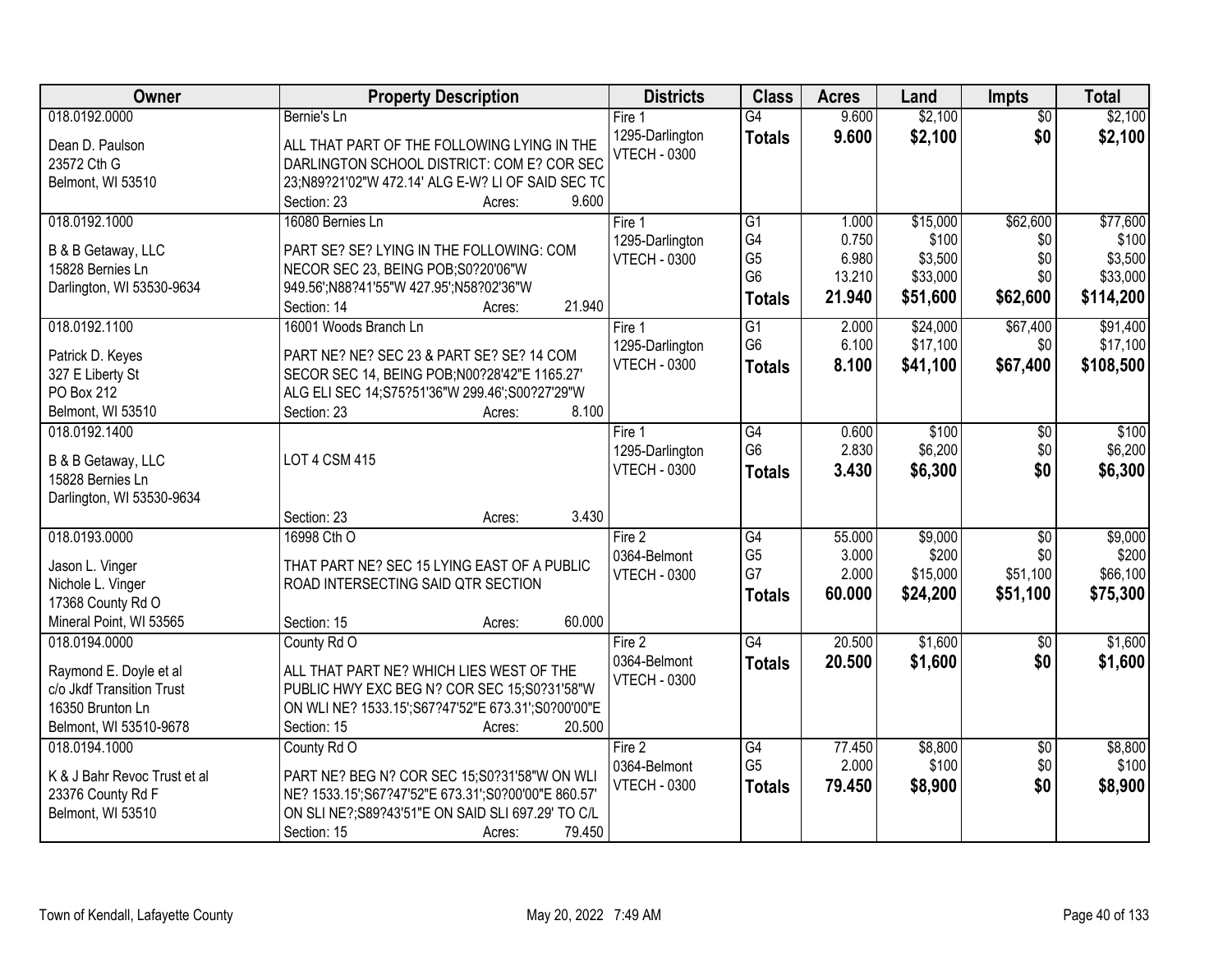| Owner                                         | <b>Property Description</b>                                                          | <b>Districts</b>                    | <b>Class</b>    | <b>Acres</b> | Land     | <b>Impts</b>    | <b>Total</b> |
|-----------------------------------------------|--------------------------------------------------------------------------------------|-------------------------------------|-----------------|--------------|----------|-----------------|--------------|
| 018.0195.0000                                 | <b>Brunton Ln</b>                                                                    | Fire 2                              | $\overline{G4}$ | 30.000       | \$5,500  | $\overline{50}$ | \$5,500      |
| Bahr Family Land, LLC                         | NE? NW? EXC COM NWCOR SEC 15;S0?35'20"W ON                                           | 0364-Belmont                        | <b>Totals</b>   | 30.000       | \$5,500  | \$0             | \$5,500      |
| 22610 County Rd F                             | WLI NW? 692.52' TO POB;S0?35'20"W 624.84' TO                                         | <b>VTECH - 0300</b>                 |                 |              |          |                 |              |
| Darlington, WI 53530-9718                     | SWCOR NW? NW?;S89?50'38"E 2646.89' TO SECOR                                          |                                     |                 |              |          |                 |              |
|                                               | 30.000<br>Section: 15<br>Acres:                                                      |                                     |                 |              |          |                 |              |
| 018.0196.0000                                 | <b>Brunton Ln</b>                                                                    | Fire 2                              | G4              | 18.720       | \$2,600  | $\overline{50}$ | \$2,600      |
|                                               |                                                                                      | 0364-Belmont                        | G <sub>5</sub>  | 1.000        | \$100    | \$0             | \$100        |
| Bahr Family Land, LLC                         | NW? NW? EXC COM NWCOR SEC 15;S0?35'20"W ON                                           | <b>VTECH - 0300</b>                 | <b>Totals</b>   | 19.720       | \$2,700  | \$0             | \$2,700      |
| 22610 County Rd F                             | WLI NW? 692.52' TO POB;S0?35'20"W 624.84' TO                                         |                                     |                 |              |          |                 |              |
| Darlington, WI 53530-9718                     | SWCOR NW? NW?;S89?50'38"E 2646.89' TO SECOR                                          |                                     |                 |              |          |                 |              |
|                                               | 19.720<br>Section: 15<br>Acres:                                                      |                                     |                 |              |          |                 |              |
| 018.0196.1000                                 | 16760 Brunton Ln                                                                     | Fire 2                              | G1<br>G4        | 3.000        | \$30,000 | \$292,300       | \$322,300    |
| David J. Doan                                 | PART NE? NW? & PART NW? NW? COM NWCOR SEC                                            | 0364-Belmont                        |                 | 27.280       | \$2,600  | \$0             | \$2,600      |
| Michele J. Doan                               | 15;S0?35'20"W ON WLI NW? 692.52' TO                                                  | <b>VTECH - 0300</b>                 | <b>Totals</b>   | 30.280       | \$32,600 | \$292,300       | \$324,900    |
| 16760 Brunton Ln                              | POB;S0?35'20"W 624.84' TO SWCOR NW?                                                  |                                     |                 |              |          |                 |              |
| Belmont, WI 53510                             | 30.280<br>Section: 15<br>Acres:                                                      |                                     |                 |              |          |                 |              |
| 018.0197.0000                                 | <b>Brunton Ln</b>                                                                    | Fire 2                              | $\overline{G4}$ | 32.920       | \$3,900  | $\sqrt[6]{3}$   | \$3,900      |
|                                               |                                                                                      | 0364-Belmont                        | G <sub>5</sub>  | 4.000        | \$6,600  | \$0             | \$6,600      |
| Raymond E. Doyle et al                        | SW? NW? EXC COM W? COR SEC 15;N00?36'36"E                                            | <b>VTECH - 0300</b>                 | <b>Totals</b>   | 36.920       | \$10,500 | \$0             | \$10,500     |
| c/o Jkdf Transition Trust<br>16350 Brunton Ln | ALG WLI NW? SEC 15, 784.09' TO POB; N00?36'36"E<br>534.11' ALG SAID WLI; S89?49'34"E |                                     |                 |              |          |                 |              |
|                                               | 36.920<br>Section: 15                                                                |                                     |                 |              |          |                 |              |
| Belmont, WI 53510-9678<br>018.0197.1000       | Acres:                                                                               |                                     | $\overline{G4}$ | 3.080        | \$600    |                 | \$600        |
|                                               | Brunton Ln                                                                           | Fire 2                              |                 |              |          | \$0             |              |
| David J. Doan                                 | PART SW? NW? COM W? COR SEC 15:N00?36'36"E                                           | 0364-Belmont<br><b>VTECH - 0300</b> | <b>Totals</b>   | 3.080        | \$600    | \$0             | \$600        |
| Michele J. Doan                               | ALG WLI NW? SEC 15, 784.09' TO POB; N00?36'36"E                                      |                                     |                 |              |          |                 |              |
| 16760 Brunton Ln                              | 534.11' ALG SAID WLI; S89?49'34"E                                                    |                                     |                 |              |          |                 |              |
| Belmont, WI 53510                             | 3.080<br>Section: 15<br>Acres:                                                       |                                     |                 |              |          |                 |              |
| 018.0198.0000                                 | County Rd G                                                                          | Fire 2                              | G4              | 35.000       | \$3,000  | $\sqrt{6}$      | \$3,000      |
| Raymond E. Doyle et al                        | SE? NW? EXC 5 ACRES IN SQUARE FORM IN SECOR                                          | 0364-Belmont                        | <b>Totals</b>   | 35.000       | \$3,000  | \$0             | \$3,000      |
| c/o Jkdf Transition Trust                     | <b>THEREOF</b>                                                                       | <b>VTECH - 0300</b>                 |                 |              |          |                 |              |
| 16350 Brunton Ln                              |                                                                                      |                                     |                 |              |          |                 |              |
| Belmont, WI 53510-9678                        | 35.000<br>Section: 15<br>Acres:                                                      |                                     |                 |              |          |                 |              |
| 018.0198.2000                                 | County Rd G                                                                          | Fire 2                              | G4              | 5.000        | \$400    | $\overline{50}$ | \$400        |
|                                               |                                                                                      | 0364-Belmont                        |                 | 5.000        | \$400    | \$0             | \$400        |
| Mark J. Rehmstedt                             | 5 ACRES IN SQUARE FORM IN SECOR OF NW?                                               | <b>VTECH - 0300</b>                 | <b>Totals</b>   |              |          |                 |              |
| Lisa A. Hale                                  |                                                                                      |                                     |                 |              |          |                 |              |
| 21484 County Rd G                             |                                                                                      |                                     |                 |              |          |                 |              |
| Darlington, WI 53530                          | 5.000<br>Section: 15<br>Acres:                                                       |                                     |                 |              |          |                 |              |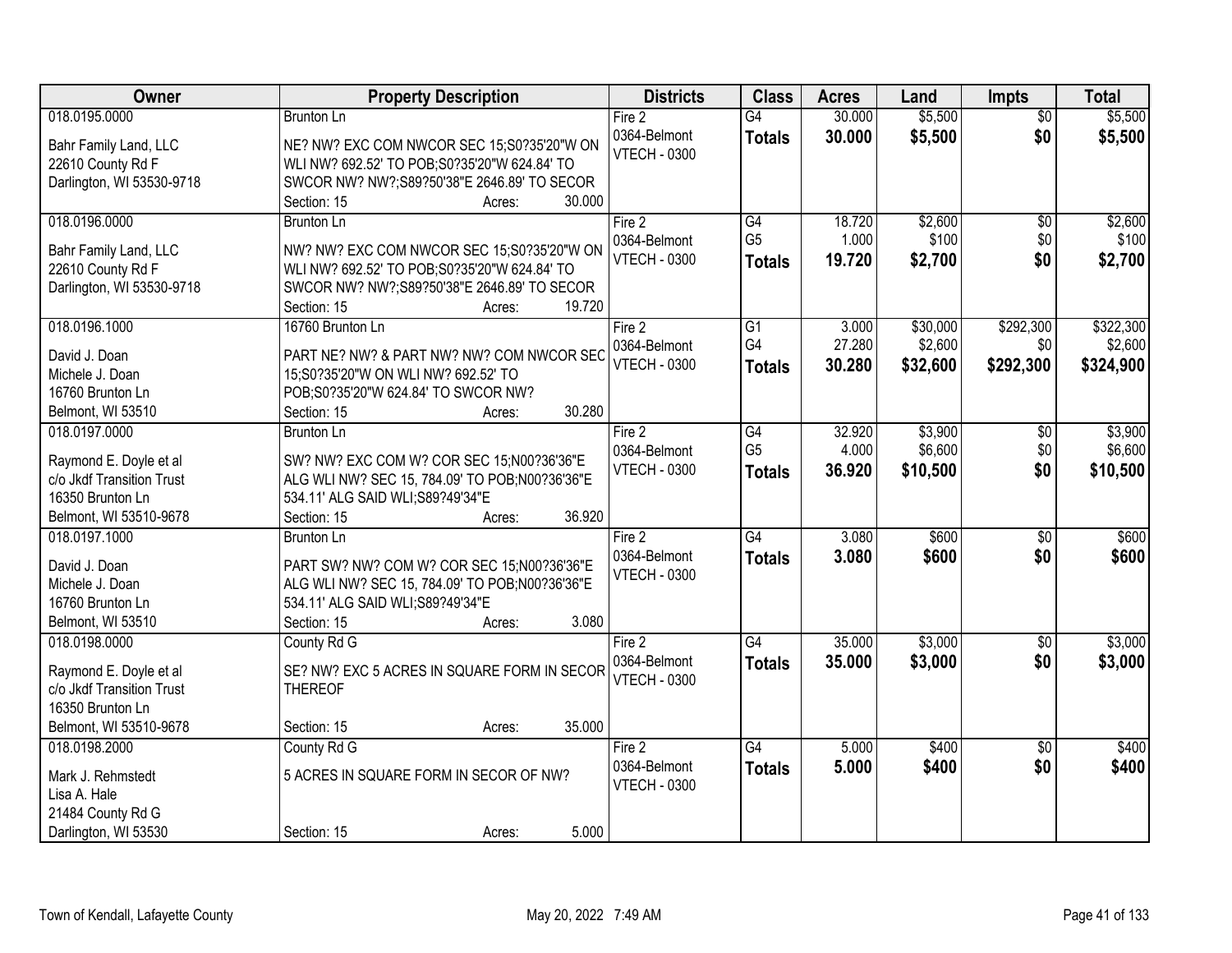| Owner                                               |                                                                                            | <b>Property Description</b> |        | <b>Districts</b>    | <b>Class</b>    | <b>Acres</b> | Land            | Impts           | <b>Total</b> |
|-----------------------------------------------------|--------------------------------------------------------------------------------------------|-----------------------------|--------|---------------------|-----------------|--------------|-----------------|-----------------|--------------|
| 018.0199.1000                                       | County Rd G                                                                                |                             |        | Fire 2              | G4              | 18.000       | \$2,900         | $\overline{50}$ | \$2,900      |
| Mark J. Rehmstedt                                   | E? NE? SW?                                                                                 |                             |        | 0364-Belmont        | G <sub>5</sub>  | 1.000        | \$100           | \$0             | \$100        |
| Lisa A. Hale                                        |                                                                                            |                             |        | <b>VTECH - 0300</b> | G7              | 1.000        | \$7,500         | \$48,400        | \$55,900     |
| 21484 County Rd G                                   |                                                                                            |                             |        |                     | <b>Totals</b>   | 20.000       | \$10,500        | \$48,400        | \$58,900     |
| Darlington, WI 53530                                | Section: 15                                                                                | Acres:                      | 20.000 |                     |                 |              |                 |                 |              |
| 018.0199.2000                                       | County Rd G                                                                                |                             |        | Fire 2              | G4              | 16.170       | \$3,800         | $\overline{50}$ | \$3,800      |
|                                                     |                                                                                            |                             |        | 0364-Belmont        | G <sub>5</sub>  | 1.000        | \$100           | \$0             | \$100        |
| Raymond E. Doyle et al<br>c/o Jkdf Transition Trust | W? NE? SW? EXC COM W? COR SEC 15;S51?29'43"E                                               |                             |        | <b>VTECH - 0300</b> | <b>Totals</b>   | 17.170       | \$3,900         | \$0             | \$3,900      |
| 16350 Brunton Ln                                    | 1030.81' TO POB;N87?07'43"E 274.30';N28?07'21"E<br>111.45';N82?52'32"E 184.74';S28?52'19"E |                             |        |                     |                 |              |                 |                 |              |
| Belmont, WI 53510-9678                              | Section: 15                                                                                | Acres:                      | 17.170 |                     |                 |              |                 |                 |              |
| 018.0200.1000                                       | 16350 Brunton Ln                                                                           |                             |        | Fire 2              | $\overline{G1}$ | 2.000        | \$24,000        | \$217,600       | \$241,600    |
|                                                     |                                                                                            |                             |        | 0364-Belmont        | G4              | 29.150       | \$5,500         | \$0             | \$5,500      |
| Raymond E. Doyle et al                              | NW? SW? EXC EXC OLD KINDLE CEMETERY & ALSO                                                 |                             |        | <b>VTECH - 0300</b> | G <sub>5</sub>  | 2.000        | \$100           | \$0             | \$100        |
| c/o Jkdf Transition Trust                           | EXC COM W? COR SEC 15;S51?29'43"E 1030.81' TO                                              |                             |        |                     | <b>Totals</b>   | 33.150       | \$29,600        | \$217,600       | \$247,200    |
| 16350 Brunton Ln                                    | POB;N87?07'43"E 274.30';N28?07'21"E                                                        |                             |        |                     |                 |              |                 |                 |              |
| Belmont, WI 53510-9678                              | Section: 15                                                                                | Acres:                      | 33.150 |                     |                 |              |                 |                 |              |
| 018.0200.1100                                       | 21794 Cth G                                                                                |                             |        | Fire 2              | $\overline{G4}$ | 7.280        | \$600           | \$0             | \$600        |
| <b>Bryan Morin</b>                                  | PART NE? SW? & PART NW? SW? COM W? COR SEC                                                 |                             |        | 0364-Belmont        | G7              | 2.000        | \$20,000        | \$164,300       | \$184,300    |
| Rebecca A. Doyle-Morin                              | 15;S51?29'43"E 1030.81' TO POB;N87?07'43"E                                                 |                             |        | <b>VTECH - 0300</b> | <b>Totals</b>   | 9.280        | \$20,600        | \$164,300       | \$184,900    |
| 21794 County Rd G                                   | 274.30';N28?07'21"E 111.45';N82?52'32"E                                                    |                             |        |                     |                 |              |                 |                 |              |
| Darlington, WI 53530                                | Section: 15                                                                                | Acres:                      | 9.280  |                     |                 |              |                 |                 |              |
| 018.0200.2000                                       |                                                                                            |                             |        | Fire 2              | $\overline{X4}$ | 0.400        | $\overline{50}$ | $\overline{50}$ | \$0          |
| Old Kindle Cemetery                                 | CEMETERY AS DESCR IN 35D P276 (SEE POS3268)                                                |                             |        | 0364-Belmont        | <b>Totals</b>   | 0.400        | \$0             | \$0             | \$0          |
| Unknown                                             |                                                                                            |                             |        | <b>VTECH - 0300</b> |                 |              |                 |                 |              |
| Darlington, WI 53530                                |                                                                                            |                             |        |                     |                 |              |                 |                 |              |
|                                                     | Section: 15                                                                                | Acres:                      | 0.400  |                     |                 |              |                 |                 |              |
| 018.0201.0000                                       | County Rd G                                                                                |                             |        | Fire 2              | G4              | 38.000       | \$10,200        | $\overline{50}$ | \$10,200     |
|                                                     | SW? SW?                                                                                    |                             |        | 0364-Belmont        | G <sub>5</sub>  | 2.000        | \$100           | \$0             | \$100        |
| Raymond E. Doyle et al<br>c/o Jkdf Transition Trust |                                                                                            |                             |        | <b>VTECH - 0300</b> | <b>Totals</b>   | 40.000       | \$10,300        | \$0             | \$10,300     |
| 16350 Brunton Ln                                    |                                                                                            |                             |        |                     |                 |              |                 |                 |              |
| Belmont, WI 53510-9678                              | Section: 15                                                                                | Acres:                      | 40.000 |                     |                 |              |                 |                 |              |
| 018.0202.0000                                       | County Rd G                                                                                |                             |        | Fire 2              | G4              | 39.000       | \$10,400        | $\overline{50}$ | \$10,400     |
|                                                     |                                                                                            |                             |        | 0364-Belmont        | G <sub>5</sub>  | 1.000        | \$100           | \$0             | \$100        |
| Mark J. Rehmstedt                                   | SE? SW?                                                                                    |                             |        | <b>VTECH - 0300</b> | <b>Totals</b>   | 40.000       | \$10,500        | \$0             | \$10,500     |
| Lisa A. Hale                                        |                                                                                            |                             |        |                     |                 |              |                 |                 |              |
| 21484 County Rd G                                   |                                                                                            |                             |        |                     |                 |              |                 |                 |              |
| Darlington, WI 53530                                | Section: 15                                                                                | Acres:                      | 40.000 |                     |                 |              |                 |                 |              |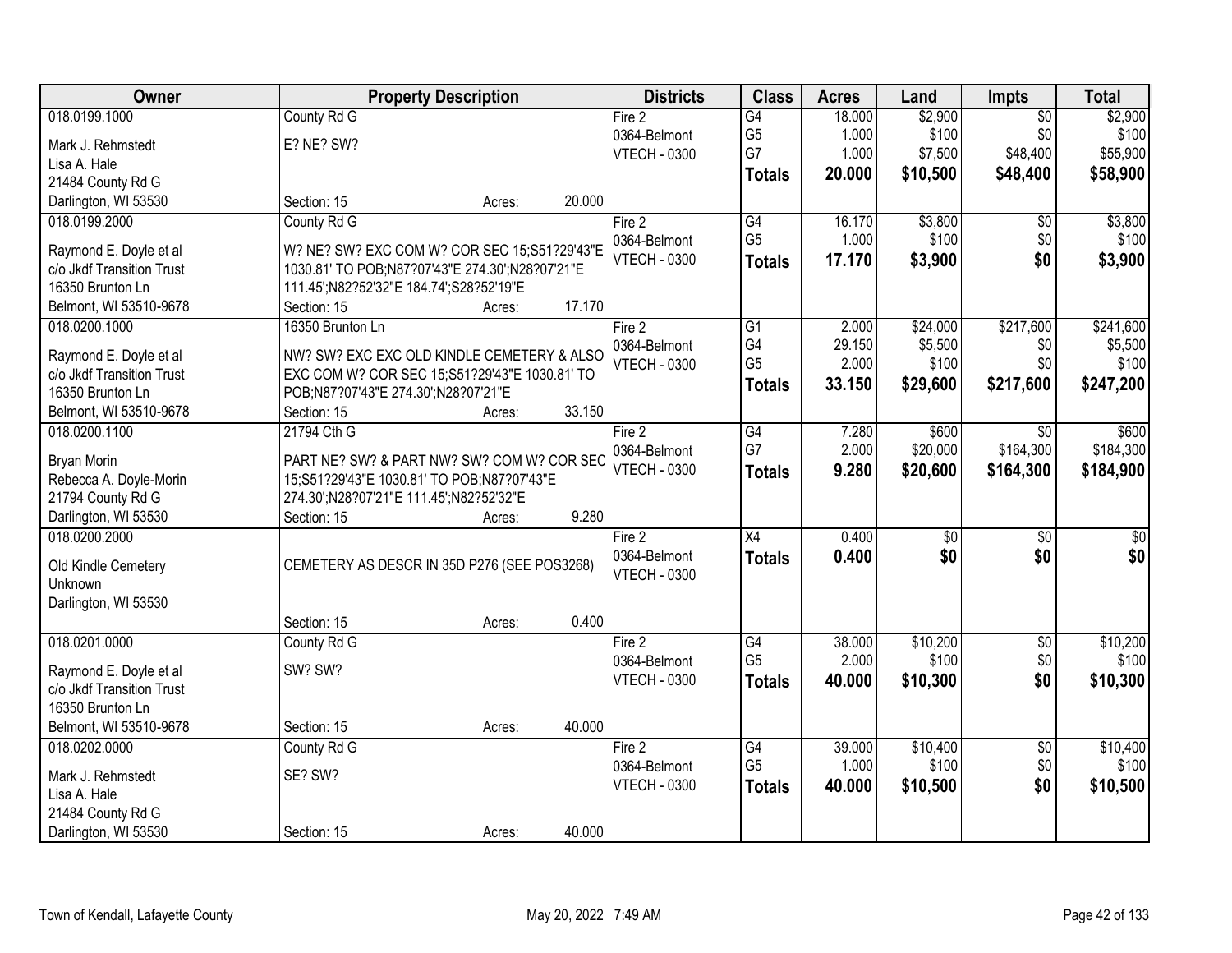| Owner                              | <b>Property Description</b>                    |        |        | <b>Districts</b>    | <b>Class</b>    | <b>Acres</b> | Land     | Impts           | <b>Total</b> |
|------------------------------------|------------------------------------------------|--------|--------|---------------------|-----------------|--------------|----------|-----------------|--------------|
| 018.0203.0000                      | County Rd O                                    |        |        | Fire 2              | $\overline{G4}$ | 37.000       | \$9,100  | $\overline{50}$ | \$9,100      |
| Anthony P. McDonald                | NE? SE?                                        |        |        | 0364-Belmont        | G <sub>5</sub>  | 3.000        | \$200    | \$0             | \$200        |
| Jessica M. McDonald                |                                                |        |        | <b>VTECH - 0300</b> | <b>Totals</b>   | 40.000       | \$9,300  | \$0             | \$9,300      |
| 16097 County Rd O                  |                                                |        |        |                     |                 |              |          |                 |              |
| Darlington, WI 53530               | Section: 15                                    | Acres: | 40.000 |                     |                 |              |          |                 |              |
| 018.0204.0000                      | 21484 Cth G                                    |        |        | Fire 2              | $\overline{G4}$ | 36.000       | \$10,600 | $\overline{50}$ | \$10,600     |
|                                    |                                                |        |        | 0364-Belmont        | G <sub>5</sub>  | 2.000        | \$1,000  | \$0             | \$1,000      |
| Mark J. Rehmstedt                  | NW? SE?                                        |        |        | <b>VTECH - 0300</b> | G7              | 2.000        | \$20,000 | \$159,400       | \$179,400    |
| Lisa A. Hale                       |                                                |        |        |                     | <b>Totals</b>   | 40.000       | \$31,600 | \$159,400       | \$191,000    |
| 21484 County Rd G                  |                                                |        |        |                     |                 |              |          |                 |              |
| Darlington, WI 53530               | Section: 15                                    | Acres: | 40.000 |                     |                 |              |          |                 |              |
| 018.0205.0000                      | County Rd G                                    |        |        | Fire 2              | $\overline{G4}$ | 40.000       | \$10,400 | \$0             | \$10,400     |
| Mark J. Rehmstedt                  | SW? SE?                                        |        |        | 0364-Belmont        | <b>Totals</b>   | 40.000       | \$10,400 | \$0             | \$10,400     |
| Lisa A. Hale                       |                                                |        |        | <b>VTECH - 0300</b> |                 |              |          |                 |              |
| 21484 County Rd G                  |                                                |        |        |                     |                 |              |          |                 |              |
| Darlington, WI 53530               | Section: 15                                    | Acres: | 40.000 |                     |                 |              |          |                 |              |
| 018.0206.0000                      | 16097 Cth O                                    |        |        | Fire 2              | G4              | 36.000       | \$8,500  | \$0             | \$8,500      |
|                                    |                                                |        |        | 0364-Belmont        | G <sub>5</sub>  | 1.000        | \$100    | \$0             | \$100        |
| Anthony P. McDonald                | SE? SE?                                        |        |        | <b>VTECH - 0300</b> | G7              | 3.000        | \$27,500 | \$269,200       | \$296,700    |
| Jessica M. McDonald                |                                                |        |        |                     | <b>Totals</b>   | 40.000       | \$36,100 | \$269,200       | \$305,300    |
| 16097 County Rd O                  |                                                |        |        |                     |                 |              |          |                 |              |
| Darlington, WI 53530               | Section: 15                                    | Acres: | 40.000 |                     |                 |              |          |                 |              |
| 018.0207.0000                      | 16865 Brunton Ln                               |        |        | Fire 2              | 5M              | 20.000       | \$22,000 | \$0             | \$22,000     |
| Leahy Living Trust                 | NE? NE? EXC COM NECOR NE? SEC 16;S00?19'26"E   |        |        | 0364-Belmont        | G4              | 17.000       | \$3,500  | \$0             | \$3,500      |
| <b>Richard Charlotte, Trustees</b> | 260.25' ALG ELI NE? SEC 16 TO POB; S00?19'26"E |        |        | <b>VTECH - 0300</b> | G7              | 1.000        | \$9,000  | \$59,200        | \$68,200     |
| 5026 Sunrise Ridge Trl             | 438.03' ALG ELI NE? SEC 16;N85?22'50"W         |        |        |                     | <b>Totals</b>   | 38.000       | \$34,500 | \$59,200        | \$93,700     |
| Middleton, WI 53562                | Section: 16                                    | Acres: | 38.000 |                     |                 |              |          |                 |              |
| 018.0207.1000                      | 17063 Brunton Ln                               |        |        | Fire 2              | $\overline{G1}$ | 2.000        | \$24,000 | \$133,300       | \$157,300    |
|                                    |                                                |        |        | 0364-Belmont        | <b>Totals</b>   | 2.000        | \$24,000 | \$133,300       | \$157,300    |
| Chad C. Bahr                       | PART NE? NE? COM NECOR NE? SEC                 |        |        | <b>VTECH - 0300</b> |                 |              |          |                 |              |
| Laura R. Bahr                      | 16; S00? 19'26" E 260.25' ALG ELINE? SEC 16 TO |        |        |                     |                 |              |          |                 |              |
| 17063 Brunton Ln                   | POB;S00?19'26"E 438.03' ALG ELI NE? SEC        |        |        |                     |                 |              |          |                 |              |
| Belmont, WI 53510                  | Section: 16                                    | Acres: | 2.000  |                     |                 |              |          |                 |              |
| 018.0208.0000                      | 16865 Brunton Ln                               |        |        | Fire 2              | 5M              | 10.000       | \$14,000 | $\overline{50}$ | \$14,000     |
| Leahy Living Trust                 | NW? NE? EXC FORMER RR ROW, SAID FORMER RR      |        |        | 0364-Belmont        | G4              | 29.500       | \$5,800  | \$0             | \$5,800      |
| <b>Richard Charlotte, Trustees</b> | ROW BEING 100 FT IN WIDTH                      |        |        | <b>VTECH - 0300</b> | <b>Totals</b>   | 39.500       | \$19,800 | \$0             | \$19,800     |
| 5026 Sunrise Ridge Trl             |                                                |        |        |                     |                 |              |          |                 |              |
| Middleton, WI 53562                | Section: 16                                    | Acres: | 39.500 |                     |                 |              |          |                 |              |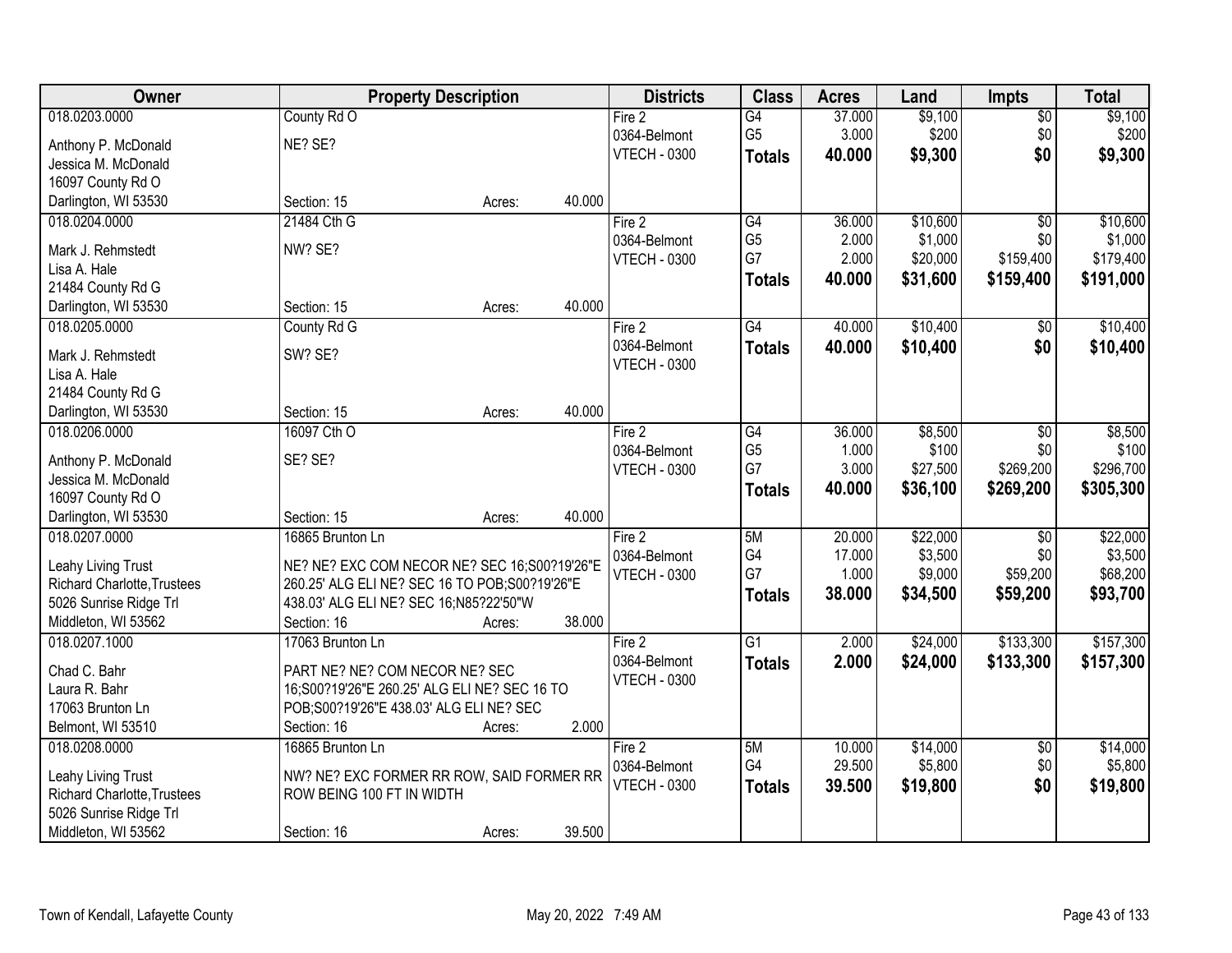| Owner                                             | <b>Property Description</b>                       | <b>Districts</b>    | <b>Class</b>           | <b>Acres</b> | Land            | <b>Impts</b>    | <b>Total</b> |
|---------------------------------------------------|---------------------------------------------------|---------------------|------------------------|--------------|-----------------|-----------------|--------------|
| 018.0208.1000                                     |                                                   | Fire 2              | $\overline{\text{X2}}$ | 0.500        | $\overline{50}$ | $\overline{50}$ | \$0          |
| State of Wisconsin                                | CALAMINE-PLATTEVILLE STATE TRAIL, FMLY C, M,      | 0364-Belmont        | <b>Totals</b>          | 0.500        | \$0             | \$0             | \$0          |
| Dept of Natural Resources                         | ST P & P RR AS IT PASSES THROUGH THE NW? NE?      | <b>VTECH - 0300</b> |                        |              |                 |                 |              |
| 101 S Webster St                                  | BEING 50 FT ON EACH SIDE OF THE CENTER OF         |                     |                        |              |                 |                 |              |
| Madison, WI 53703                                 | 0.500<br>Section: 16<br>Acres:                    |                     |                        |              |                 |                 |              |
| 018.0209.1000                                     | Landon Rd                                         | Fire 2              | $\overline{G6}$        | 37.340       | \$104,600       | \$0             | \$104,600    |
|                                                   |                                                   | 0364-Belmont        | <b>Totals</b>          | 37.340       | \$104,600       | \$0             | \$104,600    |
| Joseph Martens                                    | COM E? COR SEC 16;N89?31'16"W 2651.26' TO C?      | <b>VTECH - 0300</b> |                        |              |                 |                 |              |
| Sara Martens                                      | COR SEC 16, BEING POB; N0?33'48"E ALG WLI OF      |                     |                        |              |                 |                 |              |
| 120 Meadowlark Cir                                | NE? 1317.95' TO NLI SW? NE?; S89?31'28"E ALG SAID |                     |                        |              |                 |                 |              |
| Lindenhurst, IL 60046                             | Section: 16<br>37.340<br>Acres:                   |                     |                        |              |                 |                 |              |
| 018.0209.2000                                     | Brunton Ln                                        | Fire 2              | 5M                     | 4.500        | \$6,300         | $\sqrt[6]{}$    | \$6,300      |
| Leahy Living Trust                                | PART SW? NE? BEG NECOR SAID SW? NE?; WEST 18      | 0364-Belmont        | <b>Totals</b>          | 4.500        | \$6,300         | \$0             | \$6,300      |
| <b>Richard Charlotte, Trustees</b>                | RDS;SOUTH 40 RDS;EAST 18 RDS;NORTH TO POB         | <b>VTECH - 0300</b> |                        |              |                 |                 |              |
| 5026 Sunrise Ridge Trl                            |                                                   |                     |                        |              |                 |                 |              |
| Middleton, WI 53562                               | 4.500<br>Section: 16<br>Acres:                    |                     |                        |              |                 |                 |              |
| 018.0210.1000                                     | <b>Brunton Rd</b>                                 | Fire 2              | G4                     | 19.000       | \$3,800         | \$0             | \$3,800      |
|                                                   | N? SE? NE?                                        | 0364-Belmont        | G <sub>5</sub>         | 1.000        | \$100           | \$0             | \$100        |
| Leahy Living Trust<br>Richard Charlotte, Trustees |                                                   | <b>VTECH - 0300</b> | <b>Totals</b>          | 20.000       | \$3,900         | \$0             | \$3,900      |
| 5026 Sunrise Ridge Trl                            |                                                   |                     |                        |              |                 |                 |              |
| Middleton, WI 53562                               | 20.000<br>Section: 16<br>Acres:                   |                     |                        |              |                 |                 |              |
| 018.0210.2000                                     | <b>Brunton Rd</b>                                 | Fire 2              | 5M                     | 3.000        | \$3,800         | \$0             | \$3,800      |
|                                                   |                                                   | 0364-Belmont        | G4                     | 20.500       | \$3,300         | \$0             | \$3,300      |
| Theresa Mccarthy                                  | (ERRORS ON DOC 357381 & 358474) PART SE? NE?      | <b>VTECH - 0300</b> |                        | 23.500       | \$7,100         | \$0             | \$7,100      |
| <b>Brian Ruf</b>                                  | & PART SW? NE? LYING IN THE FOLLOWING: COM        |                     | <b>Totals</b>          |              |                 |                 |              |
| 22090 County Rd G                                 | E? COR SEC 16, BEING POB; S0?32'36"W 1318.02' ALC |                     |                        |              |                 |                 |              |
| Belmont, WI 53510                                 | 23.500<br>Section: 16<br>Acres:                   |                     |                        |              |                 |                 |              |
| 018.0211.1000                                     | Landon Rd                                         | Fire 2              | $\overline{G4}$        | 9.880        | \$1,900         | $\overline{50}$ | \$1,900      |
| Constance Donahoe                                 | THAT PART NE? NW? LYING SELY OF FORMER RR         | 0364-Belmont        | <b>Totals</b>          | 9.880        | \$1,900         | \$0             | \$1,900      |
| 16505 Landon Rd                                   | ROW & SWLY OF LANDON RD &                         | <b>VTECH - 0300</b> |                        |              |                 |                 |              |
| Belmont, WI 53510                                 |                                                   |                     |                        |              |                 |                 |              |
|                                                   | 9.880<br>Section: 16<br>Acres:                    |                     |                        |              |                 |                 |              |
| 018.0211.1100                                     | Landon Rd                                         | Fire 2              | G4                     | 1.380        | \$300           | $\overline{60}$ | \$300        |
|                                                   |                                                   | 0364-Belmont        | G <sub>5</sub>         | 4.620        | \$900           | \$0             | \$900        |
| Duane A. Paulson                                  | THAT PART NE? NW? LYING NORTH OF FORMER           | <b>VTECH - 0300</b> | <b>Totals</b>          | 6.000        | \$1,200         | \$0             | \$1,200      |
| Dolores E. Paulson                                | RR ROW & EAST OF LANDON ROAD (VOL 71 B&C          |                     |                        |              |                 |                 |              |
| 23572 County Rd G                                 | P186)                                             |                     |                        |              |                 |                 |              |
| Belmont, WI 53510-9756                            | 6.000<br>Section: 16<br>Acres:                    |                     |                        |              |                 |                 |              |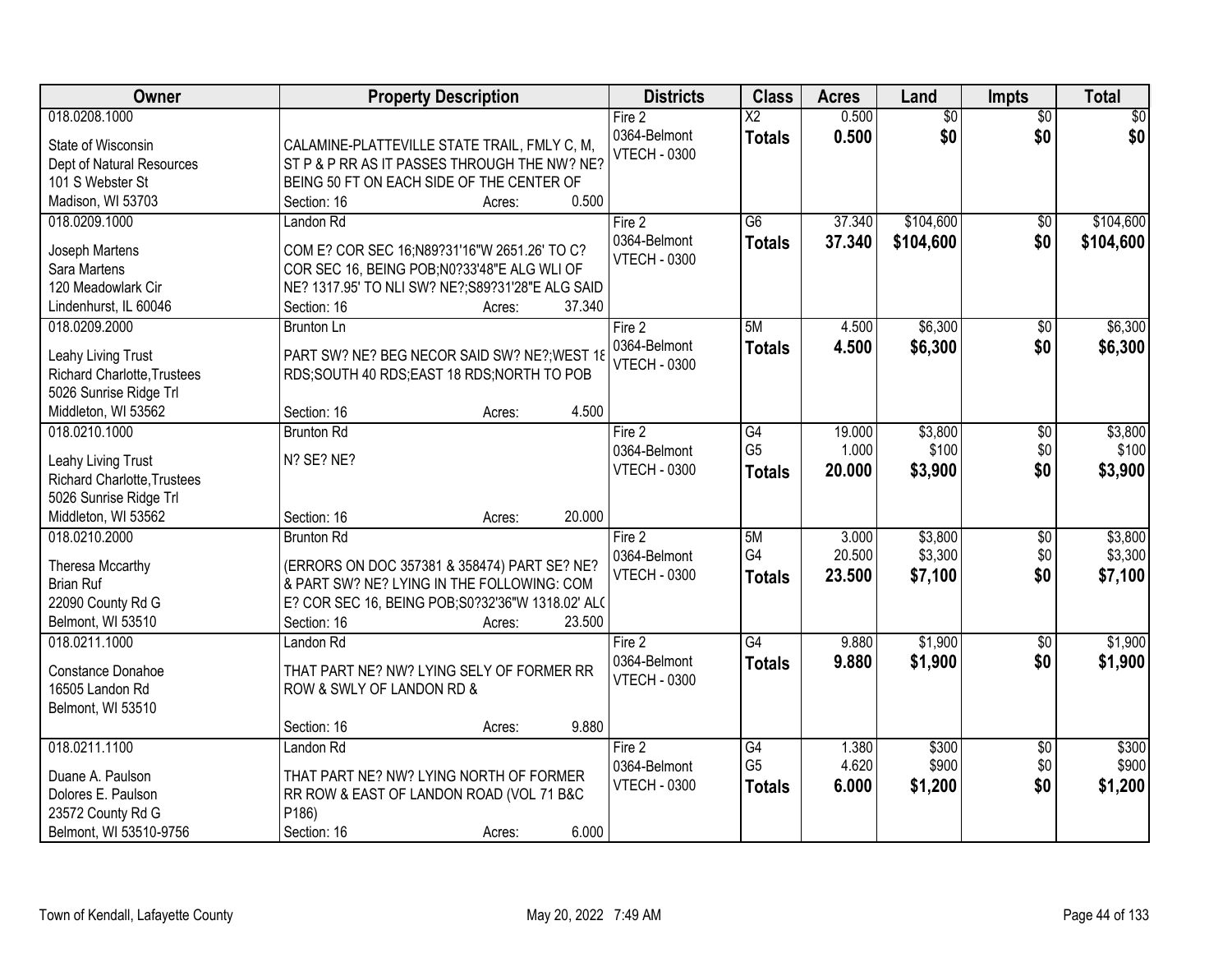| Owner                                                                                                     | <b>Property Description</b>                                                                                                                                                                            | <b>Districts</b>                                | <b>Class</b>                                | <b>Acres</b>                       | Land                                     | <b>Impts</b>                         | <b>Total</b>                               |
|-----------------------------------------------------------------------------------------------------------|--------------------------------------------------------------------------------------------------------------------------------------------------------------------------------------------------------|-------------------------------------------------|---------------------------------------------|------------------------------------|------------------------------------------|--------------------------------------|--------------------------------------------|
| 018.0211.2000<br>State of Wisconsin<br>Dept of Natural Resources<br>101 S Webster St                      | CALAMINE-PLATTEVILLE STATE TRAIL, FMLY C, M,<br>ST P & P RR AS IT PASSES THROUGH THE NE? NW?<br>BEING 50 FT ON EACH SIDE OF THE CENTER OF<br>3.000                                                     | Fire 2<br>0364-Belmont<br><b>VTECH - 0300</b>   | $\overline{\text{X2}}$<br><b>Totals</b>     | 3.000<br>3.000                     | $\overline{60}$<br>\$0                   | $\overline{60}$<br>\$0               | \$0<br>\$0                                 |
| Madison, WI 53703<br>018.0212.0000<br>Constance Donahoe<br>16505 Landon Rd<br>Belmont, WI 53510           | Section: 16<br>Acres:<br>Landon Rd<br>ALL THAT PART NW? NW? LYING SOUTH OF<br><b>FORMER RR ROW</b><br>4.100<br>Section: 16<br>Acres:                                                                   | Fire 2<br>0364-Belmont<br><b>VTECH - 0300</b>   | $\overline{G4}$<br><b>Totals</b>            | 4.100<br>4.100                     | \$800<br>\$800                           | $\overline{50}$<br>\$0               | \$800<br>\$800                             |
| 018.0212.1000<br>State of Wisconsin<br>Dept of Natural Resources<br>101 S Webster St<br>Madison, WI 53703 | CALAMINE-PLATTEVILLE STATE TRAIL, FMLY C, M,<br>ST P & P RR AS IT PASSES THROUGH THE NW? NW<br>& SW? NW?, BEING 50 FT ON EACH SIDE OF THE<br>3.000<br>Section: 16<br>Acres:                            | Fire $2$<br>0364-Belmont<br><b>VTECH - 0300</b> | $\overline{\text{X2}}$<br><b>Totals</b>     | 3.000<br>3.000                     | $\overline{50}$<br>\$0                   | $\sqrt[6]{}$<br>\$0                  | $\overline{30}$<br>\$0                     |
| 018.0212.2000<br>Duane A. Paulson<br>Dolores E. Paulson<br>23572 County Rd G<br>Belmont, WI 53510-9756    | Landon Rd<br>PART NW? NW? & PART SW? NW? & PART NE? NW?<br>COM NWCOR SEC 16, BEING POB;N89?36'45"E<br>1401.16' ALG NLI NW? SEC 16 TO POINT IN C/L<br>36.520<br>Section: 16<br>Acres:                   | Fire 2<br>0364-Belmont<br><b>VTECH - 0300</b>   | G4<br>G <sub>5</sub><br><b>Totals</b>       | 35.520<br>1.000<br>36.520          | \$7,100<br>\$100<br>\$7,200              | \$0<br>\$0<br>\$0                    | \$7,100<br>\$100<br>\$7,200                |
| 018.0213.0000<br>Constance Donahoe<br>16505 Landon Rd<br>Belmont, WI 53510                                | Landon Rd<br>SW? NW? LYING SOUTH OF FORMER RR ROW &<br>ALSO EXC COM NWCOR SEC 16, BEING<br>POB;N89?36'45"E 1401.16' ALG NLI NW? SEC 16 TO<br>39.200<br>Section: 16<br>Acres:                           | Fire 2<br>0364-Belmont<br><b>VTECH - 0300</b>   | 5M<br>G4<br>G <sub>5</sub><br><b>Totals</b> | 32.700<br>4.500<br>2.000<br>39.200 | \$40,900<br>\$300<br>\$400<br>\$41,600   | $\overline{50}$<br>\$0<br>\$0<br>\$0 | \$40,900<br>\$300<br>\$400<br>\$41,600     |
| 018.0214.0000<br><b>Constance Donahoe</b><br>16505 Landon Rd<br>Belmont, WI 53510                         | 16505 Landon Rd<br>SE? NW? EXC COM N? COR SEC 16;S00?18'56"E 83'<br>ALG ELINW? TO POINT ON SLI FORMER RR ROW &<br>POB;S00?18'56"E 1557.08' ALG SAID ELI TO C/L<br>39.000<br>Section: 16<br>Acres:      | Fire 2<br>0364-Belmont<br>VTECH - 0300          | $\overline{G1}$<br>G4<br><b>Totals</b>      | 3.000<br>36.000<br>39.000          | \$30,000<br>\$2,700<br>\$32,700          | \$235,500<br>\$0<br>\$235,500        | \$265,500<br>\$2,700<br>\$268,200          |
| 018.0214.1000<br>Thomas W. Edwards<br>Nancy L. Edwards<br>16730 Landon Rd<br>Belmont, WI 53510            | 16730 Landon Rd<br>PART NE? NW? & PART SE? NW? COM N? COR SEC<br>16: S00? 18' 56" E 83' ALG ELINW? TO POINT ON SLI<br>FORMER RR ROW & POB; S00?18'56"E 1557.08' ALG<br>18.510<br>Section: 16<br>Acres: | Fire 2<br>0364-Belmont<br><b>VTECH - 0300</b>   | G1<br>G4<br>G <sub>5</sub><br><b>Totals</b> | 1.610<br>14.900<br>2.000<br>18.510 | \$20,500<br>\$3,400<br>\$300<br>\$24,200 | \$165,300<br>\$0<br>\$0<br>\$165,300 | \$185,800<br>\$3,400<br>\$300<br>\$189,500 |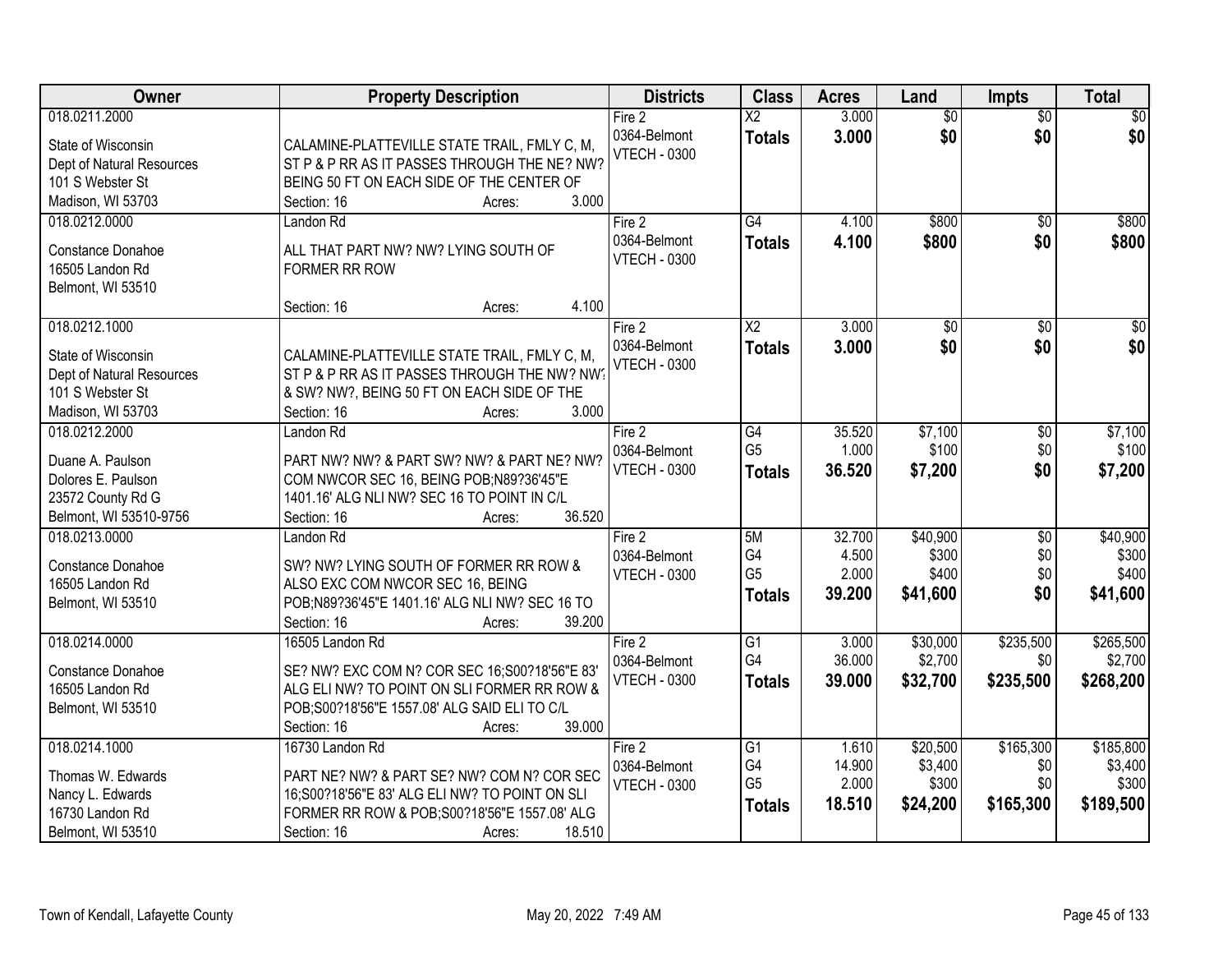| Owner                |                                    | <b>Property Description</b>                        |        | <b>Districts</b>    | <b>Class</b>    | <b>Acres</b> | Land     | <b>Impts</b>    | <b>Total</b> |
|----------------------|------------------------------------|----------------------------------------------------|--------|---------------------|-----------------|--------------|----------|-----------------|--------------|
| 018.0215.0000        | County Rd G                        |                                                    |        | Fire 2              | 5M              | 15.000       | \$21,000 | $\overline{50}$ | \$21,000     |
| Thomas E. Larson     | NE? SW?                            |                                                    |        | 0364-Belmont        | G4              | 25.000       | \$5,200  | \$0             | \$5,200      |
| 17201 Merles Ln      |                                    |                                                    |        | <b>VTECH - 0300</b> | <b>Totals</b>   | 40.000       | \$26,200 | \$0             | \$26,200     |
| Darlington, WI 53530 |                                    |                                                    |        |                     |                 |              |          |                 |              |
|                      | Section: 16                        | Acres:                                             | 40.000 |                     |                 |              |          |                 |              |
| 018.0216.0000        | 22830 Cth G                        |                                                    |        | Fire 2              | 5M              | 10.000       | \$14,000 | $\overline{50}$ | \$14,000     |
| Thomas E. Larson     | NW? SW?                            |                                                    |        | 0364-Belmont        | G4              | 28.000       | \$6,000  | \$0             | \$6,000      |
| 17201 Merles Ln      |                                    |                                                    |        | <b>VTECH - 0300</b> | G <sub>5</sub>  | 1.000        | \$100    | \$0             | \$100        |
| Darlington, WI 53530 |                                    |                                                    |        |                     | G7              | 1.000        | \$7,500  | \$2,500         | \$10,000     |
|                      | Section: 16                        | Acres:                                             | 40.000 |                     | <b>Totals</b>   | 40.000       | \$27,600 | \$2,500         | \$30,100     |
| 018.0217.0000        | County Rd G                        |                                                    |        | Fire 2              | G4              | 39.000       | \$10,500 | $\sqrt[6]{3}$   | \$10,500     |
| Thomas E. Larson     | SW? SW?                            |                                                    |        | 0364-Belmont        | G <sub>5</sub>  | 1.000        | \$100    | \$0\$           | \$100        |
| 17201 Merles Ln      |                                    |                                                    |        | <b>VTECH - 0300</b> | <b>Totals</b>   | 40.000       | \$10,600 | \$0             | \$10,600     |
| Darlington, WI 53530 |                                    |                                                    |        |                     |                 |              |          |                 |              |
|                      | Section: 16                        | Acres:                                             | 40.000 |                     |                 |              |          |                 |              |
| 018.0218.0000        | County Rd G                        |                                                    |        | Fire 2              | G4              | 39.000       | \$11,500 | \$0             | \$11,500     |
| Thomas E. Larson     | SE? SW?                            |                                                    |        | 0364-Belmont        | G <sub>5</sub>  | 1.000        | \$100    | \$0             | \$100        |
| 17201 Merles Ln      |                                    |                                                    |        | <b>VTECH - 0300</b> | <b>Totals</b>   | 40.000       | \$11,600 | \$0             | \$11,600     |
| Darlington, WI 53530 |                                    |                                                    |        |                     |                 |              |          |                 |              |
|                      | Section: 16                        | Acres:                                             | 40.000 |                     |                 |              |          |                 |              |
| 018.0219.0000        | 22090 Cth G                        |                                                    |        | Fire 2              | $\overline{G1}$ | 0.750        | \$13,000 | \$124,500       | \$137,500    |
| Theresa Mccarthy     | PART N? SE? AS DESCR IN DOC 357380 |                                                    |        | 0364-Belmont        | <b>Totals</b>   | 0.750        | \$13,000 | \$124,500       | \$137,500    |
| <b>Brian Ruf</b>     |                                    |                                                    |        | <b>VTECH - 0300</b> |                 |              |          |                 |              |
| 22090 County Rd G    |                                    |                                                    |        |                     |                 |              |          |                 |              |
| Belmont, WI 53510    | Section: 16                        | Acres:                                             | 0.750  |                     |                 |              |          |                 |              |
| 018.0219.1000        | County Rd G                        |                                                    |        | Fire 2              | 5M              | 7.000        | \$8,800  | $\overline{50}$ | \$8,800      |
| Theresa Mccarthy     |                                    | (ERRORS ON DOC 357381 & 358474) THAT PART          |        | 0364-Belmont        | G4              | 28.250       | \$3,900  | \$0             | \$3,900      |
| <b>Brian Ruf</b>     |                                    | NE? SE? LYING IN THE FOLLOWING: COM E? COR         |        | <b>VTECH - 0300</b> | G <sub>5</sub>  | 4.000        | \$1,600  | \$0\$           | \$1,600      |
| 22090 County Rd G    |                                    | SEC 16, BEING POB; S0?32'36"W 1318.02' ALG ELI SE' |        |                     | <b>Totals</b>   | 39.250       | \$14,300 | \$0             | \$14,300     |
| Belmont, WI 53510    | Section: 16                        | Acres:                                             | 39.250 |                     |                 |              |          |                 |              |
| 018.0220.0000        | County Rd G                        |                                                    |        | Fire 2              | G4              | 34.210       | \$7,300  | $\sqrt{6}$      | \$7,300      |
| Theresa Mccarthy     |                                    | (ERRORS ON DOC 357381 & DOC 358474) THAT           |        | 0364-Belmont        | G <sub>5</sub>  | 1.000        | \$100    | \$0\$           | \$100        |
| <b>Brian Ruf</b>     |                                    | PART NW? SE? LYING IN THE FOLLOWING: COM E?        |        | <b>VTECH - 0300</b> | <b>Totals</b>   | 35.210       | \$7,400  | \$0             | \$7,400      |
| 22090 County Rd G    |                                    | COR SEC 16, BEING POB; S0?32'36"W 1318.02' ALG     |        |                     |                 |              |          |                 |              |
| Belmont, WI 53510    | Section: 16                        | Acres:                                             | 35.210 |                     |                 |              |          |                 |              |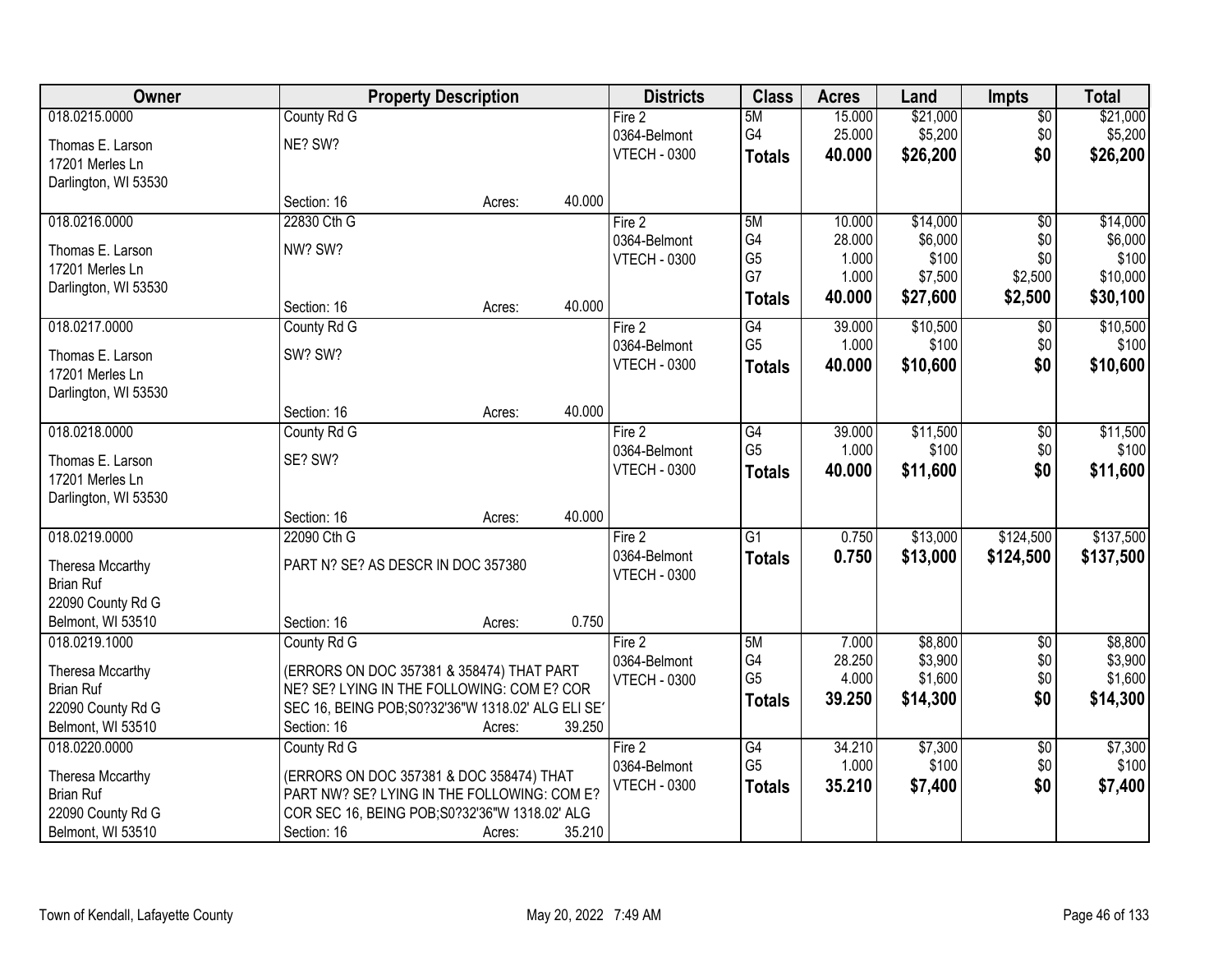| Owner                                   | <b>Property Description</b>                                                                   | <b>Districts</b>    | <b>Class</b>    | <b>Acres</b> | Land            | Impts           | <b>Total</b>    |
|-----------------------------------------|-----------------------------------------------------------------------------------------------|---------------------|-----------------|--------------|-----------------|-----------------|-----------------|
| 018.0221.0000                           | County Rd G                                                                                   | Fire 2              | G4              | 37.320       | \$10,900        | $\sqrt{6}$      | \$10,900        |
| Kennth C. Vanbogaert                    | SW? SE? EXC COM SECOR SEC 16;N00?19'27"E                                                      | 0364-Belmont        | G <sub>5</sub>  | 1.000        | \$100           | \$0             | \$100           |
| Mary A. Vanbogaert                      | 1318.18' ALG ELI SE? TO NECOR SE? SE? SEC                                                     | <b>VTECH - 0300</b> | <b>Totals</b>   | 38.320       | \$11,000        | \$0             | \$11,000        |
| 22303 Truman Rd                         | 16;N89?51'34"W 690.44' ALG NLI SE? SE? SEC 16 TO                                              |                     |                 |              |                 |                 |                 |
| Darlington, WI 53530                    | 38.320<br>Section: 16<br>Acres:                                                               |                     |                 |              |                 |                 |                 |
| 018.0221.1000                           | 22245 Cth G                                                                                   | Fire 2              | $\overline{G5}$ | 6.090        | \$6,300         | \$0             | \$6,300         |
|                                         |                                                                                               | 0364-Belmont        | <b>Totals</b>   | 6.090        | \$6,300         | \$0             | \$6,300         |
| David L. Reinicke<br>2075 Sunset Dr     | PART SW? SE? & PART SE? SE? COM SECOR SEC<br>16;N00?19'27"E 1318.18' ALG ELI SE? TO NECOR SE? | <b>VTECH - 0300</b> |                 |              |                 |                 |                 |
| Tomahawk, WI 54487                      | SE? SEC 16;N89?51'34"W 690.44' ALG NLI SE? SE?                                                |                     |                 |              |                 |                 |                 |
|                                         | 6.090<br>Section: 16<br>Acres:                                                                |                     |                 |              |                 |                 |                 |
| 018.0222.0000                           | County Rd G                                                                                   | Fire 2              | $\overline{G4}$ | 24.100       | \$7,400         | \$0             | \$7,400         |
|                                         |                                                                                               | 0364-Belmont        | G <sub>5</sub>  | 11.500       | \$34,700        | \$0             | \$34,700        |
| Kennth C. Vanbogaert                    | SE? SE? EXC COM SECOR SEC 16;N00?19'27"E                                                      | <b>VTECH - 0300</b> | <b>Totals</b>   | 35.600       | \$42,100        | \$0             | \$42,100        |
| Mary A. Vanbogaert                      | 1318.18' ALG ELI SE? TO NECOR SE? SE? SEC                                                     |                     |                 |              |                 |                 |                 |
| 22303 Truman Rd                         | 16;N89?51'34"W 690.44' ALG NLI SE? SE? SEC 16 TO                                              |                     |                 |              |                 |                 |                 |
| Darlington, WI 53530                    | 35.600<br>Section: 16<br>Acres:                                                               |                     |                 |              |                 |                 |                 |
| 018.0223.0000                           | Landon Rd                                                                                     | Fire 2              | $\overline{G4}$ | 37.000       | \$5,700         | $\overline{50}$ | \$5,700         |
| <b>Hypurdy LLC</b>                      | PART NE? NE? LYING IN THE FOLLOWING: ALL THAT                                                 | 0364-Belmont        | <b>Totals</b>   | 37.000       | \$5,700         | \$0             | \$5,700         |
| c/o Hvpurdy, LLC                        | PART N? N? SEC 17 LYING NORTH OF RR ROW                                                       | <b>VTECH - 0300</b> |                 |              |                 |                 |                 |
| C/O Mark Opitz                          |                                                                                               |                     |                 |              |                 |                 |                 |
| 16768 Bethel Grove Rd                   | 37.000<br>Section: 17<br>Acres:                                                               |                     |                 |              |                 |                 |                 |
| Belmont, WI 53510                       |                                                                                               |                     |                 |              |                 |                 |                 |
| 018.0224.1000                           | Landon Rd                                                                                     | Fire 2              | G4              | 23.050       | \$3,600         | \$0             | \$3,600         |
|                                         |                                                                                               | 0364-Belmont        | G <sub>5</sub>  | 5.000        | \$13,800        | \$0             | \$13,800        |
| <b>Hypurdy LLC</b>                      | PART NW? NE? LYING IN THE FOLLOWING: ALL                                                      | <b>VTECH - 0300</b> | <b>Totals</b>   | 28.050       | \$17,400        | \$0             | \$17,400        |
| c/o Hvpurdy, LLC                        | THAT PART N? N? SEC 17 LYING NORTH OF RR<br><b>ROW</b>                                        |                     |                 |              |                 |                 |                 |
| C/O Mark Opitz<br>16768 Bethel Grove Rd | 28.050<br>Section: 17                                                                         |                     |                 |              |                 |                 |                 |
| Belmont, WI 53510                       | Acres:                                                                                        |                     |                 |              |                 |                 |                 |
| 018.0224.2000                           | Landon Rd                                                                                     | Fire 2              | $\overline{G4}$ | 8.950        | \$700           | \$0             | \$700           |
|                                         |                                                                                               | 0364-Belmont        | <b>Totals</b>   | 8.950        | \$700           | \$0             | \$700           |
| Duane A. Paulson                        | PART NW? NE? LYING IN THE FOLLOWING: PART N?                                                  | <b>VTECH - 0300</b> |                 |              |                 |                 |                 |
| Dolores E. Paulson                      | SEC 17 DESCR AS: BEG AT A POINT 30 RODS                                                       |                     |                 |              |                 |                 |                 |
| 23572 County Rd G                       | NORTH OF SECOR NE? SEC 17; WEST 80                                                            |                     |                 |              |                 |                 |                 |
| Belmont, WI 53510-9756                  | 8.950<br>Section: 17<br>Acres:                                                                |                     |                 |              |                 |                 |                 |
| 018.0224.3000                           |                                                                                               | Fire 2              | $\overline{X2}$ | 3.000        | $\overline{50}$ | $\overline{50}$ | $\overline{30}$ |
| State of Wisconsin                      | CALAMINE-PLATTEVILLE STATE TRAIL, FMLY C, M,                                                  | 0364-Belmont        | Totals          | 3.000        | \$0             | \$0             | \$0             |
| Dept of Natural Resources               | ST P & P RR AS IT PASSES THROUGH THE NW? NE?                                                  | <b>VTECH - 0300</b> |                 |              |                 |                 |                 |
| 101 S Webster St                        | BEING 50 FT ON EACH SIDE OF THE CENTER OF                                                     |                     |                 |              |                 |                 |                 |
| Madison, WI 53703                       | 3.000<br>Section: 17<br>Acres:                                                                |                     |                 |              |                 |                 |                 |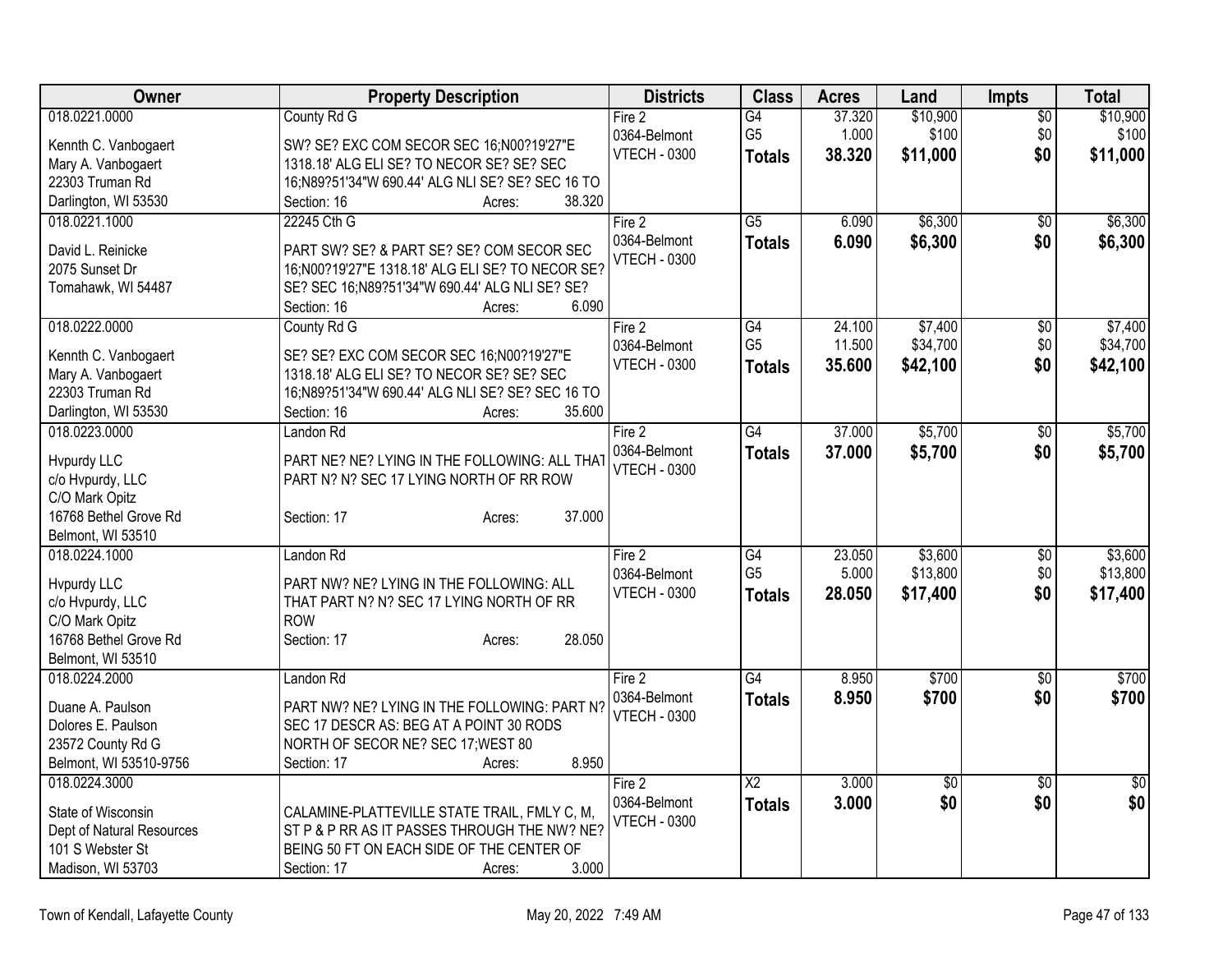| Owner                                            | <b>Property Description</b>                            | <b>Districts</b>                    | <b>Class</b>           | <b>Acres</b> | Land            | <b>Impts</b>    | <b>Total</b> |
|--------------------------------------------------|--------------------------------------------------------|-------------------------------------|------------------------|--------------|-----------------|-----------------|--------------|
| 018.0225.1000                                    | Landon Rd                                              | Fire 2                              | $\overline{G4}$        | 20.000       | \$1,500         | $\overline{50}$ | \$1,500      |
| Duane A. Paulson                                 | NW? SW? NE? & ALSO THAT PART SW? NE? LYING             | 0364-Belmont                        | <b>Totals</b>          | 20.000       | \$1,500         | \$0             | \$1,500      |
| Dolores E. Paulson                               | IN THE FOLLOWING: PART N? SEC 17 DESCR AS:             | <b>VTECH - 0300</b>                 |                        |              |                 |                 |              |
| 23572 County Rd G                                | BEG AT A POINT 30 RODS NORTH OF SECOR NE?              |                                     |                        |              |                 |                 |              |
| Belmont, WI 53510-9756                           | 20,000<br>Section: 17<br>Acres:                        |                                     |                        |              |                 |                 |              |
| 018.0225.2000                                    | Landon Rd                                              | Fire 2                              | G4                     | 20.000       | \$2,400         | $\sqrt{6}$      | \$2,400      |
|                                                  | S? SW? NE?                                             | 0364-Belmont                        | <b>Totals</b>          | 20.000       | \$2,400         | \$0             | \$2,400      |
| Shirley Von Glahn Trust<br>c/o Shirley Von Glahn |                                                        | <b>VTECH - 0300</b>                 |                        |              |                 |                 |              |
| 23380 County Rd G                                |                                                        |                                     |                        |              |                 |                 |              |
| Belmont, WI 53510-9756                           | 20.000<br>Section: 17<br>Acres:                        |                                     |                        |              |                 |                 |              |
| 018.0226.1000                                    | Landon Rd                                              | Fire 2                              | $\overline{G4}$        | 15.000       | \$1,100         | \$0             | \$1,100      |
|                                                  |                                                        | 0364-Belmont                        | <b>Totals</b>          | 15.000       | \$1,100         | \$0             | \$1,100      |
| Shirley Von Glahn Trust                          | THE SOUTH 3/8 OF SE? NE?                               | <b>VTECH - 0300</b>                 |                        |              |                 |                 |              |
| c/o Shirley Von Glahn                            |                                                        |                                     |                        |              |                 |                 |              |
| 23380 County Rd G                                |                                                        |                                     |                        |              |                 |                 |              |
| Belmont, WI 53510-9756                           | 15.000<br>Section: 17<br>Acres:                        |                                     |                        |              |                 |                 |              |
| 018.0226.2000                                    | Landon Rd                                              | Fire 2                              | $\overline{G4}$        | 24.500       | \$1,900         | \$0             | \$1,900      |
| Duane A. Paulson                                 | PART E? NE? LYING IN THE FOLLOWING: PART N?            | 0364-Belmont<br><b>VTECH - 0300</b> | <b>Totals</b>          | 24.500       | \$1,900         | \$0             | \$1,900      |
| Dolores E. Paulson                               | SEC 17 DESCR AS: BEG AT A POINT 30 RODS                |                                     |                        |              |                 |                 |              |
| 23572 County Rd G                                | NORTH OF SECOR NE? SEC 17; WEST 80                     |                                     |                        |              |                 |                 |              |
| Belmont, WI 53510-9756                           | 24.500<br>Section: 17<br>Acres:                        |                                     |                        |              |                 |                 |              |
| 018.0226.3000                                    |                                                        | Fire 2                              | $\overline{\text{X2}}$ | 3.000        | $\overline{50}$ | \$0             | $\sqrt{50}$  |
| State of Wisconsin                               | CALAMINE-PLATTEVILLE STATE TRAIL, FMLY C, M,           | 0364-Belmont                        | <b>Totals</b>          | 3.000        | \$0             | \$0             | \$0          |
| Dept of Natural Resources                        | ST P & P RR AS IT PASSES THROUGH THE E-1/2 NE?         | <b>VTECH - 0300</b>                 |                        |              |                 |                 |              |
| 101 S Webster St                                 | BEING 50 FT ON EACH SIDE OF THE CENTER OF              |                                     |                        |              |                 |                 |              |
| Madison, WI 53703                                | 3.000<br>Section: 17<br>Acres:                         |                                     |                        |              |                 |                 |              |
| 018.0227.1000                                    | <b>Bethel Grove Rd</b>                                 | Fire 2                              | $\overline{G4}$        | 28.200       | \$4,300         | $\overline{50}$ | \$4,300      |
|                                                  |                                                        | 0364-Belmont                        | G <sub>5</sub>         | 5.000        | \$2,500         | \$0             | \$2,500      |
| Hvpurdy LLC                                      | PART NE? NW? LYING IN THE FOLLOWING: ALL               | <b>VTECH - 0300</b>                 | <b>Totals</b>          | 33.200       | \$6,800         | \$0             | \$6,800      |
| c/o Hvpurdy, LLC<br>C/O Mark Opitz               | THAT PART N? N? SEC 17 LYING NORTH OF RR<br><b>ROW</b> |                                     |                        |              |                 |                 |              |
| 16768 Bethel Grove Rd                            | 33.200<br>Section: 17<br>Acres:                        |                                     |                        |              |                 |                 |              |
| Belmont, WI 53510                                |                                                        |                                     |                        |              |                 |                 |              |
| 018.0227.2000                                    | <b>Bethel Grove Rd</b>                                 | Fire 2                              | $\overline{G4}$        | 4.800        | \$400           | $\overline{50}$ | \$400        |
|                                                  |                                                        | 0364-Belmont                        | <b>Totals</b>          | 4.800        | \$400           | \$0             | \$400        |
| Duane A. Paulson                                 | PART NE? NW? LYING IN THE FOLLOWING: PART N?           | <b>VTECH - 0300</b>                 |                        |              |                 |                 |              |
| Dolores E. Paulson                               | SEC 17 DESCR AS: BEG AT A POINT 30 RODS                |                                     |                        |              |                 |                 |              |
| 23572 County Rd G                                | NORTH OF SECOR NE? SEC 17; WEST 80                     |                                     |                        |              |                 |                 |              |
| Belmont, WI 53510-9756                           | 4.800<br>Section: 17<br>Acres:                         |                                     |                        |              |                 |                 |              |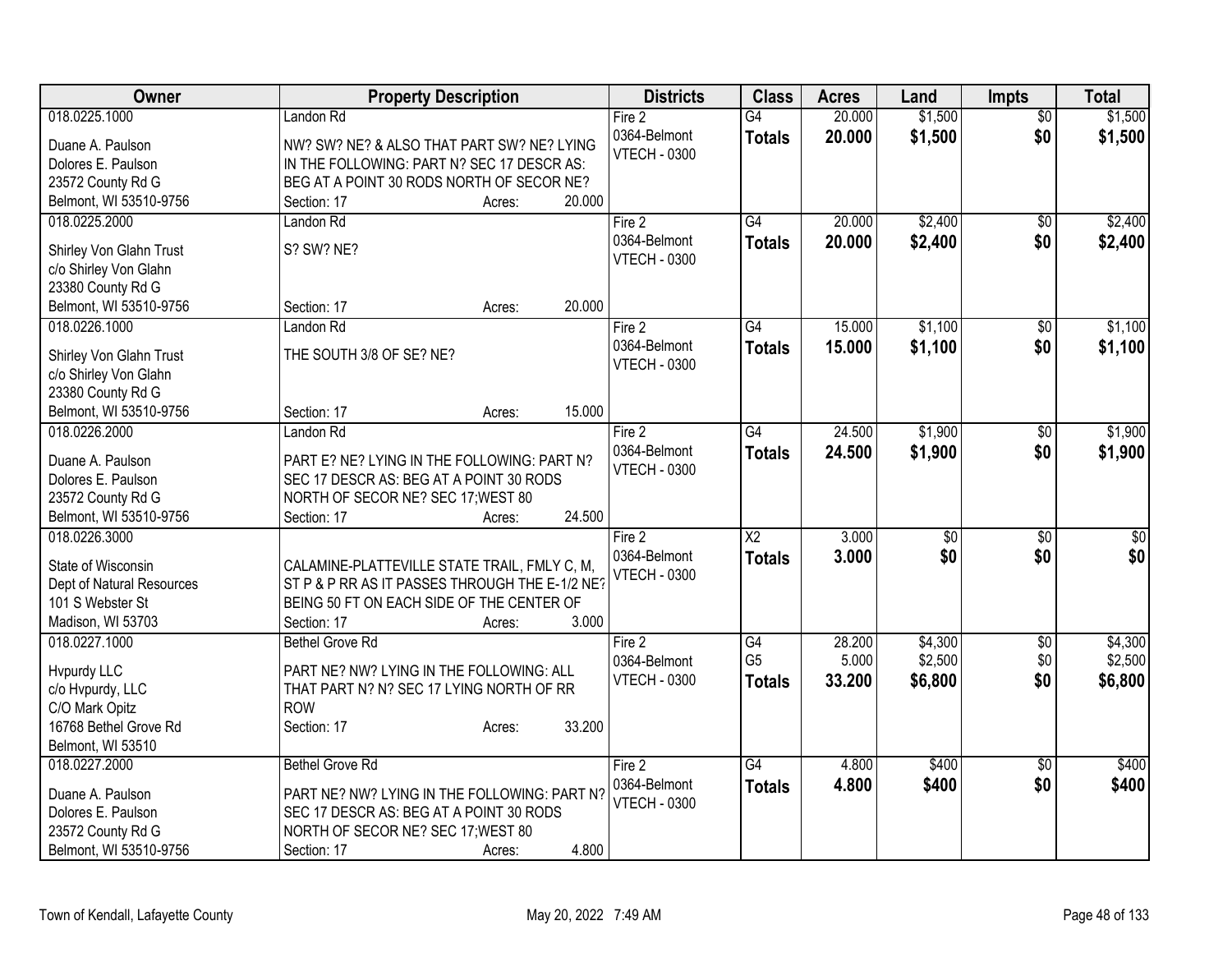| Owner                                                                                                            | <b>Property Description</b>                                                                                                                                                                 | <b>Districts</b>                              | <b>Class</b>                            | <b>Acres</b>              | Land                            | <b>Impts</b>                            | Total                           |
|------------------------------------------------------------------------------------------------------------------|---------------------------------------------------------------------------------------------------------------------------------------------------------------------------------------------|-----------------------------------------------|-----------------------------------------|---------------------------|---------------------------------|-----------------------------------------|---------------------------------|
| 018.0227.3000<br>State of Wisconsin<br>Dept of Natural Resources<br>101 S Webster St<br>Madison, WI 53703        | CALAMINE-PLATTEVILLE STATE TRAIL, FMLY C, M,<br>ST P & P RR AS IT PASSES THROUGH THE NE? NW?<br>BEING 50 FT ON EACH SIDE OF THE CENTER OF<br>2.000<br>Section: 17<br>Acres:                 | Fire 2<br>0364-Belmont<br><b>VTECH - 0300</b> | $\overline{X2}$<br><b>Totals</b>        | 2.000<br>2.000            | $\overline{50}$<br>\$0          | $\overline{50}$<br>\$0                  | $\overline{50}$<br>\$0          |
| 018.0228.1000<br>Hvpurdy LLC<br>c/o Hvpurdy, LLC<br>C/O Mark Opitz<br>16768 Bethel Grove Rd<br>Belmont, WI 53510 | 16778 Bethel Grove Rd<br>NW? NW? LYING IN THE FOLLOWING: ALL THAT<br>PART N? N? SEC 17 LYING NORTH OF RR ROW<br>EXCEPT COM NWCOR SEC 17;S0?02'09"E<br>35.000<br>Section: 17<br>Acres:       | Fire 2<br>0364-Belmont<br><b>VTECH - 0300</b> | G4<br>G7<br>Totals                      | 33.000<br>2.000<br>35.000 | \$4,800<br>\$15,000<br>\$19,800 | $\overline{50}$<br>\$4,600<br>\$4,600   | \$4,800<br>\$19,600<br>\$24,400 |
| 018.0228.2000<br>Mark A. Opitz<br>Marcia Opitz<br>16768 Bethel Grove Rd<br>Belmont, WI 53510                     | 16768 Bethel Grove Rd<br>PART NW? NW? COM NWCOR SEC 17;S0?02'09"E<br>425.70';N90?00'00"E 292.44' TO POB;N89?30'53"E<br>517.62";S0?28'E 81.02";N89?31'11"E<br>5.000<br>Section: 17<br>Acres: | Fire 2<br>0364-Belmont<br><b>VTECH - 0300</b> | $\overline{G1}$<br>G4<br><b>Totals</b>  | 2.000<br>3.000<br>5.000   | \$24,000<br>\$200<br>\$24,200   | \$174,400<br>\$0<br>\$174,400           | \$198,400<br>\$200<br>\$198,600 |
| 018.0229.1000<br>Hvpurdy LLC<br>c/o Hvpurdy, LLC<br>C/O Mark Opitz<br>16768 Bethel Grove Rd<br>Belmont, WI 53510 | <b>Bethel Grove Rd</b><br>ALL THAT PART SW? NW? LYING NORTH OF RR<br><b>ROW</b><br>15.400<br>Section: 17<br>Acres:                                                                          | Fire 2<br>0364-Belmont<br><b>VTECH - 0300</b> | G4<br>G <sub>5</sub><br><b>Totals</b>   | 14.400<br>1.000<br>15.400 | \$1,100<br>\$100<br>\$1,200     | \$0<br>\$0<br>\$0                       | \$1,100<br>\$100<br>\$1,200     |
| 018.0229.2000<br>Duane A. Paulson<br>Dolores E. Paulson<br>23572 County Rd G<br>Belmont, WI 53510-9756           | County Rd G<br>ALL THAT PART SW? NW? WHICH LIES SOUTH OF<br>RR ROW & EXCEPT THEREFROM THAT PORTION<br>WHICH LIES SOUTH OF HWY & ALSO EXC LANDS<br>20.500<br>Section: 17<br>Acres:           | Fire 2<br>0364-Belmont<br><b>VTECH - 0300</b> | G4<br><b>Totals</b>                     | 20.500<br>20.500          | \$2,700<br>\$2,700              | \$0<br>\$0                              | \$2,700<br>\$2,700              |
| 018.0229.3000<br>Thomas R. Lindholm<br>23989 Cth G<br>Belmont, WI 53510                                          | 23989 Cth G<br>LOT 1 CSM 756<br>1.890<br>Section: 17<br>Acres:                                                                                                                              | Fire 2<br>0364-Belmont<br><b>VTECH - 0300</b> | G4<br>G7<br><b>Totals</b>               | 0.890<br>1.000<br>1.890   | \$100<br>\$10,000<br>\$10,100   | $\overline{50}$<br>\$70,900<br>\$70,900 | \$100<br>\$80,900<br>\$81,000   |
| 018.0229.4000<br>State of Wisconsin<br>Dept of Natural Resources<br>101 S Webster St<br>Madison, WI 53703        | CALAMINE-PLATTEVILLE STATE TRAIL, FMLY C, M,<br>ST P & P RR AS IT PASSES THROUGH THE SW? NW?<br>& SE? NW? BEING 50 FT ON EACH SIDE OF THE<br>4.000<br>Section: 17<br>Acres:                 | Fire 2<br>0364-Belmont<br><b>VTECH - 0300</b> | $\overline{\text{X2}}$<br><b>Totals</b> | 4.000<br>4.000            | $\overline{30}$<br>\$0          | $\overline{30}$<br>\$0                  | $\overline{30}$<br>\$0          |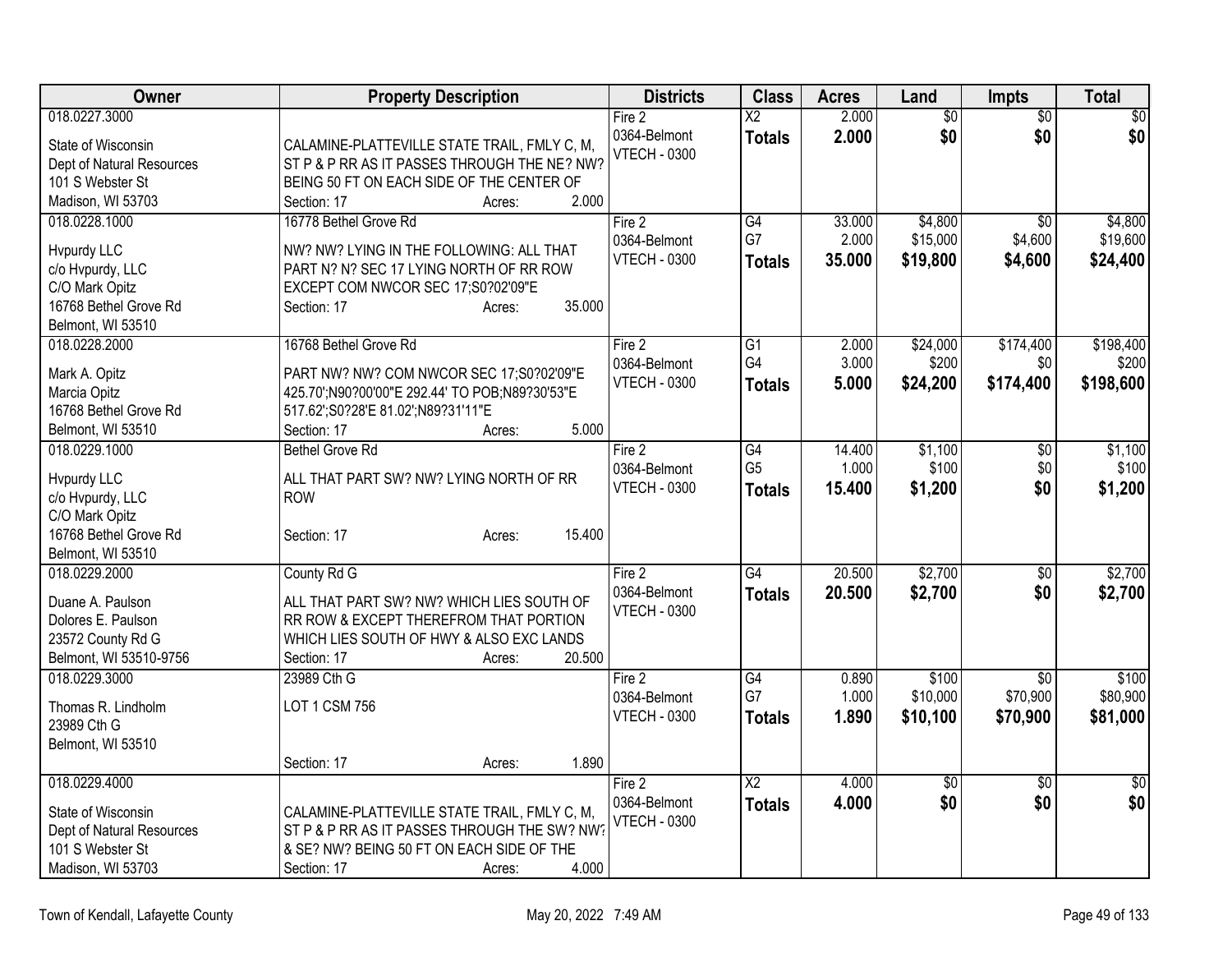| Owner                         | <b>Property Description</b>                                                                  |        |        | <b>Districts</b>    | <b>Class</b>         | <b>Acres</b>   | Land            | <b>Impts</b>     | <b>Total</b>       |
|-------------------------------|----------------------------------------------------------------------------------------------|--------|--------|---------------------|----------------------|----------------|-----------------|------------------|--------------------|
| 018.0230.0000                 | County Rd G                                                                                  |        |        | Fire 2              | $\overline{G4}$      | 39.000         | \$6,400         | $\overline{50}$  | \$6,400            |
| Duane A. Paulson              | SE? NW? EXC RR ROW                                                                           |        |        | 0364-Belmont        | <b>Totals</b>        | 39.000         | \$6,400         | \$0              | \$6,400            |
| Dolores E. Paulson            |                                                                                              |        |        | <b>VTECH - 0300</b> |                      |                |                 |                  |                    |
| 23572 County Rd G             |                                                                                              |        |        |                     |                      |                |                 |                  |                    |
| Belmont, WI 53510-9756        | Section: 17                                                                                  | Acres: | 39.000 |                     |                      |                |                 |                  |                    |
| 018.0230.1000                 |                                                                                              |        |        | Fire 2              | $\overline{X2}$      | 1.700          | $\overline{50}$ | $\overline{50}$  | $\sqrt{50}$        |
|                               |                                                                                              |        |        | 0364-Belmont        | <b>Totals</b>        | 1.700          | \$0             | \$0              | \$0                |
| Lafayette County Highway Dept | LANDS FOR HWY PER VOL 208D P162 & & VOL 208D                                                 |        |        | <b>VTECH - 0300</b> |                      |                |                 |                  |                    |
| 12016 Hill St                 | P168 & VOL 208D P180                                                                         |        |        |                     |                      |                |                 |                  |                    |
| Darlington, WI 53530          |                                                                                              |        |        |                     |                      |                |                 |                  |                    |
|                               | Section: 17                                                                                  | Acres: | 1.700  |                     |                      |                |                 |                  |                    |
| 018.0231.0000                 | 23572 Cth G                                                                                  |        |        | Fire 2              | $\overline{G4}$      | 34.000         | \$5,200         | $\overline{50}$  | \$5,200            |
| Paulson Farms, LLC            | NE? SW?                                                                                      |        |        | 0364-Belmont        | G <sub>5</sub><br>G7 | 2.000<br>4.000 | \$100           | \$0<br>\$668,800 | \$100<br>\$703,800 |
| 23572 County Rd G             |                                                                                              |        |        | <b>VTECH - 0300</b> |                      |                | \$35,000        |                  |                    |
| Belmont, WI 53510-9756        |                                                                                              |        |        |                     | Totals               | 40.000         | \$40,300        | \$668,800        | \$709,100          |
|                               | Section: 17                                                                                  | Acres: | 40.000 |                     |                      |                |                 |                  |                    |
| 018.0232.0000                 | 23800 Cth G                                                                                  |        |        | Fire 2              | G4                   | 3.000          | \$200           | \$0              | \$200              |
| Luke J. Vannatta              |                                                                                              |        |        | 0364-Belmont        | G7                   | 5.700          | \$17,100        | \$176,400        | \$193,500          |
| Brittany A. Vannatta          | PART NW? SW? COM AT NECOR W? SW? SEC 17,<br>SAID POINT BEING POB; S00?02'45"W 822.07' ALG EL |        |        | <b>VTECH - 0300</b> | <b>Totals</b>        | 8.700          | \$17,300        | \$176,400        | \$193,700          |
| 23800 County Rd G             | LI SAID W? SW? TO INTERSECTION WITH C/L CTH                                                  |        |        |                     |                      |                |                 |                  |                    |
| Belmont, WI 53510             | Section: 17                                                                                  | Acres: | 8.700  |                     |                      |                |                 |                  |                    |
| 018.0232.1000                 | County Rd G                                                                                  |        |        | Fire 2              | $\overline{G4}$      | 23.700         | \$3,400         | $\overline{30}$  | \$3,400            |
|                               |                                                                                              |        |        | 0364-Belmont        | G <sub>5</sub>       | 2.000          | \$100           | \$0              | \$100              |
| Wade T. Larson                | <b>LOT 2 CSM 756</b>                                                                         |        |        | <b>VTECH - 0300</b> | G7                   | 1.000          | \$7,500         | \$7,900          | \$15,400           |
| Rachel E. Larson              |                                                                                              |        |        |                     | <b>Totals</b>        | 26.700         | \$11,000        | \$7,900          | \$18,900           |
| 23063 Cth G                   |                                                                                              |        |        |                     |                      |                |                 |                  |                    |
| Belmont, WI 53510             | Section: 17                                                                                  | Acres: | 26.700 |                     |                      |                |                 |                  |                    |
| 018.0233.0000                 | <b>Bethel Grove Rd</b>                                                                       |        |        | Fire 2              | G4                   | 82.210         | \$20,700        | $\overline{50}$  | \$20,700           |
| Cynthia Van Bogaert           | PART NW? SW & PART SW? SW? SEC 17 & ALL NW?                                                  |        |        | 0364-Belmont        | G <sub>5</sub>       | 2.000          | \$100           | \$0              | \$100              |
| Stephen Chalupnik III         | NW? SEC 20 DESCR AS: COM SWCOR SEC 17, SAID                                                  |        |        | <b>VTECH - 0300</b> | <b>Totals</b>        | 84.210         | \$20,800        | \$0              | \$20,800           |
| N8551 Freidig Rd              | POINT BEING POB;N00?00'00"W 1600.05' ALG WLI W?                                              |        |        |                     |                      |                |                 |                  |                    |
| Brooklyn, WI 53521            | Section: 20                                                                                  | Acres: | 84.210 |                     |                      |                |                 |                  |                    |
| 018.0234.0000                 | County Rd G                                                                                  |        |        | Fire 2              | G4                   | 39.000         | \$11,300        | $\overline{50}$  | \$11,300           |
|                               |                                                                                              |        |        | 0364-Belmont        | G <sub>5</sub>       | 1.000          | \$100           | \$0              | \$100              |
| Duane A. Paulson              | SE? SW?                                                                                      |        |        | <b>VTECH - 0300</b> | <b>Totals</b>        | 40.000         | \$11,400        | \$0              | \$11,400           |
| Dolores E. Paulson            |                                                                                              |        |        |                     |                      |                |                 |                  |                    |
| 23572 County Rd G             |                                                                                              |        |        |                     |                      |                |                 |                  |                    |
| Belmont, WI 53510-9756        | Section: 17                                                                                  | Acres: | 40.000 |                     |                      |                |                 |                  |                    |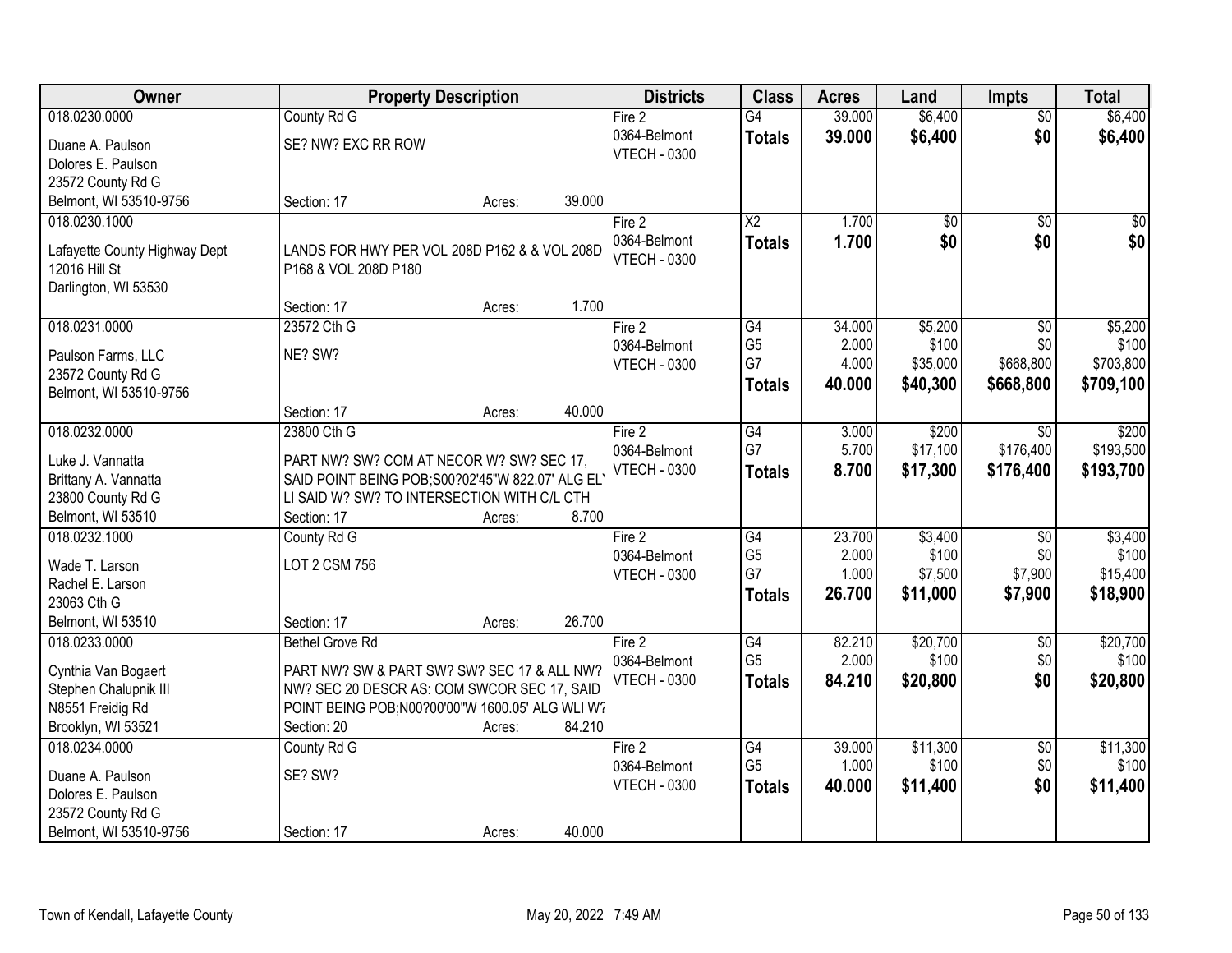| Owner                                  |                                                                                          | <b>Property Description</b> |        | <b>Districts</b>    | <b>Class</b>    | <b>Acres</b> | Land                        | <b>Impts</b>           | <b>Total</b> |
|----------------------------------------|------------------------------------------------------------------------------------------|-----------------------------|--------|---------------------|-----------------|--------------|-----------------------------|------------------------|--------------|
| 018.0235.0000                          | County Rd G                                                                              |                             |        | Fire 2              | 5M              | 40.000       | \$56,000                    | $\overline{50}$        | \$56,000     |
| Thomas E. Larson                       | NE? SE?                                                                                  |                             |        | 0364-Belmont        | <b>Totals</b>   | 40.000       | \$56,000                    | \$0                    | \$56,000     |
| 17201 Merles Ln                        |                                                                                          |                             |        | <b>VTECH - 0300</b> |                 |              |                             |                        |              |
| Darlington, WI 53530                   |                                                                                          |                             |        |                     |                 |              |                             |                        |              |
|                                        | Section: 17                                                                              | Acres:                      | 40.000 |                     |                 |              |                             |                        |              |
| 018.0236.0000                          | County Rd G                                                                              |                             |        | Fire 2              |                 |              | Assessed with 018.0237.0000 |                        |              |
| Shirley Von Glahn Trust                | NW4 SE4***ASSESSED WITH PARCEL                                                           |                             |        | 0364-Belmont        |                 |              |                             |                        |              |
| c/o Shirley Von Glahn                  | 018.0237.0000***                                                                         |                             |        | <b>VTECH - 0300</b> |                 |              |                             |                        |              |
| 23380 County Rd G                      |                                                                                          |                             |        |                     |                 |              |                             |                        |              |
| Belmont, WI 53510-9756                 | Section: 17                                                                              | Acres:                      | 40.000 |                     |                 |              |                             |                        |              |
| 018.0237.0000                          | 23380 Cth G                                                                              |                             |        | Fire 2              | $\overline{G4}$ | 47.000       | \$6,000                     | $\overline{50}$        | \$6,000      |
| Shirley Von Glahn Trust                | SW4 SE4 EXC ALL THAT PART WHICH LIES SOUTH                                               |                             |        | 0364-Belmont        | G <sub>5</sub>  | 1.000        | \$100                       | \$0                    | \$100        |
| c/o Shirley Von Glahn                  | OF C/L CTH "G" & ALSO EXCEPTING FROM ABOVE                                               |                             |        | <b>VTECH - 0300</b> | G7              | 2.000        | \$15,000                    | \$115,800              | \$130,800    |
| 23380 County Rd G                      | AND INCLUDING WITH THIS TAX PARCEL: COM AT A                                             |                             |        |                     | <b>Totals</b>   | 50.000       | \$21,100                    | \$115,800              | \$136,900    |
| Belmont, WI 53510-9756                 | Section: 17                                                                              | Acres:                      | 10.000 |                     |                 |              |                             |                        |              |
| 018.0237.1000                          | County Rd G                                                                              |                             |        | Fire 2              | G4              | 29.000       | \$8,300                     | \$0                    | \$8,300      |
|                                        |                                                                                          |                             |        | 0364-Belmont        | G <sub>5</sub>  | 1.000        | \$100                       | \$0                    | \$100        |
| Duane A. Paulson<br>Dolores E. Paulson | ALL THAT PART SW? SE? WHICH LIES SOUTH OF<br>C/L CTH "G" EXCEPT COM AT A POINT WHERE C/L |                             |        | <b>VTECH - 0300</b> | <b>Totals</b>   | 30.000       | \$8,400                     | \$0                    | \$8,400      |
| 23572 County Rd G                      | OF SAID HWY CROSSES THE WEST BOUNDARY LINE                                               |                             |        |                     |                 |              |                             |                        |              |
| Belmont, WI 53510-9756                 | Section: 17                                                                              | Acres:                      | 30.000 |                     |                 |              |                             |                        |              |
| 018.0238.0000                          | 23063 Cth G                                                                              |                             |        | Fire 2              | $\overline{G4}$ | 34.000       | \$10,100                    | $\overline{30}$        | \$10,100     |
|                                        |                                                                                          |                             |        | 0364-Belmont        | G <sub>5</sub>  | 2.000        | \$100                       | \$0                    | \$100        |
| Thomas E. Larson                       | SE? SE?                                                                                  |                             |        | <b>VTECH - 0300</b> | G7              | 4.000        | \$35,000                    | \$119,200              | \$154,200    |
| 17201 Merles Ln                        |                                                                                          |                             |        |                     | <b>Totals</b>   | 40.000       | \$45,200                    | \$119,200              | \$164,400    |
| Darlington, WI 53530                   | Section: 17                                                                              | Acres:                      | 40.000 |                     |                 |              |                             |                        |              |
| 018.0239.0000                          | <b>Bethel Grove Rd</b>                                                                   |                             |        | Fire 2              | G4              | 38.500       | \$8,600                     | $\overline{60}$        | \$8,600      |
|                                        |                                                                                          |                             |        | 0364-Belmont        | G <sub>5</sub>  | 1.000        | \$100                       | \$0                    | \$100        |
| Don E. Christensen                     | NE? NE? EXC A STRIP ONE ROD WIDE OFF THE                                                 |                             |        | <b>VTECH - 0300</b> | <b>Totals</b>   | 39.500       | \$8,700                     | \$0                    | \$8,700      |
| Linda S. Christensen                   | NORTH SIDE THEREOF                                                                       |                             |        |                     |                 |              |                             |                        |              |
| 24620 Truman Rd                        |                                                                                          |                             |        |                     |                 |              |                             |                        |              |
| Belmont, WI 53510<br>018.0240.0000     | Section: 19<br><b>Bethel Grove Rd</b>                                                    | Acres:                      | 39.500 | Fire 2              | $\overline{G4}$ | 39.500       | \$9,000                     |                        | \$9,000      |
|                                        |                                                                                          |                             |        | 0364-Belmont        |                 | 39.500       |                             | $\overline{30}$<br>\$0 |              |
| Don E. Christensen                     | NW? NE? EXC A STRIP ONE ROD WIDE OFF THE                                                 |                             |        | <b>VTECH - 0300</b> | <b>Totals</b>   |              | \$9,000                     |                        | \$9,000      |
| Linda S. Christensen                   | NORTH SIDE THEREOF                                                                       |                             |        |                     |                 |              |                             |                        |              |
| 24620 Truman Rd                        |                                                                                          |                             |        |                     |                 |              |                             |                        |              |
| Belmont, WI 53510                      | Section: 19                                                                              | Acres:                      | 39.500 |                     |                 |              |                             |                        |              |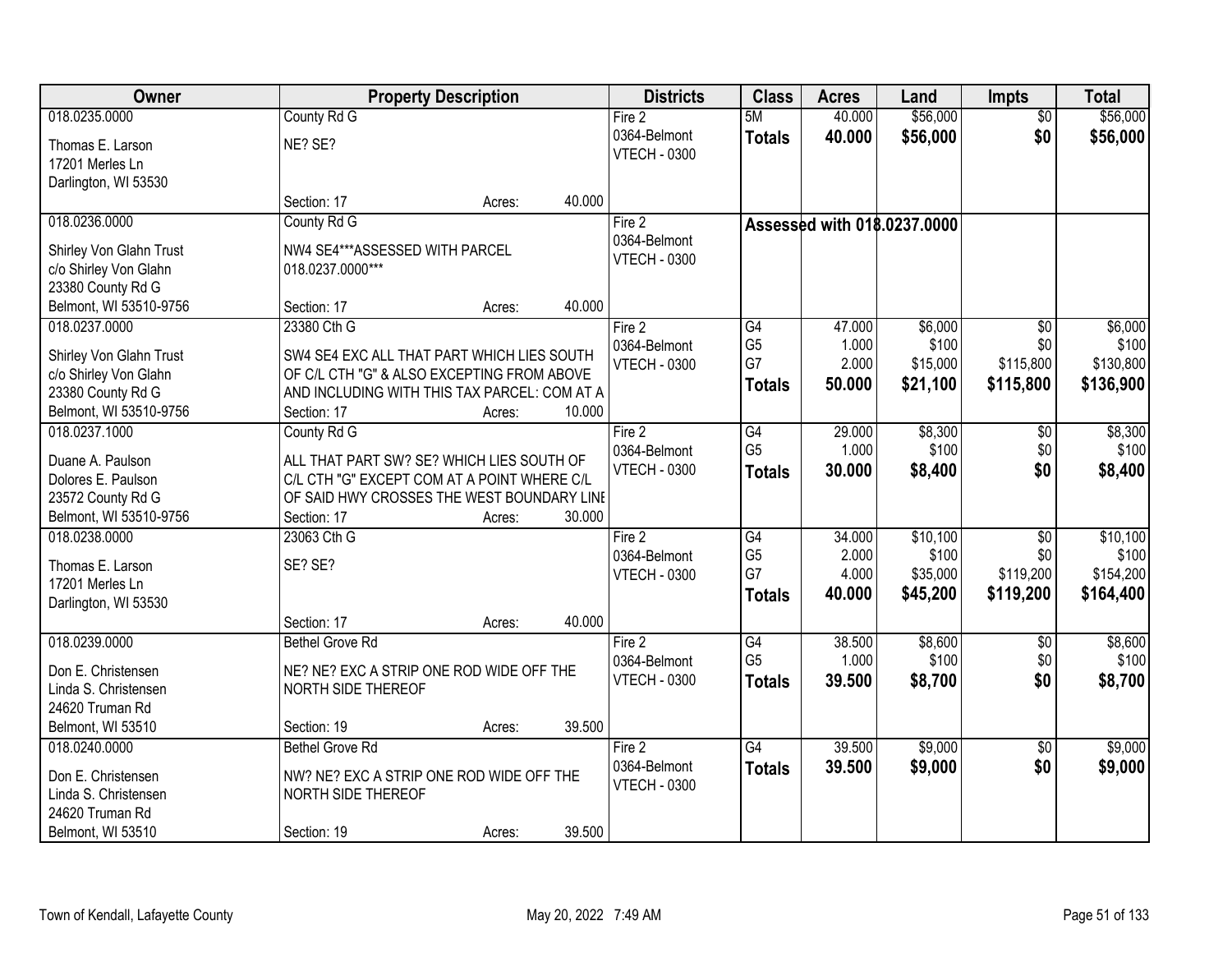| Owner                                       | <b>Property Description</b>                              |        |        | <b>Districts</b>    | <b>Class</b>    | <b>Acres</b> | Land     | <b>Impts</b>    | <b>Total</b> |
|---------------------------------------------|----------------------------------------------------------|--------|--------|---------------------|-----------------|--------------|----------|-----------------|--------------|
| 018.0241.0000                               | <b>Truman Rd</b>                                         |        |        | Fire 2              | $\overline{G4}$ | 39.000       | \$9,800  | $\overline{50}$ | \$9,800      |
| Don E. Christensen                          | SW? NE?                                                  |        |        | 0364-Belmont        | G <sub>5</sub>  | 1.000        | \$100    | \$0             | \$100        |
| Linda S. Christensen                        |                                                          |        |        | <b>VTECH - 0300</b> | <b>Totals</b>   | 40.000       | \$9,900  | \$0             | \$9,900      |
| 24620 Truman Rd                             |                                                          |        |        |                     |                 |              |          |                 |              |
| Belmont, WI 53510                           | Section: 19                                              | Acres: | 40.000 |                     |                 |              |          |                 |              |
| 018.0242.0000                               | <b>Truman Rd</b>                                         |        |        | Fire 2              | $\overline{G4}$ | 38.000       | \$10,100 | $\overline{50}$ | \$10,100     |
|                                             | SE? NE?                                                  |        |        | 0364-Belmont        | G <sub>5</sub>  | 2.000        | \$100    | \$0             | \$100        |
| Don E. Christensen<br>Linda S. Christensen  |                                                          |        |        | <b>VTECH - 0300</b> | <b>Totals</b>   | 40.000       | \$10,200 | \$0             | \$10,200     |
| 24620 Truman Rd                             |                                                          |        |        |                     |                 |              |          |                 |              |
| Belmont, WI 53510                           | Section: 19                                              | Acres: | 40.000 |                     |                 |              |          |                 |              |
| 018.0243.1000                               | County Rd G                                              |        |        | Fire 2              | $\overline{G4}$ | 9.840        | \$700    | $\overline{50}$ | \$700        |
|                                             |                                                          |        |        | 0364-Belmont        | <b>Totals</b>   | 9.840        | \$700    | \$0             | \$700        |
| Thomas E. Larson                            | A STRIP OF LAND ONE ROD WIDE OFF THE NORTH               |        |        | <b>VTECH - 0300</b> |                 |              |          |                 |              |
| 17201 Merles Ln                             | SIDE OF NE? SEC 19 & ALSO PART NE? NW? LYING             |        |        |                     |                 |              |          |                 |              |
| Darlington, WI 53530                        | IN THE FOLLOWING: COM NECOR NW? SEC 19 T3N               |        |        |                     |                 |              |          |                 |              |
|                                             | Section: 19                                              | Acres: | 9.840  |                     |                 |              |          |                 |              |
| 018.0243.2000                               | <b>Truman Rd</b>                                         |        |        | Fire 2              | G4              | 15.560       | \$3,000  | \$0             | \$3,000      |
| Don E. Christensen                          | THE EAST 12.20 CHAINS OF THE NE? NW? EXC BEG             |        |        | 0364-Belmont        | <b>Totals</b>   | 15.560       | \$3,000  | \$0             | \$3,000      |
| Linda S. Christensen                        | NECOR NW?;SOUTH 5.06 CHS;SOUTH 70DG WEST                 |        |        | <b>VTECH - 0300</b> |                 |              |          |                 |              |
| 24620 Truman Rd                             | TO A POINT 12.20 CHS WEST OF ELI NW?; NORTH TO           |        |        |                     |                 |              |          |                 |              |
| Belmont, WI 53510                           | Section: 19                                              | Acres: | 15.560 |                     |                 |              |          |                 |              |
| 018.0243.3000                               | <b>Truman Rd</b>                                         |        |        | Fire 2              | $\overline{G4}$ | 15.600       | \$3,100  | $\overline{50}$ | \$3,100      |
|                                             |                                                          |        |        | 0364-Belmont        | <b>Totals</b>   | 15.600       | \$3,100  | \$0             | \$3,100      |
| Jeffrey Christensen<br>Emily A. Christensen | NE? NW? EXC THE EAST 12 CHS & 20 LINKS<br><b>THEREOF</b> |        |        | <b>VTECH - 0300</b> |                 |              |          |                 |              |
| 25311 Truman Rd                             |                                                          |        |        |                     |                 |              |          |                 |              |
| Belmont, WI 53510                           | Section: 19                                              | Acres: | 15.600 |                     |                 |              |          |                 |              |
| 018.0244.0000                               | <b>Truman Rd</b>                                         |        |        | Fire 2              | $\overline{G4}$ | 35.930       | \$5,800  | $\sqrt{6}$      | \$5,800      |
|                                             |                                                          |        |        | 0364-Belmont        | <b>Totals</b>   | 35.930       | \$5,800  | \$0             | \$5,800      |
| Jeffrey Christensen                         | FRAC NW? NW?                                             |        |        | <b>VTECH - 0300</b> |                 |              |          |                 |              |
| Emily A. Christensen                        |                                                          |        |        |                     |                 |              |          |                 |              |
| 25311 Truman Rd                             |                                                          |        |        |                     |                 |              |          |                 |              |
| Belmont, WI 53510                           | Section: 19                                              | Acres: | 35.930 |                     |                 |              |          |                 |              |
| 018.0245.0000                               | 24890 Truman Rd                                          |        |        | Fire 2              | G4              | 32.550       | \$6,400  | $\overline{50}$ | \$6,400      |
| Jeffrey Christensen                         | FRAC SW? NW?                                             |        |        | 0364-Belmont        | G <sub>5</sub>  | 1.000        | \$100    | \$0             | \$100        |
| Emily A. Christensen                        |                                                          |        |        | <b>VTECH - 0300</b> | G7              | 2.000        | \$20,000 | \$88,700        | \$108,700    |
| 25311 Truman Rd                             |                                                          |        |        |                     | <b>Totals</b>   | 35.550       | \$26,500 | \$88,700        | \$115,200    |
| Belmont, WI 53510                           | Section: 19                                              | Acres: | 35.550 |                     |                 |              |          |                 |              |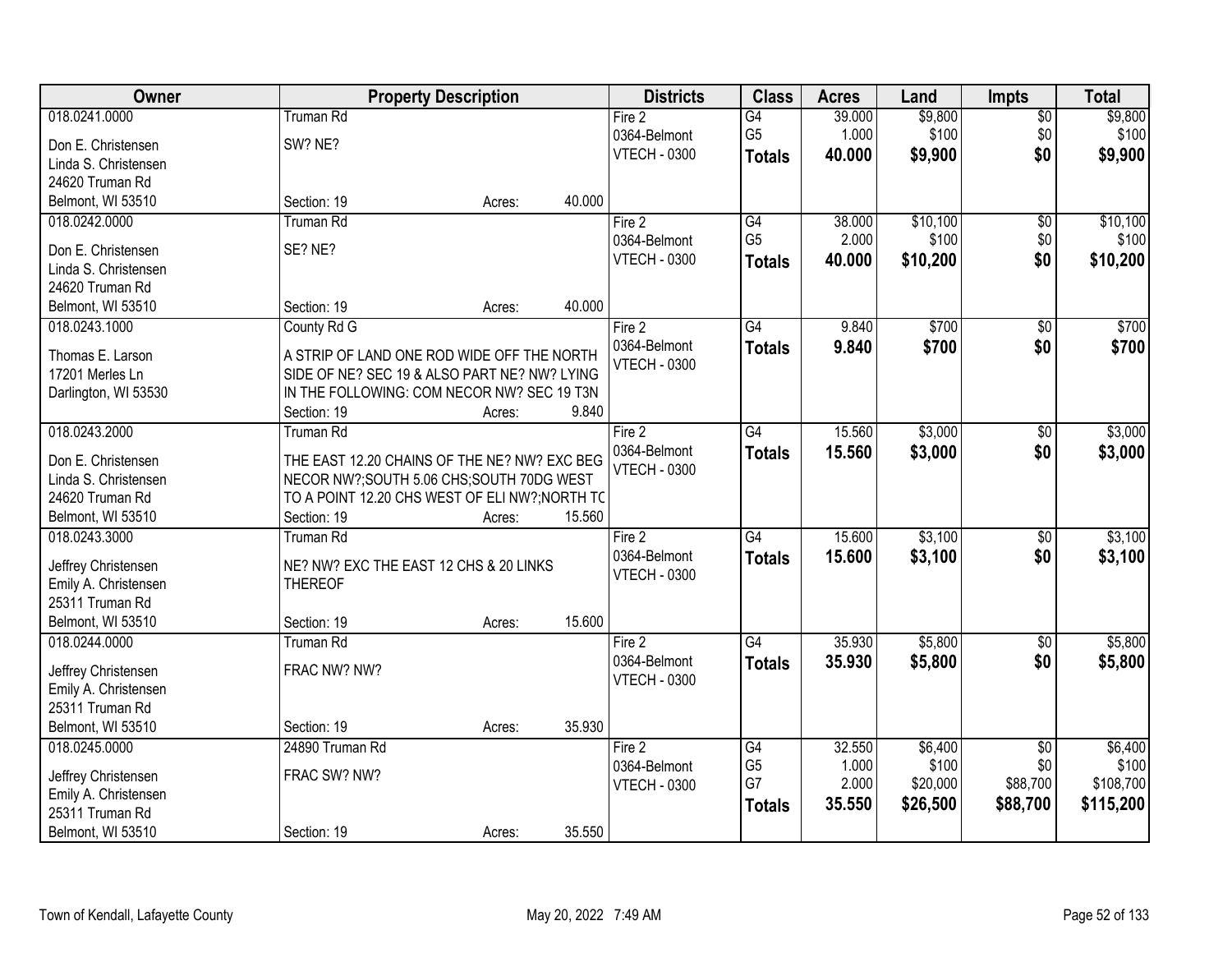| Owner                                      | <b>Property Description</b>                    |        |        | <b>Districts</b>    | <b>Class</b>    | <b>Acres</b> | Land     | <b>Impts</b>    | <b>Total</b> |
|--------------------------------------------|------------------------------------------------|--------|--------|---------------------|-----------------|--------------|----------|-----------------|--------------|
| 018.0246.1000                              | <b>Truman Rd</b>                               |        |        | Fire 2              | $\overline{G4}$ | 15.600       | \$4,300  | $\overline{50}$ | \$4,300      |
| Jeffrey Christensen                        | SE? NW? EXC THE EAST 12 CHS & 20 LINKS         |        |        | 0364-Belmont        | <b>Totals</b>   | 15.600       | \$4,300  | \$0             | \$4,300      |
| Emily A. Christensen                       | <b>THEREOF</b>                                 |        |        | <b>VTECH - 0300</b> |                 |              |          |                 |              |
| 25311 Truman Rd                            |                                                |        |        |                     |                 |              |          |                 |              |
| Belmont, WI 53510                          | Section: 19                                    | Acres: | 15.600 |                     |                 |              |          |                 |              |
| 018.0246.2000                              | 24620 Truman Rd                                |        |        | Fire 2              | $\overline{G4}$ | 21.400       | \$5,100  | $\overline{50}$ | \$5,100      |
|                                            | THE EAST 12.20 CHAINS OF THE SE? NW?           |        |        | 0364-Belmont        | G7              | 3.000        | \$27,500 | \$227,600       | \$255,100    |
| Don E. Christensen<br>Linda S. Christensen |                                                |        |        | <b>VTECH - 0300</b> | <b>Totals</b>   | 24.400       | \$32,600 | \$227,600       | \$260,200    |
| 24620 Truman Rd                            |                                                |        |        |                     |                 |              |          |                 |              |
| Belmont, WI 53510                          | Section: 19                                    | Acres: | 24.400 |                     |                 |              |          |                 |              |
| 018.0247.0000                              | <b>Truman Rd</b>                               |        |        | Fire 2              | G4              | 37.300       | \$9,600  | $\overline{50}$ | \$9,600      |
|                                            |                                                |        |        | 0364-Belmont        | G <sub>5</sub>  | 1.000        | \$100    | \$0             | \$100        |
| Don E. Christensen                         | NE? SW? EXC COM E? COR SEC 19;N88?49'39"W      |        |        | <b>VTECH - 0300</b> | G7              | 1.000        | \$7,500  | \$10,000        | \$17,500     |
| Linda S. Christensen                       | 3350.04';S2?15'47"E 435.24' TO POB; S0?47'35"E |        |        |                     | <b>Totals</b>   | 39.300       | \$17,200 | \$10,000        | \$27,200     |
| 24620 Truman Rd                            | 96.33';S00?58'39"E 137.14';S87?35'38"W         |        |        |                     |                 |              |          |                 |              |
| Belmont, WI 53510                          | Section: 19                                    | Acres: | 39.300 |                     |                 |              |          |                 |              |
| 018.0247.1000                              | 24635 Truman Rd                                |        |        | Fire 2              | $\overline{G1}$ | 0.700        | \$12,500 | \$75,200        | \$87,700     |
| Kari K. Cattle                             | PART NE? SW? COM E? COR SEC 19;N88?49'39"W     |        |        | 0364-Belmont        | <b>Totals</b>   | 0.700        | \$12,500 | \$75,200        | \$87,700     |
| Cody R. Bell                               | 3350.04';S2?15'47"E 435.24' TO POB; S0?47'35"E |        |        | <b>VTECH - 0300</b> |                 |              |          |                 |              |
| 24635 Truman Rd                            | 96.33';S00?58'39"E 137.14';S87?35'38"W         |        |        |                     |                 |              |          |                 |              |
| Belmont, WI 53510                          | Section: 19                                    | Acres: | 0.700  |                     |                 |              |          |                 |              |
| 018.0248.0000                              | <b>Truman Rd</b>                               |        |        | Fire 2              | $\overline{G4}$ | 29.000       | \$8,600  | $\overline{50}$ | \$8,600      |
|                                            |                                                |        |        | 0364-Belmont        | G <sub>5</sub>  | 6.170        | \$1,200  | \$0             | \$1,200      |
| Don E. Christensen                         | FRAC NW? SW?                                   |        |        | <b>VTECH - 0300</b> | <b>Totals</b>   | 35.170       | \$9,800  | \$0             | \$9,800      |
| Linda S. Christensen<br>24620 Truman Rd    |                                                |        |        |                     |                 |              |          |                 |              |
| Belmont, WI 53510                          | Section: 19                                    | Acres: | 35.170 |                     |                 |              |          |                 |              |
| 018.0249.0000                              | <b>Truman Rd</b>                               |        |        | Fire 2              | G4              | 34.790       | \$10,600 | $\sqrt{$0}$     | \$10,600     |
|                                            |                                                |        |        | 0364-Belmont        |                 | 34.790       | \$10,600 | \$0             | \$10,600     |
| Don E. Christensen                         | FRAC SW? SW?                                   |        |        | <b>VTECH - 0300</b> | <b>Totals</b>   |              |          |                 |              |
| Linda S. Christensen                       |                                                |        |        |                     |                 |              |          |                 |              |
| 24620 Truman Rd                            |                                                |        |        |                     |                 |              |          |                 |              |
| Belmont, WI 53510                          | Section: 19                                    | Acres: | 34.790 |                     |                 |              |          |                 |              |
| 018.0250.0000                              | <b>Truman Rd</b>                               |        |        | Fire 2              | G4              | 36.000       | \$10,300 | $\overline{50}$ | \$10,300     |
| Don E. Christensen                         | SE? SW?                                        |        |        | 0364-Belmont        | G <sub>5</sub>  | 4.000        | \$2,000  | \$0             | \$2,000      |
| Linda S. Christensen                       |                                                |        |        | <b>VTECH - 0300</b> | <b>Totals</b>   | 40.000       | \$12,300 | \$0             | \$12,300     |
| 24620 Truman Rd                            |                                                |        |        |                     |                 |              |          |                 |              |
| Belmont, WI 53510                          | Section: 19                                    | Acres: | 40.000 |                     |                 |              |          |                 |              |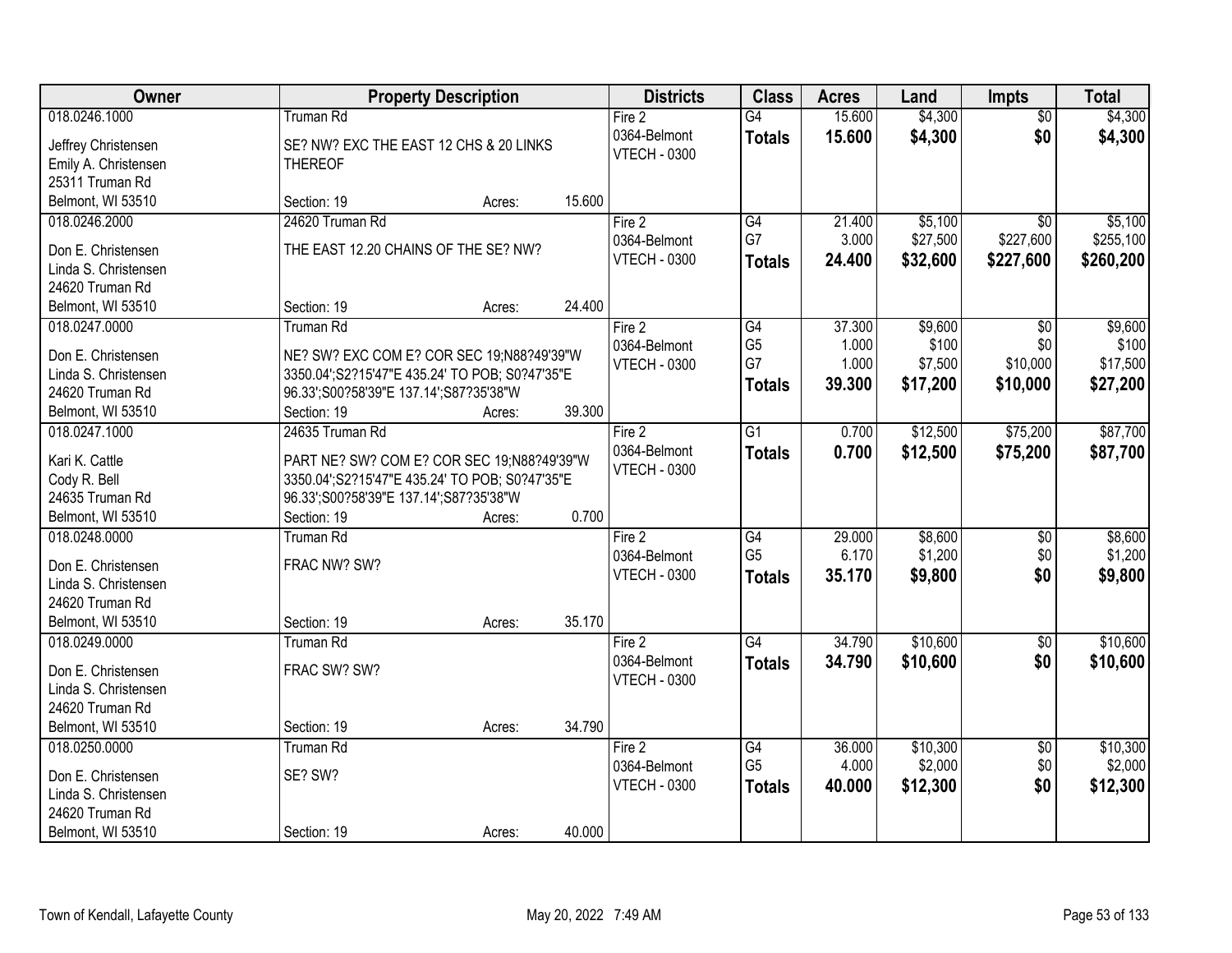| Owner                    |                        | <b>Property Description</b> |        | <b>Districts</b>    | <b>Class</b>    | <b>Acres</b> | Land     | <b>Impts</b>    | <b>Total</b> |
|--------------------------|------------------------|-----------------------------|--------|---------------------|-----------------|--------------|----------|-----------------|--------------|
| 018.0251.0000            | <b>Truman Rd</b>       |                             |        | Fire 2              | $\overline{G4}$ | 38.000       | \$11,500 | $\overline{50}$ | \$11,500     |
| Kamps Family Trust et al | NE? SE?                |                             |        | 0364-Belmont        | G <sub>5</sub>  | 2.000        | \$1,000  | \$0             | \$1,000      |
| 12058 Pleasant View Rd   |                        |                             |        | <b>VTECH - 0300</b> | <b>Totals</b>   | 40.000       | \$12,500 | \$0             | \$12,500     |
| Darlington, WI 53530     |                        |                             |        |                     |                 |              |          |                 |              |
|                          | Section: 19            | Acres:                      | 40.000 |                     |                 |              |          |                 |              |
| 018.0252.1000            | <b>Truman Rd</b>       |                             |        | Fire 2              | G4              | 10.000       | \$3,000  | $\overline{50}$ | \$3,000      |
| Kamps Family Trust et al | E? NW? SE?             |                             |        | 0364-Belmont        | <b>Totals</b>   | 10.000       | \$3,000  | \$0             | \$3,000      |
| 12058 Pleasant View Rd   |                        |                             |        | <b>VTECH - 0300</b> |                 |              |          |                 |              |
| Darlington, WI 53530     |                        |                             |        |                     |                 |              |          |                 |              |
|                          | Section: 19            | Acres:                      | 10.000 |                     |                 |              |          |                 |              |
| 018.0252.2000            | <b>Truman Rd</b>       |                             |        | Fire 2              | G4              | 27.000       | \$7,400  | \$0             | \$7,400      |
| Daniel G. Kamps          | WEST 3/4 NW? SE?       |                             |        | 0364-Belmont        | G <sub>5</sub>  | 3.000        | \$1,100  | \$0             | \$1,100      |
| Ruth A. Kamps            |                        |                             |        | <b>VTECH - 0300</b> | <b>Totals</b>   | 30.000       | \$8,500  | \$0             | \$8,500      |
| 12058 Pleasant View Rd   |                        |                             |        |                     |                 |              |          |                 |              |
| Darlington, WI 53530     | Section: 19            | Acres:                      | 30.000 |                     |                 |              |          |                 |              |
| 018.0253.1000            | <b>Truman Rd</b>       |                             |        | Fire 2              | $\overline{G4}$ | 30.000       | \$9,000  | \$0             | \$9,000      |
| Daniel G. Kamps          | WEST 3/4 SW? SE?       |                             |        | 0364-Belmont        | <b>Totals</b>   | 30.000       | \$9,000  | \$0             | \$9,000      |
| Ruth A. Kamps            |                        |                             |        | <b>VTECH - 0300</b> |                 |              |          |                 |              |
| 12058 Pleasant View Rd   |                        |                             |        |                     |                 |              |          |                 |              |
| Darlington, WI 53530     | Section: 19            | Acres:                      | 30.000 |                     |                 |              |          |                 |              |
| 018.0253.2000            | <b>Truman Rd</b>       |                             |        | Fire 2              | $\overline{G4}$ | 10.000       | \$2,900  | \$0             | \$2,900      |
| Kamps Family Trust et al | E? SW? SE?             |                             |        | 0364-Belmont        | <b>Totals</b>   | 10.000       | \$2,900  | \$0             | \$2,900      |
| 12058 Pleasant View Rd   |                        |                             |        | <b>VTECH - 0300</b> |                 |              |          |                 |              |
| Darlington, WI 53530     |                        |                             |        |                     |                 |              |          |                 |              |
|                          | Section: 19            | Acres:                      | 10.000 |                     |                 |              |          |                 |              |
| 018.0254.0000            | <b>Bethel Grove Rd</b> |                             |        | Fire 2              | $\overline{G4}$ | 39.000       | \$11,900 | $\overline{60}$ | \$11,900     |
| Kamps Family Trust et al | SE? SE?                |                             |        | 0364-Belmont        | G <sub>5</sub>  | 1.000        | \$100    | \$0             | \$100        |
| 12058 Pleasant View Rd   |                        |                             |        | <b>VTECH - 0300</b> | <b>Totals</b>   | 40.000       | \$12,000 | \$0             | \$12,000     |
| Darlington, WI 53530     |                        |                             |        |                     |                 |              |          |                 |              |
|                          | Section: 19            | Acres:                      | 40.000 |                     |                 |              |          |                 |              |
| 018.0255.0000            | Prairie Rd             |                             |        | Fire 2              | G4              | 38.000       | \$9,800  | $\overline{30}$ | \$9,800      |
| Thomas E. Larson         | NE? NE?                |                             |        | 0364-Belmont        | G <sub>5</sub>  | 2.000        | \$100    | \$0             | \$100        |
| 17201 Merles Ln          |                        |                             |        | <b>VTECH - 0300</b> | <b>Totals</b>   | 40.000       | \$9,900  | \$0             | \$9,900      |
| Darlington, WI 53530     |                        |                             |        |                     |                 |              |          |                 |              |
|                          | Section: 20            | Acres:                      | 40.000 |                     |                 |              |          |                 |              |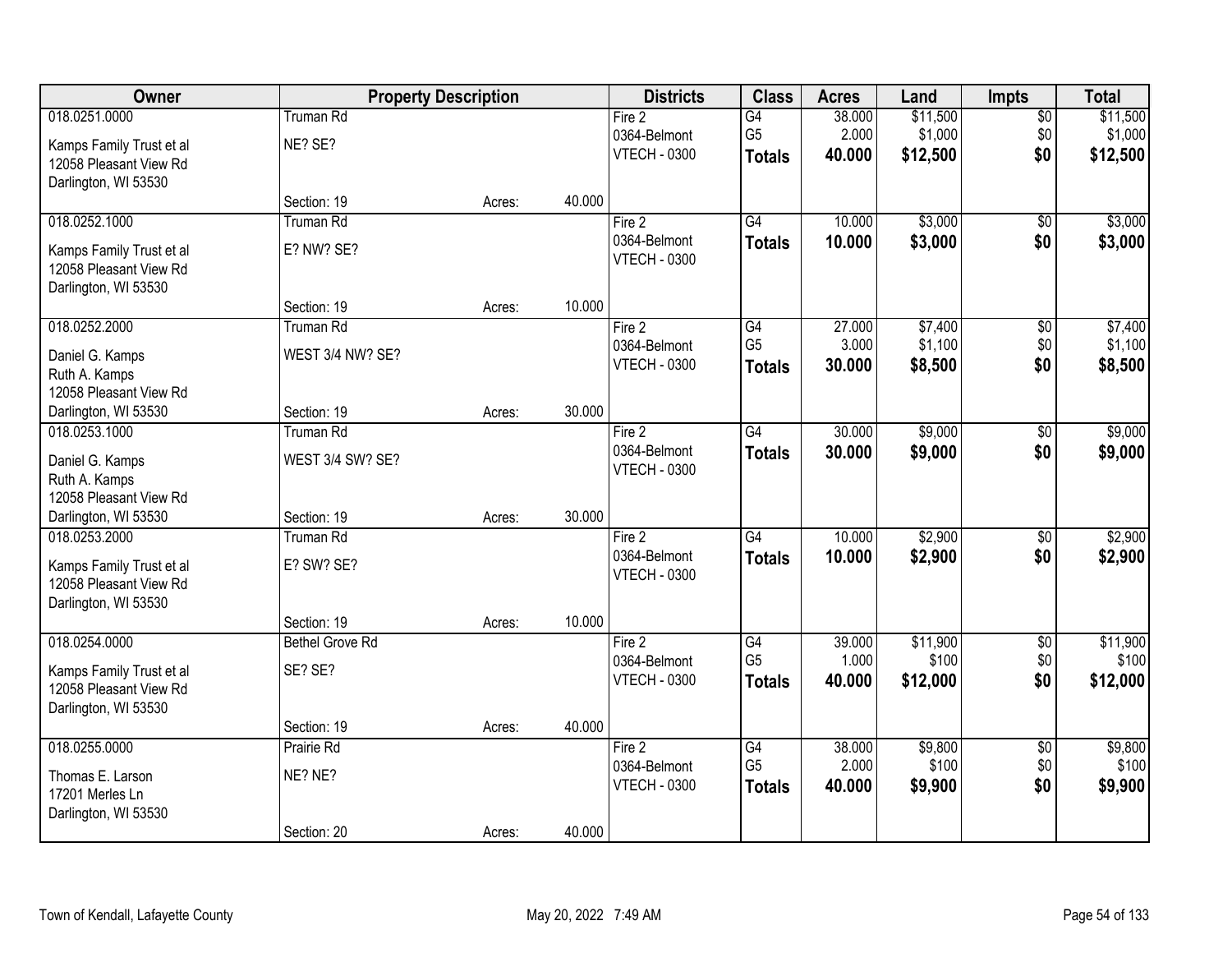| Owner                                   | <b>Property Description</b>                                                                   |        |        | <b>Districts</b>    | <b>Class</b>    | <b>Acres</b> | Land     | <b>Impts</b>    | <b>Total</b> |
|-----------------------------------------|-----------------------------------------------------------------------------------------------|--------|--------|---------------------|-----------------|--------------|----------|-----------------|--------------|
| 018.0256.0000                           | Prairie Rd                                                                                    |        |        | Fire 2              | $\overline{G4}$ | 39.000       | \$10,500 | $\overline{50}$ | \$10,500     |
| Duane A. Paulson                        | NW? NE?                                                                                       |        |        | 0364-Belmont        | G <sub>5</sub>  | 1.000        | \$100    | \$0             | \$100        |
| Dolores E. Paulson                      |                                                                                               |        |        | <b>VTECH - 0300</b> | <b>Totals</b>   | 40,000       | \$10,600 | \$0             | \$10,600     |
| 23572 County Rd G                       |                                                                                               |        |        |                     |                 |              |          |                 |              |
| Belmont, WI 53510-9756                  | Section: 20                                                                                   | Acres: | 40.000 |                     |                 |              |          |                 |              |
| 018.0257.0000                           | <b>Truman Rd</b>                                                                              |        |        | Fire 2              | G4              | 34.000       | \$9,000  | \$0             | \$9,000      |
|                                         |                                                                                               |        |        | 0364-Belmont        | G <sub>5</sub>  | 4.000        | \$1,600  | \$0             | \$1,600      |
| Thomas E. Larson<br>17201 Merles Ln     | SW? NE? EXC COM SWCOR SE? NE? SEC 20; NORTH<br>20 RDS; WEST 16 RDS; SOUTH 20 RDS; EAST 16 RDS |        |        | <b>VTECH - 0300</b> | <b>Totals</b>   | 38.000       | \$10,600 | \$0             | \$10,600     |
| Darlington, WI 53530                    | TO POB                                                                                        |        |        |                     |                 |              |          |                 |              |
|                                         | Section: 20                                                                                   | Acres: | 38.000 |                     |                 |              |          |                 |              |
| 018.0257.1000                           | 23232 Truman Rd                                                                               |        |        | Fire 2              | $\overline{G1}$ | 2.000        | \$24,000 | \$132,100       | \$156,100    |
|                                         |                                                                                               |        |        | 0364-Belmont        | G4              | 5.000        | \$1,200  | \$0             | \$1,200      |
| Samuel B. Allgyer                       | THE SOUTH 20 RDS OF THE EAST 16 RDS OF SW?                                                    |        |        | <b>VTECH - 0300</b> | G <sub>5</sub>  | 1.000        | \$100    | \$0             | \$100        |
| Annie S. Allgyer                        | NE? & ALSO INCLUDING THE SOUTH 20 RDS OF SE?                                                  |        |        |                     | G7              | 0.000        | \$0      | \$2,700         | \$2,700      |
| 23232 Truman Rd                         | NE? EXC COM E? COR SEC 20, BEING                                                              |        |        |                     | <b>Totals</b>   | 8.000        | \$25,300 | \$134,800       | \$160,100    |
| Darlington, WI 53530                    | Section: 20                                                                                   | Acres: | 8.000  |                     |                 |              |          |                 |              |
| 018.0258.0000                           | Prairie Rd                                                                                    |        |        | Fire 2              | G4              | 28.000       | \$7,300  | \$0             | \$7,300      |
| Thomas E. Larson                        | SE? NE? EXC THE SOUTH 20 RDS OF THE SE? NE?                                                   |        |        | 0364-Belmont        | G <sub>5</sub>  | 2.000        | \$100    | \$0             | \$100        |
| 17201 Merles Ln                         |                                                                                               |        |        | <b>VTECH - 0300</b> | <b>Totals</b>   | 30.000       | \$7,400  | \$0             | \$7,400      |
| Darlington, WI 53530                    |                                                                                               |        |        |                     |                 |              |          |                 |              |
|                                         | Section: 20                                                                                   | Acres: | 30.000 |                     |                 |              |          |                 |              |
| 018.0258.1000                           | 15555 Prairie Rd                                                                              |        |        | Fire 2              | $\overline{G1}$ | 2.000        | \$24,000 | \$121,300       | \$145,300    |
| Scott R. Peterson                       | PART SE? NE? COM E? COR SEC 20, BEING                                                         |        |        | 0364-Belmont        | G4              | 2.000        | \$400    | \$0             | \$400        |
| Susan K. Peterson                       | POB;S88?29'15"W 533' ALG SLI NE? SEC                                                          |        |        | <b>VTECH - 0300</b> | <b>Totals</b>   | 4.000        | \$24,400 | \$121,300       | \$145,700    |
| 15555 Prairie Rd                        | 20;N00?30'48"W 330' TO NLI OF SOUTH 20 RDS OF                                                 |        |        |                     |                 |              |          |                 |              |
| Darlington, WI 53530                    | Section: 20                                                                                   | Acres: | 4.000  |                     |                 |              |          |                 |              |
| 018.0259.0000                           | <b>Bethel Grove</b>                                                                           |        |        | Fire 2              | G4              | 40.000       | \$11,100 | \$0             | \$11,100     |
|                                         |                                                                                               |        |        | 0364-Belmont        | <b>Totals</b>   | 40.000       | \$11,100 | \$0             | \$11,100     |
| Duane A. Paulson                        | NE? NW?                                                                                       |        |        | <b>VTECH - 0300</b> |                 |              |          |                 |              |
| Dolores E. Paulson<br>23572 County Rd G |                                                                                               |        |        |                     |                 |              |          |                 |              |
| Belmont, WI 53510-9756                  | Section: 20                                                                                   | Acres: | 40.000 |                     |                 |              |          |                 |              |
| 018.0261.0000                           | <b>Truman Rd</b>                                                                              |        |        | Fire 2              | G4              | 38.000       | \$11,600 | $\overline{50}$ | \$11,600     |
|                                         |                                                                                               |        |        | 0364-Belmont        | G <sub>5</sub>  | 2.000        | \$100    | \$0             | \$100        |
| Thomas E. Larson                        | SW? NW?                                                                                       |        |        | <b>VTECH - 0300</b> | <b>Totals</b>   | 40.000       | \$11,700 | \$0             | \$11,700     |
| 17201 Merles Ln                         |                                                                                               |        |        |                     |                 |              |          |                 |              |
| Darlington, WI 53530                    |                                                                                               |        |        |                     |                 |              |          |                 |              |
|                                         | Section: 20                                                                                   | Acres: | 40.000 |                     |                 |              |          |                 |              |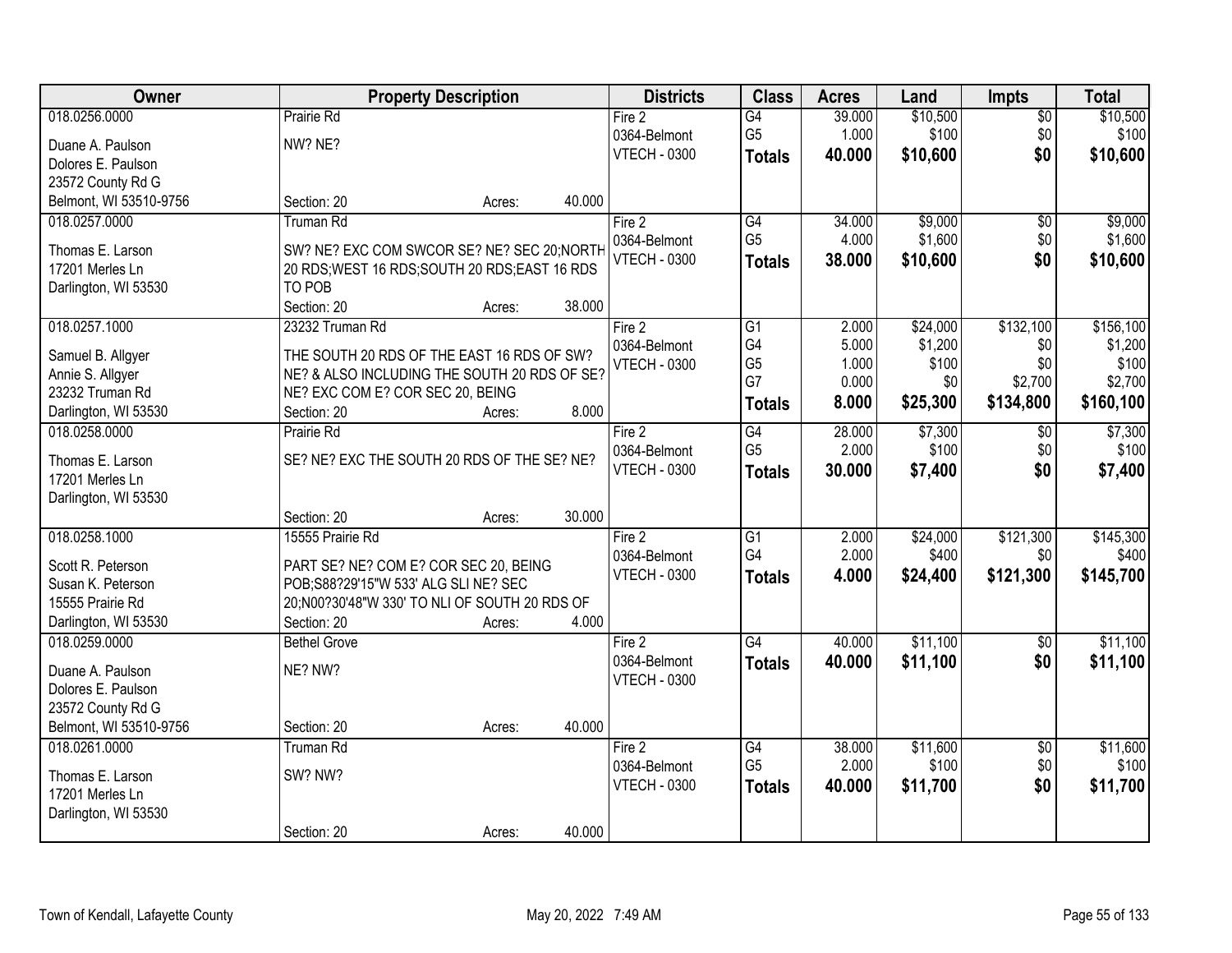| Owner                 | <b>Property Description</b>                        | <b>Districts</b>    | <b>Class</b>    | <b>Acres</b> | Land     | <b>Impts</b>    | <b>Total</b> |
|-----------------------|----------------------------------------------------|---------------------|-----------------|--------------|----------|-----------------|--------------|
| 018.0262.0000         | <b>Truman Rd</b>                                   | Fire 2              | G4              | 39.000       | \$10,800 | $\overline{50}$ | \$10,800     |
| Thomas E. Larson      | SE? NW?                                            | 0364-Belmont        | G <sub>5</sub>  | 1.000        | \$100    | \$0             | \$100        |
| 17201 Merles Ln       |                                                    | <b>VTECH - 0300</b> | <b>Totals</b>   | 40.000       | \$10,900 | \$0             | \$10,900     |
| Darlington, WI 53530  |                                                    |                     |                 |              |          |                 |              |
|                       | 40.000<br>Section: 20<br>Acres:                    |                     |                 |              |          |                 |              |
| 018.0264.0000         | 15300 Bethel Grove Rd                              | Fire 2              | $\overline{G4}$ | 101.700      | \$30,100 | $\overline{50}$ | \$30,100     |
| Daniel A. Glick       | PART NE? SW?, PART SE? SW?, NW? SW? & SW?          | 0364-Belmont        | G <sub>5</sub>  | 3.000        | \$200    | \$0             | \$200        |
| Rebecca S. Glick      | SW? DESCR AS: COM W? COR SEC 20, BEING             | <b>VTECH - 0300</b> | G7              | 3.000        | \$27,500 | \$291,900       | \$319,400    |
| 15300 Bethel Grove Rd | POB;N89?11'48"E ALG E-W QTR LI 1775.16';SOUTH      |                     | <b>Totals</b>   | 107.700      | \$57,800 | \$291,900       | \$349,700    |
| Belmont, WI 53510     | Section: 20<br>107.700<br>Acres:                   |                     |                 |              |          |                 |              |
| 018.0266.2000         | Prairie Rd                                         | Fire 2              | $\overline{G4}$ | 52.720       | \$14,800 | \$0             | \$14,800     |
|                       |                                                    | 0364-Belmont        | <b>Totals</b>   | 52.720       | \$14,800 | \$0             | \$14,800     |
| Daniel A. Glick       | PART SE? SW? & PART SW? SE? COM W? COR SEC         | <b>VTECH - 0300</b> |                 |              |          |                 |              |
| Rebecca S. Glick      | 20;N89?11'48"E ALG E-W? LI, 1775.16";SOUTH         |                     |                 |              |          |                 |              |
| 15300 Bethel Grove Rd | 1334.68' TO POB; EAST 1764.18'; SOUTH 1295.14' TO  |                     |                 |              |          |                 |              |
| Belmont, WI 53510     | 52.720<br>Section: 20<br>Acres:                    |                     |                 |              |          |                 |              |
| 018.0268.0000         | 23349 Truman Rd                                    | Fire 2              | G4              | 74.000       | \$14,200 | \$0             | \$14,200     |
| David S. Beiler       | COM E? COR SEC 20;S89?11'48"W ALG NLI SE?          | 0364-Belmont        | G <sub>5</sub>  | 3.000        | \$200    | \$0             | \$200        |
| Barbara S. Beiler     | 501.01' TO POB; SOUTH 462.71'; S75?51'21"W         | <b>VTECH - 0300</b> | G7              | 3.000        | \$27,500 | \$368,000       | \$395,500    |
| 23349 Truman Rd       | 589.97';S0?04'49"W 646.20';WEST 648.05';SOUTH      |                     | <b>Totals</b>   | 80.000       | \$41,900 | \$368,000       | \$409,900    |
| Darlington, WI 53530  | 80.000<br>Section: 20<br>Acres:                    |                     |                 |              |          |                 |              |
| 018.0270.0000         | 15191 Prairie Rd                                   | Fire 2              | $\overline{G4}$ | 75.000       | \$15,800 | $\overline{50}$ | \$15,800     |
|                       |                                                    | 0364-Belmont        | G <sub>5</sub>  | 2.000        | \$100    | \$0             | \$100        |
| David R. Miller Jr    | COM E? COR SEC 20, BEING POB; S0?11'59"E ALG EL    | <b>VTECH - 0300</b> | G7              | 3.000        | \$27,500 | \$380,700       | \$408,200    |
| Lavina S. Miller      | SE? 2665.68' TO SLI SE?; S89?34'17"W ALG SAID SLI  |                     | <b>Totals</b>   | 80.000       | \$43,400 | \$380,700       | \$424,100    |
| 15191 Prairie Rd      | 1731.33'; NORTH 1418.60'; EAST 648.05'; N0?04'49"E |                     |                 |              |          |                 |              |
| Darlington, WI 53530  | 80.000<br>Section: 20<br>Acres:                    |                     |                 |              |          |                 |              |
| 018.0271.0000         | Truman Rd                                          | Fire 2              | $\overline{G4}$ | 39.000       | \$10,200 | \$0             | \$10,200     |
| Elam B. Allgyer       | NE? NE?                                            | 0364-Belmont        | G7              | 1.000        | \$7,500  | \$2,500         | \$10,000     |
| Rebecca G. Allgyer    |                                                    | <b>VTECH - 0300</b> | <b>Totals</b>   | 40.000       | \$17,700 | \$2,500         | \$20,200     |
| 16759 N Lane Rd       |                                                    |                     |                 |              |          |                 |              |
| Darlington, WI 53530  | 40.000<br>Section: 21<br>Acres:                    |                     |                 |              |          |                 |              |
| 018.0272.0000         | <b>Truman Rd</b>                                   | Fire 2              | G4              | 36.000       | \$8,600  | $\overline{30}$ | \$8,600      |
| Kennth C. Vanbogaert  | NW? NE?                                            | 0364-Belmont        | G <sub>5</sub>  | 4.000        | \$8,600  | \$0             | \$8,600      |
| Mary A. Vanbogaert    |                                                    | <b>VTECH - 0300</b> | <b>Totals</b>   | 40.000       | \$17,200 | \$0             | \$17,200     |
| 22303 Truman Rd       |                                                    |                     |                 |              |          |                 |              |
| Darlington, WI 53530  | 40.000<br>Section: 21<br>Acres:                    |                     |                 |              |          |                 |              |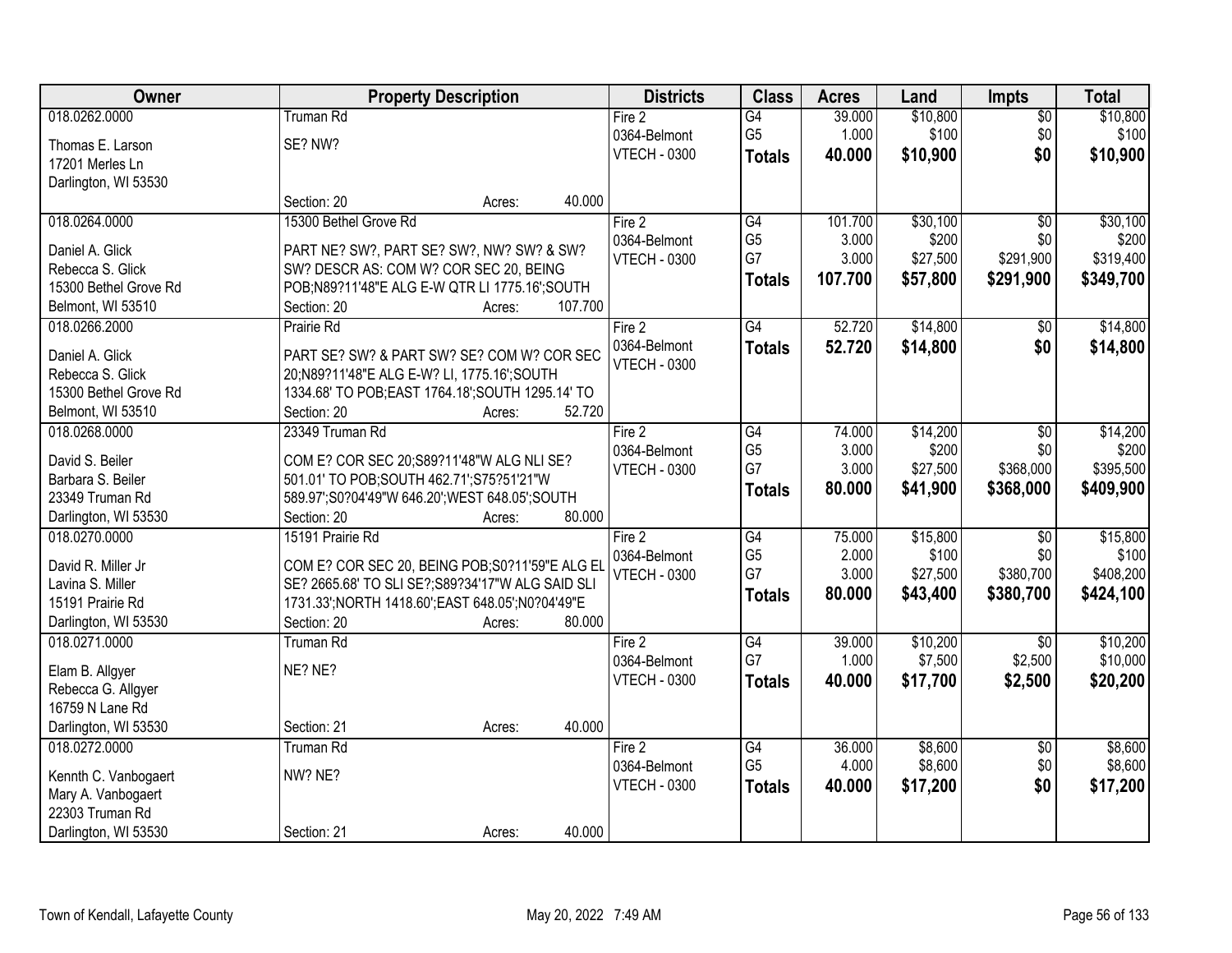| Owner                | <b>Property Description</b>                      | <b>Districts</b>    | <b>Class</b>    | <b>Acres</b> | Land     | <b>Impts</b>    | <b>Total</b> |
|----------------------|--------------------------------------------------|---------------------|-----------------|--------------|----------|-----------------|--------------|
| 018.0273.0000        | <b>Truman Rd</b>                                 | Fire 2              | 5M              | 5.000        | \$7,000  | $\overline{50}$ | \$7,000      |
| Kennth C. Vanbogaert | SW? NE? EXC COM E? COR SEC 21;N89?54'38"W        | 0364-Belmont        | G4              | 19.000       | \$3,900  | \$0             | \$3,900      |
| Mary A. Vanbogaert   | 1895.27' ALG E-W? LI SAID SEC TO POB;N89?54'38"W | <b>VTECH - 0300</b> | G <sub>5</sub>  | 11.100       | \$21,800 | \$0             | \$21,800     |
| 22303 Truman Rd      | 209.38' ALG SAID E-W? LI; N03?02'08"W            |                     | G7              | 2.000        | \$15,000 | \$40,800        | \$55,800     |
| Darlington, WI 53530 | 37.100<br>Section: 21<br>Acres:                  |                     | <b>Totals</b>   | 37.100       | \$47,700 | \$40,800        | \$88,500     |
| 018.0273.1000        | 22390 Truman Rd                                  | Fire 2              | $\overline{G1}$ | 2.900        | \$29,400 | \$120,100       | \$149,500    |
|                      |                                                  | 0364-Belmont        |                 |              |          |                 |              |
| Steven S. Johnson    | PART SW? NE? COM E? COR SEC 21;N89?54'38"W       | <b>VTECH - 0300</b> | <b>Totals</b>   | 2.900        | \$29,400 | \$120,100       | \$149,500    |
| Jennifer M. Johnson  | 1895.27' ALG E-W? LI SAID SEC TO POB;N89?54'38"W |                     |                 |              |          |                 |              |
| 22390 Truman Rd      | 209.38' ALG SAID E-W? LI;N03?02'08"W             |                     |                 |              |          |                 |              |
| Darlington, WI 53530 | 2.900<br>Section: 21<br>Acres:                   |                     |                 |              |          |                 |              |
| 018.0274.0000        | <b>Truman Rd</b>                                 | Fire 2              | G4              | 38.000       | \$9,200  | \$0             | \$9,200      |
|                      | SE? NE?                                          | 0364-Belmont        | G <sub>5</sub>  | 1.000        | \$100    | \$0             | \$100        |
| Elam B. Allgyer      |                                                  | <b>VTECH - 0300</b> | G7              | 1.000        | \$7,500  | \$21,900        | \$29,400     |
| Rebecca G. Allgyer   |                                                  |                     | <b>Totals</b>   | 40.000       | \$16,800 | \$21,900        | \$38,700     |
| 16759 N Lane Rd      | 40.000                                           |                     |                 |              |          |                 |              |
| Darlington, WI 53530 | Section: 21<br>Acres:                            |                     |                 |              |          |                 |              |
| 018.0275.0000        | <b>Truman Rd</b>                                 | Fire 2              | $\overline{G4}$ | 40.000       | \$9,000  | \$0             | \$9,000      |
| Kennth C. Vanbogaert | NE? NW?                                          | 0364-Belmont        | <b>Totals</b>   | 40.000       | \$9,000  | \$0             | \$9,000      |
| Mary A. Vanbogaert   |                                                  | <b>VTECH - 0300</b> |                 |              |          |                 |              |
| 22303 Truman Rd      |                                                  |                     |                 |              |          |                 |              |
| Darlington, WI 53530 | 40.000<br>Section: 21<br>Acres:                  |                     |                 |              |          |                 |              |
| 018.0276.0000        | Prairie Rd                                       | Fire 2              | $\overline{G4}$ | 40.000       | \$7,600  | $\overline{30}$ | \$7,600      |
|                      |                                                  | 0364-Belmont        | <b>Totals</b>   | 40.000       | \$7,600  | \$0             | \$7,600      |
| Thomas E. Larson     | NW? NW?                                          | <b>VTECH - 0300</b> |                 |              |          |                 |              |
| 17201 Merles Ln      |                                                  |                     |                 |              |          |                 |              |
| Darlington, WI 53530 |                                                  |                     |                 |              |          |                 |              |
|                      | Section: 21<br>40.000<br>Acres:                  |                     |                 |              |          |                 |              |
| 018.0277.0000        | 15626 Prairie Rd                                 | Fire 2              | 5M              | 4.000        | \$5,600  | $\overline{50}$ | \$5,600      |
| Adam D. Christensen  | PART SW? NW? BEG W? COR SEC 21;N00?41'41"E       | 0364-Belmont        | G <sub>1</sub>  | 2.000        | \$24,000 | \$310,800       | \$334,800    |
| Marcy A. Christensen | 1332.35' TO NWCOR SAID SW? NW?; S89?36'58"E      | <b>VTECH - 0300</b> | G4              | 10.500       | \$2,500  | \$0             | \$2,500      |
| 15626 Prairie Rd     | 771.85' ALG NLI SAID SW? NW?;S03?10'50"E         |                     | G <sub>5</sub>  | 5.020        | \$2,100  | \$0             | \$2,100      |
| Darlington, WI 53530 | 21.520<br>Section: 21<br>Acres:                  |                     | <b>Totals</b>   | 21.520       | \$34,200 | \$310,800       | \$345,000    |
| 018.0277.1000        | 22850 Truman Rd                                  | Fire 2              | $\overline{G1}$ | 1.040        | \$15,400 | \$150,200       | \$165,600    |
|                      |                                                  | 0364-Belmont        | <b>Totals</b>   | 1.040        | \$15,400 | \$150,200       | \$165,600    |
| Rose Marie Klein     | PART SW? NW? COM SWCOR SAID NW? SEC              | <b>VTECH - 0300</b> |                 |              |          |                 |              |
| 22850 Truman Rd      | 21;N89?09'05"E ALG SLI THEREOF 722.04' TO        |                     |                 |              |          |                 |              |
| Darlington, WI 53530 | POB;N89?09'05"E 147.04';N6?03'05"W               |                     |                 |              |          |                 |              |
|                      | 1.040<br>Section: 21<br>Acres:                   |                     |                 |              |          |                 |              |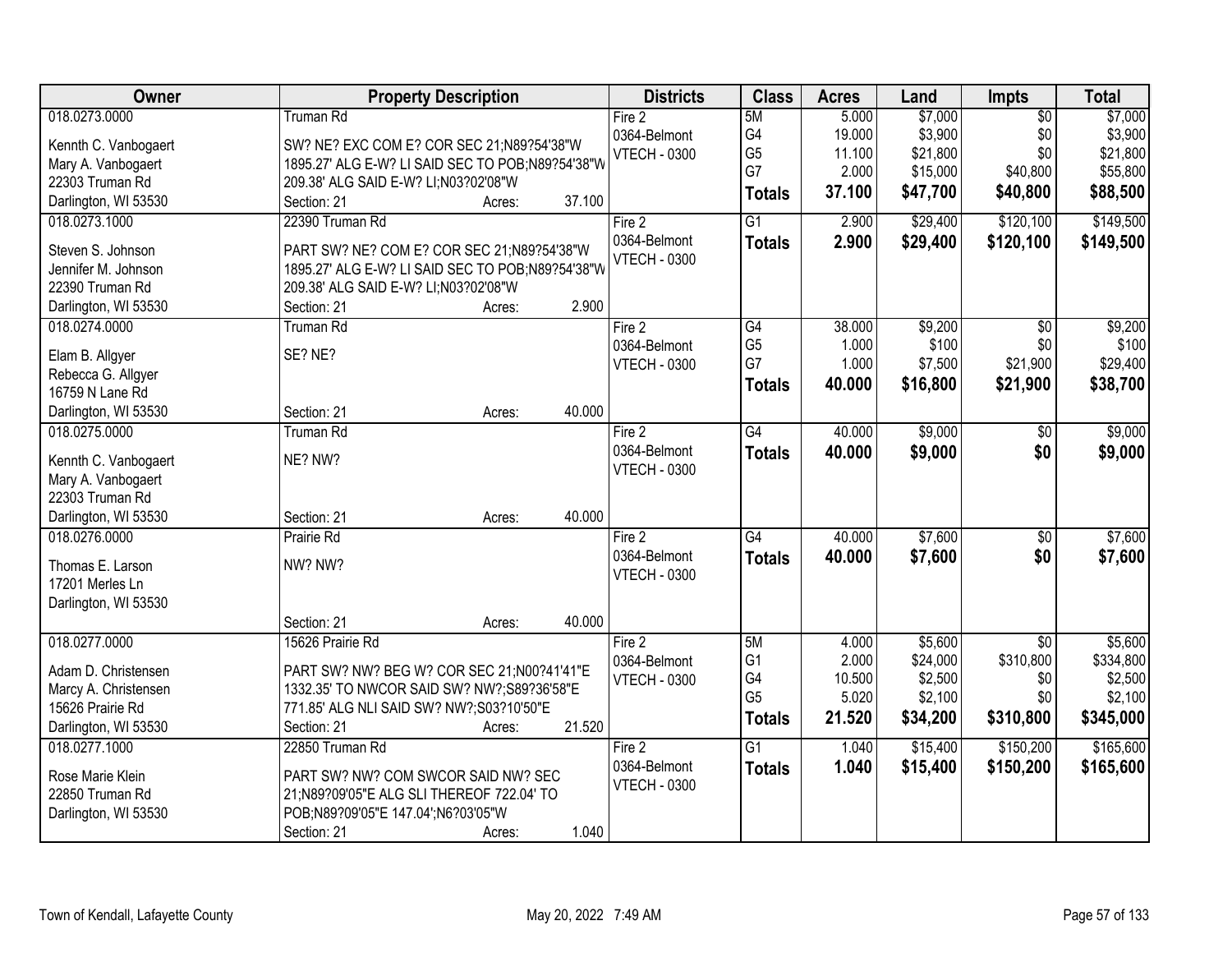| Owner                   | <b>Property Description</b>                                                     | <b>Districts</b>    | <b>Class</b>    | <b>Acres</b> | Land     | <b>Impts</b>           | <b>Total</b> |
|-------------------------|---------------------------------------------------------------------------------|---------------------|-----------------|--------------|----------|------------------------|--------------|
| 018.0277.2000           | 22770 Truman Rd                                                                 | Fire 2              | $\overline{G1}$ | 2.000        | \$24,000 | \$308,000              | \$332,000    |
| Reginald Z. Kamps       | PART SW? NW? COM E? COR SEC 21;N89?37'33"W                                      | 0364-Belmont        | G4              | 8.650        | \$1,900  | \$0                    | \$1,900      |
| Krystyna M. Kamps       | 3999.35' ALG E-W? LI SEC 21 TO SECOR SAID SW?                                   | <b>VTECH - 0300</b> | G <sub>5</sub>  | 4.000        | \$11,000 | \$0                    | \$11,000     |
| 22770 Truman Rd         | NW? & POB;N89?37'33"W 353.32';N01?37'16"W                                       |                     | <b>Totals</b>   | 14.650       | \$36,900 | \$308,000              | \$344,900    |
| Darlington, WI 53530    | 14.650<br>Section: 21<br>Acres:                                                 |                     |                 |              |          |                        |              |
| 018.0277.3000           | <b>Truman Rd</b>                                                                | Fire 2              | $\overline{G1}$ | 1.000        | \$8,900  | $\overline{50}$        | \$8,900      |
|                         |                                                                                 | 0364-Belmont        | G <sub>5</sub>  | 2.260        | \$1,200  | \$0                    | \$1,200      |
| Rose Marie Klein        | PART SW? NW? COM E? COR SEC 21;N89?37'33"W                                      | <b>VTECH - 0300</b> | <b>Totals</b>   | 3.260        | \$10,100 | \$0                    | \$10,100     |
| 22850 Truman Rd         | 3999.35' TO SECOR SAID SW? NW?; N89?37'33"W                                     |                     |                 |              |          |                        |              |
| Darlington, WI 53530    | 353.32' ALG E-W? LI TO POB;N89?37'33"W                                          |                     |                 |              |          |                        |              |
|                         | 3.260<br>Section: 21<br>Acres:                                                  |                     |                 |              |          |                        |              |
| 018.0278.0000           | Truman Rd                                                                       | Fire 2              | 5M              | 12.000       | \$16,800 | $\overline{50}$        | \$16,800     |
| Kennth C. Vanbogaert    | SE? NW?                                                                         | 0364-Belmont        | G4              | 27.000       | \$5,500  | \$0                    | \$5,500      |
| Mary A. Vanbogaert      |                                                                                 | <b>VTECH - 0300</b> | G <sub>5</sub>  | 1.000        | \$100    | \$0                    | \$100        |
| 22303 Truman Rd         |                                                                                 |                     | <b>Totals</b>   | 40.000       | \$22,400 | \$0                    | \$22,400     |
| Darlington, WI 53530    | 40.000<br>Section: 21<br>Acres:                                                 |                     |                 |              |          |                        |              |
| 018.0279.0000           | <b>Truman Rd</b>                                                                | Fire 2              | G4              | 35.900       | \$5,800  | \$0                    | \$5,800      |
|                         |                                                                                 | 0364-Belmont        | G <sub>5</sub>  | 1.000        | \$100    | \$0                    | \$100        |
| Eugene P. Riechers      | NE? SW? EXC COM W? COR SEC 21;S89?37'33"E                                       | <b>VTECH - 0300</b> |                 | 36.900       | \$5,900  | \$0                    |              |
| Kathleen M. Riechers    | 1315' ALG E-W? LI TO POB; S89?37'33"E 325'; SOUTH                               |                     | <b>Totals</b>   |              |          |                        | \$5,900      |
| 14861 Prairie Rd        | 415 FT;N89?37'33"W 325';NORTH 415 FT TO POB                                     |                     |                 |              |          |                        |              |
| Darlington, WI 53530    | Section: 21<br>36.900<br>Acres:                                                 |                     |                 |              |          |                        |              |
| 018.0279.1000           | 22741 Truman Rd                                                                 | Fire 2              | $\overline{G1}$ | 2.600        | \$27,600 | \$110,800              | \$138,400    |
| Michael G. Riechers     |                                                                                 | 0364-Belmont        | G4              | 0.500        | \$100    | \$0                    | \$100        |
| c/o Michael G. Riechers | PART NW? & NE? OF THE SW? COM W? COR SEC<br>21;S89?37'33"E 1315' ALG E-W? LI TO | <b>VTECH - 0300</b> | <b>Totals</b>   | 3.100        | \$27,700 | \$110,800              | \$138,500    |
| 22741 Truman Rd         | POB;S89?37'33"E 325';SOUTH 415 FT;N89?37'33"W                                   |                     |                 |              |          |                        |              |
| Darlington, WI 53530    | 3.100<br>Section: 21                                                            |                     |                 |              |          |                        |              |
| 018.0280.0000           | Acres:<br>Prairie Rd                                                            |                     | G4              | 38.000       | \$4,600  |                        | \$4,600      |
|                         |                                                                                 | Fire 2              | G <sub>5</sub>  | 2.000        | \$100    | $\overline{60}$<br>\$0 | \$100        |
| Eugene P. Riechers      | NW? SW? EXC COM W? COR SEC 21;S89?37'33"E                                       | 0364-Belmont        |                 |              |          |                        |              |
| Kathleen M. Riechers    | 1315' ALG E-W? LI TO POB; S89?37'33"E 325'; SOUTH                               | <b>VTECH - 0300</b> | <b>Totals</b>   | 40.000       | \$4,700  | \$0                    | \$4,700      |
| 14861 Prairie Rd        | 415 FT;N89?37'33"W 325';NORTH 415 FT TO POB                                     |                     |                 |              |          |                        |              |
| Darlington, WI 53530    | Section: 21<br>40.000<br>Acres:                                                 |                     |                 |              |          |                        |              |
| 018.0281.0000           | Prairie Rd                                                                      | Fire 2              | G4              | 37.000       | \$8,600  | $\overline{50}$        | \$8,600      |
|                         |                                                                                 | 0364-Belmont        | G <sub>5</sub>  | 1.000        | \$100    | \$0                    | \$100        |
| Eugene P. Riechers      | SW? SW? EXC COM SWCOR SEC 21, BEING                                             | <b>VTECH - 0300</b> | <b>Totals</b>   | 38.000       | \$8,700  | \$0                    | \$8,700      |
| Kathleen M. Riechers    | POB;N0?00'22"E 295.16' ALG WLI SW?;N89?44'40"E                                  |                     |                 |              |          |                        |              |
| 14861 Prairie Rd        | 295.16';S0?00'22"W 295.16' TO SLI SW?;S89?44'40"W                               |                     |                 |              |          |                        |              |
| Darlington, WI 53530    | 38.000<br>Section: 21<br>Acres:                                                 |                     |                 |              |          |                        |              |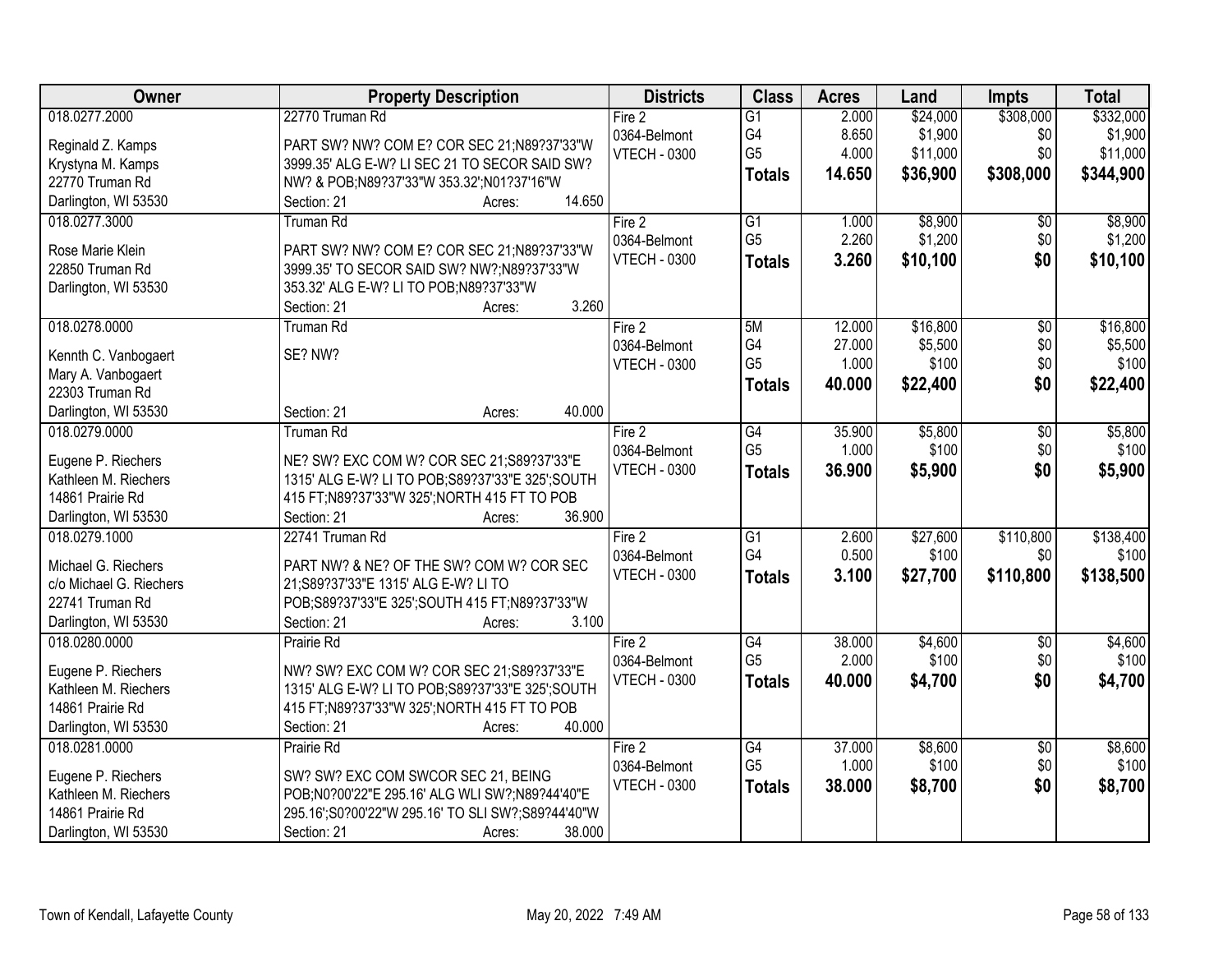| Owner                                      | <b>Property Description</b>                       | <b>Districts</b>    | <b>Class</b>                      | <b>Acres</b> | Land     | <b>Impts</b>    | <b>Total</b> |
|--------------------------------------------|---------------------------------------------------|---------------------|-----------------------------------|--------------|----------|-----------------|--------------|
| 018.0281.1000                              | 15000 Prairie Rd                                  | Fire 2              | $\overline{G1}$                   | 2.000        | \$24,000 | \$263,400       | \$287,400    |
| Brian R. Riechers                          | PART SW? SW? COM SWCOR SEC 21, BEING              | 0364-Belmont        | <b>Totals</b>                     | 2.000        | \$24,000 | \$263,400       | \$287,400    |
| 15000 Prairie Rd                           | POB;N0?00'22"E 295.16' ALG WLI SW?;N89?44'40"E    | <b>VTECH - 0300</b> |                                   |              |          |                 |              |
| Darlington, WI 53530                       | 295.16';S0?00'22"W 295.16' TO SLI SW?;S89?44'40"W |                     |                                   |              |          |                 |              |
|                                            | 2.000<br>Section: 21<br>Acres:                    |                     |                                   |              |          |                 |              |
| 018.0282.0000                              | Prairie Rd                                        | Fire 2              | G4                                | 40.000       | \$5,200  | $\overline{50}$ | \$5,200      |
|                                            |                                                   | 0364-Belmont        | <b>Totals</b>                     | 40.000       | \$5,200  | \$0             | \$5,200      |
| Eugene P. Riechers                         | SE? SW?                                           | <b>VTECH - 0300</b> |                                   |              |          |                 |              |
| Kathleen M. Riechers                       |                                                   |                     |                                   |              |          |                 |              |
| 14861 Prairie Rd                           | 40.000<br>Section: 21                             |                     |                                   |              |          |                 |              |
| Darlington, WI 53530                       | Acres:                                            |                     |                                   |              |          |                 |              |
| 018.0283.0000                              | New Line Rd                                       | Fire 2              | $\overline{G4}$<br>G <sub>5</sub> | 1.000        | \$200    | \$0             | \$200        |
| Elam B. Allgyer                            | NE? SE? EXC COM E? COR SEC 21, BEING              | 0364-Belmont        |                                   | 3.850        | \$1,800  | \$0             | \$1,800      |
| Rebecca G. Allgyer                         | POB;N89?37'33"W 1337.07' ALG E-W? LI SAID SEC TC  | <b>VTECH - 0300</b> | <b>Totals</b>                     | 4.850        | \$2,000  | \$0             | \$2,000      |
| 16759 N Lane Rd                            | NWCOR NE? SE?;S00?40'02"W 1321.24' ALG WLI NE?    |                     |                                   |              |          |                 |              |
| Darlington, WI 53530                       | Section: 21<br>4.850<br>Acres:                    |                     |                                   |              |          |                 |              |
| 018.0283.1000                              | <b>Truman Rd</b>                                  | Fire 2              | G4                                | 34.150       | \$8,200  | \$0             | \$8,200      |
|                                            | PART NE? SE? COM E? COR SEC 21, BEING             | 0364-Belmont        | G <sub>5</sub>                    | 1.000        | \$100    | \$0             | \$100        |
| Kennth C. Vanbogaert<br>Mary A. Vanbogaert | POB;N89?37'33"W 1337.07' ALG E-W? LI SAID SEC TO  | <b>VTECH - 0300</b> | <b>Totals</b>                     | 35.150       | \$8,300  | \$0             | \$8,300      |
| 22303 Truman Rd                            | NWCOR NE? SE?; S00?40'02"W 1321.24' ALG WLI NE?   |                     |                                   |              |          |                 |              |
| Darlington, WI 53530                       | Section: 21<br>35.150<br>Acres:                   |                     |                                   |              |          |                 |              |
| 018.0284.0000                              | 22303 Truman Rd                                   | Fire 2              | 5M                                | 5.000        | \$7,000  | $\overline{50}$ | \$7,000      |
|                                            |                                                   | 0364-Belmont        | G <sub>1</sub>                    | 2.000        | \$24,000 | \$230,900       | \$254,900    |
| Kennth C. Vanbogaert                       | NW? SE?                                           | <b>VTECH - 0300</b> | G4                                | 29.000       | \$6,200  | \$0             | \$6,200      |
| Mary A. Vanbogaert                         |                                                   |                     | G <sub>5</sub>                    | 4.000        | \$8,400  | \$0             | \$8,400      |
| 22303 Truman Rd                            |                                                   |                     | <b>Totals</b>                     | 40.000       | \$45,600 | \$230,900       | \$276,500    |
| Darlington, WI 53530                       | 40.000<br>Section: 21<br>Acres:                   |                     |                                   |              |          |                 |              |
| 018.0285.0000                              | New Line Rd                                       | Fire 2              | G4                                | 32.000       | \$7,200  | \$0             | \$7,200      |
| Kennth C. Vanbogaert                       | SW? SE?                                           | 1295-Darlington     | G <sub>5</sub>                    | 8.000        | \$17,200 | \$0             | \$17,200     |
| Mary A. Vanbogaert                         |                                                   | <b>VTECH - 0300</b> | <b>Totals</b>                     | 40.000       | \$24,400 | \$0             | \$24,400     |
| 22303 Truman Rd                            |                                                   |                     |                                   |              |          |                 |              |
| Darlington, WI 53530                       | 40.000<br>Section: 21<br>Acres:                   |                     |                                   |              |          |                 |              |
| 018.0286.0000                              | New Line Rd                                       | Fire 2              | $\overline{G4}$                   | 10.820       | \$2,300  | $\overline{30}$ | \$2,300      |
|                                            |                                                   | 1295-Darlington     | <b>Totals</b>                     | 10.820       | \$2,300  | \$0             | \$2,300      |
| Kennth C. Vanbogaert                       | SE? SE? EXC BEG NECOR NE? SEC 28;S00?01'32"W      | <b>VTECH - 0300</b> |                                   |              |          |                 |              |
| Mary A. Vanbogaert<br>22303 Truman Rd      | 17.95' ALG ELI NE? SEC 28;S66?51'20"W             |                     |                                   |              |          |                 |              |
|                                            | 167.62';S59?11'23"W 350.87';S05?31'12"E<br>10.820 |                     |                                   |              |          |                 |              |
| Darlington, WI 53530                       | Section: 21<br>Acres:                             |                     |                                   |              |          |                 |              |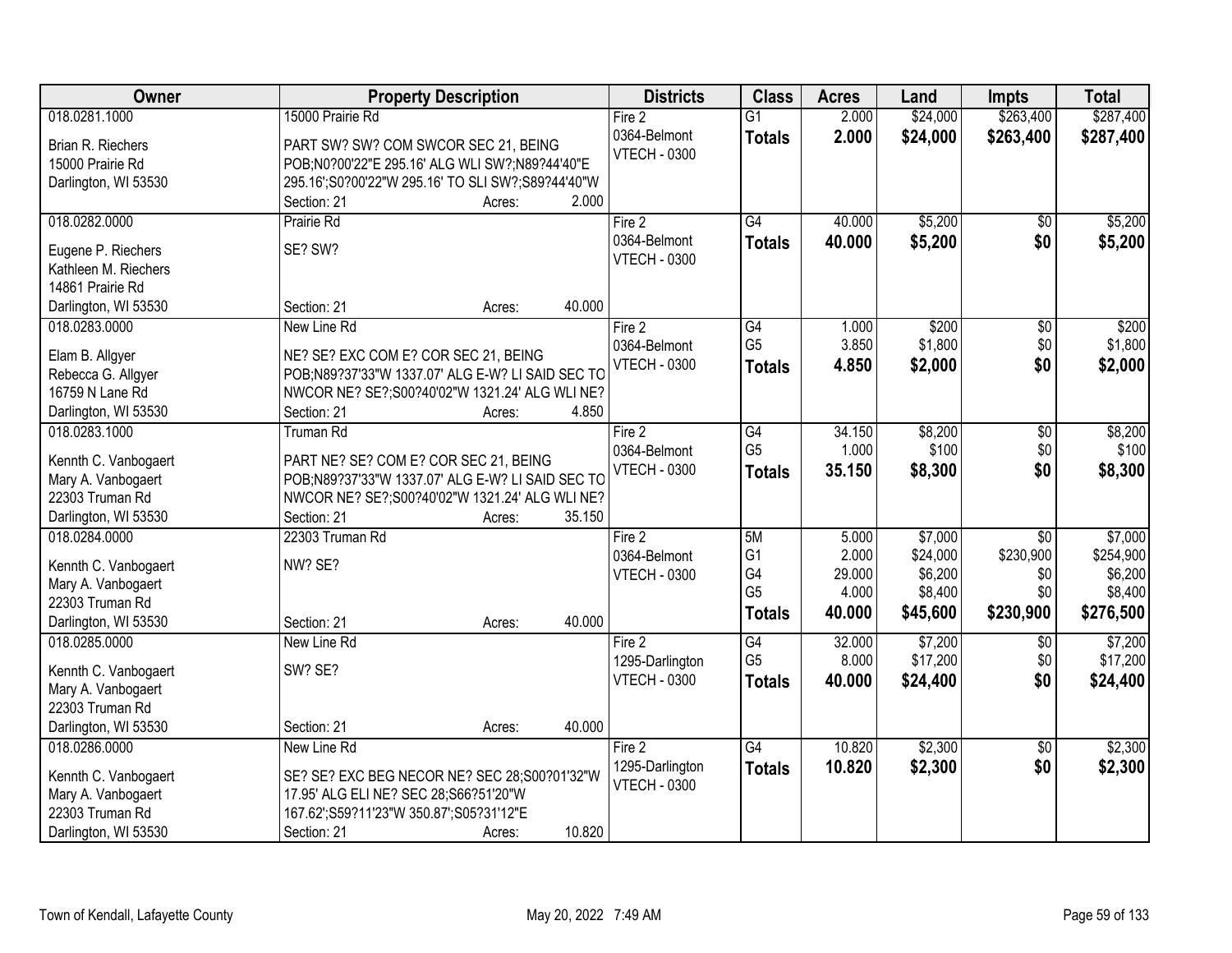| Owner                     | <b>Property Description</b>                       | <b>Districts</b>    | <b>Class</b>    | <b>Acres</b> | Land     | <b>Impts</b>    | <b>Total</b> |
|---------------------------|---------------------------------------------------|---------------------|-----------------|--------------|----------|-----------------|--------------|
| 018.0286.2000             | New Line Rd                                       | Fire 2              | G4              | 15.300       | \$3,600  | $\overline{50}$ | \$3,600      |
| Elam B. Allgyer           | PART SE? SE? SEC 21 & PART NE? NE? SEC 28 COM     | 1295-Darlington     | G <sub>5</sub>  | 1.000        | \$100    | \$0             | \$100        |
| Rebecca G. Allgyer        | SECOR SEC 21; N00?57'58"E 17.67' ALG ELI SAID SEC | <b>VTECH - 0300</b> | <b>Totals</b>   | 16.300       | \$3,700  | \$0             | \$3,700      |
| 16759 N Lane Rd           | TO POB;N00?57'58"E 1299.66' ALG SAID ELI TO       |                     |                 |              |          |                 |              |
| Darlington, WI 53530      | 16.300<br>Section: 28<br>Acres:                   |                     |                 |              |          |                 |              |
| 018.0287.0000             | County Rd O                                       | Fire 2              | G4              | 36.000       | \$9,400  | $\overline{50}$ | \$9,400      |
|                           |                                                   | 1295-Darlington     | G <sub>5</sub>  | 4.000        | \$700    | \$0             | \$700        |
| Anthony P. McDonald       | NE? NE?                                           | <b>VTECH - 0300</b> | <b>Totals</b>   | 40.000       | \$10,100 | \$0             | \$10,100     |
| Jessica M. McDonald       |                                                   |                     |                 |              |          |                 |              |
| 16097 County Rd O         |                                                   |                     |                 |              |          |                 |              |
| Darlington, WI 53530      | 40.000<br>Section: 22<br>Acres:                   |                     |                 |              |          |                 |              |
| 018.0288.0000             | County Rd O                                       | Fire 2              | G4              | 40.000       | \$10,500 | \$0             | \$10,500     |
| Raymond E. Doyle et al    | NW? NE?                                           | 0364-Belmont        | <b>Totals</b>   | 40.000       | \$10,500 | \$0             | \$10,500     |
| c/o Jkdf Transition Trust |                                                   | <b>VTECH - 0300</b> |                 |              |          |                 |              |
| 16350 Brunton Ln          |                                                   |                     |                 |              |          |                 |              |
| Belmont, WI 53510-9678    | 40.000<br>Section: 22<br>Acres:                   |                     |                 |              |          |                 |              |
| 018.0289.0000             | <b>Truman Rd</b>                                  | Fire 2              | 5M              | 1.000        | \$1,300  | \$0             | \$1,300      |
|                           |                                                   | 1295-Darlington     | G4              | 38.000       | \$9,900  | \$0             | \$9,900      |
| Robert F. Book            | SW? NE?                                           | <b>VTECH - 0300</b> | G <sub>5</sub>  | 1.000        | \$100    | \$0             | \$100        |
| Joan B. Book              |                                                   |                     | <b>Totals</b>   | 40.000       | \$11,300 | \$0             | \$11,300     |
| 1001 E Oregon Rd          |                                                   |                     |                 |              |          |                 |              |
| Lititz, PA 17543          | 40.000<br>Section: 22<br>Acres:                   |                     |                 |              |          |                 |              |
| 018.0290.0000             | County Rd O                                       | Fire 2              | $\overline{G2}$ | 1.710        | \$21,400 | \$18,400        | \$39,800     |
| Steven T. Fink            | PART SE? NE? COM E? COR SEC 22:N89?51'45"W        | 1295-Darlington     | <b>Totals</b>   | 1.710        | \$21,400 | \$18,400        | \$39,800     |
| 346 Diamond Oaks Dr       | 108.24' TO POB; CONTINUING ALG SAID LINE,         | <b>VTECH - 0300</b> |                 |              |          |                 |              |
| Dodgeville, WI 53537      | 208.29';N3?54'06"E 296.71';S85?52'21"E            |                     |                 |              |          |                 |              |
|                           | Section: 22<br>1.710<br>Acres:                    |                     |                 |              |          |                 |              |
| 018.0290.1000             | 21013 Truman Rd                                   | Fire 2              | $\overline{G1}$ | 0.310        | \$6,800  | \$47,600        | \$54,400     |
| Norbert Mcdermott         | PART SE? NE? BEG SECOR SAID SE? NE?; WLY ALG      | 1295-Darlington     | <b>Totals</b>   | 0.310        | \$6,800  | \$47,600        | \$54,400     |
| 21013 Truman Rd           | QTR SEC LI 1 CH & 64 LINKS; NLY 1 CH & 91 LINKS   | <b>VTECH - 0300</b> |                 |              |          |                 |              |
| Darlington, WI 53530      | TO A POINT 1 CH & 64 LINKS WEST OF E? SEC         |                     |                 |              |          |                 |              |
|                           | 0.310<br>Section: 22<br>Acres:                    |                     |                 |              |          |                 |              |
| 018.0290.2000             | County Rd O                                       | Fire 2              | G4              | 35.980       | \$9,400  | $\overline{50}$ | \$9,400      |
|                           |                                                   | 1295-Darlington     | G <sub>5</sub>  | 2.000        | \$100    | \$0             | \$100        |
| Robert F. Book            | SE? NE? EXC BEG SECOR SAID SE? NE?; WLY ALG       | <b>VTECH - 0300</b> | <b>Totals</b>   | 37.980       | \$9,500  | \$0             | \$9,500      |
| Joan B. Book              | QTR SEC LI 1 CH & 64 LINKS; NLY 1 CH & 91 LINKS   |                     |                 |              |          |                 |              |
| 1001 E Oregon Rd          | TO A POINT 1 CH & 64 LINKS WEST OF E? SEC         |                     |                 |              |          |                 |              |
| Lititz, PA 17543          | 37.980<br>Section: 22<br>Acres:                   |                     |                 |              |          |                 |              |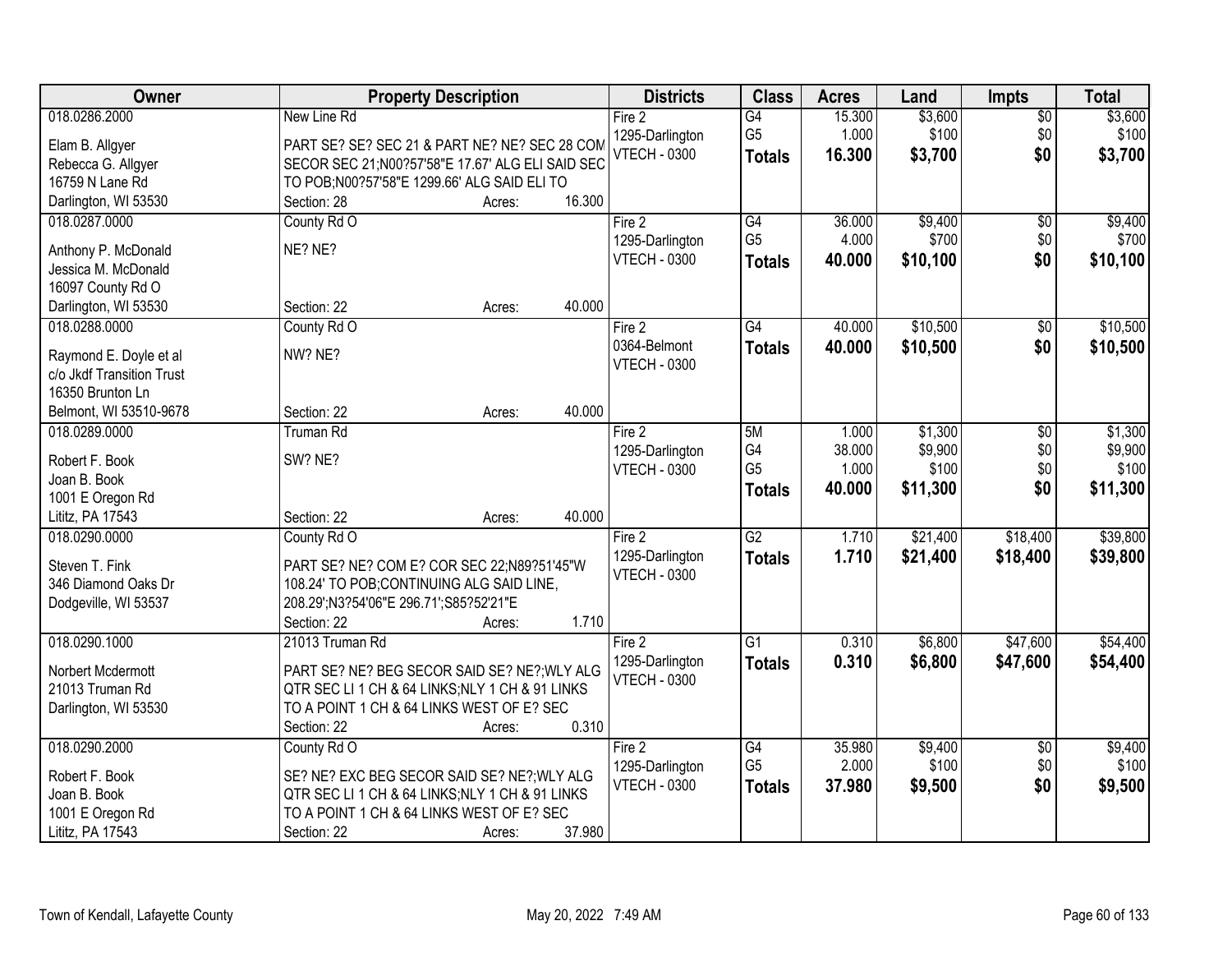| Owner                                 | <b>Property Description</b>                        | <b>Districts</b>                       | <b>Class</b>    | <b>Acres</b> | Land                | <b>Impts</b>    | <b>Total</b>        |
|---------------------------------------|----------------------------------------------------|----------------------------------------|-----------------|--------------|---------------------|-----------------|---------------------|
| 018.0291.0000                         | North Line Rd                                      | Fire 2                                 | $\overline{G4}$ | 39.000       | \$10,200            | $\overline{50}$ | \$10,200            |
| Raymond E. Doyle et al                | NE? NW?                                            | 0364-Belmont                           | G <sub>5</sub>  | 1.000        | \$100               | \$0             | \$100               |
| c/o Jkdf Transition Trust             |                                                    | <b>VTECH - 0300</b>                    | <b>Totals</b>   | 40.000       | \$10,300            | \$0             | \$10,300            |
| 16350 Brunton Ln                      |                                                    |                                        |                 |              |                     |                 |                     |
| Belmont, WI 53510-9678                | 40.000<br>Section: 22<br>Acres:                    |                                        |                 |              |                     |                 |                     |
| 018.0292.0000                         | 16759 N Lane Rd                                    | Fire 2                                 | $\overline{G4}$ | 39.000       | \$9,200             | $\overline{50}$ | \$9,200             |
|                                       |                                                    | 0364-Belmont                           | G7              | 1.000        | \$10,000            | \$199,300       | \$209,300           |
| Elam B. Allgyer                       | NW? NW?                                            | <b>VTECH - 0300</b>                    | <b>Totals</b>   | 40.000       | \$19,200            | \$199,300       | \$218,500           |
| Rebecca G. Allgyer                    |                                                    |                                        |                 |              |                     |                 |                     |
| 16759 N Lane Rd                       |                                                    |                                        |                 |              |                     |                 |                     |
| Darlington, WI 53530                  | 40.000<br>Section: 22<br>Acres:                    |                                        |                 |              |                     |                 |                     |
| 018.0293.0000                         | 15567 N Lane Rd                                    | Fire 2                                 | G4              | 36.500       | \$6,300             | \$0             | \$6,300             |
| Elam B. Allgyer                       | SW? NW?                                            | 0364-Belmont                           | G <sub>5</sub>  | 2.000        | \$100               | \$0             | \$100               |
| Rebecca G. Allgyer                    |                                                    | <b>VTECH - 0300</b>                    | G7              | 1.500        | \$11,300            | \$43,500        | \$54,800            |
| 16759 N Lane Rd                       |                                                    |                                        | <b>Totals</b>   | 40.000       | \$17,700            | \$43,500        | \$61,200            |
| Darlington, WI 53530                  | 40.000<br>Section: 22<br>Acres:                    |                                        |                 |              |                     |                 |                     |
| 018.0294.0000                         | 21700 Truman Rd                                    | Fire 2                                 | G4              | 36.000       | \$8,900             | \$0             | \$8,900             |
|                                       |                                                    | 0364-Belmont                           | G <sub>5</sub>  | 2.000        | \$100               | \$0             | \$100               |
| Raymond E. Doyle et al                | SE? NW?                                            | <b>VTECH - 0300</b>                    | G7              | 2.000        | \$20,000            | \$151,100       | \$171,100           |
| c/o Jkdf Transition Trust             |                                                    |                                        | <b>Totals</b>   | 40.000       | \$29,000            | \$151,100       | \$180,100           |
| 21700 Truman Rd                       | 40.000                                             |                                        |                 |              |                     |                 |                     |
| Darlington, WI 53530<br>018.0295.1000 | Section: 22<br>Acres:<br>21645 Truman Rd           |                                        | $\overline{G2}$ | 1.000        |                     |                 |                     |
|                                       |                                                    | Fire 2                                 | G4              | 19.230       | \$15,000<br>\$2,400 | \$26,000<br>\$0 | \$41,000<br>\$2,400 |
| Micah M. Bahr                         | PART NE4 SW4 COM NWCOR SW4 SEC 22;S89.47.59        | 1295-Darlington<br><b>VTECH - 0300</b> | G <sub>5</sub>  | 1.000        | \$100               | \$0             | \$100               |
| Lori B. Bahr                          | 1311.99' TO NWCOR NE4 SW4 & POB; S89.47.59E        |                                        | G7              | 1.000        | \$10,000            | \$100,800       | \$110,800           |
| 21645 Truman Rd                       | 1311.99' TO NECOR SW4;S00.24.10W ALG ELI SW4       |                                        |                 | 22.230       | \$27,500            | \$126,800       | \$154,300           |
| Darlington, WI 53530                  | 22.230<br>Section: 22<br>Acres:                    |                                        | <b>Totals</b>   |              |                     |                 |                     |
| 018.0296.0000                         | <b>Truman Rd</b>                                   | Fire 2                                 | 5M              | 1.500        | \$2,100             | $\overline{50}$ | \$2,100             |
| Elam B. Allgyer                       | PART NWSW, SWSW & NESW COM W1/4 COR SEC            | 1295-Darlington                        | G4              | 29.680       | \$6,600             | \$0             | \$6,600             |
| Rebecca G. Allgyer                    | 22-S00.42.37W 2634.71' ALG WLI SW SEC 22-          | <b>VTECH - 0300</b>                    | G <sub>5</sub>  | 6.020        | \$800               | \$0             | \$800               |
| 16759 N Lane Rd                       | S89.45.11E 2649.54' ALG SLI SW-N00.09.14E 1931.06' |                                        | <b>Totals</b>   | 37.200       | \$9,500             | \$0             | \$9,500             |
| Darlington, WI 53530                  | 37.200<br>Section: 22<br>Acres:                    |                                        |                 |              |                     |                 |                     |
| 018.0298.0000                         | 21650 New Line Rd                                  | Fire 2                                 | 5M              | 2.500        | \$3,200             | $\overline{50}$ | \$3,200             |
|                                       |                                                    | 1295-Darlington                        | G4              | 92.000       | \$22,600            | \$0             | \$22,600            |
| Abner S. Allgyer                      | PART NWSW, NESW, SESW & SWSW COM SWCOR SE          | <b>VTECH - 0300</b>                    | G <sub>5</sub>  | 4.000        | \$300               | \$0             | \$300               |
| Rebecca S. Allgyer                    | 22-N00.57.18E 951.09' ALG WLI SEC-N57.42. 54E      |                                        | G7              | 2.000        | \$20,000            | \$295,200       | \$315,200           |
| 21650 New Line Rd                     | 231.62'-N48.25.11E 196.22' -N29.26.19E             |                                        | <b>Totals</b>   | 100.500      | \$46,100            | \$295,200       | \$341,300           |
| Darlington, WI 53530                  | 100.500<br>Section: 22<br>Acres:                   |                                        |                 |              |                     |                 |                     |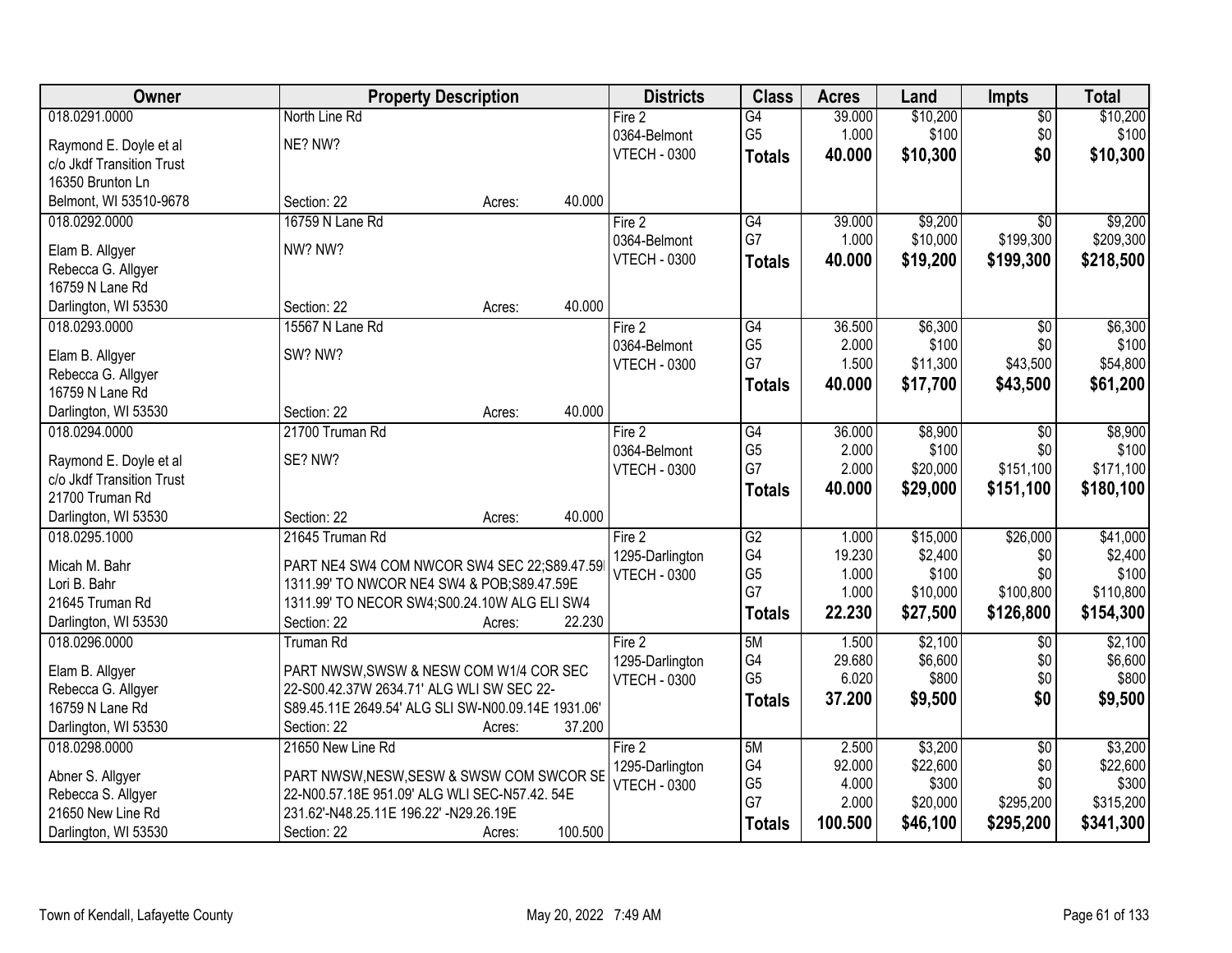| Owner                     | <b>Property Description</b>                      | <b>Districts</b>    | <b>Class</b>    | <b>Acres</b> | Land     | <b>Impts</b>    | <b>Total</b> |
|---------------------------|--------------------------------------------------|---------------------|-----------------|--------------|----------|-----------------|--------------|
| 018.0299.0000             | <b>Truman Rd</b>                                 | Fire 2              | G4              | 24.320       | \$5,900  | \$0             | \$5,900      |
| Robert F. Book            | NE? SE? EXC BEG E? COR SEC 22;S00?00'00"W        | 1295-Darlington     | G <sub>5</sub>  | 1.000        | \$100    | \$0             | \$100        |
| Joan B. Book              | 248.29';S90?00'00"W 176.28';N0?26'45"E           | <b>VTECH - 0300</b> | <b>Totals</b>   | 25.320       | \$6,000  | \$0             | \$6,000      |
| 1001 E Oregon Rd          | 248.72'; S89?51'45"E 174.34' TO POB & ALSO EXC   |                     |                 |              |          |                 |              |
| Lititz, PA 17543          | 25.320<br>Section: 22<br>Acres:                  |                     |                 |              |          |                 |              |
| 018.0299.1000             | 15491 Cth O                                      | Fire 2              | $\overline{G1}$ | 2.000        | \$24,000 | \$114,300       | \$138,300    |
|                           |                                                  | 1295-Darlington     | G4              | 13.680       | \$1,000  | \$0             | \$1,000      |
| Ronald J. Westemeier      | PART NE? SE? BEG E? COR SEC 22;S00?00'00"W       | <b>VTECH - 0300</b> | <b>Totals</b>   | 15.680       | \$25,000 | \$114,300       | \$139,300    |
| Julie M. Westemeier       | 248.29';S90?00'00"W 176.28';N0?26'45"E           |                     |                 |              |          |                 |              |
| 15491 County Rd O         | 248.72'; S89?51'45"E 174.34' TO POB (=POS3306) & |                     |                 |              |          |                 |              |
| Darlington, WI 53530      | 15.680<br>Section: 22<br>Acres:                  |                     |                 |              |          |                 |              |
| 018.0300.1000             | <b>Truman Rd</b>                                 | Fire 2              | G4              | 35.000       | \$8,800  | $\sqrt[6]{3}$   | \$8,800      |
| Robert F. Book            | NW? SE?                                          | 1295-Darlington     | G <sub>5</sub>  | 5.000        | \$2,100  | \$0             | \$2,100      |
| Joan B. Book              |                                                  | <b>VTECH - 0300</b> | <b>Totals</b>   | 40.000       | \$10,900 | \$0             | \$10,900     |
| 1001 E Oregon Rd          |                                                  |                     |                 |              |          |                 |              |
| Lititz, PA 17543          | 40.000<br>Section: 22<br>Acres:                  |                     |                 |              |          |                 |              |
| 018.0301.0000             | New Line Rd                                      | Fire 2              | 5M              | 2.000        | \$2,800  | $\sqrt[6]{3}$   | \$2,800      |
| Robert F. Book            | SW? SE?                                          | 1295-Darlington     | G <sub>4</sub>  | 34.000       | \$8,200  | \$0             | \$8,200      |
| Joan B. Book              |                                                  | <b>VTECH - 0300</b> | G <sub>5</sub>  | 4.000        | \$1,600  | \$0             | \$1,600      |
| 1001 E Oregon Rd          |                                                  |                     | <b>Totals</b>   | 40.000       | \$12,600 | \$0             | \$12,600     |
| Lititz, PA 17543          | 40.000<br>Section: 22<br>Acres:                  |                     |                 |              |          |                 |              |
| 018.0302.0000             | New Line Rd                                      | Fire 2              | 5M              | 3.000        | \$4,200  | $\overline{50}$ | \$4,200      |
|                           |                                                  | 0364-Belmont        | G4              | 25.850       | \$5,400  | \$0             | \$5,400      |
| Jarrod P. Fink            | SE? SE? EXC COM SECOR SEC 22, SAID POINT         | <b>VTECH - 0300</b> | G <sub>5</sub>  | 3.000        | \$500    | \$0             | \$500        |
| 14370 County Rd O         | BEING POB;N89?49'28"W 169.95';N13?41'13"W        |                     | <b>Totals</b>   | 31.850       | \$10,100 | \$0             | \$10,100     |
| Darlington, WI 53530      | 368.93';N3?35'31"W 968.08';S89?44'15"E           |                     |                 |              |          |                 |              |
|                           | Section: 22<br>31.850<br>Acres:                  |                     |                 |              |          |                 |              |
| 018.0302.1000             | New Line Rd                                      | Fire 2              | G4              | 7.150        | \$500    | $\overline{50}$ | \$500        |
| Ronald J. Westemeier      | PART SE? SE? COM SECOR SEC 22, SAID POINT        | 0364-Belmont        | G <sub>5</sub>  | 1.000        | \$100    | \$0             | \$100        |
| Julie M. Westemeier       | BEING POB;N89?49'28"W 169.95';N13?41'13"W        | <b>VTECH - 0300</b> | <b>Totals</b>   | 8.150        | \$600    | \$0             | \$600        |
| 15491 County Rd O         | 368.93';N3?35'31"W 968.08';S89?44'15"E           |                     |                 |              |          |                 |              |
| Darlington, WI 53530      | 8.150<br>Section: 22<br>Acres:                   |                     |                 |              |          |                 |              |
| 018.0303.2100             | Woods Branch                                     | Fire 2              | $\overline{G1}$ | 3.070        | \$3,900  | $\overline{50}$ | \$3,900      |
|                           |                                                  | 0364-Belmont        | <b>Totals</b>   | 3.070        | \$3,900  | \$0             | \$3,900      |
| B & B Getaway, LLC        | OUTLOT 2 CSM 415                                 | <b>VTECH - 0300</b> |                 |              |          |                 |              |
| 15828 Bernies Ln          |                                                  |                     |                 |              |          |                 |              |
| Darlington, WI 53530-9634 | 3.070<br>Section: 23                             |                     |                 |              |          |                 |              |
|                           | Acres:                                           |                     |                 |              |          |                 |              |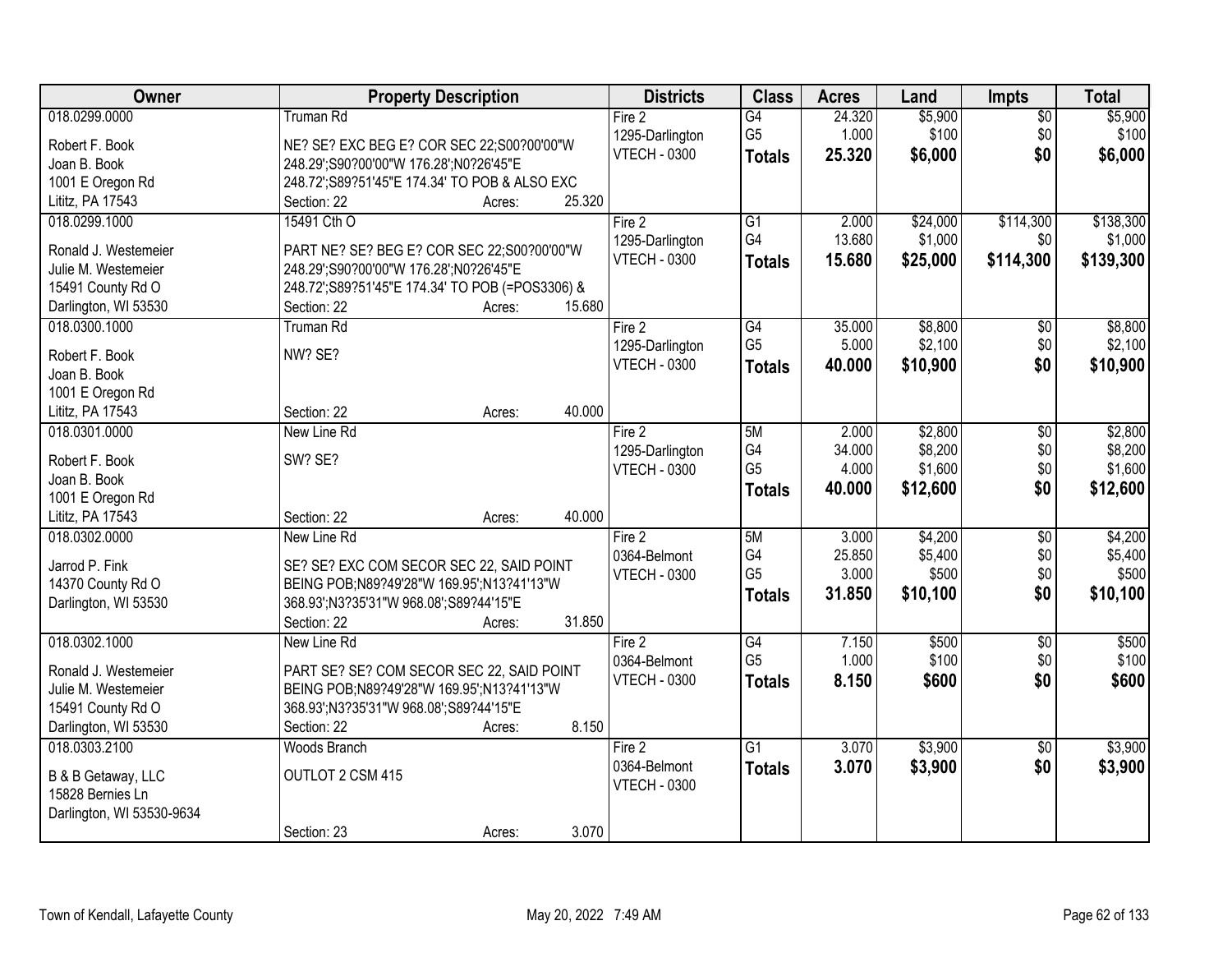| Owner                          |                                                  | <b>Property Description</b> |        | <b>Districts</b>    | <b>Class</b>    | <b>Acres</b> | Land            | <b>Impts</b>    | <b>Total</b> |
|--------------------------------|--------------------------------------------------|-----------------------------|--------|---------------------|-----------------|--------------|-----------------|-----------------|--------------|
| 018.0303.2101                  | 15828 Bernies Ln                                 |                             |        | Fire 2              | $\overline{G1}$ | 2.170        | \$25,000        | \$211,000       | \$236,000    |
| Bryan L. Brown                 | LOT 1 CSM 414                                    |                             |        | 0364-Belmont        | <b>Totals</b>   | 2.170        | \$25,000        | \$211,000       | \$236,000    |
| Lora E. Brown                  |                                                  |                             |        | <b>VTECH - 0300</b> |                 |              |                 |                 |              |
| 15828 Bernies Ln               |                                                  |                             |        |                     |                 |              |                 |                 |              |
| Darlington, WI 53530           | Section: 23                                      | Acres:                      | 2.170  |                     |                 |              |                 |                 |              |
| 018.0303.2102                  | 15828 Bernie's Ln                                |                             |        | Fire 2              | $\overline{G1}$ | 1.000        | \$15,000        | \$49,100        | \$64,100     |
| Bryan L. Brown                 | <b>LOT 2 CSM 415</b>                             |                             |        | 0364-Belmont        | G <sub>6</sub>  | 2.770        | \$6,900         | \$0             | \$6,900      |
| Lora E. Brown                  |                                                  |                             |        | <b>VTECH - 0300</b> | <b>Totals</b>   | 3.770        | \$21,900        | \$49,100        | \$71,000     |
| 15828 Bernies Ln               |                                                  |                             |        |                     |                 |              |                 |                 |              |
| Darlington, WI 53530           | Section: 23                                      | Acres:                      | 3.770  |                     |                 |              |                 |                 |              |
| 018.0303.2103                  | Bernie's Ln                                      |                             |        | Fire 2              | $\overline{G4}$ | 0.500        | \$100           | \$0             | \$100        |
| B & B Getaway, LLC             | LOT 3 CSM 415                                    |                             |        | 0364-Belmont        | G <sub>6</sub>  | 3.340        | \$8,400         | \$0             | \$8,400      |
| 15828 Bernies Ln               |                                                  |                             |        | <b>VTECH - 0300</b> | <b>Totals</b>   | 3.840        | \$8,500         | \$0             | \$8,500      |
| Darlington, WI 53530-9634      |                                                  |                             |        |                     |                 |              |                 |                 |              |
|                                | Section: 23                                      | Acres:                      | 3.840  |                     |                 |              |                 |                 |              |
| 018.0303.2104                  | Bernie's Ln                                      |                             |        | Fire 2              | G4              | 0.300        | \$100           | \$0             | \$100        |
| B & B Getaway, LLC             | OUTLOT 1 CSM 414                                 |                             |        | 0364-Belmont        | G <sub>6</sub>  | 0.460        | \$1,200         | \$0             | \$1,200      |
| 15828 Bernies Ln               |                                                  |                             |        | <b>VTECH - 0300</b> | <b>Totals</b>   | 0.760        | \$1,300         | \$0             | \$1,300      |
| Darlington, WI 53530-9634      |                                                  |                             |        |                     |                 |              |                 |                 |              |
|                                | Section: 23                                      | Acres:                      | 0.760  |                     |                 |              |                 |                 |              |
| 018.0303.3000                  |                                                  |                             |        | 0364-Belmont        | $\overline{X4}$ | 0.510        | $\overline{50}$ | $\overline{50}$ | $\sqrt{50}$  |
| Town of Kendall                | LANDS DEDICATED TO THE PUBLIC PER CSM 414        |                             |        | <b>VTECH - 0300</b> | <b>Totals</b>   | 0.510        | \$0             | \$0             | \$0          |
| Unknown                        |                                                  |                             |        |                     |                 |              |                 |                 |              |
| Mineral Point, WI 53565        |                                                  |                             |        |                     |                 |              |                 |                 |              |
|                                | Section: 23                                      | Acres:                      | 0.510  |                     |                 |              |                 |                 |              |
| 018.0304.1000                  | <b>Truman Cemetery</b>                           |                             |        | Fire 2              | G4              | 6.100        | \$1,200         | $\sqrt{$0}$     | \$1,200      |
| Steven R. Larson et al         | ALL THAT PART OF THE FOLLOWING LYING IN THE      |                             |        | 0364-Belmont        | G <sub>5</sub>  | 2.000        | \$4,300         | \$0             | \$4,300      |
| c/o Steven R & Rhonda S Larson | BELMONT SCHOOL DISTRICT: COM N? COR SEC 23.      |                             |        | <b>VTECH - 0300</b> | <b>Totals</b>   | 8.100        | \$5,500         | \$0             | \$5,500      |
| 4404 Somonauk Rd               | BEING POB;N89?28'47"W 1322.50' ALG NLI NE? NW?   |                             |        |                     |                 |              |                 |                 |              |
| Sandwich, IL 60548-4091        | Section: 23                                      | Acres:                      | 8.100  |                     |                 |              |                 |                 |              |
| 018.0304.2000                  | Bernie's Ln                                      |                             |        | Fire 2              | $\overline{G5}$ | 11.170       | \$11,400        | $\overline{50}$ | \$11,400     |
| Gooseberry Hill, LLC           | ALL THAT PART OF THE FOLLOWING LYING IN THE      |                             |        | 0364-Belmont        | G <sub>6</sub>  | 12.000       | \$30,000        | \$0             | \$30,000     |
| 707 Hamilton Dr                | BELMONT SCHOOL DISTRICT: COM S? COR SEC 14,      |                             |        | <b>VTECH - 0300</b> | <b>Totals</b>   | 23.170       | \$41,400        | \$0             | \$41,400     |
| Mount Horeb, WI 53572-2247     | BEING POB; N00?28'23" E 1322.14' ALG WLI SW? SE? |                             |        |                     |                 |              |                 |                 |              |
|                                | Section: 23                                      | Acres:                      | 23.170 |                     |                 |              |                 |                 |              |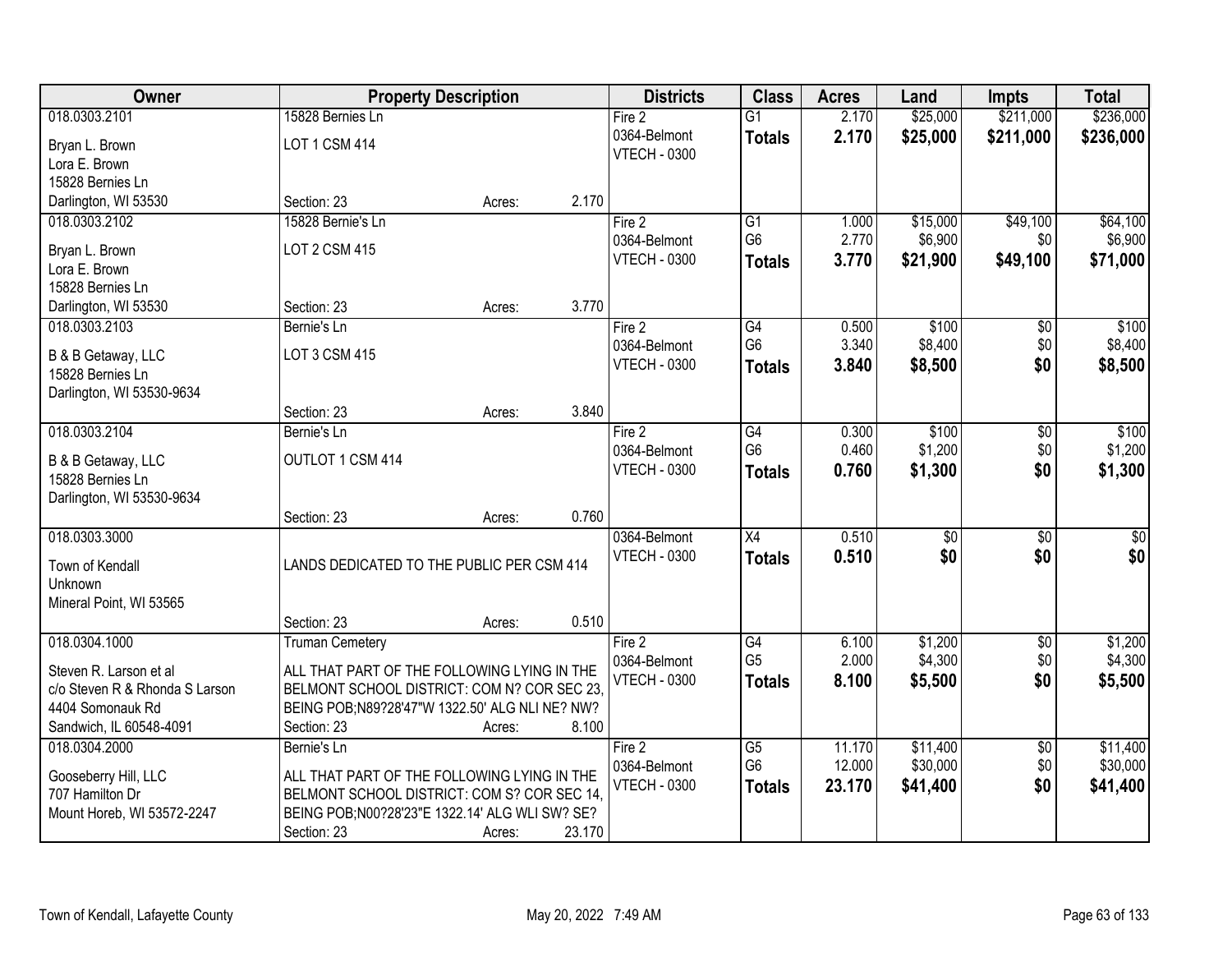| Owner                                       | <b>Property Description</b>                                                 | <b>Districts</b>                       | <b>Class</b>    | <b>Acres</b> | Land     | <b>Impts</b>    | <b>Total</b> |
|---------------------------------------------|-----------------------------------------------------------------------------|----------------------------------------|-----------------|--------------|----------|-----------------|--------------|
| 018.0305.0000                               | County Rd Z                                                                 | Fire 2                                 | $\overline{G4}$ | 101.700      | \$25,600 | $\overline{50}$ | \$25,600     |
| Dean D. Paulson                             | ALL THAT PART OF THE FOLLOWING LYING IN THE                                 | 0364-Belmont                           | G <sub>5</sub>  | 1.500        | \$200    | \$0             | \$200        |
| 23572 Cth G                                 | BELMONT SCHOOL DISTRICT: COM E? COR SEC                                     | <b>VTECH - 0300</b>                    | <b>Totals</b>   | 103.200      | \$25,800 | \$0             | \$25,800     |
| Belmont, WI 53510                           | 23;N89?21'02"W 472.14' ALG E-W? LI OF SAID SEC TC                           |                                        |                 |              |          |                 |              |
|                                             | 103.200<br>Section: 23<br>Acres:                                            |                                        |                 |              |          |                 |              |
| 018.0305.1000                               | 20368 Cth Z                                                                 | Fire 2                                 | $\overline{G1}$ | 1.500        | \$19,500 | \$150,600       | \$170,100    |
| Thomas A. Kliebenstein                      | PART SW4 NE4 COM E1/4COR SEC 23:N89.24.24W                                  | 0364-Belmont                           | <b>Totals</b>   | 1.500        | \$19,500 | \$150,600       | \$170,100    |
| 20368 Cth Z                                 | 1864.05' TO POB; WLY 278.85'; NORTH 232.60'; EAST                           | <b>VTECH - 0300</b>                    |                 |              |          |                 |              |
| Darlington, WI 53530                        | 278.83"; SOUTH 235.49' TO POB (=POS3317)                                    |                                        |                 |              |          |                 |              |
|                                             | 1.500<br>Section: 23<br>Acres:                                              |                                        |                 |              |          |                 |              |
| 018.0306.1000                               | <b>Woods Branch</b>                                                         | Fire 2                                 | 5M              | 4.000        | \$5,600  | \$0             | \$5,600      |
|                                             |                                                                             | 0364-Belmont                           | G4              | 1.600        | \$400    | \$0             | \$400        |
| Julius Mukasa                               | PART SE4 NE4 COM E4 COR SEC 23, BEING<br>POB;N89.24'24"W 472.14';N8.00'28"E | <b>VTECH - 0300</b>                    | G <sub>5</sub>  | 3.000        | \$600    | \$0             | \$600        |
| Mulondo Bango Trust Dtd March 21,<br>2018   | 949.80';S80.44'51"E 349.55';S0.20'06"W 889.24' TO POI                       |                                        | <b>Totals</b>   | 8.600        | \$6,600  | \$0             | \$6,600      |
| 8763 Acacia St                              | 8.600<br>Section: 23<br>Acres:                                              |                                        |                 |              |          |                 |              |
| Milwaukee, WI 53224                         |                                                                             |                                        |                 |              |          |                 |              |
| 018.0307.1100                               | 20662 Truman Cemetery Ln                                                    | Fire 2                                 | G4              | 30.200       | \$6,500  | $\sqrt[6]{30}$  | \$6,500      |
|                                             |                                                                             | 1295-Darlington                        | G7              | 1.000        | \$7,500  | \$8,700         | \$16,200     |
| Steven R. Larson et al                      | ALL THAT PART OF THE FOLLOWING LYING IN THE                                 | <b>VTECH - 0300</b>                    | <b>Totals</b>   | 31.200       | \$14,000 | \$8,700         | \$22,700     |
| c/o Steven R & Rhonda S Larson              | DARLINGTON SCHOOL DISTRICT: COM N? COR SEC                                  |                                        |                 |              |          |                 |              |
| 4404 Somonauk Rd<br>Sandwich, IL 60548-4091 | 23, BEING POB; N89?28'47"W 1322.50' ALG NLI NE?<br>31.200<br>Section: 23    |                                        |                 |              |          |                 |              |
| 018.0307.2000                               | Acres:<br>County Rd O                                                       | Fire 2                                 | X4              | 4.000        | \$0      | \$0             | \$0          |
|                                             |                                                                             | 1295-Darlington                        | <b>Totals</b>   | 4.000        | \$0      | \$0             | \$0          |
| Catholic Diocese of Madison                 | 4 ACRES SQUARE IN THE SWCOR OF NE4 NW4 (VOL                                 | <b>VTECH - 0300</b>                    |                 |              |          |                 |              |
| 730 Wells St                                | 16D P627)                                                                   |                                        |                 |              |          |                 |              |
| Darlington, WI 53530                        |                                                                             |                                        |                 |              |          |                 |              |
|                                             | 4.000<br>Section: 23<br>Acres:                                              |                                        |                 |              |          |                 |              |
| 018.0308.0000                               | County Rd O                                                                 | Fire 2                                 | G4              | 38.000       | \$9,200  | $\sqrt{6}$      | \$9,200      |
| Anthony P. McDonald                         | NW? NW?                                                                     | 1295-Darlington<br><b>VTECH - 0300</b> | G <sub>5</sub>  | 2.000        | \$100    | \$0             | \$100        |
| Jessica M. McDonald                         |                                                                             |                                        | <b>Totals</b>   | 40.000       | \$9,300  | \$0             | \$9,300      |
| 16097 County Rd O                           |                                                                             |                                        |                 |              |          |                 |              |
| Darlington, WI 53530                        | 40.000<br>Section: 23<br>Acres:                                             |                                        |                 |              |          |                 |              |
| 018.0309.1000                               | County Rd Z                                                                 | Fire 2                                 | $\overline{G1}$ | 0.380        | \$4,800  | $\overline{50}$ | \$4,800      |
| Julia K. Mcdonald                           | PART SW? NW? COM W? COR SEC 23;S89?36'03"E                                  | 1295-Darlington                        | G4              | 3.420        | \$300    | \$0             | \$300        |
| 20940 County Rd Z                           | 292.50' ALG E-W? LI SAID SEC TO POB; S89?36'03"E                            | <b>VTECH - 0300</b>                    | <b>Totals</b>   | 3.800        | \$5,100  | \$0             | \$5,100      |
| Darlington, WI 53530                        | 1024.56' ALG E-W? LI; N00?18'38" E 39.38' TO NLY ROV                        |                                        |                 |              |          |                 |              |
|                                             | 3.800<br>Section: 23<br>Acres:                                              |                                        |                 |              |          |                 |              |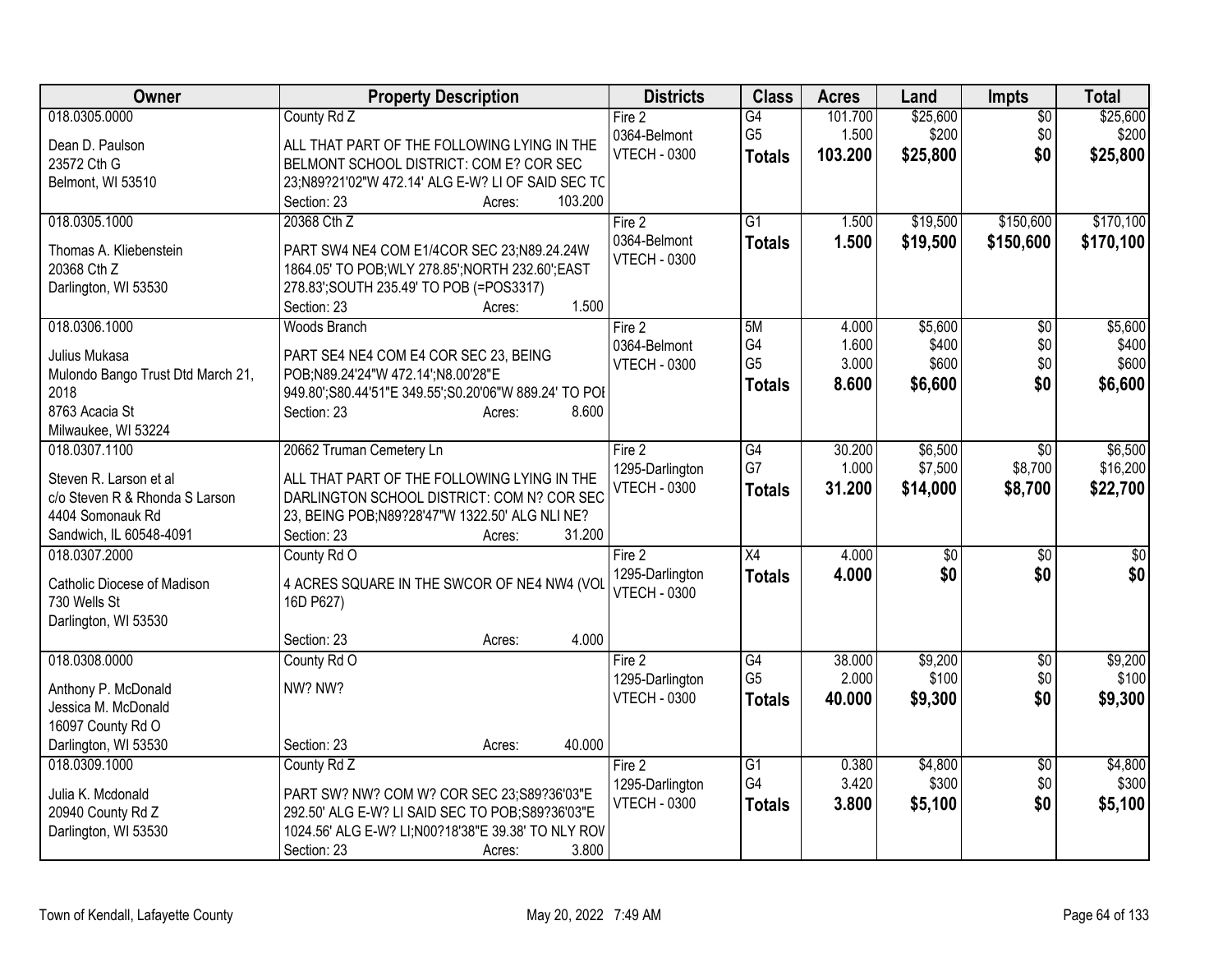| Owner                                      | <b>Property Description</b>                                                        | <b>Districts</b>    | <b>Class</b>    | <b>Acres</b> | Land            | <b>Impts</b>    | <b>Total</b> |
|--------------------------------------------|------------------------------------------------------------------------------------|---------------------|-----------------|--------------|-----------------|-----------------|--------------|
| 018.0309.1100                              | County Rd O                                                                        | Fire 2              | $\overline{G4}$ | 2.000        | \$500           | $\overline{50}$ | \$500        |
| Anthony P. McDonald                        | PART SW? NW? COM W? COR SEC 23;N00?25'49"E                                         | 1295-Darlington     | <b>Totals</b>   | 2.000        | \$500           | \$0             | \$500        |
| Jessica M. McDonald                        | 1057.89' ALG WLI SAID SEC TO POB; N00?25'49"E 268                                  | <b>VTECH - 0300</b> |                 |              |                 |                 |              |
| 16097 County Rd O                          | ALG SAID WLI TO NECOR SW? NW?;S89?32'25"E 325"                                     |                     |                 |              |                 |                 |              |
| Darlington, WI 53530                       | 2.000<br>Section: 23<br>Acres:                                                     |                     |                 |              |                 |                 |              |
| 018.0309.1200                              | County Rd Z                                                                        | Fire 2              | G4              | 28.300       | \$5,400         | \$0             | \$5,400      |
|                                            |                                                                                    | 1295-Darlington     | G <sub>5</sub>  | 2.000        | \$100           | \$0             | \$100        |
| Anthony P. McDonald<br>Jessica M. McDonald | SW? NW? EXC THE SOUTH 25RDS OF THE WEST<br>25RDS THEREOF & ALSO EXC COM W? COR SEC | <b>VTECH - 0300</b> | <b>Totals</b>   | 30.300       | \$5,500         | \$0             | \$5,500      |
| 16097 County Rd O                          | 23;S89?36'03"E 292.50' ALG E-W? LI SAID SEC TO                                     |                     |                 |              |                 |                 |              |
| Darlington, WI 53530                       | 30.300<br>Section: 23<br>Acres:                                                    |                     |                 |              |                 |                 |              |
| 018.0309.2000                              | 20984 Cth Z                                                                        | Fire 2              | X4              | 0.970        | $\overline{50}$ | \$0             | $\sqrt{50}$  |
|                                            |                                                                                    | 0364-Belmont        | <b>Totals</b>   | 0.970        | \$0             | \$0             | \$0          |
| Catholic Diocese of Madison                | S23 T3 R2 PART OF S 25 RDS OF W25 RDS OF SW4                                       | <b>VTECH - 0300</b> |                 |              |                 |                 |              |
| 730 Wells St                               | NW4 EXC N 150FT VOL 147D P195 EXC                                                  |                     |                 |              |                 |                 |              |
| Darlington, WI 53530                       |                                                                                    |                     |                 |              |                 |                 |              |
|                                            | 0.970<br>Section: 23<br>Acres:                                                     |                     |                 |              |                 |                 |              |
| 018.0309.3000                              | 15548 Cth O                                                                        | Fire 2              | X4              | 1.420        | \$0             | \$0             | $\sqrt{50}$  |
| Town of Kendall                            | PART SW4 NW4 AS DESCR VOL 143D P297                                                | 0364-Belmont        | <b>Totals</b>   | 1.420        | \$0             | \$0             | \$0          |
| Unknown                                    |                                                                                    | <b>VTECH - 0300</b> |                 |              |                 |                 |              |
| Mineral Point, WI 53565                    |                                                                                    |                     |                 |              |                 |                 |              |
|                                            | 1.420<br>Section: 23<br>Acres:                                                     |                     |                 |              |                 |                 |              |
| 018.0309.4000                              | 20940 Cth Z                                                                        | Fire 2              | $\overline{G1}$ | 0.380        | \$8,300         | \$114,500       | \$122,800    |
| Julia K. Mcdonald                          | PART SW? NW? COM AT A POINT 25 RODS EAST OF                                        | 0364-Belmont        | <b>Totals</b>   | 0.380        | \$8,300         | \$114,500       | \$122,800    |
| 20940 County Rd Z                          | SWCOR SW? NW? SEC 23; NORTH 140 FT; WEST 120                                       | <b>VTECH - 0300</b> |                 |              |                 |                 |              |
| Darlington, WI 53530                       | FT;SOUTH 140 FT;EAST 120 FT TO POB                                                 |                     |                 |              |                 |                 |              |
|                                            | 0.380<br>Section: 23<br>Acres:                                                     |                     |                 |              |                 |                 |              |
| 018.0309.5000                              | 20970 Cth Z                                                                        | Fire 2              | $\overline{G1}$ | 1.200        | \$16,800        | \$47,500        | \$64,300     |
| Monika E. Moeller                          | PART SW? NW? COM SWCOR NW? SEC 23:EAST                                             | 1295-Darlington     | <b>Totals</b>   | 1.200        | \$16,800        | \$47,500        | \$64,300     |
| c/o Monika Moeller                         | 148.63FT TO POB;NORTH 262.50FT;EAST                                                | <b>VTECH - 0300</b> |                 |              |                 |                 |              |
| 20970 County Rd Z                          | 263.87FT;SOUTH 122.50FT;WEST 120FT;SOUTH                                           |                     |                 |              |                 |                 |              |
| Darlington, WI 53530                       | 1.200<br>Section: 23<br>Acres:                                                     |                     |                 |              |                 |                 |              |
| 018.0310.0000                              | County Rd Z                                                                        | Fire 2              | G4              | 38.000       | \$9,300         | $\overline{60}$ | \$9,300      |
|                                            |                                                                                    | 0364-Belmont        | G <sub>5</sub>  | 2.000        | \$600           | \$0             | \$600        |
| Anthony P. McDonald                        | SE? NW?                                                                            | <b>VTECH - 0300</b> | <b>Totals</b>   | 40.000       | \$9,900         | \$0             | \$9,900      |
| Jessica M. McDonald                        |                                                                                    |                     |                 |              |                 |                 |              |
| 16097 County Rd O                          |                                                                                    |                     |                 |              |                 |                 |              |
| Darlington, WI 53530                       | 40.000<br>Section: 23<br>Acres:                                                    |                     |                 |              |                 |                 |              |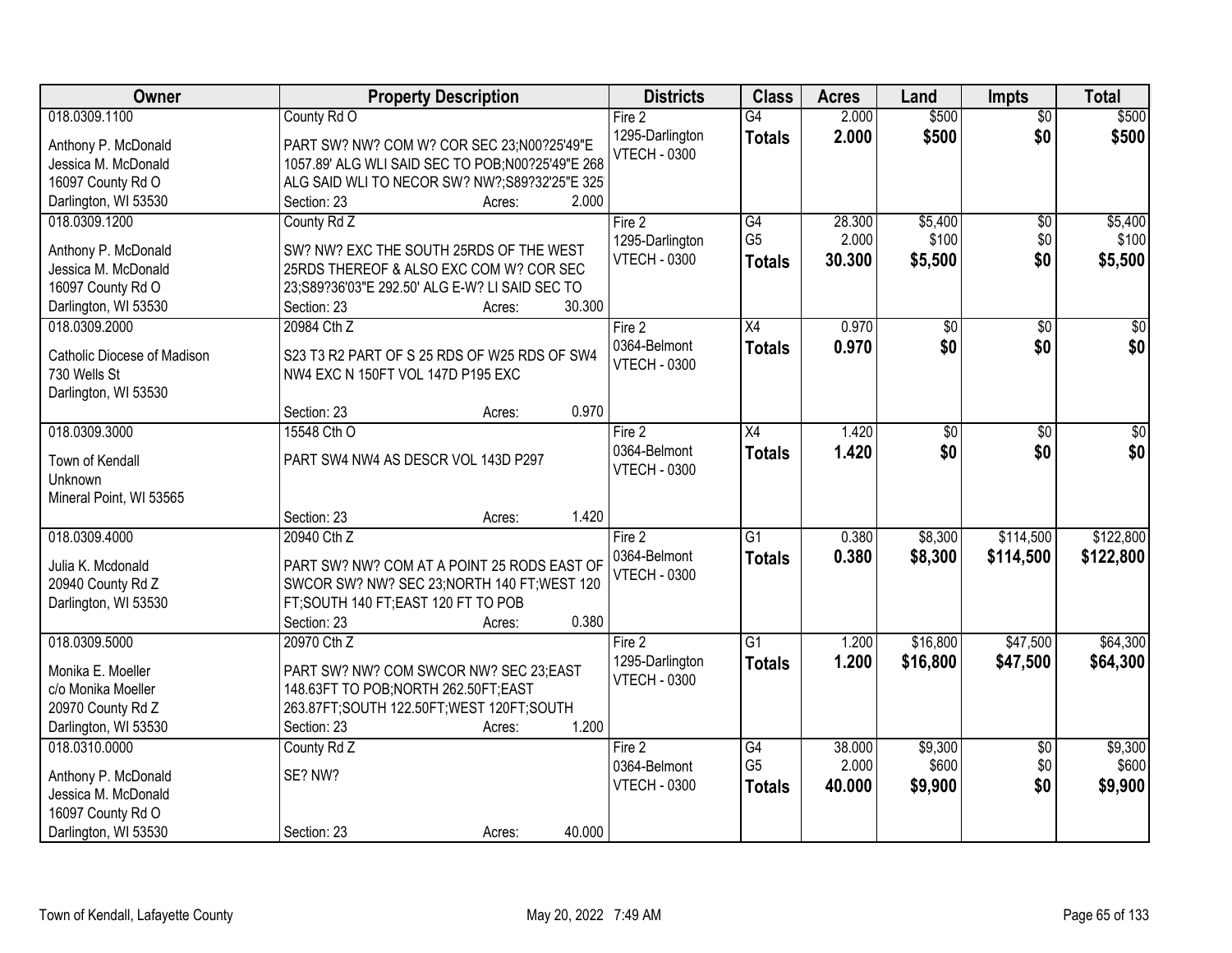| Owner                    | <b>Property Description</b>                          | <b>Districts</b>       | <b>Class</b>         | <b>Acres</b>    | Land             | <b>Impts</b>           | <b>Total</b>     |
|--------------------------|------------------------------------------------------|------------------------|----------------------|-----------------|------------------|------------------------|------------------|
| 018.0311.0000            | County Rd Z                                          | Fire 2<br>0364-Belmont | G4<br>G <sub>5</sub> | 33.650<br>1.000 | \$3,800<br>\$100 | $\overline{50}$<br>\$0 | \$3,800<br>\$100 |
| Dolores Paulson et al    | PART NE? SW? & PART SE? SW? COM W? COR SEC           | <b>VTECH - 0300</b>    | <b>Totals</b>        | 34.650          | \$3,900          | \$0                    | \$3,900          |
| c/o Duane A. Paulson     | 23; S89?21'00"E 1328.02' TO POB; S00?15'03"W         |                        |                      |                 |                  |                        |                  |
| 23572 County Rd G        | 1353.74'; S89?16'27"E 1049.24'; N88?09'42"E 274.49'; |                        |                      |                 |                  |                        |                  |
| Belmont, WI 53510-9756   | 34.650<br>Section: 23<br>Acres:                      |                        |                      |                 |                  |                        |                  |
| 018.0311.1000            | 20569 Cth Z                                          | Fire 2                 | G4                   | 3.540           | \$900            | $\overline{50}$        | \$900            |
| Duane A. Paulson         | PART NE? SW? COM W? COR SEC 23;S89?21'02"E           | 0364-Belmont           | G7                   | 3.000           | \$32,000         | \$128,800              | \$160,800        |
| Dolores E. Paulson       | 2132.69' ALG E-W? LI OF SAID SEC TO                  | <b>VTECH - 0300</b>    | <b>Totals</b>        | 6.540           | \$32,900         | \$128,800              | \$161,700        |
| 23572 County Rd G        | POB;CONTINUING S89?21'02"E 523.35' ALG SAID          |                        |                      |                 |                  |                        |                  |
| Belmont, WI 53510-9756   | 6.540<br>Section: 23<br>Acres:                       |                        |                      |                 |                  |                        |                  |
| 018.0312.1000            |                                                      | Fire $2$               | X4                   | 0.250           | \$0              | \$0                    | \$0              |
|                          |                                                      | 0364-Belmont           | <b>Totals</b>        | 0.250           | \$0              | \$0                    | \$0              |
| Order of Foresters Court | S23 T3 R2 W 5RDS OF N 8 RDS OF NW4 SW4 VOL           | <b>VTECH - 0300</b>    |                      |                 |                  |                        |                  |
| Route 1                  | 49D, P297                                            |                        |                      |                 |                  |                        |                  |
| Mineral Point, WI 53565  | 0.250<br>Section: 23<br>Acres:                       |                        |                      |                 |                  |                        |                  |
| 018.0312.2000            | County Rd O                                          | Fire 2                 | G4                   | 34.780          | \$5,700          | \$0                    | \$5,700          |
|                          |                                                      | 0364-Belmont           | G <sub>5</sub>       | 2.000           | \$100            | \$0                    | \$100            |
| Mark A. Kieler           | NW? SW? EXC BEG W? COR SEC 23;S89?24'24"E            | <b>VTECH - 0300</b>    |                      | 36.780          | \$5,800          | \$0                    |                  |
| 20038 Holland Rd         | 242.67';S2?02'43"W 158.24';S87?14'00"W               |                        | <b>Totals</b>        |                 |                  |                        | \$5,800          |
| Darlington, WI 53530     | 237.29'; N0?00'00" E 172.11' TO POB & ALSO EXC COM   |                        |                      |                 |                  |                        |                  |
|                          | 36.780<br>Section: 23<br>Acres:                      |                        |                      |                 |                  |                        |                  |
| 018.0312.2100            | 20901 Cth Z                                          | Fire 2                 | $\overline{G1}$      | 2.060           | \$24,400         | \$17,900               | \$42,300         |
| Jane M. Mckeon           | PART NW? SW? COM W? COR SEC 23;S89?24'24"E           | 0364-Belmont           | <b>Totals</b>        | 2.060           | \$24,400         | \$17,900               | \$42,300         |
| 13020 County Rd G        | 563' TO POB: S89? 24' 24" E 203.11': S3? 33' 48" E   | <b>VTECH - 0300</b>    |                      |                 |                  |                        |                  |
| Darlington, WI 53530     | 430.15';N88?31'28"W 217.74';N1?38'11"W 425.99' TO    |                        |                      |                 |                  |                        |                  |
|                          | 2.060<br>Section: 23<br>Acres:                       |                        |                      |                 |                  |                        |                  |
| 018.0312.2200            | 20969 Cth Z                                          | Fire 2                 | $\overline{G1}$      | 0.900           | \$14,200         | \$47,100               | \$61,300         |
|                          |                                                      | 0364-Belmont           | <b>Totals</b>        | 0.900           | \$14,200         | \$47,100               | \$61,300         |
| Terrance A. Lasa         | PART NW? SW? BEG W? COR SEC 23:S89?24'24"E           | <b>VTECH - 0300</b>    |                      |                 |                  |                        |                  |
| 20969 County Rd Z        | 242.67';S2?02'43"W 158.24';S87?14'00"W               |                        |                      |                 |                  |                        |                  |
| Darlington, WI 53530     | 237.29';N0?00'00"E 172.11' TO POB (=POS3312/PCL 1)   |                        |                      |                 |                  |                        |                  |
|                          | 0.900<br>Section: 23<br>Acres:                       |                        |                      |                 |                  |                        |                  |
| 018.0313.0000            | County Rd O                                          | Fire 2                 | G4                   | 39.000          | \$8,100          | $\overline{50}$        | \$8,100          |
| Mark A. Kieler           | SW? SW?                                              | 0364-Belmont           | G <sub>5</sub>       | 1.000           | \$100            | \$0                    | \$100            |
| 20038 Holland Rd         |                                                      | <b>VTECH - 0300</b>    | <b>Totals</b>        | 40.000          | \$8,200          | \$0                    | \$8,200          |
| Darlington, WI 53530     |                                                      |                        |                      |                 |                  |                        |                  |
|                          | 40.000<br>Section: 23<br>Acres:                      |                        |                      |                 |                  |                        |                  |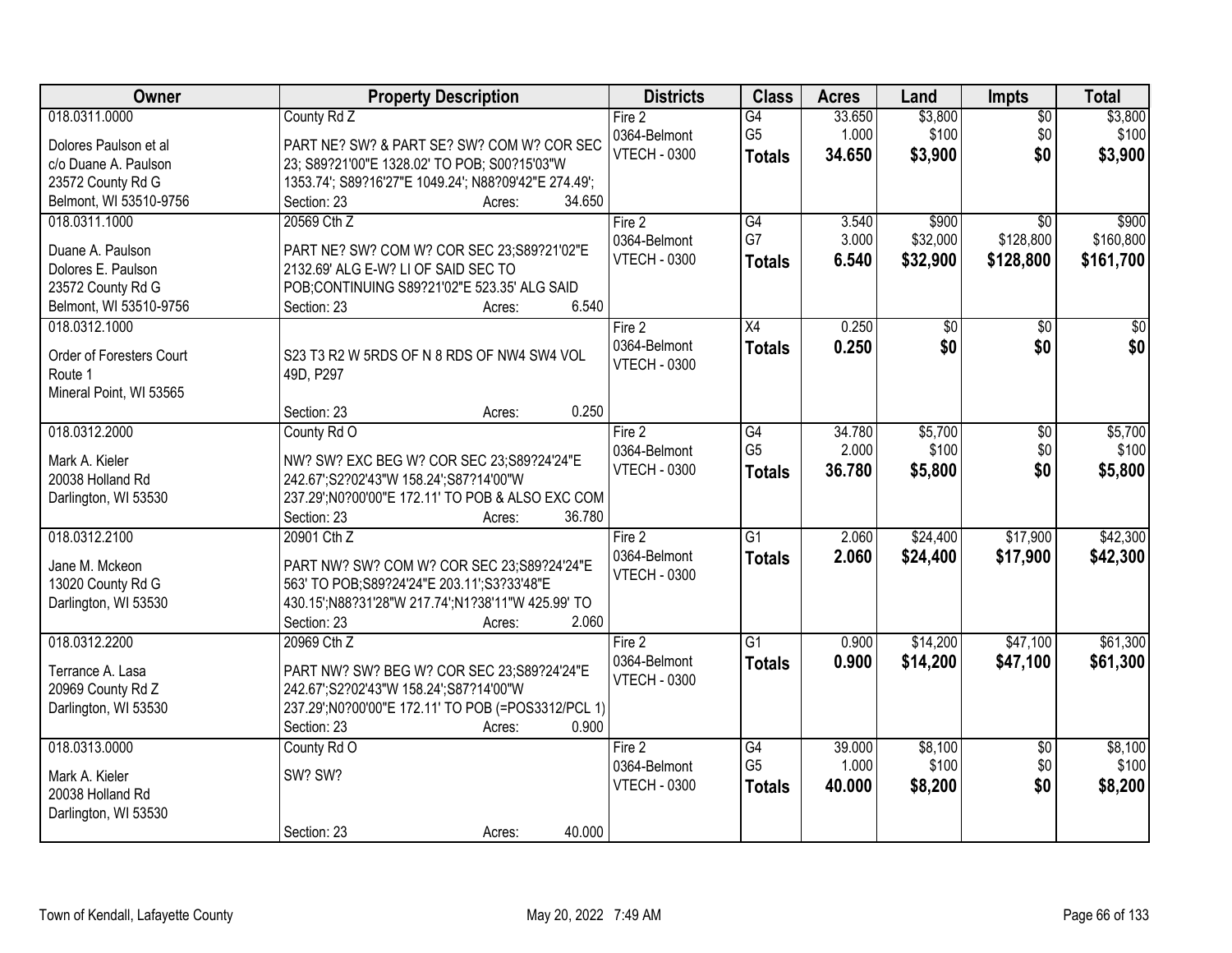| Owner<br><b>Class</b><br><b>Property Description</b><br><b>Districts</b><br><b>Acres</b><br>Land<br><b>Impts</b>                          | <b>Total</b>     |
|-------------------------------------------------------------------------------------------------------------------------------------------|------------------|
| 17.240<br>\$3,300<br>018.0314.0000<br>County Rd O<br>$\overline{G4}$<br>Fire <sub>2</sub><br>$\overline{50}$                              | \$3,300          |
| 0364-Belmont<br>\$0<br>17.240<br>\$3,300<br><b>Totals</b><br>PART SE? SW? COM S? COR SEC 23; N89?11'48"W<br>Dolores Paulson et al         | \$3,300          |
| <b>VTECH - 0300</b><br>34.29' ALG SLI SEC 23; N89?11'48"W 581.44' TO POB;<br>c/o Duane A. Paulson                                         |                  |
| 23572 County Rd G<br>N15?37'10"W 651.56'; N22?53'12"W 208.28';                                                                            |                  |
| 17.240<br>Belmont, WI 53510-9756<br>Section: 23<br>Acres:                                                                                 |                  |
| \$3,700<br>018.0314.1000<br>County Rd O<br>$\overline{G4}$<br>22.180<br>Fire 2<br>\$0                                                     | \$3,700          |
| 22.180<br>\$3,700<br>\$0<br>0364-Belmont<br><b>Totals</b>                                                                                 | \$3,700          |
| PART SE? SW? COM S? COR SEC 23, BEING<br>Daniel K. Lapp<br><b>VTECH - 0300</b>                                                            |                  |
| Arie E. Lapp<br>POB;N89?26'45"W 615.73' ALG SLI SAID                                                                                      |                  |
| 20269 County Rd Z<br>SEC;N15?52'12"W 651.59';N23?08'14"W<br>22.180<br>Section: 23                                                         |                  |
| Darlington, WI 53530<br>Acres:<br>$\overline{G4}$                                                                                         |                  |
| 37.000<br>\$4,800<br>$\overline{50}$<br>018.0315.0000<br>County Rd O<br>Fire 2<br>G <sub>5</sub><br>2.000<br>\$100<br>\$0<br>0364-Belmont | \$4,800<br>\$100 |
| NE? SE?<br>Daniel K. Lapp<br>G7<br>1.000<br>\$7,500<br>\$65,400<br><b>VTECH - 0300</b>                                                    | \$72,900         |
| Arie E. Lapp<br>40.000<br>\$12,400<br>\$65,400<br><b>Totals</b>                                                                           | \$77,800         |
| 20269 County Rd Z                                                                                                                         |                  |
| 40.000<br>Section: 23<br>Darlington, WI 53530<br>Acres:                                                                                   |                  |
| 20269 Cth Z<br>018.0316.0000<br>G4<br>36.000<br>\$7,100<br>Fire $2$<br>$\overline{50}$                                                    | \$7,100          |
| G <sub>5</sub><br>\$100<br>0364-Belmont<br>1.000<br>\$0<br>NW? SE?<br>Daniel K. Lapp                                                      | \$100            |
| G7<br>\$149,500<br>3.000<br>\$27,500<br><b>VTECH - 0300</b><br>Arie E. Lapp                                                               | \$177,000        |
| 40.000<br>\$34,700<br>\$149,500<br><b>Totals</b><br>20269 County Rd Z                                                                     | \$184,200        |
| 40.000<br>Darlington, WI 53530<br>Section: 23<br>Acres:                                                                                   |                  |
| G4<br>37.000<br>\$7,600<br>20499 Cth Z<br>$\overline{50}$<br>018.0317.0000<br>Fire 2                                                      | \$7,600          |
| G7<br>\$182,400<br>3.000<br>\$27,500<br>0364-Belmont                                                                                      | \$209,900        |
| SW? SE?<br>Daniel K. Lapp<br>40.000<br>\$35,100<br><b>VTECH - 0300</b><br>\$182,400<br><b>Totals</b>                                      | \$217,500        |
| Arie E. Lapp                                                                                                                              |                  |
| 20269 County Rd Z                                                                                                                         |                  |
| 40.000<br>Darlington, WI 53530<br>Section: 23<br>Acres:                                                                                   |                  |
| \$5,200<br>018.0318.0000<br>G4<br>40.000<br>Woods Branch Rd<br>$\sqrt{$0}$<br>Fire 2                                                      | \$5,200          |
| 0364-Belmont<br>\$5,200<br>\$0<br>40.000<br><b>Totals</b><br>SE? SE?<br>Daniel K. Lapp                                                    | \$5,200          |
| <b>VTECH - 0300</b><br>Arie E. Lapp                                                                                                       |                  |
| 20269 County Rd Z                                                                                                                         |                  |
| 40.000<br>Darlington, WI 53530<br>Section: 23<br>Acres:                                                                                   |                  |
| 018.0319.0000<br>5M<br>2.000<br>\$2,500<br>Deery Rd<br>$\overline{50}$<br>Fire 1                                                          | \$2,500          |
| G4<br>37.000<br>\$5,000<br>0364-Belmont<br>\$0<br>NE? NE?<br>Anthony P. Mcdonald                                                          | \$5,000          |
| G <sub>5</sub><br>1.000<br>\$100<br>\$0<br><b>VTECH - 0300</b><br>Jessica M. Mcdonald                                                     | \$100            |
| \$0<br>40.000<br>\$7,600<br><b>Totals</b><br>16097 Cty O                                                                                  | \$7,600          |
| 40.000<br>Darlington, WI 53530<br>Section: 24<br>Acres:                                                                                   |                  |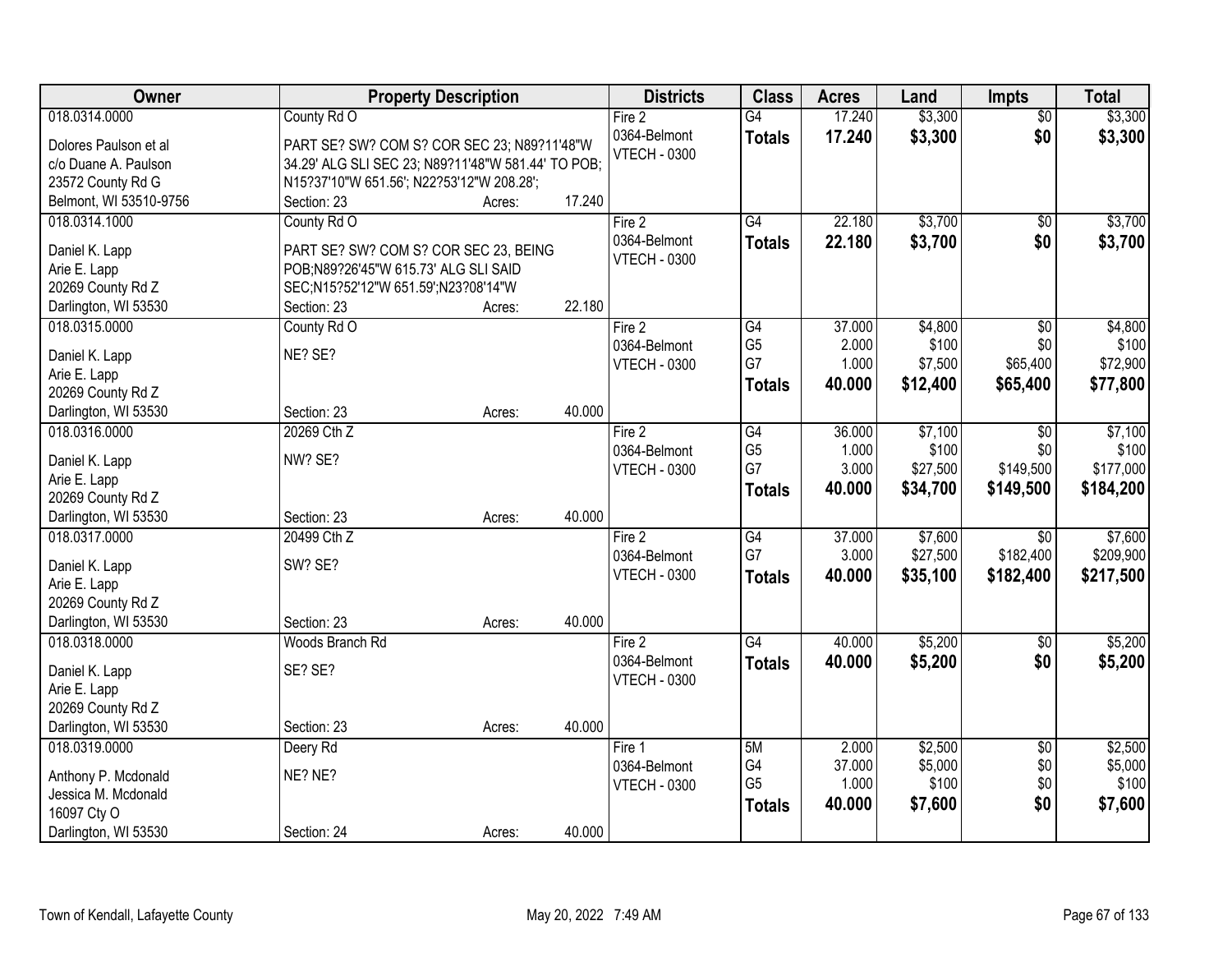| Owner                                   | <b>Property Description</b>                                                                   | <b>Districts</b>    | <b>Class</b>    | <b>Acres</b> | Land     | <b>Impts</b>    | <b>Total</b> |
|-----------------------------------------|-----------------------------------------------------------------------------------------------|---------------------|-----------------|--------------|----------|-----------------|--------------|
| 018.0320.0000                           | Deery Rd                                                                                      | Fire 1              | 5M              | 13.000       | \$18,200 | $\sqrt{$0}$     | \$18,200     |
| Anthony P. Mcdonald                     | NW? NE?                                                                                       | 0364-Belmont        | G4              | 27.000       | \$5,100  | \$0             | \$5,100      |
| Jessica M. Mcdonald                     |                                                                                               | <b>VTECH - 0300</b> | <b>Totals</b>   | 40.000       | \$23,300 | \$0             | \$23,300     |
| 16097 Cty O                             |                                                                                               |                     |                 |              |          |                 |              |
| Darlington, WI 53530                    | 40.000<br>Section: 24<br>Acres:                                                               |                     |                 |              |          |                 |              |
| 018.0321.0000                           | 19290 Cth Z                                                                                   | Fire 1              | G4              | 37.000       | \$6,600  | $\overline{50}$ | \$6,600      |
|                                         |                                                                                               | 0364-Belmont        | G <sub>5</sub>  | 1.000        | \$500    | \$0             | \$500        |
| Anthony P. Mcdonald                     | SW? NE?                                                                                       | <b>VTECH - 0300</b> | G7              | 2.000        | \$20,000 | \$137,600       | \$157,600    |
| Jessica M. Mcdonald                     |                                                                                               |                     | <b>Totals</b>   | 40.000       | \$27,100 | \$137,600       | \$164,700    |
| 16097 Cty O                             |                                                                                               |                     |                 |              |          |                 |              |
| Darlington, WI 53530                    | 40.000<br>Section: 24<br>Acres:                                                               |                     |                 |              |          |                 |              |
| 018.0322.0000                           | County Rd Z                                                                                   | Fire 1              | $\overline{G4}$ | 38.000       | \$5,600  | \$0             | \$5,600      |
| Anthony P. Mcdonald                     | SE? NE?                                                                                       | 0364-Belmont        | G <sub>5</sub>  | 2.000        | \$100    | \$0             | \$100        |
| Jessica M. Mcdonald                     |                                                                                               | <b>VTECH - 0300</b> | <b>Totals</b>   | 40.000       | \$5,700  | \$0             | \$5,700      |
| 16097 Cty O                             |                                                                                               |                     |                 |              |          |                 |              |
| Darlington, WI 53530                    | 40.000<br>Section: 24<br>Acres:                                                               |                     |                 |              |          |                 |              |
| 018.0323.1000                           | 16279 Woods Branch Ln                                                                         | Fire 1              | G4              | 1.000        | \$300    | $\frac{1}{20}$  | \$300        |
|                                         |                                                                                               | 0364-Belmont        | <b>Totals</b>   | 1.000        | \$300    | \$0             | \$300        |
| Kelly J. Leahy<br>16289 Woods Branch Ln | PART NE? NW? COM N? COR SEC 24;N89?47'43"W<br>1020.61' TO POB;S15?52'56"W 330.20';N71?20'17"W | <b>VTECH - 0300</b> |                 |              |          |                 |              |
|                                         | 141.84';N13?01'05"E 279.98';S89?47'43"E 161.68' TO                                            |                     |                 |              |          |                 |              |
| Darlington, WI 53530                    | Section: 24<br>1.000<br>Acres:                                                                |                     |                 |              |          |                 |              |
| 018.0324.1000                           | Woods Branch Ln                                                                               | Fire 1              | $\overline{G4}$ | 57.290       | \$12,500 | $\overline{50}$ | \$12,500     |
|                                         |                                                                                               |                     | G <sub>5</sub>  | 2.000        | \$100    | \$0             | \$100        |
| Tri L Acres, LLC                        | PART NW? NW? & PART NE? NW? COM N? COR SEC                                                    | 0364-Belmont        |                 |              |          |                 |              |
| 16289 Woods Branch Ln                   | 24;S00?22'13"W 248.47' TO POB;S00?22'13"W                                                     | <b>VTECH - 0300</b> | <b>Totals</b>   | 59.290       | \$12,600 | \$0             | \$12,600     |
| Darlington, WI 53530-9570               | 1076.90';N89?42'10"W 1331.86';N89?42'10"W                                                     |                     |                 |              |          |                 |              |
|                                         | 59.290<br>Section: 24<br>Acres:                                                               |                     |                 |              |          |                 |              |
| 018.0324.2000                           | Woods Branch Ln                                                                               | Fire 1              | $\overline{G5}$ | 1.540        | \$3,300  | \$0             | \$3,300      |
| Patrick L. Leahy                        | PART NW? NW? COM NWCOR SEC 24;S0?20'06"W                                                      | 0364-Belmont        | <b>Totals</b>   | 1.540        | \$3,300  | \$0             | \$3,300      |
| Page M. Leahy                           | 182.14' ALG WLI NW? TO POB; S81? 06'47"E                                                      | <b>VTECH - 0300</b> |                 |              |          |                 |              |
| 105 E Liberty St                        | 203.78';S56?43'55"E 128.40';S33?16'05"W                                                       |                     |                 |              |          |                 |              |
| Belmont, WI 53510                       | 1.540<br>Section: 24<br>Acres:                                                                |                     |                 |              |          |                 |              |
| 018.0325.0000                           | 19920 Cth Z                                                                                   | Fire 1              | 5M              | 4.400        | \$6,200  | $\overline{30}$ | \$6,200      |
|                                         |                                                                                               | 0364-Belmont        | G <sub>1</sub>  | 3.000        | \$30,000 | \$190,300       | \$220,300    |
| Lawrence E Mcdonald Trust               | PART SW? NW? COM W? COR SEC 24 BEING                                                          | <b>VTECH - 0300</b> | G4              | 3.910        | \$1,000  | \$0             | \$1,000      |
| <b>Catherine A Mcdonald Trust</b>       | POB;N0?20'06"E 882.01';S59?02'49"E                                                            |                     | <b>Totals</b>   | 11.310       | \$37,200 | \$190,300       | \$227,500    |
| 19920 County Rd Z                       | 496.86';S41?02'49"E 682.68';S6?21'09"E                                                        |                     |                 |              |          |                 |              |
| Darlington, WI 53530                    | 11.310<br>Section: 24<br>Acres:                                                               |                     |                 |              |          |                 |              |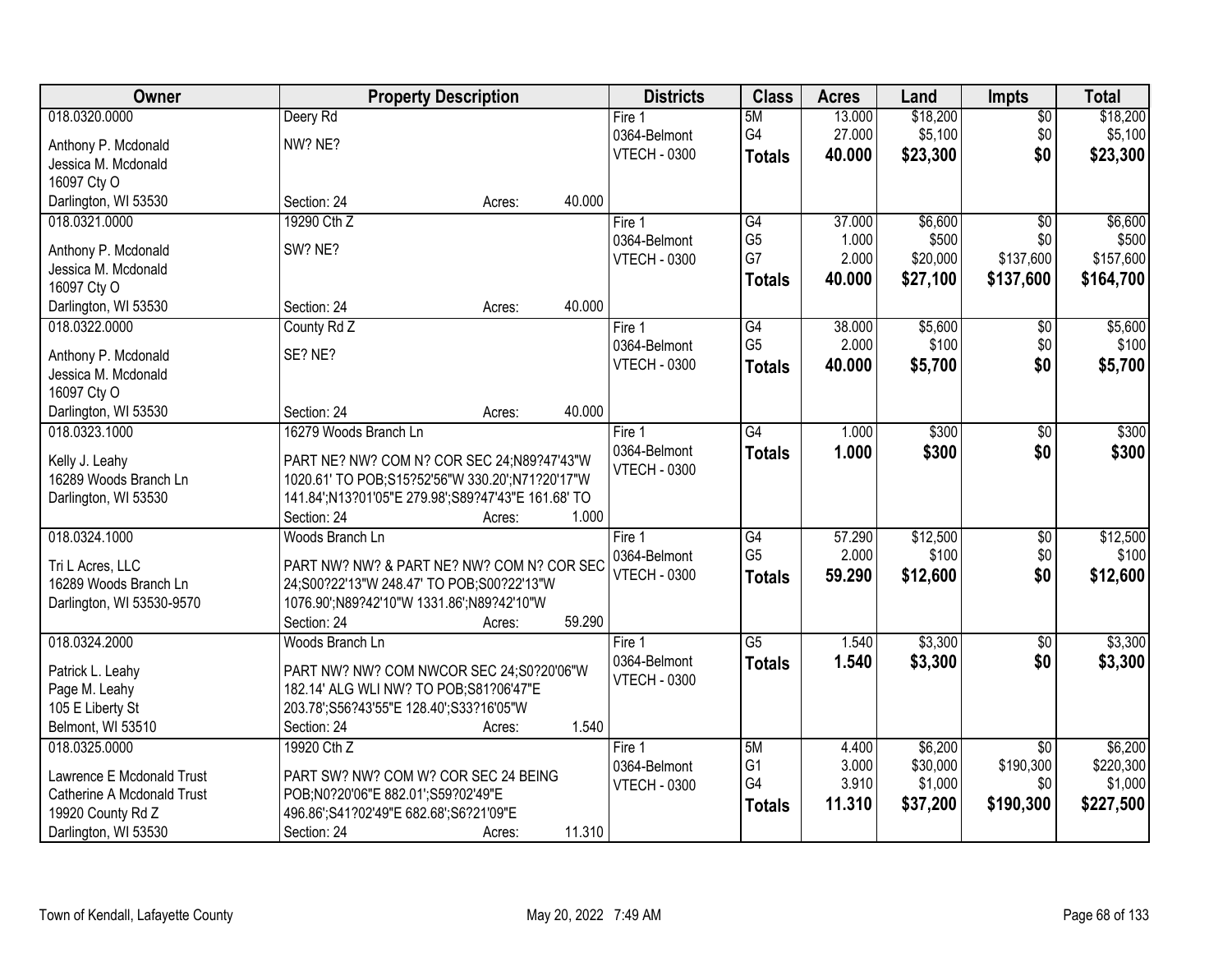| Owner                                | <b>Property Description</b>                                                | <b>Districts</b>    | <b>Class</b>    | <b>Acres</b> | Land       | <b>Impts</b>    | <b>Total</b> |
|--------------------------------------|----------------------------------------------------------------------------|---------------------|-----------------|--------------|------------|-----------------|--------------|
| 018.0325.1000                        | County Rd Z                                                                | Fire $1$            | 5M              | 1.600        | \$2,300    | $\overline{50}$ | \$2,300      |
| Brothers Mcd, LLC                    | SW? NW? EXC COM W? COR SEC 24 BEING                                        | 0364-Belmont        | G4              | 25.090       | \$6,300    | \$0             | \$6,300      |
| 3485 Soldier Ct                      | POB;N0?20'06"E 882.01';S59?02'49"E                                         | <b>VTECH - 0300</b> | G <sub>5</sub>  | 2.000        | \$1,000    | \$0             | \$1,000      |
| Dodgeville, WI 53533-8770            | 496.86';S41?02'49"E 682.68';S6?21'09"E                                     |                     | <b>Totals</b>   | 28.690       | \$9,600    | \$0             | \$9,600      |
|                                      | 28.690<br>Section: 24<br>Acres:                                            |                     |                 |              |            |                 |              |
| 018.0326.0000                        | County Rd Z                                                                | Fire 1              | G4              | 39.000       | \$7,100    | $\overline{50}$ | \$7,100      |
|                                      | SE? NW?                                                                    | 0364-Belmont        | G <sub>5</sub>  | 1.000        | \$500      | \$0             | \$500        |
| Brothers Mcd, LLC<br>3485 Soldier Ct |                                                                            | <b>VTECH - 0300</b> | <b>Totals</b>   | 40.000       | \$7,600    | \$0             | \$7,600      |
| Dodgeville, WI 53533-8770            |                                                                            |                     |                 |              |            |                 |              |
|                                      | Section: 24<br>40.000<br>Acres:                                            |                     |                 |              |            |                 |              |
| 018.0327.0000                        | County Rd Z                                                                | Fire <sub>1</sub>   | G4              | 17.000       | \$3,800    | \$0             | \$3,800      |
|                                      |                                                                            | 0364-Belmont        | <b>Totals</b>   | 17.000       | \$3,800    | \$0             | \$3,800      |
| Brothers Mcd, LLC                    | NE? SW? EXC COM W? COR SEC 24;S89?36'37"E                                  | <b>VTECH - 0300</b> |                 |              |            |                 |              |
| 3485 Soldier Ct                      | 1228.09' ALG NLI SW? TO POB;CONTINUING ELY ALC                             |                     |                 |              |            |                 |              |
| Dodgeville, WI 53533-8770            | SAID NLI OF SW?, 1434.82'; S0?22'13"W 1323.71' TO<br>17.000<br>Section: 24 |                     |                 |              |            |                 |              |
| 018.0327.1000                        | Acres:<br>19731 Cth Z                                                      | Fire 1              | G4              | 20.700       | \$1,600    | \$0             | \$1,600      |
|                                      |                                                                            | 0364-Belmont        | G7              | 3.000        | \$27,500   | \$86,800        | \$114,300    |
| Jeffrey R. Sue                       | PART NE? SW? & PART NW? SW? COM W? COR SEC                                 | <b>VTECH - 0300</b> |                 |              |            |                 |              |
| 19731 County Rd Z                    | 24;S89?36'37"E 1228.09' ALG NLI SW? TO                                     |                     | <b>Totals</b>   | 23.700       | \$29,100   | \$86,800        | \$115,900    |
| Darlington, WI 53530                 | POB; CONTINUING ELY ALG SAID NLI OF SW?,                                   |                     |                 |              |            |                 |              |
|                                      | 23.700<br>Section: 24<br>Acres:                                            |                     |                 |              |            |                 |              |
| 018.0328.0000                        | County Rd Z                                                                | Fire 1              | G4              | 25.300       | \$6,600    | $\overline{50}$ | \$6,600      |
| Brothers Mcd, LLC                    | NW? SW? EXC COM W? COR SEC 24;S89?36'37"E                                  | 0364-Belmont        | G <sub>5</sub>  | 1.000        | \$500      | \$0             | \$500        |
| 3485 Soldier Ct                      | 1228.09' ALG NLI SW? TO POB;CONTINUING ELY ALC                             | <b>VTECH - 0300</b> | W <sub>8</sub>  | 13.000       | (\$18,200) | \$0             | \$0          |
| Dodgeville, WI 53533-8770            | SAID NLI OF SW?, 1434.82'; S0?22'13"W 1323.71' TO                          |                     | <b>Totals</b>   | 39.300       | \$7,100    | \$0             | \$7,100      |
|                                      | 39.300<br>Section: 24<br>Acres:                                            |                     |                 |              |            |                 |              |
| 018.0329.0000                        | County Rd Z                                                                | Fire 1              | $\overline{G4}$ | 32.000       | \$8,400    | $\overline{50}$ | \$8,400      |
| Brothers Mcd, LLC                    | SW? SW?                                                                    | 0364-Belmont        | W8              | 8.000        | (\$11,200) | \$0             | \$0          |
| 3485 Soldier Ct                      |                                                                            | <b>VTECH - 0300</b> | <b>Totals</b>   | 40.000       | \$8,400    | \$0             | \$8,400      |
| Dodgeville, WI 53533-8770            |                                                                            |                     |                 |              |            |                 |              |
|                                      | 40.000<br>Section: 24<br>Acres:                                            |                     |                 |              |            |                 |              |
| 018.0330.0000                        | County Rd Z                                                                | Fire 1              | $\overline{G4}$ | 40.000       | \$5,200    | $\overline{50}$ | \$5,200      |
|                                      |                                                                            | 0364-Belmont        | <b>Totals</b>   | 40.000       | \$5,200    | \$0             | \$5,200      |
| Brothers Mcd, LLC                    | SE? SW?                                                                    | <b>VTECH - 0300</b> |                 |              |            |                 |              |
| 3485 Soldier Ct                      |                                                                            |                     |                 |              |            |                 |              |
| Dodgeville, WI 53533-8770            |                                                                            |                     |                 |              |            |                 |              |
|                                      | 40.000<br>Section: 24<br>Acres:                                            |                     |                 |              |            |                 |              |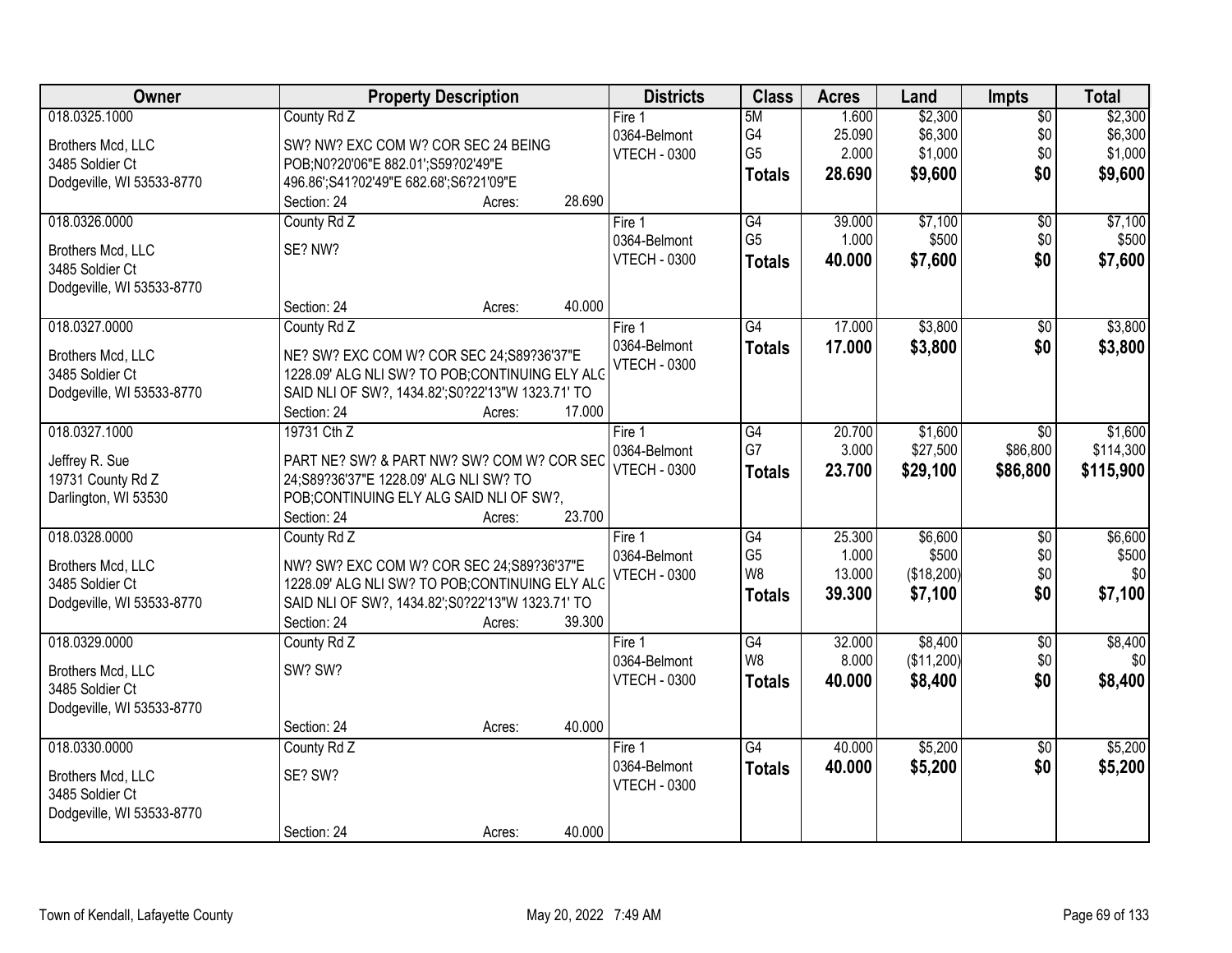| Owner                     |                                             | <b>Property Description</b> |        | <b>Districts</b>    | <b>Class</b>    | <b>Acres</b> | Land     | <b>Impts</b>    | <b>Total</b> |
|---------------------------|---------------------------------------------|-----------------------------|--------|---------------------|-----------------|--------------|----------|-----------------|--------------|
| 018.0331.0000             | County Rd Z                                 |                             |        | Fire 1              | G4              | 38.000       | \$8,400  | $\overline{50}$ | \$8,400      |
| Nathan J. Kliebenstein    | NE? SE?                                     |                             |        | 0364-Belmont        | G <sub>5</sub>  | 2.000        | \$1,000  | \$0             | \$1,000      |
| 19481 County Rd Z         |                                             |                             |        | <b>VTECH - 0300</b> | <b>Totals</b>   | 40.000       | \$9,400  | \$0             | \$9,400      |
| Darlington, WI 53530      |                                             |                             |        |                     |                 |              |          |                 |              |
|                           | Section: 24                                 | Acres:                      | 40.000 |                     |                 |              |          |                 |              |
| 018.0332.0000             | 19481 Cth Z                                 |                             |        | Fire 1              | G4              | 36.000       | \$7,100  | $\overline{60}$ | \$7,100      |
| Nathan J. Kliebenstein    | NW? SE?                                     |                             |        | 0364-Belmont        | G <sub>5</sub>  | 1.000        | \$500    | \$0             | \$500        |
| 19481 County Rd Z         |                                             |                             |        | <b>VTECH - 0300</b> | G7              | 3.000        | \$27,500 | \$567,200       | \$594,700    |
| Darlington, WI 53530      |                                             |                             |        |                     | <b>Totals</b>   | 40.000       | \$35,100 | \$567,200       | \$602,300    |
|                           | Section: 24                                 | Acres:                      | 40.000 |                     |                 |              |          |                 |              |
| 018.0333.0000             | County Rd Z                                 |                             |        | Fire 1              | G4              | 40.000       | \$6,400  | \$0             | \$6,400      |
| Nathan J. Kliebenstein    | SW? SE?                                     |                             |        | 0364-Belmont        | <b>Totals</b>   | 40.000       | \$6,400  | \$0             | \$6,400      |
| 19481 County Rd Z         |                                             |                             |        | <b>VTECH - 0300</b> |                 |              |          |                 |              |
| Darlington, WI 53530      |                                             |                             |        |                     |                 |              |          |                 |              |
|                           | Section: 24                                 | Acres:                      | 40.000 |                     |                 |              |          |                 |              |
| 018.0334.0000             | County Rd Z                                 |                             |        | Fire 1              | 5M              | 2.000        | \$2,800  | $\overline{50}$ | \$2,800      |
| Nathan J. Kliebenstein    | SE? SE?                                     |                             |        | 0364-Belmont        | G4              | 38.000       | \$7,900  | \$0             | \$7,900      |
| 19481 County Rd Z         |                                             |                             |        | <b>VTECH - 0300</b> | <b>Totals</b>   | 40.000       | \$10,700 | \$0             | \$10,700     |
| Darlington, WI 53530      |                                             |                             |        |                     |                 |              |          |                 |              |
|                           | Section: 24                                 | Acres:                      | 40.000 |                     |                 |              |          |                 |              |
| 018.0335.0000             | County Rd Z                                 |                             |        | Fire 1              | 5M              | 9.000        | \$12,600 | $\overline{50}$ | \$12,600     |
| Darlington Farms Inc      | NE? NE?                                     |                             |        | 1295-Darlington     | G4              | 31.000       | \$7,300  | \$0             | \$7,300      |
| c/o Darlington Farms, Inc |                                             |                             |        | <b>VTECH - 0300</b> | <b>Totals</b>   | 40.000       | \$19,900 | \$0             | \$19,900     |
| C/O Homer Evenstad        |                                             |                             |        |                     |                 |              |          |                 |              |
| 547 Lucy St               | Section: 25                                 | Acres:                      | 40.000 |                     |                 |              |          |                 |              |
| Darlington, WI 53530-1241 |                                             |                             |        |                     |                 |              |          |                 |              |
| 018.0336.1000             | County Rd Z                                 |                             |        | Fire 1              | 5M              | 6.000        | \$8,400  | $\sqrt{6}$      | \$8,400      |
| Darlington Farms Inc      | NW? NE? EXC BEG AT NWCOR SAID NW? NE?; EAST |                             |        | 1295-Darlington     | G4              | 33.950       | \$5,800  | \$0             | \$5,800      |
| c/o Darlington Farms, Inc | 1-1/2 RODS; SOUTH 1-1/2 RODS; WEST 1-1/2    |                             |        | <b>VTECH - 0300</b> | <b>Totals</b>   | 39.950       | \$14,200 | \$0             | \$14,200     |
| C/O Homer Evenstad        | RODS; NORTH 1-1/2 RODS TO POB               |                             |        |                     |                 |              |          |                 |              |
| 547 Lucy St               | Section: 25                                 | Acres:                      | 39.950 |                     |                 |              |          |                 |              |
| Darlington, WI 53530-1241 |                                             |                             |        |                     |                 |              |          |                 |              |
| 018.0336.2000             | County Rd Z                                 |                             |        | Fire 1              | $\overline{G4}$ | 0.050        | \$100    | $\sqrt{6}$      | \$100        |
| Nathan J. Kliebenstein    | PART NW? NE? BEG AT NWCOR SAID NW? NE?; EAS |                             |        | 0364-Belmont        | <b>Totals</b>   | 0.050        | \$100    | \$0             | \$100        |
| 19481 County Rd Z         | 1-1/2 RODS;SOUTH 1-1/2 RODS;WEST 1-1/2      |                             |        | <b>VTECH - 0300</b> |                 |              |          |                 |              |
| Darlington, WI 53530      | RODS; NORTH 1-1/2 RODS TO POB               |                             |        |                     |                 |              |          |                 |              |
|                           | Section: 25                                 | Acres:                      | 0.050  |                     |                 |              |          |                 |              |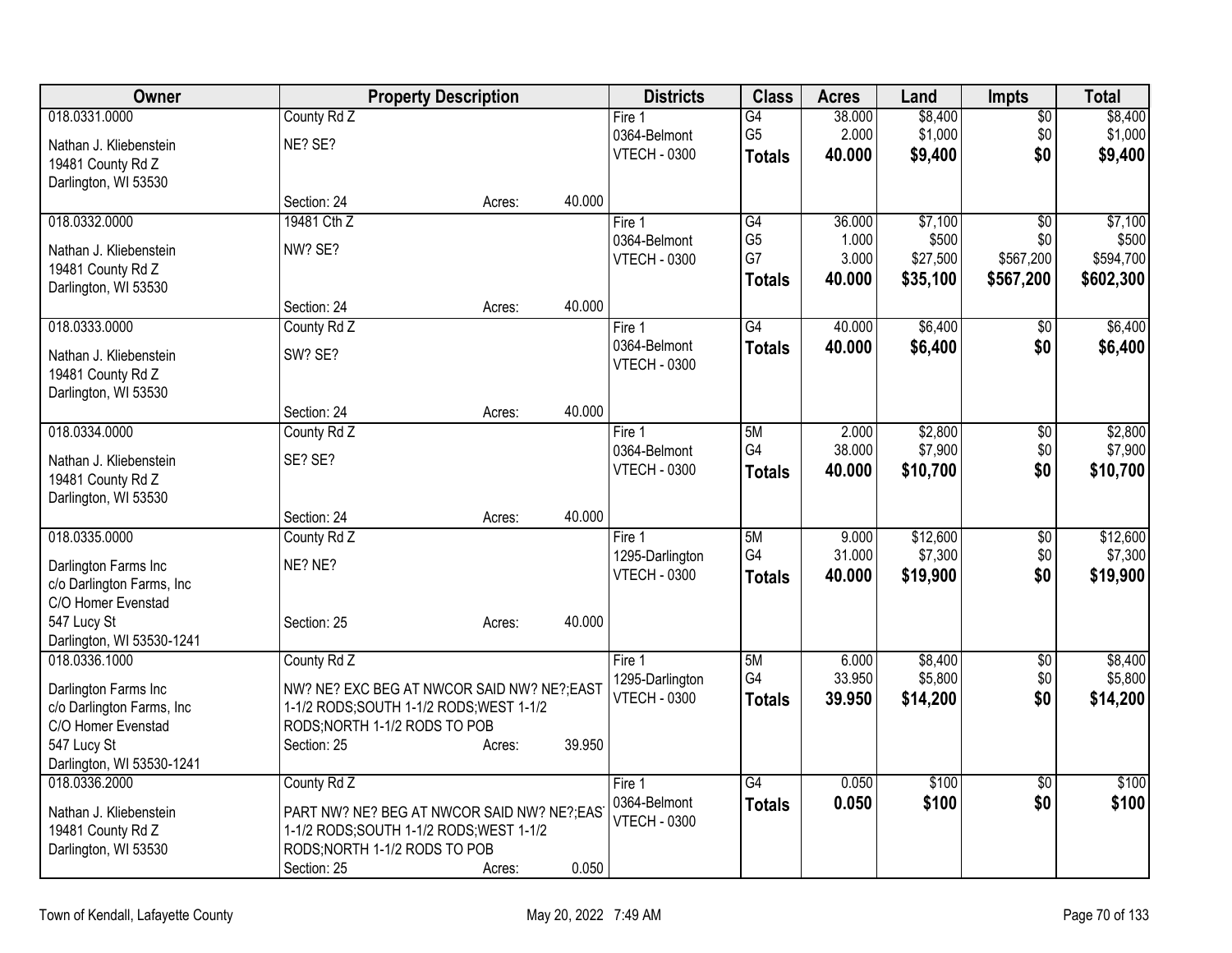| Owner                     | <b>Property Description</b>                                                                | <b>Districts</b>    | <b>Class</b>    | <b>Acres</b> | Land     | <b>Impts</b>    | <b>Total</b> |
|---------------------------|--------------------------------------------------------------------------------------------|---------------------|-----------------|--------------|----------|-----------------|--------------|
| 018.0337.0000             | County Rd Z                                                                                | Fire 1              | G4              | 40.000       | \$8,100  | \$0             | \$8,100      |
| Darlington Farms Inc      | SW? NE?                                                                                    | 1295-Darlington     | <b>Totals</b>   | 40.000       | \$8,100  | \$0             | \$8,100      |
| c/o Darlington Farms, Inc |                                                                                            | <b>VTECH - 0300</b> |                 |              |          |                 |              |
| C/O Homer Evenstad        |                                                                                            |                     |                 |              |          |                 |              |
| 547 Lucy St               | 40.000<br>Section: 25<br>Acres:                                                            |                     |                 |              |          |                 |              |
| Darlington, WI 53530-1241 |                                                                                            |                     |                 |              |          |                 |              |
| 018.0338.0000             | County Rd Z                                                                                | Fire 1              | $\overline{G4}$ | 40.000       | \$8,100  | $\overline{50}$ | \$8,100      |
| Darlington Farms Inc      | SE? NE?                                                                                    | 1295-Darlington     | <b>Totals</b>   | 40.000       | \$8,100  | \$0             | \$8,100      |
| c/o Darlington Farms, Inc |                                                                                            | <b>VTECH - 0300</b> |                 |              |          |                 |              |
| C/O Homer Evenstad        |                                                                                            |                     |                 |              |          |                 |              |
| 547 Lucy St               | 40.000<br>Section: 25<br>Acres:                                                            |                     |                 |              |          |                 |              |
| Darlington, WI 53530-1241 |                                                                                            |                     |                 |              |          |                 |              |
| 018.0339.0000             | Woods Branch Ln                                                                            | Fire 1              | 5M              | 5.000        | \$7,000  | $\sqrt{6}$      | \$7,000      |
| Nathan J. Kliebenstein    | NE? NW?                                                                                    | 0364-Belmont        | G4              | 35.000       | \$8,100  | \$0             | \$8,100      |
| 19481 County Rd Z         |                                                                                            | <b>VTECH - 0300</b> | <b>Totals</b>   | 40.000       | \$15,100 | \$0             | \$15,100     |
| Darlington, WI 53530      |                                                                                            |                     |                 |              |          |                 |              |
|                           | 40.000<br>Section: 25<br>Acres:                                                            |                     |                 |              |          |                 |              |
| 018.0340.0000             | Woods Branch Ln                                                                            | Fire <sub>1</sub>   | G4              | 25.600       | \$6,400  | $\sqrt[6]{}$    | \$6,400      |
| Mark A. Kieler            | THAT PART NW? NW? LYING NLY OF THE                                                         | 1295-Darlington     | G <sub>5</sub>  | 1.000        | \$100    | \$0             | \$100        |
| 20038 Holland Rd          | FOLLOWING LINE: COM NWCOR SEC 25:S0?07'01"W                                                | <b>VTECH - 0300</b> | <b>Totals</b>   | 26.600       | \$6,500  | \$0             | \$6,500      |
| Darlington, WI 53530      | ALG WLI SAID SEC 808.28' TO POB OF SAID REF                                                |                     |                 |              |          |                 |              |
|                           | 26.600<br>Section: 25<br>Acres:                                                            |                     |                 |              |          |                 |              |
| 018.0340.1000             | Woods Branch Ln                                                                            | Fire 1              | $\overline{G4}$ | 13.400       | \$1,000  | \$0             | \$1,000      |
| Mark A. Kieler            | THAT PART NW? NW? LYING SLY OF THE                                                         | 1295-Darlington     | <b>Totals</b>   | 13.400       | \$1,000  | \$0             | \$1,000      |
| 20038 Holland Rd          | FOLLOWING LINE: COM NWCOR SEC 25:S0?07'01"W                                                | <b>VTECH - 0300</b> |                 |              |          |                 |              |
| Darlington, WI 53530      | ALG WLI SAID SEC 808.28' TO POB OF SAID REF                                                |                     |                 |              |          |                 |              |
|                           | 13.400<br>Section: 25<br>Acres:                                                            |                     |                 |              |          |                 |              |
| 018.0341.0000             | Woods Branch Ln                                                                            | Fire 1              | $\overline{G4}$ | 0.500        | \$100    | \$0             | \$100        |
|                           |                                                                                            | 1295-Darlington     | <b>Totals</b>   | 0.500        | \$100    | \$0             | \$100        |
| Mark A. Kieler            | THAT PART SW? NW? LYING NLY OF THE                                                         | <b>VTECH - 0300</b> |                 |              |          |                 |              |
| 20038 Holland Rd          | FOLLOWING LINE: COM NWCOR SEC 25:S0?07'01"W<br>ALG WLI SAID SEC 808.28' TO POB OF SAID REF |                     |                 |              |          |                 |              |
| Darlington, WI 53530      | 0.500<br>Section: 25<br>Acres:                                                             |                     |                 |              |          |                 |              |
| 018.0341.1000             | Woods Branch Ln                                                                            | Fire 1              | G4              | 39.500       | \$3,000  | $\overline{50}$ | \$3,000      |
|                           |                                                                                            | 1295-Darlington     | <b>Totals</b>   | 39.500       | \$3,000  | \$0             | \$3,000      |
| Mark A. Kieler            | THAT PART SW? NW? LYING SLY OF THE                                                         | <b>VTECH - 0300</b> |                 |              |          |                 |              |
| 20038 Holland Rd          | FOLLOWING LINE: COM NWCOR SEC 25:S0?07'01"W                                                |                     |                 |              |          |                 |              |
| Darlington, WI 53530      | ALG WLI SAID SEC 808.28' TO POB OF SAID REF                                                |                     |                 |              |          |                 |              |
|                           | Section: 25<br>39.500<br>Acres:                                                            |                     |                 |              |          |                 |              |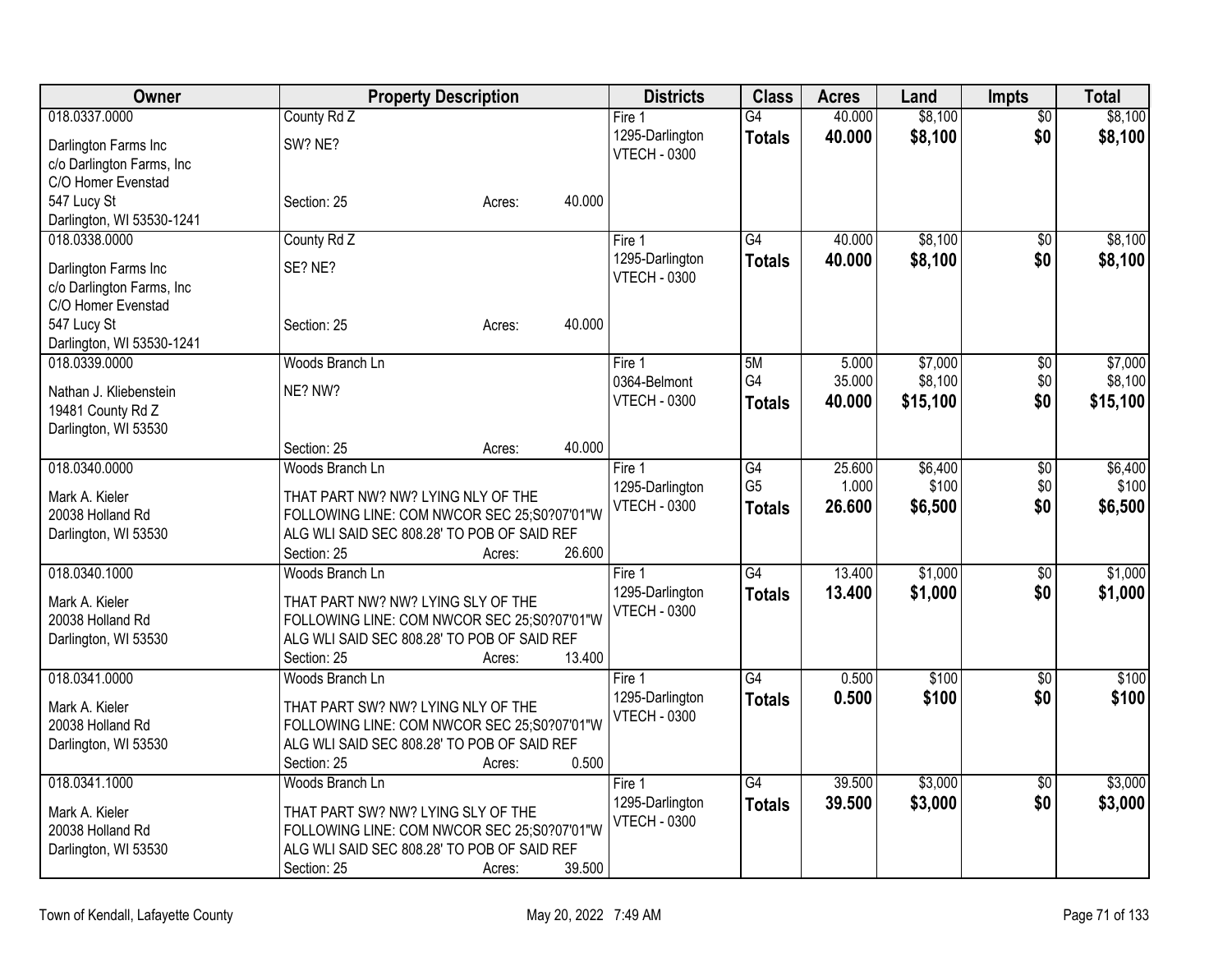| Owner                              | <b>Property Description</b>                                                         | <b>Districts</b>                       | <b>Class</b>         | <b>Acres</b>    | Land             | <b>Impts</b>    | <b>Total</b>     |
|------------------------------------|-------------------------------------------------------------------------------------|----------------------------------------|----------------------|-----------------|------------------|-----------------|------------------|
| 018.0342.0000                      | Woods Branch Ln                                                                     | Fire $1$                               | $\overline{G4}$      | 40.000          | \$6,900          | $\overline{50}$ | \$6,900          |
| Darlington Farms Inc               | SE? NW?                                                                             | 1295-Darlington                        | <b>Totals</b>        | 40.000          | \$6,900          | \$0             | \$6,900          |
| c/o Darlington Farms, Inc          |                                                                                     | <b>VTECH - 0300</b>                    |                      |                 |                  |                 |                  |
| C/O Homer Evenstad                 |                                                                                     |                                        |                      |                 |                  |                 |                  |
| 547 Lucy St                        | 40.000<br>Section: 25<br>Acres:                                                     |                                        |                      |                 |                  |                 |                  |
| Darlington, WI 53530-1241          |                                                                                     |                                        |                      |                 |                  |                 |                  |
| 018.0343.0000                      | Woods Branch Ln                                                                     | Fire 1                                 | $\overline{G4}$      | 40.000          | \$8,300          | $\overline{50}$ | \$8,300          |
| Darlington Farms Inc               | NE? SW?                                                                             | 1295-Darlington                        | <b>Totals</b>        | 40.000          | \$8,300          | \$0             | \$8,300          |
| c/o Darlington Farms, Inc          |                                                                                     | <b>VTECH - 0300</b>                    |                      |                 |                  |                 |                  |
| C/O Homer Evenstad                 |                                                                                     |                                        |                      |                 |                  |                 |                  |
| 547 Lucy St                        | 40.000<br>Section: 25<br>Acres:                                                     |                                        |                      |                 |                  |                 |                  |
| Darlington, WI 53530-1241          |                                                                                     |                                        |                      |                 |                  |                 |                  |
| 018.0344.0000                      | <b>Holland Rd</b>                                                                   | Fire 1                                 | G4                   | 40.000          | \$6,700          | $\overline{50}$ | \$6,700          |
| Mark A. Kieler                     | NW? SW?                                                                             | 1295-Darlington                        | <b>Totals</b>        | 40.000          | \$6,700          | \$0             | \$6,700          |
| 20038 Holland Rd                   |                                                                                     | <b>VTECH - 0300</b>                    |                      |                 |                  |                 |                  |
| Darlington, WI 53530               |                                                                                     |                                        |                      |                 |                  |                 |                  |
|                                    | 40.000<br>Section: 25<br>Acres:                                                     |                                        |                      |                 |                  |                 |                  |
| 018.0345.0000                      | <b>Holland Rd</b>                                                                   | Fire 1                                 | $\overline{G4}$      | 36.000          | \$8,500          | $\overline{50}$ | \$8,500          |
|                                    |                                                                                     | 1295-Darlington                        | G <sub>5</sub>       | 1.000           | \$100            | \$0             | \$100            |
| Mark A. Kieler<br>20038 Holland Rd | SW? SW? EXC BEG AT INTERSECTION OF WEST SEO<br>LINE OF SEC 25 & CENTER OF TOWN ROAD | <b>VTECH - 0300</b>                    | <b>Totals</b>        | 37,000          | \$8,600          | \$0             | \$8,600          |
| Darlington, WI 53530               | RUNNING ON SOUTH END OF W? SW?; NORTH ALG                                           |                                        |                      |                 |                  |                 |                  |
|                                    | 37.000<br>Section: 25<br>Acres:                                                     |                                        |                      |                 |                  |                 |                  |
| 018.0345.1000                      | 19985 Holland Rd                                                                    | Fire 1                                 | $\overline{G1}$      | 3.000           | \$30,000         | \$16,700        | \$46,700         |
|                                    |                                                                                     | 1295-Darlington                        | <b>Totals</b>        | 3.000           | \$30,000         | \$16,700        | \$46,700         |
| Duane B. Barr                      | PART SW? SW? COM AT A POINT ON WEST LINE SE(                                        | <b>VTECH - 0300</b>                    |                      |                 |                  |                 |                  |
| 19985 Holland Rd                   | 25 IN CENTER OF TOWN ROAD RUNNING ON                                                |                                        |                      |                 |                  |                 |                  |
| Darlington, WI 53530               | SOUTH OF THIS PROPERTY; NORTH ALG SAID SEC                                          |                                        |                      |                 |                  |                 |                  |
| 018.0346.0000                      | 3.000<br>Section: 25<br>Acres:                                                      |                                        |                      |                 |                  |                 |                  |
|                                    | <b>Holland Rd</b>                                                                   | Fire 1                                 | G4<br>G <sub>5</sub> | 39.000<br>1.000 | \$4,900<br>\$500 | \$0<br>\$0      | \$4,900<br>\$500 |
| Darlington Farms Inc               | SE? SW?                                                                             | 1295-Darlington<br><b>VTECH - 0300</b> |                      | 40.000          | \$5,400          | \$0             | \$5,400          |
| c/o Darlington Farms, Inc          |                                                                                     |                                        | <b>Totals</b>        |                 |                  |                 |                  |
| C/O Homer Evenstad                 |                                                                                     |                                        |                      |                 |                  |                 |                  |
| 547 Lucy St                        | 40.000<br>Section: 25<br>Acres:                                                     |                                        |                      |                 |                  |                 |                  |
| Darlington, WI 53530-1241          |                                                                                     |                                        |                      |                 |                  |                 |                  |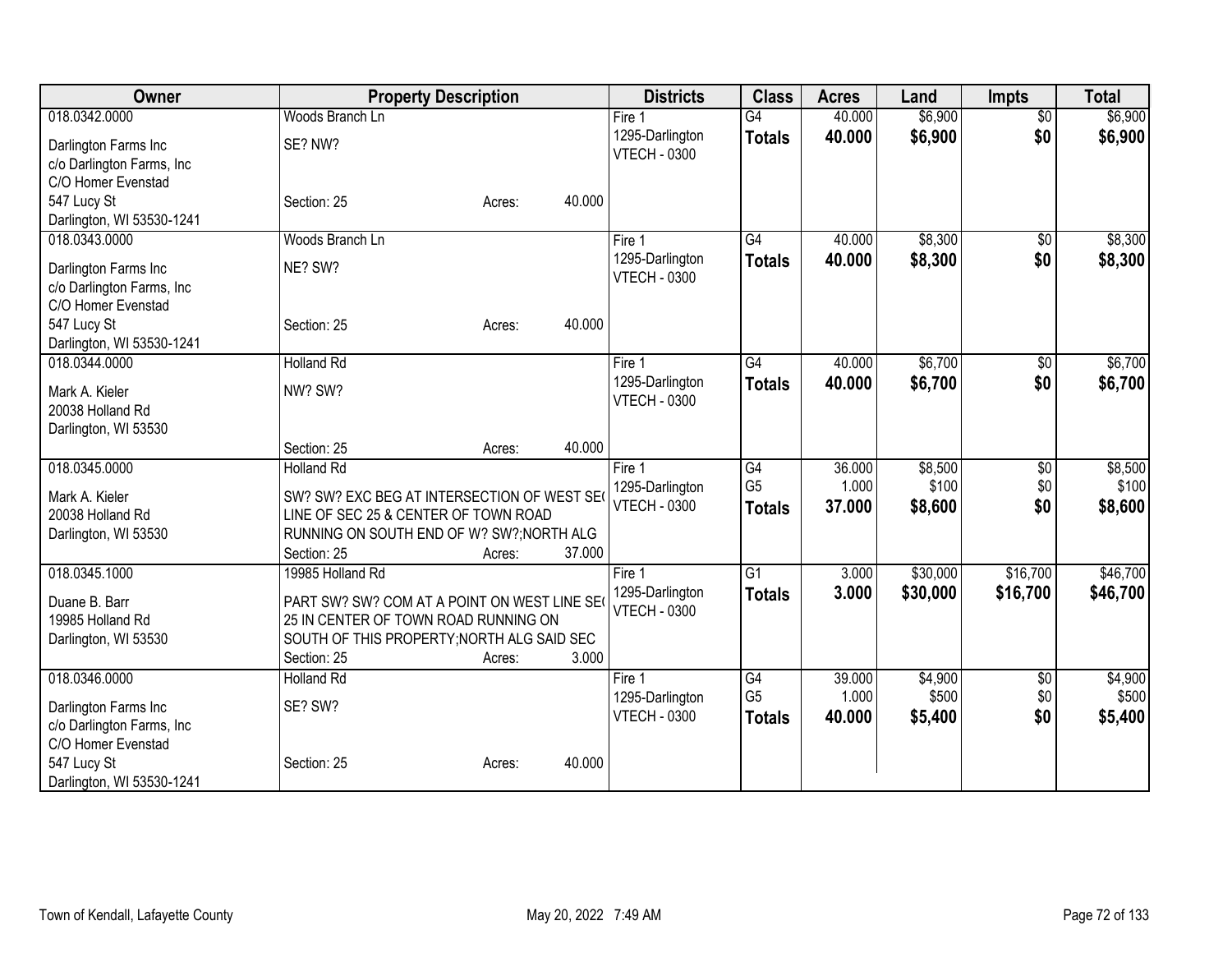| Owner                                 | <b>Property Description</b>                                                                     | <b>Districts</b>    | <b>Class</b>    | <b>Acres</b> | Land     | <b>Impts</b>    | <b>Total</b> |
|---------------------------------------|-------------------------------------------------------------------------------------------------|---------------------|-----------------|--------------|----------|-----------------|--------------|
| 018.0347.0000                         | <b>Holland Rd</b>                                                                               | Fire $1$            | $\overline{G4}$ | 40.000       | \$5,800  | $\overline{50}$ | \$5,800      |
| Darlington Farms Inc                  | NE? SE?                                                                                         | 1295-Darlington     | <b>Totals</b>   | 40.000       | \$5,800  | \$0             | \$5,800      |
| c/o Darlington Farms, Inc             |                                                                                                 | <b>VTECH - 0300</b> |                 |              |          |                 |              |
| C/O Homer Evenstad                    |                                                                                                 |                     |                 |              |          |                 |              |
| 547 Lucy St                           | 40.000<br>Section: 25<br>Acres:                                                                 |                     |                 |              |          |                 |              |
| Darlington, WI 53530-1241             |                                                                                                 |                     |                 |              |          |                 |              |
| 018.0348.0000                         | <b>Holland Rd</b>                                                                               | Fire 1              | $\overline{G4}$ | 40.000       | \$7,200  | \$0             | \$7,200      |
| Darlington Farms Inc                  | NW? SE?                                                                                         | 1295-Darlington     | <b>Totals</b>   | 40.000       | \$7,200  | \$0             | \$7,200      |
| c/o Darlington Farms, Inc             |                                                                                                 | <b>VTECH - 0300</b> |                 |              |          |                 |              |
| C/O Homer Evenstad                    |                                                                                                 |                     |                 |              |          |                 |              |
| 547 Lucy St                           | 40.000<br>Section: 25<br>Acres:                                                                 |                     |                 |              |          |                 |              |
| Darlington, WI 53530-1241             |                                                                                                 |                     |                 |              |          |                 |              |
| 018.0349.0000                         | <b>Holland Rd</b>                                                                               | Fire 1              | 5M              | 3.000        | \$3,800  | \$0             | \$3,800      |
| Darlington Farms Inc                  | SW? SE?                                                                                         | 1295-Darlington     | G4              | 36.000       | \$6,800  | \$0             | \$6,800      |
| c/o Darlington Farms, Inc             |                                                                                                 | <b>VTECH - 0300</b> | G <sub>5</sub>  | 1.000        | \$500    | \$0             | \$500        |
| C/O Homer Evenstad                    |                                                                                                 |                     | <b>Totals</b>   | 40.000       | \$11,100 | \$0             | \$11,100     |
| 547 Lucy St                           | 40.000<br>Section: 25<br>Acres:                                                                 |                     |                 |              |          |                 |              |
| Darlington, WI 53530-1241             |                                                                                                 |                     |                 |              |          |                 |              |
| 018.0350.0000                         | <b>Holland Rd</b>                                                                               | Fire 1              | 5M              | 36.000       | \$50,400 | $\overline{50}$ | \$50,400     |
| K H Legacy D. Acres, LLC              | SE? SE?                                                                                         | 1295-Darlington     | G4              | 4.000        | \$800    | \$0             | \$800        |
| c/o K D H Legacy Acres, LLC           |                                                                                                 | <b>VTECH - 0300</b> | <b>Totals</b>   | 40,000       | \$51,200 | \$0             | \$51,200     |
| 10967 State Rd 23                     |                                                                                                 |                     |                 |              |          |                 |              |
| Darlington, WI 53530-9753             | 40.000<br>Section: 25<br>Acres:                                                                 |                     |                 |              |          |                 |              |
| 018.0351.0000                         | 14920 Woods Branch Rd                                                                           | Fire 1              | $\overline{G1}$ | 1.930        | \$23,400 | \$53,500        | \$76,900     |
|                                       |                                                                                                 | 1295-Darlington     | <b>Totals</b>   | 1.930        | \$23,400 | \$53,500        | \$76,900     |
| John Lindsay<br>14920 Woods Branch Rd | PART NE? NE? COM NECOR SEC 26;S00?00'00"E<br>774.06' ALG ELI NE? NE? SEC 26 TO POB; S00?00'00"E | <b>VTECH - 0300</b> |                 |              |          |                 |              |
| Darlington, WI 53530                  | 433.44' ALG ELI NE? NE? SEC 26;S80?19'16"W 529.60'                                              |                     |                 |              |          |                 |              |
|                                       | 1.930<br>Section: 26<br>Acres:                                                                  |                     |                 |              |          |                 |              |
| 018.0351.1000                         | Woods Branch Rd                                                                                 | Fire 1              | G4              | 0.680        | \$100    | \$0             | \$100        |
|                                       |                                                                                                 | 1295-Darlington     | <b>Totals</b>   | 0.680        | \$100    | \$0             | \$100        |
| Kliebenstein Acres et al              | NE? NE? EXC COM NECOR SEC 26;S00?00'00"E                                                        | <b>VTECH - 0300</b> |                 |              |          |                 |              |
| 10270 E Mathewson Rd                  | 774.06' ALG ELI NE? NE? SEC 26 TO POB; S00?00'00"E                                              |                     |                 |              |          |                 |              |
| Mazomanie, WI 53560                   | 433.44' ALG ELI NE? NE? SEC 26;S80?19'16"W 529.60'<br>0.680                                     |                     |                 |              |          |                 |              |
|                                       | Section: 26<br>Acres:                                                                           |                     |                 |              |          |                 |              |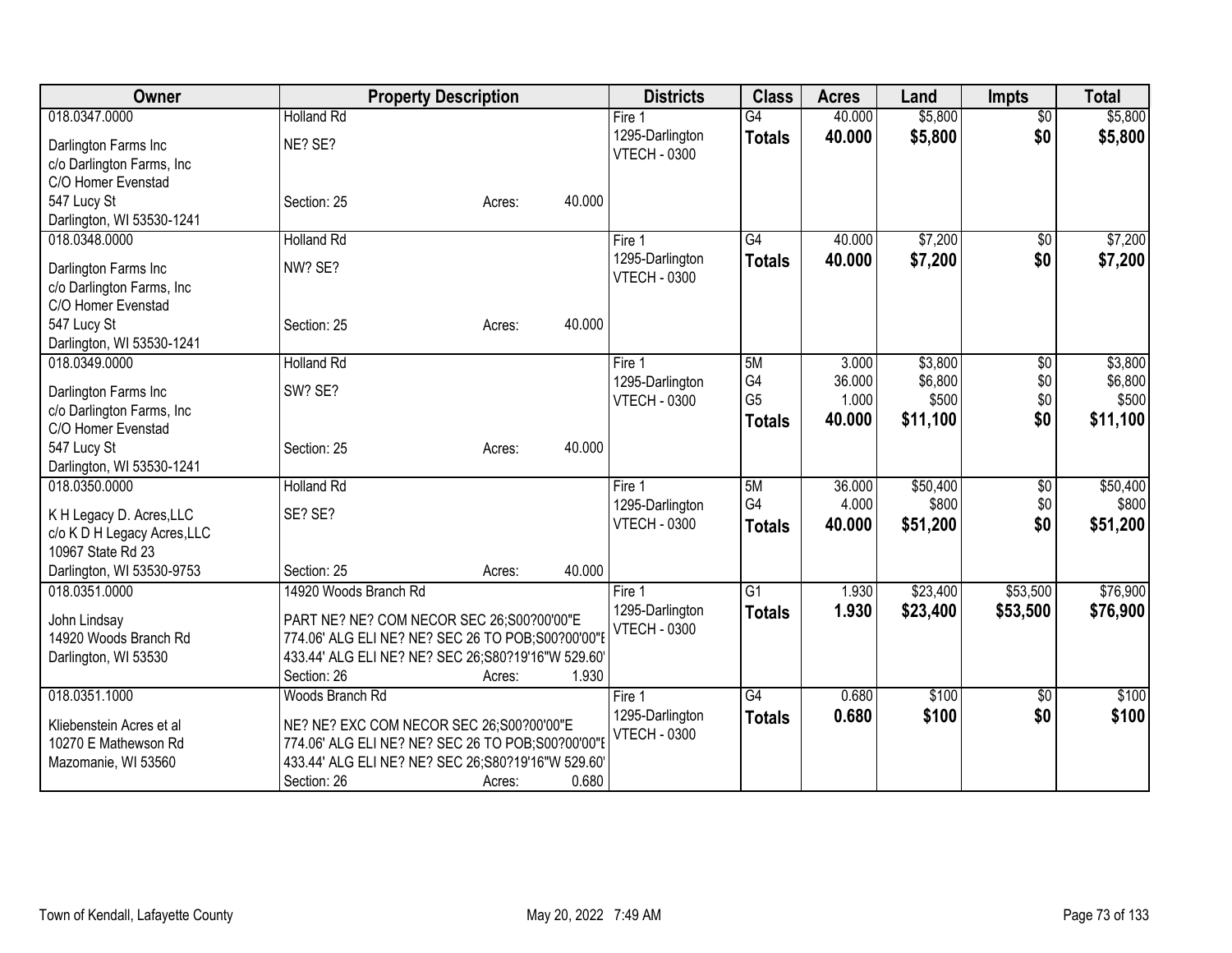| 14893 Woods Branch Rd<br>\$5,600<br>\$5,600<br>G4<br>36.840<br>$\overline{50}$<br>Fire 1<br>\$100<br>\$0<br>\$100<br>G <sub>5</sub><br>1.500<br>1295-Darlington |                 |
|-----------------------------------------------------------------------------------------------------------------------------------------------------------------|-----------------|
|                                                                                                                                                                 | 018.0351.2000   |
| PART NW? NE?, NE? NE? & SE? NE? COM NECOR                                                                                                                       | Ephraim K. Lapp |
| G7<br>\$228,000<br>2.000<br>\$20,000<br>\$248,000<br><b>VTECH - 0300</b><br>Barbara F. Lapp<br>SEC 26, BEING POB; S00? 05'19" E 774.06' ALG ELI OF              |                 |
| \$25,700<br>\$228,000<br>\$253,700<br>40.340<br><b>Totals</b><br>14893 Woods Branch Rd<br>SAID SEC;256.92' ALG C/L WOODS BRANCH ROAD                            |                 |
| Darlington, WI 53530<br>40.340<br>Section: 26<br>Acres:                                                                                                         |                 |
| G4<br>\$4,300<br>\$4,300<br>018.0352.3000<br>Woods Branch Rd<br>1295-Darlington<br>16.660<br>$\overline{50}$                                                    |                 |
| <b>VTECH - 0300</b><br>16.660<br>\$4,300<br>\$0<br>\$4,300<br><b>Totals</b>                                                                                     |                 |
| PART NE? NW? & PART NW? NE? BEG N? COR SEC<br>Daniel K. Lapp                                                                                                    |                 |
| 26; N89?11'48"W 34.29'; S01?14'14"E 824.31';<br>Arie E. Lapp                                                                                                    |                 |
| 20269 County Rd Z<br>S89?22'11"E 890.29'; N02?29'57"W 824.97';                                                                                                  |                 |
| 16.660<br>Darlington, WI 53530<br>Section: 26<br>Acres:                                                                                                         |                 |
| \$1,300<br>018.0353.0000<br>Woods Branch Rd<br>G4<br>8.920<br>\$0<br>\$1,300<br>Fire 1                                                                          |                 |
| 1295-Darlington<br>8.920<br>\$1,300<br>\$0<br>\$1,300<br><b>Totals</b><br>SW? NE? LYING S OF HWY EXC COM E? COR SEC<br>Kliebenstein Acres et al                 |                 |
| <b>VTECH - 0300</b><br>26; N89?18'11"W 2336.87' TO POB; N89?18'11"W<br>10270 E Mathewson Rd                                                                     |                 |
| 307.77'; N00?14'49"E 140.67'; N88?38'09"E 51.60';<br>Mazomanie, WI 53560                                                                                        |                 |
| 8.920<br>Section: 26<br>Acres:                                                                                                                                  |                 |
| 018.0353.1000<br>14849 Woods Branch Rd<br>\$47,500<br>\$114,600<br>\$162,100<br>G1<br>6.020<br>Fire 1                                                           |                 |
| 1295-Darlington<br>6.020<br>\$114,600<br>\$47,500<br>\$162,100<br><b>Totals</b>                                                                                 |                 |
| Keith D. Strickfaden<br>PART SW4 NE4 COM N4 COR SEC 26;S00.14'49"W<br><b>VTECH - 0300</b>                                                                       |                 |
| Jenny E. Bianco<br>2215.46' ALG N-S4 LI TO POB;N70.23'38"E                                                                                                      |                 |
| 14849 Woods Branch Rd<br>487.90'; S63.12'46"E 493.56' TO C/L WOODS BRANCH                                                                                       |                 |
| Darlington, WI 53530<br>Section: 26<br>6.020<br>Acres:                                                                                                          |                 |
| \$100<br>\$100<br>018.0353.3000<br>$\overline{G4}$<br>0.070<br>$\overline{50}$<br><b>Woods Branch</b><br>1295-Darlington                                        |                 |
| G <sub>5</sub><br>\$100<br>\$0<br>\$100<br>1.000<br><b>VTECH - 0300</b><br>Mark A. Kieler<br>PART SW? NE? COM E? COR SEC 26; N89?18'11"W                        |                 |
| \$200<br>1.070<br>\$200<br>\$0<br><b>Totals</b><br>20038 Holland Rd<br>2336.87' TO POB; N89?18'11"W 307.77'; N00?14'49"E                                        |                 |
| 140.67'; N88?38'09"E 51.60'; N87?46'31"E 102.29';<br>Darlington, WI 53530                                                                                       |                 |
| Section: 26<br>1.070<br>Acres:                                                                                                                                  |                 |
| 018.0353.4000<br>\$6,900<br>\$6,900<br>G4<br>34.000<br>$\overline{50}$<br><b>Woods Branch</b><br>1295-Darlington                                                |                 |
| G <sub>5</sub><br>1.000<br>\$100<br>\$0<br>\$100<br><b>VTECH - 0300</b>                                                                                         |                 |
| COM N?COR SEC 26;N89?11'48"W 34.29';S01?14'14"E<br>Ephraim K. Lapp<br>\$0<br>35,000<br>\$7,000<br>\$7,000<br><b>Totals</b>                                      |                 |
| Barbara F. Lapp<br>824.31' TO POB;S89?22'11"E 890.29';S02?43'27"E                                                                                               |                 |
| 14893 Woods Branch Rd<br>6.95';N81?06'54"E 189.04';S29?22'03"E                                                                                                  |                 |
| 35.000<br>Darlington, WI 53530<br>Section: 26<br>Acres:                                                                                                         |                 |
| 33.810<br>\$6,700<br>\$6,700<br>018.0354.0000<br>Woods Branch Rd<br>G4<br>$\overline{50}$<br>Fire 1                                                             |                 |
| G <sub>5</sub><br>\$0<br>1.000<br>\$100<br>\$100<br>1295-Darlington<br>Kliebenstein Acres et al<br>SE? NE? EXC COM NECOR SEC 26, BEING                          |                 |
| \$0<br><b>VTECH - 0300</b><br>34.810<br>\$6,800<br>\$6,800<br><b>Totals</b><br>10270 E Mathewson Rd<br>POB; S00? 05'19" E 774.06' ALG ELI OF SAID               |                 |
| SEC;256.92' ALG C/L WOODS BRANCH ROAD<br>Mazomanie, WI 53560                                                                                                    |                 |
| 34.810<br>Section: 26<br>Acres:                                                                                                                                 |                 |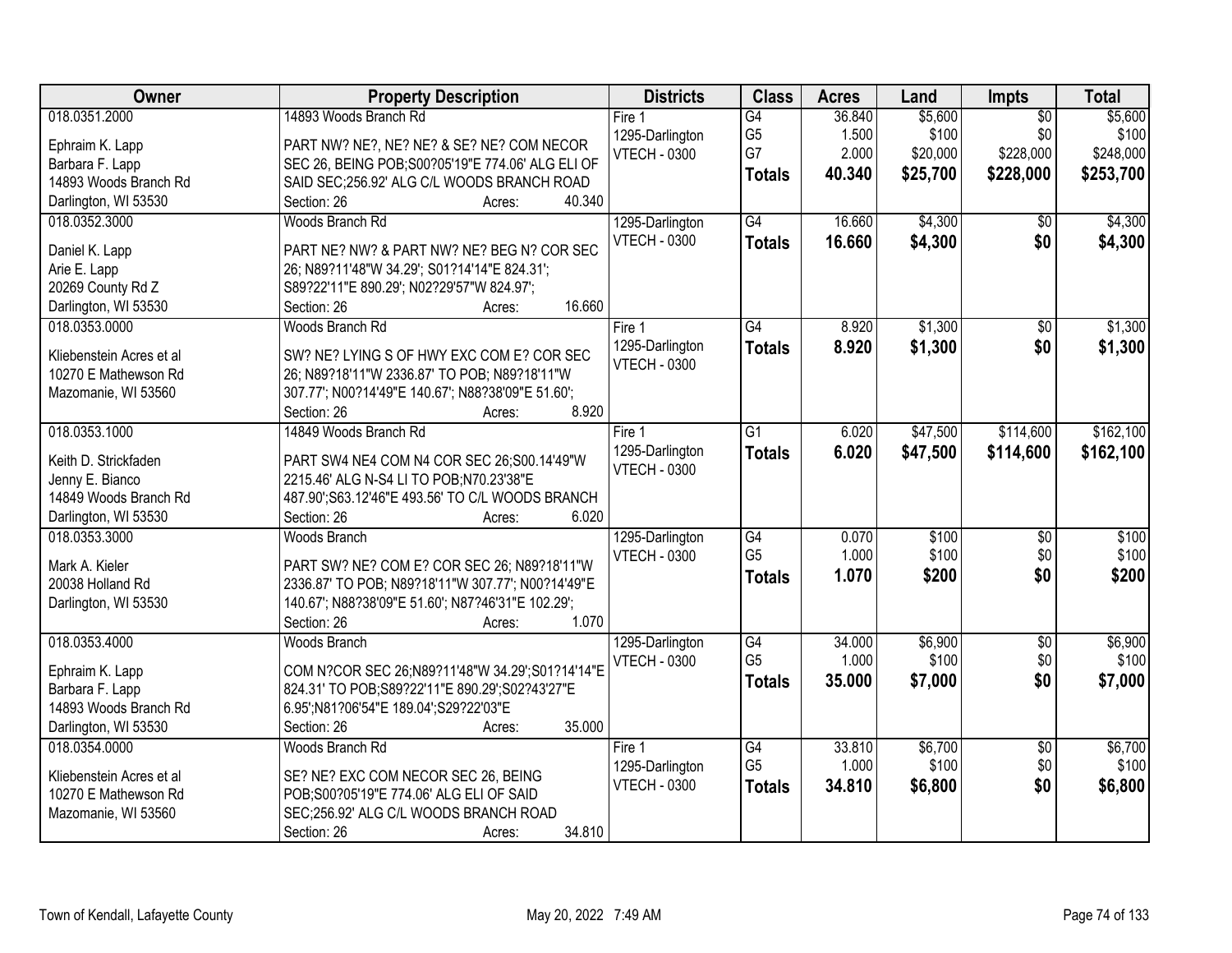| Owner                 | <b>Property Description</b>                               | <b>Districts</b>    | <b>Class</b>                      | <b>Acres</b>    | Land     | Impts           | <b>Total</b> |
|-----------------------|-----------------------------------------------------------|---------------------|-----------------------------------|-----------------|----------|-----------------|--------------|
| 018.0354.2000         | Woods Branch Rd                                           | Fire 1              | G4                                | 14.700          | \$1,100  | $\overline{50}$ | \$1,100      |
| Ephraim K. Lapp       | PART NE? COM NECOR SEC 26;N89?37'10"W                     | 1295-Darlington     | G <sub>5</sub>                    | 1.000           | \$100    | \$0             | \$100        |
| Barbara F. Lapp       | 1576.26' ALG NLI SAID SEC TO POB; S19?10'23"E             | <b>VTECH - 0300</b> | <b>Totals</b>                     | 15.700          | \$1,200  | \$0             | \$1,200      |
| 14893 Woods Branch Rd | 1762.46' TO C/L WOODS BRANCH ROAD;274.30' ALG             |                     |                                   |                 |          |                 |              |
| Darlington, WI 53530  | 15.700<br>Section: 26<br>Acres:                           |                     |                                   |                 |          |                 |              |
| 018.0355.1000         | County Rd O                                               | Fire 1              | G4                                | 39.600          | \$6,500  | \$0             | \$6,500      |
|                       |                                                           | 1295-Darlington     | <b>Totals</b>                     | 39.600          | \$6,500  | \$0             | \$6,500      |
| Mark A. Kieler        | PART NE? NW? COM N? COR SEC 26;N89?11'48"W                | <b>VTECH - 0300</b> |                                   |                 |          |                 |              |
| 20038 Holland Rd      | 34.29' TO POB; S01?14'14"E 1323.90' TO SECOR SAID         |                     |                                   |                 |          |                 |              |
| Darlington, WI 53530  | NE? NW?;N89?14'54"W 1321.40' TO SWCOR SAID NE?            |                     |                                   |                 |          |                 |              |
|                       | 39.600<br>Section: 26<br>Acres:                           |                     |                                   |                 |          |                 |              |
| 018.0356.0000         | County Rd O                                               | Fire 1              | $\overline{G4}$                   | 39.980          | \$7,500  | \$0             | \$7,500      |
| Mark A. Kieler        | NW? NW?                                                   | 1295-Darlington     | <b>Totals</b>                     | 39.980          | \$7,500  | \$0             | \$7,500      |
| 20038 Holland Rd      |                                                           | <b>VTECH - 0300</b> |                                   |                 |          |                 |              |
| Darlington, WI 53530  |                                                           |                     |                                   |                 |          |                 |              |
|                       | 39.980<br>Section: 26<br>Acres:                           |                     |                                   |                 |          |                 |              |
| 018.0357.0000         | Woods Branch Rd                                           | Fire 1              | G4                                | 14.400          | \$2,200  | \$0             | \$2,200      |
|                       |                                                           | 1295-Darlington     | G <sub>5</sub>                    | 2.000           | \$600    | \$0             | \$600        |
| Mark A. Kieler        | SW? NW? EXC COM W? COR SEC 26, BEING                      | <b>VTECH - 0300</b> | <b>Totals</b>                     | 16.400          | \$2,800  | \$0             | \$2,800      |
| 20038 Holland Rd      | POB;S89?33'13"E 2647.29' ALG SLI NW? SAID SEC TC          |                     |                                   |                 |          |                 |              |
| Darlington, WI 53530  | SECOR THEREOF; N00?00'13"W 1323.03' ALG ELI SE?<br>16.400 |                     |                                   |                 |          |                 |              |
|                       | Section: 26<br>Acres:                                     |                     |                                   |                 |          |                 |              |
| 018.0357.1000         | Woods Branch Rd                                           | Fire 1              | $\overline{G4}$<br>G <sub>5</sub> | 35.520<br>4.500 | \$6,900  | $\overline{50}$ | \$6,900      |
| Mark A. Kieler        | COM W? COR SEC 26, BEING POB; S89?33'13"E                 | 1295-Darlington     |                                   |                 | \$2,300  | \$0             | \$2,300      |
| 20038 Holland Rd      | 2647.29' ALG SLI NW? SAID SEC TO SECOR                    | <b>VTECH - 0300</b> | <b>Totals</b>                     | 40.020          | \$9,200  | \$0             | \$9,200      |
| Darlington, WI 53530  | THEREOF; N00?00'13"W 1323.03' ALG ELI SE? NW? TO          |                     |                                   |                 |          |                 |              |
|                       | Section: 26<br>40.020<br>Acres:                           |                     |                                   |                 |          |                 |              |
| 018.0358.0000         | Woods Branch Rd                                           | Fire 1              | $\overline{G4}$                   | 18.000          | \$4,600  | $\overline{50}$ | \$4,600      |
| Mark A. Kieler        | SE? NW? EXC CSM 48 & ALSO EXC COM W? COR                  | 1295-Darlington     | <b>Totals</b>                     | 18.000          | \$4,600  | \$0             | \$4,600      |
| 20038 Holland Rd      | SEC 26, BEING POB; S89?33'13"E 2647.29' ALG SLI           | <b>VTECH - 0300</b> |                                   |                 |          |                 |              |
|                       | NW? SAID SEC TO SECOR THEREOF; N00?00'13"W                |                     |                                   |                 |          |                 |              |
| Darlington, WI 53530  | 18.000<br>Section: 26<br>Acres:                           |                     |                                   |                 |          |                 |              |
| 018.0358.1000         | 14797 Woods Branch Rd                                     | Fire <sub>1</sub>   | $\overline{G1}$                   | 2.000           | \$24,000 | \$83,900        | \$107,900    |
|                       |                                                           | 1295-Darlington     | G <sub>5</sub>                    | 3.000           | \$6,000  | \$0             | \$6,000      |
| Judith Fitzsimons     | LOT 1 CSM 48                                              | <b>VTECH - 0300</b> |                                   |                 |          |                 |              |
| 14797 Woods Branch Rd |                                                           |                     | <b>Totals</b>                     | 5.000           | \$30,000 | \$83,900        | \$113,900    |
| Darlington, WI 53530  |                                                           |                     |                                   |                 |          |                 |              |
|                       | 5.000<br>Section: 26<br>Acres:                            |                     |                                   |                 |          |                 |              |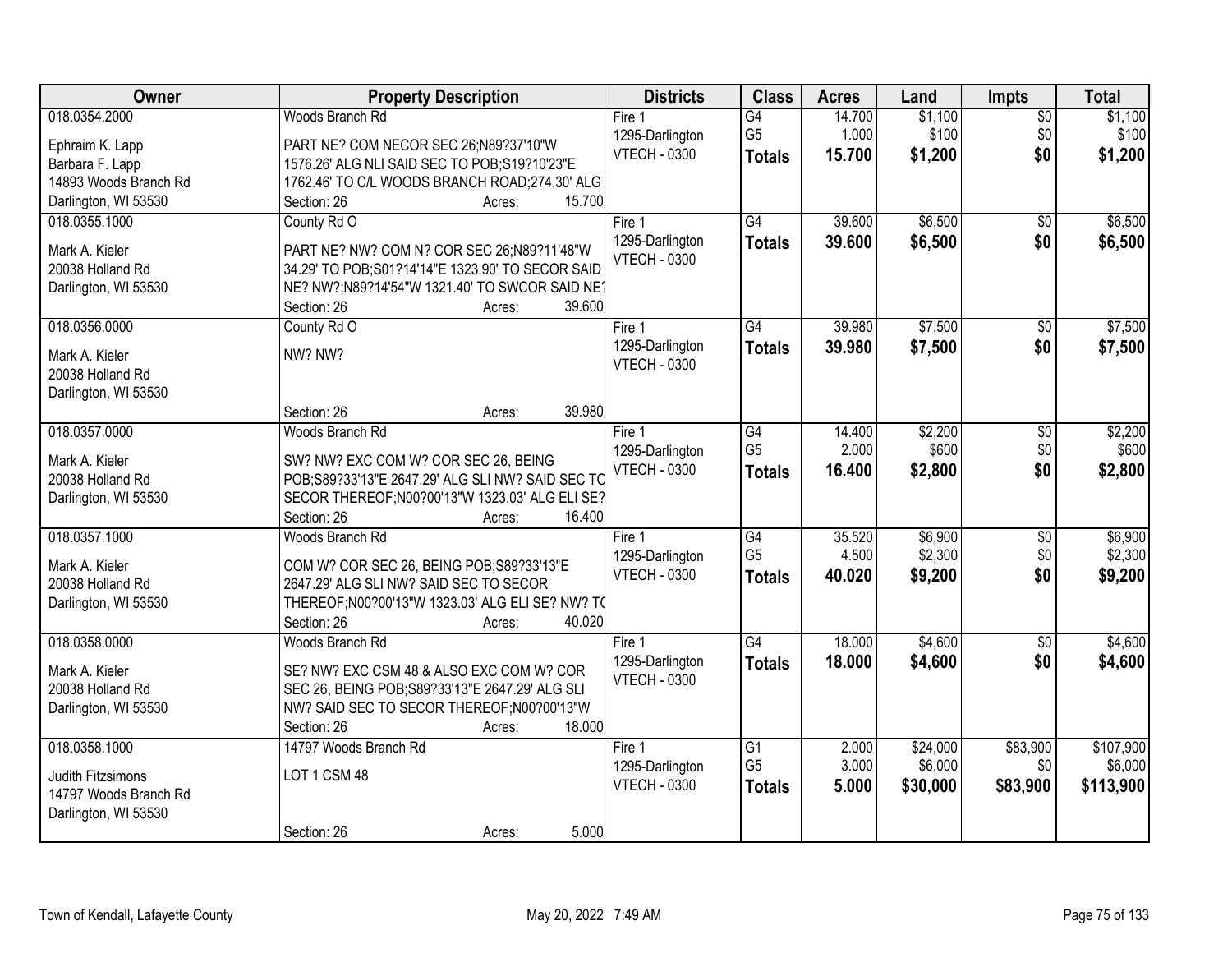| Owner                | <b>Property Description</b>                    | <b>Districts</b>                       | <b>Class</b>    | <b>Acres</b> | Land     | <b>Impts</b>    | <b>Total</b> |
|----------------------|------------------------------------------------|----------------------------------------|-----------------|--------------|----------|-----------------|--------------|
| 018.0359.0000        | Woods Branch Rd                                | Fire 1                                 | G4              | 0.590        | \$200    | $\overline{50}$ | \$200        |
| Jarrod P. Fink       | NE? SW? EXC BEG S? COR SEC 26;N89?39'13"W      | 1295-Darlington                        | <b>Totals</b>   | 0.590        | \$200    | \$0             | \$200        |
| 14370 County Rd O    | 1240.30' ALG SLI SW?;N06?29'20"W               | <b>VTECH - 0300</b>                    |                 |              |          |                 |              |
| Darlington, WI 53530 | 1373.39';N03?55'16"W 636.64';N47?58'20"E       |                                        |                 |              |          |                 |              |
|                      | 0.590<br>Section: 26<br>Acres:                 |                                        |                 |              |          |                 |              |
| 018.0360.0000        | 14370 County Rd O                              | Fire 1                                 | G2              | 0.200        | \$2,000  | \$11,700        | \$13,700     |
|                      |                                                | 1295-Darlington                        | G4              | 31.070       | \$5,600  | \$0             | \$5,600      |
| Jarrod P. Fink       | NW? SW? EXC BEG S? COR SEC 26;N89?39'13"W      | <b>VTECH - 0300</b>                    | G <sub>5</sub>  | 4.000        | \$2,000  | \$0             | \$2,000      |
| 14370 County Rd O    | 1240.30' ALG SLI SW?;N06?29'20"W               |                                        | G7              | 1.800        | \$18,000 | \$138,700       | \$156,700    |
| Darlington, WI 53530 | 1373.39';N03?55'16"W 636.64';N47?58'20"E       |                                        | <b>Totals</b>   | 37.070       | \$27,600 | \$150,400       | \$178,000    |
|                      | 37.070<br>Section: 26<br>Acres:                |                                        |                 |              |          |                 |              |
| 018.0361.0000        | County Rd O                                    | Fire 1                                 | G4              | 36.850       | \$3,600  | $\sqrt{6}$      | \$3,600      |
| Jarrod P. Fink       | SW? SW? EXC BEG S? COR SEC 26:N89?39'13"W      | 1295-Darlington                        | G <sub>5</sub>  | 2.000        | \$100    | \$0             | \$100        |
| 14370 County Rd O    | 1240.30' ALG SLI SW?;N06?29'20"W               | <b>VTECH - 0300</b>                    | G7              | 1.000        | \$7,500  | \$17,100        | \$24,600     |
| Darlington, WI 53530 | 1373.39';N03?55'16"W 636.64';N47?58'20"E       |                                        | <b>Totals</b>   | 39,850       | \$11,200 | \$17,100        | \$28,300     |
|                      | 39.850<br>Section: 26<br>Acres:                |                                        |                 |              |          |                 |              |
| 018.0362.0000        | <b>Holland Rd</b>                              | Fire 1                                 | $\overline{G4}$ | 0.750        | \$100    | \$0             | \$100        |
|                      |                                                | 1295-Darlington                        | <b>Totals</b>   | 0.750        | \$100    | \$0             | \$100        |
| Jarrod P. Fink       | SE? SW? EXC BEG S? COR SEC 26;N89?39'13"W      | <b>VTECH - 0300</b>                    |                 |              |          |                 |              |
| 14370 County Rd O    | 1240.30' ALG SLI SW?;N06?29'20"W               |                                        |                 |              |          |                 |              |
| Darlington, WI 53530 | 1373.39';N03?55'16"W 636.64';N47?58'20"E       |                                        |                 |              |          |                 |              |
|                      | 0.750<br>Section: 26<br>Acres:                 |                                        |                 |              |          |                 |              |
| 018.0362.1000        | <b>Holland Rd</b>                              | Fire 1                                 | G4              | 81.620       | \$13,800 | \$0             | \$13,800     |
| Dean D. Paulson      | PART SW? BEG S? COR SEC 26;N89?39'13"W 1240.30 | 1295-Darlington                        | G <sub>5</sub>  | 1.000        | \$100    | \$0             | \$100        |
| 23572 Cth G          | ALG SLI SW?;N06?29'20"W 1373.39';N03?55'16"W   | <b>VTECH - 0300</b>                    | <b>Totals</b>   | 82.620       | \$13,900 | \$0             | \$13,900     |
| Belmont, WI 53510    | 636.64';N47?58'20"E 256.10';N18?04'30"E        |                                        |                 |              |          |                 |              |
|                      | 82.620<br>Section: 26<br>Acres:                |                                        |                 |              |          |                 |              |
| 018.0363.0000        | <b>Holland Rd</b>                              | Fire 1                                 | $\overline{G4}$ | 40.000       | \$7,300  | $\overline{60}$ | \$7,300      |
| Mark A. Kieler       | NE? SE?                                        | 1295-Darlington                        | <b>Totals</b>   | 40.000       | \$7,300  | \$0             | \$7,300      |
| 20038 Holland Rd     |                                                | <b>VTECH - 0300</b>                    |                 |              |          |                 |              |
|                      |                                                |                                        |                 |              |          |                 |              |
| Darlington, WI 53530 | 40.000<br>Section: 26<br>Acres:                |                                        |                 |              |          |                 |              |
| 018.0364.0000        | <b>Holland Rd</b>                              | Fire 1                                 | $\overline{G4}$ | 40.000       | \$7,800  | $\overline{50}$ | \$7,800      |
|                      |                                                |                                        |                 |              |          |                 |              |
| Mark A. Kieler       | NW? SE?                                        | 1295-Darlington<br><b>VTECH - 0300</b> | <b>Totals</b>   | 40.000       | \$7,800  | \$0             | \$7,800      |
| 20038 Holland Rd     |                                                |                                        |                 |              |          |                 |              |
| Darlington, WI 53530 |                                                |                                        |                 |              |          |                 |              |
|                      | 40.000<br>Section: 26<br>Acres:                |                                        |                 |              |          |                 |              |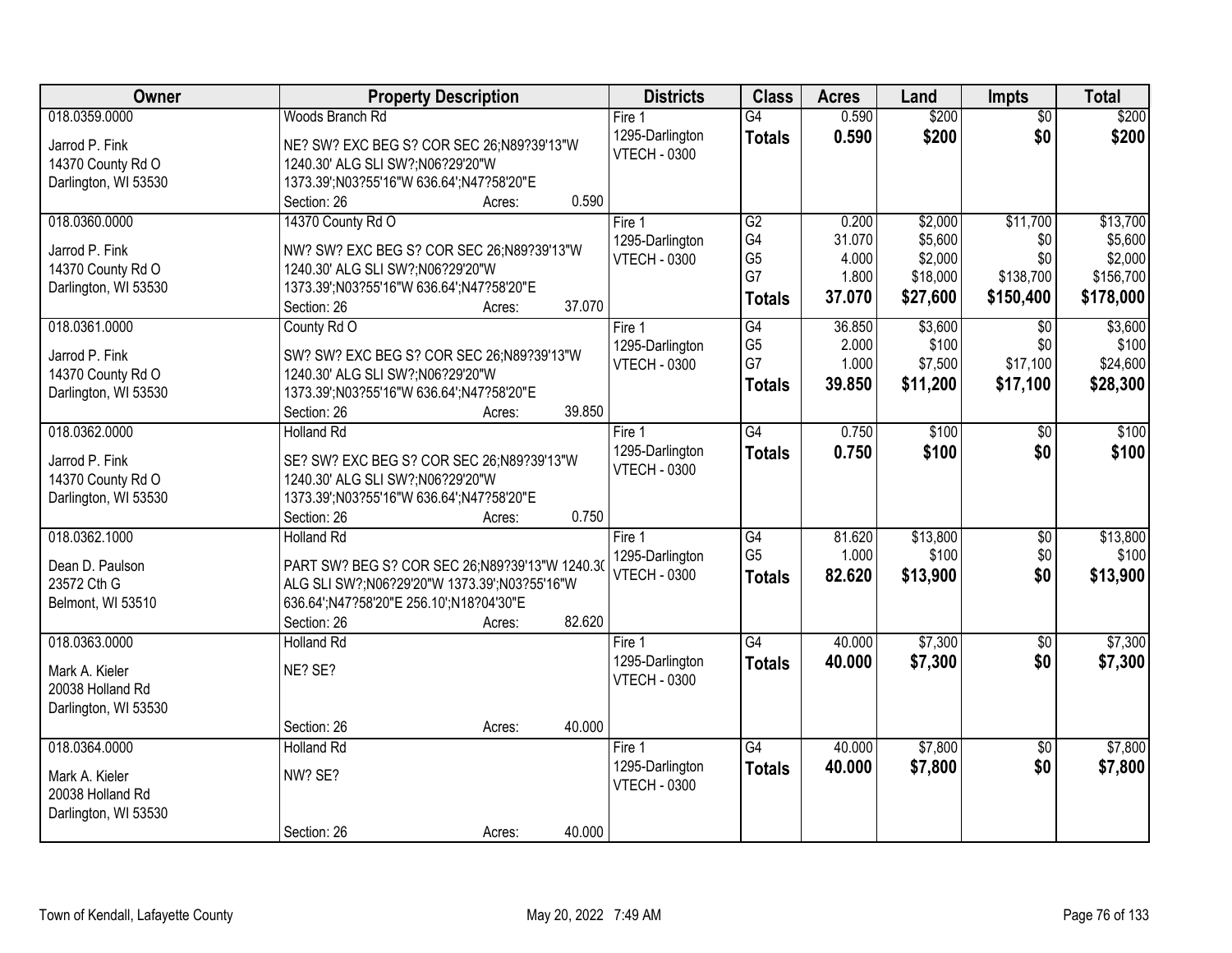| Owner                |                   | <b>Property Description</b> |        | <b>Districts</b>    | <b>Class</b>    | <b>Acres</b> | Land     | <b>Impts</b>    | <b>Total</b> |
|----------------------|-------------------|-----------------------------|--------|---------------------|-----------------|--------------|----------|-----------------|--------------|
| 018.0365.0000        | 20038 Holland Rd  |                             |        | Fire 1              | G4              | 37.000       | \$6,800  | $\sqrt{$0}$     | \$6,800      |
| Mark A. Kieler       | SW? SE?           |                             |        | 1295-Darlington     | G <sub>5</sub>  | 1.000        | \$100    | \$0             | \$100        |
| 20038 Holland Rd     |                   |                             |        | <b>VTECH - 0300</b> | G7              | 2.000        | \$20,000 | \$95,200        | \$115,200    |
| Darlington, WI 53530 |                   |                             |        |                     | <b>Totals</b>   | 40.000       | \$26,900 | \$95,200        | \$122,100    |
|                      | Section: 26       | Acres:                      | 40.000 |                     |                 |              |          |                 |              |
| 018.0366.0000        | <b>Holland Rd</b> |                             |        | Fire 1              | G4              | 39.000       | \$8,600  | \$0             | \$8,600      |
| Mark A. Kieler       | SE? SE?           |                             |        | 1295-Darlington     | G <sub>5</sub>  | 1.000        | \$100    | \$0             | \$100        |
| 20038 Holland Rd     |                   |                             |        | <b>VTECH - 0300</b> | <b>Totals</b>   | 40.000       | \$8,700  | \$0             | \$8,700      |
| Darlington, WI 53530 |                   |                             |        |                     |                 |              |          |                 |              |
|                      | Section: 26       | Acres:                      | 40.000 |                     |                 |              |          |                 |              |
| 018.0367.0000        | New Line Rd       |                             |        | Fire 1              | $\overline{G4}$ | 28.000       | \$7,100  | \$0             | \$7,100      |
| Anthony P. McDonald  | N? E? NE?         |                             |        | 0364-Belmont        | G <sub>5</sub>  | 12.000       | \$5,100  | \$0             | \$5,100      |
| Jessica M. McDonald  |                   |                             |        | <b>VTECH - 0300</b> | <b>Totals</b>   | 40.000       | \$12,200 | \$0             | \$12,200     |
| 16097 County Rd O    |                   |                             |        |                     |                 |              |          |                 |              |
| Darlington, WI 53530 | Section: 27       | Acres:                      | 40.000 |                     |                 |              |          |                 |              |
| 018.0368.0000        | New Line Rd       |                             |        | Fire 1              | G4              | 31.000       | \$7,500  | \$0             | \$7,500      |
| Robert F. Book       | NW? NE?           |                             |        | 0364-Belmont        | G <sub>5</sub>  | 9.000        | \$4,100  | \$0             | \$4,100      |
| Joan B. Book         |                   |                             |        | <b>VTECH - 0300</b> | <b>Totals</b>   | 40.000       | \$11,600 | \$0             | \$11,600     |
| 1001 E Oregon Rd     |                   |                             |        |                     |                 |              |          |                 |              |
| Lititz, PA 17543     | Section: 27       | Acres:                      | 40.000 |                     |                 |              |          |                 |              |
| 018.0369.0000        | New Line Rd       |                             |        | Fire 1              | $\overline{G4}$ | 30.000       | \$6,400  | $\overline{50}$ | \$6,400      |
| Robert F. Book       | SW? NE?           |                             |        | 0364-Belmont        | G <sub>5</sub>  | 10.000       | \$5,000  | \$0             | \$5,000      |
| Joan B. Book         |                   |                             |        | <b>VTECH - 0300</b> | <b>Totals</b>   | 40.000       | \$11,400 | \$0             | \$11,400     |
| 1001 E Oregon Rd     |                   |                             |        |                     |                 |              |          |                 |              |
| Lititz, PA 17543     | Section: 27       | Acres:                      | 40.000 |                     |                 |              |          |                 |              |
| 018.0370.0000        | 14555 Cth O       |                             |        | Fire 1              | G1              | 2.000        | \$24,000 | \$341,400       | \$365,400    |
| Karen S. Granberg    | S? E? NE?         |                             |        | 0364-Belmont        | G4              | 28.000       | \$6,400  | \$0             | \$6,400      |
| Sandra B. Wizner     |                   |                             |        | <b>VTECH - 0300</b> | G <sub>5</sub>  | 10.000       | \$4,900  | \$0             | \$4,900      |
| 500 Burning Tree Ln  |                   |                             |        |                     | Totals          | 40.000       | \$35,300 | \$341,400       | \$376,700    |
| Naperville, IL 60563 | Section: 27       | Acres:                      | 40.000 |                     |                 |              |          |                 |              |
| 018.0371.0000        | New Line Rd       |                             |        | Fire 1              | G4              | 34.000       | \$8,600  | $\overline{60}$ | \$8,600      |
| Robert F. Book       | NE? NW?           |                             |        | 0364-Belmont        | G <sub>5</sub>  | 6.000        | \$2,600  | \$0             | \$2,600      |
| Joan B. Book         |                   |                             |        | <b>VTECH - 0300</b> | <b>Totals</b>   | 40.000       | \$11,200 | \$0             | \$11,200     |
| 1001 E Oregon Rd     |                   |                             |        |                     |                 |              |          |                 |              |
| Lititz, PA 17543     | Section: 27       | Acres:                      | 40.000 |                     |                 |              |          |                 |              |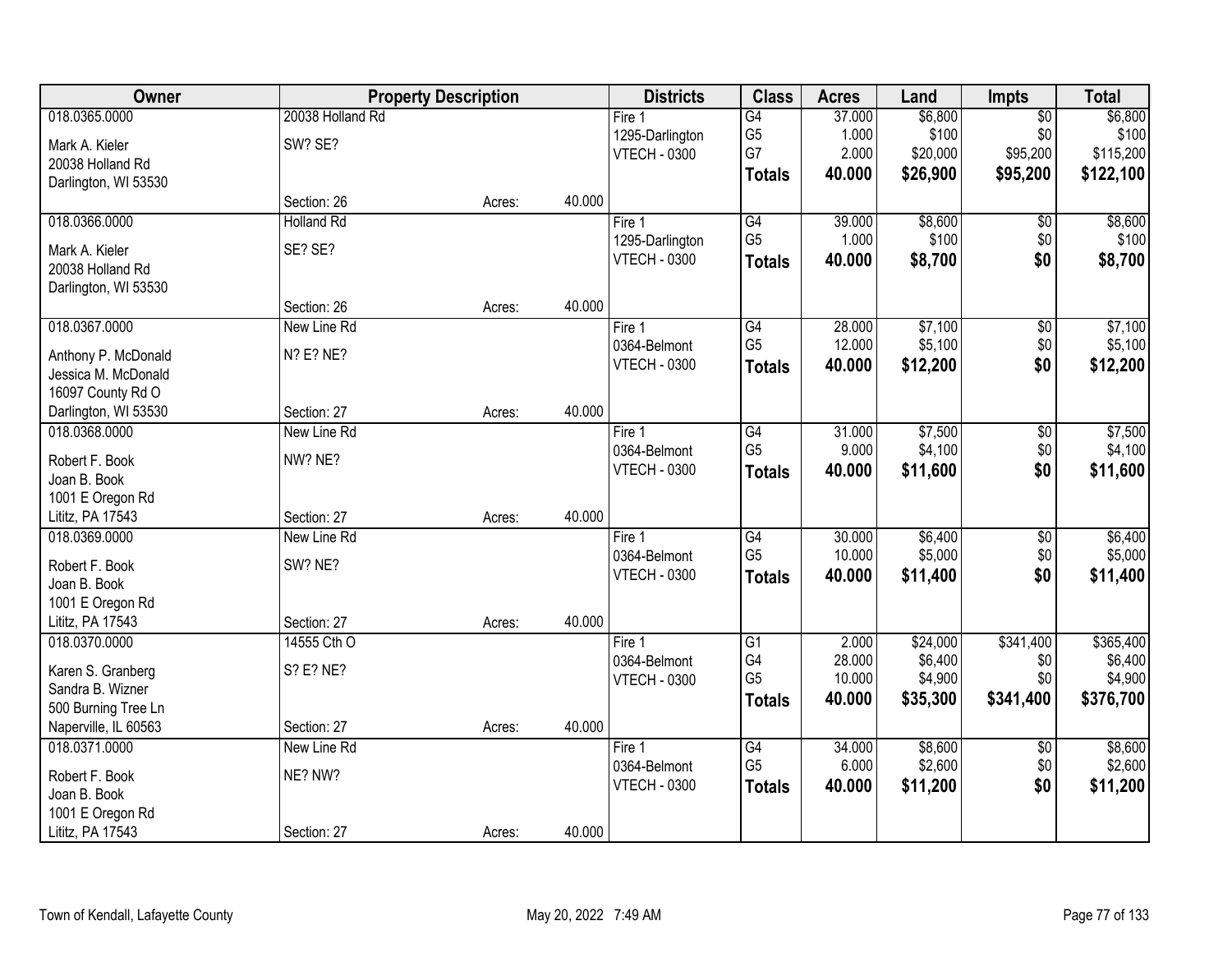| Owner                                      | <b>Property Description</b>         |        |        | <b>Districts</b>                    | <b>Class</b>    | <b>Acres</b> | Land     | <b>Impts</b>           | <b>Total</b> |
|--------------------------------------------|-------------------------------------|--------|--------|-------------------------------------|-----------------|--------------|----------|------------------------|--------------|
| 018.0372.0000                              | New Line Rd                         |        |        | Fire 1                              | G4              | 39.000       | \$3,000  | $\sqrt{$0}$            | \$3,000      |
| Anthony P. McDonald                        | NW? NW?                             |        |        | 1295-Darlington                     | G <sub>5</sub>  | 1.000        | \$100    | \$0                    | \$100        |
| Jessica M. McDonald                        |                                     |        |        | <b>VTECH - 0300</b>                 | <b>Totals</b>   | 40.000       | \$3,100  | \$0                    | \$3,100      |
| 16097 County Rd O                          |                                     |        |        |                                     |                 |              |          |                        |              |
| Darlington, WI 53530                       | Section: 27                         | Acres: | 40.000 |                                     |                 |              |          |                        |              |
| 018.0373.0000                              | New Line Rd                         |        |        | Fire 1                              | $\overline{G4}$ | 34.000       | \$7,200  | \$0                    | \$7,200      |
| Daniel Leahy Land Holding, LLC             | SW4 NW4                             |        |        | 1295-Darlington                     | G <sub>5</sub>  | 6.000        | \$3,000  | \$0                    | \$3,000      |
| 11522 County Rd H                          |                                     |        |        | <b>VTECH - 0300</b>                 | <b>Totals</b>   | 40.000       | \$10,200 | \$0                    | \$10,200     |
| Cuba City, WI 53807-9491                   |                                     |        |        |                                     |                 |              |          |                        |              |
|                                            | Section: 27                         | Acres: | 40.000 |                                     |                 |              |          |                        |              |
| 018.0374.0000                              | New Line Rd                         |        |        | Fire 1                              | $\overline{G4}$ | 33.000       | \$7,400  | \$0                    | \$7,400      |
| Robert F. Book                             | SE? NW?                             |        |        | 0364-Belmont                        | G <sub>5</sub>  | 7.000        | \$3,500  | \$0                    | \$3,500      |
| Joan B. Book                               |                                     |        |        | <b>VTECH - 0300</b>                 | <b>Totals</b>   | 40.000       | \$10,900 | \$0                    | \$10,900     |
| 1001 E Oregon Rd                           |                                     |        |        |                                     |                 |              |          |                        |              |
| Lititz, PA 17543                           | Section: 27                         | Acres: | 40.000 |                                     |                 |              |          |                        |              |
| 018.0375.0000                              | <b>Holland Rd</b>                   |        |        | Fire 1                              | 5M              | 10.000       | \$14,000 | $\sqrt[6]{3}$          | \$14,000     |
|                                            | NE? SW?                             |        |        | 0364-Belmont                        | G4              | 30.000       | \$7,200  | \$0                    | \$7,200      |
| Robert F. Book<br>Joan B. Book             |                                     |        |        | <b>VTECH - 0300</b>                 | <b>Totals</b>   | 40.000       | \$21,200 | \$0                    | \$21,200     |
| 1001 E Oregon Rd                           |                                     |        |        |                                     |                 |              |          |                        |              |
| Lititz, PA 17543                           | Section: 27                         | Acres: | 40.000 |                                     |                 |              |          |                        |              |
| 018.0376.0000                              | <b>Holland Rd</b>                   |        |        | Fire 1                              | $\overline{G4}$ | 37.000       | \$7,300  | $\overline{50}$        | \$7,300      |
|                                            |                                     |        |        | 1295-Darlington                     | G <sub>5</sub>  | 3.000        | \$1,500  | \$0                    | \$1,500      |
| Daniel Leahy Land Holding, LLC             | NW4 SW4                             |        |        | <b>VTECH - 0300</b>                 | <b>Totals</b>   | 40.000       | \$8,800  | \$0                    | \$8,800      |
| 11522 County Rd H                          |                                     |        |        |                                     |                 |              |          |                        |              |
| Cuba City, WI 53807-9491                   | Section: 27                         | Acres: | 40.000 |                                     |                 |              |          |                        |              |
| 018.0377.0000                              | <b>Holland Rd</b>                   |        |        | Fire 1                              | G4              | 34.000       | \$7,900  | $\sqrt{6}$             | \$7,900      |
|                                            |                                     |        |        | 0364-Belmont                        | G <sub>5</sub>  | 1.000        | \$100    | \$0                    | \$100        |
| Leahy Land Grain, LLC                      | SW4 SW4 EXC THE WEST 165 FT THEREOF |        |        | <b>VTECH - 0300</b>                 | <b>Totals</b>   | 35.000       | \$8,000  | \$0                    | \$8,000      |
| c/o Leahy Land & Grain, LLC                |                                     |        |        |                                     |                 |              |          |                        |              |
| 20671 County Rd F                          |                                     |        |        |                                     |                 |              |          |                        |              |
| Darlington, WI 53530-9735<br>018.0377.1000 | Section: 27                         | Acres: | 35.000 |                                     | $\overline{G4}$ |              |          |                        |              |
|                                            |                                     |        |        | 0364-Belmont<br><b>VTECH - 0300</b> |                 | 5.000        | \$1,000  | $\overline{50}$<br>\$0 | \$1,000      |
| Daniel Leahy Land Holding, LLC             | WEST 165' OF SW4 SW4                |        |        |                                     | <b>Totals</b>   | 5.000        | \$1,000  |                        | \$1,000      |
| 11522 County Rd H                          |                                     |        |        |                                     |                 |              |          |                        |              |
| Cuba City, WI 53807-9491                   |                                     |        |        |                                     |                 |              |          |                        |              |
|                                            | Section: 27                         | Acres: | 5.000  |                                     |                 |              |          |                        |              |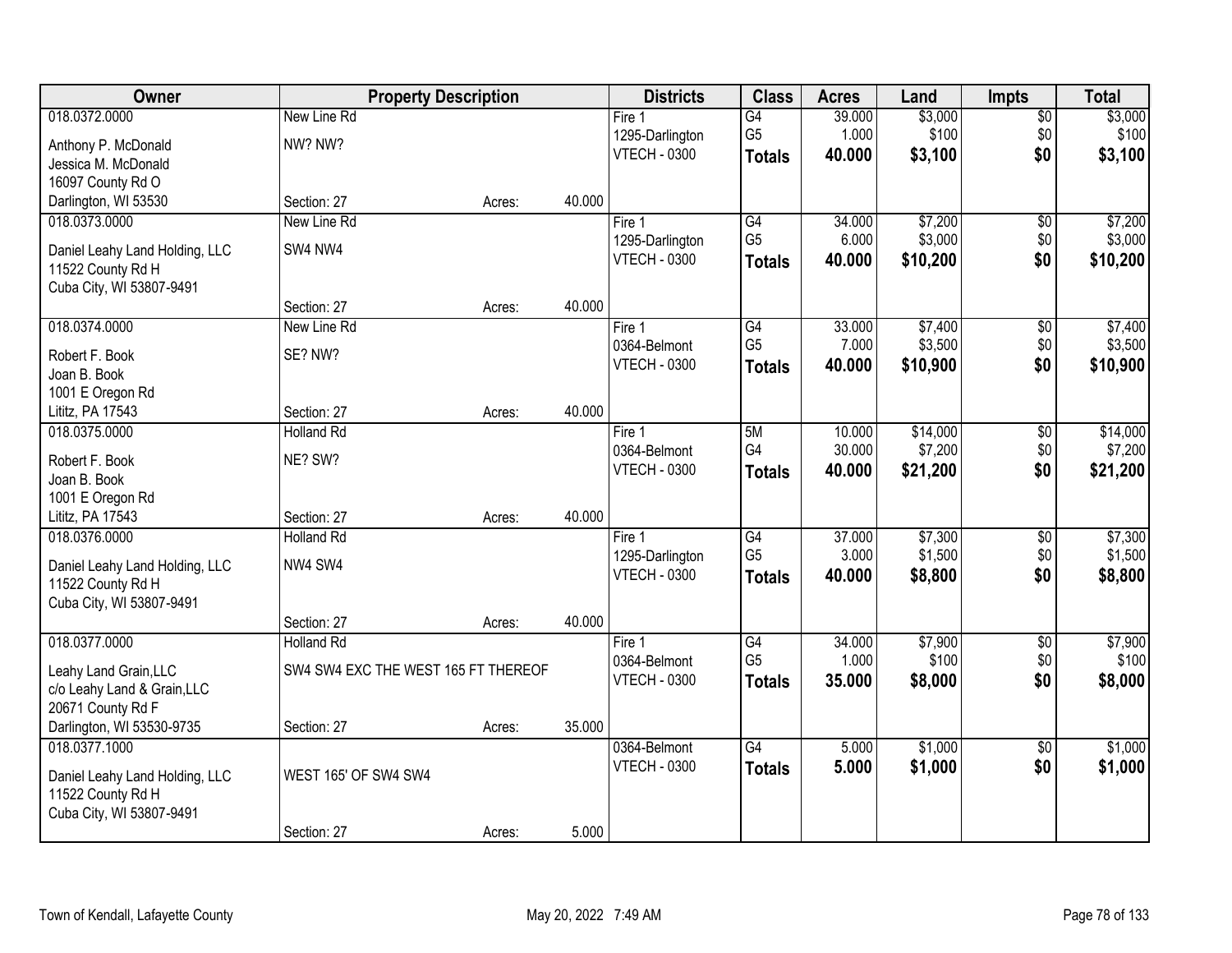| Owner                                     |                                                 | <b>Property Description</b> |        | <b>Districts</b>          | <b>Class</b>         | <b>Acres</b>    | Land               | <b>Impts</b>      | <b>Total</b>       |
|-------------------------------------------|-------------------------------------------------|-----------------------------|--------|---------------------------|----------------------|-----------------|--------------------|-------------------|--------------------|
| 018.0378.0000                             | <b>Holland Rd</b>                               |                             |        | Fire <sub>1</sub>         | $\overline{G4}$      | 39.000          | \$10,000           | $\sqrt{$0}$       | \$10,000           |
| Leahy Land Grain, LLC                     | SE4 SW4                                         |                             |        | 0364-Belmont              | G <sub>5</sub>       | 1.000           | \$100              | \$0               | \$100              |
| c/o Leahy Land & Grain, LLC               |                                                 |                             |        | <b>VTECH - 0300</b>       | <b>Totals</b>        | 40.000          | \$10,100           | \$0               | \$10,100           |
| 20671 County Rd F                         |                                                 |                             |        |                           |                      |                 |                    |                   |                    |
| Darlington, WI 53530-9735                 | Section: 27                                     | Acres:                      | 40.000 |                           |                      |                 |                    |                   |                    |
| 018.0379.0000                             | County Rd O                                     |                             |        | Fire 1                    | $\overline{G4}$      | 39.000          | \$9,600            | \$0               | \$9,600            |
| Jarrod P. Fink                            | NE? SE?                                         |                             |        | 1295-Darlington           | G <sub>5</sub>       | 1.000           | \$100              | \$0               | \$100              |
| 14370 County Rd O                         |                                                 |                             |        | <b>VTECH - 0300</b>       | <b>Totals</b>        | 40.000          | \$9,700            | \$0               | \$9,700            |
| Darlington, WI 53530                      |                                                 |                             |        |                           |                      |                 |                    |                   |                    |
|                                           | Section: 27                                     | Acres:                      | 40.000 |                           |                      |                 |                    |                   |                    |
| 018.0380.0000                             | County Rd O                                     |                             |        | Fire 1                    | $\overline{G4}$      | 40.000          | \$9,700            | \$0               | \$9,700            |
|                                           | NW? SE?                                         |                             |        | 1295-Darlington           | <b>Totals</b>        | 40.000          | \$9,700            | \$0               | \$9,700            |
| Jarrod P. Fink<br>14370 County Rd O       |                                                 |                             |        | <b>VTECH - 0300</b>       |                      |                 |                    |                   |                    |
| Darlington, WI 53530                      |                                                 |                             |        |                           |                      |                 |                    |                   |                    |
|                                           | Section: 27                                     | Acres:                      | 40.000 |                           |                      |                 |                    |                   |                    |
| 018.0381.0000                             | 21500 Holland Rd                                |                             |        | Fire 1                    | G4                   | 39.000          | \$8,900            | $\sqrt[6]{3}$     | \$8,900            |
|                                           |                                                 |                             |        | 1295-Darlington           | G <sub>5</sub>       | 1.000           | \$100              | \$0               | \$100              |
| Jarrod P. Fink                            | SW? SE?                                         |                             |        | <b>VTECH - 0300</b>       | <b>Totals</b>        | 40.000          | \$9,000            | \$0               | \$9,000            |
| 14370 County Rd O<br>Darlington, WI 53530 |                                                 |                             |        |                           |                      |                 |                    |                   |                    |
|                                           | Section: 27                                     | Acres:                      | 40.000 |                           |                      |                 |                    |                   |                    |
| 018.0382.0000                             | County Rd O                                     |                             |        | Fire 1                    | $\overline{G4}$      | 37.000          | \$6,700            | $\overline{50}$   | \$6,700            |
|                                           |                                                 |                             |        | 1295-Darlington           | G <sub>5</sub>       | 2.000           | \$100              | \$0               | \$100              |
| Jarrod P. Fink                            | SE? SE?                                         |                             |        | <b>VTECH - 0300</b>       | G7                   | 1.000           | \$7,500            | \$4,300           | \$11,800           |
| 14370 County Rd O                         |                                                 |                             |        |                           | <b>Totals</b>        | 40.000          | \$14,300           | \$4,300           | \$18,600           |
| Darlington, WI 53530                      |                                                 |                             |        |                           |                      |                 |                    |                   |                    |
|                                           | Section: 27                                     | Acres:                      | 40.000 |                           |                      |                 |                    |                   |                    |
| 018.0383.0000                             | New Line Rd                                     |                             |        | Fire 2<br>1295-Darlington | G4<br>G <sub>5</sub> | 10.930<br>3.000 | \$2,100<br>\$1,500 | $\sqrt{6}$<br>\$0 | \$2,100<br>\$1,500 |
| Kennth C. Vanbogaert                      | NE? NE? EXC BEG NECOR NE? SEC 28;S00?01'32"W    |                             |        | <b>VTECH - 0300</b>       | <b>Totals</b>        | 13.930          | \$3,600            | \$0               | \$3,600            |
| Mary A. Vanbogaert                        | 17.95' ALG ELI NE? SEC 28;S66?51'20"W           |                             |        |                           |                      |                 |                    |                   |                    |
| 22303 Truman Rd                           | 167.62';S59?11'23"W 350.87';S05?31'12"E         |                             |        |                           |                      |                 |                    |                   |                    |
| Darlington, WI 53530                      | Section: 28                                     | Acres:                      | 13.930 |                           |                      |                 |                    |                   |                    |
| 018.0383.1000                             | 22153 Wedig Ln                                  |                             |        | Fire 2                    | G4                   | 11.540          | \$2,300            | $\overline{50}$   | \$2,300            |
| Elam B. Allgyer                           | PART SE? SE? SEC 21 & PART NE? NE? SEC 28 BEG   |                             |        | 1295-Darlington           | G <sub>5</sub>       | 6.000           | \$3,000            | \$0               | \$3,000            |
| Rebecca G. Allgyer                        | NECOR NE? SEC 28;S00?01'32"W 17.95' ALG ELI NE? |                             |        | <b>VTECH - 0300</b>       | G7                   | 2.000           | \$20,000           | \$275,000         | \$295,000          |
| 16759 N Lane Rd                           | SEC 28;S66?51'20"W 167.62';S59?11'23"W          |                             |        |                           | <b>Totals</b>        | 19.540          | \$25,300           | \$275,000         | \$300,300          |
| Darlington, WI 53530                      | Section: 28                                     | Acres:                      | 19.540 |                           |                      |                 |                    |                   |                    |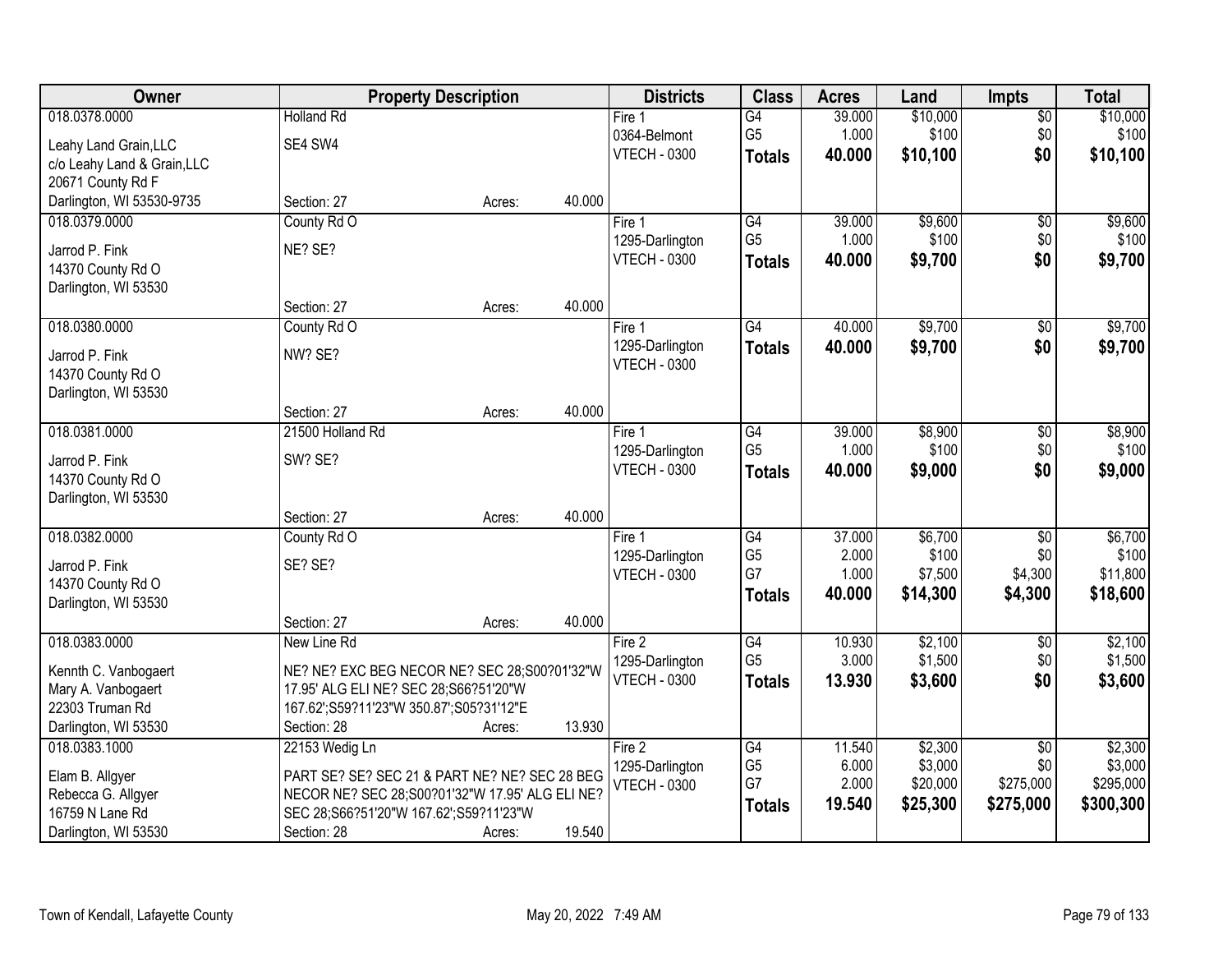| Owner                                      |                                                    | <b>Property Description</b> |        | <b>Districts</b>    | <b>Class</b>    | <b>Acres</b> | Land     | <b>Impts</b>    | <b>Total</b> |
|--------------------------------------------|----------------------------------------------------|-----------------------------|--------|---------------------|-----------------|--------------|----------|-----------------|--------------|
| 018.0383.2000                              | New Line Rd                                        |                             |        | Fire 2              | $\overline{G4}$ | 16.450       | \$3,900  | $\sqrt{$0}$     | \$3,900      |
| Elam B. Allgyer                            | PART NE? NE? COM NECOR SEC 28;S00?14'45"W          |                             |        | 1295-Darlington     | G <sub>5</sub>  | 3.000        | \$3,900  | \$0             | \$3,900      |
| Rebecca G. Allgyer                         | 18.13' ALG ELI SEC 28 TO POB; S00?14'45"W 1150.55' |                             |        | <b>VTECH - 0300</b> | <b>Totals</b>   | 19.450       | \$7,800  | \$0             | \$7,800      |
| 16759 N Lane Rd                            | ALG SAID ELI; S82?40'31"W 384.67'; N85?31'19"W     |                             |        |                     |                 |              |          |                 |              |
| Darlington, WI 53530                       | Section: 28                                        | Acres:                      | 19.450 |                     |                 |              |          |                 |              |
| 018.0384.0000                              | New Line Rd                                        |                             |        | Fire 2              | 5M              | 5.000        | \$6,300  | $\overline{50}$ | \$6,300      |
| Kennth C. Vanbogaert                       | NW? NE?                                            |                             |        | 1295-Darlington     | G4              | 29.000       | \$6,700  | \$0             | \$6,700      |
| Mary A. Vanbogaert                         |                                                    |                             |        | <b>VTECH - 0300</b> | G <sub>5</sub>  | 6.000        | \$3,000  | \$0             | \$3,000      |
| 22303 Truman Rd                            |                                                    |                             |        |                     | <b>Totals</b>   | 40.000       | \$16,000 | \$0             | \$16,000     |
| Darlington, WI 53530                       | Section: 28                                        | Acres:                      | 40.000 |                     |                 |              |          |                 |              |
| 018.0385.0000                              | New Line Rd                                        |                             |        | Fire 2              | 5M              | 10.000       | \$14,000 | $\overline{60}$ | \$14,000     |
|                                            |                                                    |                             |        | 1295-Darlington     | G4              | 30.000       | \$7,200  | \$0             | \$7,200      |
| Daniel Leahy Land Holding, LLC             | SW4 NE4                                            |                             |        | <b>VTECH - 0300</b> | <b>Totals</b>   | 40.000       | \$21,200 | \$0             | \$21,200     |
| 11522 County Rd H                          |                                                    |                             |        |                     |                 |              |          |                 |              |
| Cuba City, WI 53807-9491                   | Section: 28                                        |                             | 40.000 |                     |                 |              |          |                 |              |
| 018.0386.0000                              | New Line Rd                                        | Acres:                      |        | Fire 2              | G4              | 37.000       | \$8,400  | $\sqrt[6]{3}$   | \$8,400      |
|                                            |                                                    |                             |        | 1295-Darlington     | G <sub>5</sub>  | 3.000        | \$1,500  | \$0             | \$1,500      |
| Daniel Leahy Land Holding, LLC             | SE4 NE4                                            |                             |        | <b>VTECH - 0300</b> | <b>Totals</b>   | 40.000       | \$9,900  | \$0             | \$9,900      |
| 11522 County Rd H                          |                                                    |                             |        |                     |                 |              |          |                 |              |
| Cuba City, WI 53807-9491                   |                                                    |                             |        |                     |                 |              |          |                 |              |
|                                            | Section: 28                                        | Acres:                      | 40.000 |                     |                 |              |          |                 |              |
| 018.0387.0000                              | Prairie Rd                                         |                             |        | Fire 2              | $\overline{G4}$ | 40.000       | \$6,800  | \$0             | \$6,800      |
| Eugene P. Riechers                         | NE? NW?                                            |                             |        | 0364-Belmont        | <b>Totals</b>   | 40.000       | \$6,800  | \$0             | \$6,800      |
| Kathleen M. Riechers                       |                                                    |                             |        | <b>VTECH - 0300</b> |                 |              |          |                 |              |
| 14861 Prairie Rd                           |                                                    |                             |        |                     |                 |              |          |                 |              |
| Darlington, WI 53530                       | Section: 28                                        | Acres:                      | 40.000 |                     |                 |              |          |                 |              |
| 018.0388.0000                              | Prairie Rd                                         |                             |        | Fire 2              | G4              | 39.000       | \$9,000  | $\overline{60}$ | \$9,000      |
| Eugene P. Riechers                         | NW? NW?                                            |                             |        | 0364-Belmont        | G <sub>5</sub>  | 1.000        | \$100    | \$0             | \$100        |
| Kathleen M. Riechers                       |                                                    |                             |        | <b>VTECH - 0300</b> | <b>Totals</b>   | 40.000       | \$9,100  | \$0             | \$9,100      |
| 14861 Prairie Rd                           |                                                    |                             |        |                     |                 |              |          |                 |              |
| Darlington, WI 53530                       | Section: 28                                        | Acres:                      | 40.000 |                     |                 |              |          |                 |              |
| 018.0389.0000                              | Prairie Rd                                         |                             |        | Fire 2              | G4              | 39.000       | \$5,000  | \$0             | \$5,000      |
|                                            |                                                    |                             |        | 0364-Belmont        | G <sub>5</sub>  | 1.000        | \$100    | \$0             | \$100        |
| Eugene P. Riechers<br>Kathleen M. Riechers | SW? NW?                                            |                             |        | <b>VTECH - 0300</b> | <b>Totals</b>   | 40.000       | \$5,100  | \$0             | \$5,100      |
| 14861 Prairie Rd                           |                                                    |                             |        |                     |                 |              |          |                 |              |
| Darlington, WI 53530                       | Section: 28                                        | Acres:                      | 40.000 |                     |                 |              |          |                 |              |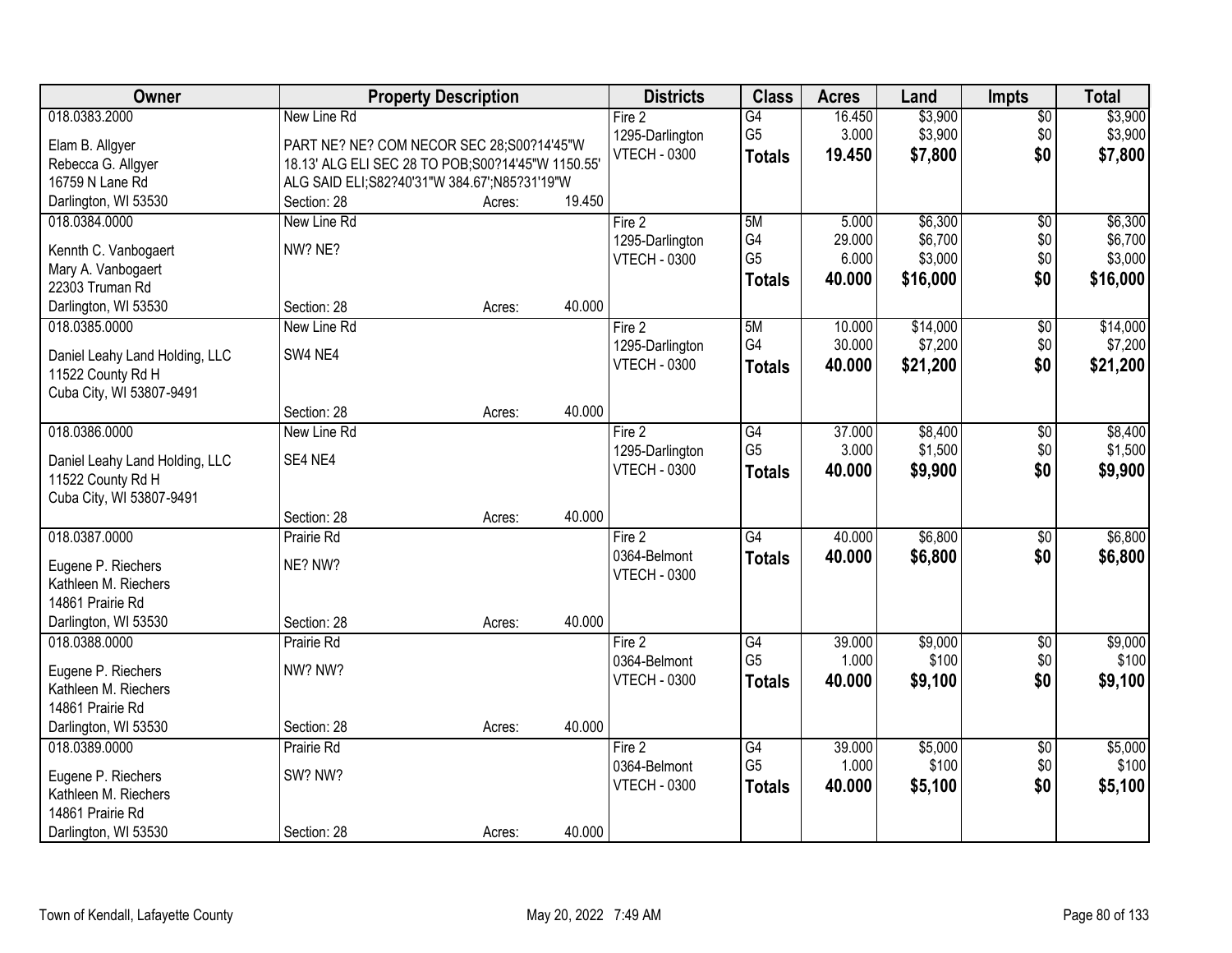| Owner                               |                                  | <b>Property Description</b>                                                            |        | <b>Districts</b>    | <b>Class</b>    | <b>Acres</b> | Land     | <b>Impts</b>           | <b>Total</b> |
|-------------------------------------|----------------------------------|----------------------------------------------------------------------------------------|--------|---------------------|-----------------|--------------|----------|------------------------|--------------|
| 018.0390.0000                       | Prairie Rd                       |                                                                                        |        | Fire 2              | $\overline{G4}$ | 26.000       | \$6,000  | $\overline{50}$        | \$6,000      |
| Daniel Leahy Grain & Land, LLC      | SE? NW?                          |                                                                                        |        | 0364-Belmont        | G <sub>5</sub>  | 14.000       | \$7,000  | \$0                    | \$7,000      |
| 11522 County Rd H                   |                                  |                                                                                        |        | <b>VTECH - 0300</b> | <b>Totals</b>   | 40.000       | \$13,000 | \$0                    | \$13,000     |
| Cuba City, WI 53807-9491            |                                  |                                                                                        |        |                     |                 |              |          |                        |              |
|                                     | Section: 28                      | Acres:                                                                                 | 40.000 |                     |                 |              |          |                        |              |
| 018.0391.0000                       | Prairie Rd                       |                                                                                        |        | Fire 2              | $\overline{G4}$ | 40.000       | \$8,800  | \$0                    | \$8,800      |
| Gary I. Behrens                     | NE? SW?                          |                                                                                        |        | 0364-Belmont        | <b>Totals</b>   | 40.000       | \$8,800  | \$0                    | \$8,800      |
| 22493 Holland Rd                    |                                  |                                                                                        |        | <b>VTECH - 0300</b> |                 |              |          |                        |              |
| Darlington, WI 53530                |                                  |                                                                                        |        |                     |                 |              |          |                        |              |
|                                     | Section: 28                      | Acres:                                                                                 | 40.000 |                     |                 |              |          |                        |              |
| 018.0392.0000                       | <b>Prairie Rd</b>                |                                                                                        |        | Fire 2              | 5M              | 4.000        | \$5,600  | $\overline{50}$        | \$5,600      |
| Gary I. Behrens                     | NW? SW?                          |                                                                                        |        | 0364-Belmont        | G4              | 35.000       | \$9,100  | \$0                    | \$9,100      |
| 22493 Holland Rd                    |                                  |                                                                                        |        | <b>VTECH - 0300</b> | G <sub>5</sub>  | 1.000        | \$100    | \$0                    | \$100        |
| Darlington, WI 53530                |                                  |                                                                                        |        |                     | <b>Totals</b>   | 40.000       | \$14,800 | \$0                    | \$14,800     |
|                                     | Section: 28                      | Acres:                                                                                 | 40.000 |                     |                 |              |          |                        |              |
| 018.0393.1000                       | <b>Holland Rd</b>                |                                                                                        |        | Fire 2              | G4              | 38.000       | \$8,100  | \$0                    | \$8,100      |
|                                     |                                  |                                                                                        |        | 0364-Belmont        | G <sub>5</sub>  | 2.000        | \$100    | \$0                    | \$100        |
| Gary I. Behrens<br>22493 Holland Rd |                                  | SW? SW? EXC COM SWCOR SW?; EAST 500 FT TO<br>POB; NORTH 241 FT; EAST 208 FT; SOUTH 241 |        | <b>VTECH - 0300</b> | <b>Totals</b>   | 40.000       | \$8,200  | \$0                    | \$8,200      |
| Darlington, WI 53530                |                                  | FT; WEST 208 FT TO POB (SEE V191D P187) & ALSO                                         |        |                     |                 |              |          |                        |              |
|                                     | Section: 28                      | Acres:                                                                                 | 40.000 |                     |                 |              |          |                        |              |
| 018.0394.0000                       | <b>Holland Rd</b>                |                                                                                        |        | Fire 2              | G4              | 39.000       | \$7,500  | $\overline{30}$        | \$7,500      |
|                                     |                                  |                                                                                        |        | 0364-Belmont        | G <sub>5</sub>  | 1.000        | \$100    | \$0                    | \$100        |
| Gary I. Behrens                     | SE? SW?                          |                                                                                        |        | <b>VTECH - 0300</b> | <b>Totals</b>   | 40.000       | \$7,600  | \$0                    | \$7,600      |
| 22493 Holland Rd                    |                                  |                                                                                        |        |                     |                 |              |          |                        |              |
| Darlington, WI 53530                | Section: 28                      | Acres:                                                                                 | 40.000 |                     |                 |              |          |                        |              |
| 018.0395.0000                       | <b>Holland Rd</b>                |                                                                                        |        | Fire 2              | G4              | 40.000       | \$6,400  | $\sqrt{$0}$            | \$6,400      |
|                                     |                                  |                                                                                        |        | 0364-Belmont        | <b>Totals</b>   | 40.000       | \$6,400  | \$0                    | \$6,400      |
| Dean D. Paulson                     | NE? SE?                          |                                                                                        |        | <b>VTECH - 0300</b> |                 |              |          |                        |              |
| 23572 Cth G                         |                                  |                                                                                        |        |                     |                 |              |          |                        |              |
| Belmont, WI 53510                   |                                  |                                                                                        |        |                     |                 |              |          |                        |              |
| 018.0396.0000                       | Section: 28<br><b>Holland Rd</b> | Acres:                                                                                 | 40.000 | Fire 2              | G4              | 40.000       | \$7,000  |                        | \$7,000      |
|                                     |                                  |                                                                                        |        | 0364-Belmont        |                 | 40.000       | \$7,000  | $\overline{30}$<br>\$0 | \$7,000      |
| Dean D. Paulson                     | NW? SE?                          |                                                                                        |        | <b>VTECH - 0300</b> | <b>Totals</b>   |              |          |                        |              |
| 23572 Cth G                         |                                  |                                                                                        |        |                     |                 |              |          |                        |              |
| Belmont, WI 53510                   |                                  |                                                                                        |        |                     |                 |              |          |                        |              |
|                                     | Section: 28                      | Acres:                                                                                 | 40.000 |                     |                 |              |          |                        |              |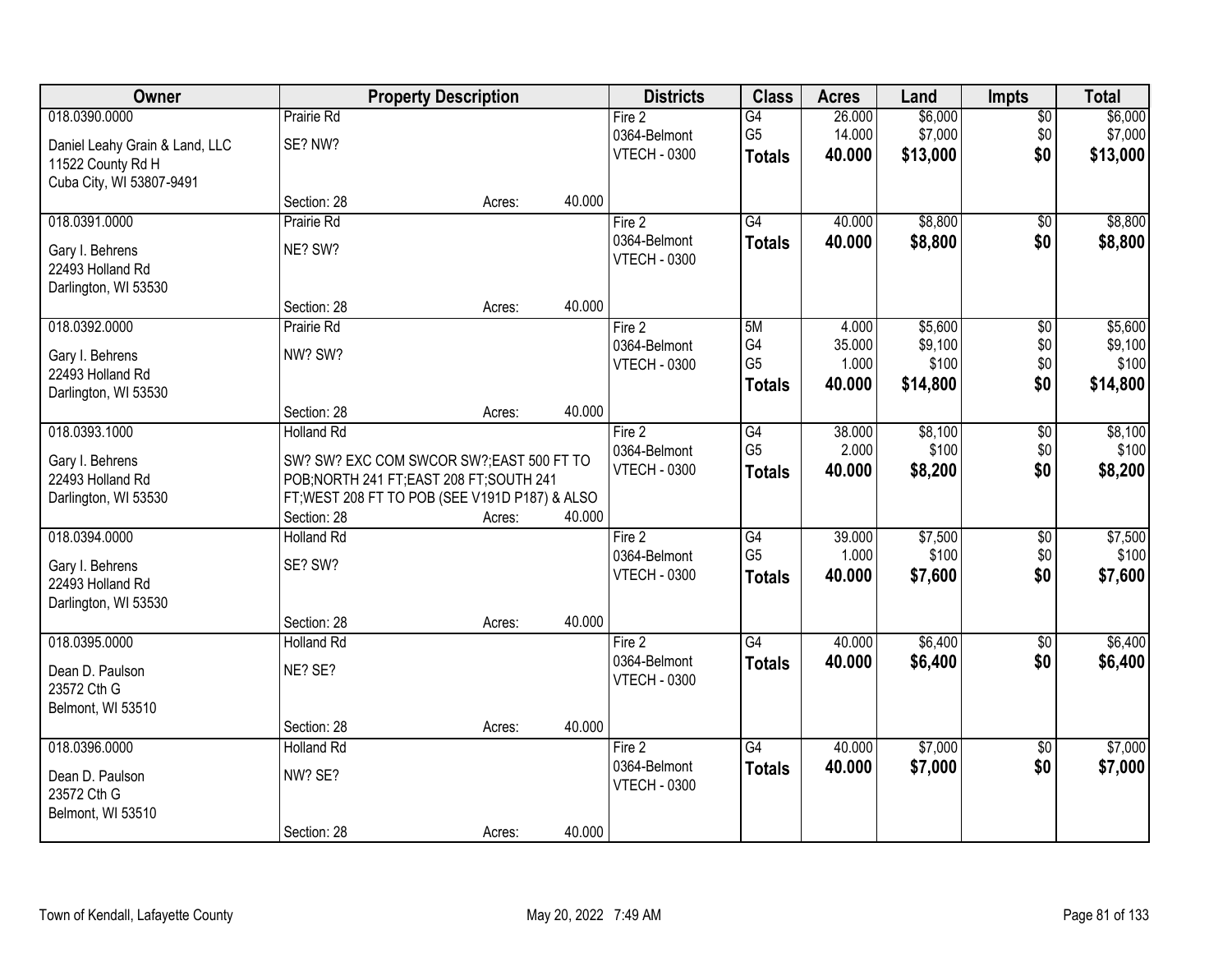| Owner                                              |                        | <b>Property Description</b> |        | <b>Districts</b>    | <b>Class</b>    | <b>Acres</b> | Land     | <b>Impts</b>    | <b>Total</b> |
|----------------------------------------------------|------------------------|-----------------------------|--------|---------------------|-----------------|--------------|----------|-----------------|--------------|
| 018.0397.0000                                      | <b>Holland Rd</b>      |                             |        | Fire $2$            | $\overline{G4}$ | 39.000       | \$8,800  | \$0             | \$8,800      |
| Dean D. Paulson                                    | SW? SE?                |                             |        | 0364-Belmont        | G <sub>5</sub>  | 1.000        | \$100    | \$0             | \$100        |
| 23572 Cth G                                        |                        |                             |        | <b>VTECH - 0300</b> | <b>Totals</b>   | 40.000       | \$8,900  | \$0             | \$8,900      |
| Belmont, WI 53510                                  |                        |                             |        |                     |                 |              |          |                 |              |
|                                                    | Section: 28            | Acres:                      | 40.000 |                     |                 |              |          |                 |              |
| 018.0398.0000                                      | <b>Holland Rd</b>      |                             |        | Fire 2              | G4              | 39.000       | \$5,100  | \$0             | \$5,100      |
| Dean D. Paulson                                    | SE? SE?                |                             |        | 0364-Belmont        | G <sub>5</sub>  | 1.000        | \$100    | \$0             | \$100        |
| 23572 Cth G                                        |                        |                             |        | <b>VTECH - 0300</b> | <b>Totals</b>   | 40.000       | \$5,200  | \$0             | \$5,200      |
| Belmont, WI 53510                                  |                        |                             |        |                     |                 |              |          |                 |              |
|                                                    | Section: 28            | Acres:                      | 40.000 |                     |                 |              |          |                 |              |
| 018.0399.0000                                      | 14861 Prairie Rd       |                             |        | Fire 2              | $\overline{G4}$ | 37.000       | \$6,000  | \$0             | \$6,000      |
| Eugene P. Riechers                                 | NE? NE?                |                             |        | 0364-Belmont        | G <sub>5</sub>  | 1.000        | \$100    | \$0             | \$100        |
| Kathleen M. Riechers                               |                        |                             |        | <b>VTECH - 0300</b> | G7              | 2.000        | \$20,000 | \$126,900       | \$146,900    |
| 14861 Prairie Rd                                   |                        |                             |        |                     | <b>Totals</b>   | 40.000       | \$26,100 | \$126,900       | \$153,000    |
| Darlington, WI 53530                               | Section: 29            | Acres:                      | 40.000 |                     |                 |              |          |                 |              |
| 018.0400.0000                                      | Prairie Rd             |                             |        | Fire 2              | G4              | 40.000       | \$8,800  | \$0             | \$8,800      |
| Eugene P. Riechers                                 | NW? NE?                |                             |        | 0364-Belmont        | <b>Totals</b>   | 40.000       | \$8,800  | \$0             | \$8,800      |
| Kathleen M. Riechers                               |                        |                             |        | <b>VTECH - 0300</b> |                 |              |          |                 |              |
| 14861 Prairie Rd                                   |                        |                             |        |                     |                 |              |          |                 |              |
| Darlington, WI 53530                               | Section: 29            | Acres:                      | 40.000 |                     |                 |              |          |                 |              |
| 018.0401.0000                                      | Prairie Rd             |                             |        | Fire 2              | $\overline{G4}$ | 40.000       | \$11,400 | $\overline{50}$ | \$11,400     |
| Eugene P. Riechers                                 | SW? NE?                |                             |        | 0364-Belmont        | <b>Totals</b>   | 40.000       | \$11,400 | \$0             | \$11,400     |
| Kathleen M. Riechers                               |                        |                             |        | <b>VTECH - 0300</b> |                 |              |          |                 |              |
| 14861 Prairie Rd                                   |                        |                             |        |                     |                 |              |          |                 |              |
| Darlington, WI 53530                               | Section: 29            | Acres:                      | 40.000 |                     |                 |              |          |                 |              |
| 018.0402.0000                                      | Prairie Rd             |                             |        | Fire 2              | G4              | 39.000       | \$8,700  | $\sqrt{6}$      | \$8,700      |
|                                                    | SE? NE?                |                             |        | 0364-Belmont        | G <sub>5</sub>  | 1.000        | \$100    | \$0             | \$100        |
| Eugene P. Riechers<br>Kathleen M. Riechers         |                        |                             |        | <b>VTECH - 0300</b> | <b>Totals</b>   | 40.000       | \$8,800  | \$0             | \$8,800      |
| 14861 Prairie Rd                                   |                        |                             |        |                     |                 |              |          |                 |              |
| Darlington, WI 53530                               | Section: 29            | Acres:                      | 40.000 |                     |                 |              |          |                 |              |
| 018.0403.0000                                      | <b>Bethel Grove Rd</b> |                             |        | Fire 2              | G4              | 40.000       | \$11,900 | \$0             | \$11,900     |
|                                                    |                        |                             |        | 0364-Belmont        | <b>Totals</b>   | 40.000       | \$11,900 | \$0             | \$11,900     |
| Kamps Family Trust et al<br>12058 Pleasant View Rd | NE? NW?                |                             |        | <b>VTECH - 0300</b> |                 |              |          |                 |              |
| Darlington, WI 53530                               |                        |                             |        |                     |                 |              |          |                 |              |
|                                                    | Section: 29            | Acres:                      | 40.000 |                     |                 |              |          |                 |              |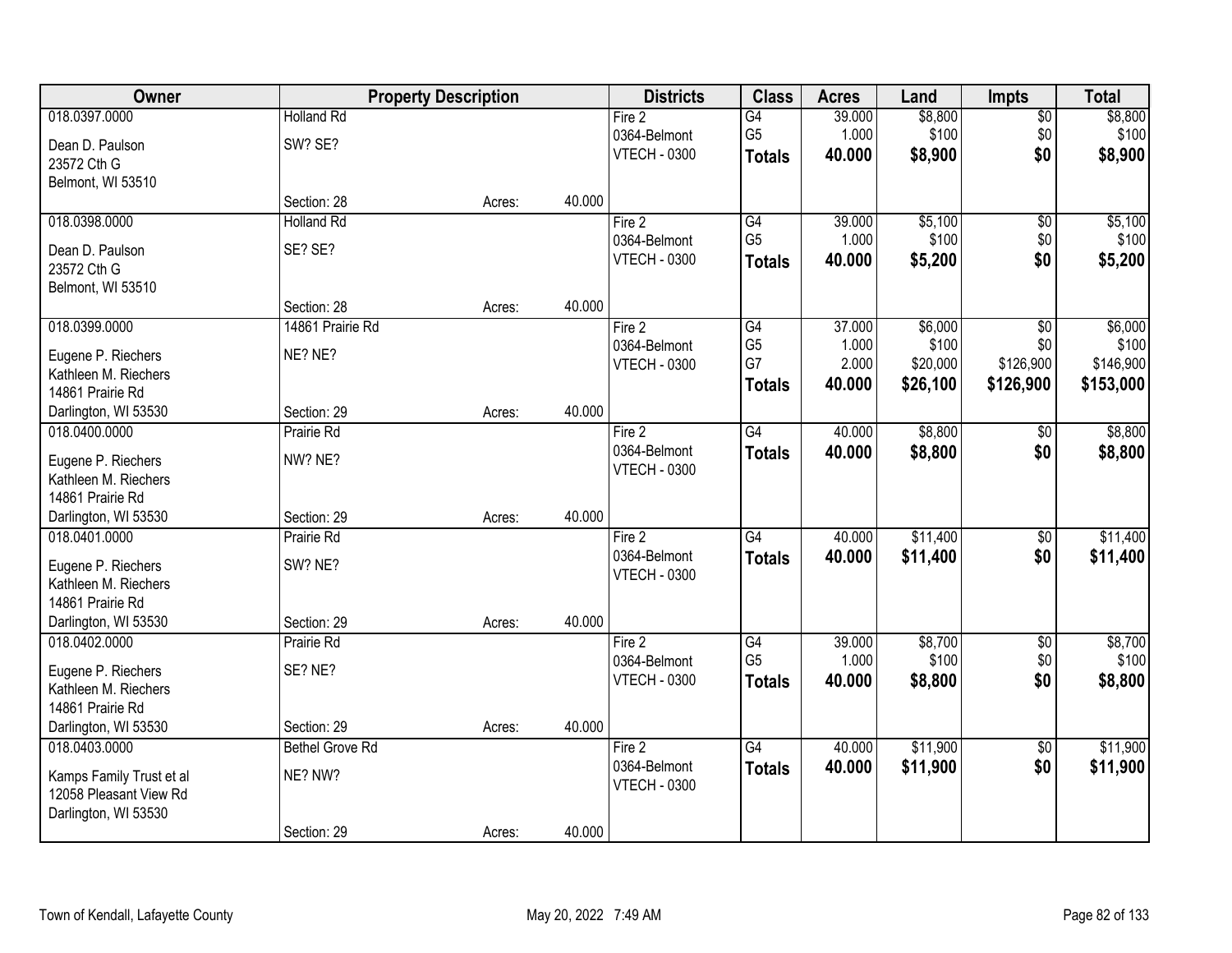| Owner                                              |                                                | <b>Property Description</b> |        | <b>Districts</b>    | <b>Class</b>    | <b>Acres</b> | Land     | <b>Impts</b>    | <b>Total</b> |
|----------------------------------------------------|------------------------------------------------|-----------------------------|--------|---------------------|-----------------|--------------|----------|-----------------|--------------|
| 018.0404.0000                                      | <b>Bethel Grove Rd</b>                         |                             |        | Fire 2              | G4              | 39.000       | \$11,800 | $\overline{50}$ | \$11,800     |
| Kamps Family Trust et al                           | NW? NW?                                        |                             |        | 0364-Belmont        | G <sub>5</sub>  | 1.000        | \$100    | \$0             | \$100        |
| 12058 Pleasant View Rd                             |                                                |                             |        | <b>VTECH - 0300</b> | <b>Totals</b>   | 40.000       | \$11,900 | \$0             | \$11,900     |
| Darlington, WI 53530                               |                                                |                             |        |                     |                 |              |          |                 |              |
|                                                    | Section: 29                                    | Acres:                      | 40.000 |                     |                 |              |          |                 |              |
| 018.0405.0000                                      | <b>Bethel Grove Rd</b>                         |                             |        | Fire 2              | G4              | 35.550       | \$10,900 | $\overline{50}$ | \$10,900     |
| Kamps Family Trust et al                           | SW? NW? EXC COM SWCOR NW? SEC 29; NORTH 40     |                             |        | 0364-Belmont        | G <sub>5</sub>  | 1.000        | \$100    | \$0             | \$100        |
| 12058 Pleasant View Rd                             | FT TO POB; EAST 330 FT; NORTH 455 FT; WEST 330 |                             |        | <b>VTECH - 0300</b> | <b>Totals</b>   | 36.550       | \$11,000 | \$0             | \$11,000     |
| Darlington, WI 53530                               | FT;SOUTH 455 FT TO POB                         |                             |        |                     |                 |              |          |                 |              |
|                                                    | Section: 29                                    | Acres:                      | 36.550 |                     |                 |              |          |                 |              |
| 018.0405.1000                                      | 14620 Bethel Grove Rd                          |                             |        | Fire 2              | $\overline{G1}$ | 3.450        | \$32,300 | \$165,000       | \$197,300    |
| Nicolas M. Casales                                 | PART SW4 NW4 COM SWCOR NW4 SEC 29;NORTH        |                             |        | 0364-Belmont        | <b>Totals</b>   | 3.450        | \$32,300 | \$165,000       | \$197,300    |
| Keegan R. Casales                                  | 402 FT TO POB; EAST 330 FT; NORTH 455 FT; WEST |                             |        | <b>VTECH - 0300</b> |                 |              |          |                 |              |
| 24635 Truman Rd                                    | 330 FT; SOUTH 455 FT TO POB                    |                             |        |                     |                 |              |          |                 |              |
| Belmont, WI 53510                                  | Section: 29                                    | Acres:                      | 3.450  |                     |                 |              |          |                 |              |
| 018.0406.0000                                      | <b>Bethel Grove Rd</b>                         |                             |        | Fire 2              | $\overline{G4}$ | 40.000       | \$11,700 | $\sqrt[6]{3}$   | \$11,700     |
|                                                    | SE? NE?                                        |                             |        | 0364-Belmont        | <b>Totals</b>   | 40.000       | \$11,700 | \$0             | \$11,700     |
| Kamps Family Trust et al<br>12058 Pleasant View Rd |                                                |                             |        | <b>VTECH - 0300</b> |                 |              |          |                 |              |
| Darlington, WI 53530                               |                                                |                             |        |                     |                 |              |          |                 |              |
|                                                    | Section: 29                                    | Acres:                      | 40.000 |                     |                 |              |          |                 |              |
| 018.0407.0000                                      | County Rd F                                    |                             |        | Fire 2              | G4              | 40.000       | \$12,200 | $\overline{50}$ | \$12,200     |
| Rockie D. Miller                                   | NE? SW?                                        |                             |        | 0364-Belmont        | <b>Totals</b>   | 40.000       | \$12,200 | \$0             | \$12,200     |
| 24020 County Rd F                                  |                                                |                             |        | <b>VTECH - 0300</b> |                 |              |          |                 |              |
| Belmont, WI 53510                                  |                                                |                             |        |                     |                 |              |          |                 |              |
|                                                    | Section: 29                                    | Acres:                      | 40.000 |                     |                 |              |          |                 |              |
| 018.0408.0000                                      | County Rd F                                    |                             |        | Fire 2              | G4              | 39.000       | \$11,900 | $\sqrt{$0}$     | \$11,900     |
| Rockie D. Miller                                   | NW? SW?                                        |                             |        | 0364-Belmont        | G <sub>5</sub>  | 1.000        | \$100    | \$0             | \$100        |
| 24020 County Rd F                                  |                                                |                             |        | <b>VTECH - 0300</b> | <b>Totals</b>   | 40.000       | \$12,000 | \$0             | \$12,000     |
| Belmont, WI 53510                                  |                                                |                             |        |                     |                 |              |          |                 |              |
|                                                    | Section: 29                                    | Acres:                      | 40.000 |                     |                 |              |          |                 |              |
| 018.0409.0000                                      | 24020 Cth F                                    |                             |        | Fire 2              | G4              | 35.000       | \$10,800 | $\overline{50}$ | \$10,800     |
| Rockie D. Miller                                   | SW? SW?                                        |                             |        | 0364-Belmont        | G <sub>5</sub>  | 2.000        | \$100    | \$0             | \$100        |
| 24020 County Rd F                                  |                                                |                             |        | <b>VTECH - 0300</b> | G7              | 3.000        | \$27,500 | \$152,800       | \$180,300    |
| Belmont, WI 53510                                  |                                                |                             |        |                     | <b>Totals</b>   | 40.000       | \$38,400 | \$152,800       | \$191,200    |
|                                                    | Section: 29                                    | Acres:                      | 40.000 |                     |                 |              |          |                 |              |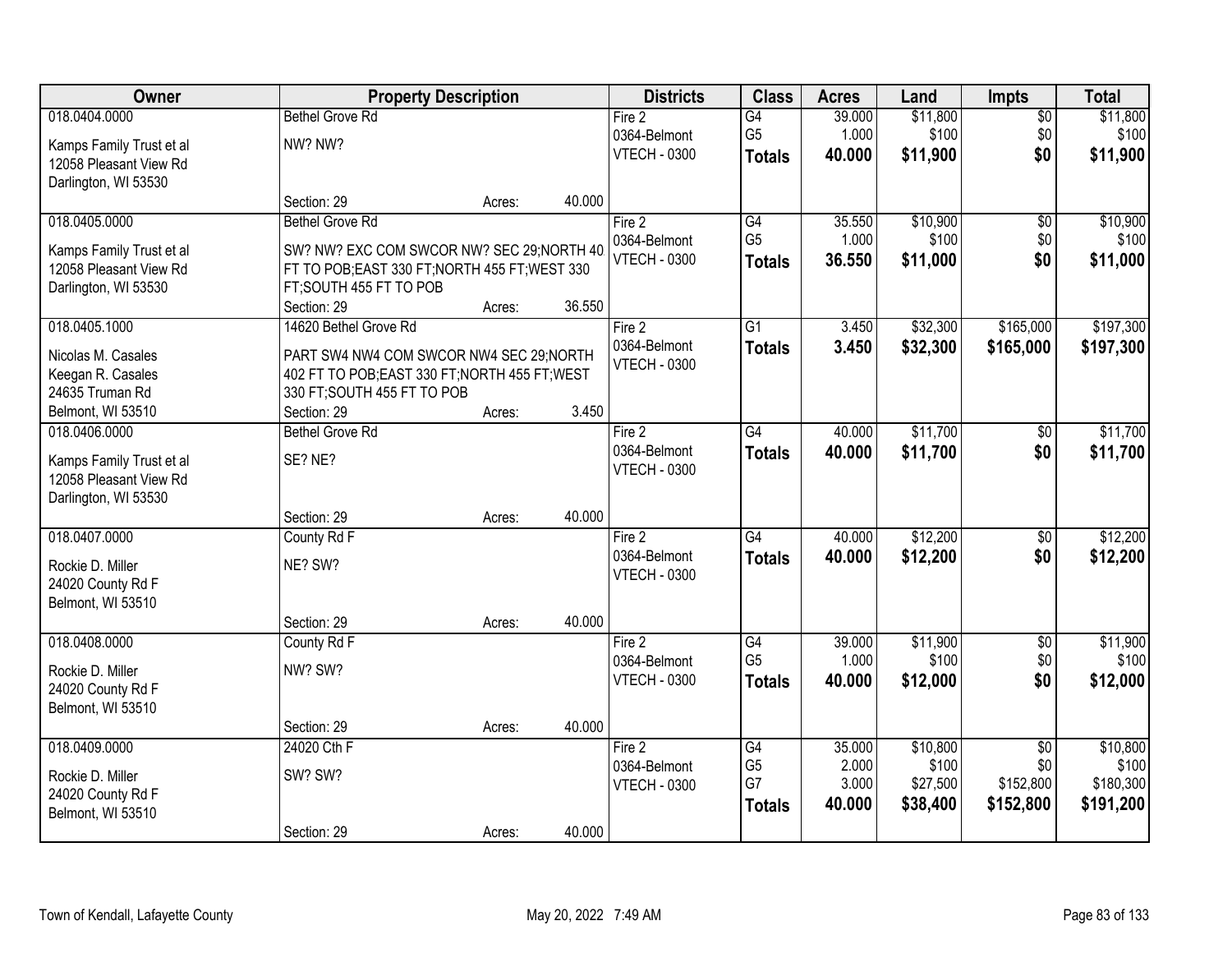| Owner                                   |                                                    | <b>Property Description</b> |        | <b>Districts</b>       | <b>Class</b>         | <b>Acres</b>    | Land              | <b>Impts</b>           | <b>Total</b>      |
|-----------------------------------------|----------------------------------------------------|-----------------------------|--------|------------------------|----------------------|-----------------|-------------------|------------------------|-------------------|
| 018.0410.0000                           | <b>Holland Rd</b>                                  |                             |        | Fire 2                 | $\overline{G4}$      | 39.000          | \$6,600           | $\sqrt{$0}$            | \$6,600           |
| Rockie D. Miller                        | SE? SW?                                            |                             |        | 0364-Belmont           | G <sub>5</sub>       | 1.000           | \$100             | \$0                    | \$100             |
| 24020 County Rd F                       |                                                    |                             |        | <b>VTECH - 0300</b>    | <b>Totals</b>        | 40.000          | \$6,700           | \$0                    | \$6,700           |
| Belmont, WI 53510                       |                                                    |                             |        |                        |                      |                 |                   |                        |                   |
|                                         | Section: 29                                        | Acres:                      | 40.000 |                        |                      |                 |                   |                        |                   |
| 018.0411.1000                           | 14411 Prairie Rd                                   |                             |        | Fire 2                 | G4                   | 12.010          | \$1,000           | $\overline{50}$        | \$1,000           |
| Henry F. Stoltzfus                      | PART NE? SE? COM E? COR SEC 29, BEING              |                             |        | 0364-Belmont           | G <sub>5</sub>       | 0.500           | \$100             | \$0                    | \$100             |
| Katie S. Stoltzfus                      | POB; S00?17'39"W 412.54' ALG ELI SAID              |                             |        | <b>VTECH - 0300</b>    | G7                   | 2.500           | \$23,800          | \$176,100              | \$199,900         |
| 2388 Mount Pleasant Rd                  | SEC;S81?17'21"W 388.36';S08?42'39"E                |                             |        |                        | <b>Totals</b>        | 15.010          | \$24,900          | \$176,100              | \$201,000         |
| Owingsville, KY 40360-9506              | Section: 29                                        | Acres:                      | 15.010 |                        |                      |                 |                   |                        |                   |
| 018.0411.2000                           | 14413 Prairie Rd                                   |                             |        | Fire 2                 | G4                   | 12.990          | \$1,700           | $\sqrt{6}$             | \$1,700           |
| Reginald Z. Kamps                       | NE? SE? EXC COM SECOR SEC 29, BEING                |                             |        | 0364-Belmont           | G7                   | 0.500           | \$5,000           | \$10,600               | \$15,600          |
| Krystyna M. Kamps                       | POB;N00?00'28"E 1912.16' ALG ELI SAID              |                             |        | <b>VTECH - 0300</b>    | <b>Totals</b>        | 13.490          | \$6,700           | \$10,600               | \$17,300          |
| 22770 Truman Rd                         | SEC;S89?56'01"W 358.81';S57?24'24"W                |                             |        |                        |                      |                 |                   |                        |                   |
| Darlington, WI 53530                    | Section: 29                                        | Acres:                      | 13.490 |                        |                      |                 |                   |                        |                   |
| 018.0412.0000                           | Prairie Rd                                         |                             |        | Fire 2                 | G4                   | 40.000          | \$10,800          | $\sqrt[6]{3}$          | \$10,800          |
|                                         |                                                    |                             |        | 0364-Belmont           | <b>Totals</b>        | 40.000          | \$10,800          | \$0                    | \$10,800          |
| Reginald Z. Kamps<br>Krystyna M. Kamps  | NW? SE?                                            |                             |        | <b>VTECH - 0300</b>    |                      |                 |                   |                        |                   |
| 22770 Truman Rd                         |                                                    |                             |        |                        |                      |                 |                   |                        |                   |
| Darlington, WI 53530                    | Section: 29                                        | Acres:                      | 40.000 |                        |                      |                 |                   |                        |                   |
| 018.0413.0000                           | Prairie Rd                                         |                             |        | Fire 2                 | G4                   | 7.610           | \$1,400           | \$0                    | \$1,400           |
|                                         |                                                    |                             |        | 0364-Belmont           | <b>Totals</b>        | 7.610           | \$1,400           | \$0                    | \$1,400           |
| Reginald Z. Kamps                       | SW? SE? & SE? SE? EXC COM SECOR SEC 29, BEIN       |                             |        | <b>VTECH - 0300</b>    |                      |                 |                   |                        |                   |
| Krystyna M. Kamps                       | POB;N00?00'28"E 1912.16' ALG ELI SAID              |                             |        |                        |                      |                 |                   |                        |                   |
| 22770 Truman Rd<br>Darlington, WI 53530 | SEC;S89?56'01"W 358.81';S57?24'24"W<br>Section: 29 | Acres:                      | 7.610  |                        |                      |                 |                   |                        |                   |
| 018.0414.0000                           | <b>Holland Rd</b>                                  |                             |        | Fire 2                 | G4                   | 80.140          | \$20,500          | $\sqrt{$0}$            | \$20,500          |
|                                         |                                                    |                             |        | 0364-Belmont           | G <sub>5</sub>       | 3.750           | \$300             | \$0                    | \$300             |
| Reginald Z. Kamps                       | COM SECOR SEC 29, BEING POB;N00?00'28"E            |                             |        | <b>VTECH - 0300</b>    | <b>Totals</b>        | 83.890          | \$20,800          | \$0                    | \$20,800          |
| Krystyna M. Kamps                       | 1912.16' ALG ELI SAID SEC; S89?56'01"W             |                             |        |                        |                      |                 |                   |                        |                   |
| 22770 Truman Rd                         | 358.81';S57?24'24"W 525.01';N37?06'00"W            |                             |        |                        |                      |                 |                   |                        |                   |
| Darlington, WI 53530                    | Section: 29                                        | Acres:                      | 83.890 |                        |                      |                 |                   |                        |                   |
| 018.0415.0000                           | <b>Bethel Grove</b>                                |                             |        | Fire 2<br>0364-Belmont | G4<br>G <sub>5</sub> | 39.000<br>1.000 | \$11,800<br>\$100 | $\overline{50}$<br>\$0 | \$11,800<br>\$100 |
| Kamps Family Trust et al                | NE? NE?                                            |                             |        | <b>VTECH - 0300</b>    |                      | 40.000          | \$11,900          | \$0                    | \$11,900          |
| 12058 Pleasant View Rd                  |                                                    |                             |        |                        | <b>Totals</b>        |                 |                   |                        |                   |
| Darlington, WI 53530                    |                                                    |                             |        |                        |                      |                 |                   |                        |                   |
|                                         | Section: 30                                        | Acres:                      | 40.000 |                        |                      |                 |                   |                        |                   |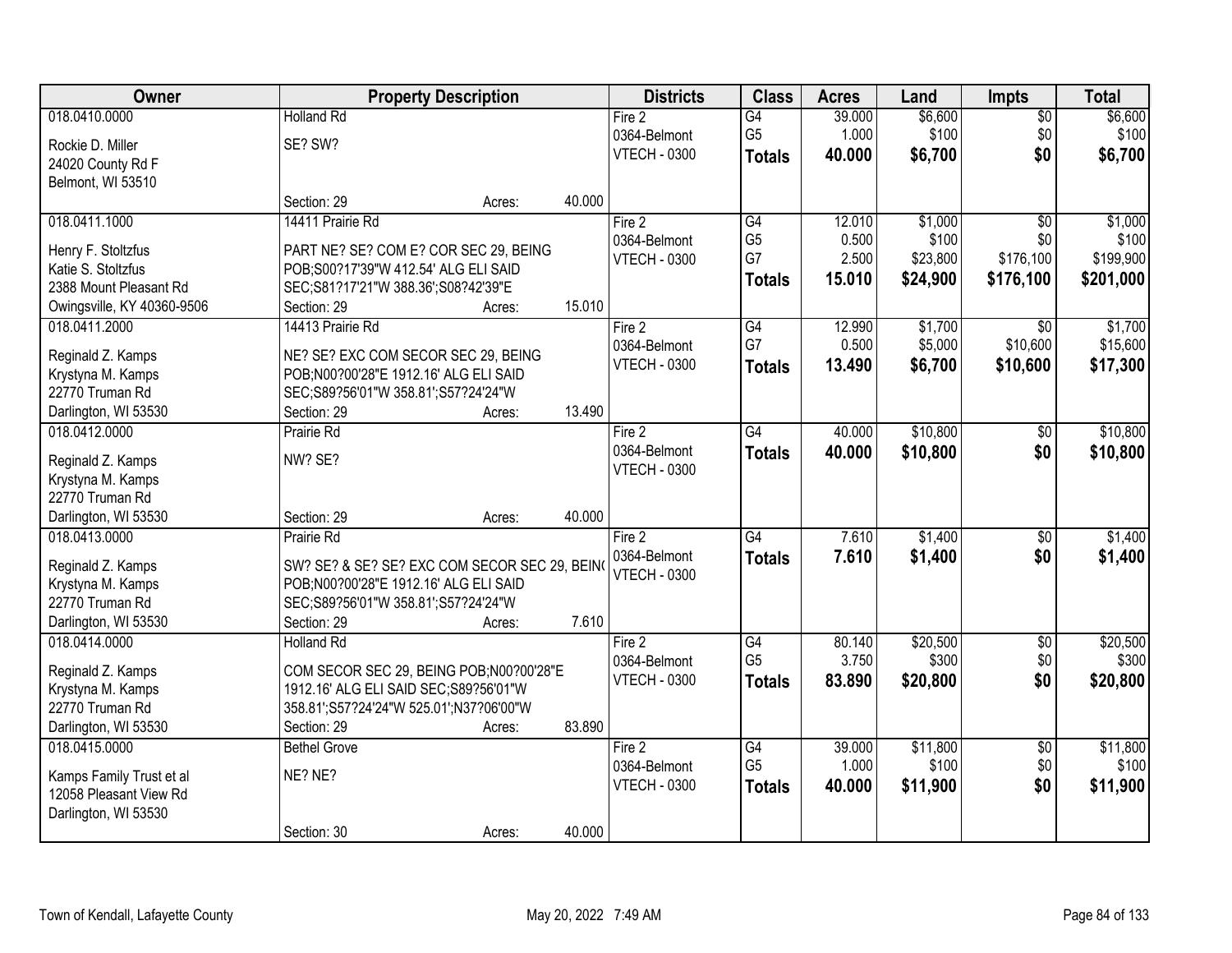| \$9,000<br>\$9,000<br>018.0416.0000<br><b>Bethel Grove</b><br>$\overline{G4}$<br>30.000<br>Fire 2<br>$\overline{50}$<br>\$0<br>0364-Belmont<br>30.000<br>\$9,000<br>\$9,000<br><b>Totals</b><br>PART NW? NE? LYING IN THE FOLLOWING: W? NE?<br>Bahr Family Land, LLC<br><b>VTECH - 0300</b><br>EXC THE EAST 330 FT & SOUTH 732.48 FT OF EAST<br>22610 County Rd F<br>Darlington, WI 53530-9718<br>740 FT THEREOF<br>30.000<br>Section: 30<br>Acres:<br>\$2,800<br>018.0416.1000<br>$\overline{G4}$<br>10.000<br><b>Bethel Grove</b><br>Fire 2<br>$\overline{50}$<br>0364-Belmont<br>10.000<br>\$2,800<br>\$0<br>\$2,800<br><b>Totals</b><br>PART NW? NE? LYING IN THE FOLLOWING: PART W<br>Kamps Family Trust et al |
|---------------------------------------------------------------------------------------------------------------------------------------------------------------------------------------------------------------------------------------------------------------------------------------------------------------------------------------------------------------------------------------------------------------------------------------------------------------------------------------------------------------------------------------------------------------------------------------------------------------------------------------------------------------------------------------------------------------------|
|                                                                                                                                                                                                                                                                                                                                                                                                                                                                                                                                                                                                                                                                                                                     |
|                                                                                                                                                                                                                                                                                                                                                                                                                                                                                                                                                                                                                                                                                                                     |
|                                                                                                                                                                                                                                                                                                                                                                                                                                                                                                                                                                                                                                                                                                                     |
|                                                                                                                                                                                                                                                                                                                                                                                                                                                                                                                                                                                                                                                                                                                     |
| \$2,800                                                                                                                                                                                                                                                                                                                                                                                                                                                                                                                                                                                                                                                                                                             |
|                                                                                                                                                                                                                                                                                                                                                                                                                                                                                                                                                                                                                                                                                                                     |
|                                                                                                                                                                                                                                                                                                                                                                                                                                                                                                                                                                                                                                                                                                                     |
| <b>VTECH - 0300</b>                                                                                                                                                                                                                                                                                                                                                                                                                                                                                                                                                                                                                                                                                                 |
| 12058 Pleasant View Rd<br>NE? DESCR AS COM SECOR W? NE? SEC 30; NORTH                                                                                                                                                                                                                                                                                                                                                                                                                                                                                                                                                                                                                                               |
| Darlington, WI 53530<br>520 FT TO POB; NORTH 2120 FT; WEST 330                                                                                                                                                                                                                                                                                                                                                                                                                                                                                                                                                                                                                                                      |
| 10.000<br>Section: 30<br>Acres:                                                                                                                                                                                                                                                                                                                                                                                                                                                                                                                                                                                                                                                                                     |
| 018.0417.0000<br>22.500<br>\$6,900<br>\$6,900<br>County Rd F<br>Fire 2<br>G4<br>\$0                                                                                                                                                                                                                                                                                                                                                                                                                                                                                                                                                                                                                                 |
| G <sub>5</sub><br>0.500<br>\$100<br>\$0<br>\$100<br>0364-Belmont<br>PART SW? NE? LYING IN THE FOLLOWING: W? NE?<br>Bahr Family Land, LLC                                                                                                                                                                                                                                                                                                                                                                                                                                                                                                                                                                            |
| <b>VTECH - 0300</b><br>23,000<br>\$0<br>\$7,000<br>\$7,000<br>Totals<br>22610 County Rd F<br>EXC THE EAST 330 FT & SOUTH 732.48 FT OF EAST                                                                                                                                                                                                                                                                                                                                                                                                                                                                                                                                                                          |
| 740 FT THEREOF<br>Darlington, WI 53530-9718                                                                                                                                                                                                                                                                                                                                                                                                                                                                                                                                                                                                                                                                         |
| 23.000<br>Section: 30<br>Acres:                                                                                                                                                                                                                                                                                                                                                                                                                                                                                                                                                                                                                                                                                     |
| 018.0417.1000<br>County Rd F<br>$\overline{G4}$<br>3.000<br>\$800<br>\$800<br>Fire 2<br>\$0                                                                                                                                                                                                                                                                                                                                                                                                                                                                                                                                                                                                                         |
| 0364-Belmont<br>3.000<br>\$800<br>\$0<br>\$800<br><b>Totals</b>                                                                                                                                                                                                                                                                                                                                                                                                                                                                                                                                                                                                                                                     |
| PART W? NE? COM SECOR SAID W? NE SEC<br>Richard I. Kamps<br><b>VTECH - 0300</b>                                                                                                                                                                                                                                                                                                                                                                                                                                                                                                                                                                                                                                     |
| Carol J. Kamps<br>30; WEST 209.5 FT TO POB; NORTH 520 FT; WEST                                                                                                                                                                                                                                                                                                                                                                                                                                                                                                                                                                                                                                                      |
| 24596 Holland Rd<br>530.5 FT; SOUTH 520 FT; EAST 530.5 FT TO POB (SEE                                                                                                                                                                                                                                                                                                                                                                                                                                                                                                                                                                                                                                               |
| 3.000<br>Belmont, WI 53510<br>Section: 30<br>Acres:                                                                                                                                                                                                                                                                                                                                                                                                                                                                                                                                                                                                                                                                 |
| \$2,200<br>$\overline{G4}$<br>8.500<br>\$2,200<br>018.0417.1100<br>$\overline{50}$<br>County Rd F<br>Fire 2                                                                                                                                                                                                                                                                                                                                                                                                                                                                                                                                                                                                         |
| 8.500<br>\$2,200<br>\$0<br>\$2,200<br>0364-Belmont<br><b>Totals</b><br>PART SW? NE? LYING IN THE FOLLOWING: PART W?<br>Kamps Family Trust et al                                                                                                                                                                                                                                                                                                                                                                                                                                                                                                                                                                     |
| <b>VTECH - 0300</b><br>12058 Pleasant View Rd<br>NE? DESCR AS COM SECOR W? NE? SEC 30; NORTH                                                                                                                                                                                                                                                                                                                                                                                                                                                                                                                                                                                                                        |
| Darlington, WI 53530<br>520 FT TO POB; NORTH 2120 FT; WEST 330                                                                                                                                                                                                                                                                                                                                                                                                                                                                                                                                                                                                                                                      |
| 8.500<br>Section: 30<br>Acres:                                                                                                                                                                                                                                                                                                                                                                                                                                                                                                                                                                                                                                                                                      |
| 018.0417.2000<br>$\overline{G1}$<br>\$39,000<br>\$107,800<br>\$146,800<br>24330 Cth F<br>Fire 2<br>5.340                                                                                                                                                                                                                                                                                                                                                                                                                                                                                                                                                                                                            |
| 0364-Belmont<br>\$39,000<br>\$107,800<br>5.340<br>\$146,800<br><b>Totals</b>                                                                                                                                                                                                                                                                                                                                                                                                                                                                                                                                                                                                                                        |
| Michael R. Bennett<br>PART W? NE? COM E? COR SEC 30;N89?21'11"W ALO<br><b>VTECH - 0300</b>                                                                                                                                                                                                                                                                                                                                                                                                                                                                                                                                                                                                                          |
| SLI NE? 2008.17' TO POB:N0?41'00"E<br>Karen M. Bennett                                                                                                                                                                                                                                                                                                                                                                                                                                                                                                                                                                                                                                                              |
| 24330 County Rd F<br>520'; S89?21'11"E 448'; S0?41'00"W 520' TO SLI                                                                                                                                                                                                                                                                                                                                                                                                                                                                                                                                                                                                                                                 |
| 5.340<br>Belmont, WI 53510<br>Section: 30<br>Acres:                                                                                                                                                                                                                                                                                                                                                                                                                                                                                                                                                                                                                                                                 |
| 018.0418.0000<br>24240 Cth F<br>33.900<br>\$10,500<br>\$10,500<br>Fire 2<br>G4<br>$\overline{50}$                                                                                                                                                                                                                                                                                                                                                                                                                                                                                                                                                                                                                   |
| G <sub>5</sub><br>2.000<br>\$0<br>\$100<br>\$100<br>0364-Belmont<br>SE? NE? EXC COM SWCOR SE? NE? SEC 30;EAST<br>Delores J. Kamps                                                                                                                                                                                                                                                                                                                                                                                                                                                                                                                                                                                   |
| G7<br>3.000<br>\$27,500<br>\$120,300<br>\$147,800<br><b>VTECH - 0300</b><br>24258 County Rd F<br>186 FT TO SWCOR OF THE PRESENT HOUSE YARD                                                                                                                                                                                                                                                                                                                                                                                                                                                                                                                                                                          |
| 38.900<br>\$38,100<br>\$120,300<br>\$158,400<br><b>Totals</b><br>Belmont, WI 53510<br>(1974); NORTH 258 FT; WEST 186 FT; SOUTH 258 FT                                                                                                                                                                                                                                                                                                                                                                                                                                                                                                                                                                               |
| 38.900<br>Section: 30<br>Acres:                                                                                                                                                                                                                                                                                                                                                                                                                                                                                                                                                                                                                                                                                     |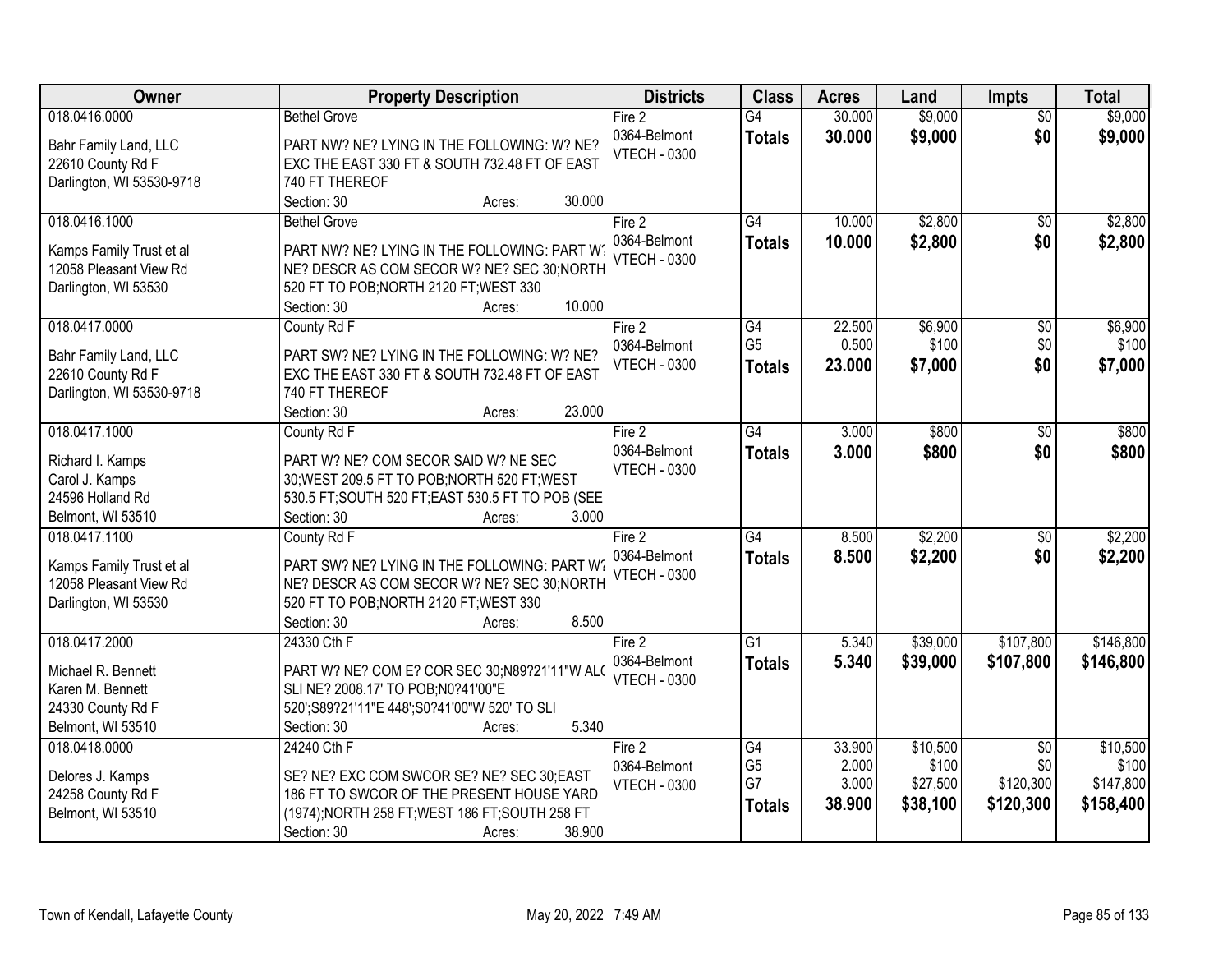| Owner                                      | <b>Property Description</b>                                          | <b>Districts</b>       | <b>Class</b>    | <b>Acres</b> | Land     | <b>Impts</b>    | <b>Total</b> |
|--------------------------------------------|----------------------------------------------------------------------|------------------------|-----------------|--------------|----------|-----------------|--------------|
| 018.0418.1000                              | 24258 Cth F                                                          | Fire 2                 | $\overline{G1}$ | 1.100        | \$15,900 | \$142,300       | \$158,200    |
| Delores J. Kamps                           | PART SE? NE? COM SWCOR SE? NE? SEC 30;EAST                           | 0364-Belmont           | <b>Totals</b>   | 1.100        | \$15,900 | \$142,300       | \$158,200    |
| 24258 County Rd F                          | 186 FT TO SWCOR OF THE PRESENT HOUSE YARD                            | <b>VTECH - 0300</b>    |                 |              |          |                 |              |
| Belmont, WI 53510                          | (1974); NORTH 258 FT; WEST 186 FT; SOUTH 258 FT                      |                        |                 |              |          |                 |              |
|                                            | 1.100<br>Section: 30<br>Acres:                                       |                        |                 |              |          |                 |              |
| 018.0419.1000                              | County Rd F                                                          | Fire 2                 | $\overline{G4}$ | 20.000       | \$5,800  | \$0             | \$5,800      |
|                                            | THAT PART NE? NW? LYING IN THE FOLLOWING: E?                         | 0364-Belmont           | <b>Totals</b>   | 20.000       | \$5,800  | \$0             | \$5,800      |
| Bahr Family Land, LLC<br>22610 County Rd F | E? NW? SEC 30                                                        | <b>VTECH - 0300</b>    |                 |              |          |                 |              |
| Darlington, WI 53530-9718                  |                                                                      |                        |                 |              |          |                 |              |
|                                            | 20.000<br>Section: 30<br>Acres:                                      |                        |                 |              |          |                 |              |
| 018.0419.2000                              | County Rd F                                                          | Fire 2                 | $\overline{G4}$ | 18.500       | \$5,500  | \$0             | \$5,500      |
|                                            |                                                                      | 0364-Belmont           | <b>Totals</b>   | 18.500       | \$5,500  | \$0             | \$5,500      |
| Robert H. Parrell                          | THAT PART NE? NW? LYING IN THE WEST 37 ACRES                         | <b>VTECH - 0300</b>    |                 |              |          |                 |              |
| Donna Parrell                              | OF THE E? NW? SEC 30                                                 |                        |                 |              |          |                 |              |
| 24822 County Rd F                          | 18.500                                                               |                        |                 |              |          |                 |              |
| Belmont, WI 53510                          | Section: 30<br>Acres:                                                |                        | $\overline{G4}$ |              | \$10,300 |                 |              |
| 018.0420.0000                              | County Rd F                                                          | Fire 2<br>0364-Belmont |                 | 34.500       |          | $\frac{1}{20}$  | \$10,300     |
| Robert H. Parrell                          | FRAC NW? NW?                                                         | <b>VTECH - 0300</b>    | <b>Totals</b>   | 34.500       | \$10,300 | \$0             | \$10,300     |
| Donna Parrell                              |                                                                      |                        |                 |              |          |                 |              |
| 24822 County Rd F                          |                                                                      |                        |                 |              |          |                 |              |
| Belmont, WI 53510                          | 34.500<br>Section: 30<br>Acres:                                      |                        |                 |              |          |                 |              |
| 018.0421.0000                              | 24822 Cth F                                                          | Fire 2                 | $\overline{G4}$ | 31.150       | \$9,600  | $\overline{50}$ | \$9,600      |
| Robert H. Parrell                          | FRAC SW? NW?                                                         | 0364-Belmont           | G <sub>5</sub>  | 0.750        | \$100    | \$0             | \$100        |
| Donna Parrell                              |                                                                      | <b>VTECH - 0300</b>    | G7              | 2.000        | \$20,000 | \$134,200       | \$154,200    |
| 24822 County Rd F                          |                                                                      |                        | <b>Totals</b>   | 33.900       | \$29,700 | \$134,200       | \$163,900    |
| Belmont, WI 53510                          | 33.900<br>Section: 30<br>Acres:                                      |                        |                 |              |          |                 |              |
| 018.0422.1000                              | County Rd F                                                          | Fire 2                 | G4              | 17.900       | \$5,500  | \$0             | \$5,500      |
|                                            |                                                                      | 0364-Belmont           | G <sub>5</sub>  | 0.600        | \$100    | \$0             | \$100        |
| Robert H. Parrell<br>Donna Parrell         | THAT PART SE? NW? LYING IN THE WEST 37 ACRES<br>OF THE E? NW? SEC 30 | <b>VTECH - 0300</b>    | <b>Totals</b>   | 18.500       | \$5,600  | \$0             | \$5,600      |
| 24822 County Rd F                          |                                                                      |                        |                 |              |          |                 |              |
| Belmont, WI 53510                          | 18.500<br>Section: 30<br>Acres:                                      |                        |                 |              |          |                 |              |
| 018.0422.2000                              | County Rd F                                                          | Fire 2                 | G4              | 19.400       | \$5,800  | $\overline{60}$ | \$5,800      |
|                                            |                                                                      | 0364-Belmont           | G <sub>5</sub>  | 0.600        | \$100    | \$0             | \$100        |
| Bahr Family Land, LLC                      | THAT PART SE? NW? LYING IN THE FOLLOWING: E?                         | <b>VTECH - 0300</b>    |                 | 20.000       | \$5,900  | \$0             | \$5,900      |
| 22610 County Rd F                          | E? NW? SEC 30                                                        |                        | <b>Totals</b>   |              |          |                 |              |
| Darlington, WI 53530-9718                  |                                                                      |                        |                 |              |          |                 |              |
|                                            | 20.000<br>Section: 30<br>Acres:                                      |                        |                 |              |          |                 |              |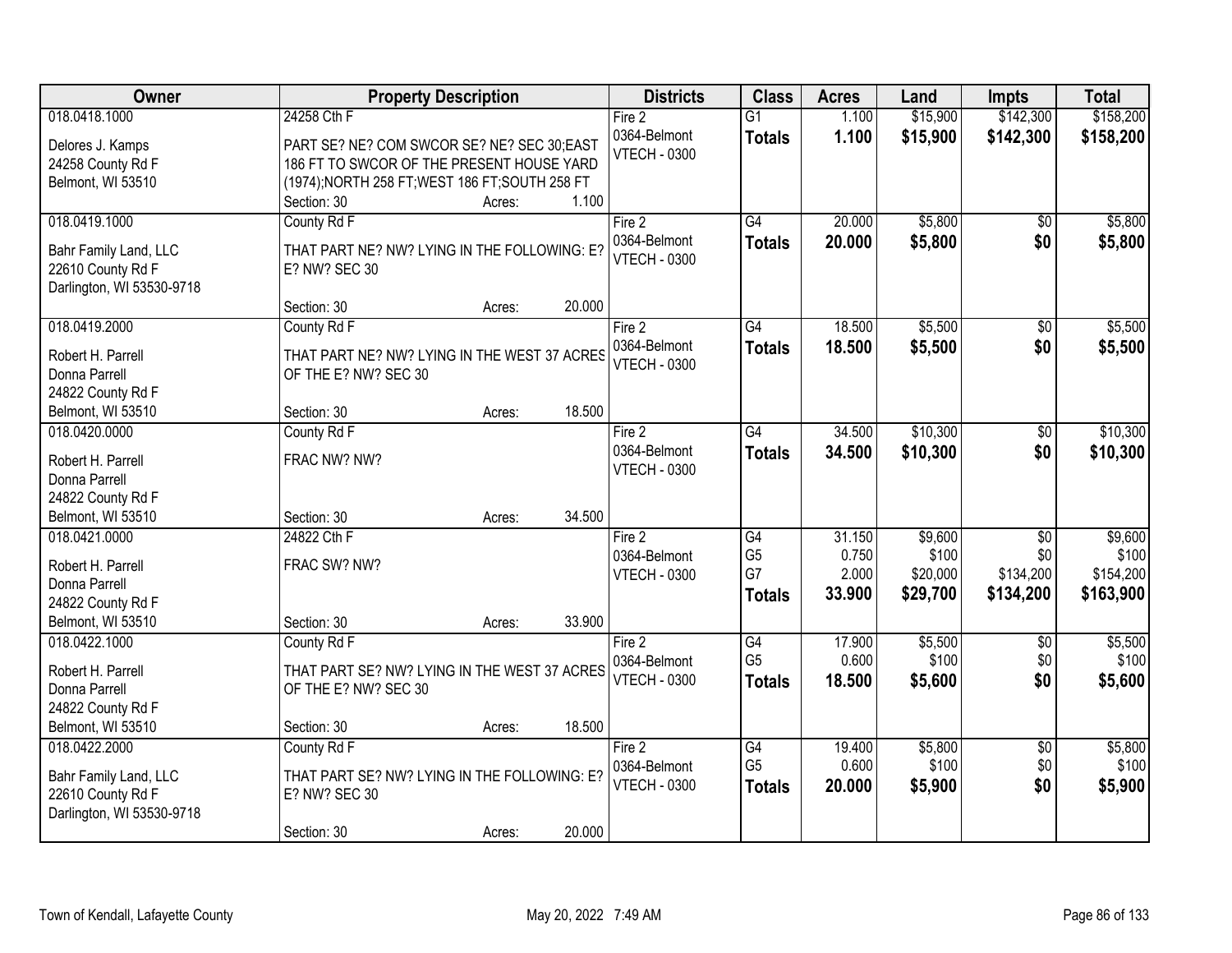| <b>Owner</b>                                              |                                                                                               | <b>Property Description</b> |        | <b>Districts</b>    | <b>Class</b>    | <b>Acres</b> | Land     | <b>Impts</b>    | <b>Total</b> |
|-----------------------------------------------------------|-----------------------------------------------------------------------------------------------|-----------------------------|--------|---------------------|-----------------|--------------|----------|-----------------|--------------|
| 018.0423.0000                                             | County Rd F                                                                                   |                             |        | Fire 2              | $\overline{G4}$ | 39.000       | \$11,700 | $\overline{60}$ | \$11,700     |
| Kamps Family Trust et al                                  | NE? SW?                                                                                       |                             |        | 0364-Belmont        | G <sub>5</sub>  | 1.000        | \$100    | \$0             | \$100        |
| 12058 Pleasant View Rd                                    |                                                                                               |                             |        | <b>VTECH - 0300</b> | <b>Totals</b>   | 40.000       | \$11,800 | \$0             | \$11,800     |
| Darlington, WI 53530                                      |                                                                                               |                             |        |                     |                 |              |          |                 |              |
|                                                           | Section: 30                                                                                   | Acres:                      | 40.000 |                     |                 |              |          |                 |              |
| 018.0424.0000                                             | County Rd F                                                                                   |                             |        | Fire 2              | $\overline{G4}$ | 33.250       | \$10,300 | \$0             | \$10,300     |
| Kamps Family Trust et al                                  | FRAC NW? SW?                                                                                  |                             |        | 0364-Belmont        | G <sub>5</sub>  | 0.750        | \$100    | \$0             | \$100        |
| 12058 Pleasant View Rd                                    |                                                                                               |                             |        | <b>VTECH - 0300</b> | <b>Totals</b>   | 34.000       | \$10,400 | \$0             | \$10,400     |
| Darlington, WI 53530                                      |                                                                                               |                             |        |                     |                 |              |          |                 |              |
|                                                           | Section: 30                                                                                   | Acres:                      | 34.000 |                     |                 |              |          |                 |              |
| 018.0425.0000                                             | <b>Holland Rd</b>                                                                             |                             |        | Fire 2              | G4              | 32.730       | \$10,100 | \$0             | \$10,100     |
| Kamps Family Trust et al                                  | FRAC SW? SW?                                                                                  |                             |        | 0364-Belmont        | G <sub>5</sub>  | 0.750        | \$100    | \$0             | \$100        |
| 12058 Pleasant View Rd                                    |                                                                                               |                             |        | <b>VTECH - 0300</b> | <b>Totals</b>   | 33.480       | \$10,200 | \$0             | \$10,200     |
| Darlington, WI 53530                                      |                                                                                               |                             |        |                     |                 |              |          |                 |              |
|                                                           | Section: 30                                                                                   | Acres:                      | 33.480 |                     |                 |              |          |                 |              |
| 018.0426.0000                                             | <b>Holland Rd</b>                                                                             |                             |        | Fire 2              | $\overline{G4}$ | 29.180       | \$8,400  | \$0             | \$8,400      |
| Kamps Family Trust et al                                  | SE? SW? EXC COM SECOR SW? SEC 30; WEST 462                                                    |                             |        | 0364-Belmont        | G <sub>5</sub>  | 0.750        | \$100    | \$0             | \$100        |
| 12058 Pleasant View Rd                                    | FT TO POB; NORTH 1089 FT; WEST 402.6 FT; SOUTH                                                |                             |        | <b>VTECH - 0300</b> | <b>Totals</b>   | 29.930       | \$8,500  | \$0             | \$8,500      |
| Darlington, WI 53530                                      | 1089 FT; EAST 402.6 FT TO POB                                                                 |                             |        |                     |                 |              |          |                 |              |
|                                                           | Section: 30                                                                                   | Acres:                      | 29.930 |                     |                 |              |          |                 |              |
| 018.0426.1000                                             | 24596 Holland Rd                                                                              |                             |        | Fire 2              | G4              | 6.070        | \$1,100  | $\overline{50}$ | \$1,100      |
|                                                           |                                                                                               |                             |        | 0364-Belmont        | G7              | 4.000        | \$35,000 | \$467,000       | \$502,000    |
| Richard I. Kamps<br>Carol J. Kamps                        | PART SE? SW? COM SECOR SW? SEC 30; WEST 462<br>FT TO POB; NORTH 1089 FT; WEST 402.6 FT; SOUTH |                             |        | <b>VTECH - 0300</b> | <b>Totals</b>   | 10.070       | \$36,100 | \$467,000       | \$503,100    |
| 24596 Holland Rd                                          | 1089 FT; EAST 402.6 FT TO POB                                                                 |                             |        |                     |                 |              |          |                 |              |
| Belmont, WI 53510                                         | Section: 30                                                                                   | Acres:                      | 10.070 |                     |                 |              |          |                 |              |
| 018.0427.0000                                             | 24125 Cth F                                                                                   |                             |        | Fire 2              | $\overline{G4}$ | 36.000       | \$11,100 | $\overline{50}$ | \$11,100     |
| Curtis D. Miller et al                                    | NE? SE?                                                                                       |                             |        | 0364-Belmont        | G <sub>5</sub>  | 2.000        | \$100    | \$0             | \$100        |
| c/o Curtis D & Deborah A Miller                           |                                                                                               |                             |        | <b>VTECH - 0300</b> | G7              | 2.000        | \$20,000 | \$104,000       | \$124,000    |
| 17086 Liberty Rd                                          |                                                                                               |                             |        |                     | <b>Totals</b>   | 40.000       | \$31,200 | \$104,000       | \$135,200    |
| Belmont, WI 53510-9777                                    | Section: 30                                                                                   | Acres:                      | 40.000 |                     |                 |              |          |                 |              |
| 018.0428.0000                                             | County Rd F                                                                                   |                             |        | Fire 2              | G4              | 39.000       | \$12,000 | $\overline{30}$ | \$12,000     |
|                                                           |                                                                                               |                             |        | 0364-Belmont        | G <sub>5</sub>  | 1.000        | \$100    | \$0             | \$100        |
| Curtis D. Miller et al<br>c/o Curtis D & Deborah A Miller | NW? SE?                                                                                       |                             |        | <b>VTECH - 0300</b> | <b>Totals</b>   | 40.000       | \$12,100 | \$0             | \$12,100     |
| 17086 Liberty Rd                                          |                                                                                               |                             |        |                     |                 |              |          |                 |              |
| Belmont, WI 53510-9777                                    | Section: 30                                                                                   | Acres:                      | 40.000 |                     |                 |              |          |                 |              |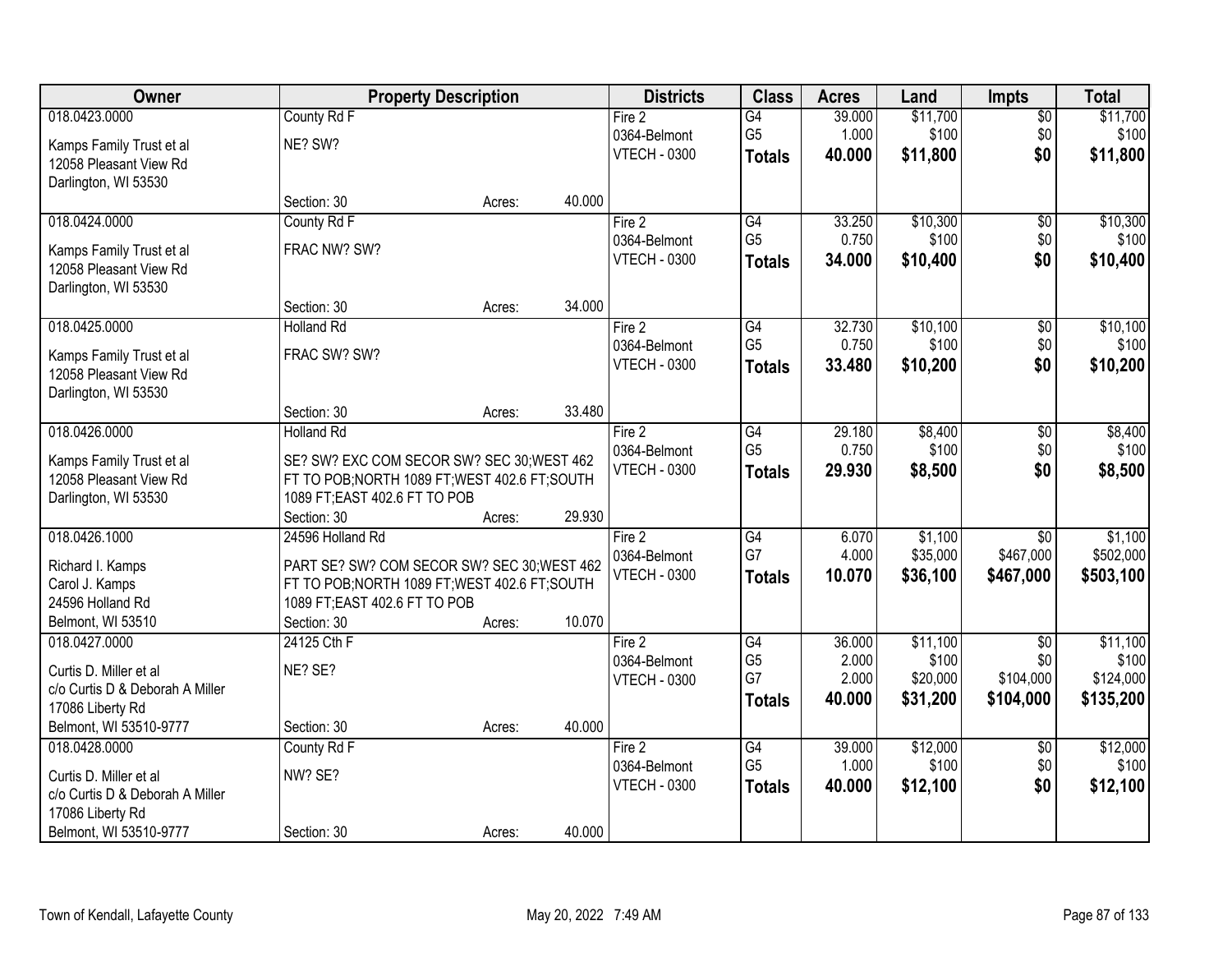| Owner                           |                                              | <b>Property Description</b> |        | <b>Districts</b>    | <b>Class</b>    | <b>Acres</b> | Land     | <b>Impts</b>    | <b>Total</b> |
|---------------------------------|----------------------------------------------|-----------------------------|--------|---------------------|-----------------|--------------|----------|-----------------|--------------|
| 018.0429.0000                   | <b>Holland Rd</b>                            |                             |        | Fire 2              | $\overline{G4}$ | 39.000       | \$11,900 | $\overline{50}$ | \$11,900     |
| Curtis D. Miller et al          | SW? SE?                                      |                             |        | 0364-Belmont        | G <sub>5</sub>  | 1.000        | \$100    | \$0             | \$100        |
| c/o Curtis D & Deborah A Miller |                                              |                             |        | <b>VTECH - 0300</b> | <b>Totals</b>   | 40.000       | \$12,000 | \$0             | \$12,000     |
| 17086 Liberty Rd                |                                              |                             |        |                     |                 |              |          |                 |              |
| Belmont, WI 53510-9777          | Section: 30                                  | Acres:                      | 40.000 |                     |                 |              |          |                 |              |
| 018.0430.1000                   | County Rd F                                  |                             |        | Fire 2              | G4              | 36.060       | \$11,100 | $\overline{30}$ | \$11,100     |
|                                 |                                              |                             |        | 0364-Belmont        | G <sub>5</sub>  | 2.000        | \$100    | \$0             | \$100        |
| Curtis D. Miller et al          | SE? SE? EXC ONE-HALF ACRE IN SECOR SE? SE?   |                             |        | <b>VTECH - 0300</b> | G7              | 1.000        | \$7,500  | \$12,900        | \$20,400     |
| c/o Curtis D & Deborah A Miller | SEC 30 FOR THE USE OF SCHOOL DIST #6 & ALSO  |                             |        |                     | <b>Totals</b>   | 39.060       | \$18,700 | \$12,900        | \$31,600     |
| 17086 Liberty Rd                | EXC COM AT A POINT 141 FT WEST OF SECOR SE?  |                             |        |                     |                 |              |          |                 |              |
| Belmont, WI 53510-9777          | Section: 30                                  | Acres:                      | 39.060 |                     |                 |              |          |                 |              |
| 018.0430.2000                   | 24009 Cth F                                  |                             |        | Fire 2              | $\overline{G4}$ | 0.940        | \$300    | $\overline{50}$ | \$300        |
| Curtis D. Miller et al          | PART SE? SE? BEING ONE-HALF ACRE IN SECOR    |                             |        | 0364-Belmont        | <b>Totals</b>   | 0.940        | \$300    | \$0             | \$300        |
| c/o Curtis D & Deborah A Miller | SE? SE? SEC 30 FOR THE USE OF SCHOOL DIST #6 |                             |        | <b>VTECH - 0300</b> |                 |              |          |                 |              |
| 17086 Liberty Rd                | & ALSO EXC COM AT A POINT 141 FT WEST OF     |                             |        |                     |                 |              |          |                 |              |
| Belmont, WI 53510-9777          | Section: 30                                  | Acres:                      | 0.940  |                     |                 |              |          |                 |              |
| 018.0431.1000                   | US Highway 151                               |                             |        | Fire 5              | G4              | 35.000       | \$8,400  | \$0             | \$8,400      |
|                                 |                                              |                             |        | 0364-Belmont        | <b>Totals</b>   | 35.000       | \$8,400  | \$0             | \$8,400      |
| Todd L. Palzkill et al          | THAT PART NE? NE? COM AT A POINT 40 RDS WEST |                             |        | <b>VTECH - 0300</b> |                 |              |          |                 |              |
| c/o Todd L & Cindy S Palzkill   | OF NECOR SEC 20; EAST 40 RDS; SOUTH 80       |                             |        |                     |                 |              |          |                 |              |
| 21562 Powell Rd                 | RDS; WEST 80 RDS; NORTH 40 RDS; NELY TO POB  |                             |        |                     |                 |              |          |                 |              |
| Mineral Point, WI 53565-8725    | Section: 20                                  | Acres:                      | 35.000 |                     |                 |              |          |                 |              |
| 018.0431.2000                   | US Highway 151                               |                             |        | Fire $5$            | $\overline{G4}$ | 5.000        | \$400    | $\overline{30}$ | \$400        |
| Cindy S. Palzkill et al         | THAT PART NE? NE? COM NWCOR NE? NE? SEC      |                             |        | 0364-Belmont        | <b>Totals</b>   | 5.000        | \$400    | \$0             | \$400        |
| c/o Todd L & Cindy S Palzkill   | 20; SOUTH ALG WEST LINE SAID TRACT 40        |                             |        | <b>VTECH - 0300</b> |                 |              |          |                 |              |
| 21562 Powell Rd                 | RDS; NELY TO NORTH LINE OF SAID TRACT, AT A  |                             |        |                     |                 |              |          |                 |              |
| Mineral Point, WI 53565-8725    | Section: 20                                  | Acres:                      | 5.000  |                     |                 |              |          |                 |              |
| 018.0432.0000                   | US Highway 151                               |                             |        | Fire 5              | G4              | 35.000       | \$2,600  | $\sqrt{6}$      | \$2,600      |
|                                 |                                              |                             |        | 0364-Belmont        | G <sub>5</sub>  | 5.000        | \$2,500  | \$0             | \$2,500      |
| Todd L. Palzkill et al          | NW? NE?                                      |                             |        | <b>VTECH - 0300</b> | <b>Totals</b>   | 40.000       | \$5,100  | \$0             | \$5,100      |
| c/o Todd L & Cindy S Palzkill   |                                              |                             |        |                     |                 |              |          |                 |              |
| 21562 Powell Rd                 |                                              |                             |        |                     |                 |              |          |                 |              |
| Mineral Point, WI 53565-8725    | Section: 20                                  | Acres:                      | 40.000 |                     |                 |              |          |                 |              |
| 018.0433.0000                   | US Highway 151                               |                             |        | Fire $5$            | G4              | 40.000       | \$3,000  | $\overline{50}$ | \$3,000      |
| Todd L. Palzkill et al          | SW? NE?                                      |                             |        | 0364-Belmont        | <b>Totals</b>   | 40.000       | \$3,000  | \$0             | \$3,000      |
| c/o Todd L & Cindy S Palzkill   |                                              |                             |        | <b>VTECH - 0300</b> |                 |              |          |                 |              |
| 21562 Powell Rd                 |                                              |                             |        |                     |                 |              |          |                 |              |
| Mineral Point, WI 53565-8725    | Section: 20                                  | Acres:                      | 40.000 |                     |                 |              |          |                 |              |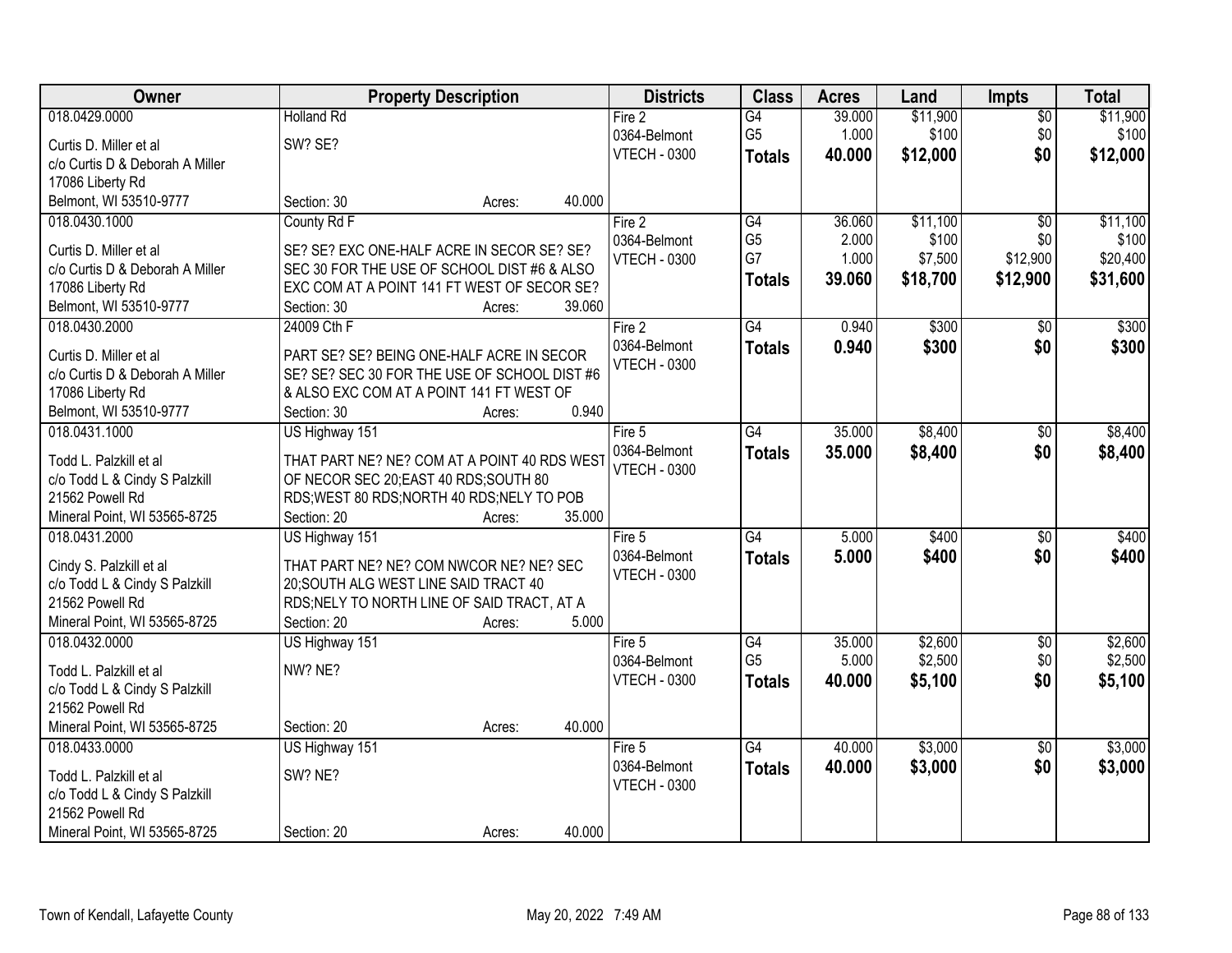| Owner                                | <b>Property Description</b>                 |        |        | <b>Districts</b>    | <b>Class</b>    | <b>Acres</b> | Land        | <b>Impts</b>    | <b>Total</b>     |
|--------------------------------------|---------------------------------------------|--------|--------|---------------------|-----------------|--------------|-------------|-----------------|------------------|
| 018.0434.0000                        | US Highway 151                              |        |        | Fire 5              | G4              | 39.550       | \$3,800     | $\overline{50}$ | \$3,800          |
| Todd L. Palzkill et al               | SE? NE? EXC LANDS FOR HWY PER VOL 196D P343 |        |        | 0364-Belmont        | <b>Totals</b>   | 39.550       | \$3,800     | \$0             | \$3,800          |
| c/o Todd L & Cindy S Palzkill        | & PER VOL 224D P785                         |        |        | <b>VTECH - 0300</b> |                 |              |             |                 |                  |
| 21562 Powell Rd                      |                                             |        |        |                     |                 |              |             |                 |                  |
| Mineral Point, WI 53565-8725         | Section: 20                                 | Acres: | 39.550 |                     |                 |              |             |                 |                  |
| 018.0435.0000                        | Powell Rd                                   |        |        | Fire $5$            | $\overline{G4}$ | 40.000       | \$4,900     | \$0             | \$4,900          |
| Todd L. Palzkill                     | NE? NW?                                     |        |        | 0364-Belmont        | <b>Totals</b>   | 40.000       | \$4,900     | \$0             | \$4,900          |
| Cindy S. Palzkill                    |                                             |        |        | <b>VTECH - 0300</b> |                 |              |             |                 |                  |
| 21562 Powell Rd                      |                                             |        |        |                     |                 |              |             |                 |                  |
| Mineral Point, WI 53565              | Section: 20                                 | Acres: | 40.000 |                     |                 |              |             |                 |                  |
| 018.0436.0000                        | Powell Rd                                   |        |        | Fire 5              | G4              | 40.000       | \$3,600     | \$0             | \$3,600          |
| Todd L. Palzkill                     | NW? NW?                                     |        |        | 0364-Belmont        | <b>Totals</b>   | 40.000       | \$3,600     | \$0             | \$3,600          |
| Cindy S. Palzkill                    |                                             |        |        | <b>VTECH - 0300</b> |                 |              |             |                 |                  |
| 21562 Powell Rd                      |                                             |        |        |                     |                 |              |             |                 |                  |
| Mineral Point, WI 53565              | Section: 20                                 | Acres: | 40.000 |                     |                 |              |             |                 |                  |
| 018.0437.0000                        | Powell Rd                                   |        |        | Fire 5              | G4              | 40.000       | \$9,500     | $\sqrt[6]{3}$   | \$9,500          |
| Todd L. Palzkill                     | SW? NW?                                     |        |        | 0364-Belmont        | <b>Totals</b>   | 40.000       | \$9,500     | \$0             | \$9,500          |
| Cindy S. Palzkill                    |                                             |        |        | <b>VTECH - 0300</b> |                 |              |             |                 |                  |
| 21562 Powell Rd                      |                                             |        |        |                     |                 |              |             |                 |                  |
| Mineral Point, WI 53565              | Section: 20                                 | Acres: | 40.000 |                     |                 |              |             |                 |                  |
| 018.0438.0000                        | Powell Rd                                   |        |        | Fire 5              | $\overline{G4}$ | 40.000       | \$4,800     | $\overline{50}$ | \$4,800          |
|                                      |                                             |        |        | 0364-Belmont        | <b>Totals</b>   | 40.000       | \$4,800     | \$0             | \$4,800          |
| Todd L. Palzkill                     | SE? NW?                                     |        |        | <b>VTECH - 0300</b> |                 |              |             |                 |                  |
| Cindy S. Palzkill<br>21562 Powell Rd |                                             |        |        |                     |                 |              |             |                 |                  |
| Mineral Point, WI 53565              | Section: 20                                 | Acres: | 40.000 |                     |                 |              |             |                 |                  |
| 018.0440.0000                        | US Highway 151                              |        |        | Fire 5              | W <sub>8</sub>  | 40.000       | (\$112,000) | $\overline{50}$ | $\overline{\$0}$ |
|                                      |                                             |        |        | 0364-Belmont        | <b>Totals</b>   | 40.000       | \$0         | \$0             | \$0              |
| Mary Jane Wright                     | NW? SW?                                     |        |        | <b>VTECH - 0300</b> |                 |              |             |                 |                  |
| 516 Decatur St                       |                                             |        |        |                     |                 |              |             |                 |                  |
| Mineral Point, WI 53565              | Section: 20                                 |        | 40.000 |                     |                 |              |             |                 |                  |
| 018.0441.0000                        | US Highway 151                              | Acres: |        | Fire 5              | W8              | 40.000       | (\$112,000) | $\overline{50}$ | $\overline{30}$  |
|                                      |                                             |        |        | 0364-Belmont        | <b>Totals</b>   | 40.000       | \$0         | \$0             | \$0              |
| Mary Jane Wright                     | SW? SW?                                     |        |        | <b>VTECH - 0300</b> |                 |              |             |                 |                  |
| 516 Decatur St                       |                                             |        |        |                     |                 |              |             |                 |                  |
| Mineral Point, WI 53565              |                                             |        |        |                     |                 |              |             |                 |                  |
|                                      | Section: 20                                 | Acres: | 40.000 |                     |                 |              |             |                 |                  |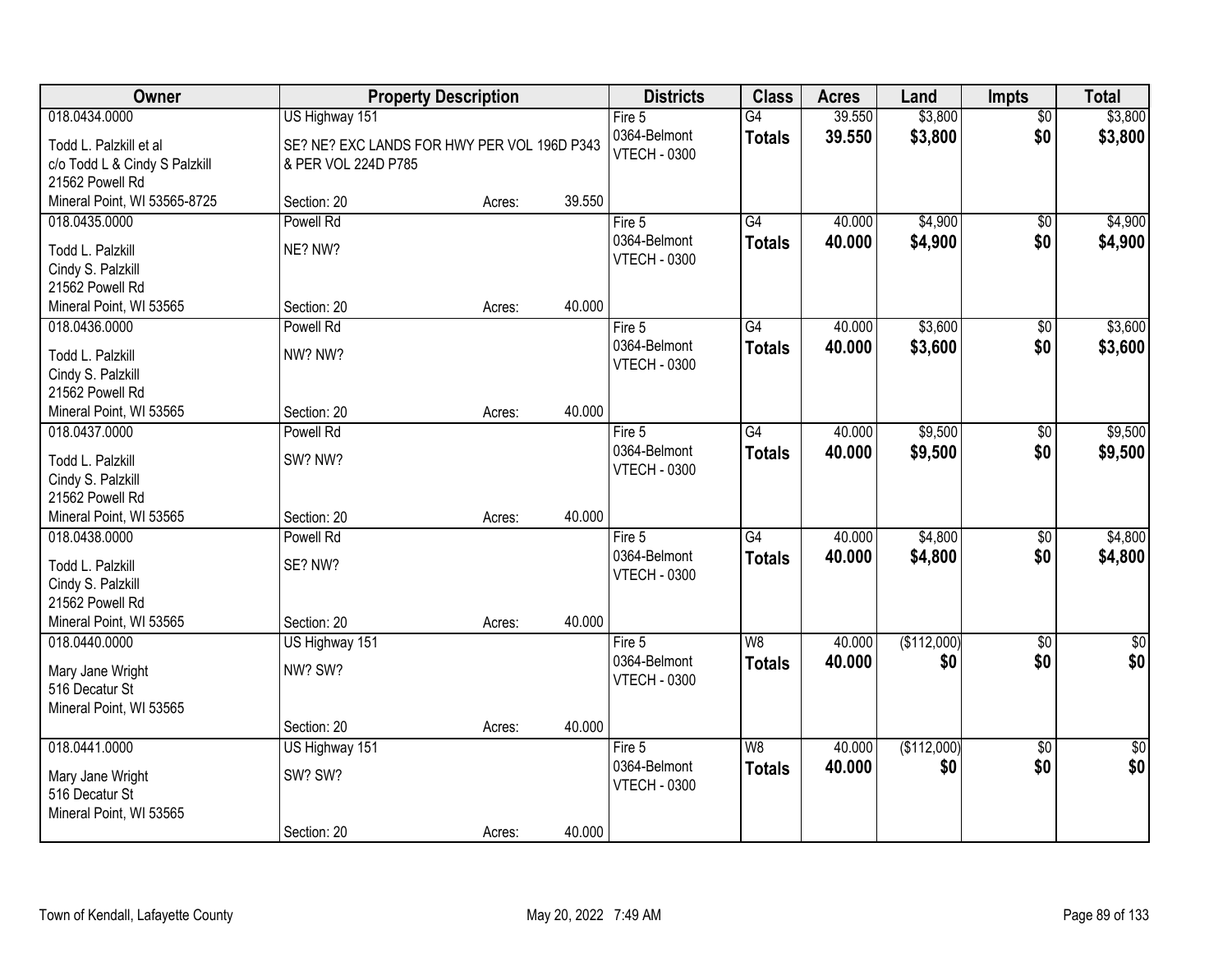| Owner                               | <b>Property Description</b>                                              | <b>Districts</b>       | <b>Class</b>           | <b>Acres</b> | Land            | <b>Impts</b>           | <b>Total</b>    |
|-------------------------------------|--------------------------------------------------------------------------|------------------------|------------------------|--------------|-----------------|------------------------|-----------------|
| 018.0443.1000                       | US Highway 151                                                           | Fire 5                 | $\overline{G4}$        | 18.300       | \$2,700         | $\overline{50}$        | \$2,700         |
| Todd L. Palzkill et al              | THAT PART NE? SE? LYING NORTH & WEST OF                                  | 0364-Belmont           | <b>Totals</b>          | 18.300       | \$2,700         | \$0                    | \$2,700         |
| c/o Todd L & Cindy S Palzkill       | GALENA RD N/K/A US HWY 151 EXC ALL THAT                                  | <b>VTECH - 0300</b>    |                        |              |                 |                        |                 |
| 21562 Powell Rd                     | PORTION OF TRACT IN NE? SE? LYING BETWEEN                                |                        |                        |              |                 |                        |                 |
| Mineral Point, WI 53565-8725        | 18.300<br>Section: 20<br>Acres:                                          |                        |                        |              |                 |                        |                 |
| 018.0443.2000                       | US Highway 151                                                           | Fire 5                 | $\overline{G5}$        | 0.890        | \$1,900         | $\sqrt{6}$             | \$1,900         |
| Charles F Opitz Trust et al         | ALL THAT PORTION OF TRACT IN NE? SE? LYING                               | 0364-Belmont           | <b>Totals</b>          | 0.890        | \$1,900         | \$0                    | \$1,900         |
| c/o Charles F & Dorothy Opitz Revoc | BETWEEN THE BOUNDARY LINES OF TWO                                        | <b>VTECH - 0300</b>    |                        |              |                 |                        |                 |
| Trust                               | HIGHWAYS DESCR AS FOLLOWS: OLD HWY 151                                   |                        |                        |              |                 |                        |                 |
| 22322 Burr Oak Rd                   | 0.890<br>Section: 20<br>Acres:                                           |                        |                        |              |                 |                        |                 |
| Mineral Point, WI 53565-8707        |                                                                          |                        |                        |              |                 |                        |                 |
| 018.0443.3000                       | US Highway 151                                                           | Fire 5                 | G4                     | 9.000        | \$1,900         | $\sqrt{$0}$            | \$1,900         |
|                                     |                                                                          | 0364-Belmont           | <b>Totals</b>          | 9.000        | \$1,900         | \$0                    | \$1,900         |
| Douglas Family Trust                | ALL THAT PART NE? SE? WHICH LIES SOUTH OF                                | <b>VTECH - 0300</b>    |                        |              |                 |                        |                 |
| C/O Laura Douglas, Trustee          | OLD HWY EXC LANDS FOR HWY PER VOL 228D P202                              |                        |                        |              |                 |                        |                 |
| 156 Jackson St                      |                                                                          |                        |                        |              |                 |                        |                 |
| Los Gatos, CA 95030-7120            | 9.000<br>Section: 20<br>Acres:                                           |                        |                        |              |                 |                        |                 |
| 018.0446.0000                       | US Highway 151                                                           | Fire 5                 | G4                     | 32.000       | \$6,900         | \$0                    | \$6,900         |
| Douglas Family Trust                | ALL THAT PART SE? SE? WHICH LIES SOUTH OF                                | 0364-Belmont           | G <sub>5</sub>         | 5.420        | \$2,700         | \$0                    | \$2,700         |
| C/O Laura Douglas, Trustee          | OLD HWY EXC LANDS FOR HWY PER VOL 228D P202                              | <b>VTECH - 0300</b>    | <b>Totals</b>          | 37.420       | \$9,600         | \$0                    | \$9,600         |
| 156 Jackson St                      |                                                                          |                        |                        |              |                 |                        |                 |
| Los Gatos, CA 95030-7120            | 37.420<br>Section: 20<br>Acres:                                          |                        |                        |              |                 |                        |                 |
| 018.0446.2000                       |                                                                          | 0364-Belmont           | $\overline{\text{X2}}$ | 97.160       | $\overline{60}$ | \$0                    | $\overline{50}$ |
|                                     |                                                                          | <b>VTECH - 0300</b>    | <b>Totals</b>          | 97.160       | \$0             | \$0                    | \$0             |
| State of Wisconsin                  | LANDS FOR HWY PER VOL 225D P403, PER VOL                                 |                        |                        |              |                 |                        |                 |
| Dept of Transportation              | 197D P492, PER VOL 224D P620, PER VOL 228D P202                          |                        |                        |              |                 |                        |                 |
| 2101 Wright St                      | & PER VOL 228D P206, PER VOL 224D P612, PER VOI<br>97.160<br>Section: 29 |                        |                        |              |                 |                        |                 |
| Madison, WI 53704<br>018.0447.0000  | Acres:                                                                   |                        | $\overline{G4}$        | 40.000       | \$3,000         |                        | \$3,000         |
|                                     | US Highway 151                                                           | Fire 5<br>0364-Belmont |                        |              |                 | $\overline{50}$<br>\$0 |                 |
| Nick H. Hull                        | NE? NE?                                                                  | <b>VTECH - 0300</b>    | <b>Totals</b>          | 40.000       | \$3,000         |                        | \$3,000         |
| Roxanne M. Hull                     |                                                                          |                        |                        |              |                 |                        |                 |
| 2217 County Rd N                    |                                                                          |                        |                        |              |                 |                        |                 |
| Stoughton, WI 53589                 | 40.000<br>Section: 21<br>Acres:                                          |                        |                        |              |                 |                        |                 |
| 018.0448.0000                       | US Highway 151                                                           | Fire 5                 | $\overline{G4}$        | 27,200       | \$2,800         | $\overline{50}$        | \$2,800         |
| Nick H. Hull                        | NW? NE? EXC LANDS FOR HWY PER VOL 225D P403                              | 0364-Belmont           | <b>Totals</b>          | 27.200       | \$2,800         | \$0                    | \$2,800         |
| Roxanne M. Hull                     |                                                                          | <b>VTECH - 0300</b>    |                        |              |                 |                        |                 |
| 2217 County Rd N                    |                                                                          |                        |                        |              |                 |                        |                 |
| Stoughton, WI 53589                 | 27.200<br>Section: 21<br>Acres:                                          |                        |                        |              |                 |                        |                 |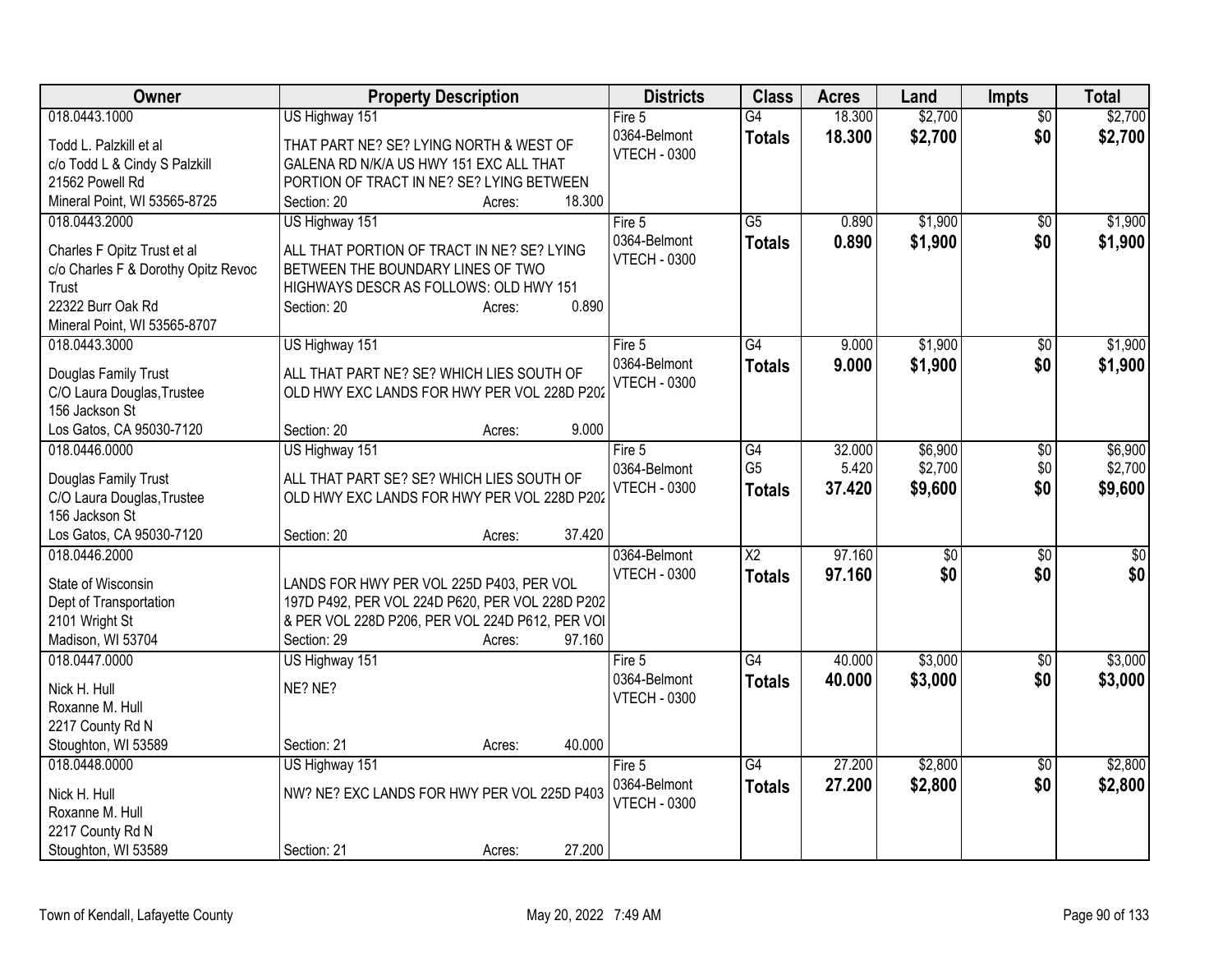| Owner                                                                                                                                             | <b>Property Description</b>                                                                                                                                                                  | <b>Districts</b>                              | <b>Class</b>                     | <b>Acres</b>              | Land                            | <b>Impts</b>                      | <b>Total</b>                      |
|---------------------------------------------------------------------------------------------------------------------------------------------------|----------------------------------------------------------------------------------------------------------------------------------------------------------------------------------------------|-----------------------------------------------|----------------------------------|---------------------------|---------------------------------|-----------------------------------|-----------------------------------|
| 018.0449.1000<br>Nick H. Hull                                                                                                                     | US Highway 151<br>THE NORTH 30 ACRES OF SW? NE? EXC LANDS                                                                                                                                    | Fire 5<br>0364-Belmont<br><b>VTECH - 0300</b> | $\overline{G4}$<br><b>Totals</b> | 28.400<br>28.400          | \$5,100<br>\$5,100              | $\overline{50}$<br>\$0            | \$5,100<br>\$5,100                |
| Roxanne M. Hull<br>2217 County Rd N                                                                                                               | FOR HWY PER VOL 225D P403                                                                                                                                                                    |                                               |                                  |                           |                                 |                                   |                                   |
| Stoughton, WI 53589                                                                                                                               | 28.400<br>Section: 21<br>Acres:                                                                                                                                                              |                                               |                                  |                           |                                 |                                   |                                   |
| 018.0449.2000<br>Charles F Opitz Trust et al<br>c/o Charles F & Dorothy Opitz Revoc<br>Trust<br>22322 Burr Oak Rd<br>Mineral Point, WI 53565-8707 | US Highway 151<br>THE SOUTH 10 ACRES OF SW? NE? LYING IN THE<br>FOLLOWING:COM NWCOR SE?; WEST 20 CHS; NORTI<br>5 CHS; EAST 5 CHS; NORTH 46DG EAST 6<br>10.000<br>Section: 21<br>Acres:       | Fire 5<br>0364-Belmont<br><b>VTECH - 0300</b> | $\overline{G4}$<br><b>Totals</b> | 10.000<br>10,000          | \$800<br>\$800                  | \$0<br>\$0                        | \$800<br>\$800                    |
| 018.0450.0000<br>Nick H. Hull<br>Roxanne M. Hull<br>2217 County Rd N                                                                              | 21990 Ush 151<br>SE? NE?                                                                                                                                                                     | Fire 5<br>0364-Belmont<br><b>VTECH - 0300</b> | G4<br>G7<br><b>Totals</b>        | 37.000<br>3.000<br>40.000 | \$2,800<br>\$27,500<br>\$30,300 | \$0<br>\$147,400<br>\$147,400     | \$2,800<br>\$174,900<br>\$177,700 |
| Stoughton, WI 53589                                                                                                                               | 40.000<br>Section: 21<br>Acres:                                                                                                                                                              |                                               |                                  |                           |                                 |                                   |                                   |
| 018.0451.0000<br>Nick H. Hull<br>Roxanne M. Hull<br>2217 County Rd N                                                                              | US Highway 151<br>NE? NW? EXC LANDS FOR HWY PER VOL 225D P403                                                                                                                                | Fire 5<br>0364-Belmont<br><b>VTECH - 0300</b> | G4<br><b>Totals</b>              | 39.500<br>39.500          | \$5,300<br>\$5,300              | \$0<br>\$0                        | \$5,300<br>\$5,300                |
| Stoughton, WI 53589                                                                                                                               | 39.500<br>Section: 21<br>Acres:                                                                                                                                                              |                                               |                                  |                           |                                 |                                   |                                   |
| 018.0452.0000<br>Nick H. Hull<br>Roxanne M. Hull<br>2217 County Rd N                                                                              | US Highway 151<br>NW? NW?                                                                                                                                                                    | Fire 5<br>0364-Belmont<br><b>VTECH - 0300</b> | G4<br><b>Totals</b>              | 40.000<br>40.000          | \$3,900<br>\$3,900              | \$0<br>\$0                        | \$3,900<br>\$3,900                |
| Stoughton, WI 53589<br>018.0453.0000                                                                                                              | 40.000<br>Section: 21<br>Acres:                                                                                                                                                              | Fire 5                                        | G4                               | 30.050                    | \$2,600                         |                                   | \$2,600                           |
| Nick H. Hull<br>Roxanne M. Hull<br>2217 County Rd N                                                                                               | US Highway 151<br>SW? NW? EXC LANDS FOR HWY PER VOL 197D P492<br>& PER VOL 225D P403                                                                                                         | 0364-Belmont<br><b>VTECH - 0300</b>           | <b>Totals</b>                    | 30.050                    | \$2,600                         | \$0<br>\$0                        | \$2,600                           |
| Stoughton, WI 53589                                                                                                                               | 30.050<br>Section: 21<br>Acres:                                                                                                                                                              |                                               |                                  |                           |                                 |                                   |                                   |
| 018.0454.1000<br>Nick H. Hull<br>Roxanne M. Hull<br>2217 County Rd N<br>Stoughton, WI 53589                                                       | US Highway 151<br>PART SE? NW? BEG NECOR SAID SE? NW? SEC<br>21; SOUTH 15 CHS; WEST 8 CHS; NORTH 50-1/2DG<br>WEST 4.87 CHS; SOUTH 46DG WEST 6 CHS; WEST 5<br>17.050<br>Section: 21<br>Acres: | Fire 5<br>0364-Belmont<br><b>VTECH - 0300</b> | G4<br>G7<br><b>Totals</b>        | 16.050<br>1.000<br>17.050 | \$3,400<br>\$7,500<br>\$10,900  | $\overline{50}$<br>\$900<br>\$900 | \$3,400<br>\$8,400<br>\$11,800    |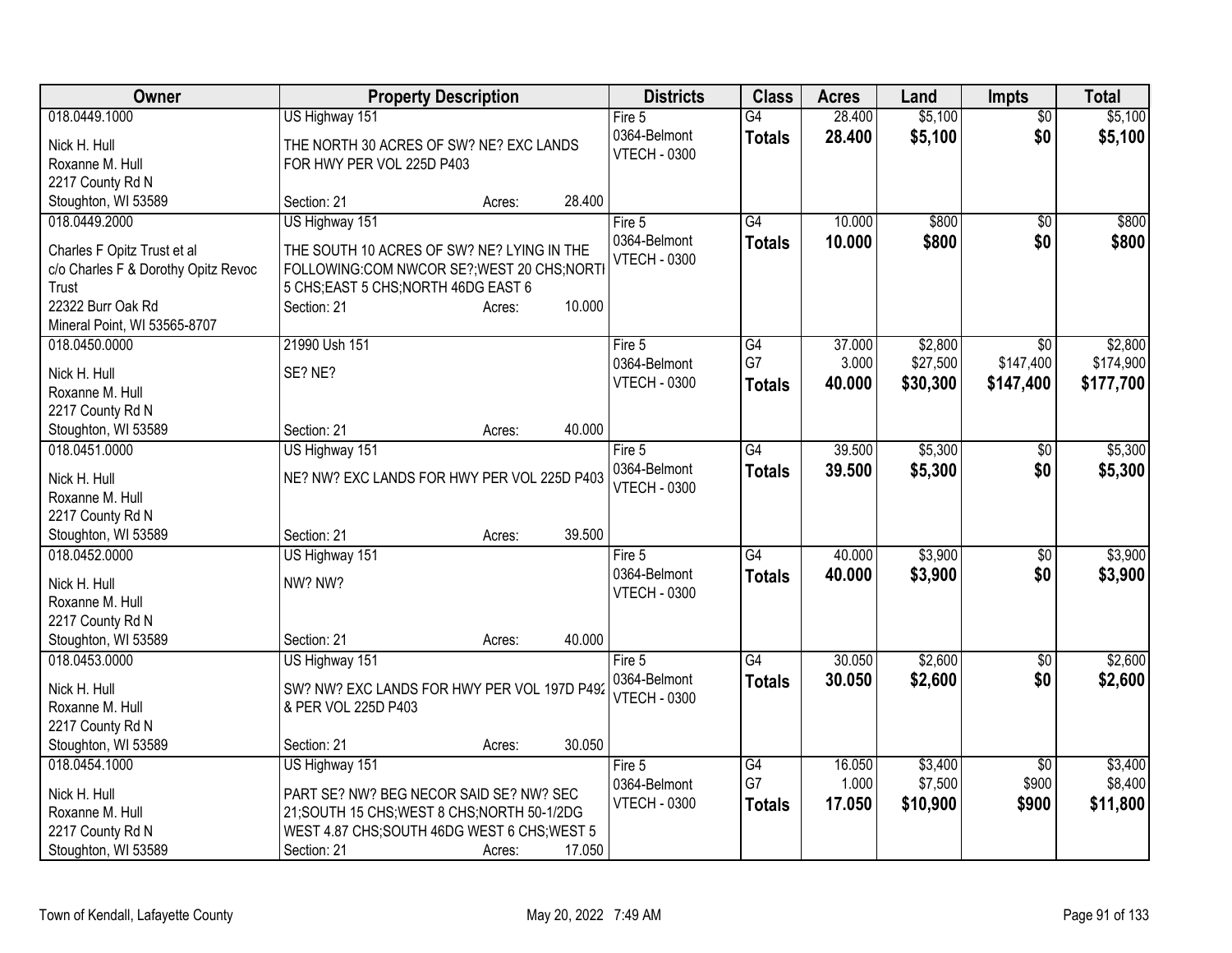| Owner                                                                                                                            | <b>Property Description</b>                                                                                                                                  |        | <b>Districts</b>                    | <b>Class</b>    | <b>Acres</b> | Land     | <b>Impts</b>    | <b>Total</b> |
|----------------------------------------------------------------------------------------------------------------------------------|--------------------------------------------------------------------------------------------------------------------------------------------------------------|--------|-------------------------------------|-----------------|--------------|----------|-----------------|--------------|
| 018.0454.2000                                                                                                                    | 21814 Ush 151                                                                                                                                                |        | Fire 5                              | $\overline{G1}$ | 3.000        | \$30,000 | \$127,200       | \$157,200    |
| Michael D. Grinnell                                                                                                              | PART SE? NW? COM SWCOR NW? SEC 21;EAST ALC                                                                                                                   |        | 0364-Belmont                        | G <sub>5</sub>  | 0.350        | \$200    | \$0             | \$200        |
| Joyce C. Grinnell                                                                                                                | NORTH SIDE OF OLD BELMONT-MINERAL POINT                                                                                                                      |        | <b>VTECH - 0300</b>                 | <b>Totals</b>   | 3.350        | \$30,200 | \$127,200       | \$157,400    |
| 21814 Us Highway 151                                                                                                             | HWY 826 FT TO A POINT IN CENTER OF SAID                                                                                                                      |        |                                     |                 |              |          |                 |              |
| Mineral Point, WI 53565                                                                                                          | Section: 21<br>Acres:                                                                                                                                        | 3.350  |                                     |                 |              |          |                 |              |
| 018.0454.3000                                                                                                                    | US Highway 151                                                                                                                                               |        | Fire 5                              | $\overline{G4}$ | 8.400        | \$600    | \$0             | \$600        |
| Charles F Opitz Trust et al<br>c/o Charles F & Dorothy Opitz Revoc<br>Trust<br>22322 Burr Oak Rd<br>Mineral Point, WI 53565-8707 | PART SE? NW? LYING IN THE FOLLOWING: COM<br>NWCOR SE?; WEST 20 CHS; NORTH 5 CHS; EAST 5<br>CHS;NORTH 46DG EAST 6 CHS;SOUTH 50-1/2DG<br>Section: 21<br>Acres: | 8.400  | 0364-Belmont<br><b>VTECH - 0300</b> | <b>Totals</b>   | 8.400        | \$600    | \$0             | \$600        |
| 018.0455.0000                                                                                                                    | US Highway 151                                                                                                                                               |        | Fire 5                              | G4              | 40.000       | \$3,000  | \$0             | \$3,000      |
| Charles F Opitz Trust et al<br>c/o Charles F & Dorothy Opitz Revoc<br>Trust                                                      | NE? SW?                                                                                                                                                      |        | 0364-Belmont<br><b>VTECH - 0300</b> | <b>Totals</b>   | 40.000       | \$3,000  | \$0             | \$3,000      |
| 22322 Burr Oak Rd<br>Mineral Point, WI 53565-8707                                                                                | Section: 21<br>Acres:                                                                                                                                        | 40.000 |                                     |                 |              |          |                 |              |
| 018.0456.0000                                                                                                                    | US Highway 151                                                                                                                                               |        | Fire 5                              | G4              | 39.090       | \$3,000  | $\overline{50}$ | \$3,000      |
| Charles F Opitz Trust et al<br>c/o Charles F & Dorothy Opitz Revoc<br>Trust                                                      | NW? SW? EXC LANDS FOR HWY PER VOL 224D P620                                                                                                                  |        | 0364-Belmont<br><b>VTECH - 0300</b> | <b>Totals</b>   | 39.090       | \$3,000  | \$0             | \$3,000      |
| 22322 Burr Oak Rd<br>Mineral Point, WI 53565-8707                                                                                | Section: 21<br>Acres:                                                                                                                                        | 39.090 |                                     |                 |              |          |                 |              |
| 018.0457.0000                                                                                                                    | US Highway 151                                                                                                                                               |        | Fire 5                              | $\overline{G4}$ | 40.000       | \$3,000  | \$0             | \$3,000      |
| Charles F Opitz Trust et al<br>c/o Charles F & Dorothy Opitz Revoc<br>Trust                                                      | SW? SW?                                                                                                                                                      |        | 0364-Belmont<br><b>VTECH - 0300</b> | <b>Totals</b>   | 40.000       | \$3,000  | \$0             | \$3,000      |
| 22322 Burr Oak Rd<br>Mineral Point, WI 53565-8707                                                                                | Section: 21<br>Acres:                                                                                                                                        | 40.000 |                                     |                 |              |          |                 |              |
| 018.0458.0000                                                                                                                    | US Highway 151                                                                                                                                               |        | Fire 5                              | $\overline{G4}$ | 40.000       | \$3,000  | \$0             | \$3,000      |
| Charles F Opitz Trust et al<br>c/o Charles F & Dorothy Opitz Revoc<br>Trust                                                      | SE? SW?                                                                                                                                                      |        | 0364-Belmont<br><b>VTECH - 0300</b> | <b>Totals</b>   | 40.000       | \$3,000  | \$0             | \$3,000      |
| 22322 Burr Oak Rd<br>Mineral Point, WI 53565-8707                                                                                | Section: 21<br>Acres:                                                                                                                                        | 40.000 |                                     |                 |              |          |                 |              |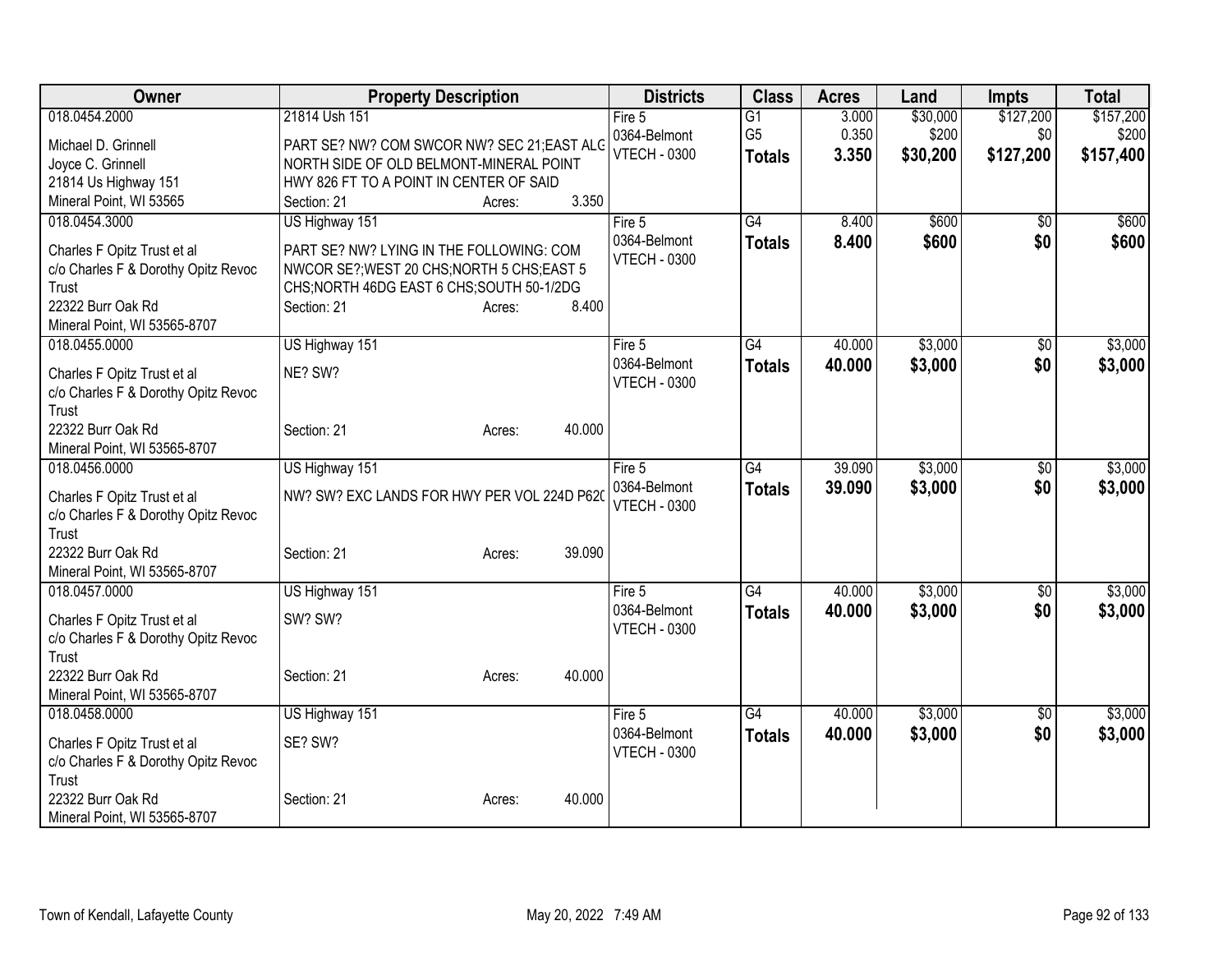| <b>Owner</b>                                  | <b>Property Description</b> |        |        | <b>Districts</b>                    | <b>Class</b>    | <b>Acres</b> | Land     | <b>Impts</b>    | <b>Total</b> |
|-----------------------------------------------|-----------------------------|--------|--------|-------------------------------------|-----------------|--------------|----------|-----------------|--------------|
| 018.0459.0000                                 | US Highway 151              |        |        | Fire 5                              | $\overline{G4}$ | 33.000       | \$4,300  | $\overline{50}$ | \$4,300      |
| Nick H. Hull                                  | NE? SE?                     |        |        | 0364-Belmont                        | G7              | 7.000        | \$50,000 | \$178,100       | \$228,100    |
| Roxanne M. Hull                               |                             |        |        | <b>VTECH - 0300</b>                 | <b>Totals</b>   | 40.000       | \$54,300 | \$178,100       | \$232,400    |
| 2217 County Rd N                              |                             |        |        |                                     |                 |              |          |                 |              |
| Stoughton, WI 53589                           | Section: 21                 | Acres: | 40.000 |                                     |                 |              |          |                 |              |
| 018.0460.0000                                 | US Highway 151              |        |        | Fire 5                              | G4              | 40.000       | \$3,000  | $\sqrt{6}$      | \$3,000      |
| Charles F Opitz Trust et al                   | NW? SE?                     |        |        | 0364-Belmont                        | <b>Totals</b>   | 40.000       | \$3,000  | \$0             | \$3,000      |
| c/o Charles F & Dorothy Opitz Revoc           |                             |        |        | <b>VTECH - 0300</b>                 |                 |              |          |                 |              |
| Trust                                         |                             |        |        |                                     |                 |              |          |                 |              |
| 22322 Burr Oak Rd                             | Section: 21                 | Acres: | 40.000 |                                     |                 |              |          |                 |              |
| Mineral Point, WI 53565-8707                  |                             |        |        |                                     |                 |              |          |                 |              |
| 018.0461.0000                                 | US Highway 151              |        |        | Fire 5                              | G4              | 40.000       | \$5,800  | $\sqrt[6]{30}$  | \$5,800      |
| Charles F Opitz Trust et al                   | SW? SE?                     |        |        | 0364-Belmont<br><b>VTECH - 0300</b> | <b>Totals</b>   | 40,000       | \$5,800  | \$0             | \$5,800      |
| c/o Charles F & Dorothy Opitz Revoc           |                             |        |        |                                     |                 |              |          |                 |              |
| Trust                                         |                             |        |        |                                     |                 |              |          |                 |              |
| 22322 Burr Oak Rd                             | Section: 21                 | Acres: | 40.000 |                                     |                 |              |          |                 |              |
| Mineral Point, WI 53565-8707<br>018.0462.0000 | US Highway 151              |        |        | Fire 5                              | $\overline{G4}$ | 40.000       | \$3,400  | \$0             | \$3,400      |
|                                               |                             |        |        | 0364-Belmont                        |                 | 40.000       | \$3,400  | \$0             | \$3,400      |
| Nick H. Hull                                  | SE? SE?                     |        |        | <b>VTECH - 0300</b>                 | <b>Totals</b>   |              |          |                 |              |
| Roxanne M. Hull                               |                             |        |        |                                     |                 |              |          |                 |              |
| 2217 County Rd N                              | Section: 21                 |        | 40.000 |                                     |                 |              |          |                 |              |
| Stoughton, WI 53589<br>018.0463.0000          | Oak Park                    | Acres: |        | Fire 5                              | G4              | 40.000       | \$7,000  | \$0             | \$7,000      |
|                                               |                             |        |        | 3633-Mineral Point                  | <b>Totals</b>   | 40.000       | \$7,000  | \$0             | \$7,000      |
| Tabitha M. Steffes                            | NE4 NE4                     |        |        | <b>VTECH - 0300</b>                 |                 |              |          |                 |              |
| 195 County Rd O                               |                             |        |        |                                     |                 |              |          |                 |              |
| Mineral Point, WI 53565                       |                             |        | 40.000 |                                     |                 |              |          |                 |              |
| 018.0464.0000                                 | Section: 22<br>Oak Park     | Acres: |        | Fire 5                              | $\overline{G4}$ | 40.000       | \$5,200  | \$0             | \$5,200      |
|                                               |                             |        |        | 3633-Mineral Point                  | <b>Totals</b>   | 40.000       | \$5,200  | \$0             | \$5,200      |
| Tabitha M. Steffes                            | NW4 NE4                     |        |        | <b>VTECH - 0300</b>                 |                 |              |          |                 |              |
| 195 County Rd O                               |                             |        |        |                                     |                 |              |          |                 |              |
| Mineral Point, WI 53565                       |                             |        |        |                                     |                 |              |          |                 |              |
|                                               | Section: 22                 | Acres: | 40.000 |                                     |                 |              |          |                 |              |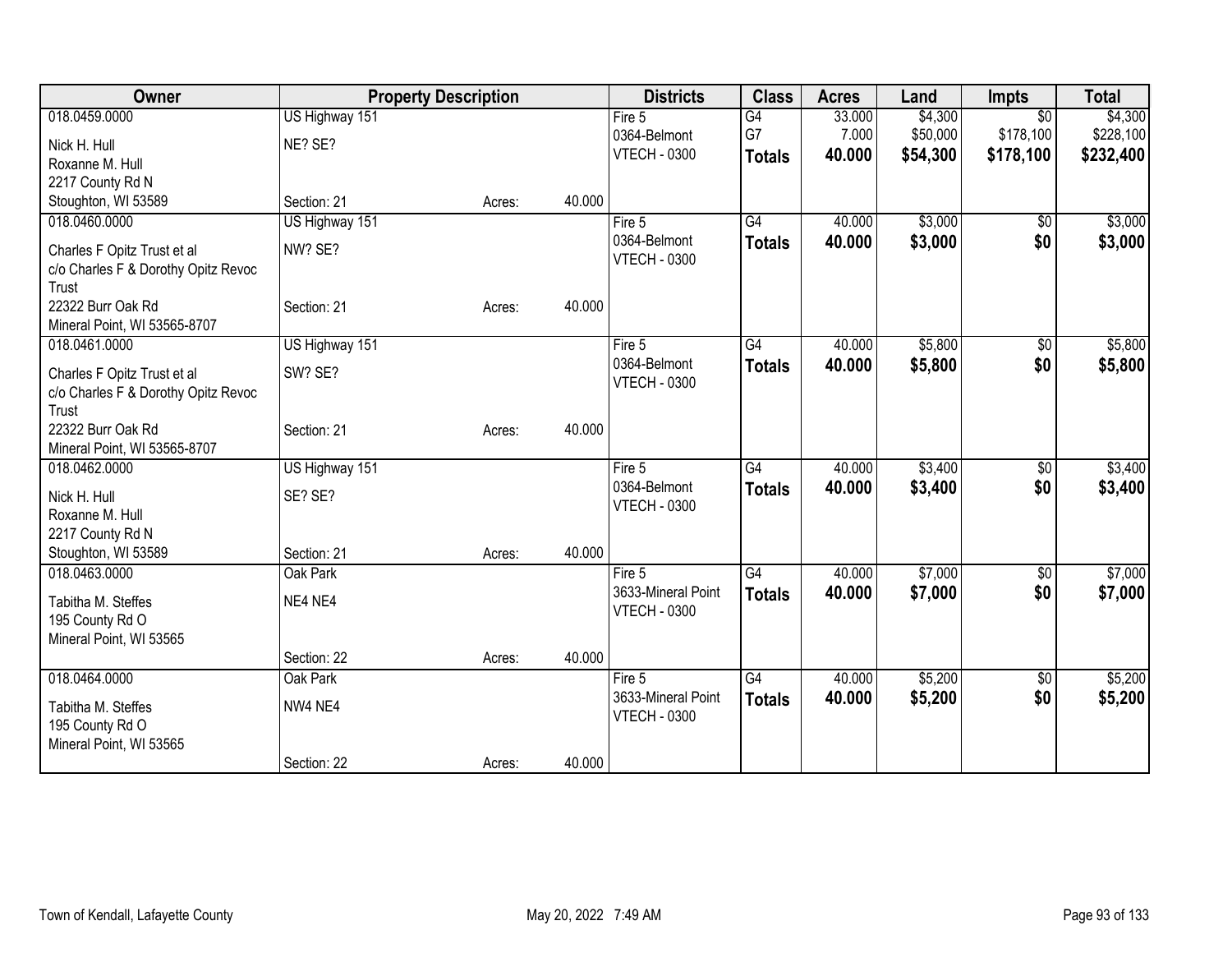| Owner                                         | <b>Property Description</b> |        |        | <b>Districts</b>                          | <b>Class</b>    | <b>Acres</b> | Land    | <b>Impts</b>    | <b>Total</b> |
|-----------------------------------------------|-----------------------------|--------|--------|-------------------------------------------|-----------------|--------------|---------|-----------------|--------------|
| 018.0465.0000                                 | Oak Park                    |        |        | Fire 5                                    | $\overline{G4}$ | 40.000       | \$5,900 | $\overline{50}$ | \$5,900      |
| Lois A Federman Living Trust Dtd<br>3/19/2020 | SW? NE?                     |        |        | 3633-Mineral Point<br><b>VTECH - 0300</b> | <b>Totals</b>   | 40.000       | \$5,900 | \$0             | \$5,900      |
| Marr Living Trust Dtd 5/13/2021               |                             |        |        |                                           |                 |              |         |                 |              |
| 21471 S Oak Park Rd                           | Section: 22                 | Acres: | 40.000 |                                           |                 |              |         |                 |              |
| Mineral Point, WI 53565                       |                             |        |        |                                           |                 |              |         |                 |              |
| 018.0466.0000                                 | Oak Park                    |        |        | Fire 5                                    | G4              | 40.000       | \$5,100 | $\sqrt{6}$      | \$5,100      |
| Lois A Federman Living Trust Dtd<br>3/19/2020 | SE? NE?                     |        |        | 3633-Mineral Point<br><b>VTECH - 0300</b> | <b>Totals</b>   | 40.000       | \$5,100 | \$0             | \$5,100      |
| Marr Living Trust Dtd 5/13/2021               |                             |        |        |                                           |                 |              |         |                 |              |
| 21471 S Oak Park Rd                           | Section: 22                 | Acres: | 40.000 |                                           |                 |              |         |                 |              |
| Mineral Point, WI 53565                       |                             |        |        |                                           |                 |              |         |                 |              |
| 018.0467.0000                                 | US Highway 151              |        |        | Fire 5                                    | G4              | 40.000       | \$9,900 | $\sqrt{6}$      | \$9,900      |
| Nick H. Hull                                  | NE? NW?                     |        |        | 3633-Mineral Point                        | <b>Totals</b>   | 40.000       | \$9,900 | \$0             | \$9,900      |
| Roxanne M. Hull                               |                             |        |        | <b>VTECH - 0300</b>                       |                 |              |         |                 |              |
| 2217 County Rd N                              |                             |        |        |                                           |                 |              |         |                 |              |
| Stoughton, WI 53589                           | Section: 22                 | Acres: | 40.000 |                                           |                 |              |         |                 |              |
| 018.0468.0000                                 | US Highway 151              |        |        | Fire 5                                    | G4              | 39.900       | \$3,000 | \$0             | \$3,000      |
| Nick H. Hull                                  | NW? NW?                     |        |        | 3633-Mineral Point                        | G7              | 0.100        | \$1,000 | \$2,800         | \$3,800      |
| Roxanne M. Hull                               |                             |        |        | <b>VTECH - 0300</b>                       | <b>Totals</b>   | 40.000       | \$4,000 | \$2,800         | \$6,800      |
| 2217 County Rd N                              |                             |        |        |                                           |                 |              |         |                 |              |
| Stoughton, WI 53589                           | Section: 22                 | Acres: | 40.000 |                                           |                 |              |         |                 |              |
| 018.0469.0000                                 | US Highway 151              |        |        | Fire 5                                    | G4              | 40.000       | \$3,000 | $\sqrt[6]{3}$   | \$3,000      |
| Nick H. Hull                                  | SW? NW?                     |        |        | 3633-Mineral Point                        | <b>Totals</b>   | 40.000       | \$3,000 | \$0             | \$3,000      |
| Roxanne M. Hull                               |                             |        |        | <b>VTECH - 0300</b>                       |                 |              |         |                 |              |
| 2217 County Rd N                              |                             |        |        |                                           |                 |              |         |                 |              |
| Stoughton, WI 53589                           | Section: 22                 | Acres: | 40.000 |                                           |                 |              |         |                 |              |
| 018.0470.0000                                 | US Highway 151              |        |        | Fire 5                                    | $\overline{G4}$ | 40.000       | \$5,100 | \$0             | \$5,100      |
|                                               |                             |        |        | 3633-Mineral Point                        | <b>Totals</b>   | 40.000       | \$5,100 | \$0             | \$5,100      |
| Nick H. Hull<br>Roxanne M. Hull               | SE? NW?                     |        |        | <b>VTECH - 0300</b>                       |                 |              |         |                 |              |
| 2217 County Rd N                              |                             |        |        |                                           |                 |              |         |                 |              |
| Stoughton, WI 53589                           | Section: 22                 | Acres: | 40.000 |                                           |                 |              |         |                 |              |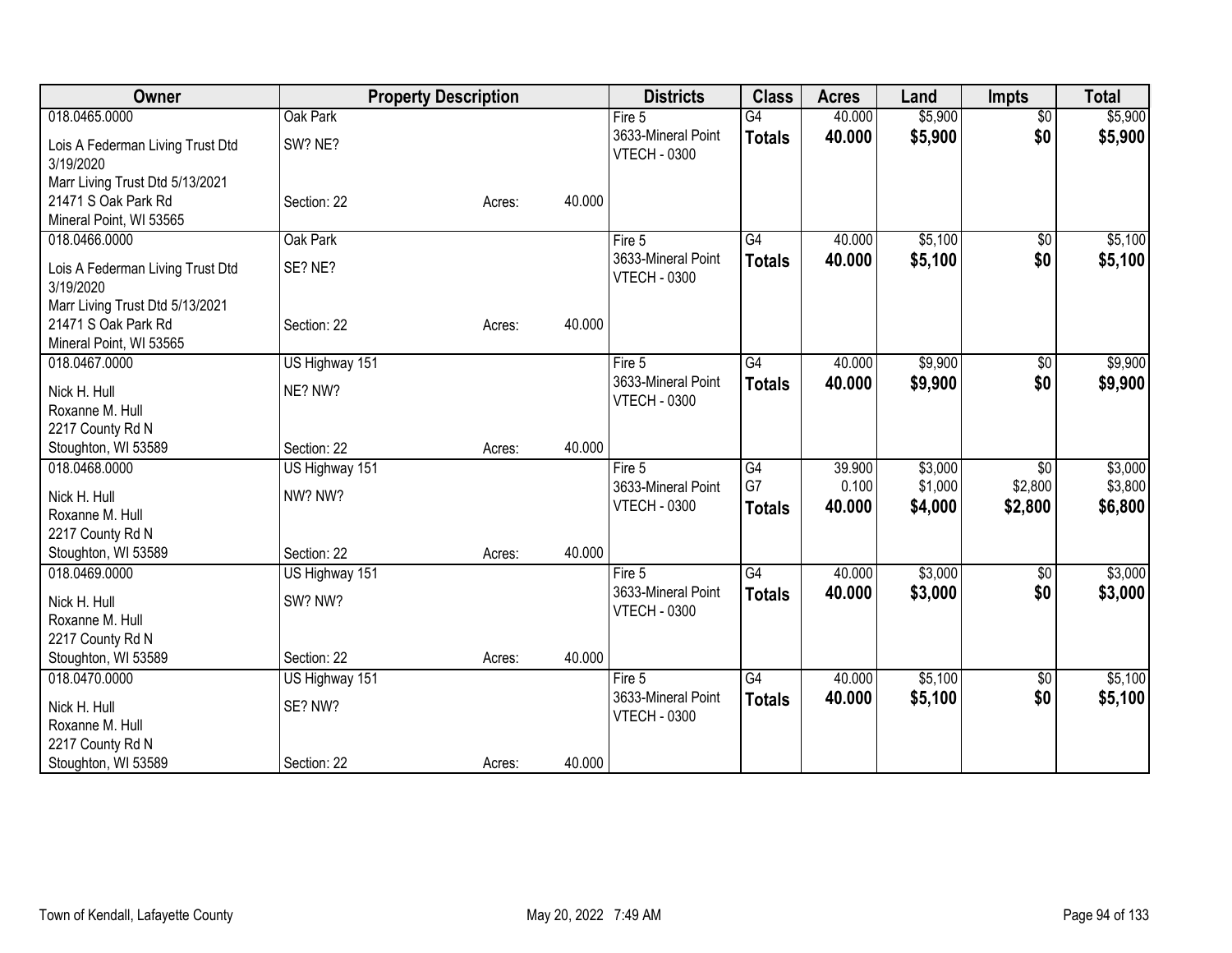| Owner                                         | <b>Property Description</b>                                                               | <b>Districts</b>                          | <b>Class</b>         | <b>Acres</b>   | Land              | <b>Impts</b>    | <b>Total</b>      |
|-----------------------------------------------|-------------------------------------------------------------------------------------------|-------------------------------------------|----------------------|----------------|-------------------|-----------------|-------------------|
| 018.0471.0000                                 | Oak Park                                                                                  | Fire 5                                    | $\overline{G4}$      | 40.000         | \$4,400           | $\overline{50}$ | \$4,400           |
| Lois A Federman Living Trust Dtd<br>3/19/2020 | NE? SW?                                                                                   | 3633-Mineral Point<br><b>VTECH - 0300</b> | <b>Totals</b>        | 40.000         | \$4,400           | \$0             | \$4,400           |
| Marr Living Trust Dtd 5/13/2021               |                                                                                           |                                           |                      |                |                   |                 |                   |
| 21471 S Oak Park Rd                           | Section: 22<br>40.000<br>Acres:                                                           |                                           |                      |                |                   |                 |                   |
| Mineral Point, WI 53565<br>018.0472.0000      | Oak Park                                                                                  | Fire 5                                    | G4                   | 39.900         | \$3,900           | $\overline{50}$ | \$3,900           |
|                                               |                                                                                           | 3633-Mineral Point                        | G7                   | 0.100          | \$1,000           | \$2,800         | \$3,800           |
| Nick H. Hull                                  | NW? SW?                                                                                   | <b>VTECH - 0300</b>                       | <b>Totals</b>        | 40.000         | \$4,900           | \$2,800         | \$7,700           |
| Roxanne M. Hull                               |                                                                                           |                                           |                      |                |                   |                 |                   |
| 2217 County Rd N<br>Stoughton, WI 53589       | 40.000<br>Section: 22<br>Acres:                                                           |                                           |                      |                |                   |                 |                   |
| 018.0473.0000                                 | Oak Park                                                                                  | Fire 5                                    | G4                   | 40.000         | \$5,500           | \$0             | \$5,500           |
|                                               |                                                                                           | 3633-Mineral Point                        | <b>Totals</b>        | 40.000         | \$5,500           | \$0             | \$5,500           |
| Nick H. Hull                                  | SW? SW?                                                                                   | <b>VTECH - 0300</b>                       |                      |                |                   |                 |                   |
| Roxanne M. Hull                               |                                                                                           |                                           |                      |                |                   |                 |                   |
| 2217 County Rd N<br>Stoughton, WI 53589       | 40.000<br>Section: 22<br>Acres:                                                           |                                           |                      |                |                   |                 |                   |
| 018.0474.0000                                 | Oak Park                                                                                  | Fire 5                                    | G4                   | 39.000         | \$6,100           | \$0             | \$6,100           |
|                                               |                                                                                           | 3633-Mineral Point                        | G7                   | 1.000          | \$7,500           | \$8,200         | \$15,700          |
| Lois A Federman Living Trust Dtd<br>3/19/2020 | SE? SW?                                                                                   | <b>VTECH - 0300</b>                       | <b>Totals</b>        | 40,000         | \$13,600          | \$8,200         | \$21,800          |
| Marr Living Trust Dtd 5/13/2021               |                                                                                           |                                           |                      |                |                   |                 |                   |
| 21471 S Oak Park Rd                           | 40.000<br>Section: 22<br>Acres:                                                           |                                           |                      |                |                   |                 |                   |
| Mineral Point, WI 53565<br>018.0475.1000      | Oak Park                                                                                  |                                           | G4                   | 1.000          | \$300             |                 | \$300             |
|                                               |                                                                                           | Fire 5<br>3633-Mineral Point              | <b>Totals</b>        | 1.000          | \$300             | \$0<br>\$0      | \$300             |
| Lois A Federman Living Trust Dtd<br>3/19/2020 | PART NE? SE? LYING IN THE FOLLOWING: BEG AT<br>NWCOR NE? SE? SEC 22 T4N R2E;EAST 160 RDS, | <b>VTECH - 0300</b>                       |                      |                |                   |                 |                   |
| Marr Living Trust Dtd 5/13/2021               | M/L, SOUTH 2 RDS; WEST 160 RDS, M/L; NORTH 2                                              |                                           |                      |                |                   |                 |                   |
| 21471 S Oak Park Rd                           | 1.000<br>Section: 22<br>Acres:                                                            |                                           |                      |                |                   |                 |                   |
| Mineral Point, WI 53565                       |                                                                                           |                                           |                      |                |                   |                 |                   |
| 018.0475.2000                                 | Oak Park                                                                                  | Fire 5                                    | G4                   | 34.700         | \$6,100           | $\sqrt[6]{3}$   | \$6,100           |
| Lois A Federman Living Trust Dtd              | NE? SE? EXC COM NWCOR NE? SE? SEC 22; EAST                                                | 3633-Mineral Point<br><b>VTECH - 0300</b> | G <sub>5</sub><br>G7 | 1.000<br>2.000 | \$500<br>\$15,000 | \$0<br>\$27,300 | \$500<br>\$42,300 |
| 3/19/2020                                     | ON NORTH BOUNDARY LINE OF SAID FORTY ACRE                                                 |                                           | <b>Totals</b>        | 37.700         | \$21,600          | \$27,300        | \$48,900          |
| Marr Living Trust Dtd 5/13/2021               | TRACT & EAST ON THE NORTH BOUNDARY LINE OF                                                |                                           |                      |                |                   |                 |                   |
| 21471 S Oak Park Rd                           | 37.700<br>Section: 22<br>Acres:                                                           |                                           |                      |                |                   |                 |                   |
| Mineral Point, WI 53565                       |                                                                                           |                                           |                      |                |                   |                 |                   |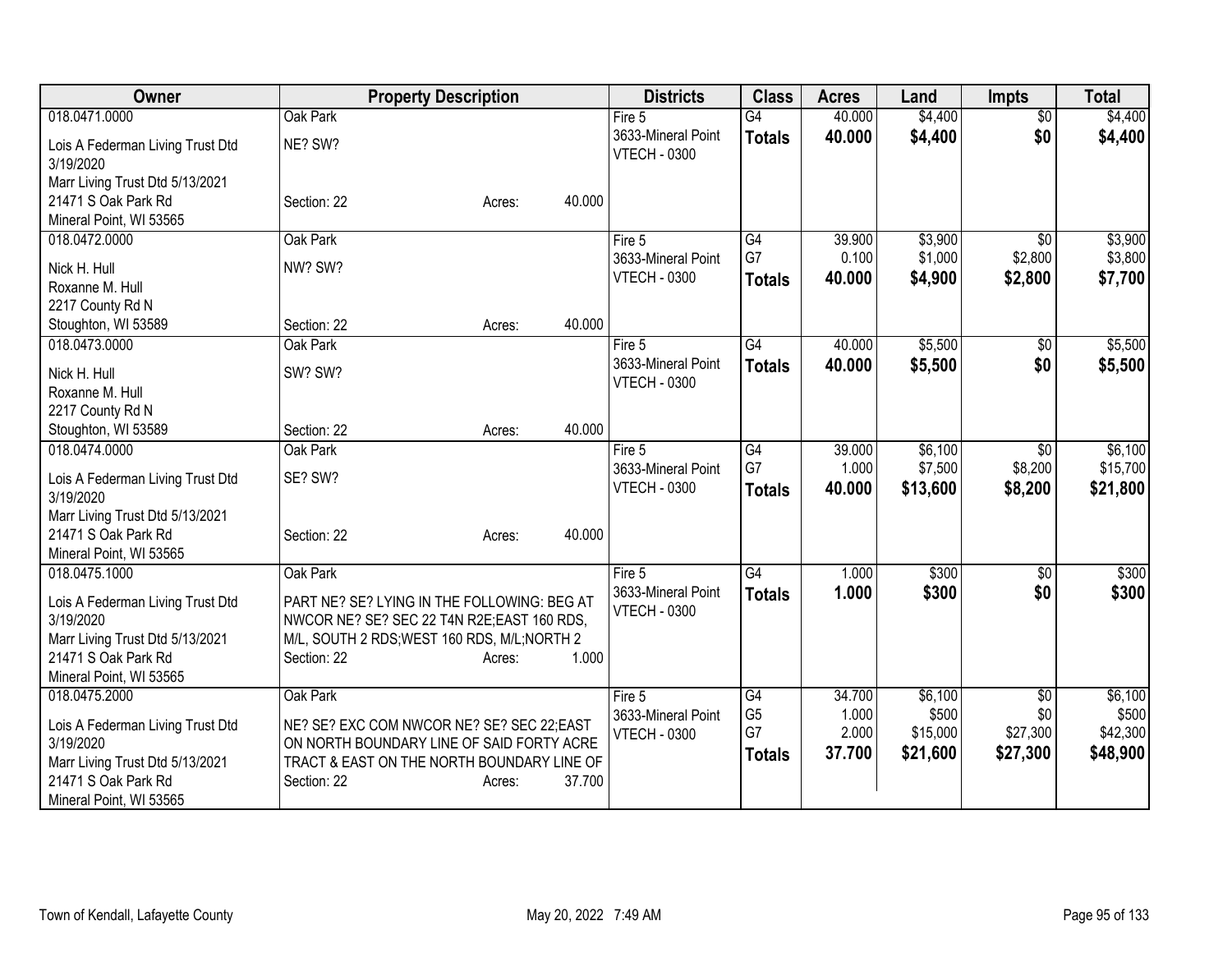| Owner                                                                                  | <b>Property Description</b>                                                                                                      |        |        | <b>Districts</b>                                      | <b>Class</b>                                       | <b>Acres</b>              | Land                           | <b>Impts</b>                  | <b>Total</b>                   |
|----------------------------------------------------------------------------------------|----------------------------------------------------------------------------------------------------------------------------------|--------|--------|-------------------------------------------------------|----------------------------------------------------|---------------------------|--------------------------------|-------------------------------|--------------------------------|
| 018.0475.3000                                                                          | 21471 Oak Park Rd                                                                                                                |        |        | Fire 5                                                | $\overline{G}$                                     | 1.300                     | \$13,000                       | \$225,400                     | \$238,400                      |
| Marr Living Trust Dtd 5/13/2021<br>21471 S Oak Park Rd<br>Mineral Point, WI 53565-8723 | PART NE? SE? COM NECOR NE? SE? SEC<br>22;N89?48'57"W 1333.06' TO NWCOR THEREOF &<br>POB;S89?48'57"E ON NLI THEREOF 68.03' TO C/L |        |        | 3633-Mineral Point<br><b>VTECH - 0300</b>             | <b>Totals</b>                                      | 1.300                     | \$13,000                       | \$225,400                     | \$238,400                      |
|                                                                                        | Section: 22                                                                                                                      | Acres: | 1.300  |                                                       |                                                    |                           |                                |                               |                                |
| 018.0476.0000<br>Lois A Federman Living Trust Dtd<br>3/19/2020                         | Oak Park<br>NW? SE?                                                                                                              |        |        | Fire $5$<br>3633-Mineral Point<br><b>VTECH - 0300</b> | $\overline{G4}$<br>G <sub>5</sub><br><b>Totals</b> | 39.000<br>1.000<br>40.000 | \$5,800<br>\$500<br>\$6,300    | $\overline{50}$<br>\$0<br>\$0 | \$5,800<br>\$500<br>\$6,300    |
| Marr Living Trust Dtd 5/13/2021<br>21471 S Oak Park Rd<br>Mineral Point, WI 53565      | Section: 22                                                                                                                      | Acres: | 40.000 |                                                       |                                                    |                           |                                |                               |                                |
| 018.0477.0000<br>Lois A Federman Living Trust Dtd<br>3/19/2020                         | Oak Park<br>SW? SE?                                                                                                              |        |        | Fire 5<br>3633-Mineral Point<br><b>VTECH - 0300</b>   | G4<br><b>Totals</b>                                | 40.000<br>40.000          | \$4,500<br>\$4,500             | $\sqrt{6}$<br>\$0             | \$4,500<br>\$4,500             |
| Marr Living Trust Dtd 5/13/2021<br>21471 S Oak Park Rd<br>Mineral Point, WI 53565      | Section: 22                                                                                                                      | Acres: | 40.000 |                                                       |                                                    |                           |                                |                               |                                |
| 018.0478.0000                                                                          | Oak Park                                                                                                                         |        |        | Fire 5                                                | $\overline{G4}$                                    | 40.000                    | \$3,000                        | \$0                           | \$3,000                        |
| Lois A Federman Living Trust Dtd<br>3/19/2020                                          | SE? SE?                                                                                                                          |        |        | 3633-Mineral Point<br><b>VTECH - 0300</b>             | <b>Totals</b>                                      | 40.000                    | \$3,000                        | \$0                           | \$3,000                        |
| Marr Living Trust Dtd 5/13/2021<br>21471 S Oak Park Rd<br>Mineral Point, WI 53565      | Section: 22                                                                                                                      | Acres: | 40.000 |                                                       |                                                    |                           |                                |                               |                                |
| 018.0479.0000                                                                          | Oak Park                                                                                                                         |        |        | Fire 5                                                | $\overline{G4}$                                    | 34.000                    | \$8,600                        | \$0                           | \$8,600                        |
| Mark J. Steffes<br>Brenda S. Steffes<br>565 Old Hwy Rd                                 | NE? NE?                                                                                                                          |        |        | 3633-Mineral Point<br><b>VTECH - 0300</b>             | G <sub>5</sub><br>G7<br><b>Totals</b>              | 5.000<br>1.000<br>40.000  | \$2,500<br>\$7,500<br>\$18,600 | \$0<br>\$1,900<br>\$1,900     | \$2,500<br>\$9,400<br>\$20,500 |
| Mineral Point, WI 53565                                                                | Section: 23                                                                                                                      | Acres: | 40.000 |                                                       |                                                    |                           |                                |                               |                                |
| 018.0480.0000<br>Schmitz Irrevocable<br>Trust Dated 1/2/2008<br>21242 Oak Park Rd      | Oak Park<br>(ERROR ON DEED) NW? NE? EXC LANDS FOR HWY<br>PER VOL 206D P362                                                       |        |        | Fire 5<br>3633-Mineral Point<br><b>VTECH - 0300</b>   | G4<br>G <sub>5</sub><br><b>Totals</b>              | 33.000<br>5.520<br>38.520 | \$8,600<br>\$2,800<br>\$11,400 | \$0<br>\$0<br>\$0             | \$8,600<br>\$2,800<br>\$11,400 |
| Mineral Point, WI 53565                                                                | Section: 23                                                                                                                      | Acres: | 38.520 |                                                       |                                                    |                           |                                |                               |                                |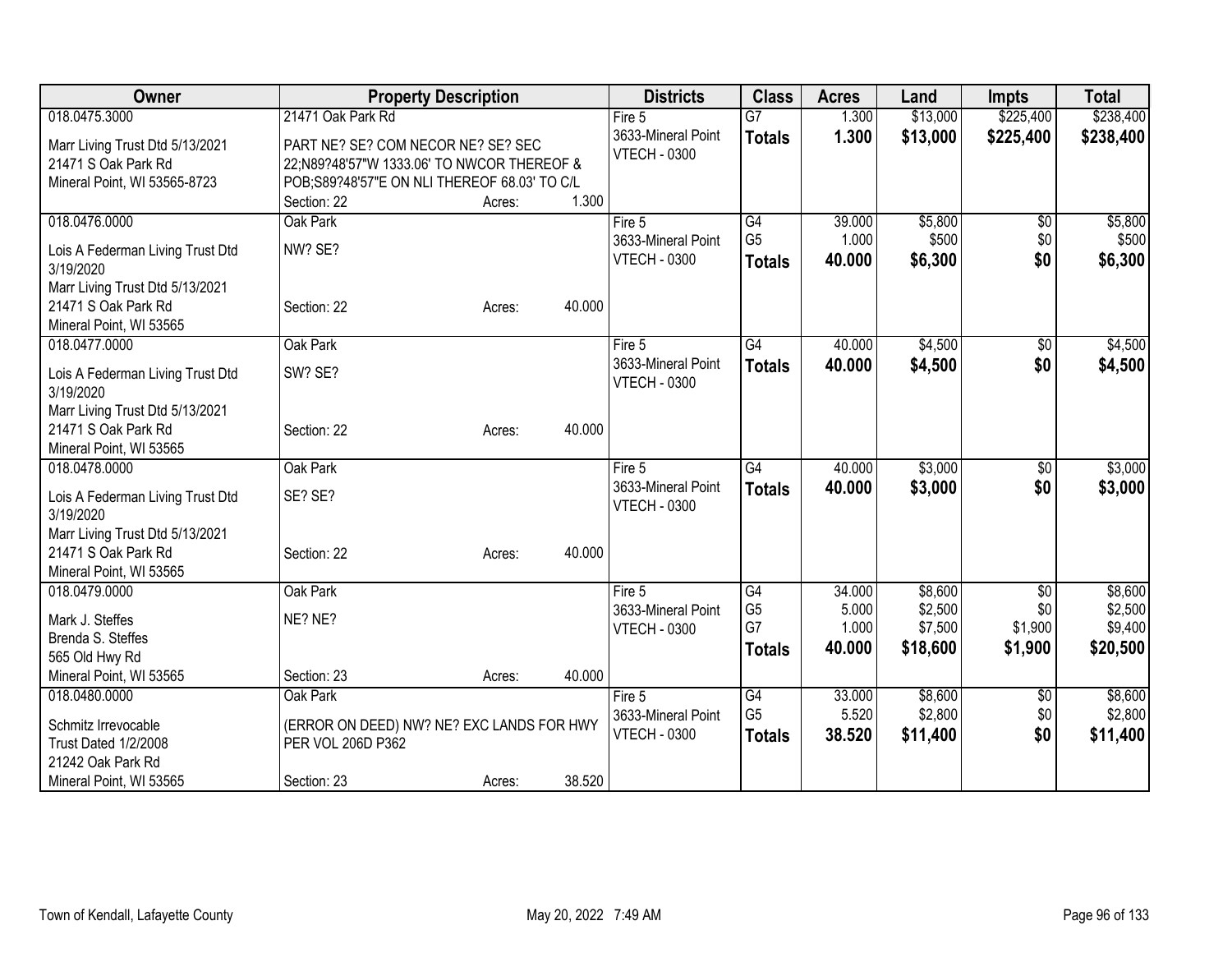| Owner                                     |                                          | <b>Property Description</b> |        | <b>Districts</b>                          | <b>Class</b>                      | <b>Acres</b>    | Land                   | <b>Impts</b>           | <b>Total</b>       |
|-------------------------------------------|------------------------------------------|-----------------------------|--------|-------------------------------------------|-----------------------------------|-----------------|------------------------|------------------------|--------------------|
| 018.0480.1000<br>Town of Kendall          | LANDS FOR HWY PER VOL 206D P362          |                             |        | Fire 5<br>3633-Mineral Point              | $\overline{X4}$<br><b>Totals</b>  | 1.480<br>1.480  | $\overline{50}$<br>\$0 | $\overline{60}$<br>\$0 | $\sqrt{50}$<br>\$0 |
| Unknown<br>Mineral Point, WI 53565        |                                          |                             |        | <b>VTECH - 0300</b>                       |                                   |                 |                        |                        |                    |
|                                           | Section: 23                              | Acres:                      | 1.480  |                                           |                                   |                 |                        |                        |                    |
| 018.0481.0000                             | Oak Park                                 |                             |        | Fire $5$                                  | G4<br>G <sub>5</sub>              | 38.000<br>2.000 | \$5,900<br>\$1,000     | \$0<br>\$0             | \$5,900<br>\$1,000 |
| Glenn E. Kinch                            | SW? NE?                                  |                             |        | 3633-Mineral Point<br><b>VTECH - 0300</b> | <b>Totals</b>                     | 40.000          | \$6,900                | \$0                    | \$6,900            |
| Sara J. Kinch                             |                                          |                             |        |                                           |                                   |                 |                        |                        |                    |
| 21600 Oak Park Rd                         |                                          |                             |        |                                           |                                   |                 |                        |                        |                    |
| Mineral Point, WI 53565<br>018.0482.0000  | Section: 23<br>Oak Park                  | Acres:                      | 40.000 | Fire 5                                    | 5M                                | 2.000           | \$2,800                |                        | \$2,800            |
|                                           |                                          |                             |        | 3633-Mineral Point                        | G4                                | 33.000          | \$7,600                | \$0<br>\$0             | \$7,600            |
| Mark J. Steffes                           | SE? NE?                                  |                             |        | <b>VTECH - 0300</b>                       | G <sub>5</sub>                    | 5.000           | \$2,500                | \$0                    | \$2,500            |
| Brenda S. Steffes                         |                                          |                             |        |                                           | <b>Totals</b>                     | 40.000          | \$12,900               | \$0                    | \$12,900           |
| 565 Old Hwy Rd<br>Mineral Point, WI 53565 | Section: 23                              | Acres:                      | 40.000 |                                           |                                   |                 |                        |                        |                    |
| 018.0483.0000                             | Oak Park                                 |                             |        | Fire 5                                    | G4                                | 37.000          | \$9,700                | \$0                    | \$9,700            |
|                                           |                                          |                             |        | 3633-Mineral Point                        | G <sub>5</sub>                    | 3.000           | \$1,100                | \$0                    | \$1,100            |
| Tabitha M. Steffes<br>195 County Rd O     | NE4 NW4                                  |                             |        | <b>VTECH - 0300</b>                       | <b>Totals</b>                     | 40.000          | \$10,800               | \$0                    | \$10,800           |
| Mineral Point, WI 53565                   |                                          |                             |        |                                           |                                   |                 |                        |                        |                    |
|                                           | Section: 23                              | Acres:                      | 40.000 |                                           |                                   |                 |                        |                        |                    |
| 018.0484.0000                             | Oak Park                                 |                             |        | Fire $5$                                  | G4                                | 20.000          | \$4,600                | \$0                    | \$4,600            |
| Tabitha M. Steffes                        | NW4 NW4                                  |                             |        | 3633-Mineral Point                        | G <sub>5</sub>                    | 20.000          | \$2,000                | \$0                    | \$2,000            |
| 195 County Rd O                           |                                          |                             |        | <b>VTECH - 0300</b>                       | <b>Totals</b>                     | 40.000          | \$6,600                | \$0                    | \$6,600            |
| Mineral Point, WI 53565                   |                                          |                             |        |                                           |                                   |                 |                        |                        |                    |
|                                           | Section: 23                              | Acres:                      | 40.000 |                                           |                                   |                 |                        |                        |                    |
| 018.0485.0000                             | Oak Park                                 |                             |        | Fire 5                                    | $\overline{G4}$                   | 39.000          | \$3,000                | $\overline{50}$        | \$3,000            |
| Lois A Federman Living Trust Dtd          | SW? NW?                                  |                             |        | 3633-Mineral Point                        | G <sub>5</sub>                    | 1.000           | \$500                  | \$0                    | \$500              |
| 3/19/2020                                 |                                          |                             |        | <b>VTECH - 0300</b>                       | <b>Totals</b>                     | 40.000          | \$3,500                | \$0                    | \$3,500            |
| Marr Living Trust Dtd 5/13/2021           |                                          |                             |        |                                           |                                   |                 |                        |                        |                    |
| 21471 S Oak Park Rd                       | Section: 23                              | Acres:                      | 40.000 |                                           |                                   |                 |                        |                        |                    |
| Mineral Point, WI 53565                   | Oak Park                                 |                             |        |                                           |                                   |                 | \$500                  |                        |                    |
| 018.0486.1000                             |                                          |                             |        | Fire 5<br>3633-Mineral Point              | $\overline{G5}$<br>G <sub>6</sub> | 1.000<br>2.000  | \$4,400                | \$0<br>\$0             | \$500<br>\$4,400   |
| Tabitha M. Steffes                        | THAT PART SE4 NW4 LYING NORTHWEST OF HWY |                             |        | <b>VTECH - 0300</b>                       | <b>Totals</b>                     | 3.000           | \$4,900                | \$0                    | \$4,900            |
| 195 County Rd O                           |                                          |                             |        |                                           |                                   |                 |                        |                        |                    |
| Mineral Point, WI 53565                   | Section: 23                              | Acres:                      | 3.000  |                                           |                                   |                 |                        |                        |                    |
|                                           |                                          |                             |        |                                           |                                   |                 |                        |                        |                    |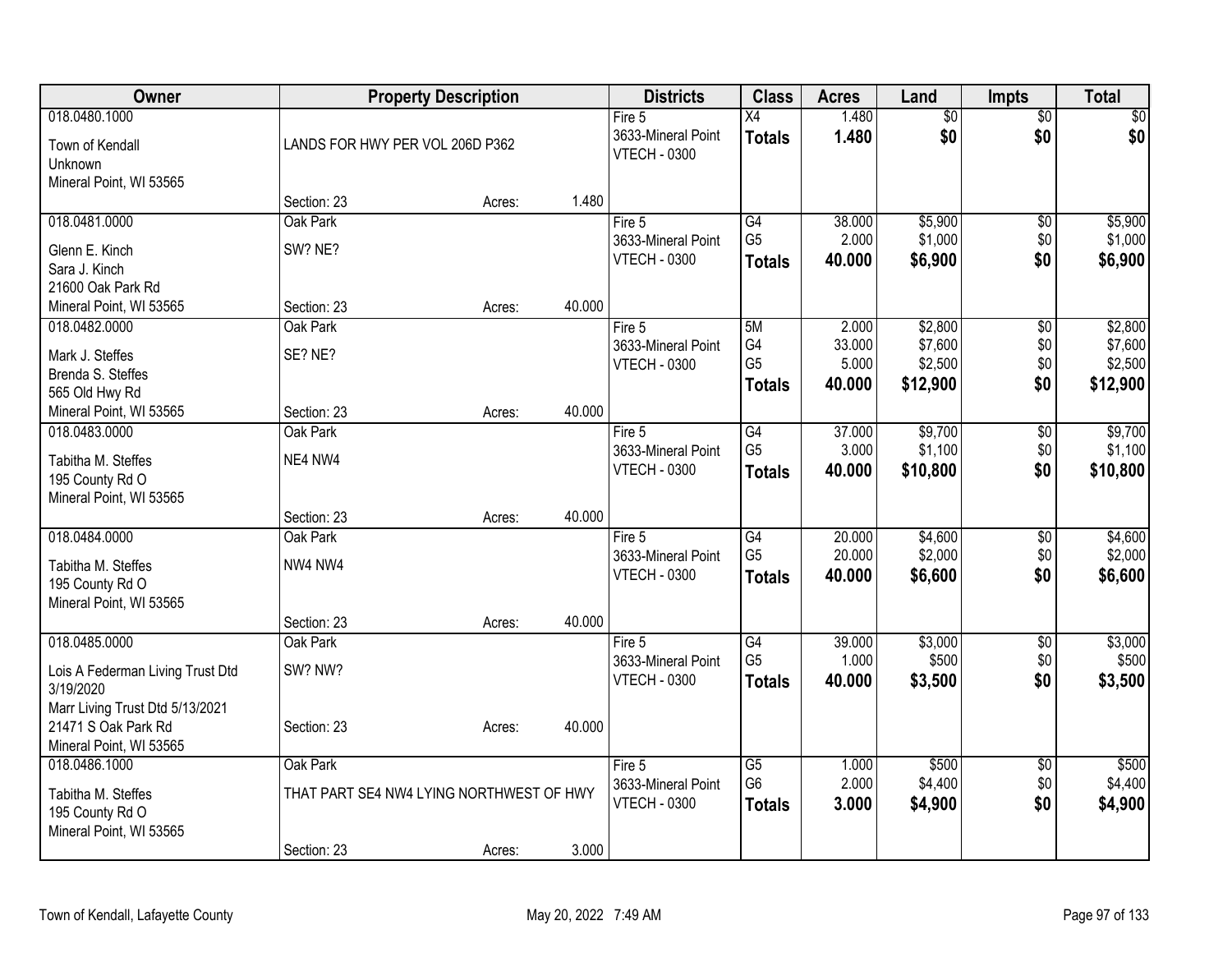| Owner                                                  | <b>Property Description</b>                     | <b>Districts</b>    | <b>Class</b>    | <b>Acres</b> | Land     | Impts           | <b>Total</b> |
|--------------------------------------------------------|-------------------------------------------------|---------------------|-----------------|--------------|----------|-----------------|--------------|
| 018.0486.2000                                          | 21600 Oak Park Rd                               | Fire 5              | G4              | 31.800       | \$5,500  | $\overline{50}$ | \$5,500      |
| Glenn E. Kinch                                         | SE? NW? EXC THAT PART LYING NORTHWEST OF        | 3633-Mineral Point  | G <sub>5</sub>  | 2.000        | \$100    | \$0             | \$100        |
| Sara J. Kinch                                          | HWY & ALSO EXC COM W? COR SEC 23;N89?40'37"E    | <b>VTECH - 0300</b> | G7              | 2.000        | \$20,000 | \$304,200       | \$324,200    |
| 21600 Oak Park Rd                                      | ALG E-W? LI SEC 23, 1343.04' TO WLI SE?         |                     | <b>Totals</b>   | 35.800       | \$25,600 | \$304,200       | \$329,800    |
| Mineral Point, WI 53565                                | 35.800<br>Section: 23<br>Acres:                 |                     |                 |              |          |                 |              |
| 018.0486.2100                                          | 21674 Oak Park Rd                               | Fire 5              | $\overline{G1}$ | 1.200        | \$16,800 | \$158,300       | \$175,100    |
| Kevin D. Kinch                                         | PART SE? NW? COM W? COR SEC 23;N89?40'37"E      | 3633-Mineral Point  | <b>Totals</b>   | 1.200        | \$16,800 | \$158,300       | \$175,100    |
| Andrea K. Kinch                                        | ALG E-W? LI SEC 23, 1343.04' TO WLI SE?         | <b>VTECH - 0300</b> |                 |              |          |                 |              |
| 21674 Oak Park Rd                                      | NW?;N0?07'54"E ALG SAID WLI 768.13';S81?48'48"E |                     |                 |              |          |                 |              |
| Mineral Point, WI 53565                                | 1.200<br>Section: 23<br>Acres:                  |                     |                 |              |          |                 |              |
| 018.0487.0000                                          | Oak Park                                        | Fire $5$            | G4              | 40.000       | \$6,900  | $\overline{50}$ | \$6,900      |
|                                                        |                                                 | 3633-Mineral Point  |                 | 40.000       | \$6,900  | \$0             | \$6,900      |
| Glenn E. Kinch                                         | NE? SW?                                         | <b>VTECH - 0300</b> | <b>Totals</b>   |              |          |                 |              |
| Sara J. Kinch                                          |                                                 |                     |                 |              |          |                 |              |
| 21600 Oak Park Rd                                      |                                                 |                     |                 |              |          |                 |              |
| Mineral Point, WI 53565                                | 40.000<br>Section: 23<br>Acres:                 |                     |                 |              |          |                 |              |
| 018.0488.1000                                          | Oak Park                                        | Fire 5              | $\overline{G4}$ | 1.000        | \$100    | $\overline{50}$ | \$100        |
| Lois A Federman Living Trust Dtd                       | PART NW? SW? LYING IN THE FOLLOWING: BEG AT     | 3633-Mineral Point  | <b>Totals</b>   | 1.000        | \$100    | \$0             | \$100        |
| 3/19/2020                                              | NWCOR NE? SE? SEC 22 T4N R2E;EAST 160 RDS,      | <b>VTECH - 0300</b> |                 |              |          |                 |              |
| Marr Living Trust Dtd 5/13/2021                        | M/L, SOUTH 2 RDS; WEST 160 RDS, M/L; NORTH 2    |                     |                 |              |          |                 |              |
| 21471 S Oak Park Rd                                    | 1.000<br>Section: 23<br>Acres:                  |                     |                 |              |          |                 |              |
| Mineral Point, WI 53565                                |                                                 |                     |                 |              |          |                 |              |
| 018.0488.2000                                          | Oak Park                                        | Fire 5              | G4              | 38.000       | \$7,100  | \$0             | \$7,100      |
|                                                        |                                                 | 3633-Mineral Point  | G <sub>5</sub>  | 1.000        | \$500    | \$0             | \$500        |
| Lois A Federman Living Trust Dtd                       | NW? SW? EXC COM NWCOR NE? SE? SEC 22;EAST       | <b>VTECH - 0300</b> | <b>Totals</b>   | 39.000       | \$7,600  | \$0             | \$7,600      |
| 3/19/2020                                              | ON NORTH BOUNDARY LINE OF SAID FORTY ACRE       |                     |                 |              |          |                 |              |
| Marr Living Trust Dtd 5/13/2021<br>21471 S Oak Park Rd | TRACT & EAST ON THE NORTH BOUNDARY LINE OF      |                     |                 |              |          |                 |              |
|                                                        | Section: 23<br>39.000<br>Acres:                 |                     |                 |              |          |                 |              |
| Mineral Point, WI 53565<br>018.0489.0000               | Oak Park                                        | Fire 5              | G4              | 35.700       | \$4,600  | $\overline{50}$ | \$4,600      |
|                                                        |                                                 | 3633-Mineral Point  | G <sub>5</sub>  | 1.000        | \$500    | \$0             | \$500        |
| <b>Marr Living Trust</b>                               | (DOC 360516 IS MISSING EXCPTION FOR SELL OFF    | <b>VTECH - 0300</b> |                 | 36.700       | \$5,100  | \$0             | \$5,100      |
| c/o Michael J & Joyce Marr (3/4)                       | AT DOC 307317) SW? SW? EXC ALL THAT PART OF     |                     | <b>Totals</b>   |              |          |                 |              |
| 21471 S Oak Park Rd                                    | SW? SW? LYING SOUTH & EAST OF C/L OF TOWN       |                     |                 |              |          |                 |              |
| Mineral Point, WI 53565-8723                           | 36.700<br>Section: 23<br>Acres:                 |                     |                 |              |          |                 |              |
| 018.0490.1000                                          | Oak Park Rd                                     | Fire $5$            | 5M              | 3.000        | \$3,800  | $\overline{50}$ | \$3,800      |
| Colleen Olthafer                                       | LOT 1 CSM 818                                   | 3633-Mineral Point  | G4              | 36.900       | \$9,500  | \$0             | \$9,500      |
| 118 Chander St Apt 5                                   |                                                 | <b>VTECH - 0300</b> | G <sub>5</sub>  | 0.650        | \$100    | \$0             | \$100        |
| Boston, MA 02116                                       |                                                 |                     | <b>Totals</b>   | 40.550       | \$13,400 | \$0             | \$13,400     |
|                                                        | 40.550<br>Section: 23<br>Acres:                 |                     |                 |              |          |                 |              |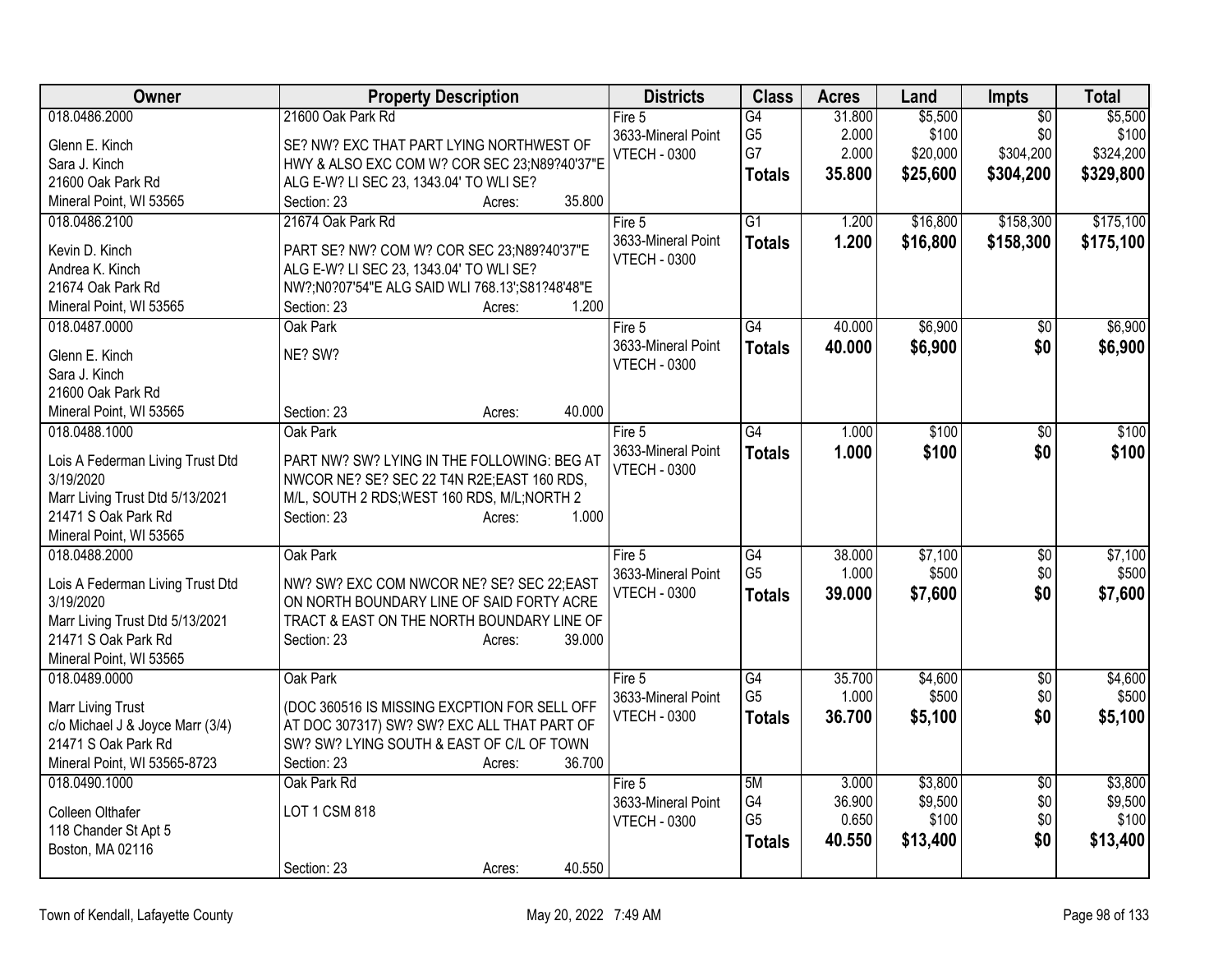| Owner                   |                                                  | <b>Property Description</b> | <b>Districts</b>                          | <b>Class</b>         | <b>Acres</b>    | Land           | <b>Impts</b>      | <b>Total</b>   |
|-------------------------|--------------------------------------------------|-----------------------------|-------------------------------------------|----------------------|-----------------|----------------|-------------------|----------------|
| 018.0490.2000           | 21170 Oak Park Rd                                |                             | Fire 5                                    | $\overline{G1}$      | 1.000           | \$15,000       | \$108,600         | \$123,600      |
| Colleen Olthafer        | LOT 2 CSM 818                                    |                             | 3633-Mineral Point                        | G4                   | 1.180           | \$400          | \$0               | \$400          |
| 118 Chander St Apt 5    |                                                  |                             | <b>VTECH - 0300</b>                       | <b>Totals</b>        | 2.180           | \$15,400       | \$108,600         | \$124,000      |
| Boston, MA 02116        |                                                  |                             |                                           |                      |                 |                |                   |                |
|                         | Section: 23                                      | Acres:                      | 2.180                                     |                      |                 |                |                   |                |
| 018.0491.0000           | Oak Park                                         |                             | Fire 5                                    | 5M                   | 31.000          | \$43,400       | $\overline{50}$   | \$43,400       |
| Mark J. Steffes         | NE? SE? AS LYING IN THE FOLLOWING: BEG E? COF    |                             | 3633-Mineral Point                        | G4                   | 9.000           | \$2,400        | \$0               | \$2,400        |
| Brenda S. Steffes       | SEC 23 T4N R2E; S89?40'37"W 1327.63' TO NWCOR E  |                             | <b>VTECH - 0300</b>                       | Totals               | 40.000          | \$45,800       | \$0               | \$45,800       |
| 565 Old Hwy Rd          | SE? SEC 23;S0?31'22"W 2647.79' TO SWCOR          |                             |                                           |                      |                 |                |                   |                |
| Mineral Point, WI 53565 | Section: 23                                      | 40.000<br>Acres:            |                                           |                      |                 |                |                   |                |
| 018.0492.0000           | 21242 Oak Park Rd                                |                             | Fire 5                                    | G4                   | 39.000          | \$4,300        | $\sqrt{50}$       | \$4,300        |
|                         |                                                  |                             | 3633-Mineral Point                        | G7                   | 1.000           | \$10,000       | \$95,200          | \$105,200      |
| Schmitz Irrevocable     | NW? SE?                                          |                             | <b>VTECH - 0300</b>                       | Totals               | 40.000          | \$14,300       | \$95,200          | \$109,500      |
| Trust Dated 1/2/2008    |                                                  |                             |                                           |                      |                 |                |                   |                |
| 21242 Oak Park Rd       |                                                  | 40.000                      |                                           |                      |                 |                |                   |                |
| Mineral Point, WI 53565 | Section: 23                                      | Acres:                      |                                           |                      |                 |                |                   |                |
| 018.0493.0000           | Oak Park Rd                                      |                             | Fire 5<br>3633-Mineral Point              | G4<br>G <sub>5</sub> | 39.000<br>0.350 | \$6,300<br>\$0 | $\sqrt{6}$<br>\$0 | \$6,300<br>\$0 |
| Schmitz Irrevocable     | SW? SE? EXC BEG S? COR SEC 23;N00?16'39"E        |                             | <b>VTECH - 0300</b>                       | G7                   | 1.000           | \$7,500        | \$14,100          | \$21,600       |
| Trust Dated 1/2/2008    | 1296.86' ALG WLI SW? SE?;N89?50'45"E 14.51' TO A |                             |                                           |                      |                 |                |                   |                |
| 21242 Oak Park Rd       | CORNER POST;S00?01'39"W 1296.68' ALG EXISTING    |                             |                                           | <b>Totals</b>        | 40.350          | \$13,800       | \$14,100          | \$27,900       |
| Mineral Point, WI 53565 | Section: 23                                      | 40.350<br>Acres:            |                                           |                      |                 |                |                   |                |
| 018.0494.0000           | Oak Park Rd                                      |                             | Fire 5                                    | 5M                   | 39.000          | \$54,600       | $\overline{30}$   | \$54,600       |
| Mark J. Steffes         | SE? SE? AS LYING IN THE FOLLOWING: BEG E? COF    |                             | 3633-Mineral Point                        | G4                   | 1.000           | \$300          | \$0               | \$300          |
| Brenda S. Steffes       | SEC 23 T4N R2E; S89?40'37"W 1327.63' TO NWCOR E  |                             | <b>VTECH - 0300</b>                       | <b>Totals</b>        | 40.000          | \$54,900       | \$0               | \$54,900       |
| 565 Old Hwy Rd          | SE? SEC 23;S0?31'22"W 2647.79' TO SWCOR          |                             |                                           |                      |                 |                |                   |                |
| Mineral Point, WI 53565 | Section: 23                                      | 40.000<br>Acres:            |                                           |                      |                 |                |                   |                |
| 018.0495.0000           | County Rd O                                      |                             | Fire 5                                    | G4                   | 1.720           | \$100          | $\overline{30}$   | \$100          |
|                         |                                                  |                             | 3633-Mineral Point                        | G7                   | 1.000           | \$7,500        | \$15,000          | \$22,500       |
| Robert A. May           | NE? NE? EXC CSM 31 & ALSO EXC COM NECOR SEC      |                             | <b>VTECH - 0300</b>                       | <b>Totals</b>        | 2.720           | \$7,600        | \$15,000          | \$22,600       |
| 21720 County Rd O       | 24 T4N R2E; S89?59'36"W 230.53' ALG NLI THEREOF  |                             |                                           |                      |                 |                |                   |                |
| Mineral Point, WI 53565 | TO POB;S42?31'26"E 1003.58';S52?32'03"E          |                             | 2.720                                     |                      |                 |                |                   |                |
|                         | Section: 24                                      | Acres:                      |                                           |                      |                 |                |                   |                |
| 018.0495.1000           | County Rd O                                      |                             | Fire 5                                    | $\overline{G4}$      | 20.670          | \$5,400        | $\overline{50}$   | \$5,400        |
| Tabitha M. Steffes      | ALL THAT PART OF THE FOLLOWING LYING IN THE      |                             | 3633-Mineral Point<br><b>VTECH - 0300</b> | <b>Totals</b>        | 20.670          | \$5,400        | \$0               | \$5,400        |
| 195 County Rd O         | NE? NE? TOWN OF KENDALL: LOT 1 CSM 31 & ALSO     |                             |                                           |                      |                 |                |                   |                |
| Mineral Point, WI 53565 | PART W? NW? SEC 19 T4N R3E & PART E? NE? SEC     |                             |                                           |                      |                 |                |                   |                |
|                         | Section: 24                                      | 20.670<br>Acres:            |                                           |                      |                 |                |                   |                |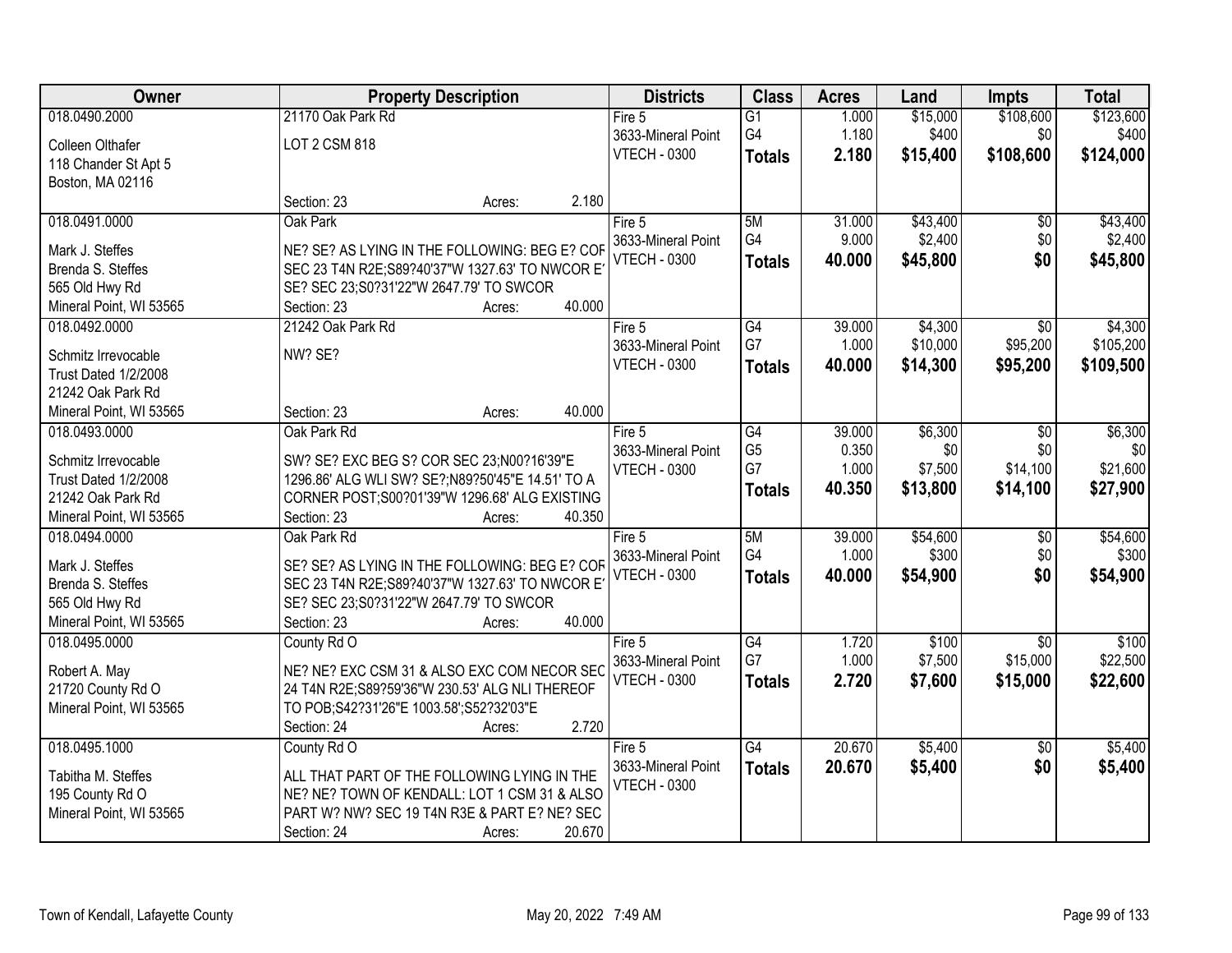| Owner                                        | <b>Property Description</b>                                                                     | <b>Districts</b>    | <b>Class</b>    | <b>Acres</b> | Land     | <b>Impts</b>    | <b>Total</b> |
|----------------------------------------------|-------------------------------------------------------------------------------------------------|---------------------|-----------------|--------------|----------|-----------------|--------------|
| 018.0495.2000                                | County Rd O                                                                                     | Fire 5              | G4              | 16.190       | \$2,300  | $\overline{50}$ | \$2,300      |
| Tabitha M. Steffes                           | ALL THAT PART NE? NE? SEC 24 LYING IN THE                                                       | 3633-Mineral Point  | <b>Totals</b>   | 16.190       | \$2,300  | \$0             | \$2,300      |
| 195 County Rd O                              | FOLLOWING: COM E? COR SEC 24 T4N                                                                | <b>VTECH - 0300</b> |                 |              |          |                 |              |
| Mineral Point, WI 53565                      | R2E;N89?53'00"W 208.48' ALG E-W? LI SAID SEC 24                                                 |                     |                 |              |          |                 |              |
|                                              | 16.190<br>Section: 24<br>Acres:                                                                 |                     |                 |              |          |                 |              |
| 018.0496.1000                                | County Rd O                                                                                     | Fire 5              | G4              | 3.740        | \$300    | $\overline{50}$ | \$300        |
|                                              |                                                                                                 | 3633-Mineral Point  | G <sub>5</sub>  | 1.000        | \$100    | \$0             | \$100        |
| Robert A. May                                | ALL THAT PART OF NW? NE? WHICH LIES EAST OF                                                     | <b>VTECH - 0300</b> | <b>Totals</b>   | 4.740        | \$400    | \$0             | \$400        |
| 21720 County Rd O<br>Mineral Point, WI 53565 | HWY (SEE POS 3627/PCL 1)                                                                        |                     |                 |              |          |                 |              |
|                                              | 4.740<br>Section: 24<br>Acres:                                                                  |                     |                 |              |          |                 |              |
| 018.0496.2000                                | County Rd O                                                                                     | Fire 5              | 5M              | 14.000       | \$19,600 | \$0             | \$19,600     |
|                                              |                                                                                                 | 3633-Mineral Point  | G4              | 21.300       | \$5,600  | \$0             | \$5,600      |
| Mark J. Steffes                              | NW? NE? EXC THAT PART LYING EAST OF HWY                                                         | <b>VTECH - 0300</b> | <b>Totals</b>   | 35.300       | \$25,200 | \$0             | \$25,200     |
| 565 Old Hwy Rd                               |                                                                                                 |                     |                 |              |          |                 |              |
| Mineral Point, WI 53565                      |                                                                                                 |                     |                 |              |          |                 |              |
|                                              | 35.300<br>Section: 24<br>Acres:                                                                 |                     |                 |              |          |                 |              |
| 018.0497.1000                                | County Rd O                                                                                     | Fire $5$            | 5M              | 14.000       | \$19,600 | \$0             | \$19,600     |
| Mark J. Steffes                              | SW? NE? EXC THAT PART LYING EAST OF HWY                                                         | 3633-Mineral Point  | G4              | 20.600       | \$5,400  | \$0             | \$5,400      |
| 565 Old Hwy Rd                               |                                                                                                 | <b>VTECH - 0300</b> | <b>Totals</b>   | 34.600       | \$25,000 | \$0             | \$25,000     |
| Mineral Point, WI 53565                      |                                                                                                 |                     |                 |              |          |                 |              |
|                                              | 34.600<br>Section: 24<br>Acres:                                                                 |                     |                 |              |          |                 |              |
| 018.0497.2000                                | 21720 Cth O                                                                                     | Fire 5              | $\overline{G4}$ | 2.230        | \$200    | $\overline{30}$ | \$200        |
|                                              |                                                                                                 | 3633-Mineral Point  | G <sub>5</sub>  | 1.000        | \$100    | \$0             | \$100        |
| Robert A. May<br>21720 County Rd O           | ALL THAT PART OF SW? NE? WHICH LIES EAST OF                                                     | <b>VTECH - 0300</b> | G7              | 2.000        | \$20,000 | \$198,600       | \$218,600    |
| Mineral Point, WI 53565                      | HWY EXC COM SECOR NE? SEC 24;N89?38'38"W ON<br>SLI THEREOF, 1306' TO POB;N89?38'38"W 249.40' TO |                     | <b>Totals</b>   | 5.230        | \$20,300 | \$198,600       | \$218,900    |
|                                              | 5.230<br>Section: 24<br>Acres:                                                                  |                     |                 |              |          |                 |              |
| 018.0497.2100                                | 21550 Cth O                                                                                     | Fire 5              | $\overline{G1}$ | 1.580        | \$18,200 | \$143,000       | \$161,200    |
|                                              |                                                                                                 | 3633-Mineral Point  | <b>Totals</b>   | 1.580        | \$18,200 | \$143,000       | \$161,200    |
| Bruce A. Suddeth                             | COM SECOR NE? SEC 24;N89?38'38"W ON SLI                                                         | <b>VTECH - 0300</b> |                 |              |          |                 |              |
| Jane E. Suddeth                              | THEREOF, 1306' TO POB;N89?38'38"W 249.40' TO C/L                                                |                     |                 |              |          |                 |              |
| 21550 County Rd O                            | CTH "O"; NLY 224.12' ALG C/L                                                                    |                     |                 |              |          |                 |              |
| Mineral Point, WI 53565                      | 1.580<br>Section: 24<br>Acres:                                                                  |                     |                 |              |          |                 |              |
| 018.0498.0000                                | <b>Airport Rd</b>                                                                               | Fire $5$            | G4              | 2.350        | \$200    | $\overline{30}$ | \$200        |
| Robert A. May                                | SE? NE? EXC COM NECOR SEC 24 T4N                                                                | 3633-Mineral Point  | G <sub>5</sub>  | 1.000        | \$100    | \$0             | \$100        |
| 21720 County Rd O                            | R2E;S89?59'36"W 230.53' ALG NLI THEREOF TO                                                      | <b>VTECH - 0300</b> | <b>Totals</b>   | 3.350        | \$300    | \$0             | \$300        |
| Mineral Point, WI 53565                      | POB;S42?31'26"E 1003.58';S52?32'03"E                                                            |                     |                 |              |          |                 |              |
|                                              | 3.350<br>Section: 24<br>Acres:                                                                  |                     |                 |              |          |                 |              |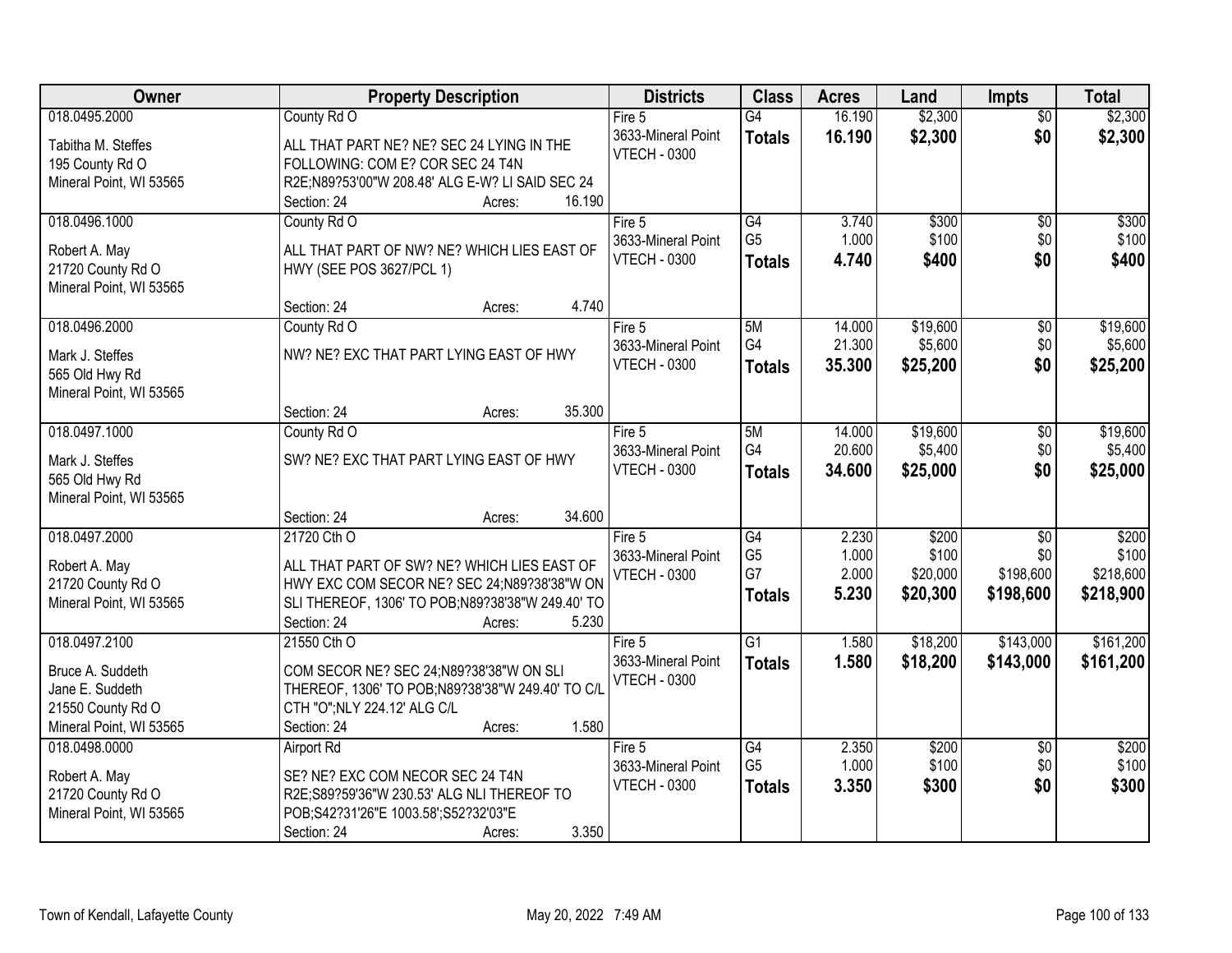| Owner<br><b>Districts</b><br><b>Class</b><br><b>Property Description</b><br><b>Acres</b><br>Land<br><b>Impts</b>           | <b>Total</b>               |
|----------------------------------------------------------------------------------------------------------------------------|----------------------------|
| 0.900<br>\$200<br>018.0498.1000<br><b>Airport Rd</b><br>$\overline{G4}$<br>Fire 5                                          | \$200<br>$\overline{50}$   |
| 3633-Mineral Point<br>0.900<br>\$200<br><b>Totals</b><br>ALL THAT PART OF THE FOLLOWING LYING IN THE<br>Tabitha M. Steffes | \$0<br>\$200               |
| <b>VTECH - 0300</b><br>SE? NE? TOWN OF KENDALL: PART W? NW? SEC 19<br>195 County Rd O                                      |                            |
| T4N R3E & PART E? NE? SEC 24 T4N R2E COM<br>Mineral Point, WI 53565                                                        |                            |
| 0.900<br>Section: 24<br>Acres:                                                                                             |                            |
| \$8,100<br>$\overline{G5}$<br>3.770<br>018.0498.2000<br>18990 Airport Rd<br>Fire 5                                         | \$8,100<br>$\overline{50}$ |
| 3633-Mineral Point<br>3.770<br>\$8,100<br><b>Totals</b>                                                                    | \$0<br>\$8,100             |
| ALL THAT PART OF THE FOLLOWING LYING IN THE<br>Jeffrey M. Palzkill<br><b>VTECH - 0300</b>                                  |                            |
| Carrie A. Palzkill<br>TOWN OF KENDALL: COM W? COR SEC 19 T4N R3E                                                           |                            |
| 18990 Airport Ln<br>BEING POB;N0?17'30"W 26.87';N89?38'38"W                                                                |                            |
| 3.770<br>Mineral Point, WI 53565<br>Section: 24<br>Acres:                                                                  |                            |
| G4<br>32.650<br>\$6,900<br>018.0498.3000<br>Airport Rd<br>Fire 5                                                           | \$6,900<br>\$0             |
| 3633-Mineral Point<br>\$6,900<br>32.650<br><b>Totals</b><br>ALL THAT PART SE? NE? SEC 24 TOWN OF<br>Tabitha M. Steffes     | \$0<br>\$6,900             |
| <b>VTECH - 0300</b><br>KENDALL LYING IN THE FOLLOWING: COM E? COR<br>195 County Rd O                                       |                            |
| SEC 24 T4N R2E;N89?53'00"W 208.48' ALG E-W? LI<br>Mineral Point, WI 53565                                                  |                            |
| 32.650<br>Section: 24<br>Acres:                                                                                            |                            |
| \$10,600<br>018.0499.0000<br>County Rd O<br>G4<br>37.000<br>Fire 5                                                         | \$10,600<br>\$0            |
| G <sub>5</sub><br>\$1,500<br>3.000<br>3633-Mineral Point                                                                   | \$1,500<br>\$0             |
| NE? NW?<br>Mark J. Steffes<br>\$12,100<br><b>VTECH - 0300</b><br>40.000<br><b>Totals</b>                                   | \$0<br>\$12,100            |
| 565 Old Hwy Rd                                                                                                             |                            |
| Mineral Point, WI 53565                                                                                                    |                            |
| 40.000<br>Section: 24<br>Acres:                                                                                            |                            |
| 018.0500.1000<br>G4<br>17.000<br>\$4,000<br>County Rd O<br>Fire $5$                                                        | \$4,000<br>\$0             |
| G <sub>5</sub><br>3.000<br>\$1,500<br>3633-Mineral Point<br>PART NW? NW? LYING IN THE FOLLOWING: E? W?<br>Mark J. Steffes  | \$1,500<br>\$0             |
| <b>VTECH - 0300</b><br>20.000<br>\$5,500<br><b>Totals</b><br>565 Old Hwy Rd<br>NW?                                         | \$0<br>\$5,500             |
| Mineral Point, WI 53565                                                                                                    |                            |
| 20.000<br>Section: 24<br>Acres:                                                                                            |                            |
| $\overline{G4}$<br>018.0500.2000<br>20.000<br>\$5,200<br>County Rd O<br>Fire 5                                             | \$5,200<br>$\sqrt{6}$      |
| 3633-Mineral Point<br>\$5,200<br>20.000<br><b>Totals</b>                                                                   | \$0<br>\$5,200             |
| Mark J. Steffes<br>PART NW? NW? LYING IN THE FOLLOWING: W? W?<br><b>VTECH - 0300</b>                                       |                            |
| Brenda S. Steffes<br>NW?                                                                                                   |                            |
| 565 Old Hwy Rd                                                                                                             |                            |
| Mineral Point, WI 53565<br>20.000<br>Section: 24<br>Acres:                                                                 |                            |
| 018.0501.1000<br>County Rd O<br>2.000<br>\$2,800<br>Fire $5$<br>5M                                                         | \$2,800<br>$\overline{50}$ |
| G4<br>16.000<br>\$4,200<br>3633-Mineral Point<br>Mark J. Steffes<br>PART SW? NW? LYING IN THE FOLLOWING: W? W?             | \$4,200<br>\$0             |
| G <sub>5</sub><br>2.000<br>\$1,000<br><b>VTECH - 0300</b><br>Brenda S. Steffes<br>NW?                                      | \$1,000<br>\$0             |
| 20.000<br>\$8,000<br><b>Totals</b><br>565 Old Hwy Rd                                                                       | \$0<br>\$8,000             |
| 20.000<br>Mineral Point, WI 53565<br>Section: 24<br>Acres:                                                                 |                            |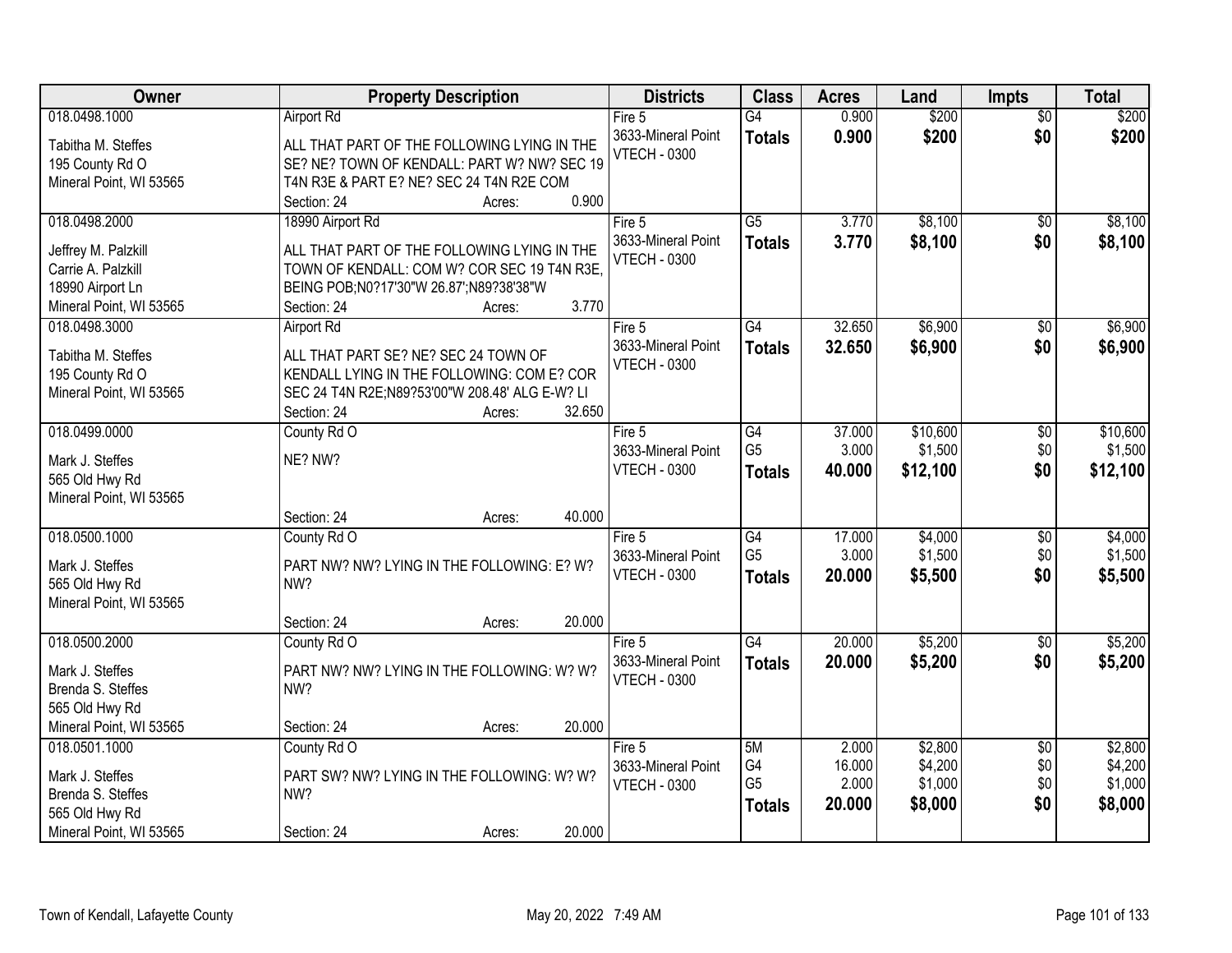| Owner                                     | <b>Property Description</b>                     | <b>Districts</b>    | <b>Class</b>    | <b>Acres</b> | Land     | Impts           | <b>Total</b> |
|-------------------------------------------|-------------------------------------------------|---------------------|-----------------|--------------|----------|-----------------|--------------|
| 018.0501.2000                             | County Rd O                                     | Fire 5              | $\overline{G4}$ | 19.000       | \$5,000  | $\overline{50}$ | \$5,000      |
| Mark J. Steffes                           | PART SW? NW? LYING IN THE FOLLOWING: E? W?      | 3633-Mineral Point  | G <sub>5</sub>  | 1.000        | \$500    | \$0             | \$500        |
| 565 Old Hwy Rd                            | NW?                                             | <b>VTECH - 0300</b> | <b>Totals</b>   | 20.000       | \$5,500  | \$0             | \$5,500      |
| Mineral Point, WI 53565                   |                                                 |                     |                 |              |          |                 |              |
|                                           | 20.000<br>Section: 24<br>Acres:                 |                     |                 |              |          |                 |              |
| 018.0502.0000                             | County Rd O                                     | Fire 5              | 5M              | 3.000        | \$4,200  | $\overline{50}$ | \$4,200      |
|                                           | SE? NW?                                         | 3633-Mineral Point  | G4              | 34.000       | \$7,700  | \$0             | \$7,700      |
| Mark J. Steffes                           |                                                 | <b>VTECH - 0300</b> | G <sub>5</sub>  | 3.000        | \$1,500  | \$0             | \$1,500      |
| 565 Old Hwy Rd<br>Mineral Point, WI 53565 |                                                 |                     | <b>Totals</b>   | 40.000       | \$13,400 | \$0             | \$13,400     |
|                                           | 40.000<br>Section: 24<br>Acres:                 |                     |                 |              |          |                 |              |
| 018.0503.0000                             | County Rd O                                     | Fire 5              | 5M              | 3.000        | \$4,200  | \$0             | \$4,200      |
|                                           |                                                 | 3633-Mineral Point  | G4              | 30.000       | \$7,800  | \$0             | \$7,800      |
| Mark J. Steffes                           | NE? SW? AS LYING IN THE FOLLOWING: BEG E? COI   | <b>VTECH - 0300</b> | G <sub>5</sub>  | 7.000        | \$2,000  | \$0             | \$2,000      |
| Brenda S. Steffes                         | SEC 23 T4N R2E; S89?40'37"W 1327.63' TO NWCOR E |                     | <b>Totals</b>   | 40.000       | \$14,000 | \$0             | \$14,000     |
| 565 Old Hwy Rd                            | SE? SEC 23;S0?31'22"W 2647.79' TO SWCOR         |                     |                 |              |          |                 |              |
| Mineral Point, WI 53565                   | 40.000<br>Section: 24<br>Acres:                 |                     |                 |              |          |                 |              |
| 018.0504.0000                             | County Rd O                                     | Fire 5              | 5M              | 32.000       | \$44,800 | \$0             | \$44,800     |
| Mark J. Steffes                           | NW? SW? AS LYING IN THE FOLLOWING: BEG E?       | 3633-Mineral Point  | G4              | 8.000        | \$2,100  | \$0             | \$2,100      |
| Brenda S. Steffes                         | COR SEC 23 T4N R2E; S89?40'37"W 1327.63' TO     | <b>VTECH - 0300</b> | <b>Totals</b>   | 40.000       | \$46,900 | \$0             | \$46,900     |
| 565 Old Hwy Rd                            | NWCOR E? SE? SEC 23;S0?31'22"W 2647.79' TO      |                     |                 |              |          |                 |              |
| Mineral Point, WI 53565                   | 40.000<br>Section: 24<br>Acres:                 |                     |                 |              |          |                 |              |
| 018.0505.0000                             | County Rd O                                     | Fire $5$            | 5M              | 14.000       | \$19,600 | $\overline{50}$ | \$19,600     |
|                                           |                                                 | 3633-Mineral Point  | G4              | 22.000       | \$5,000  | \$0             | \$5,000      |
| Mark J. Steffes                           | SW? SW? AS LYING IN THE FOLLOWING: BEG E?       | <b>VTECH - 0300</b> | G <sub>5</sub>  | 4.000        | \$1,400  | \$0             | \$1,400      |
| Brenda S. Steffes                         | COR SEC 23 T4N R2E; S89?40'37"W 1327.63' TO     |                     |                 | 40.000       | \$26,000 | \$0             | \$26,000     |
| 565 Old Hwy Rd                            | NWCOR E? SE? SEC 23;S0?31'22"W 2647.79' TO      |                     | <b>Totals</b>   |              |          |                 |              |
| Mineral Point, WI 53565                   | 40.000<br>Section: 24<br>Acres:                 |                     |                 |              |          |                 |              |
| 018.0506.0000                             | County Rd O                                     | Fire 5              | $\overline{G4}$ | 36.000       | \$9,400  | $\overline{50}$ | \$9,400      |
| Mark J. Steffes                           | SE? SW? AS LYING IN THE FOLLOWING: BEG E? COP   | 3633-Mineral Point  | G <sub>5</sub>  | 4.000        | \$12,400 | \$0             | \$12,400     |
| Brenda S. Steffes                         | SEC 23 T4N R2E; S89?40'37"W 1327.63' TO NWCOR E | <b>VTECH - 0300</b> | <b>Totals</b>   | 40.000       | \$21,800 | \$0             | \$21,800     |
| 565 Old Hwy Rd                            | SE? SEC 23;S0?31'22"W 2647.79' TO SWCOR         |                     |                 |              |          |                 |              |
| Mineral Point, WI 53565                   | 40.000<br>Section: 24<br>Acres:                 |                     |                 |              |          |                 |              |
| 018.0507.0000                             | 19049 Airport Ln                                | Fire 5              | G4              | 30.570       | \$3,500  | $\overline{30}$ | \$3,500      |
|                                           |                                                 | 3633-Mineral Point  | G <sub>5</sub>  | 1.000        | \$100    | \$0             | \$100        |
| Gary J. Tibbits                           | NE? SE? LYING NORTH & WEST OF FORMER RR         | <b>VTECH - 0300</b> | G7              | 2.000        | \$18,000 | \$161,500       | \$179,500    |
| 19049 Airport Ln                          | ROW EXC COM E? COR SEC 24; N89?38'38"W 902.95'  |                     | <b>Totals</b>   | 33.570       | \$21,600 | \$161,500       | \$183,100    |
| Mineral Point, WI 53565                   | TO POB; S57?33'19"E 534.26'; S28?47'36"W        |                     |                 |              |          |                 |              |
|                                           | 33.570<br>Section: 24<br>Acres:                 |                     |                 |              |          |                 |              |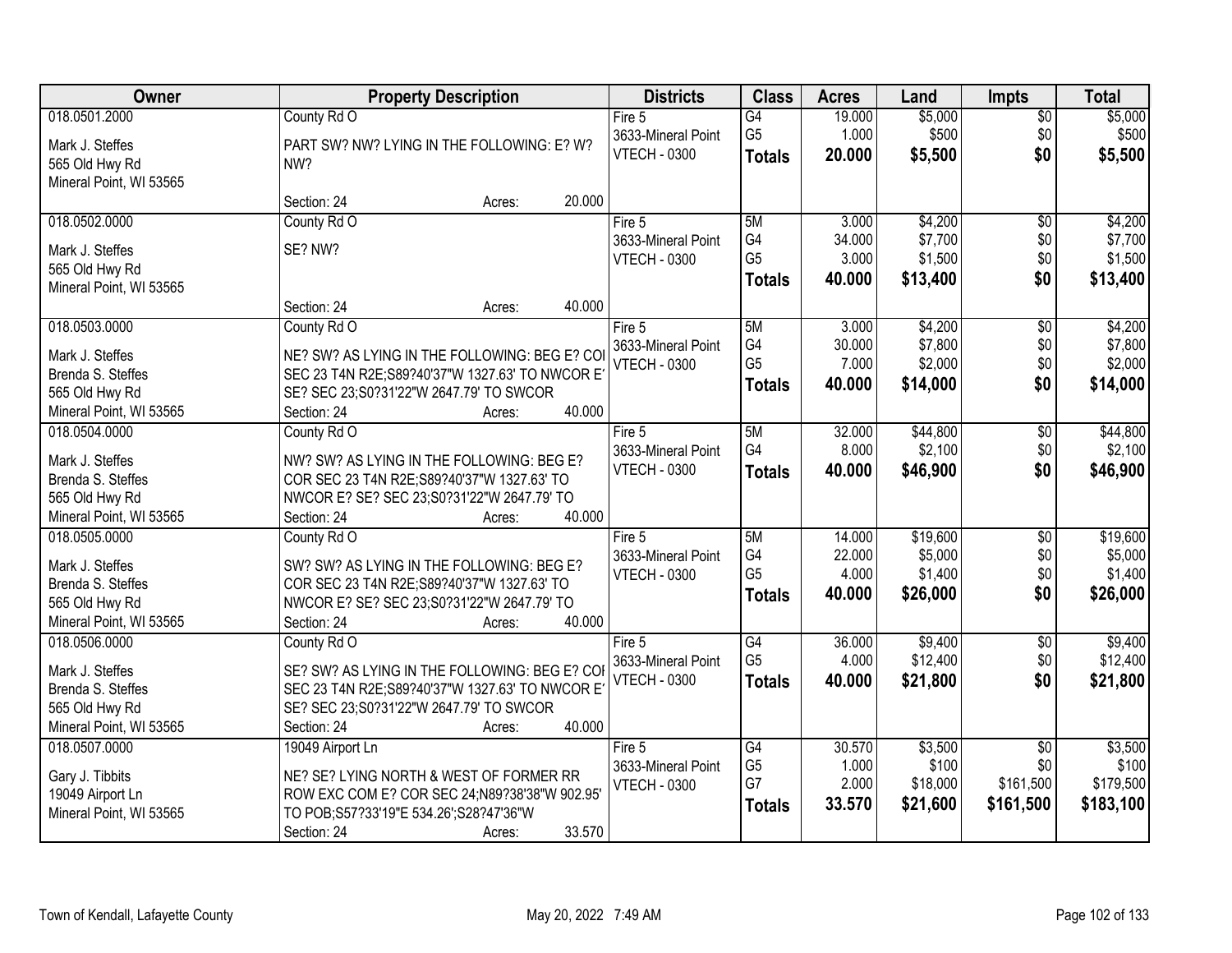| Owner                                | <b>Property Description</b>                                                               | <b>Districts</b>    | <b>Class</b>    | <b>Acres</b> | Land     | <b>Impts</b>    | <b>Total</b> |
|--------------------------------------|-------------------------------------------------------------------------------------------|---------------------|-----------------|--------------|----------|-----------------|--------------|
| 018.0507.1000                        | 19171 Airport Ln                                                                          | Fire $5$            | $\overline{G1}$ | 6.430        | \$42,300 | \$276,800       | \$319,100    |
| Albert Toledo                        | PART NE? SE? COM E? COR SEC 24;N89?38'38"W                                                | 3633-Mineral Point  | <b>Totals</b>   | 6.430        | \$42,300 | \$276,800       | \$319,100    |
| Christine J. Toledo                  | 902.95' TO POB;S57?33'19"E 534.26';S28?47'36"W                                            | <b>VTECH - 0300</b> |                 |              |          |                 |              |
| 19171 Airport Ln                     | 500.47';N69?45'29"W 349.58';N01?27'55"W                                                   |                     |                 |              |          |                 |              |
| Mineral Point, WI 53565              | 6.430<br>Section: 24<br>Acres:                                                            |                     |                 |              |          |                 |              |
| 018.0508.1000                        | County Rd O                                                                               | Fire $5$            | G4              | 8.170        | \$2,100  | \$0             | \$2,100      |
|                                      |                                                                                           | 3633-Mineral Point  | G <sub>5</sub>  | 1.000        | \$100    | \$0             | \$100        |
| Mark J. Steffes                      | PART NW? SE? COM E? COR SEC 24;N89?38'38"W                                                | <b>VTECH - 0300</b> | <b>Totals</b>   | 9.170        | \$2,200  | \$0             | \$2,200      |
| Brenda S. Steffes                    | 1319.75' TO NECOR NW? SE? SEC 24 &                                                        |                     |                 |              |          |                 |              |
| 565 Old Hwy Rd                       | POB;S0?11'01"E ON ELI THEREOF TO SLY ROW                                                  |                     |                 |              |          |                 |              |
| Mineral Point, WI 53565              | 9.170<br>Section: 24<br>Acres:                                                            |                     |                 |              |          |                 |              |
| 018.0508.2000                        | County Rd O                                                                               | Fire 5              | 5M<br>G4        | 16.000       | \$22,400 | \$0             | \$22,400     |
| Mark J. Steffes                      | PART NW? SE? LYING IN THE FOLLOWING: BEG E?                                               | 3633-Mineral Point  |                 | 15.100       | \$2,400  | \$0             | \$2,400      |
| Brenda S. Steffes                    | COR SEC 23 T4N R2E;S89?40'37"W 1327.63' TO                                                | <b>VTECH - 0300</b> | <b>Totals</b>   | 31.100       | \$24,800 | \$0             | \$24,800     |
| 565 Old Hwy Rd                       | NWCOR E? SE? SEC 23;S0?31'22"W 2647.79' TO                                                |                     |                 |              |          |                 |              |
| Mineral Point, WI 53565              | 31.100<br>Section: 24<br>Acres:                                                           |                     |                 |              |          |                 |              |
| 018.0509.0000                        | County Rd O                                                                               | Fire 5              | 5M              | 5.000        | \$7,000  | $\sqrt[6]{}$    | \$7,000      |
|                                      |                                                                                           | 3633-Mineral Point  | G4              | 28.000       | \$2,100  | \$0             | \$2,100      |
| Mark J. Steffes<br>Brenda S. Steffes | PART SW? SE? LYING IN THE FOLLOWING: BEG E?                                               | <b>VTECH - 0300</b> | G <sub>5</sub>  | 2.220        | \$600    | \$0             | \$600        |
| 565 Old Hwy Rd                       | COR SEC 23 T4N R2E; S89?40'37"W 1327.63' TO<br>NWCOR E? SE? SEC 23;S0?31'22"W 2647.79' TO |                     | <b>Totals</b>   | 35.220       | \$9,700  | \$0             | \$9,700      |
| Mineral Point, WI 53565              | 35.220<br>Section: 24                                                                     |                     |                 |              |          |                 |              |
| 018.0509.1000                        | Acres:<br>21017 Cth O                                                                     | Fire 5              | $\overline{G1}$ | 5.000        | \$34,200 | \$216,200       | \$250,400    |
|                                      |                                                                                           | 3633-Mineral Point  |                 |              |          |                 |              |
| Eric P. Steffes                      | PART SW? SE? SEC 24 & PART NW? NE? SEC 25                                                 | <b>VTECH - 0300</b> | <b>Totals</b>   | 5.000        | \$34,200 | \$216,200       | \$250,400    |
| 21017 County Rd O                    | COM S? COR SEC 24; S0?02'38"W ALG N-S LI OF SEC                                           |                     |                 |              |          |                 |              |
| Mineral Point, WI 53565              | 25, 41.80'; N86?30'42" E 104.34' TO POB; N0?00'00" W                                      |                     |                 |              |          |                 |              |
|                                      | 5.000<br>Section: 25<br>Acres:                                                            |                     |                 |              |          |                 |              |
| 018.0510.1000                        | County Rd O                                                                               | Fire $5$            | G4              | 24.100       | \$4,900  | $\sqrt{6}$      | \$4,900      |
| Gary J. Tibbits                      | SE? SE? LYING NORTH & WEST OF FORMER RR                                                   | 3633-Mineral Point  | G <sub>5</sub>  | 3.000        | \$1,500  | \$0             | \$1,500      |
| 19049 Airport Ln                     | <b>ROW</b>                                                                                | <b>VTECH - 0300</b> | <b>Totals</b>   | 27.100       | \$6,400  | \$0             | \$6,400      |
| Mineral Point, WI 53565              |                                                                                           |                     |                 |              |          |                 |              |
|                                      | 27.100<br>Section: 24<br>Acres:                                                           |                     |                 |              |          |                 |              |
| 018.0510.2000                        | County Rd O                                                                               | Fire $5$            | G4              | 9.900        | \$700    | $\overline{30}$ | \$700        |
|                                      |                                                                                           | 3633-Mineral Point  | <b>Totals</b>   | 9.900        | \$700    | \$0             | \$700        |
| Robert L. Tibbits                    | PART SE? SE? COM SECOR SAID SE? SE? SEC                                                   | <b>VTECH - 0300</b> |                 |              |          |                 |              |
| Connie K. Tibbits                    | 24; NORTH 15.82 CHS TO FORMER RR ROW; SOUTH                                               |                     |                 |              |          |                 |              |
| 18850 Tibbits Rd                     | 33DG WEST 15.61 CHS; SOUTH 30DG WEST TO SLI                                               |                     |                 |              |          |                 |              |
| Mineral Point, WI 53565              | 9.900<br>Section: 24<br>Acres:                                                            |                     |                 |              |          |                 |              |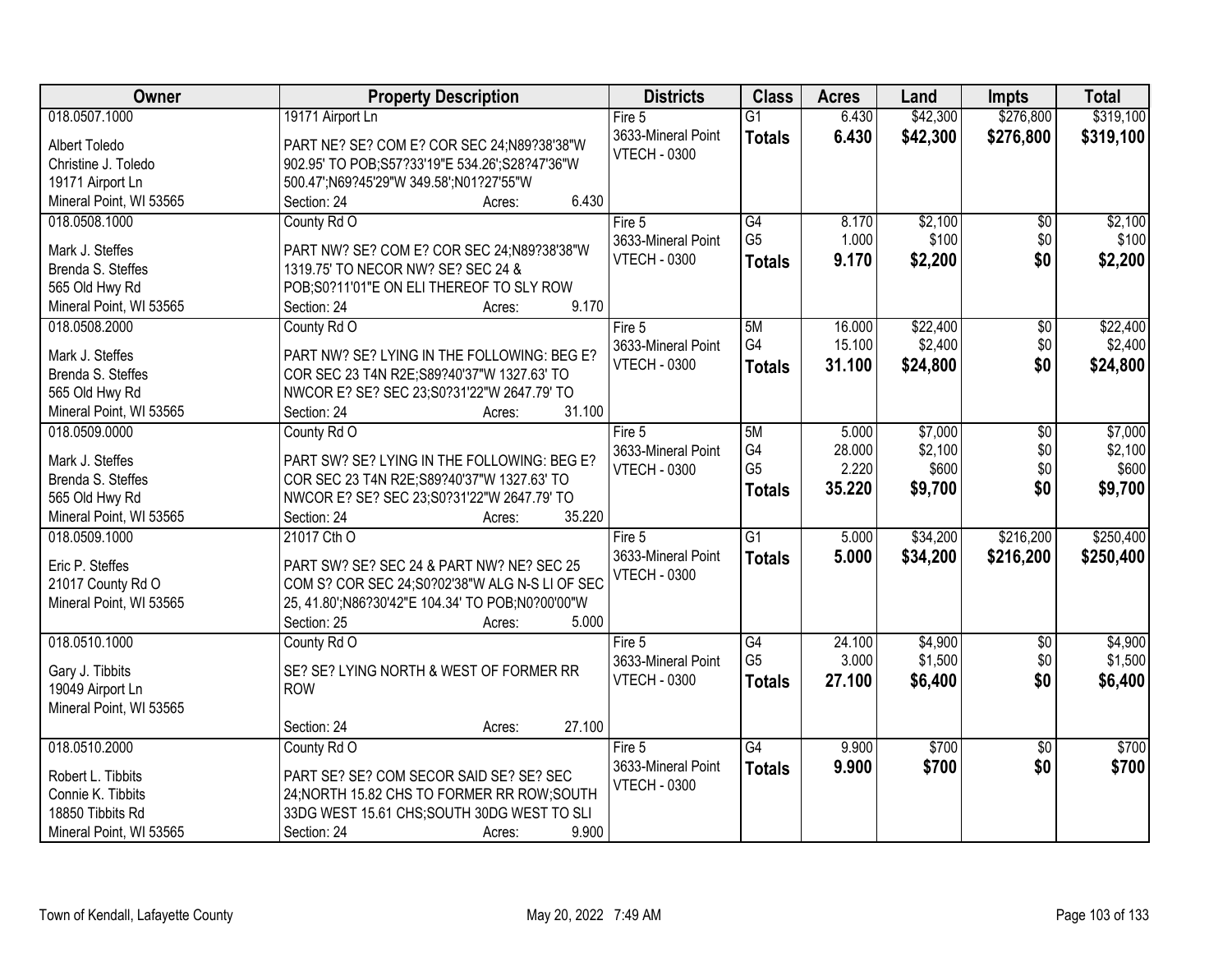| Owner                                  | <b>Property Description</b>                    | <b>Districts</b>    | <b>Class</b>                      | <b>Acres</b>    | Land            | <b>Impts</b>    | Total           |
|----------------------------------------|------------------------------------------------|---------------------|-----------------------------------|-----------------|-----------------|-----------------|-----------------|
| 018.0510.3000                          | County Rd O                                    | Fire 5              | $\overline{\text{X2}}$            | 3.000           | $\overline{50}$ | $\overline{50}$ | $\overline{50}$ |
| Pecatonica Rail Tran Commission        | A STRIP OF LAND 82.5 FT IN WIDTH EXTENDING     | 3633-Mineral Point  | <b>Totals</b>                     | 3.000           | \$0             | \$0             | \$0             |
| c/o Pecatonica Rail Transit Commission | OVER & ACROSS THE E? SE? SEC 24, SAID STRIP    | <b>VTECH - 0300</b> |                                   |                 |                 |                 |                 |
| 426 Karmann Library                    | OF LAND BEING 41.25 FT IN WIDTH ON EACH SIDE   |                     |                                   |                 |                 |                 |                 |
| 1 University Plaza                     | Section: 24<br>3.000<br>Acres:                 |                     |                                   |                 |                 |                 |                 |
| Platteville, WI 53818-3001             |                                                |                     |                                   |                 |                 |                 |                 |
| 018.0511.0000                          | County Rd O                                    | Fire $5$            | $\overline{G4}$                   | 31.000          | \$4,700         | $\overline{50}$ | \$4,700         |
| Robert L. Tibbits                      | NE? NE? LYING SOUTH & EAST OF FORMER RR        | 3633-Mineral Point  | <b>Totals</b>                     | 31.000          | \$4,700         | \$0             | \$4,700         |
| Connie K. Tibbits                      | <b>ROW</b>                                     | <b>VTECH - 0300</b> |                                   |                 |                 |                 |                 |
| 18850 Tibbits Rd                       |                                                |                     |                                   |                 |                 |                 |                 |
| Mineral Point, WI 53565                | 31.000<br>Section: 25<br>Acres:                |                     |                                   |                 |                 |                 |                 |
| 018.0511.1000                          | County Rd O                                    | Fire $5$            | $\overline{\text{X2}}$            | 10.400          | $\overline{50}$ | \$0             | \$0             |
|                                        |                                                | 3633-Mineral Point  | <b>Totals</b>                     | 10.400          | \$0             | \$0             | \$0             |
| Pecatonica Rail Tran Commission        | A STRIP OF LAND 82.5 FT IN WIDTH EXTENDING     | <b>VTECH - 0300</b> |                                   |                 |                 |                 |                 |
| c/o Pecatonica Rail Transit Commission | OVER & ACROSS THE SE? & THE NE? OF SECTION     |                     |                                   |                 |                 |                 |                 |
| 426 Karmann Library                    | 25, SAID STRIP OF LAND BEING 41.25 FT IN WIDTH |                     |                                   |                 |                 |                 |                 |
| 1 University Plaza                     | Section: 25<br>10.400<br>Acres:                |                     |                                   |                 |                 |                 |                 |
| Platteville, WI 53818-3001             |                                                |                     |                                   |                 |                 |                 |                 |
| 018.0511.2000                          | County Rd O                                    | Fire 5              | $\overline{G4}$                   | 3.000           | \$200           | \$0             | \$200           |
| Gary J. Tibbits                        | NE? NE? LYING NORTH & WEST OF FORMER RR        | 3633-Mineral Point  | G <sub>5</sub>                    | 3.000           | \$1,500         | \$0             | \$1,500         |
| 19049 Airport Ln                       | <b>ROW</b>                                     | <b>VTECH - 0300</b> | Totals                            | 6.000           | \$1,700         | \$0             | \$1,700         |
| Mineral Point, WI 53565                |                                                |                     |                                   |                 |                 |                 |                 |
|                                        | 6.000<br>Section: 25<br>Acres:                 |                     |                                   |                 |                 |                 |                 |
| 018.0512.0000                          | 20956 Cth O                                    | Fire 5              | $\overline{G4}$                   | 32.780          | \$4,600         | $\overline{30}$ | \$4,600         |
|                                        |                                                | 3633-Mineral Point  | G <sub>5</sub>                    | 4.000           | \$2,000         | \$0             | \$2,000         |
| Mark J. Steffes                        | PART NW? NE? LYING IN THE FOLLOWING: BEG E?    | <b>VTECH - 0300</b> | G7                                | 3.000           | \$22,500        | \$26,500        | \$49,000        |
| Brenda S. Steffes                      | COR SEC 23 T4N R2E;S89?40'37"W 1327.63' TO     |                     | <b>Totals</b>                     | 39.780          | \$29,100        | \$26,500        | \$55,600        |
| 565 Old Hwy Rd                         | NWCOR E? SE? SEC 23;S0?31'22"W 2647.79' TO     |                     |                                   |                 |                 |                 |                 |
| Mineral Point, WI 53565                | 39.780<br>Section: 25<br>Acres:                |                     |                                   |                 |                 |                 |                 |
| 018.0513.1000                          | County Rd O                                    | Fire $5$            | $\overline{G4}$<br>G <sub>5</sub> | 29.000<br>3.000 | \$7,400         | \$0             | \$7,400         |
| Mark J. Steffes                        | PART SW? NE? LYING IN THE FOLLOWING: BEG E?    | 3633-Mineral Point  |                                   |                 | \$1,100         | \$0             | \$1,100         |
| Brenda S. Steffes                      | COR SEC 23 T4N R2E; S89?40'37"W 1327.63' TO    | <b>VTECH - 0300</b> | <b>Totals</b>                     | 32.000          | \$8,500         | \$0             | \$8,500         |
| 565 Old Hwy Rd                         | NWCOR E? SE? SEC 23;S0?31'22"W 2647.79' TO     |                     |                                   |                 |                 |                 |                 |
| Mineral Point, WI 53565                | 32.000<br>Section: 25<br>Acres:                |                     |                                   |                 |                 |                 |                 |
| 018.0513.2000                          | County Rd O                                    | Fire $5$            | $\overline{G4}$                   | 2.500           | \$200           | $\overline{50}$ | \$200           |
| Maynard A. Tibbits                     | (THIS DESCR NOT ON ANY DEEDS SINCE VOL 65D     | 3633-Mineral Point  | <b>Totals</b>                     | 2.500           | \$200           | \$0             | \$200           |
| C/O Robert Tibbits                     | P269) ALL THOSE PORTIONS OF NW? NE? & SW?      | <b>VTECH - 0300</b> |                                   |                 |                 |                 |                 |
| 18850 Tibbits Rd                       | NE? SECTION 25 WHICH ARE BOUNDED ON THE        |                     |                                   |                 |                 |                 |                 |
| Mineral Point, WI 53565-8629           | 2.500<br>Section: 25<br>Acres:                 |                     |                                   |                 |                 |                 |                 |
|                                        |                                                |                     |                                   |                 |                 |                 |                 |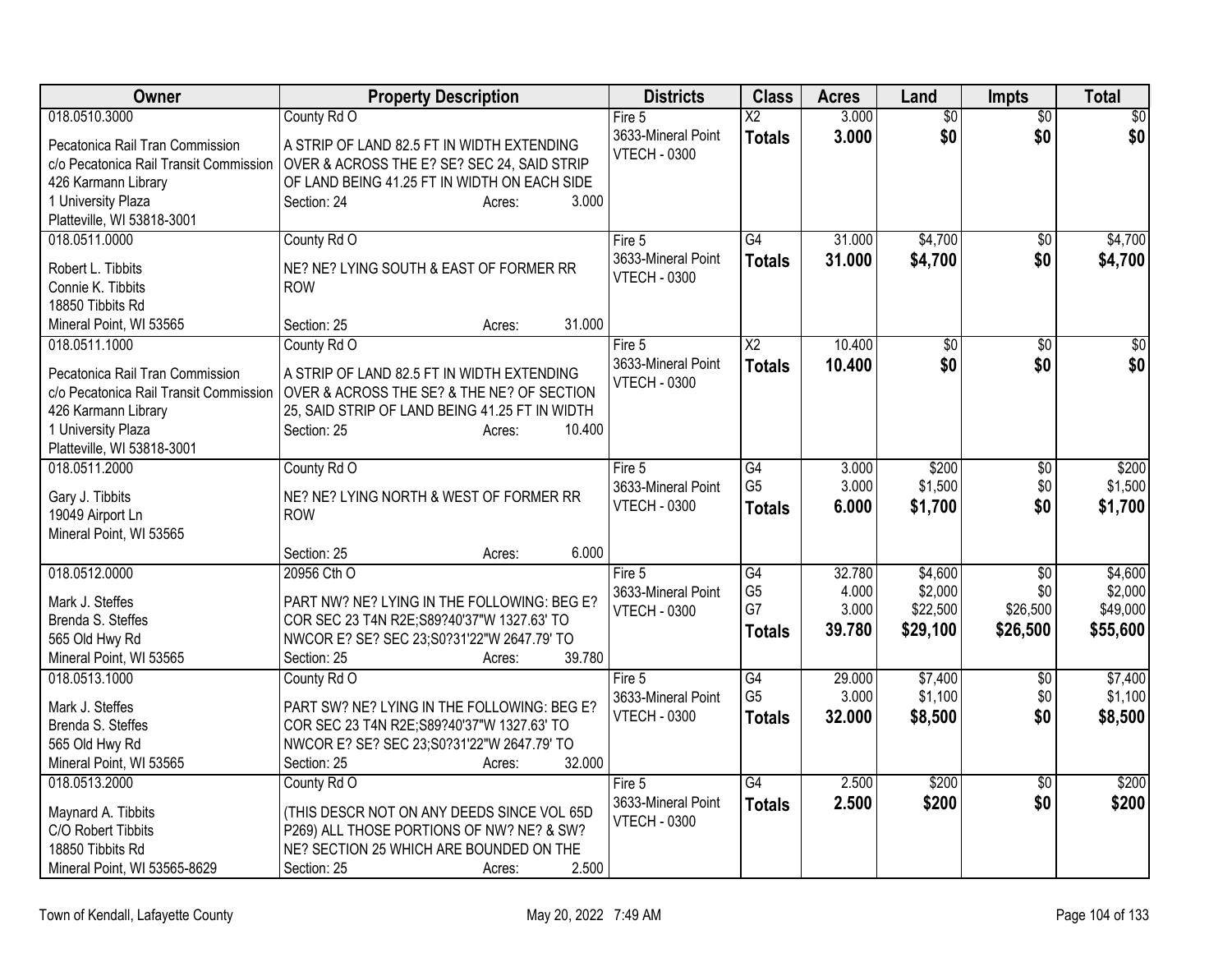| Owner                         | <b>Property Description</b>                     |        |        | <b>Districts</b>    | <b>Class</b>           | <b>Acres</b>     | Land                | <b>Impts</b>           | <b>Total</b>        |
|-------------------------------|-------------------------------------------------|--------|--------|---------------------|------------------------|------------------|---------------------|------------------------|---------------------|
| 018.0513.3000                 | County Rd O                                     |        |        | Fire $5$            | $\overline{G4}$        | 2.500            | \$200               | $\overline{50}$        | \$200               |
| Maynard A. Tibbits            | (THIS DESCR NOT ON ANY DEEDS SINCE VOL 72D      |        |        | 3633-Mineral Point  | <b>Totals</b>          | 2.500            | \$200               | \$0                    | \$200               |
| C/O Robert Tibbits            | P246) COM SECOR SW? NE? SEC 25; NORTH 19 CHS    |        |        | <b>VTECH - 0300</b> |                        |                  |                     |                        |                     |
| 18850 Tibbits Rd              | & 15 LINKS; ALG THE MINERAL POINT RR SOUTH      |        |        |                     |                        |                  |                     |                        |                     |
| Mineral Point, WI 53565-8629  | Section: 25                                     | Acres: | 2.500  |                     |                        |                  |                     |                        |                     |
| 018.0513.4000                 | County Rd O                                     |        |        | Fire 5              | $\overline{\text{X2}}$ | 0.770            | $\overline{50}$     | $\overline{50}$        | \$0                 |
|                               |                                                 |        |        | 3633-Mineral Point  | <b>Totals</b>          | 0.770            | \$0                 | \$0                    | \$0                 |
| Lafayette County Highway Dept | LANDS FOR HWY PER VOL 217D P449                 |        |        | <b>VTECH - 0300</b> |                        |                  |                     |                        |                     |
| 12016 Hill St                 |                                                 |        |        |                     |                        |                  |                     |                        |                     |
| Darlington, WI 53530          |                                                 |        |        |                     |                        |                  |                     |                        |                     |
|                               | Section: 25                                     | Acres: | 0.770  |                     |                        |                  |                     |                        |                     |
| 018.0514.0000                 | County Rd O                                     |        |        | Fire 5              | $\overline{G4}$        | 39.000           | \$6,500             | $\overline{50}$        | \$6,500             |
| Robert L. Tibbits             | SE? NE?                                         |        |        | 3633-Mineral Point  | G <sub>5</sub>         | 1.000            | \$100               | \$0                    | \$100               |
| Connie K. Tibbits             |                                                 |        |        | <b>VTECH - 0300</b> | <b>Totals</b>          | 40.000           | \$6,600             | \$0                    | \$6,600             |
| 18850 Tibbits Rd              |                                                 |        |        |                     |                        |                  |                     |                        |                     |
| Mineral Point, WI 53565       | Section: 25                                     | Acres: | 40.000 |                     |                        |                  |                     |                        |                     |
| 018.0515.0000                 | County Rd O                                     |        |        | Fire 5              | G4                     | 37.000           | \$10,200            | \$0                    | \$10,200            |
|                               |                                                 |        |        | 3633-Mineral Point  | G <sub>5</sub>         | 3.000            | \$1,500             | \$0                    | \$1,500             |
| Mark J. Steffes               | NE? NW? AS LYING IN THE FOLLOWING: BEG E?       |        |        | <b>VTECH - 0300</b> | <b>Totals</b>          | 40.000           | \$11,700            | \$0                    | \$11,700            |
| Brenda S. Steffes             | COR SEC 23 T4N R2E; S89?40'37"W 1327.63' TO     |        |        |                     |                        |                  |                     |                        |                     |
| 565 Old Hwy Rd                | NWCOR E? SE? SEC 23;S0?31'22"W 2647.79' TO      |        | 40.000 |                     |                        |                  |                     |                        |                     |
| Mineral Point, WI 53565       | Section: 25                                     | Acres: |        |                     |                        |                  |                     |                        |                     |
| 018.0516.0000                 | County Rd O                                     |        |        | Fire 5              | 5M<br>G4               | 28.000<br>10.000 | \$39,200<br>\$2,600 | $\overline{50}$<br>\$0 | \$39,200<br>\$2,600 |
| Mark J. Steffes               | NW? NW? AS LYING IN THE FOLLOWING: BEG E?       |        |        | 3633-Mineral Point  | G <sub>5</sub>         | 2.000            | \$1,000             | \$0                    | \$1,000             |
| Brenda S. Steffes             | COR SEC 23 T4N R2E; S89?40'37"W 1327.63' TO     |        |        | <b>VTECH - 0300</b> |                        |                  |                     | \$0                    |                     |
| 565 Old Hwy Rd                | NWCOR E? SE? SEC 23;S0?31'22"W 2647.79' TO      |        |        |                     | <b>Totals</b>          | 40.000           | \$42,800            |                        | \$42,800            |
| Mineral Point, WI 53565       | Section: 25                                     | Acres: | 40.000 |                     |                        |                  |                     |                        |                     |
| 018.0517.0000                 | County Rd O                                     |        |        | Fire 5              | $\overline{G4}$        | 40.000           | \$3,300             | $\overline{60}$        | \$3,300             |
| Schmitz Irrevocable           | SW? NW?                                         |        |        | 3633-Mineral Point  | <b>Totals</b>          | 40.000           | \$3,300             | \$0                    | \$3,300             |
| <b>Trust Dated 1/2/2008</b>   |                                                 |        |        | <b>VTECH - 0300</b> |                        |                  |                     |                        |                     |
| 21242 Oak Park Rd             |                                                 |        |        |                     |                        |                  |                     |                        |                     |
| Mineral Point, WI 53565       | Section: 25                                     | Acres: | 40.000 |                     |                        |                  |                     |                        |                     |
| 018.0518.0000                 | County Rd O                                     |        |        | Fire 5              | G4                     | 37.000           | \$9,100             | $\overline{60}$        | \$9,100             |
|                               |                                                 |        |        | 3633-Mineral Point  | G <sub>5</sub>         | 3.000            | \$1,500             | \$0                    | \$1,500             |
| Mark J. Steffes               | SE? NW? AS LYING IN THE FOLLOWING: BEG E? COI   |        |        | <b>VTECH - 0300</b> | <b>Totals</b>          | 40.000           | \$10,600            | \$0                    | \$10,600            |
| Brenda S. Steffes             | SEC 23 T4N R2E; S89?40'37"W 1327.63' TO NWCOR E |        |        |                     |                        |                  |                     |                        |                     |
| 565 Old Hwy Rd                | SE? SEC 23;S0?31'22"W 2647.79' TO SWCOR         |        |        |                     |                        |                  |                     |                        |                     |
| Mineral Point, WI 53565       | Section: 25                                     | Acres: | 40.000 |                     |                        |                  |                     |                        |                     |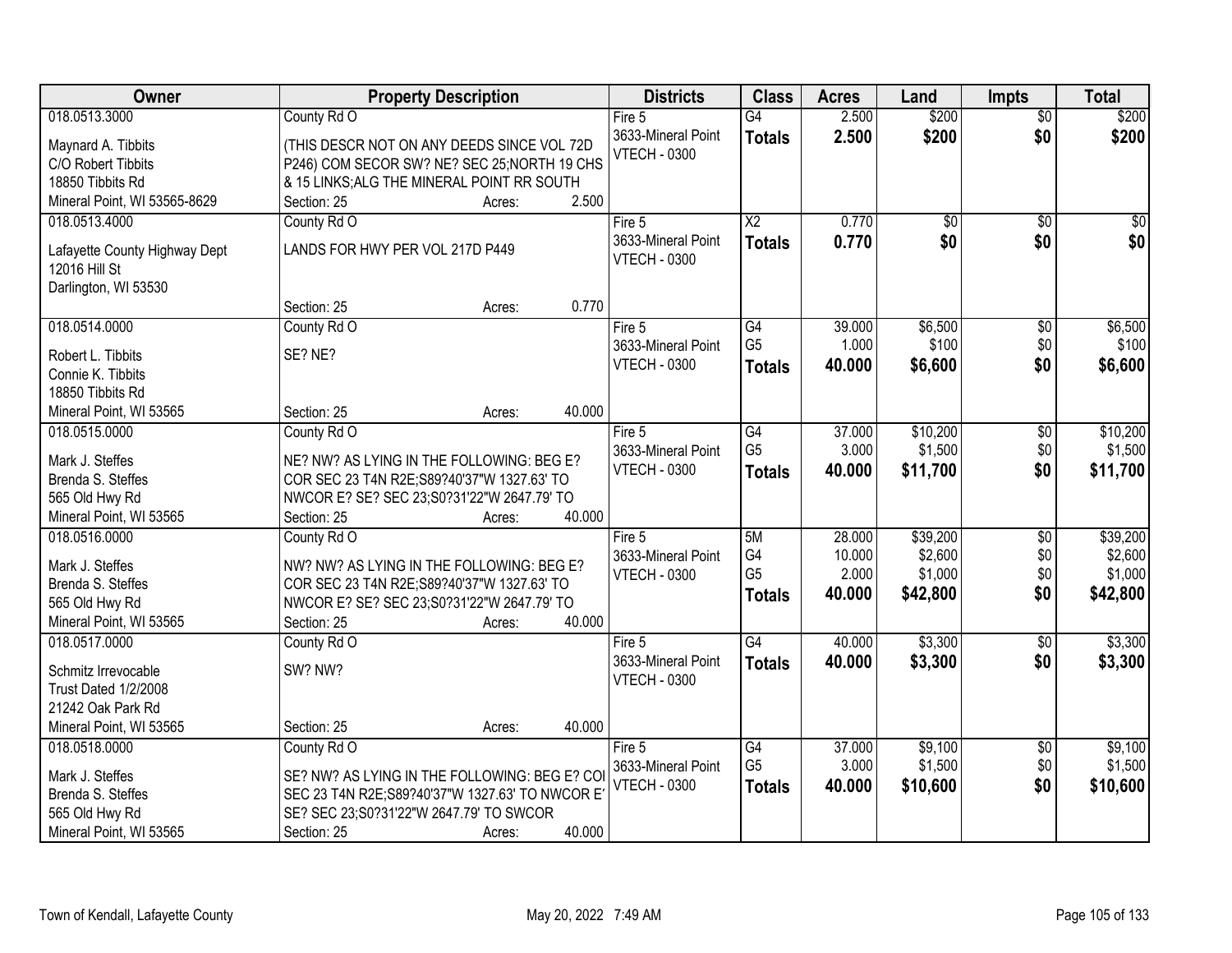| Owner                   | <b>Property Description</b>                   | <b>Districts</b>    | <b>Class</b>    | <b>Acres</b> | Land     | <b>Impts</b>    | <b>Total</b> |
|-------------------------|-----------------------------------------------|---------------------|-----------------|--------------|----------|-----------------|--------------|
| 018.0519.0000           | County Rd O                                   | Fire 5              | G4              | 40.000       | \$3,000  | $\overline{50}$ | \$3,000      |
| Schmitz Irrevocable     | NE? SW?                                       | 3633-Mineral Point  | <b>Totals</b>   | 40.000       | \$3,000  | \$0             | \$3,000      |
| Trust Dated 1/2/2008    |                                               | <b>VTECH - 0300</b> |                 |              |          |                 |              |
| 21242 Oak Park Rd       |                                               |                     |                 |              |          |                 |              |
| Mineral Point, WI 53565 | 40.000<br>Section: 25<br>Acres:               |                     |                 |              |          |                 |              |
| 018.0520.0000           | County Rd O                                   | Fire 5              | $\overline{G4}$ | 40.000       | \$4,500  | \$0             | \$4,500      |
|                         |                                               | 3633-Mineral Point  | <b>Totals</b>   | 40.000       | \$4,500  | \$0             | \$4,500      |
| Schmitz Irrevocable     | NW? SW?                                       | <b>VTECH - 0300</b> |                 |              |          |                 |              |
| Trust Dated 1/2/2008    |                                               |                     |                 |              |          |                 |              |
| 21242 Oak Park Rd       |                                               |                     |                 |              |          |                 |              |
| Mineral Point, WI 53565 | 40.000<br>Section: 25<br>Acres:               |                     |                 |              |          |                 |              |
| 018.0522.0000           | County Rd O                                   | Fire 5              | $\overline{G4}$ | 52.000       | \$11,000 | \$0             | \$11,000     |
| Mark J. Steffes         | PART S? SW? LYING IN THE FOLLOWING: COM S?    | 3633-Mineral Point  | <b>Totals</b>   | 52.000       | \$11,000 | \$0             | \$11,000     |
| Brenda S. Steffes       | COR SEC 25, BEING POB; WEST ALG SLI SAID SW?, | <b>VTECH - 0300</b> |                 |              |          |                 |              |
| 565 Old Hwy Rd          | 1756.51'; NORTH 1345.53' TO AN EXISTING       |                     |                 |              |          |                 |              |
| Mineral Point, WI 53565 | 52.000<br>Section: 25<br>Acres:               |                     |                 |              |          |                 |              |
| 018.0523.0000           | County Rd O                                   | Fire 5              | G4              | 21.700       | \$4,400  | $\sqrt[6]{3}$   | \$4,400      |
|                         |                                               | 3633-Mineral Point  | G <sub>5</sub>  | 12.000       | \$1,200  | \$0             | \$1,200      |
| Gary Tibbits et al      | PART NE? SE? LYING IN THE FOLLOWING: E? SE?   | <b>VTECH - 0300</b> | <b>Totals</b>   | 33.700       | \$5,600  | \$0             | \$5,600      |
| 18850 Tibbits Rd        | SEC 25 EXC A TRACT OF 6-3/4 ACRES LYING ON    |                     |                 |              |          |                 |              |
| Mineral Point, WI 53565 | WEST SIDE OF FORMER RR & ALSO EXC COM E?      |                     |                 |              |          |                 |              |
|                         | 33.700<br>Section: 25<br>Acres:               |                     |                 |              |          |                 |              |
| 018.0523.1000           | 19075 Tibbits Rd                              | Fire $5$            | $\overline{G1}$ | 4.300        | \$35,900 | \$263,000       | \$298,900    |
| <b>Mitchell Bowers</b>  | PART NE? SE? COM E? COR SEC 25;N89?32'49"W    | 3633-Mineral Point  | G <sub>5</sub>  | 2.000        | \$1,000  | \$0             | \$1,000      |
| Tricia F. Bowers        | ALG NLI SE?, 394.63' TO POB; S0?26'08"W       | <b>VTECH - 0300</b> | <b>Totals</b>   | 6.300        | \$36,900 | \$263,000       | \$299,900    |
| 19075 Tibbits Rd        | 779.59";N78?36'00"W 311.10";S54?25'44"W       |                     |                 |              |          |                 |              |
| Mineral Point, WI 53565 | 6.300<br>Section: 25<br>Acres:                |                     |                 |              |          |                 |              |
| 018.0524.0000           | County Rd O                                   | Fire 5              | G4              | 36.000       | \$8,700  | $\sqrt{6}$      | \$8,700      |
|                         |                                               | 3633-Mineral Point  | G <sub>5</sub>  | 1.000        | \$100    | \$0             | \$100        |
| Mark J. Steffes         | NW? SE? EXC RAILROAD ROW & ALSO EXC THAT      | <b>VTECH - 0300</b> |                 | 37.000       |          | \$0             |              |
| Brenda S. Steffes       | PART WHICH LIES EAST OF THE SAID RAILROAD     |                     | <b>Totals</b>   |              | \$8,800  |                 | \$8,800      |
| 565 Old Hwy Rd          | <b>ROW</b>                                    |                     |                 |              |          |                 |              |
| Mineral Point, WI 53565 | 37.000<br>Section: 25<br>Acres:               |                     |                 |              |          |                 |              |
| 018.0525.0000           | County Rd O                                   | Fire $5$            | G4              | 40.000       | \$4,300  | $\overline{50}$ | \$4,300      |
| Mark J. Steffes         | SW? SE? EXC RAILROAD ROW & ALSO EXC THAT      | 3633-Mineral Point  | <b>Totals</b>   | 40.000       | \$4,300  | \$0             | \$4,300      |
| Brenda S. Steffes       | PART WHICH LIES EAST OF THE SAID RAILROAD     | <b>VTECH - 0300</b> |                 |              |          |                 |              |
| 565 Old Hwy Rd          | <b>ROW</b>                                    |                     |                 |              |          |                 |              |
|                         |                                               |                     |                 |              |          |                 |              |
| Mineral Point, WI 53565 | 40.000<br>Section: 25<br>Acres:               |                     |                 |              |          |                 |              |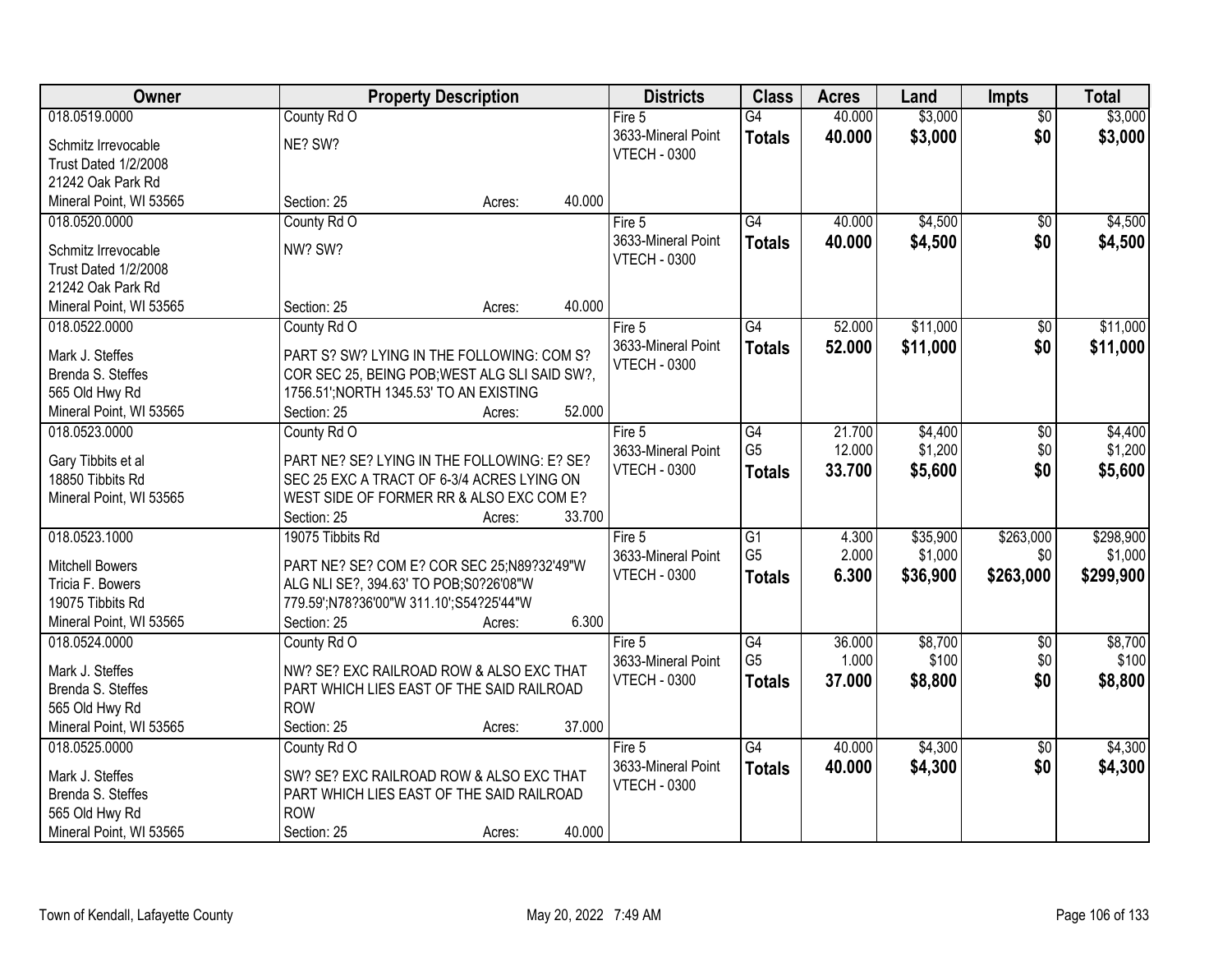| 018.0526.0000<br>County Rd O<br>5.750<br>\$700<br>$\overline{G4}$<br>$\overline{50}$<br>Fire 5                                            |          |
|-------------------------------------------------------------------------------------------------------------------------------------------|----------|
|                                                                                                                                           | \$700    |
| G <sub>5</sub><br>\$100<br>3633-Mineral Point<br>1.000<br>\$0<br>Mark J. Steffes<br>PART SE? SE? BEG SWCOR SE? SE? SEC 25; NORTH          | \$100    |
| <b>VTECH - 0300</b><br>\$800<br>\$0<br>6.750<br><b>Totals</b><br>Brenda S. Steffes<br>19.50 CHS TO RR ROW; SELY ALG SAID RR ROW TO        | \$800    |
| 565 Old Hwy Rd<br>SLI SEC 25; WEST 7.98 CHS TO POB                                                                                        |          |
| 6.750<br>Mineral Point, WI 53565<br>Section: 25<br>Acres:                                                                                 |          |
| G4<br>29.250<br>\$7,600<br>018.0526.1000<br>County Rd O<br>Fire $5$<br>$\overline{50}$                                                    | \$7,600  |
| G <sub>5</sub><br>3633-Mineral Point<br>1.000<br>\$500<br>\$0                                                                             | \$500    |
| PART SE? SE? LYING IN THE FOLLOWING: E? SE?<br>Gary Tibbits et al<br><b>VTECH - 0300</b><br>30.250<br>\$0<br>\$8,100<br><b>Totals</b>     | \$8,100  |
| 18850 Tibbits Rd<br>SEC 25 EXC A TRACT OF 6-3/4 ACRES LYING ON                                                                            |          |
| Mineral Point, WI 53565<br>WEST SIDE OF FORMER RR                                                                                         |          |
| 30.250<br>Section: 25<br>Acres:                                                                                                           |          |
| 018.0527.0000<br>\$44,800<br>Oak Park<br>5M<br>32.000<br>\$0<br>Fire 5                                                                    | \$44,800 |
| G4<br>\$1,500<br>\$0<br>8.000<br>3633-Mineral Point<br>NE? NE? AS LYING IN THE FOLLOWING: BEG E? COF<br>Mark J. Steffes                   | \$1,500  |
| <b>VTECH - 0300</b><br>\$46,300<br>\$0<br>40.000<br><b>Totals</b><br>SEC 23 T4N R2E; S89?40'37"W 1327.63' TO NWCOR E<br>Brenda S. Steffes | \$46,300 |
| 565 Old Hwy Rd<br>SE? SEC 23;S0?31'22"W 2647.79' TO SWCOR                                                                                 |          |
| 40.000<br>Mineral Point, WI 53565<br>Section: 26<br>Acres:                                                                                |          |
| 39.540<br>\$6,600<br>018.0528.0000<br>Oak Park<br>$\overline{G4}$<br>Fire 5<br>\$0                                                        | \$6,600  |
| 3633-Mineral Point<br>\$6,600<br>\$0<br>39.540<br><b>Totals</b>                                                                           | \$6,600  |
| NW? NE? EXC DOC 364301<br>Schmitz Irrevocable<br><b>VTECH - 0300</b>                                                                      |          |
| <b>Trust Dated 1/2/2008</b>                                                                                                               |          |
| 21242 Oak Park Rd                                                                                                                         |          |
| 39.540<br>Mineral Point, WI 53565<br>Section: 26<br>Acres:                                                                                |          |
| \$3,000<br>$\overline{G4}$<br>40.000<br>018.0529.0000<br>Oak Park<br>$\overline{50}$<br>Fire $5$                                          | \$3,000  |
| \$3,000<br>\$0<br>3633-Mineral Point<br>40.000<br><b>Totals</b><br>James B. Pike<br>SW4 NE4                                               | \$3,000  |
| <b>VTECH - 0300</b><br>Jessica E. Pike                                                                                                    |          |
| 1884 Field Cliffe Dr                                                                                                                      |          |
| 40.000<br>Richfield, WI 53076<br>Section: 26<br>Acres:                                                                                    |          |
| $\overline{G1}$<br>\$10,800<br>018.0530.0000<br>21240 Oak Park Rd<br>0.100<br>\$500<br>Fire 5                                             | \$11,300 |
| G4<br>39.900<br>\$9,200<br>3633-Mineral Point<br>\$0                                                                                      | \$9,200  |
| SE? NE?<br>Schmitz Irrevocable<br><b>VTECH - 0300</b><br>40.000<br>\$10,800<br>\$9,700<br><b>Totals</b>                                   | \$20,500 |
| Trust Dated 1/2/2008                                                                                                                      |          |
| 21242 Oak Park Rd                                                                                                                         |          |
| 40.000<br>Mineral Point, WI 53565<br>Section: 26<br>Acres:                                                                                |          |
| \$3,900<br>G4<br>40.450<br>018.0531.0000<br>Oak Park<br>Fire $5$<br>$\overline{30}$                                                       | \$3,900  |
| \$0<br>3633-Mineral Point<br>40.450<br>\$3,900<br><b>Totals</b><br>NE? NW?<br>James B. Pike                                               | \$3,900  |
| <b>VTECH - 0300</b><br>Jessica E. Pike                                                                                                    |          |
| 1884 Field Cliffe Dr                                                                                                                      |          |
| 40.450<br>Richfield, WI 53076<br>Section: 26<br>Acres:                                                                                    |          |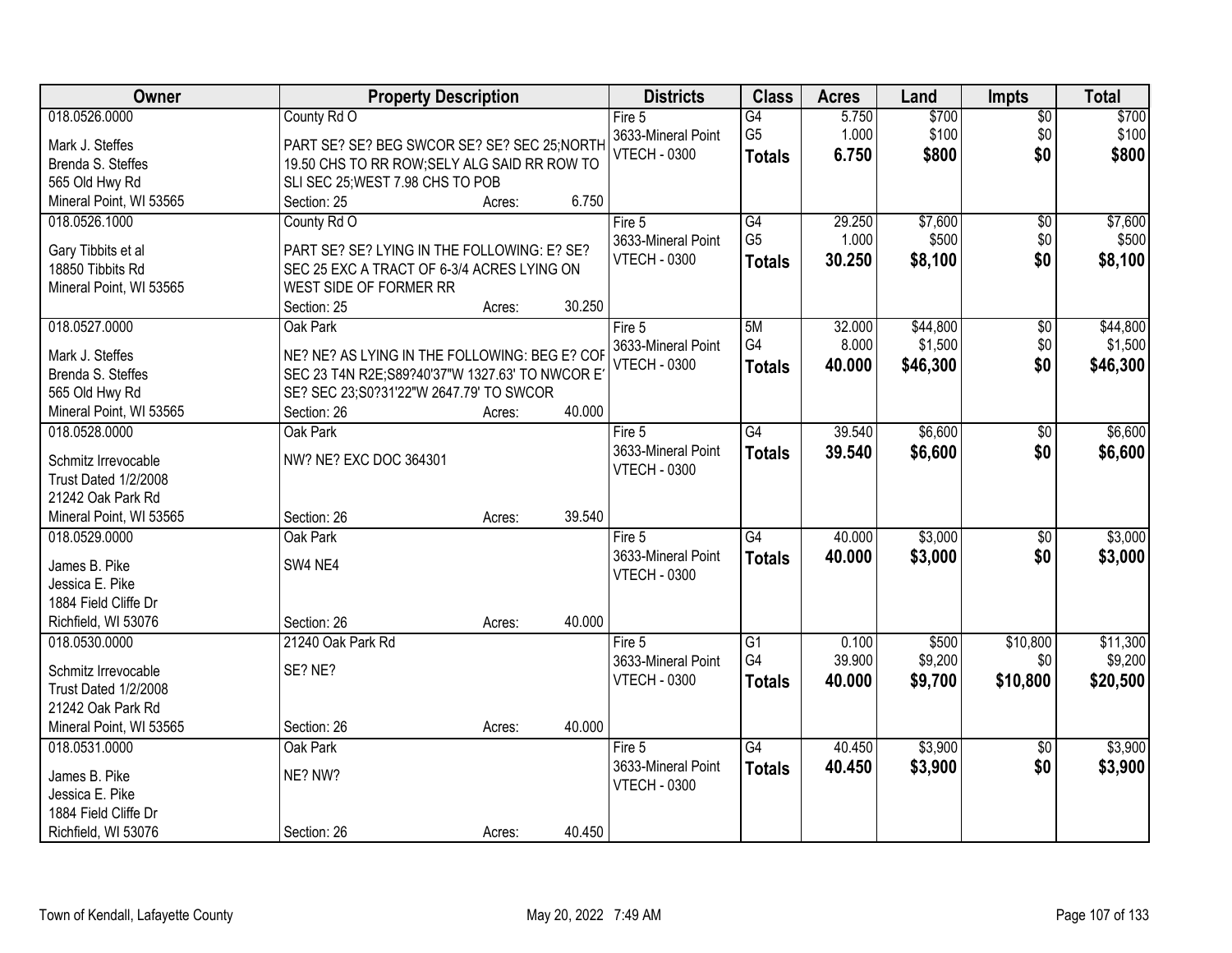| Owner                              | <b>Property Description</b>                                                         | <b>Districts</b>                          | <b>Class</b>    | <b>Acres</b> | Land     | <b>Impts</b>    | <b>Total</b> |
|------------------------------------|-------------------------------------------------------------------------------------|-------------------------------------------|-----------------|--------------|----------|-----------------|--------------|
| 018.0532.0000                      | Oak Park                                                                            | Fire 5                                    | $\overline{G4}$ | 14.730       | \$1,100  | $\overline{50}$ | \$1,100      |
| James B. Pike                      | NW? NW? EXC THAT PART IN NWCOR THEREOF                                              | 3633-Mineral Point                        | <b>Totals</b>   | 14.730       | \$1,100  | \$0             | \$1,100      |
| Jessica E. Pike                    | LYING NORTH & WEST OF HWY & ALSO EXC BEG W                                          | <b>VTECH - 0300</b>                       |                 |              |          |                 |              |
| 1884 Field Cliffe Dr               | COR SEC 26;N00?21'33"E 2264.94' ALG WLI NW? TO                                      |                                           |                 |              |          |                 |              |
| Richfield, WI 53076                | 14.730<br>Section: 26<br>Acres:                                                     |                                           |                 |              |          |                 |              |
| 018.0532.1000                      | Oak Park                                                                            | Fire 5                                    | G4              | 2.700        | \$200    | $\overline{50}$ | \$200        |
|                                    |                                                                                     | 3633-Mineral Point                        | <b>Totals</b>   | 2.700        | \$200    | \$0             | \$200        |
| <b>Marr Living Trust</b>           | ALL THAT PART NW? NW? LYING NORTH & WEST OF                                         | <b>VTECH - 0300</b>                       |                 |              |          |                 |              |
| c/o Michael J & Joyce Marr (3/4)   | C/L TOWN ROAD N/K/A OAK PARK ROAD                                                   |                                           |                 |              |          |                 |              |
| 21471 S Oak Park Rd                | 2.700                                                                               |                                           |                 |              |          |                 |              |
| Mineral Point, WI 53565-8723       | Section: 26<br>Acres:                                                               |                                           |                 |              |          |                 |              |
| 018.0533.0000                      | Oak Park                                                                            | Fire 5                                    | G4              | 3.450        | \$300    | $\overline{50}$ | \$300        |
| Marr Family Trust                  | SW? NW? EXC BEG W? COR SEC 26;N00?21'33"E                                           | 3633-Mineral Point<br><b>VTECH - 0300</b> | <b>Totals</b>   | 3.450        | \$300    | \$0             | \$300        |
| 826 Pleasant St                    | 2264.94' ALG WLI NW? TO INTERSECTION WITH C/L                                       |                                           |                 |              |          |                 |              |
| Mineral Point, WI 53565            | OAK PARK ROAD; 212.19' ALG C/L                                                      |                                           |                 |              |          |                 |              |
|                                    | 3.450<br>Section: 26<br>Acres:                                                      |                                           |                 |              |          |                 |              |
| 018.0533.2000                      |                                                                                     | 3633-Mineral Point                        | G4              | 60.000       | \$13,200 | \$0             | \$13,200     |
| Richard J Marr and Kathleen L Marr | BEG W4 COR SEC 26; N00.21'33"E 2264.94' ALG WLI                                     | <b>VTECH - 0300</b>                       | G <sub>5</sub>  | 4.000        | \$200    | \$0             | \$200        |
| Rvcbl Trust 2020                   | NW4 TO INTERSECTION WITH C/L OAK PARK ROAD;                                         |                                           | <b>Totals</b>   | 64.000       | \$13,400 | \$0             | \$13,400     |
| 5915 E Duncan St                   | 212.19' ALG C/L (R=160';CH=N37.02'29"E                                              |                                           |                 |              |          |                 |              |
| Mesa, AZ 85205                     | 64.000<br>Section: 26<br>Acres:                                                     |                                           |                 |              |          |                 |              |
| 018.0533.3000                      |                                                                                     | Fire 5                                    | $\overline{G4}$ | 11.240       | \$900    | $\overline{30}$ | \$900        |
|                                    |                                                                                     | 3633-Mineral Point                        | <b>Totals</b>   | 11.240       | \$900    | \$0             | \$900        |
| James B. Pike                      | BEGIN N? CORNER SECT 26, N89?25'41"E, 20.17',                                       | <b>VTECH - 0300</b>                       |                 |              |          |                 |              |
| Jessica E. Pike                    | S00?27'22"W, 1318.03 ALNG FENCELINE,                                                |                                           |                 |              |          |                 |              |
| 1884 Field Cliffe Dr               | N89?23'27"E, 1309.24' TO NE CORNER SW? NE?,                                         |                                           |                 |              |          |                 |              |
| Richfield, WI 53076                | 11.240<br>Section: 26<br>Acres:                                                     |                                           |                 |              |          |                 |              |
| 018.0534.0000                      | Oak Park                                                                            | Fire 5                                    | G4              | 9.460        | \$700    | $\sqrt{6}$      | \$700        |
| Marr Family Trust                  | FRACTION OF SE4 NW4EXC DOC 366345                                                   | 3633-Mineral Point                        | <b>Totals</b>   | 9.460        | \$700    | \$0             | \$700        |
| 826 Pleasant St                    |                                                                                     | <b>VTECH - 0300</b>                       |                 |              |          |                 |              |
| Mineral Point, WI 53565            |                                                                                     |                                           |                 |              |          |                 |              |
|                                    | 9.460<br>Section: 26<br>Acres:                                                      |                                           |                 |              |          |                 |              |
| 018.0534.1000                      |                                                                                     | Fire $5$                                  | G4              | 30.650       | \$2,400  | $\overline{30}$ | \$2,400      |
|                                    |                                                                                     | 3633-Mineral Point                        | <b>Totals</b>   | 30.650       | \$2,400  | \$0             | \$2,400      |
| James B. Pike<br>Jessica E. Pike   | BEGIN N? CORNER SECT 26, N89?25'41"E, 20.17',                                       | <b>VTECH - 0300</b>                       |                 |              |          |                 |              |
| 1884 Field Cliffe Dr               | S00?27'22"W, 1318.03 ALNG FENCELINE,<br>N89?23'27"E, 1309.24' TO NE CORNER SW? NE?, |                                           |                 |              |          |                 |              |
|                                    |                                                                                     |                                           |                 |              |          |                 |              |
| Richfield, WI 53076                | 30.650<br>Section: 26<br>Acres:                                                     |                                           |                 |              |          |                 |              |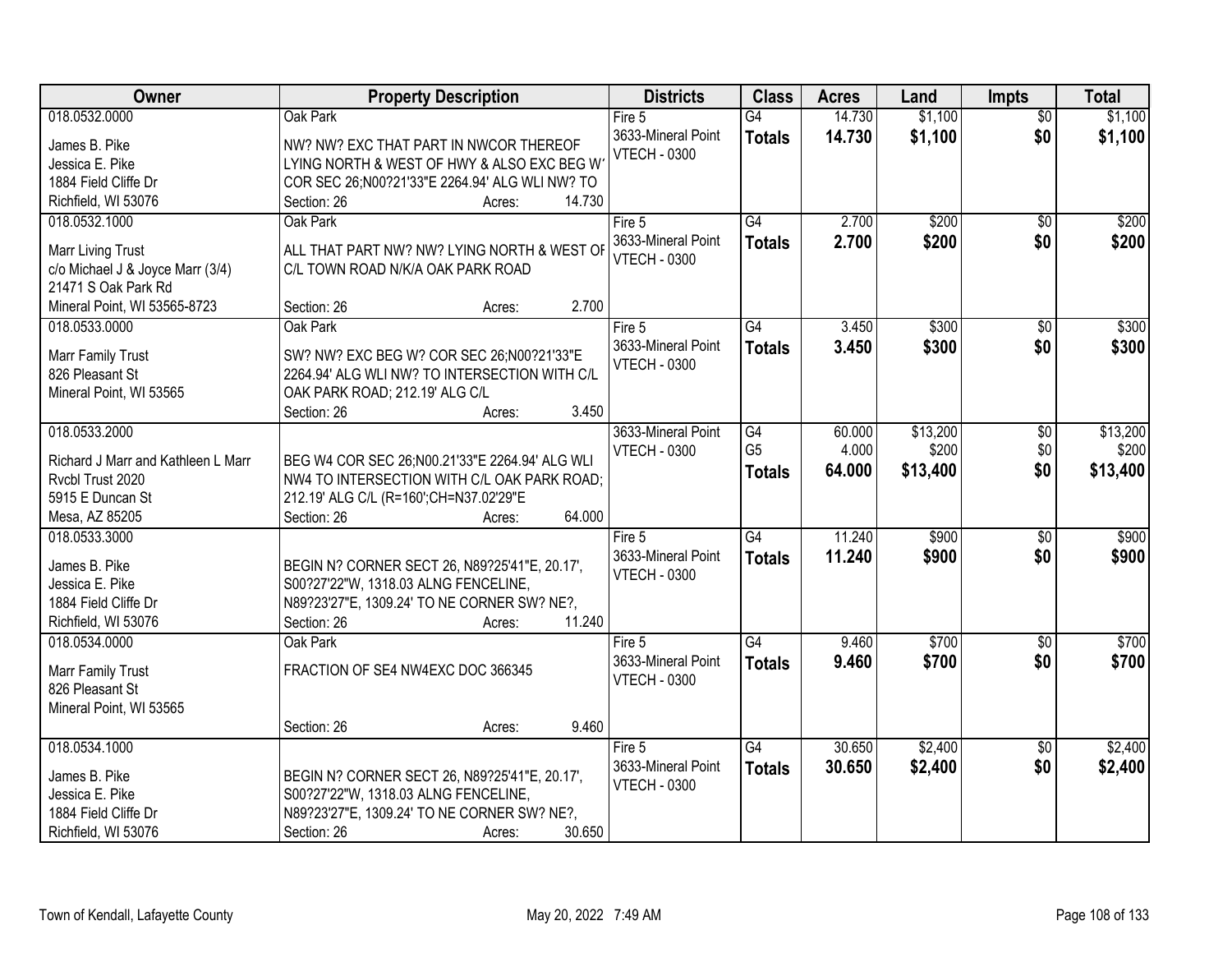| Owner                                                                                                               | <b>Property Description</b>                                                                                                                                                                                    | <b>Districts</b>                                      | <b>Class</b>                          | <b>Acres</b>              | Land                            | Impts                                   | <b>Total</b>                      |
|---------------------------------------------------------------------------------------------------------------------|----------------------------------------------------------------------------------------------------------------------------------------------------------------------------------------------------------------|-------------------------------------------------------|---------------------------------------|---------------------------|---------------------------------|-----------------------------------------|-----------------------------------|
| 018.0535.0000<br>Marr Family Trust<br>826 Pleasant St<br>Mineral Point, WI 53565                                    | 20710 Rock Rd<br>NE? SW? AS LYING IN THE FOLLOWING: BEG AT A<br>POINT ON WEST SEC LINE, 47 RDS SOUTH OF<br>NWCOR THEREOF; NORTH 47 RDS TO SAID                                                                 | Fire 5<br>3633-Mineral Point<br><b>VTECH - 0300</b>   | G4<br>G7<br><b>Totals</b>             | 37.000<br>3.000<br>40.000 | \$6,500<br>\$27,500<br>\$34,000 | $\overline{50}$<br>\$81,200<br>\$81,200 | \$6,500<br>\$108,700<br>\$115,200 |
| 018.0536.1000<br>Marr Family Trust<br>826 Pleasant St<br>Mineral Point, WI 53565                                    | 40.000<br>Section: 26<br>Acres:<br>Rock Rd<br>PART NW? SW? & SW? SW? LYING IN THE<br>FOLLOWING: BEG AT A POINT ON WEST SEC LINE,<br>47 RDS SOUTH OF NWCOR THEREOF; NORTH 47<br>15.600<br>Section: 26<br>Acres: | Fire $5$<br>3633-Mineral Point<br><b>VTECH - 0300</b> | G4<br><b>Totals</b>                   | 15.600<br>15.600          | \$2,000<br>\$2,000              | $\overline{50}$<br>\$0                  | \$2,000<br>\$2,000                |
| 018.0536.1100<br>Robert H. Marr<br>20500 S Oak Park Rd<br>Mineral Point, WI 53565                                   | 20500 Oak Park Rd<br>PART NW4 SW4 COM W4 COR SEC 26;S00.18'45"E<br>55.31' TO POB; S87.42'21" E 252.21'; S00.18'45" E<br>347.22';N87.03'23"W 252.35' TO WLI SW4;N00.18'45"W<br>2.000<br>Section: 26<br>Acres:   | Fire 5<br>3633-Mineral Point<br><b>VTECH - 0300</b>   | G <sub>1</sub><br><b>Totals</b>       | 2.000<br>2.000            | \$24,000<br>\$24,000            | \$201,000<br>\$201,000                  | \$225,000<br>\$225,000            |
| 018.0536.2000<br>Town of Kendall<br>Unknown<br>Mineral Point, WI 53565                                              | ROADWAY ACROSS SW? AS DESC VOL 125D<br>P627:COM 47 RDS SOUTH OF NWCOR SW? SEC<br>26; SOUTH 3 RDS; SELY IN A STRAIGHT LINE TO A<br>3.250<br>Section: 26<br>Acres:                                               | Fire 5<br>3633-Mineral Point<br><b>VTECH - 0300</b>   | X4<br><b>Totals</b>                   | 3.250<br>3.250            | \$0<br>\$0                      | \$0<br>\$0                              | \$0<br>\$0                        |
| 018.0537.2000<br>Christian P. Galloway<br>18128 Cottage Inn Rd<br>Belmont, WI 53510                                 | Marr Ln<br>PART SW? SW? COM SWCOR SAID SW? SW?;EAST<br>SLI SAID 40 ACRES TO C/L OF TOWN ROAD; NWLY<br>ALG C/L SAID TOWN RD TO WLI SAID SW?<br>Section: 26<br>2.550<br>Acres:                                   | Fire 5<br>0364-Belmont<br><b>VTECH - 0300</b>         | $\overline{G4}$<br><b>Totals</b>      | 2.550<br>2.550            | \$200<br>\$200                  | $\overline{50}$<br>\$0                  | \$200<br>\$200                    |
| 018.0538.2000<br>Marr Family Trust<br>826 Pleasant St<br>Mineral Point, WI 53565                                    | Marr Ln<br>PART SE? SW? LYING IN THE FOLLOWING: BEG AT.<br>POINT ON WEST SEC LINE, 47 RDS SOUTH OF<br>NWCOR THEREOF; NORTH 47 RDS TO SAID<br>11.080<br>Section: 26<br>Acres:                                   | Fire 5<br>3633-Mineral Point<br><b>VTECH - 0300</b>   | G4<br>G <sub>5</sub><br><b>Totals</b> | 10.080<br>1.000<br>11.080 | \$2,600<br>\$100<br>\$2,700     | $\overline{50}$<br>\$0<br>\$0           | \$2,600<br>\$100<br>\$2,700       |
| 018.0539.1000<br>Schmitz Irrevocable<br><b>Trust Dated 1/2/2008</b><br>21242 Oak Park Rd<br>Mineral Point, WI 53565 | Rock Rd<br>THE EAST 3/4 OF NE? SE?<br>30.000<br>Section: 26<br>Acres:                                                                                                                                          | Fire 5<br>3633-Mineral Point<br><b>VTECH - 0300</b>   | G4<br><b>Totals</b>                   | 30.000<br>30.000          | \$4,800<br>\$4,800              | $\overline{50}$<br>\$0                  | \$4,800<br>\$4,800                |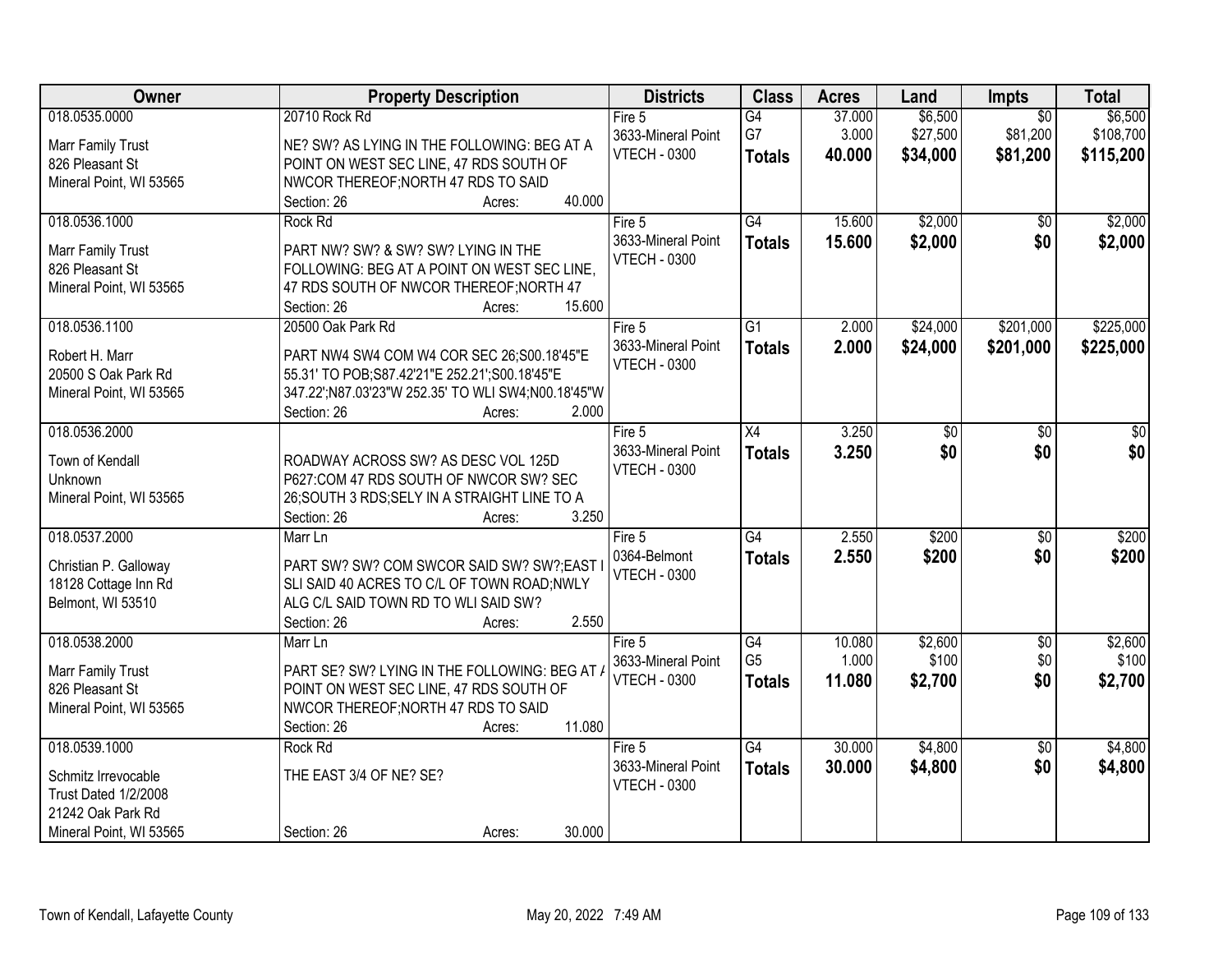| Owner                                     | <b>Property Description</b>                                                              | <b>Districts</b>    | <b>Class</b>    | <b>Acres</b> | Land     | <b>Impts</b>    | <b>Total</b> |
|-------------------------------------------|------------------------------------------------------------------------------------------|---------------------|-----------------|--------------|----------|-----------------|--------------|
| 018.0539.2000                             | Rock Rd                                                                                  | Fire $5$            | G4              | 10.000       | \$800    | $\overline{50}$ | \$800        |
| Michael J. Schubert                       | W? NE? SE?                                                                               | 3633-Mineral Point  | <b>Totals</b>   | 10.000       | \$800    | \$0             | \$800        |
| Angela J. Schubert                        |                                                                                          | <b>VTECH - 0300</b> |                 |              |          |                 |              |
| 15119 Fort Defiance Rd                    |                                                                                          |                     |                 |              |          |                 |              |
| Mineral Point, WI 53565                   | 10.000<br>Section: 26<br>Acres:                                                          |                     |                 |              |          |                 |              |
| 018.0540.0000                             | Rock Rd                                                                                  | Fire $5$            | $\overline{G4}$ | 40.000       | \$3,000  | $\overline{50}$ | \$3,000      |
|                                           |                                                                                          | 3633-Mineral Point  | <b>Totals</b>   | 40.000       | \$3,000  | \$0             | \$3,000      |
| Michael J. Schubert                       | NW? SE?                                                                                  | <b>VTECH - 0300</b> |                 |              |          |                 |              |
| Angela J. Schubert                        |                                                                                          |                     |                 |              |          |                 |              |
| 15119 Fort Defiance Rd                    |                                                                                          |                     |                 |              |          |                 |              |
| Mineral Point, WI 53565                   | 40.000<br>Section: 26<br>Acres:                                                          |                     |                 |              |          |                 |              |
| 018.0541.0000                             | Rock Rd                                                                                  | Fire 5              | G4              | 38.000       | \$9,000  | \$0             | \$9,000      |
| Michael J. Schubert                       | SW? SE?                                                                                  | 3633-Mineral Point  | G <sub>5</sub>  | 2.000        | \$100    | \$0             | \$100        |
| Angela J. Schubert                        |                                                                                          | <b>VTECH - 0300</b> | <b>Totals</b>   | 40.000       | \$9,100  | \$0             | \$9,100      |
| 15119 Fort Defiance Rd                    |                                                                                          |                     |                 |              |          |                 |              |
| Mineral Point, WI 53565                   | 40.000<br>Section: 26<br>Acres:                                                          |                     |                 |              |          |                 |              |
| 018.0542.0000                             | <b>Rock Rd</b>                                                                           | Fire 5              | G4              | 10.270       | \$1,300  | $\sqrt[6]{3}$   | \$1,300      |
|                                           |                                                                                          | 3633-Mineral Point  | <b>Totals</b>   | 10.270       | \$1,300  | \$0             | \$1,300      |
| Michael J. Schubert<br>Angela J. Schubert | S? SW? SEC 25 T4N R2E & INCLUDING SE? SE? SEC<br>26 T4N R2E EXC COM S? COR SEC 25, BEING | <b>VTECH - 0300</b> |                 |              |          |                 |              |
| 15119 Fort Defiance Rd                    | POB; WEST ALG SLISAID SW?, 1756.51; NORTH                                                |                     |                 |              |          |                 |              |
| Mineral Point, WI 53565                   | 10.270<br>Section: 26<br>Acres:                                                          |                     |                 |              |          |                 |              |
| 018.0543.2000                             | 20949 Oak Park Rd                                                                        | Fire 2              | G4              | 135.500      | \$18,900 | $\overline{50}$ | \$18,900     |
|                                           |                                                                                          | 3633-Mineral Point  | G <sub>5</sub>  | 4.500        | \$1,400  | \$0             | \$1,400      |
| Nick H. Hull                              | PART NE? & PART SE? SEC 27 BEG NECOR SEC                                                 | <b>VTECH - 0300</b> | G7              | 3.000        | \$27,500 | \$189,900       | \$217,400    |
| Roxanne M. Hull                           | 27;S00.21.22W 2659.97' TO E? COR SEC                                                     |                     | <b>Totals</b>   | 143.000      | \$47,800 | \$189,900       | \$237,700    |
| 2217 County Rd N                          | 27;S00.21.25W 641.88' ALG ELI SE? SEC                                                    |                     |                 |              |          |                 |              |
| Stoughton, WI 53589                       | 143.000<br>Section: 27<br>Acres:                                                         |                     |                 |              |          |                 |              |
| 018.0544.2000                             | Oak Park Rd                                                                              | Fire 2              | G4              | 40.000       | \$3,000  | $\overline{50}$ | \$3,000      |
| Lois A Federman Living Trust et al        | PART W2 NE4 DESCR AS BEG NECOR W2 NE4 SEC                                                | 3633-Mineral Point  | <b>Totals</b>   | 40.000       | \$3,000  | \$0             | \$3,000      |
| c/o Marr Living Trust Dtd 5/13/2021       | 27; WEST TO NWCOR SAID W2 NE4; SOUTH TO                                                  | <b>VTECH - 0300</b> |                 |              |          |                 |              |
| 21471 S Oak Park Rd                       | SWCOR W2 NE4; NE IN STRAIGHT DIAGONAL LINE                                               |                     |                 |              |          |                 |              |
| Mineral Point, WI 53565-8723              | 40.000<br>Section: 27<br>Acres:                                                          |                     |                 |              |          |                 |              |
| 018.0547.0000                             | 21485 Oak Park Rd                                                                        | Fire 2              | $\overline{G4}$ | 39.000       | \$5,200  | $\overline{50}$ | \$5,200      |
|                                           |                                                                                          | 3633-Mineral Point  | G7              | 1.000        | \$10,000 | \$800           | \$10,800     |
| Lois A Federman Living Trust et al        | NE4 NW4                                                                                  | <b>VTECH - 0300</b> | <b>Totals</b>   | 40.000       | \$15,200 | \$800           | \$16,000     |
| c/o Marr Living Trust Dtd 5/13/2021       |                                                                                          |                     |                 |              |          |                 |              |
| 21471 S Oak Park Rd                       |                                                                                          |                     |                 |              |          |                 |              |
| Mineral Point, WI 53565-8723              | 40.000<br>Section: 27<br>Acres:                                                          |                     |                 |              |          |                 |              |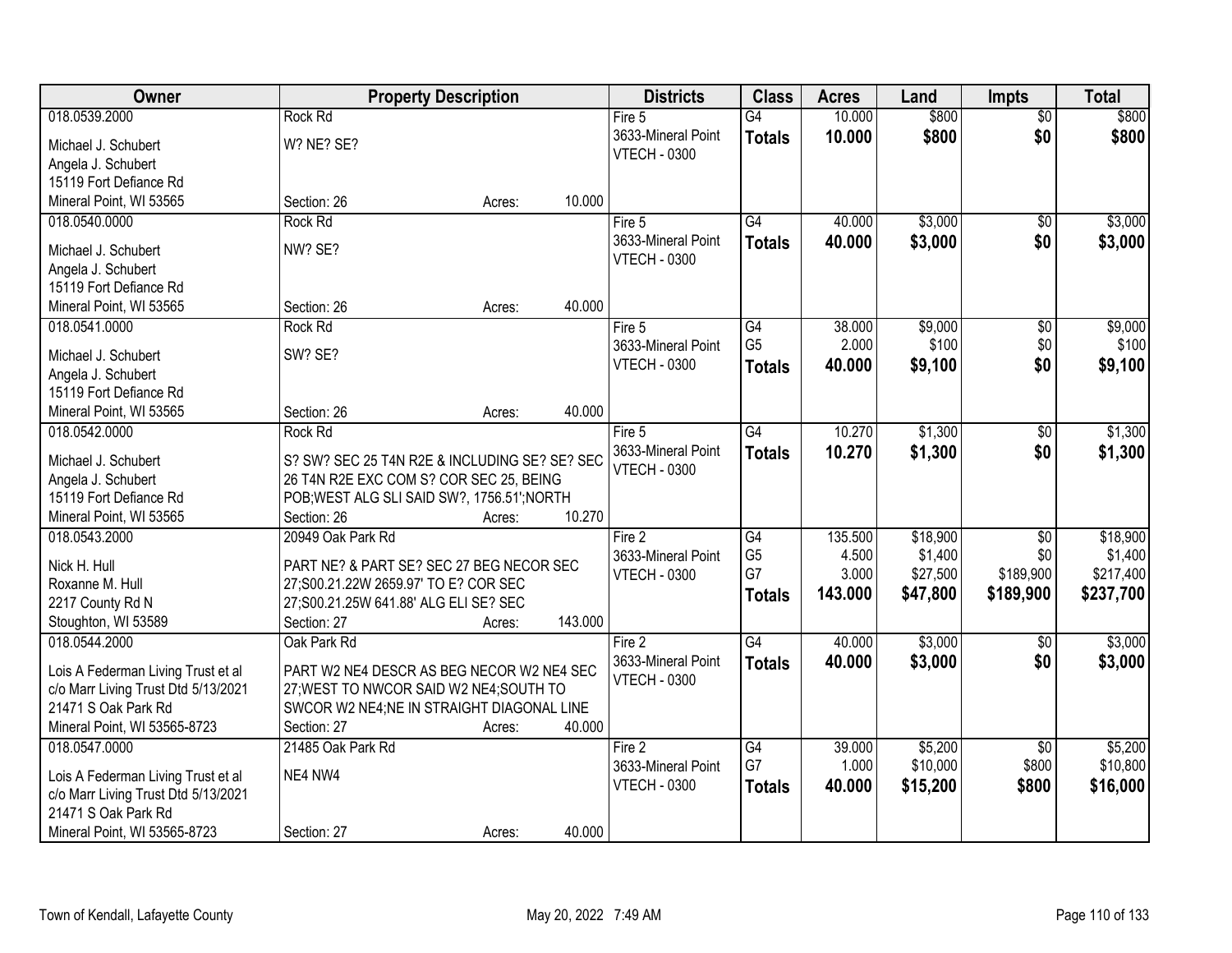| Owner                               | <b>Property Description</b>                                                                |        |        | <b>Districts</b>                    | <b>Class</b>    | <b>Acres</b> | Land     | <b>Impts</b>    | <b>Total</b> |
|-------------------------------------|--------------------------------------------------------------------------------------------|--------|--------|-------------------------------------|-----------------|--------------|----------|-----------------|--------------|
| 018.0548.0000                       | Oak Park Rd                                                                                |        |        | Fire 2                              | G4              | 40.000       | \$3,000  | $\overline{50}$ | \$3,000      |
| Charles F Opitz Trust et al         | NW? NW?                                                                                    |        |        | 0364-Belmont                        | <b>Totals</b>   | 40.000       | \$3,000  | \$0             | \$3,000      |
| c/o Charles F & Dorothy Opitz Revoc |                                                                                            |        |        | <b>VTECH - 0300</b>                 |                 |              |          |                 |              |
| Trust                               |                                                                                            |        |        |                                     |                 |              |          |                 |              |
| 22322 Burr Oak Rd                   | Section: 27                                                                                | Acres: | 40.000 |                                     |                 |              |          |                 |              |
| Mineral Point, WI 53565-8707        |                                                                                            |        |        |                                     |                 |              |          |                 |              |
| 018.0549.0000                       | Oak Park Rd                                                                                |        |        | Fire 2                              | 5M              | 3.000        | \$4,200  | \$0             | \$4,200      |
| Kathyleen M. Crase et al            | SW? NW? (S/LIFE ESTATE OF KATHYLEEN CRASE                                                  |        |        | 0364-Belmont                        | G4              | 35.000       | \$7,500  | \$0             | \$7,500      |
| 20061 Oak Park Rd                   | PER DOC 321694)                                                                            |        |        | <b>VTECH - 0300</b>                 | G <sub>5</sub>  | 2.000        | \$1,000  | \$0             | \$1,000      |
| Mineral Point, WI 53565             |                                                                                            |        |        |                                     | <b>Totals</b>   | 40.000       | \$12,700 | \$0             | \$12,700     |
|                                     | Section: 27                                                                                | Acres: | 40.000 |                                     |                 |              |          |                 |              |
| 018.0550.0000                       | Oak Park Rd                                                                                |        |        | Fire 2                              | G4              | 40.000       | \$3,000  | \$0             | \$3,000      |
| Lois A Federman Living Trust et al  | SE4 NW4                                                                                    |        |        | 3633-Mineral Point                  | <b>Totals</b>   | 40.000       | \$3,000  | \$0             | \$3,000      |
| c/o Marr Living Trust Dtd 5/13/2021 |                                                                                            |        |        | <b>VTECH - 0300</b>                 |                 |              |          |                 |              |
| 21471 S Oak Park Rd                 |                                                                                            |        |        |                                     |                 |              |          |                 |              |
| Mineral Point, WI 53565-8723        | Section: 27                                                                                | Acres: | 40.000 |                                     |                 |              |          |                 |              |
| 018.0551.1000                       | Oak Park Rd                                                                                |        |        | Fire 2                              | G4              | 21.000       | \$3,600  | \$0             | \$3,600      |
|                                     |                                                                                            |        |        | 3633-Mineral Point                  | G <sub>5</sub>  | 2.000        | \$1,000  | \$0             | \$1,000      |
| <b>Jake Steffes</b><br>Cade Steffes | THE EAST 46 RDS OF NE4 SW4 (DEEDS HAVE BEEN<br>WRONG SINCE VOL 176D P597, WHERE 46 RDS WAS |        |        | <b>VTECH - 0300</b>                 | <b>Totals</b>   | 23,000       | \$4,600  | \$0             | \$4,600      |
| 565 Old Highway Rd                  | CHANGED TO 47 RDS BY TYPO)                                                                 |        |        |                                     |                 |              |          |                 |              |
| Mineral Point, WI 53562             | Section: 27                                                                                | Acres: | 23.000 |                                     |                 |              |          |                 |              |
| 018.0551.2000                       | Oak Park Rd                                                                                |        |        | Fire 2                              | $\overline{G4}$ | 7.000        | \$500    | $\sqrt[6]{}$    | \$500        |
|                                     |                                                                                            |        |        | 0364-Belmont                        | <b>Totals</b>   | 7.000        | \$500    | \$0             | \$500        |
| Mary June Frontz                    | PART NE? SW? LYING IN THE FOLLOWING: THE                                                   |        |        | <b>VTECH - 0300</b>                 |                 |              |          |                 |              |
| 440 George St                       | WEST 34 ACRES OF THE E? SW? SEC 27 EXC THAT                                                |        |        |                                     |                 |              |          |                 |              |
| Belmont, WI 53510                   | PORTION THEREOF LYING NORTH OF PECATONICA                                                  |        |        |                                     |                 |              |          |                 |              |
|                                     | Section: 27                                                                                | Acres: | 7.000  |                                     |                 |              |          |                 |              |
| 018.0551.3000                       | Oak Park Rd                                                                                |        |        | Fire 2                              | $\overline{G4}$ | 10.000       | \$2,100  | $\overline{30}$ | \$2,100      |
| Kathyleen M. Crase et al            | THAT PART OF THE WEST 34 ACRES OF THE E?                                                   |        |        | 0364-Belmont<br><b>VTECH - 0300</b> | <b>Totals</b>   | 10.000       | \$2,100  | \$0             | \$2,100      |
| 20061 Oak Park Rd                   | SW? SEC 27 LYING NORTH OF PECATONICA RIVER                                                 |        |        |                                     |                 |              |          |                 |              |
| Mineral Point, WI 53565             | (S/LIFE ESTATE OF KATHYLEEN CRASE PER DOC                                                  |        |        |                                     |                 |              |          |                 |              |
|                                     | Section: 27                                                                                | Acres: | 10.000 |                                     |                 |              |          |                 |              |
| 018.0552.1000                       |                                                                                            |        |        | Fire 2                              | $\overline{G4}$ | 38.600       | \$5,000  | $\overline{50}$ | \$5,000      |
| Kathyleen M. Crase et al            | NW? SW? EXC CSM 839 (S/LIFE ESTATE OF                                                      |        |        | 0364-Belmont                        | <b>Totals</b>   | 38.600       | \$5,000  | \$0             | \$5,000      |
| 20061 Oak Park Rd                   | KATHYLEEN CRASE PER DOC 321694)                                                            |        |        | <b>VTECH - 0300</b>                 |                 |              |          |                 |              |
| Mineral Point, WI 53565             |                                                                                            |        |        |                                     |                 |              |          |                 |              |
|                                     | Section: 27                                                                                | Acres: | 38.600 |                                     |                 |              |          |                 |              |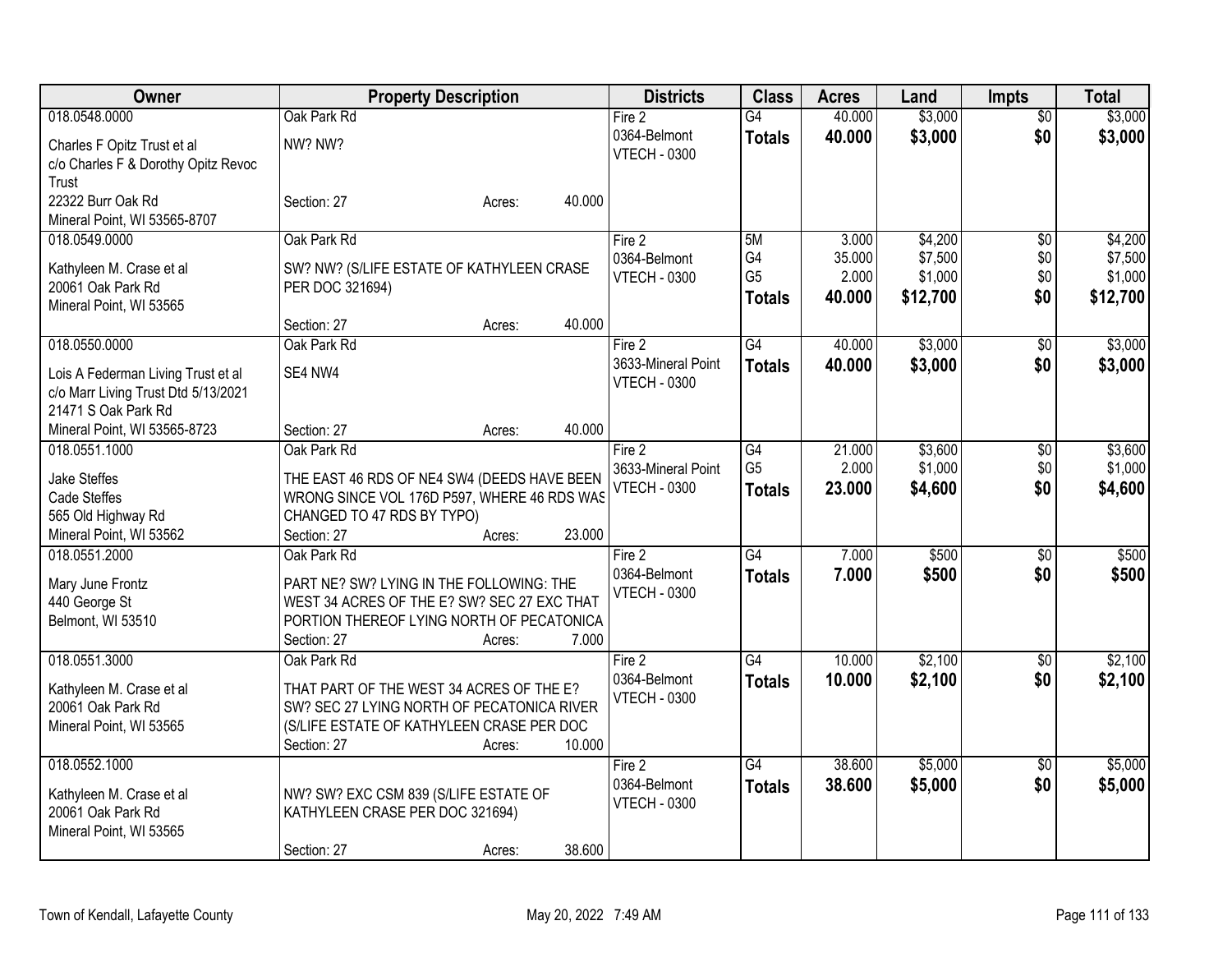| Owner                        | <b>Property Description</b>                      | <b>Districts</b>    | <b>Class</b>    | <b>Acres</b> | Land     | <b>Impts</b>    | <b>Total</b> |
|------------------------------|--------------------------------------------------|---------------------|-----------------|--------------|----------|-----------------|--------------|
| 018.0553.1000                | 20059 Oak Park Rd                                | Fire 2              | $\overline{G1}$ | 1.000        | \$7,500  | \$9,800         | \$17,300     |
| Bruno Gomanne et al          | PART SW? SW? COM SECOR SW? SW?; NORTH 365        | 0364-Belmont        | G <sub>5</sub>  | 4.000        | \$8,600  | \$0             | \$8,600      |
| c/o Teresa & Bruno Gomanne   | FT; WEST 600 FT; SOUTH 365 FT; EAST 600 FT TO    | <b>VTECH - 0300</b> | <b>Totals</b>   | 5.000        | \$16,100 | \$9,800         | \$25,900     |
| C/O Kathyleen Crase          | POB                                              |                     |                 |              |          |                 |              |
| 20061 Oak Park Rd            | 5.000<br>Section: 27<br>Acres:                   |                     |                 |              |          |                 |              |
| Mineral Point, WI 53565-8720 |                                                  |                     |                 |              |          |                 |              |
| 018.0553.2000                | 20041 Oak Park Rd                                | Fire 2              | G4              | 13.730       | \$2,900  | $\overline{50}$ | \$2,900      |
|                              |                                                  | 0364-Belmont        | G7              | 0.500        | \$3,800  | \$3,100         | \$6,900      |
| Kathyleen M. Crase et al     | LOT 1 CSM 839 (S/LIFE ESTATE OF KATHYLEEN        | <b>VTECH - 0300</b> | <b>Totals</b>   | 14.230       | \$6,700  | \$3,100         | \$9,800      |
| 20061 Oak Park Rd            | CRASE PER DOC 321694)                            |                     |                 |              |          |                 |              |
| Mineral Point, WI 53565      |                                                  |                     |                 |              |          |                 |              |
|                              | 14.230<br>Section: 27<br>Acres:                  |                     |                 |              |          |                 |              |
| 018.0553.3000                | 20061 Oak Park Rd                                | Fire 2              | G4              | 20.670       | \$1,600  | $\sqrt{6}$      | \$1,600      |
| Kathyleen M. Crase et al     | SW? SW? EXC COM SECOR SW? SW?; NORTH 365         | 0364-Belmont        | G7              | 1.500        | \$15,000 | \$92,200        | \$107,200    |
| 20061 Oak Park Rd            | FT; WEST 600 FT; SOUTH 365 FT; EAST 600 FT TO    | <b>VTECH - 0300</b> | <b>Totals</b>   | 22.170       | \$16,600 | \$92,200        | \$108,800    |
| Mineral Point, WI 53565      | POB & ALSO EXC 839 (S/LIFE ESTATE OF             |                     |                 |              |          |                 |              |
|                              | 22.170<br>Section: 27<br>Acres:                  |                     |                 |              |          |                 |              |
| 018.0554.1000                | Oak Park Rd                                      | Fire 2              | G4              | 17.000       | \$1,300  | \$0             | \$1,300      |
|                              |                                                  | 0364-Belmont        | <b>Totals</b>   | 17.000       | \$1,300  | \$0             | \$1,300      |
| Mary June Frontz             | PART SE? SW? LYING IN THE FOLLOWING: THE         | <b>VTECH - 0300</b> |                 |              |          |                 |              |
| 440 George St                | WEST 34 ACRES OF THE E? SW? SEC 27 EXC THAT      |                     |                 |              |          |                 |              |
| Belmont, WI 53510            | PORTION THEREOF LYING NORTH OF PECATONICA        |                     |                 |              |          |                 |              |
|                              | 17.000<br>Section: 27<br>Acres:                  |                     |                 |              |          |                 |              |
| 018.0554.2000                | Oak Park Rd                                      | Fire 2              | $\overline{G4}$ | 22.000       | \$3,800  | \$0             | \$3,800      |
| <b>Jake Steffes</b>          | THE EAST 46 RDS OF SE4 SW4 EXC BEG AT A POINT    | 3633-Mineral Point  | G <sub>5</sub>  | 1.000        | \$100    | \$0             | \$100        |
| Cade Steffes                 | 46 RDS WEST OF SECOR SW4;EAST 3.17               | <b>VTECH - 0300</b> | <b>Totals</b>   | 23.000       | \$3,900  | \$0             | \$3,900      |
| 565 Old Highway Rd           | CHS; NORTH 66DG WEST TO A POINT NORTH OF         |                     |                 |              |          |                 |              |
| Mineral Point, WI 53562      | 23.000<br>Section: 27<br>Acres:                  |                     |                 |              |          |                 |              |
| 018.0555.0000                | Oak Park Rd                                      | Fire 2              | G4              | 19.000       | \$4,400  | $\overline{50}$ | \$4,400      |
|                              |                                                  | 3633-Mineral Point  | G <sub>5</sub>  | 2.500        | \$900    | \$0             | \$900        |
| Jake Steffes                 | NE4 SE4 EXC BEG NECOR SEC 27;S00.21.22W          | <b>VTECH - 0300</b> | <b>Totals</b>   | 21.500       | \$5,300  | \$0             | \$5,300      |
| <b>Cade Steffes</b>          | 2659.97' TO E4 COR SEC 27;S00.21.25W 641.88' ALG |                     |                 |              |          |                 |              |
| 565 Old Highway Rd           | ELI SE4 SEC 27;N86.47.37W 1462.97';N00.44.26E    |                     |                 |              |          |                 |              |
| Mineral Point, WI 53562      | 21.500<br>Section: 27<br>Acres:                  |                     |                 |              |          |                 |              |
| 018.0556.0000                | Oak Park Rd                                      | Fire 2              | G4              | 36.400       | \$7,400  | $\overline{50}$ | \$7,400      |
| <b>Jake Steffes</b>          | NW4 SE4 EXC BEG NECOR SEC 27;S00.21.22W          | 3633-Mineral Point  | G <sub>5</sub>  | 2.000        | \$400    | \$0             | \$400        |
| Cade Steffes                 | 2659.97' TO E4 COR SEC 27;S00.21.25W 641.88' ALG | <b>VTECH - 0300</b> | <b>Totals</b>   | 38.400       | \$7,800  | \$0             | \$7,800      |
| 565 Old Highway Rd           | ELI SE4 SEC 27; N86.47.37W 1462.97"; N00.44.26E  |                     |                 |              |          |                 |              |
| Mineral Point, WI 53562      | 38.400<br>Section: 27<br>Acres:                  |                     |                 |              |          |                 |              |
|                              |                                                  |                     |                 |              |          |                 |              |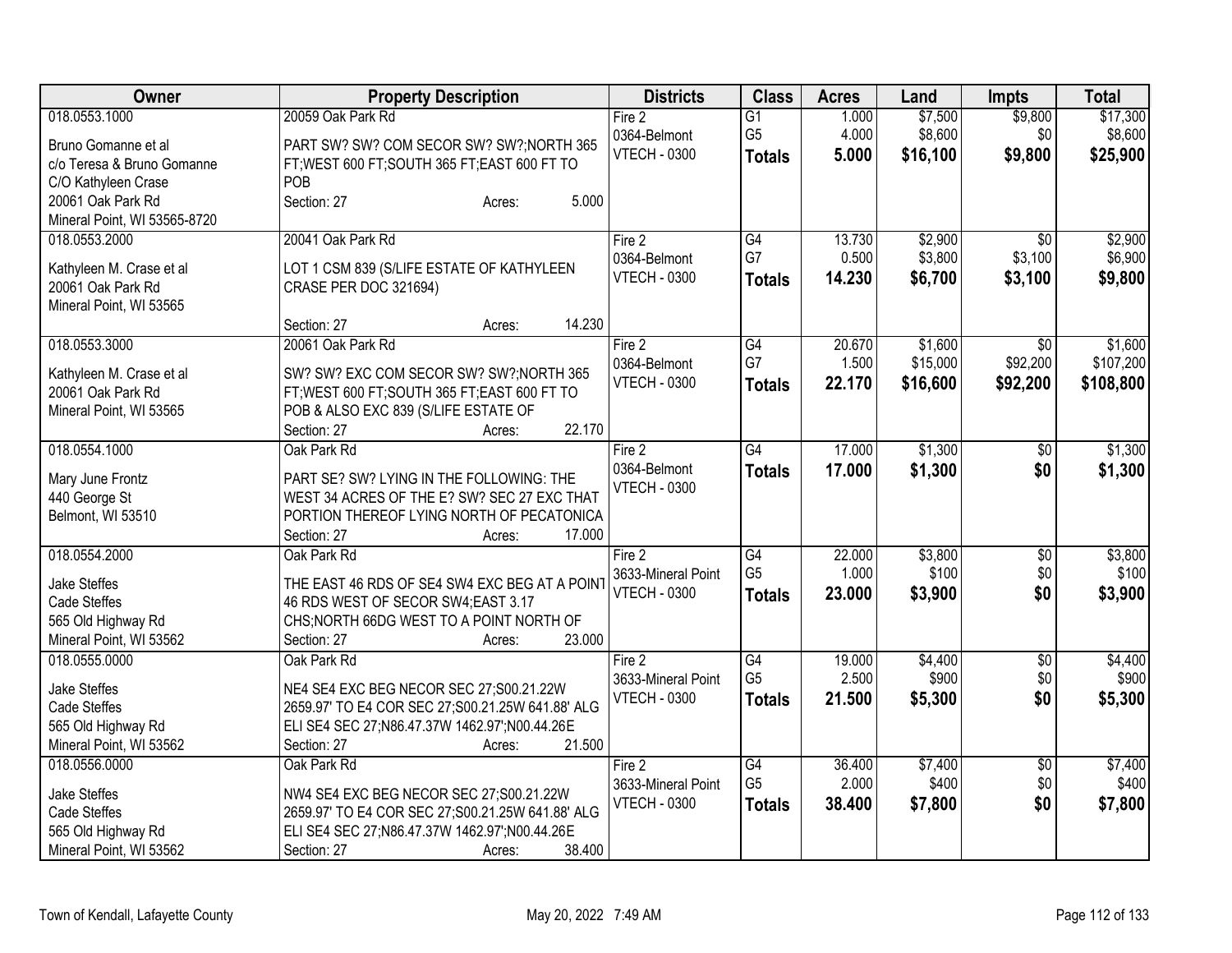| Owner                                         |                                                                                            | <b>Property Description</b> |        | <b>Districts</b>    | <b>Class</b>    | <b>Acres</b> | Land    | <b>Impts</b>    | <b>Total</b> |
|-----------------------------------------------|--------------------------------------------------------------------------------------------|-----------------------------|--------|---------------------|-----------------|--------------|---------|-----------------|--------------|
| 018.0557.0000                                 | Oak Park Rd                                                                                |                             |        | Fire 2              | $\overline{G4}$ | 37.750       | \$4,900 | $\overline{50}$ | \$4,900      |
| <b>Jake Steffes</b>                           | SW4 SE4 EXC ALL THAT PART SE4 WHICH LIES                                                   |                             |        | 3633-Mineral Point  | <b>Totals</b>   | 37.750       | \$4,900 | \$0             | \$4,900      |
| <b>Cade Steffes</b>                           | SOUTH & WEST OF HWY WHICH CROSSES SEC 27                                                   |                             |        | <b>VTECH - 0300</b> |                 |              |         |                 |              |
| 565 Old Highway Rd                            | ON OR NEAR THE SLI THEREOF (DEEDS DO NOT                                                   |                             |        |                     |                 |              |         |                 |              |
| Mineral Point, WI 53562                       | Section: 27                                                                                | Acres:                      | 37.750 |                     |                 |              |         |                 |              |
| 018.0558.1000                                 | Oak Park Rd                                                                                |                             |        | Fire 2              | G4              | 32.330       | \$6,200 | $\overline{50}$ | \$6,200      |
| <b>Jake Steffes</b>                           | SE4 SE4 EXC ALL THAT PART SE4 SE4 WHICH LIES                                               |                             |        | 3633-Mineral Point  | G <sub>5</sub>  | 3.000        | \$1,100 | \$0             | \$1,100      |
| <b>Cade Steffes</b>                           | SOUTH OF SLI OF HWY WHICH RUNS IN A NELY &                                                 |                             |        | <b>VTECH - 0300</b> | <b>Totals</b>   | 35.330       | \$7,300 | \$0             | \$7,300      |
| 565 Old Highway Rd                            | SWLY DIRECTION ACROSS THE SAID FORTY ACRE                                                  |                             |        |                     |                 |              |         |                 |              |
| Mineral Point, WI 53562                       | Section: 27                                                                                | Acres:                      | 35.330 |                     |                 |              |         |                 |              |
| 018.0558.2000                                 | Oak Park Rd                                                                                |                             |        | Fire 2              | G4              | 6.920        | \$500   | $\sqrt{6}$      | \$500        |
|                                               |                                                                                            |                             |        | 0364-Belmont        | <b>Totals</b>   | 6.920        | \$500   | \$0             | \$500        |
| Christian P. Galloway<br>18128 Cottage Inn Rd | ALL THAT PART SE4 WHICH LIES SOUTH & WEST OF<br>HWY WHICH CROSSES SEC 27 ON OR NEAR THE SL |                             |        | <b>VTECH - 0300</b> |                 |              |         |                 |              |
| Belmont, WI 53510                             | THEREOF & ALSO INCLUDING ALL THAT PART OF                                                  |                             |        |                     |                 |              |         |                 |              |
|                                               | Section: 27                                                                                | Acres:                      | 6.920  |                     |                 |              |         |                 |              |
| 018.0559.0000                                 | <b>Burr Oak</b>                                                                            |                             |        | Fire 2              | $\overline{G4}$ | 40.000       | \$4,400 | \$0             | \$4,400      |
|                                               |                                                                                            |                             |        | 0364-Belmont        | <b>Totals</b>   | 40.000       | \$4,400 | \$0             | \$4,400      |
| Charles F Opitz Trust et al                   | NE? NE?                                                                                    |                             |        | <b>VTECH - 0300</b> |                 |              |         |                 |              |
| c/o Charles F & Dorothy Opitz Revoc<br>Trust  |                                                                                            |                             |        |                     |                 |              |         |                 |              |
| 22322 Burr Oak Rd                             | Section: 28                                                                                | Acres:                      | 40.000 |                     |                 |              |         |                 |              |
| Mineral Point, WI 53565-8707                  |                                                                                            |                             |        |                     |                 |              |         |                 |              |
| 018.0560.0000                                 | <b>Burr Oak</b>                                                                            |                             |        | Fire 2              | $\overline{G4}$ | 40.000       | \$6,000 | \$0             | \$6,000      |
|                                               |                                                                                            |                             |        | 0364-Belmont        | <b>Totals</b>   | 40.000       | \$6,000 | \$0             | \$6,000      |
| Charles F Opitz Trust et al                   | NW? NE?                                                                                    |                             |        | <b>VTECH - 0300</b> |                 |              |         |                 |              |
| c/o Charles F & Dorothy Opitz Revoc<br>Trust  |                                                                                            |                             |        |                     |                 |              |         |                 |              |
| 22322 Burr Oak Rd                             | Section: 28                                                                                | Acres:                      | 40.000 |                     |                 |              |         |                 |              |
| Mineral Point, WI 53565-8707                  |                                                                                            |                             |        |                     |                 |              |         |                 |              |
| 018.0561.0000                                 | <b>Burr Oak</b>                                                                            |                             |        | Fire 2              | $\overline{G4}$ | 40.000       | \$5,000 | $\overline{60}$ | \$5,000      |
|                                               |                                                                                            |                             |        | 0364-Belmont        | <b>Totals</b>   | 40.000       | \$5,000 | \$0             | \$5,000      |
| Charles F Opitz Trust et al                   | SW? NE?                                                                                    |                             |        | <b>VTECH - 0300</b> |                 |              |         |                 |              |
| c/o Charles F & Dorothy Opitz Revoc<br>Trust  |                                                                                            |                             |        |                     |                 |              |         |                 |              |
| 22322 Burr Oak Rd                             | Section: 28                                                                                | Acres:                      | 40.000 |                     |                 |              |         |                 |              |
| Mineral Point, WI 53565-8707                  |                                                                                            |                             |        |                     |                 |              |         |                 |              |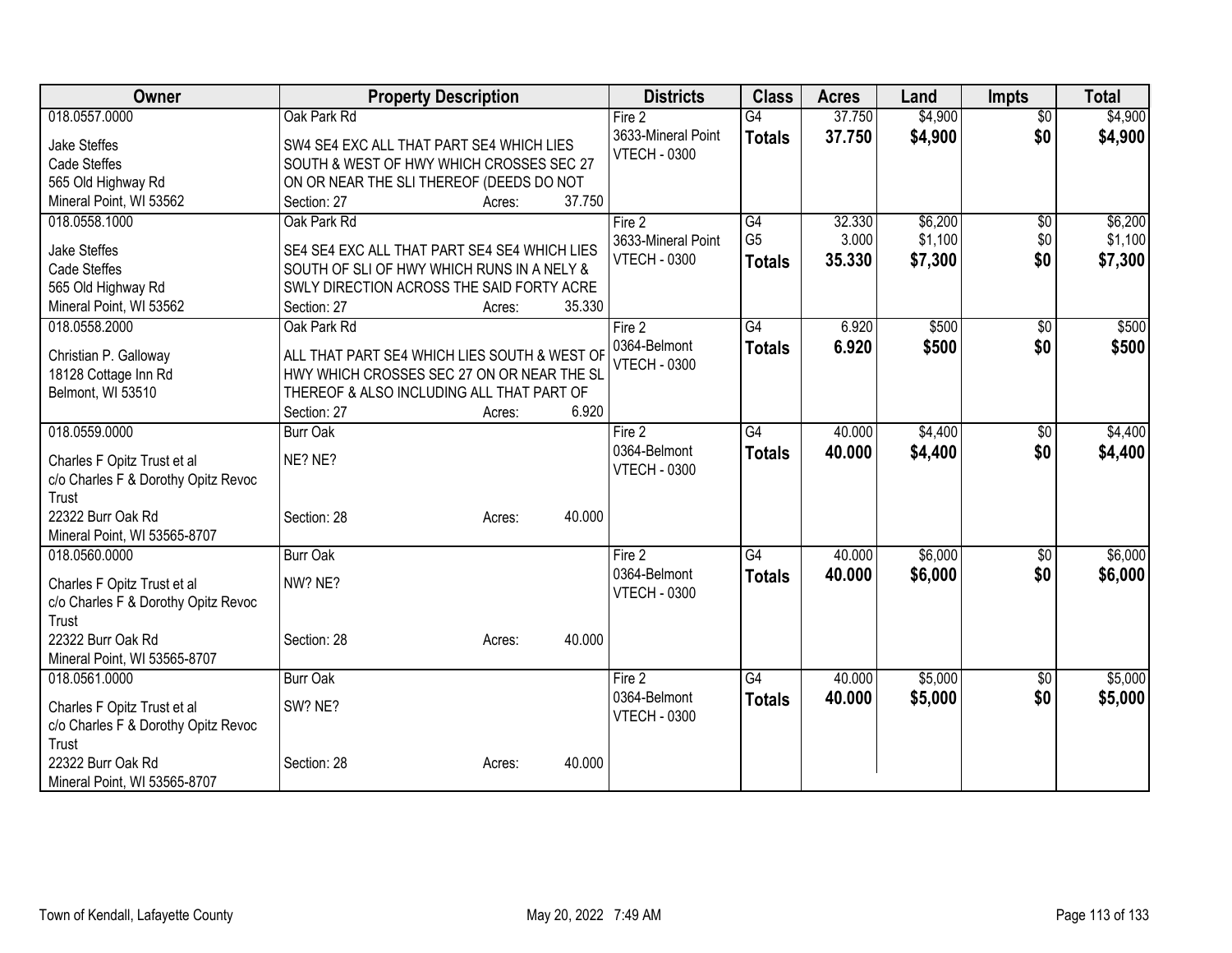| Owner                                             |                   | <b>Property Description</b> |        | <b>Districts</b>                    | <b>Class</b>          | <b>Acres</b>    | Land               | <b>Impts</b>                | <b>Total</b>        |
|---------------------------------------------------|-------------------|-----------------------------|--------|-------------------------------------|-----------------------|-----------------|--------------------|-----------------------------|---------------------|
| 018.0562.0000                                     | <b>Burr Oak</b>   |                             |        | Fire 2                              | $\overline{G4}$       | 40.000          | \$6,200            | $\sqrt{6}$                  | \$6,200             |
| Charles F Opitz Trust et al                       | SE? NE?           |                             |        | 0364-Belmont                        | <b>Totals</b>         | 40.000          | \$6,200            | \$0                         | \$6,200             |
| c/o Charles F & Dorothy Opitz Revoc               |                   |                             |        | <b>VTECH - 0300</b>                 |                       |                 |                    |                             |                     |
| Trust                                             |                   |                             |        |                                     |                       |                 |                    |                             |                     |
| 22322 Burr Oak Rd                                 | Section: 28       | Acres:                      | 40.000 |                                     |                       |                 |                    |                             |                     |
| Mineral Point, WI 53565-8707                      |                   |                             |        |                                     |                       |                 |                    |                             |                     |
| 018.0563.0000                                     | 22558 Burr Oak Rd |                             |        | Fire 2<br>0364-Belmont              | $\overline{G4}$<br>G7 | 39.000<br>1.000 | \$5,600<br>\$7,500 | $\overline{50}$<br>\$28,300 | \$5,600<br>\$35,800 |
| Charles F Opitz Trust et al                       | NE? NW?           |                             |        | <b>VTECH - 0300</b>                 | <b>Totals</b>         | 40.000          | \$13,100           | \$28,300                    | \$41,400            |
| c/o Charles F & Dorothy Opitz Revoc               |                   |                             |        |                                     |                       |                 |                    |                             |                     |
| Trust                                             |                   |                             |        |                                     |                       |                 |                    |                             |                     |
| 22322 Burr Oak Rd<br>Mineral Point, WI 53565-8707 | Section: 28       | Acres:                      | 40.000 |                                     |                       |                 |                    |                             |                     |
| 018.0564.0000                                     | <b>Burr Oak</b>   |                             |        | Fire 2                              | G4                    | 40.000          | \$5,100            | \$0                         | \$5,100             |
|                                                   |                   |                             |        | 0364-Belmont                        | <b>Totals</b>         | 40.000          | \$5,100            | \$0                         | \$5,100             |
| Charles F Opitz Trust et al                       | NW? NW?           |                             |        | <b>VTECH - 0300</b>                 |                       |                 |                    |                             |                     |
| c/o Charles F & Dorothy Opitz Revoc<br>Trust      |                   |                             |        |                                     |                       |                 |                    |                             |                     |
| 22322 Burr Oak Rd                                 | Section: 28       | Acres:                      | 40.000 |                                     |                       |                 |                    |                             |                     |
| Mineral Point, WI 53565-8707                      |                   |                             |        |                                     |                       |                 |                    |                             |                     |
| 018.0565.0000                                     | <b>Burr Oak</b>   |                             |        | Fire 2                              | G4                    | 20.000          | \$3,800            | $\sqrt[6]{30}$              | \$3,800             |
| Kyle S. Van Bogaert                               | SW? NW?           |                             |        | 0364-Belmont                        | G <sub>5</sub>        | 20.000          | \$10,000           | \$0                         | \$10,000            |
| 15529 County Rd X                                 |                   |                             |        | <b>VTECH - 0300</b>                 | <b>Totals</b>         | 40.000          | \$13,800           | \$0                         | \$13,800            |
| Belmont, WI 53510                                 |                   |                             |        |                                     |                       |                 |                    |                             |                     |
|                                                   | Section: 28       | Acres:                      | 40.000 |                                     |                       |                 |                    |                             |                     |
| 018.0566.0000                                     | <b>Burr Oak</b>   |                             |        | Fire 2                              | G4                    | 40.000          | \$3,000            | \$0                         | \$3,000             |
| Charles F Opitz Trust et al                       | SE? NW?           |                             |        | 0364-Belmont                        | <b>Totals</b>         | 40,000          | \$3,000            | \$0                         | \$3,000             |
| c/o Charles F & Dorothy Opitz Revoc               |                   |                             |        | <b>VTECH - 0300</b>                 |                       |                 |                    |                             |                     |
| Trust                                             |                   |                             |        |                                     |                       |                 |                    |                             |                     |
| 22322 Burr Oak Rd                                 | Section: 28       | Acres:                      | 40.000 |                                     |                       |                 |                    |                             |                     |
| Mineral Point, WI 53565-8707                      |                   |                             |        |                                     |                       |                 |                    |                             |                     |
| 018.0567.0000                                     | <b>Burr Oak</b>   |                             |        | Fire $2$                            | G4                    | 40.000          | \$5,700            | $\sqrt[6]{3}$               | \$5,700             |
| Charles F Opitz Trust et al                       | NE? SW?           |                             |        | 0364-Belmont<br><b>VTECH - 0300</b> | <b>Totals</b>         | 40.000          | \$5,700            | \$0                         | \$5,700             |
| c/o Charles F & Dorothy Opitz Revoc               |                   |                             |        |                                     |                       |                 |                    |                             |                     |
| Trust                                             |                   |                             |        |                                     |                       |                 |                    |                             |                     |
| 22322 Burr Oak Rd                                 | Section: 28       | Acres:                      | 40.000 |                                     |                       |                 |                    |                             |                     |
| Mineral Point, WI 53565-8707                      |                   |                             |        |                                     |                       |                 |                    |                             |                     |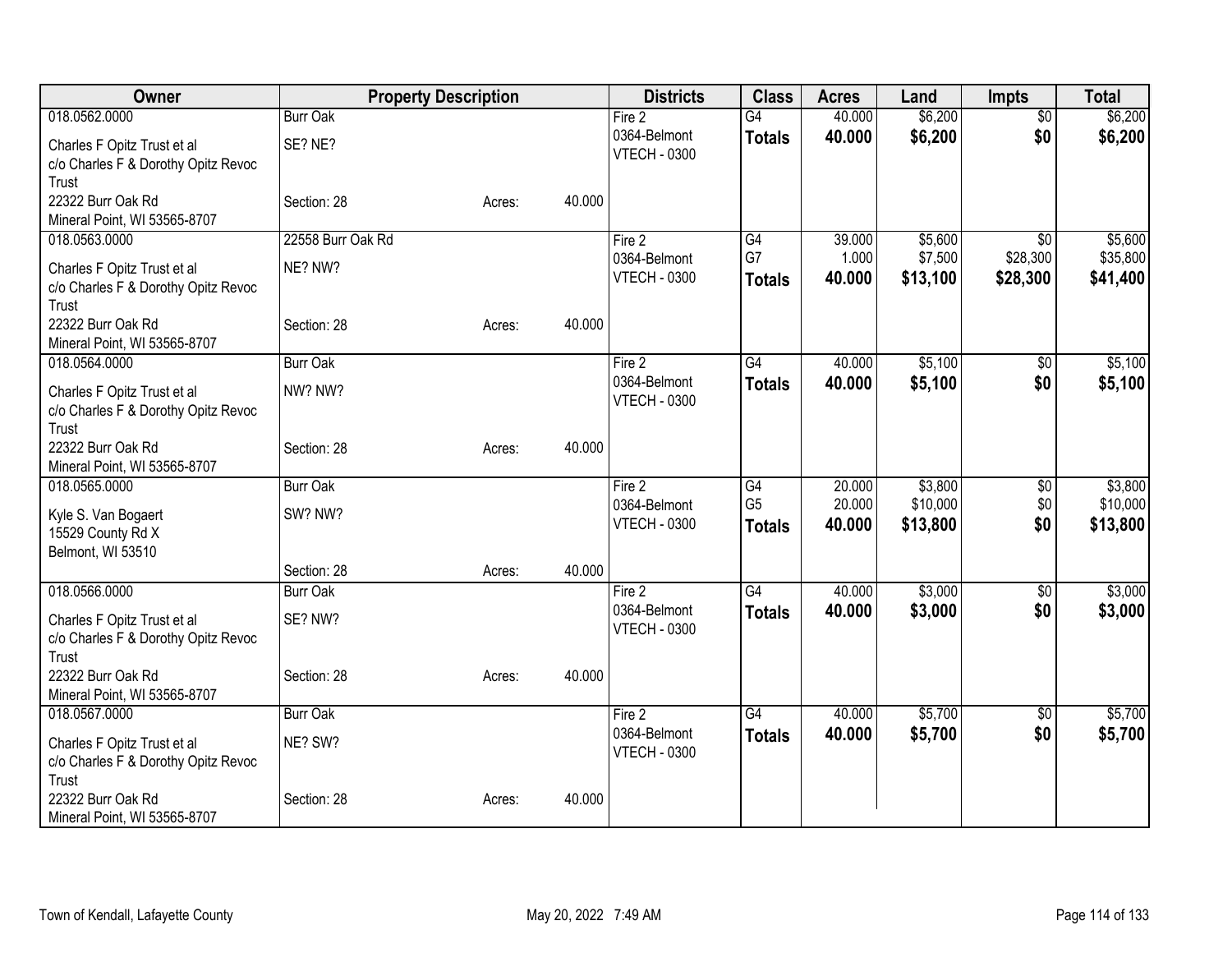| Owner                                                               | <b>Property Description</b>                                                                   | <b>Districts</b>    | <b>Class</b>    | <b>Acres</b> | Land     | <b>Impts</b>    | <b>Total</b> |
|---------------------------------------------------------------------|-----------------------------------------------------------------------------------------------|---------------------|-----------------|--------------|----------|-----------------|--------------|
| 018.0568.0000                                                       | 22700 Burr Oak Rd                                                                             | Fire 2              | 5M              | 29.000       | \$36,300 | $\overline{30}$ | \$36,300     |
| Lee Schrank                                                         | NW? SW? MORE PARTICULARLY DESCR AS                                                            | 0364-Belmont        | G <sub>1</sub>  | 3.000        | \$30,000 | \$131,500       | \$161,500    |
| 22700 Burr Oak Rd                                                   | FOLLOWS: BEG NWCOR SW? SEC 28;N88?56'19"E                                                     | <b>VTECH - 0300</b> | G4              | 8.295        | \$2,200  | \$0             | \$2,200      |
| Mineral Point, WI 53565                                             | 1326.82' TO NECOR NW? SW?;S0?18'29"W 1323.48'                                                 |                     | <b>Totals</b>   | 40.295       | \$68,500 | \$131,500       | \$200,000    |
|                                                                     | 40.295<br>Section: 28<br>Acres:                                                               |                     |                 |              |          |                 |              |
| 018.0569.1000                                                       | <b>Burr Oak</b>                                                                               | Fire 2              | G4              | 5.020        | \$1,000  | $\overline{50}$ | \$1,000      |
|                                                                     |                                                                                               | 0364-Belmont        | <b>Totals</b>   | 5.020        | \$1,000  | \$0             | \$1,000      |
| Dale K Bahr Trust et al                                             | PART W? SW? SW? COM SWCOR SEC 28;N88?56'14"<br>ALG SLI THEREOF, 397.17' TO POB; ALG SAID SLI, | <b>VTECH - 0300</b> |                 |              |          |                 |              |
| c/o Dale K & Mary K Bahr, Trustees<br>C/O Dale K Bahr & Mary K Bahr | 265.62' TO SECOR SAID W?; N00?17'38"E                                                         |                     |                 |              |          |                 |              |
| 23376 County Rd F                                                   | 5.020<br>Section: 28<br>Acres:                                                                |                     |                 |              |          |                 |              |
| Belmont, WI 53510-9717                                              |                                                                                               |                     |                 |              |          |                 |              |
| 018.0569.1100                                                       | <b>Burr Oak Rd</b>                                                                            | Fire 2              | G4              | 9.450        | \$1,800  | $\overline{50}$ | \$1,800      |
|                                                                     |                                                                                               | 0364-Belmont        |                 | 9.450        | \$1,800  | \$0             | \$1,800      |
| Dale K Bahr Trust et al                                             | COM SWCOR SEC 28;N88?56'14"E ON SLI THEREOF                                                   | <b>VTECH - 0300</b> | <b>Totals</b>   |              |          |                 |              |
| c/o Dale K & Mary K Bahr, Trustees                                  | 397.17' TO POB;N0?07'09"E 779.31';S86?07'05"W                                                 |                     |                 |              |          |                 |              |
| C/O Dale K Bahr & Mary K Bahr                                       | 174.12";S21?57'05"W 266.45";S36?52'57"W                                                       |                     |                 |              |          |                 |              |
| 23376 County Rd F                                                   | 9.450<br>Section: 32<br>Acres:                                                                |                     |                 |              |          |                 |              |
| Belmont, WI 53510-9717                                              |                                                                                               |                     |                 |              |          |                 |              |
| 018.0569.2000                                                       | <b>Burr Oak</b>                                                                               | Fire $2$            | G4              | 19.000       | \$5,000  | $\overline{50}$ | \$5,000      |
| Bret C. Van Bogaert                                                 | E? SW? SW?                                                                                    | 0364-Belmont        | G <sub>5</sub>  | 1.000        | \$100    | \$0             | \$100        |
| 19105 Cottage Inn Rd                                                |                                                                                               | <b>VTECH - 0300</b> | <b>Totals</b>   | 20.000       | \$5,100  | \$0             | \$5,100      |
| Mineral Point, WI 53565                                             |                                                                                               |                     |                 |              |          |                 |              |
|                                                                     | Section: 28<br>20.000<br>Acres:                                                               |                     |                 |              |          |                 |              |
| 018.0570.1000                                                       | 22622 Burr Oak Rd                                                                             | Fire 2              | $\overline{G1}$ | 10.000       | \$53,000 | \$168,100       | \$221,100    |
| Jeff Crase                                                          | PART SE? SW? COM SWCOR SE? SW? SEC 28;EAST                                                    | 0364-Belmont        | <b>Totals</b>   | 10.000       | \$53,000 | \$168,100       | \$221,100    |
| 22622 Burr Oak Rd                                                   | 990 FT; NORTH 440 FT; WEST 990 FT; SOUTH 440 FT                                               | <b>VTECH - 0300</b> |                 |              |          |                 |              |
| Mineral Point, WI 53565                                             | TO POB                                                                                        |                     |                 |              |          |                 |              |
|                                                                     | 10.000<br>Section: 28<br>Acres:                                                               |                     |                 |              |          |                 |              |
| 018.0570.2000                                                       | Burr Oak Rd                                                                                   | Fire 2              | G4              | 29.000       | \$7,600  | $\overline{50}$ | \$7,600      |
|                                                                     |                                                                                               | 0364-Belmont        | G <sub>5</sub>  | 1.000        | \$100    | \$0             | \$100        |
| Charles F Opitz Trust et al                                         | SE? SW? EXC THE WEST 990 FT OF THE SOUTH 440                                                  | <b>VTECH - 0300</b> | <b>Totals</b>   | 30.000       | \$7,700  | \$0             | \$7,700      |
| c/o Charles F & Dorothy Opitz Revoc                                 | FT THEREOF (TYPO ON DEED(S) S/B 440 FT NOT                                                    |                     |                 |              |          |                 |              |
| Trust                                                               | 444 FT -- SEE VOL142D P6)                                                                     |                     |                 |              |          |                 |              |
| 22322 Burr Oak Rd                                                   | 30.000<br>Section: 28<br>Acres:                                                               |                     |                 |              |          |                 |              |
| Mineral Point, WI 53565-8707                                        |                                                                                               |                     |                 |              |          |                 |              |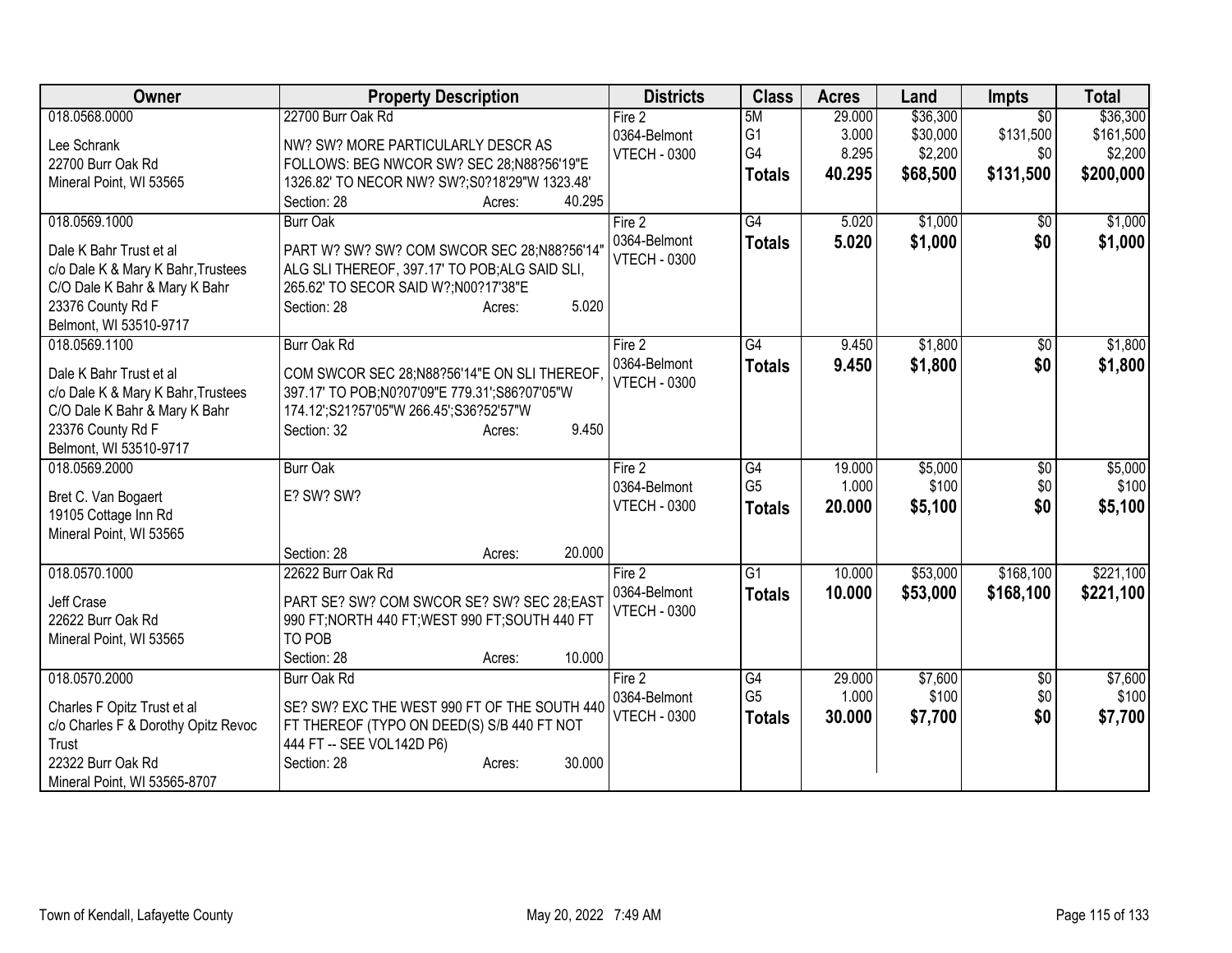| Owner                               | <b>Property Description</b>                    |                  | <b>Districts</b>    | <b>Class</b>    | <b>Acres</b> | Land       | <b>Impts</b>    | <b>Total</b> |
|-------------------------------------|------------------------------------------------|------------------|---------------------|-----------------|--------------|------------|-----------------|--------------|
| 018.0571.0000                       | <b>Burr Oak Rd</b>                             |                  | Fire 2              | $\overline{G4}$ | 40.000       | \$3,000    | $\overline{50}$ | \$3,000      |
| Charles F Opitz Trust et al         | NE? SE?                                        |                  | 0364-Belmont        | <b>Totals</b>   | 40.000       | \$3,000    | \$0             | \$3,000      |
| c/o Charles F & Dorothy Opitz Revoc |                                                |                  | <b>VTECH - 0300</b> |                 |              |            |                 |              |
| Trust                               |                                                |                  |                     |                 |              |            |                 |              |
| 22322 Burr Oak Rd                   | Section: 28                                    | 40.000<br>Acres: |                     |                 |              |            |                 |              |
| Mineral Point, WI 53565-8707        |                                                |                  |                     |                 |              |            |                 |              |
| 018.0572.0000                       | Burr Oak Rd                                    |                  | Fire 2              | G4              | 40.000       | \$3,000    | $\overline{50}$ | \$3,000      |
| Charles F Opitz Trust et al         | NW? SE?                                        |                  | 0364-Belmont        | <b>Totals</b>   | 40.000       | \$3,000    | \$0             | \$3,000      |
| c/o Charles F & Dorothy Opitz Revoc |                                                |                  | <b>VTECH - 0300</b> |                 |              |            |                 |              |
| Trust                               |                                                |                  |                     |                 |              |            |                 |              |
| 22322 Burr Oak Rd                   | Section: 28                                    | 40.000<br>Acres: |                     |                 |              |            |                 |              |
| Mineral Point, WI 53565-8707        |                                                |                  |                     |                 |              |            |                 |              |
| 018.0573.0000                       | 22322 Burr Oak Rd                              |                  | Fire 2              | G4              | 37.000       | \$5,600    | $\overline{50}$ | \$5,600      |
| Charles F Opitz Trust et al         | SW? SE?                                        |                  | 0364-Belmont        | G <sub>5</sub>  | 1.000        | \$100      | \$0             | \$100        |
| c/o Charles F & Dorothy Opitz Revoc |                                                |                  | <b>VTECH - 0300</b> | G7              | 2.000        | \$20,000   | \$182,900       | \$202,900    |
| Trust                               |                                                |                  |                     | <b>Totals</b>   | 40.000       | \$25,700   | \$182,900       | \$208,600    |
| 22322 Burr Oak Rd                   | Section: 28                                    | 40.000<br>Acres: |                     |                 |              |            |                 |              |
| Mineral Point, WI 53565-8707        |                                                |                  |                     |                 |              |            |                 |              |
| 018.0574.0000                       | <b>Burr Oak Rd</b>                             |                  | Fire 2              | $\overline{G4}$ | 37.000       | \$2,800    | $\overline{50}$ | \$2,800      |
| Charles F Opitz Trust et al         | SE? SE? EXC COM E? COR SEC 33 T4N              |                  | 0364-Belmont        | G <sub>5</sub>  | 1.000        | \$500      | \$0             | \$500        |
| c/o Charles F & Dorothy Opitz Revoc | R2E;N0?02'16"W 2608.43';S89?57'44"W 417.38' TO |                  | <b>VTECH - 0300</b> | <b>Totals</b>   | 38.000       | \$3,300    | \$0             | \$3,300      |
| Trust                               | POB;N2?22'12"E 231.96';N87?28'56"W             |                  |                     |                 |              |            |                 |              |
| 22322 Burr Oak Rd                   | Section: 28                                    | 38.000<br>Acres: |                     |                 |              |            |                 |              |
| Mineral Point, WI 53565-8707        |                                                |                  |                     |                 |              |            |                 |              |
| 018.0574.1000                       | 22094 Burr Oak Rd                              |                  | Fire 2              | $\overline{G1}$ | 3.510        | \$32,600   | \$142,700       | \$175,300    |
| Jennifer L. Opitz-Knight            | PART SE? SE? SEC 28 & PART PART NE? NE? SEC    |                  | 0364-Belmont        | <b>Totals</b>   | 3.510        | \$32,600   | \$142,700       | \$175,300    |
| 18128 Cottage Inn Rd                | 33: COM E? COR SEC 33 T4N R2E;N0?02'16"W       |                  | <b>VTECH - 0300</b> |                 |              |            |                 |              |
| Belmont, WI 53510                   | 2608.43';S89?57'44"W 417.38' TO POB;N2?22'12"E |                  |                     |                 |              |            |                 |              |
|                                     | Section: 33                                    | 3.510<br>Acres:  |                     |                 |              |            |                 |              |
| 018.0575.0000                       | US Highway 151                                 |                  | Fire $2$            | $\overline{G4}$ | 4.490        | \$900      | $\sqrt[6]{}$    | \$900        |
| Douglas Family Trust                | NE? NE? (SEE POS1376)                          |                  | 0364-Belmont        | W <sub>6</sub>  | 36.000       | (\$29,000) | \$0             | \$0          |
| C/O Laura Douglas, Trustee          |                                                |                  | <b>VTECH - 0300</b> | <b>Totals</b>   | 40.490       | \$900      | \$0             | \$900        |
| 156 Jackson St                      |                                                |                  |                     |                 |              |            |                 |              |
| Los Gatos, CA 95030-7120            | Section: 29                                    | 40.490<br>Acres: |                     |                 |              |            |                 |              |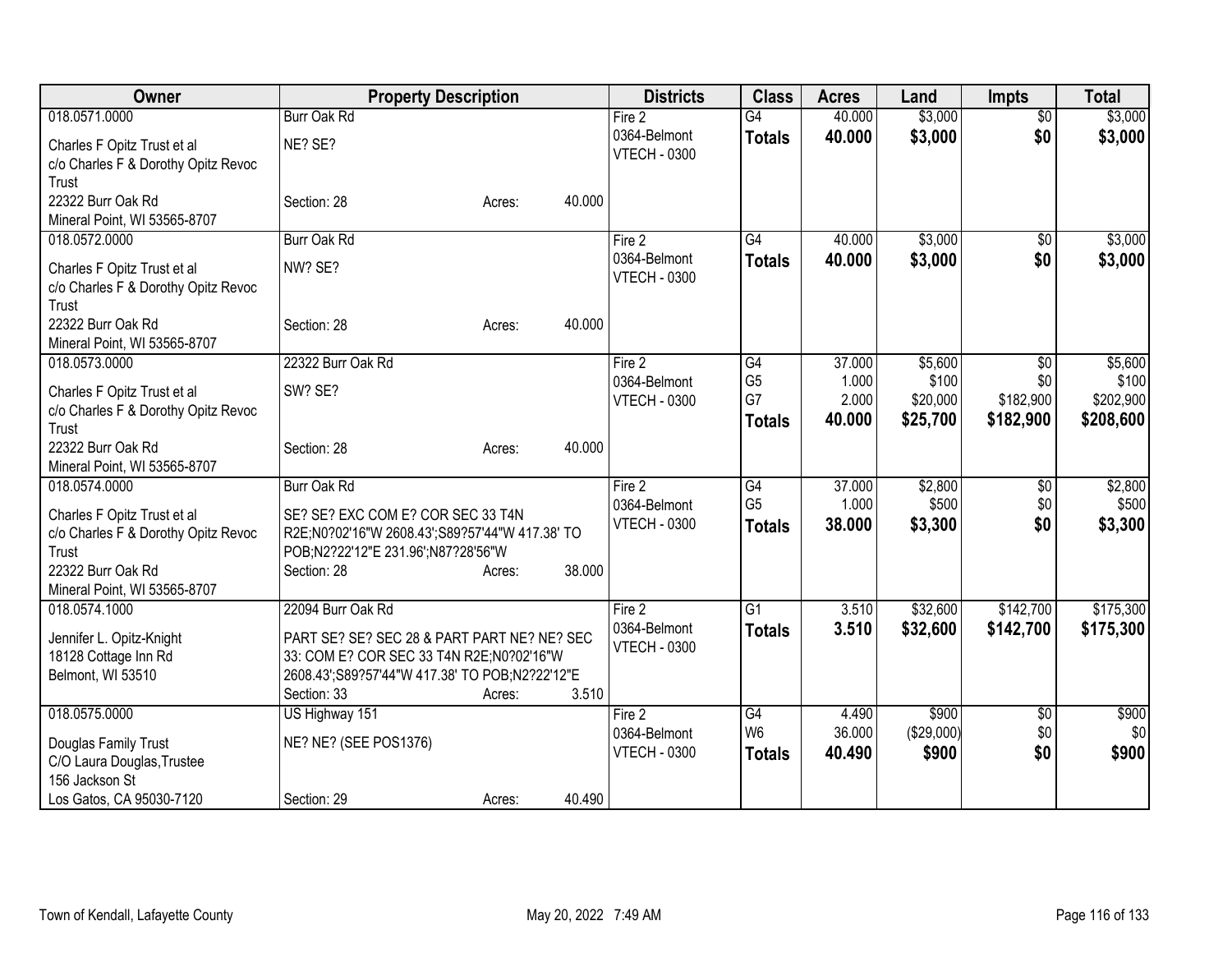| Owner                                                    | <b>Property Description</b>                                                               | <b>Districts</b>    | <b>Class</b>    | <b>Acres</b> | Land        | <b>Impts</b>    | <b>Total</b> |
|----------------------------------------------------------|-------------------------------------------------------------------------------------------|---------------------|-----------------|--------------|-------------|-----------------|--------------|
| 018.0576.0000                                            | US Highway 151                                                                            | Fire 2              | $\overline{G4}$ | 51.750       | \$12,300    | $\overline{50}$ | \$12,300     |
| Kyle S. Van Bogaert                                      | COM E? COR SEC 20;S89?09'14"W 1335.85' ALG NLI                                            | 0364-Belmont        | <b>Totals</b>   | 51.750       | \$12,300    | \$0             | \$12,300     |
| 15529 County Rd X                                        | NE? SE? SEC 20 TO NECOR NW? SE? SEC                                                       | <b>VTECH - 0300</b> |                 |              |             |                 |              |
| Belmont, WI 53510                                        | 20;S00?09'41"W 303.70' ALG ELI NW? SE? SEC 20 TO                                          |                     |                 |              |             |                 |              |
|                                                          | 51.750<br>Section: 29<br>Acres:                                                           |                     |                 |              |             |                 |              |
| 018.0576.1000                                            | 20778 Ush 151                                                                             | Fire 2              | 5M              | 4.000        | \$5,600     | $\overline{50}$ | \$5,600      |
|                                                          |                                                                                           | 0364-Belmont        | G4              | 80.900       | \$23,300    | \$0             | \$23,300     |
| Thomas J Leick Trust<br>c/o Thomas J Leick Marital Trust | COM NECOR SE? SEC 29 T4N R2E; S88?59'40"W<br>1325.33' ALG SLI SE? NE? SEC 29 TO SECOR SW? | <b>VTECH - 0300</b> | G <sub>5</sub>  | 24.000       | \$45,000    | \$0             | \$45,000     |
| 2735 Centerville Rd                                      | NE? SEC 29 & POB;N00?07'31"E 2648.05' ALG ELI W?                                          |                     | G7              | 1.000        | \$7,500     | \$3,300         | \$10,800     |
| Rockford, IL 61102-3705                                  | 109.900<br>Section: 29<br>Acres:                                                          |                     | <b>Totals</b>   | 109.900      | \$81,400    | \$3,300         | \$84,700     |
| 018.0578.0000                                            | US Highway 151                                                                            | Fire 2              | G4              | 23.000       | \$5,000     | $\sqrt[6]{}$    | \$5,000      |
|                                                          |                                                                                           | 0364-Belmont        | G <sub>5</sub>  | 17.000       | \$6,400     | \$0             | \$6,400      |
| Kennth C. Vanbogaert                                     | SE? NE?                                                                                   | <b>VTECH - 0300</b> | <b>Totals</b>   | 40.000       | \$11,400    | \$0             | \$11,400     |
| Mary A. Vanbogaert                                       |                                                                                           |                     |                 |              |             |                 |              |
| 22303 Truman Rd                                          |                                                                                           |                     |                 |              |             |                 |              |
| Darlington, WI 53530                                     | 40.000<br>Section: 29<br>Acres:                                                           |                     |                 |              |             |                 |              |
| 018.0579.1000                                            | US Highway 151                                                                            | Fire 2              | G4              | 13.540       | \$3,900     | $\sqrt{6}$      | \$3,900      |
| Lori L. Van Bogaert et al                                | PART E? NW? SEC 29;COM NWCOR SEC                                                          | 0364-Belmont        | <b>Totals</b>   | 13.540       | \$3,900     | \$0             | \$3,900      |
| c/o Steven F. Van Bogaert                                | 29;N89?12'52"E 1329.60' ALG NLI SAID SEC 29 TO                                            | <b>VTECH - 0300</b> |                 |              |             |                 |              |
| 15461 Cth X                                              | NWCOR NE? NW? SEC 29 & POB; S86? 08'17"E                                                  |                     |                 |              |             |                 |              |
| Belmont, WI 53510                                        | 13.540<br>Section: 29<br>Acres:                                                           |                     |                 |              |             |                 |              |
| 018.0579.2000                                            | 20825 Ush 151                                                                             | Fire 2              | $\overline{G5}$ | 2.940        | \$6,300     | \$0             | \$6,300      |
| Dale Moody Trust et al                                   | COM NWCOR SEC 29 T4N R2E;N89?12'52"E 1329.60'                                             | 0364-Belmont        | W <sub>6</sub>  | 120.000      | (\$336,000) | \$0             | \$0          |
| c/o Dale & Kathleen Moody Trust                          | ALG NLI SAID SEC 29 TO SWCOR SE? SW? SEC 20 &                                             | <b>VTECH - 0300</b> | <b>Totals</b>   | 122.940      | \$6,300     | \$0             | \$6,300      |
| 6564 Kimberly Way                                        | POB;S86?08'17"E 313.47';S00?41'16"E                                                       |                     |                 |              |             |                 |              |
| Deforest, WI 53532-2784                                  | 122.940<br>Section: 29<br>Acres:                                                          |                     |                 |              |             |                 |              |
| 018.0580.0000                                            | US Highway 151                                                                            | Fire 2              | 5M              | 9.000        | \$12,600    | $\sqrt{6}$      | \$12,600     |
|                                                          |                                                                                           | 0364-Belmont        | G4              | 31.000       | \$8,700     | \$0             | \$8,700      |
| Lori L. Van Bogaert et al                                | NW? NW?                                                                                   | <b>VTECH - 0300</b> | <b>Totals</b>   | 40.000       | \$21,300    | \$0             | \$21,300     |
| c/o Steven F. Van Bogaert                                |                                                                                           |                     |                 |              |             |                 |              |
| 15461 Cth X<br>Belmont, WI 53510                         | 40.000<br>Section: 29<br>Acres:                                                           |                     |                 |              |             |                 |              |
| 018.0581.0000                                            | US Highway 151                                                                            | Fire 2              | G4              | 25.350       | \$7,000     | $\overline{60}$ | \$7,000      |
|                                                          |                                                                                           | 0364-Belmont        |                 | 25.350       | \$7,000     | \$0             |              |
| Lori L. Van Bogaert et al                                | SW? NW? EXC COM W? COR SEC 29;N00?09'37"E                                                 | <b>VTECH - 0300</b> | <b>Totals</b>   |              |             |                 | \$7,000      |
| c/o Steven F. Van Bogaert                                | 268.29' TO C/L USH 151; NELY 668.68' ALG SAID C/L                                         |                     |                 |              |             |                 |              |
| 15461 Cth X                                              | (R=5730';CH=N57?20'24"E 668.30') TO                                                       |                     |                 |              |             |                 |              |
| Belmont, WI 53510                                        | 25.350<br>Section: 29<br>Acres:                                                           |                     |                 |              |             |                 |              |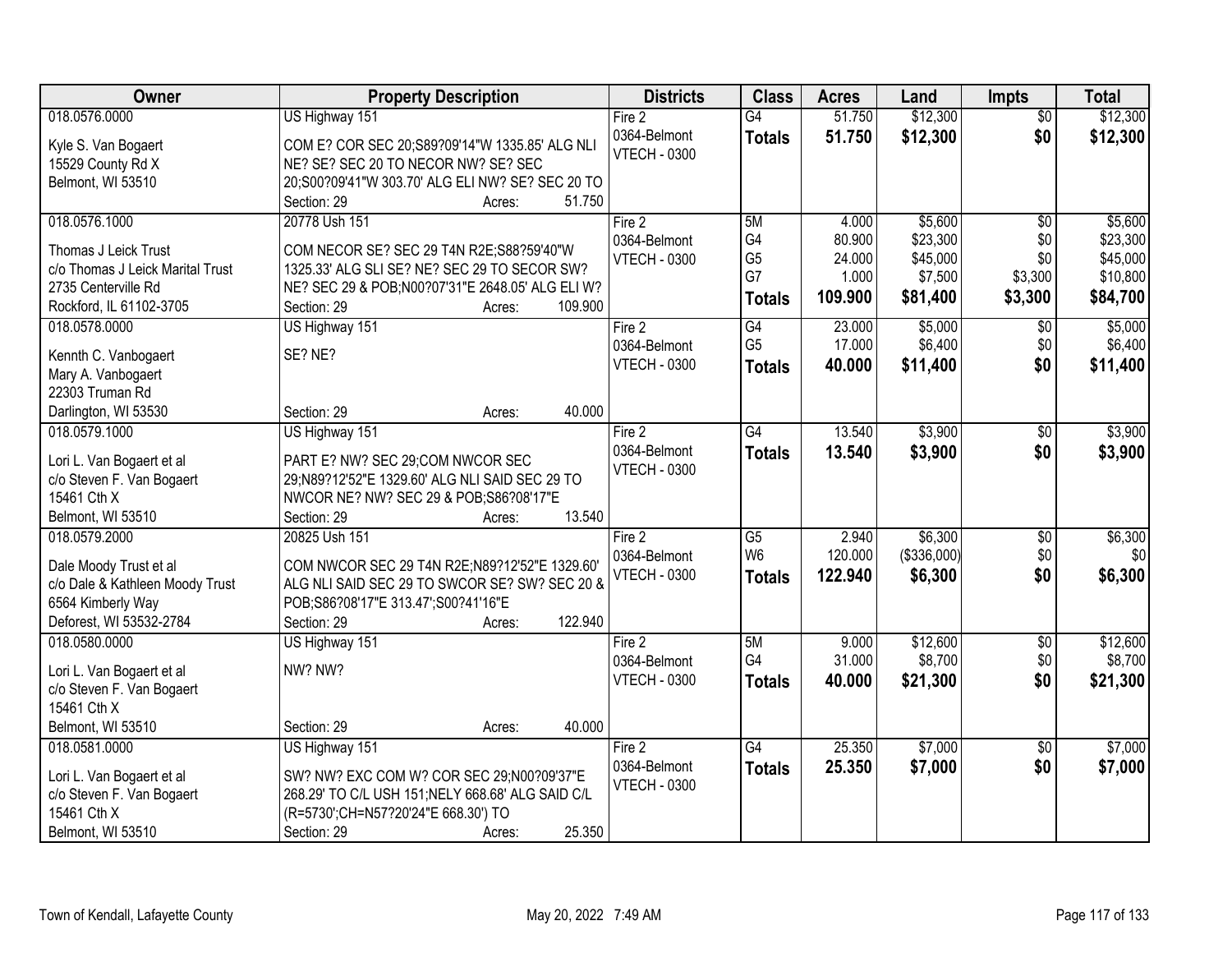| Owner                     |                                                   | <b>Property Description</b> |        | <b>Districts</b>    | <b>Class</b>    | <b>Acres</b> | Land     | <b>Impts</b>    | <b>Total</b> |
|---------------------------|---------------------------------------------------|-----------------------------|--------|---------------------|-----------------|--------------|----------|-----------------|--------------|
| 018.0581.1000             | 20617 Ush 151                                     |                             |        | Fire 2              | $\overline{G1}$ | 2.070        | \$24,400 | \$79,800        | \$104,200    |
| Arnold Hurda              | PART SW? NW? COM W? COR SEC 29;N00?09'37"E        |                             |        | 0364-Belmont        | <b>Totals</b>   | 2.070        | \$24,400 | \$79,800        | \$104,200    |
| 20617 Us Highway 151      | 268.29' TO C/L USH 151; NELY 668.68' ALG SAID C/L |                             |        | <b>VTECH - 0300</b> |                 |              |          |                 |              |
| Mineral Point, WI 53565   | (R=5730';CH=N57?20'24"E 668.30') TO               |                             |        |                     |                 |              |          |                 |              |
|                           | Section: 29                                       | Acres:                      | 2.070  |                     |                 |              |          |                 |              |
| 018.0583.0000             | US Highway 151                                    |                             |        | Fire 2              | G4              | 40.000       | \$11,700 | $\overline{60}$ | \$11,700     |
| Lori L. Van Bogaert et al | NE? SW?                                           |                             |        | 0364-Belmont        | <b>Totals</b>   | 40.000       | \$11,700 | \$0             | \$11,700     |
| c/o Steven F. Van Bogaert |                                                   |                             |        | <b>VTECH - 0300</b> |                 |              |          |                 |              |
| 15461 Cth X               |                                                   |                             |        |                     |                 |              |          |                 |              |
| Belmont, WI 53510         | Section: 29                                       | Acres:                      | 40.000 |                     |                 |              |          |                 |              |
| 018.0584.0000             | <b>Bethel Grove</b>                               |                             |        | Fire 2              | G4              | 38.380       | \$10,100 | $\overline{50}$ | \$10,100     |
| Hubert W. Mester          | NW4 SW4 EXC LANDS FOR HWY PER VOL 224D P434       |                             |        | 0364-Belmont        | G <sub>5</sub>  | 1.000        | \$100    | \$0             | \$100        |
| Joyce E. Mester           |                                                   |                             |        | <b>VTECH - 0300</b> | <b>Totals</b>   | 39.380       | \$10,200 | \$0             | \$10,200     |
| C/O Becky Donahoe         |                                                   |                             |        |                     |                 |              |          |                 |              |
| 7100 Spring Hill Dr       | Section: 29                                       | Acres:                      | 39.380 |                     |                 |              |          |                 |              |
| Middleton, WI 53562       |                                                   |                             |        |                     |                 |              |          |                 |              |
| 018.0585.0000             | <b>Bethel Grove</b>                               |                             |        | Fire 2              | G4              | 38.000       | \$6,800  | \$0             | \$6,800      |
| Hubert W. Mester          | SW4 SW4                                           |                             |        | 0364-Belmont        | G <sub>5</sub>  | 2.000        | \$100    | \$0             | \$100        |
| Joyce E. Mester           |                                                   |                             |        | <b>VTECH - 0300</b> | <b>Totals</b>   | 40.000       | \$6,900  | \$0             | \$6,900      |
| C/O Becky Donahoe         |                                                   |                             |        |                     |                 |              |          |                 |              |
| 7100 Spring Hill Dr       | Section: 29                                       | Acres:                      | 40.000 |                     |                 |              |          |                 |              |
| Middleton, WI 53562       |                                                   |                             |        |                     |                 |              |          |                 |              |
| 018.0586.0000             | <b>Burr Oak</b>                                   |                             |        | Fire 2              | $\overline{G4}$ | 37.000       | \$10,700 | $\overline{50}$ | \$10,700     |
| Lori L. Van Bogaert et al | SE? SW?                                           |                             |        | 0364-Belmont        | G <sub>5</sub>  | 3.000        | \$1,100  | \$0             | \$1,100      |
| c/o Steven F. Van Bogaert |                                                   |                             |        | <b>VTECH - 0300</b> | <b>Totals</b>   | 40.000       | \$11,800 | \$0             | \$11,800     |
| 15461 Cth X               |                                                   |                             |        |                     |                 |              |          |                 |              |
| Belmont, WI 53510         | Section: 29                                       | Acres:                      | 40.000 |                     |                 |              |          |                 |              |
| 018.0587.0000             | <b>Burr Oak</b>                                   |                             |        | Fire 2              | $\overline{G4}$ | 37.000       | \$10,000 | $\overline{50}$ | \$10,000     |
| Kennth C. Vanbogaert      | NE? SE?                                           |                             |        | 0364-Belmont        | G <sub>5</sub>  | 3.000        | \$1,500  | \$0             | \$1,500      |
| Mary A. Vanbogaert        |                                                   |                             |        | <b>VTECH - 0300</b> | <b>Totals</b>   | 40.000       | \$11,500 | \$0             | \$11,500     |
| 22303 Truman Rd           |                                                   |                             |        |                     |                 |              |          |                 |              |
| Darlington, WI 53530      | Section: 29                                       | Acres:                      | 40.000 |                     |                 |              |          |                 |              |
| 018.0588.0000             | <b>Burr Oak</b>                                   |                             |        | Fire 2              | $\overline{G4}$ | 40.000       | \$10,800 | $\overline{50}$ | \$10,800     |
| Steven F. Vanbogaert      | NW? SE?                                           |                             |        | 0364-Belmont        | <b>Totals</b>   | 40.000       | \$10,800 | \$0             | \$10,800     |
| Lorianne L. Vanbogaert    |                                                   |                             |        | <b>VTECH - 0300</b> |                 |              |          |                 |              |
| 15529 County Rd X         |                                                   |                             |        |                     |                 |              |          |                 |              |
| Belmont, WI 53510         | Section: 29                                       | Acres:                      | 40.000 |                     |                 |              |          |                 |              |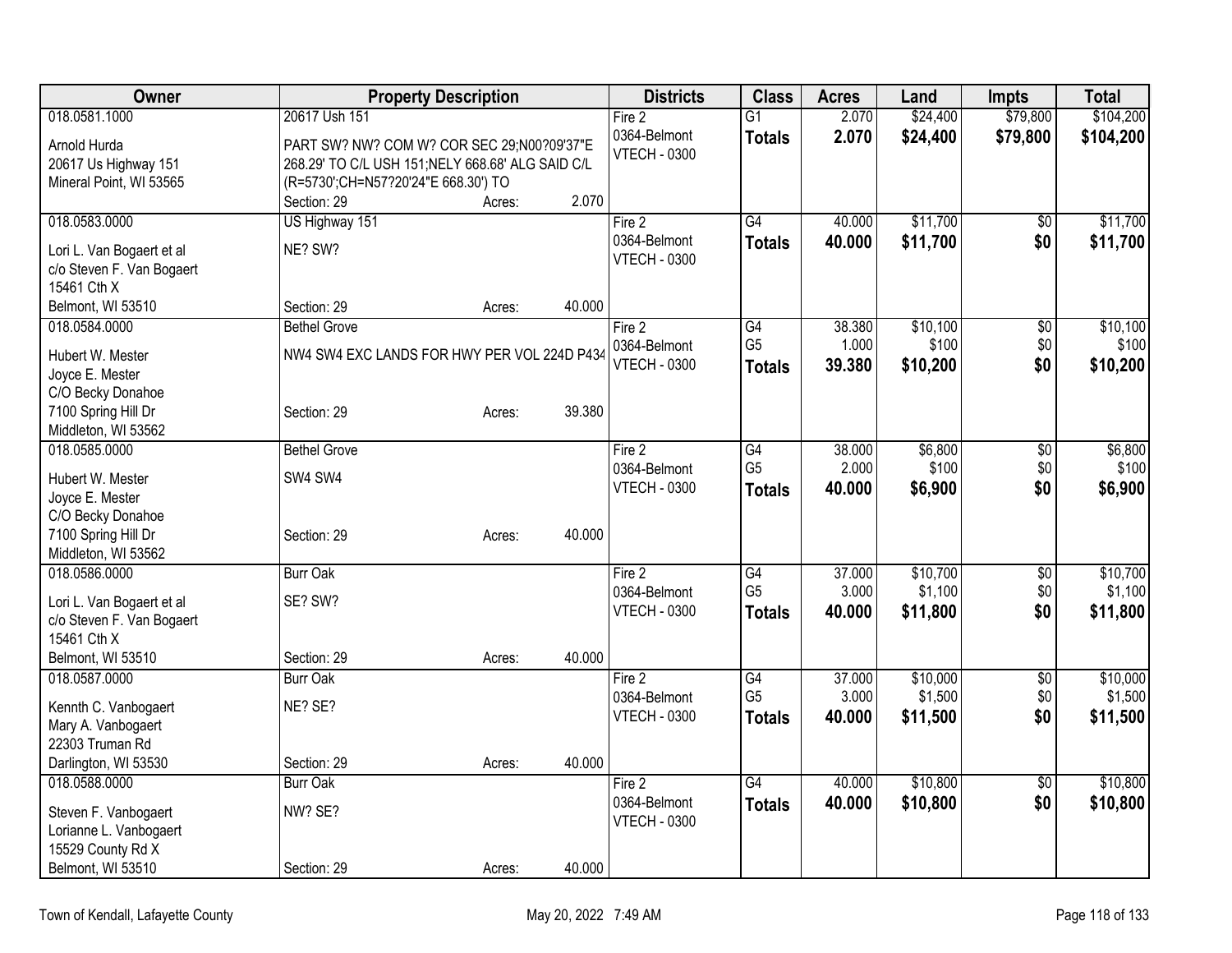| Owner                                 | <b>Property Description</b>                       | <b>Districts</b>                    | <b>Class</b>          | <b>Acres</b>   | Land     | <b>Impts</b>    | <b>Total</b> |
|---------------------------------------|---------------------------------------------------|-------------------------------------|-----------------------|----------------|----------|-----------------|--------------|
| 018.0589.0000                         | <b>Burr Oak</b>                                   | Fire 2                              | $\overline{G4}$       | 39.000         | \$11,000 | $\overline{$0}$ | \$11,000     |
| Lori L. Van Bogaert et al             | SW? SE?                                           | 0364-Belmont                        | G <sub>5</sub>        | 1.000          | \$100    | \$0             | \$100        |
| c/o Steven F. Van Bogaert             |                                                   | <b>VTECH - 0300</b>                 | <b>Totals</b>         | 40.000         | \$11,100 | \$0             | \$11,100     |
| 15461 Cth X                           |                                                   |                                     |                       |                |          |                 |              |
| Belmont, WI 53510                     | 40.000<br>Section: 29<br>Acres:                   |                                     |                       |                |          |                 |              |
| 018.0590.1000                         | <b>Burr Oak</b>                                   | Fire 2                              | G4                    | 1.500          | \$300    | \$0             | \$300        |
|                                       | THE WEST 3 RDS OF SE? SE?                         | 0364-Belmont                        | <b>Totals</b>         | 1.500          | \$300    | \$0             | \$300        |
| Kennth C. Vanbogaert                  |                                                   | <b>VTECH - 0300</b>                 |                       |                |          |                 |              |
| Mary A. Vanbogaert<br>22303 Truman Rd |                                                   |                                     |                       |                |          |                 |              |
| Darlington, WI 53530                  | 1.500<br>Section: 29<br>Acres:                    |                                     |                       |                |          |                 |              |
| 018.0590.2000                         | <b>Burr Oak</b>                                   | Fire $2$                            | G4                    | 41.130         | \$11,600 | $\sqrt[6]{}$    | \$11,600     |
|                                       |                                                   | 0364-Belmont                        | G <sub>5</sub>        | 1.000          | \$100    | \$0             | \$100        |
| Dale K Bahr Trust et al               | COM SWCOR SEC 28;N88?56'14"E 662.77' ON SLI       | <b>VTECH - 0300</b>                 | <b>Totals</b>         | 42.130         | \$11,700 | \$0             | \$11,700     |
| c/o Dale K & Mary K Bahr, Trustees    | THEREOF TO SECOR W? SW? SEC 28;N0?17'38"E         |                                     |                       |                |          |                 |              |
| C/O Dale K Bahr & Mary K Bahr         | 747.87' ON ELI THEREOF TO POB;N71?49'57"W         |                                     |                       |                |          |                 |              |
| 23376 County Rd F                     | 42.130<br>Section: 29<br>Acres:                   |                                     |                       |                |          |                 |              |
| Belmont, WI 53510-9717                |                                                   |                                     |                       |                |          |                 |              |
| 018.0591.0000                         | 23145 Burr Oak Rd                                 | Fire 2                              | $\overline{G4}$<br>G7 | 5.000<br>3.260 | \$400    | \$0             | \$400        |
| Joseph J. Gilman                      | NE4 NE4 EXC COM NECOR NE4 SEC 32;S88.51'55"W      | 0364-Belmont<br><b>VTECH - 0300</b> |                       |                | \$29,500 | \$177,200       | \$206,700    |
| Alice M. Gilman                       | 1321.22' TO THE NWCOR NE4 NE4; S0.004'08"E 46.79' |                                     | <b>Totals</b>         | 8.260          | \$29,900 | \$177,200       | \$207,100    |
| 23145 Burr Oak Rd                     | ON WLI THEREOF TO C/L BURR OAK RD &               |                                     |                       |                |          |                 |              |
| Mineral Point, WI 53565               | 8.260<br>Section: 32<br>Acres:                    |                                     |                       |                |          |                 |              |
| 018.0591.1000                         | 23160 Burr Oak Rd                                 | Fire 2                              | $\overline{G1}$       | 2.480          | \$26,900 | \$232,900       | \$259,800    |
| Mark M. Haag                          | PART SE? SE? SEC 29 & PART NE? NE? SEC 32 COM     | 0364-Belmont                        | G <sub>4</sub>        | 2.000          | \$500    | \$0             | \$500        |
| Tamara J. Haag                        | S? COR SEC 29; N88?51'55"E 1321.19' TO SWCOR SE   | <b>VTECH - 0300</b>                 | <b>Totals</b>         | 4.480          | \$27,400 | \$232,900       | \$260,300    |
| 23160 Burr Oak Rd                     | SE? & POB;N88?51'55"E 49.51';N0?09'38"E           |                                     |                       |                |          |                 |              |
| Mineral Point, WI 53565               | 4.480<br>Section: 32<br>Acres:                    |                                     |                       |                |          |                 |              |
| 018.0591.1200                         | <b>Burr Oak</b>                                   | Fire 2                              | $\overline{G4}$       | 20.040         | \$5,900  | $\overline{50}$ | \$5,900      |
| Dale K Bahr Trust et al               | PART NE? NE? COM NECOR NE? SEC                    | 0364-Belmont                        | <b>Totals</b>         | 20.040         | \$5,900  | \$0             | \$5,900      |
| c/o Dale K & Mary K Bahr, Trustees    | 32;S88?51'55"W 1321.22' TO THE NWCOR NE?          | <b>VTECH - 0300</b>                 |                       |                |          |                 |              |
| C/O Dale K Bahr & Mary K Bahr         | NE?;S0?04'08"E 46.79' ON WLI THEREOF TO C/L       |                                     |                       |                |          |                 |              |
| 23376 County Rd F                     | 20.040<br>Section: 32<br>Acres:                   |                                     |                       |                |          |                 |              |
| Belmont, WI 53510-9717                |                                                   |                                     |                       |                |          |                 |              |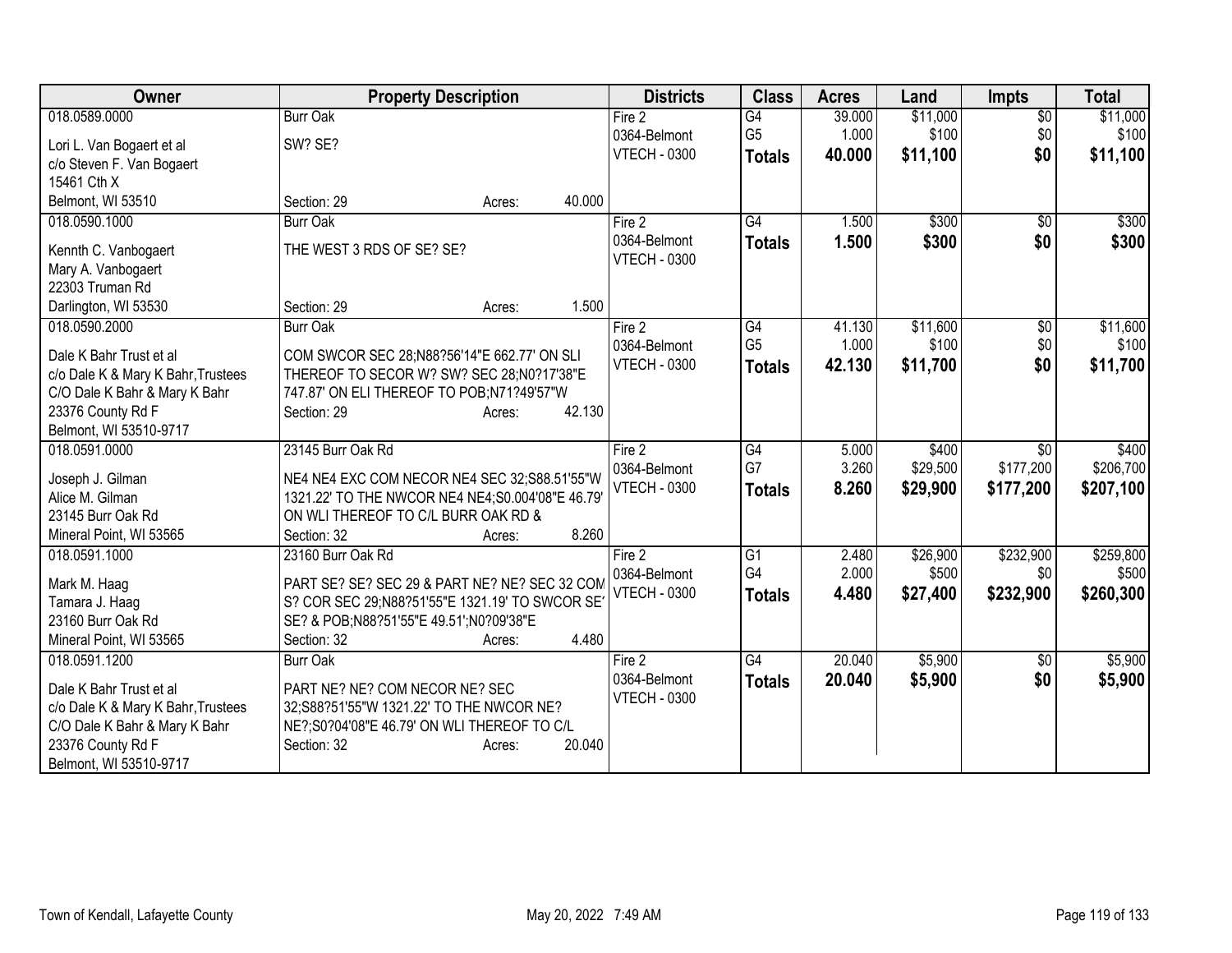| Owner                               | <b>Property Description</b>                   | <b>Districts</b>                    | <b>Class</b>         | <b>Acres</b>     | Land                | <b>Impts</b>    | <b>Total</b>        |
|-------------------------------------|-----------------------------------------------|-------------------------------------|----------------------|------------------|---------------------|-----------------|---------------------|
| 018.0591.2000                       | <b>Burr Oak</b>                               | Fire 2                              | $\overline{G4}$      | 10.080           | \$800               | $\overline{50}$ | \$800               |
| Charles F Opitz Trust et al         | PART NE? NE? COM NECOR NE? SEC 32;S0?02'28"W  | 0364-Belmont<br><b>VTECH - 0300</b> | <b>Totals</b>        | 10.080           | \$800               | \$0             | \$800               |
| c/o Charles F & Dorothy Opitz Revoc | 11.19' ON ELI THEREOF TO C/L BURR OAK RD &    |                                     |                      |                  |                     |                 |                     |
| Trust                               | POB;S0?02'28"W 1316.25' TO SECOR NE?          |                                     |                      |                  |                     |                 |                     |
| 22322 Burr Oak Rd                   | 10.080<br>Section: 32<br>Acres:               |                                     |                      |                  |                     |                 |                     |
| Mineral Point, WI 53565-8707        |                                               |                                     |                      |                  |                     |                 |                     |
| 018.0592.0000                       | <b>Burr Oak</b>                               | Fire 2<br>0364-Belmont              | G4<br>G <sub>5</sub> | 38.000<br>2.000  | \$10,300<br>\$100   | \$0<br>\$0      | \$10,300<br>\$100   |
| Steven F. Vanbogaert                | NW? NE?                                       | <b>VTECH - 0300</b>                 | <b>Totals</b>        | 40.000           | \$10,400            | \$0             | \$10,400            |
| Lorianne L. Vanbogaert              |                                               |                                     |                      |                  |                     |                 |                     |
| 15529 County Rd X                   |                                               |                                     |                      |                  |                     |                 |                     |
| Belmont, WI 53510                   | 40.000<br>Section: 32<br>Acres:               |                                     |                      |                  |                     |                 |                     |
| 018.0593.1000                       | Cottage Inn Rd                                | Fire 2                              | G4<br>G <sub>5</sub> | 19.000<br>1.000  | \$5,500<br>\$100    | $\overline{60}$ | \$5,500<br>\$100    |
| Steven F. Vanbogaert                | N? SW? NE?                                    | 0364-Belmont<br><b>VTECH - 0300</b> | <b>Totals</b>        | 20,000           | \$5,600             | \$0<br>\$0      | \$5,600             |
| Lorianne L. Vanbogaert              |                                               |                                     |                      |                  |                     |                 |                     |
| 15529 County Rd X                   |                                               |                                     |                      |                  |                     |                 |                     |
| Belmont, WI 53510                   | 20.000<br>Section: 32<br>Acres:               |                                     |                      |                  |                     |                 |                     |
| 018.0593.2000                       | Cottage Inn Rd                                | Fire 2                              | G4<br>G <sub>5</sub> | 19.000<br>1.000  | \$5,400             | \$0             | \$5,400<br>\$100    |
| Janet Heins et al                   | S? SW? NE?                                    | 0364-Belmont<br><b>VTECH - 0300</b> |                      | 20.000           | \$100<br>\$5,500    | \$0<br>\$0      | \$5,500             |
| c/o Hubert Heins, Jean G. Heins     |                                               |                                     | <b>Totals</b>        |                  |                     |                 |                     |
| 117 Engelke Dr                      |                                               |                                     |                      |                  |                     |                 |                     |
| Belmont, WI 53510-9703              | 20.000<br>Section: 32<br>Acres:               |                                     |                      |                  |                     |                 |                     |
| 018.0594.0000                       | Cottage Inn Rd                                | Fire 2                              | $\overline{G4}$      | 37.000           | \$9,900             | \$0             | \$9,900             |
| Kennth C. Vanbogaert                | SE? NE?                                       | 0364-Belmont<br><b>VTECH - 0300</b> | G <sub>5</sub>       | 3.000<br>40.000  | \$1,100             | \$0<br>\$0      | \$1,100             |
| Mary A. Vanbogaert                  |                                               |                                     | <b>Totals</b>        |                  | \$11,000            |                 | \$11,000            |
| 22303 Truman Rd                     |                                               |                                     |                      |                  |                     |                 |                     |
| Darlington, WI 53530                | 40.000<br>Section: 32<br>Acres:               |                                     |                      |                  |                     |                 |                     |
| 018.0595.0000                       | 23669 Burr Oak Rd                             | Fire 2                              | G2                   | 6.000            | \$24,000            | $\sqrt{6}$      | \$24,000            |
| Wayne C. Sieling                    | NE? NW? AS LYING IN THE NORTH 3/4 OF NW?      | 0364-Belmont                        | G4<br>G <sub>5</sub> | 24.000<br>10.000 | \$6,800<br>\$11,600 | \$0<br>\$0      | \$6,800<br>\$11,600 |
| 19640 Bethel Grove Rd               |                                               | <b>VTECH - 0300</b>                 | <b>Totals</b>        | 40.000           | \$42,400            | \$0             | \$42,400            |
| Belmont, WI 53510                   |                                               |                                     |                      |                  |                     |                 |                     |
|                                     | 40.000<br>Section: 32<br>Acres:               |                                     |                      |                  |                     |                 |                     |
| 018.0596.0000                       | <b>Burr Oak</b>                               | Fire 2                              | G4                   | 19.000           | \$5,300             | $\overline{50}$ | \$5,300             |
| Wayne C. Sieling                    | NW? NW? AS LYING IN THE NORTH 3/4 OF NW? EXC  | 0364-Belmont                        | G <sub>5</sub>       | 5.700            | \$1,100             | \$0             | \$1,100             |
| 19640 Bethel Grove Rd               | BEG NWCOR SEC 32; N89?09'44"E 612.18' ALG NLI | <b>VTECH - 0300</b>                 | <b>Totals</b>        | 24.700           | \$6,400             | \$0             | \$6,400             |
| Belmont, WI 53510                   | SAID NW?;SOUTH 1087';S88?30'48"W 611.55' TO   |                                     |                      |                  |                     |                 |                     |
|                                     | 24.700<br>Section: 32<br>Acres:               |                                     |                      |                  |                     |                 |                     |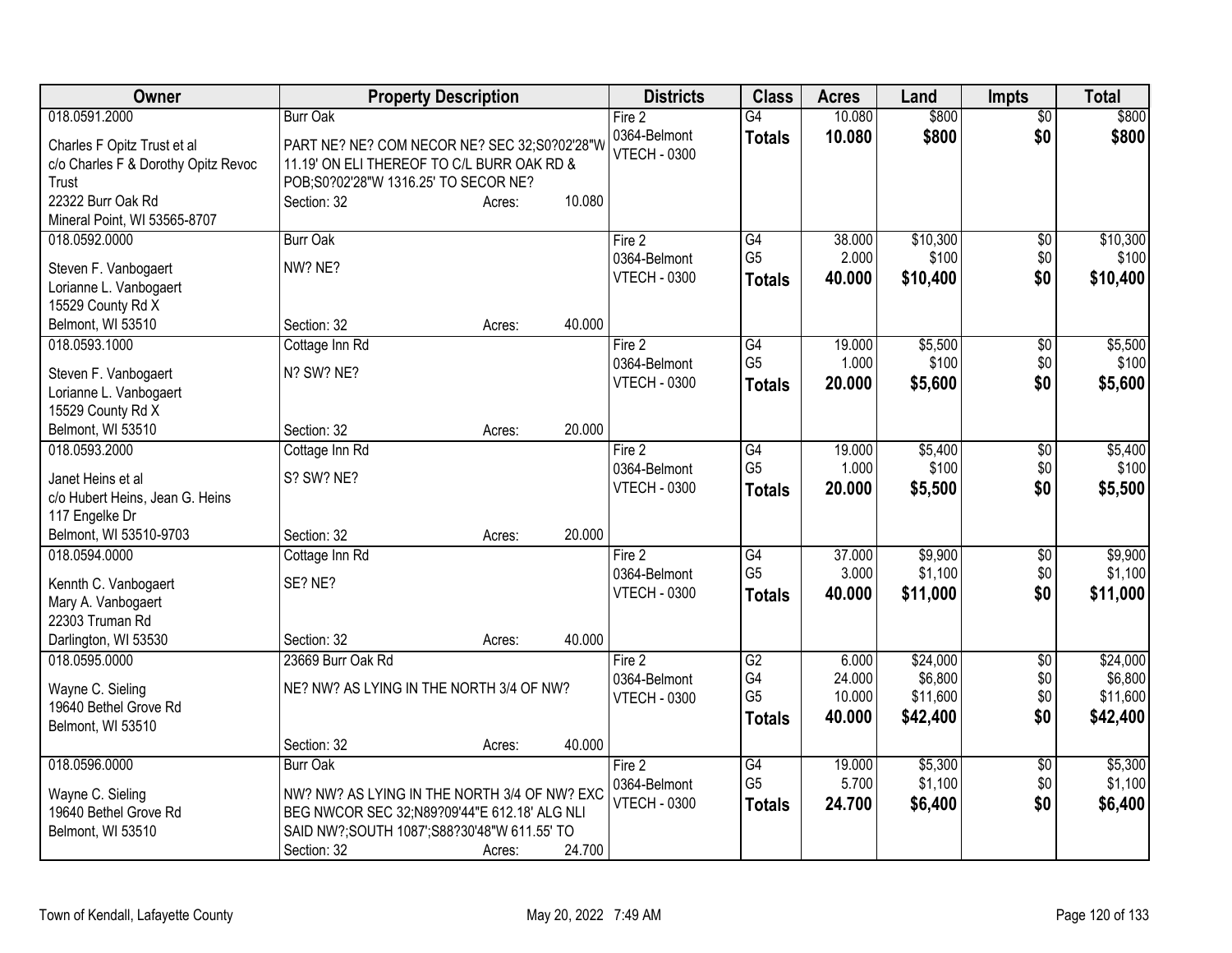| Owner                           |                                                  | <b>Property Description</b> |        | <b>Districts</b>                    | <b>Class</b>    | <b>Acres</b> | Land     | <b>Impts</b>    | <b>Total</b> |
|---------------------------------|--------------------------------------------------|-----------------------------|--------|-------------------------------------|-----------------|--------------|----------|-----------------|--------------|
| 018.0596.1000                   | 19922 Bethel Grove Rd                            |                             |        | Fire 2                              | G4              | 12.300       | \$900    | $\overline{50}$ | \$900        |
| Jesse R. Wedig                  | PART NW4 NW4 BEG NWCOR SEC 32;N89.09'44"E        |                             |        | 0364-Belmont                        | G <sub>5</sub>  | 1.000        | \$100    | \$0             | \$100        |
| c/o Alissa Wedig                | 612.18' ALG NLI SAID NW4;SOUTH 1087';S88.30'48"W |                             |        | <b>VTECH - 0300</b>                 | G7              | 2.000        | \$20,000 | \$171,800       | \$191,800    |
| 19922 Bethel Grove Rd           | 611.55' TO POINT ON WLI SAID NW4;N00.02'25"W     |                             |        |                                     | <b>Totals</b>   | 15.300       | \$21,000 | \$171,800       | \$192,800    |
| Belmont, WI 53510               | Section: 32                                      | Acres:                      | 15.300 |                                     |                 |              |          |                 |              |
| 018.0597.1000                   | 19640 Bethel Grove Rd                            |                             |        | Fire 2                              | $\overline{G1}$ | 2.000        | \$24,000 | \$195,400       | \$219,400    |
|                                 |                                                  |                             |        | 0364-Belmont                        | G4              | 15.000       | \$3,900  | \$0             | \$3,900      |
| Wayne C. Sieling                | PART SW? NW? LYING IN THE NORTH 3/4 OF NW?       |                             |        | <b>VTECH - 0300</b>                 | G <sub>5</sub>  | 3.000        | \$500    | \$0             | \$500        |
| 19640 Bethel Grove Rd           |                                                  |                             |        |                                     | <b>Totals</b>   | 20.000       | \$28,400 | \$195,400       | \$223,800    |
| Belmont, WI 53510               | Section: 32                                      |                             | 20.000 |                                     |                 |              |          |                 |              |
| 018.0597.2000                   | <b>Bethel Grove</b>                              | Acres:                      |        | Fire 2                              | $\overline{G4}$ | 17.000       | \$4,400  | $\overline{50}$ | \$4,400      |
|                                 |                                                  |                             |        | 0364-Belmont                        | G <sub>5</sub>  | 3.000        | \$1,100  | \$0             | \$1,100      |
| Janet Heins et al               | S? SW? NW?                                       |                             |        | <b>VTECH - 0300</b>                 |                 | 20,000       | \$5,500  | \$0             |              |
| c/o Hubert Heins, Jean G. Heins |                                                  |                             |        |                                     | <b>Totals</b>   |              |          |                 | \$5,500      |
| 117 Engelke Dr                  |                                                  |                             |        |                                     |                 |              |          |                 |              |
| Belmont, WI 53510-9703          | Section: 32                                      | Acres:                      | 20.000 |                                     |                 |              |          |                 |              |
| 018.0598.1000                   | <b>Bethel Grove</b>                              |                             |        | Fire 2                              | $\overline{G4}$ | 20.000       | \$5,200  | \$0             | \$5,200      |
| Janet Heins et al               | S? SE? NW?                                       |                             |        | 0364-Belmont                        | <b>Totals</b>   | 20.000       | \$5,200  | \$0             | \$5,200      |
| c/o Hubert Heins, Jean G. Heins |                                                  |                             |        | <b>VTECH - 0300</b>                 |                 |              |          |                 |              |
| 117 Engelke Dr                  |                                                  |                             |        |                                     |                 |              |          |                 |              |
| Belmont, WI 53510-9703          | Section: 32                                      | Acres:                      | 20.000 |                                     |                 |              |          |                 |              |
| 018.0598.2000                   | <b>Bethel Grove</b>                              |                             |        | Fire 2                              | G4              | 20.000       | \$5,200  | $\overline{50}$ | \$5,200      |
|                                 |                                                  |                             |        | 0364-Belmont                        | <b>Totals</b>   | 20,000       | \$5,200  | \$0             | \$5,200      |
| Wayne C. Sieling                | PART SE? NW? LYING IN THE NORTH 3/4 OF NW?       |                             |        | <b>VTECH - 0300</b>                 |                 |              |          |                 |              |
| 19640 Bethel Grove Rd           |                                                  |                             |        |                                     |                 |              |          |                 |              |
| Belmont, WI 53510               |                                                  |                             |        |                                     |                 |              |          |                 |              |
|                                 | Section: 32                                      | Acres:                      | 20.000 |                                     | G4              |              |          |                 |              |
| 018.0599.0000                   | <b>Bethel Grove</b>                              |                             |        | Fire 2                              |                 | 40.000       | \$10,000 | $\sqrt{6}$      | \$10,000     |
| Janet Heins et al               | NE? SW?                                          |                             |        | 0364-Belmont<br><b>VTECH - 0300</b> | <b>Totals</b>   | 40.000       | \$10,000 | \$0             | \$10,000     |
| c/o Hubert Heins, Jean G. Heins |                                                  |                             |        |                                     |                 |              |          |                 |              |
| 117 Engelke Dr                  |                                                  |                             |        |                                     |                 |              |          |                 |              |
| Belmont, WI 53510-9703          | Section: 32                                      | Acres:                      | 40.000 |                                     |                 |              |          |                 |              |
| 018.0600.0000                   | <b>Bethel Grove</b>                              |                             |        | Fire 2                              | G4              | 36.800       | \$5,000  | $\overline{50}$ | \$5,000      |
| Clayton Acres, LLC              | NW? SW? EXC CSM 299 & EXC LANDS DEEDED TO        |                             |        | 0364-Belmont                        | G <sub>5</sub>  | 0.610        | \$100    | \$0             | \$100        |
| 26770 Sale Barn Ln              | TOWN OF KENDALL PER DOC 350803                   |                             |        | <b>VTECH - 0300</b>                 | <b>Totals</b>   | 37.410       | \$5,100  | \$0             | \$5,100      |
| Belmont, WI 53510-9725          |                                                  |                             |        |                                     |                 |              |          |                 |              |
|                                 | Section: 32                                      | Acres:                      | 37.410 |                                     |                 |              |          |                 |              |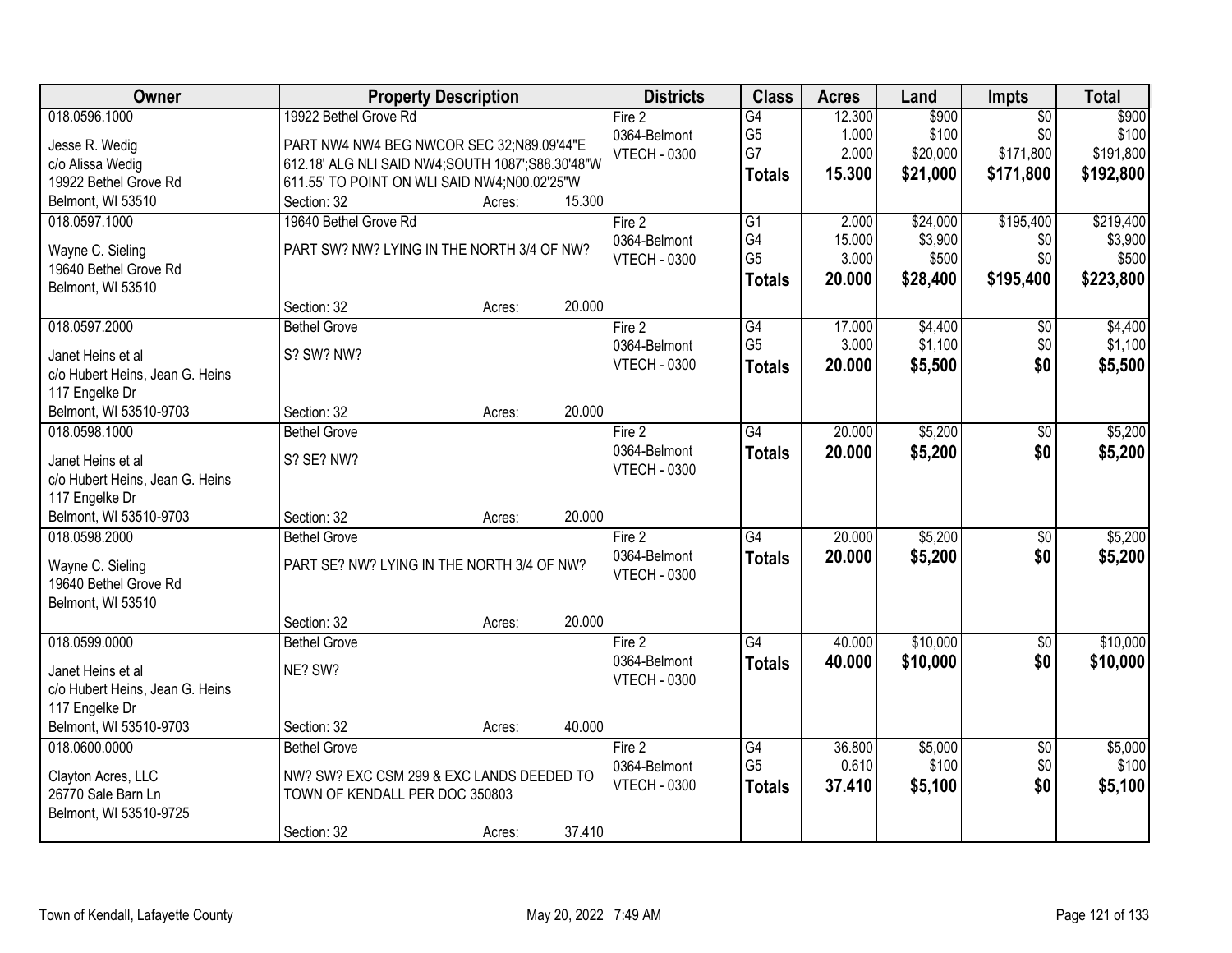| Owner                                             | <b>Property Description</b>              |        |        | <b>Districts</b>    | <b>Class</b>    | <b>Acres</b> | Land            | <b>Impts</b>    | <b>Total</b> |
|---------------------------------------------------|------------------------------------------|--------|--------|---------------------|-----------------|--------------|-----------------|-----------------|--------------|
| 018.0600.1000                                     | 19290 Bethel Grove Rd                    |        |        | Fire 2              | $\overline{G1}$ | 3.000        | \$30,000        | \$91,300        | \$121,300    |
| Bruce A. Helms                                    | LOT 1 CSM 299                            |        |        | 0364-Belmont        | G <sub>5</sub>  | 6.730        | \$14,500        | \$0             | \$14,500     |
| Rebecca A. Helms                                  |                                          |        |        | <b>VTECH - 0300</b> | <b>Totals</b>   | 9.730        | \$44,500        | \$91,300        | \$135,800    |
| 19290 Bethel Grove Rd                             |                                          |        |        |                     |                 |              |                 |                 |              |
| Belmont, WI 53510                                 | Section: 32                              | Acres: | 9.730  |                     |                 |              |                 |                 |              |
| 018.0600.2000                                     |                                          |        |        | 0364-Belmont        | X4              | 0.390        | $\overline{60}$ | $\overline{50}$ | \$0          |
|                                                   |                                          |        |        | <b>VTECH - 0300</b> | <b>Totals</b>   | 0.390        | \$0             | \$0             | \$0          |
| Town of Kendall<br>Unknown                        | THAT PART NW? SW? SEC 32 AS DESCR IN DOC |        |        |                     |                 |              |                 |                 |              |
| Mineral Point, WI 53565                           | 350803                                   |        |        |                     |                 |              |                 |                 |              |
|                                                   | Section: 32                              | Acres: | 0.390  |                     |                 |              |                 |                 |              |
| 018.0601.0000                                     | <b>Bethel Grove</b>                      |        |        | Fire 2              | $\overline{G4}$ | 31.470       | \$6,100         | $\overline{50}$ | \$6,100      |
|                                                   |                                          |        |        | 0364-Belmont        | G <sub>5</sub>  | 1.000        | \$100           | \$0             | \$100        |
| Clayton Acres, LLC                                | SW? SW? EXC CSM 299                      |        |        | <b>VTECH - 0300</b> | <b>Totals</b>   | 32.470       | \$6,200         | \$0             | \$6,200      |
| 26770 Sale Barn Ln                                |                                          |        |        |                     |                 |              |                 |                 |              |
| Belmont, WI 53510-9725                            |                                          |        |        |                     |                 |              |                 |                 |              |
|                                                   | Section: 32                              | Acres: | 32.470 |                     |                 |              |                 |                 |              |
| 018.0602.0000                                     | <b>Bethel Grove</b>                      |        |        | Fire 2              | G4              | 39.610       | \$7,800         | \$0             | \$7,800      |
| Clayton Acres, LLC                                | SE? SW?                                  |        |        | 0364-Belmont        | G <sub>5</sub>  | 0.390        | \$0             | \$0             | \$0          |
| 26770 Sale Barn Ln                                |                                          |        |        | <b>VTECH - 0300</b> | <b>Totals</b>   | 40.000       | \$7,800         | \$0             | \$7,800      |
| Belmont, WI 53510-9725                            |                                          |        |        |                     |                 |              |                 |                 |              |
|                                                   | Section: 32                              | Acres: | 40.000 |                     |                 |              |                 |                 |              |
| 018.0603.0000                                     | Cottage Inn Rd                           |        |        | Fire 2              | $\overline{G4}$ | 37.000       | \$9,600         | $\overline{50}$ | \$9,600      |
| Kennth C. Vanbogaert                              | NE? SE?                                  |        |        | 0364-Belmont        | G <sub>5</sub>  | 3.000        | \$1,100         | \$0             | \$1,100      |
| Mary A. Vanbogaert                                |                                          |        |        | <b>VTECH - 0300</b> | <b>Totals</b>   | 40.000       | \$10,700        | \$0             | \$10,700     |
| 22303 Truman Rd                                   |                                          |        |        |                     |                 |              |                 |                 |              |
| Darlington, WI 53530                              | Section: 32                              | Acres: | 40.000 |                     |                 |              |                 |                 |              |
| 018.0604.0000                                     | Cottage Inn Rd                           |        |        | Fire 2              | G4              | 39.000       | \$10,200        | $\overline{60}$ | \$10,200     |
|                                                   |                                          |        |        | 0364-Belmont        | G <sub>5</sub>  | 1.000        | \$100           | \$0             | \$100        |
| Janet Heins et al                                 | NW? SE?                                  |        |        | <b>VTECH - 0300</b> | <b>Totals</b>   | 40.000       | \$10,300        | \$0             | \$10,300     |
| c/o Hubert Heins, Jean G. Heins<br>117 Engelke Dr |                                          |        |        |                     |                 |              |                 |                 |              |
| Belmont, WI 53510-9703                            | Section: 32                              | Acres: | 40.000 |                     |                 |              |                 |                 |              |
| 018.0605.0000                                     | Cottage Inn Rd                           |        |        | Fire 2              | 5M              | 7.500        | \$10,500        | $\overline{50}$ | \$10,500     |
|                                                   |                                          |        |        | 0364-Belmont        | G4              | 31.500       | \$7,700         | \$0             | \$7,700      |
| Bret C. Van Bogaert                               | SW? SE? EXC CSM 688                      |        |        | <b>VTECH - 0300</b> | <b>Totals</b>   | 39.000       | \$18,200        | \$0             | \$18,200     |
| 19105 Cottage Inn Rd                              |                                          |        |        |                     |                 |              |                 |                 |              |
| Mineral Point, WI 53565                           |                                          |        |        |                     |                 |              |                 |                 |              |
|                                                   | Section: 32                              | Acres: | 39.000 |                     |                 |              |                 |                 |              |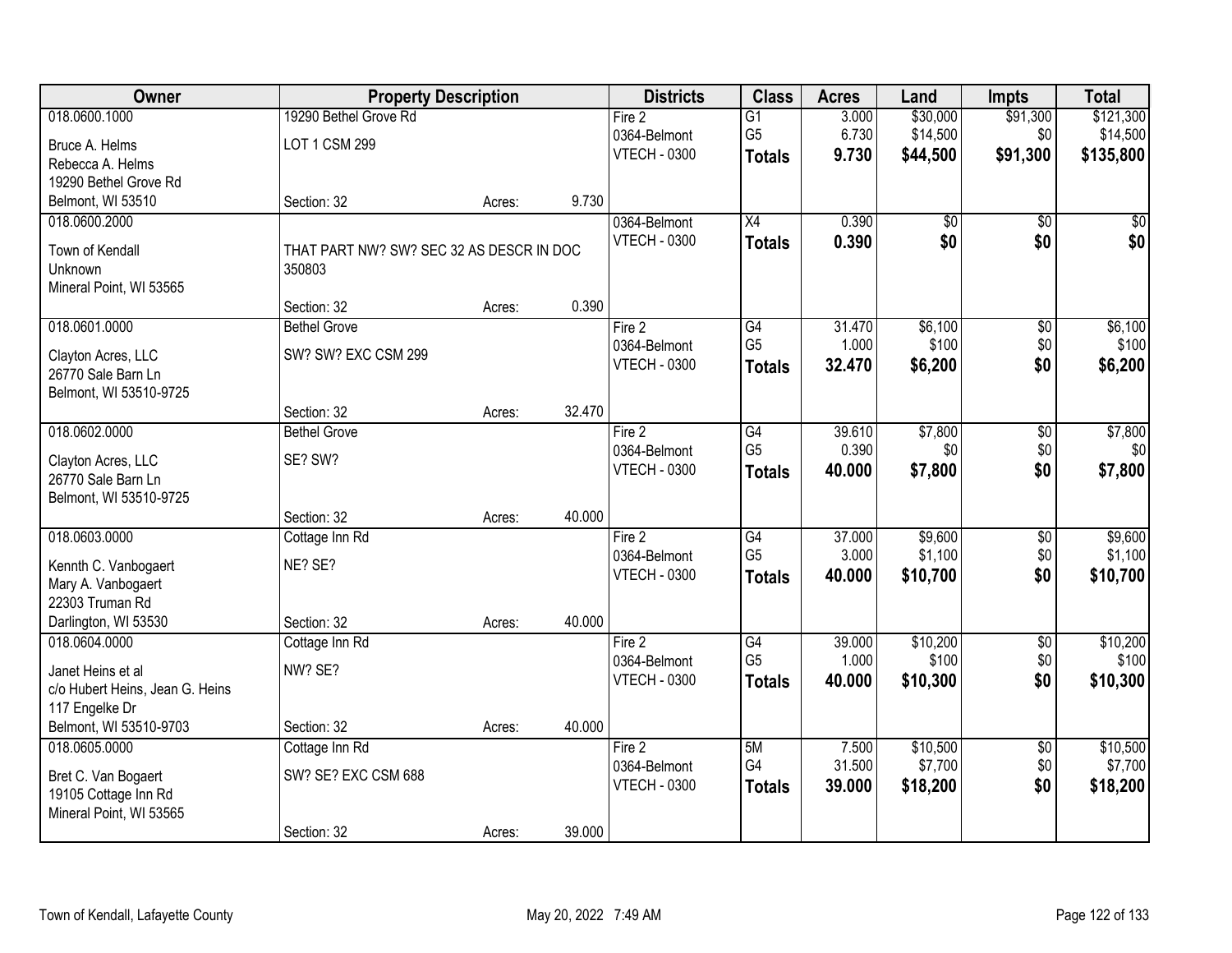| <b>Owner</b>                              | <b>Property Description</b>                                                                  | <b>Districts</b>    | <b>Class</b>    | <b>Acres</b> | Land     | <b>Impts</b>    | <b>Total</b> |
|-------------------------------------------|----------------------------------------------------------------------------------------------|---------------------|-----------------|--------------|----------|-----------------|--------------|
| 018.0606.0000                             | 19042 Cottage Inn Rd                                                                         | Fire 2              | G4              | 36.810       | \$9,600  | $\overline{50}$ | \$9,600      |
| Kennth C. Vanbogaert                      | SE? SE? EXC COM NWCOR SEC 4; N63?33' W 40.89'                                                | 0364-Belmont        | G <sub>5</sub>  | 2.000        | \$100    | \$0             | \$100        |
| Mary A. Vanbogaert                        | TO POB;N00?15' E 125.60';S87?36'E 297.43';S00?55'E                                           | <b>VTECH - 0300</b> | G7              | 1.000        | \$7,500  | \$13,800        | \$21,300     |
| 22303 Truman Rd                           | 409.71';S89?00' W 267.46' TO C/L RD;NORTH                                                    |                     | <b>Totals</b>   | 39.810       | \$17,200 | \$13,800        | \$31,000     |
| Darlington, WI 53530                      | 39.810<br>Section: 32<br>Acres:                                                              |                     |                 |              |          |                 |              |
| 018.0607.0000                             | <b>Burr Oak</b>                                                                              | Fire 2              | G4              | 34.490       | \$9,000  | $\overline{50}$ | \$9,000      |
| Lane W. Friedrich                         |                                                                                              | 0364-Belmont        | G <sub>5</sub>  | 2.000        | \$100    | \$0             | \$100        |
| 18128 Cottage Inn Rd                      | NE? NE? EXC COM SECOR NE? SEC 33; NORTH<br>2630.64'; WEST 110.31' TO C/L TOWN RD & NLI SEC 3 | <b>VTECH - 0300</b> | <b>Totals</b>   | 36.490       | \$9,100  | \$0             | \$9,100      |
| Belmont, WI 53510                         | & POB;S78?30'35"W 37.12' TO C/L;S87?26'21"W                                                  |                     |                 |              |          |                 |              |
|                                           | 36.490<br>Section: 33<br>Acres:                                                              |                     |                 |              |          |                 |              |
| 018.0607.1000                             | <b>Burr Oak</b>                                                                              | Fire $2$            | G4              | 1.000        | \$100    | \$0             | \$100        |
|                                           |                                                                                              | 0364-Belmont        | G <sub>5</sub>  | 1.000        | \$100    | \$0             | \$100        |
| Grassland Farms, LLC                      | PART NE? NE? DESCR AS COM SECOR NE? SEC                                                      | <b>VTECH - 0300</b> | <b>Totals</b>   | 2.000        | \$200    | \$0             | \$200        |
| 18128 Cottage Inn Rd                      | 33; NORTH 2630.64"; WEST 110.31' TO C/L TOWN RD &                                            |                     |                 |              |          |                 |              |
| Belmont, WI 53510-9761                    | NLI SEC 33 & POB;S78?30'35"W 37.12' TO<br>2.000                                              |                     |                 |              |          |                 |              |
| 018.0608.0000                             | Section: 33<br>Acres:                                                                        | Fire 2              | G4              | 38.000       | \$9,900  |                 | \$9,900      |
|                                           | <b>Burr Oak</b>                                                                              | 0364-Belmont        | G <sub>5</sub>  | 2.000        | \$100    | \$0<br>\$0      | \$100        |
| Kathyleen M. Crase et al                  | NW? NE? (S/LIFE ESTATE OF KATHYLEEN CRASE                                                    | <b>VTECH - 0300</b> |                 | 40.000       | \$10,000 | \$0             | \$10,000     |
| 20061 Oak Park Rd                         | PER DOC 321694)                                                                              |                     | <b>Totals</b>   |              |          |                 |              |
| Mineral Point, WI 53565                   |                                                                                              |                     |                 |              |          |                 |              |
|                                           | 40.000<br>Section: 33<br>Acres:                                                              |                     |                 |              |          |                 |              |
| 018.0609.0000                             | <b>Burr Oak</b>                                                                              | Fire 2              | $\overline{G4}$ | 16.700       | \$1,300  | $\overline{50}$ | \$1,300      |
| Grassland Farms, LLC                      | PART SW? NE? LYING IN THE FOLLOWING: COM                                                     | 0364-Belmont        | <b>Totals</b>   | 16.700       | \$1,300  | \$0             | \$1,300      |
| 18128 Cottage Inn Rd                      | NECOR NE? SEC 33; SOUTH 1349.35'; WEST 1355.26'                                              | <b>VTECH - 0300</b> |                 |              |          |                 |              |
| Belmont, WI 53510-9761                    | TO POB;S00?00'00"E 1307';S41?23'13"W                                                         |                     |                 |              |          |                 |              |
|                                           | Section: 33<br>16.700<br>Acres:                                                              |                     |                 |              |          |                 |              |
| 018.0609.1000                             | 22559 Burr Oak Rd                                                                            | Fire 2              | G4              | 13.300       | \$3,500  | $\overline{50}$ | \$3,500      |
| Grassland Farms, LLC                      | SW? NE? EXC COM NECOR NE? SEC 33; SOUTH                                                      | 0364-Belmont        | G7              | 10.000       | \$65,000 | \$291,700       | \$356,700    |
| 18128 Cottage Inn Rd                      | 1349.35'; WEST 1355.26' TO POB; S00?00'00"E                                                  | <b>VTECH - 0300</b> | <b>Totals</b>   | 23,300       | \$68,500 | \$291,700       | \$360,200    |
| Belmont, WI 53510-9761                    | 1307';S41?23'13"W 461.64';N76?08'12"W                                                        |                     |                 |              |          |                 |              |
|                                           | 23.300<br>Section: 33<br>Acres:                                                              |                     |                 |              |          |                 |              |
| 018.0610.0000                             | Burr Oak                                                                                     | Fire 2              | $\overline{G4}$ | 40.000       | \$10,500 | $\overline{50}$ | \$10,500     |
|                                           | SE? NE?                                                                                      | 0364-Belmont        | <b>Totals</b>   | 40.000       | \$10,500 | \$0             | \$10,500     |
| Lane W. Friedrich                         |                                                                                              | <b>VTECH - 0300</b> |                 |              |          |                 |              |
| 18128 Cottage Inn Rd<br>Belmont, WI 53510 |                                                                                              |                     |                 |              |          |                 |              |
|                                           | 40.000<br>Section: 33<br>Acres:                                                              |                     |                 |              |          |                 |              |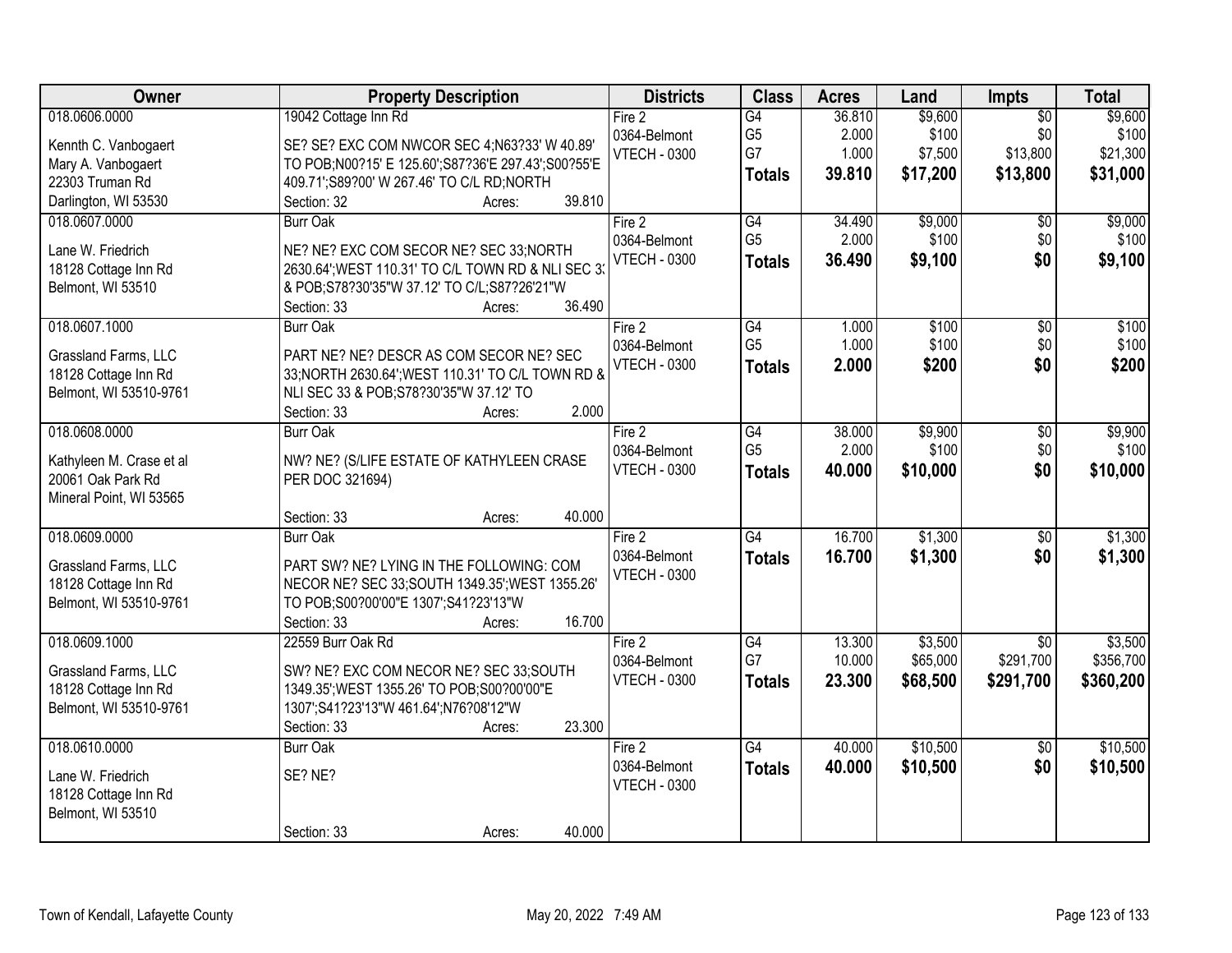| Owner                  |                                                | <b>Property Description</b> |        | <b>Districts</b>                    | <b>Class</b>    | <b>Acres</b> | Land     | <b>Impts</b>           | <b>Total</b> |
|------------------------|------------------------------------------------|-----------------------------|--------|-------------------------------------|-----------------|--------------|----------|------------------------|--------------|
| 018.0611.0000          | <b>Burr Oak</b>                                |                             |        | Fire <sub>2</sub>                   | $\overline{G4}$ | 39.000       | \$9,600  | $\sqrt{$0}$            | \$9,600      |
| Grassland Farms, LLC   | NE? NW?                                        |                             |        | 0364-Belmont                        | G <sub>5</sub>  | 1.000        | \$100    | \$0                    | \$100        |
| 18128 Cottage Inn Rd   |                                                |                             |        | <b>VTECH - 0300</b>                 | <b>Totals</b>   | 40.000       | \$9,700  | \$0                    | \$9,700      |
| Belmont, WI 53510-9761 |                                                |                             |        |                                     |                 |              |          |                        |              |
|                        | Section: 33                                    | Acres:                      | 40.000 |                                     |                 |              |          |                        |              |
| 018.0612.0000          | <b>Burr Oak</b>                                |                             |        | Fire 2                              | G4              | 39.000       | \$9,900  | \$0                    | \$9,900      |
| Grassland Farms, LLC   | NW? NW?                                        |                             |        | 0364-Belmont<br><b>VTECH - 0300</b> | G <sub>5</sub>  | 1.000        | \$100    | \$0<br>\$0             | \$100        |
| 18128 Cottage Inn Rd   |                                                |                             |        |                                     | <b>Totals</b>   | 40.000       | \$10,000 |                        | \$10,000     |
| Belmont, WI 53510-9761 |                                                |                             |        |                                     |                 |              |          |                        |              |
|                        | Section: 33                                    | Acres:                      | 40.000 |                                     |                 |              |          |                        |              |
| 018.0613.0000          | <b>Burr Oak</b>                                |                             |        | Fire 2                              | G4              | 40.000       | \$9,000  | $\sqrt[6]{3}$          | \$9,000      |
| Grassland Farms, LLC   | SW? NW?                                        |                             |        | 0364-Belmont<br><b>VTECH - 0300</b> | <b>Totals</b>   | 40.000       | \$9,000  | \$0                    | \$9,000      |
| 18128 Cottage Inn Rd   |                                                |                             |        |                                     |                 |              |          |                        |              |
| Belmont, WI 53510-9761 |                                                |                             |        |                                     |                 |              |          |                        |              |
|                        | Section: 33                                    | Acres:                      | 40.000 |                                     |                 |              |          |                        |              |
| 018.0614.1000          | <b>Burr Oak</b>                                |                             |        | Fire 2                              | $\overline{G4}$ | 40.000       | \$8,200  | $\frac{1}{20}$         | \$8,200      |
| Grassland Farms, LLC   | SE? NW?                                        |                             |        | 0364-Belmont<br><b>VTECH - 0300</b> | <b>Totals</b>   | 40.000       | \$8,200  | \$0                    | \$8,200      |
| 18128 Cottage Inn Rd   |                                                |                             |        |                                     |                 |              |          |                        |              |
| Belmont, WI 53510-9761 |                                                |                             |        |                                     |                 |              |          |                        |              |
|                        | Section: 33                                    | Acres:                      | 40.000 |                                     |                 |              |          |                        |              |
| 018.0615.0000          | <b>Burr Oak</b>                                |                             |        | Fire 2<br>0364-Belmont              | $\overline{G4}$ | 40.000       | \$9,000  | \$0                    | \$9,000      |
| Grassland Farms, LLC   | NE? SW?                                        |                             |        | <b>VTECH - 0300</b>                 | <b>Totals</b>   | 40.000       | \$9,000  | \$0                    | \$9,000      |
| 18128 Cottage Inn Rd   |                                                |                             |        |                                     |                 |              |          |                        |              |
| Belmont, WI 53510-9761 |                                                |                             |        |                                     |                 |              |          |                        |              |
| 018.0616.0000          | Section: 33                                    | Acres:                      | 40.000 |                                     | $\overline{G4}$ | 40.000       | \$8,600  |                        | \$8,600      |
|                        | <b>Burr Oak</b>                                |                             |        | Fire 2<br>0364-Belmont              |                 | 40,000       | \$8,600  | $\overline{50}$<br>\$0 | \$8,600      |
| Grassland Farms, LLC   | NW? SW?                                        |                             |        | <b>VTECH - 0300</b>                 | <b>Totals</b>   |              |          |                        |              |
| 18128 Cottage Inn Rd   |                                                |                             |        |                                     |                 |              |          |                        |              |
| Belmont, WI 53510-9761 |                                                |                             |        |                                     |                 |              |          |                        |              |
| 018.0617.0000          | Section: 33                                    | Acres:                      | 40.000 |                                     | G4              | 39.330       | \$8,200  |                        | \$8,200      |
|                        | Cottage Inn Rd                                 |                             |        | Fire 2<br>0364-Belmont              | <b>Totals</b>   | 39.330       | \$8,200  | \$0<br>\$0             | \$8,200      |
| Grassland Farms, LLC   | SW? SW? EXC COM NWCOR SEC 4 T3N R2E; NORTH     |                             |        | <b>VTECH - 0300</b>                 |                 |              |          |                        |              |
| 18128 Cottage Inn Rd   | 63DG 33'WEST 40.89 FT; NORTH 00DG 15'EAST      |                             |        |                                     |                 |              |          |                        |              |
| Belmont, WI 53510-9761 | 125.60 FT; SOUTH 87DG 36'EAST 297.43 FT; SOUTH |                             |        |                                     |                 |              |          |                        |              |
|                        | Section: 33                                    | Acres:                      | 39.330 |                                     |                 |              |          |                        |              |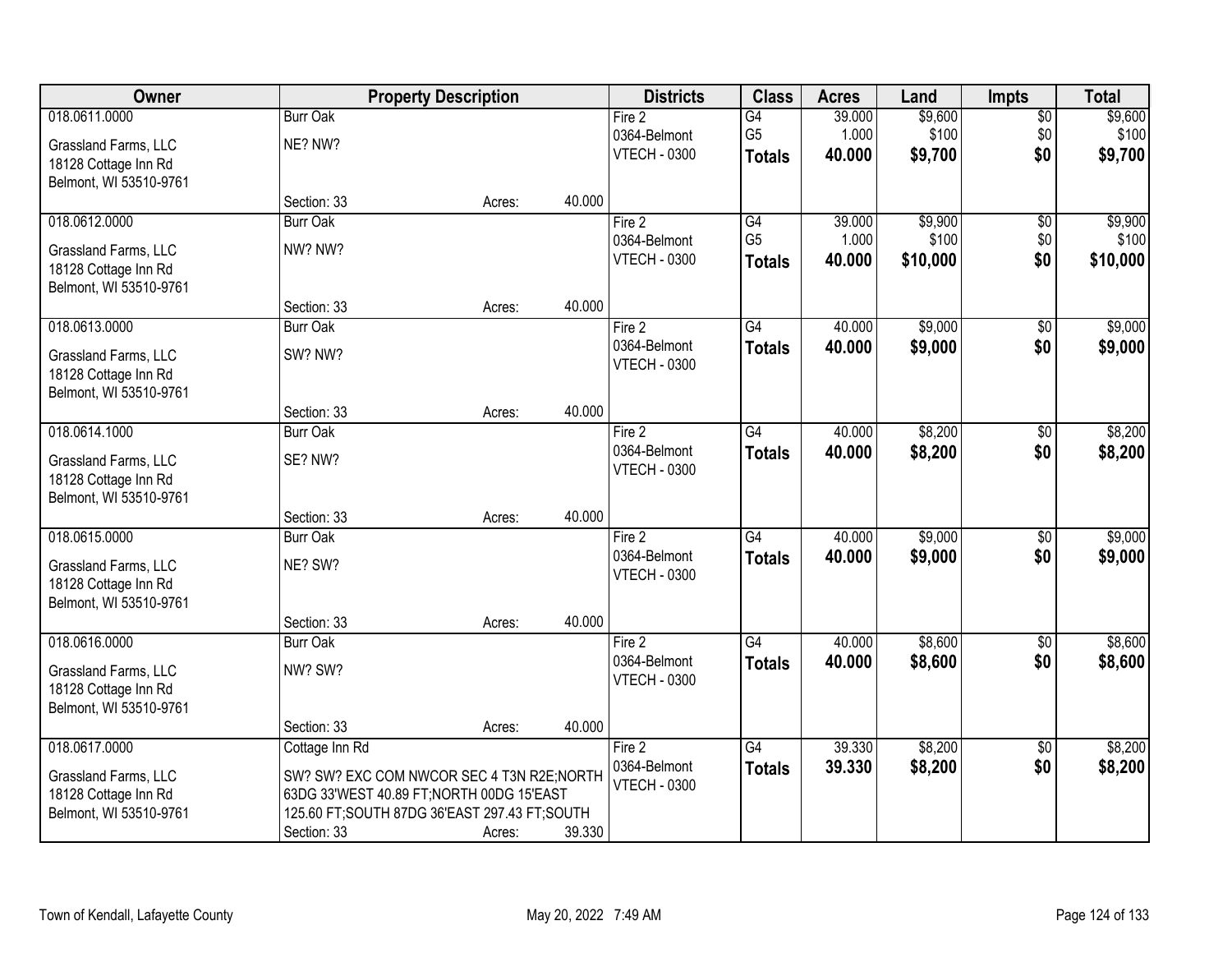| Owner                                        |                                                 | <b>Property Description</b> |        | <b>Districts</b>                    | <b>Class</b>   | <b>Acres</b> | Land     | Impts           | <b>Total</b> |
|----------------------------------------------|-------------------------------------------------|-----------------------------|--------|-------------------------------------|----------------|--------------|----------|-----------------|--------------|
| 018.0618.0000                                | <b>Russell Rd</b>                               |                             |        | Fire 2                              | G4             | 40.000       | \$6,400  | $\overline{50}$ | \$6,400      |
| Grassland Farms, LLC<br>18128 Cottage Inn Rd | SE? SW?                                         |                             |        | 0364-Belmont<br><b>VTECH - 0300</b> | <b>Totals</b>  | 40.000       | \$6,400  | \$0             | \$6,400      |
| Belmont, WI 53510-9761                       |                                                 |                             |        |                                     |                |              |          |                 |              |
|                                              | Section: 33                                     | Acres:                      | 40.000 |                                     |                |              |          |                 |              |
| 018.0619.0000                                | <b>Russell Rd</b>                               |                             |        | Fire 2                              | G4             | 40.000       | \$3,000  | $\overline{50}$ | \$3,000      |
| Grassland Farms, LLC                         | NE? SE?                                         |                             |        | 0364-Belmont                        | <b>Totals</b>  | 40.000       | \$3,000  | \$0             | \$3,000      |
| 18128 Cottage Inn Rd                         |                                                 |                             |        | <b>VTECH - 0300</b>                 |                |              |          |                 |              |
| Belmont, WI 53510-9761                       |                                                 |                             |        |                                     |                |              |          |                 |              |
|                                              | Section: 33                                     | Acres:                      | 40.000 |                                     |                |              |          |                 |              |
| 018.0620.0000                                | <b>Russell Rd</b>                               |                             |        | Fire $2$                            | G4             | 4.500        | \$300    | \$0             | \$300        |
| Grassland Farms, LLC                         | PART NW? SE? LYING IN THE FOLLOWING: COM        |                             |        | 0364-Belmont                        | <b>Totals</b>  | 4.500        | \$300    | \$0             | \$300        |
| 18128 Cottage Inn Rd                         | NECOR NE? SEC 33; SOUTH 1349.35'; WEST 1355.26' |                             |        | <b>VTECH - 0300</b>                 |                |              |          |                 |              |
| Belmont, WI 53510-9761                       | TO POB;S00?00'00"E 1307';S41?23'13"W            |                             |        |                                     |                |              |          |                 |              |
|                                              | Section: 33                                     | Acres:                      | 4.500  |                                     |                |              |          |                 |              |
| 018.0620.1000                                | <b>Russell Rd</b>                               |                             |        | Fire 2                              | G4             | 35.500       | \$4,600  | \$0             | \$4,600      |
| Grassland Farms, LLC                         | NW? SE? EXC COM NECOR NE? SEC 33;SOUTH          |                             |        | 0364-Belmont                        | <b>Totals</b>  | 35,500       | \$4,600  | \$0             | \$4,600      |
| 18128 Cottage Inn Rd                         | 1349.35'; WEST 1355.26' TO POB; S00?00'00"E     |                             |        | <b>VTECH - 0300</b>                 |                |              |          |                 |              |
| Belmont, WI 53510-9761                       | 1307';S41?23'13"W 461.64';N76?08'12"W           |                             |        |                                     |                |              |          |                 |              |
|                                              | Section: 33                                     | Acres:                      | 35.500 |                                     |                |              |          |                 |              |
| 018.0621.0000                                | <b>Russell Rd</b>                               |                             |        | Fire 2                              | G4             | 39.000       | \$9,900  | $\overline{50}$ | \$9,900      |
| Grassland Farms, LLC                         | SW? SE?                                         |                             |        | 0364-Belmont                        | G <sub>5</sub> | 1.000        | \$100    | \$0             | \$100        |
| 18128 Cottage Inn Rd                         |                                                 |                             |        | <b>VTECH - 0300</b>                 | <b>Totals</b>  | 40.000       | \$10,000 | \$0             | \$10,000     |
| Belmont, WI 53510-9761                       |                                                 |                             |        |                                     |                |              |          |                 |              |
|                                              | Section: 33                                     | Acres:                      | 40.000 |                                     |                |              |          |                 |              |
| 018.0622.0000                                | <b>Russell Rd</b>                               |                             |        | Fire 2                              | G4             | 39.000       | \$3,000  | $\overline{50}$ | \$3,000      |
| Grassland Farms, LLC                         | SE? SE?                                         |                             |        | 0364-Belmont                        | G <sub>5</sub> | 1.000        | \$100    | \$0             | \$100        |
| 18128 Cottage Inn Rd                         |                                                 |                             |        | <b>VTECH - 0300</b>                 | <b>Totals</b>  | 40.000       | \$3,100  | \$0             | \$3,100      |
| Belmont, WI 53510-9761                       |                                                 |                             |        |                                     |                |              |          |                 |              |
|                                              | Section: 33                                     | Acres:                      | 40.000 |                                     |                |              |          |                 |              |
| 018.0623.0000                                | 20872 Frontz Ln                                 |                             |        | Fire 2                              | G4             | 38,000       | \$7,300  | $\overline{50}$ | \$7,300      |
| Christian P. Galloway                        | NE? NE?                                         |                             |        | 0364-Belmont                        | G7             | 2.000        | \$15,000 | \$38,000        | \$53,000     |
| 18128 Cottage Inn Rd                         |                                                 |                             |        | <b>VTECH - 0300</b>                 | <b>Totals</b>  | 40.000       | \$22,300 | \$38,000        | \$60,300     |
| Belmont, WI 53510                            |                                                 |                             |        |                                     |                |              |          |                 |              |
|                                              | Section: 34                                     | Acres:                      | 40.000 |                                     |                |              |          |                 |              |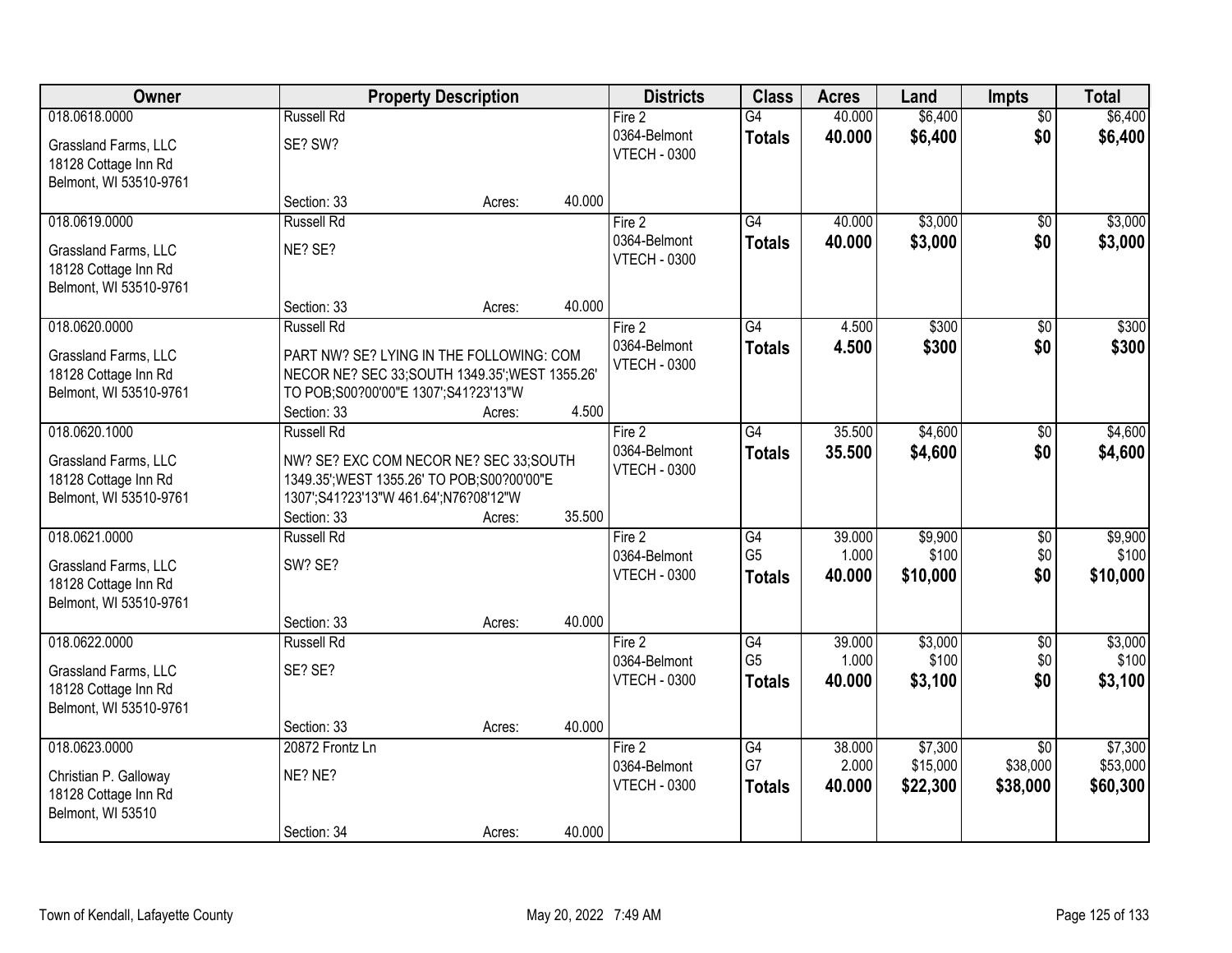| Owner                                                                           | <b>Property Description</b>  |        | <b>Districts</b> | <b>Class</b>                                  | <b>Acres</b>                                             | Land                               | <b>Impts</b>                             | <b>Total</b>                                     |                                            |
|---------------------------------------------------------------------------------|------------------------------|--------|------------------|-----------------------------------------------|----------------------------------------------------------|------------------------------------|------------------------------------------|--------------------------------------------------|--------------------------------------------|
| 018.0624.0000                                                                   | Oak Park                     |        |                  | Fire 2                                        | $\overline{G4}$                                          | 40.000                             | \$4,000                                  | $\overline{50}$                                  | \$4,000                                    |
| Christian P. Galloway<br>18128 Cottage Inn Rd<br>Belmont, WI 53510              | NW? NE?                      |        |                  | 0364-Belmont<br><b>VTECH - 0300</b>           | <b>Totals</b>                                            | 40.000                             | \$4,000                                  | \$0                                              | \$4,000                                    |
|                                                                                 | Section: 34                  | Acres: | 40.000           |                                               |                                                          |                                    |                                          |                                                  |                                            |
| 018.0625.0000                                                                   | Frontz Ln                    |        |                  | Fire 2                                        | $\overline{G4}$                                          | 40.000                             | \$3,000                                  | \$0                                              | \$3,000                                    |
| Christian P. Galloway<br>18128 Cottage Inn Rd<br>Belmont, WI 53510              | SW? NE?                      |        |                  | 0364-Belmont<br><b>VTECH - 0300</b>           | <b>Totals</b>                                            | 40.000                             | \$3,000                                  | \$0                                              | \$3,000                                    |
|                                                                                 | Section: 34                  | Acres: | 40.000           |                                               |                                                          |                                    |                                          |                                                  |                                            |
| 018.0626.0000                                                                   | 20872 Frontz Ln              |        |                  | Fire 2                                        | G4                                                       | 36.000                             | \$5,800                                  | \$0                                              | \$5,800                                    |
| Christian P. Galloway<br>18128 Cottage Inn Rd<br>Belmont, WI 53510              | SE? NE?                      |        |                  | 0364-Belmont<br><b>VTECH - 0300</b>           | G <sub>5</sub><br>G7<br><b>Totals</b>                    | 2.000<br>2.000<br>40.000           | \$100<br>\$20,000<br>\$25,900            | \$0<br>\$62,500<br>\$62,500                      | \$100<br>\$82,500<br>\$88,400              |
|                                                                                 | Section: 34                  | Acres: | 40.000           |                                               |                                                          |                                    |                                          |                                                  |                                            |
| 018.0627.0000                                                                   | Oak Park                     |        |                  | Fire 2                                        | G4                                                       | 39.000                             | \$4,700                                  | $\sqrt[6]{3}$                                    | \$4,700                                    |
| Lane W. Friedrich<br>18128 Cottage Inn Rd<br>Belmont, WI 53510                  | NE? NW?                      |        |                  | 0364-Belmont<br><b>VTECH - 0300</b>           | G <sub>5</sub><br><b>Totals</b>                          | 1.000<br>40.000                    | \$100<br>\$4,800                         | \$0<br>\$0                                       | \$100<br>\$4,800                           |
|                                                                                 | Section: 34                  | Acres: | 40.000           |                                               |                                                          |                                    |                                          |                                                  |                                            |
| 018.0628.0000                                                                   | <b>Burr Oak Rd</b>           |        |                  | Fire 2                                        | G4                                                       | 38.000                             | \$4,600                                  | \$0                                              | \$4,600                                    |
| Lane W. Friedrich<br>18128 Cottage Inn Rd<br>Belmont, WI 53510                  | NW? NW?                      |        |                  | 0364-Belmont<br><b>VTECH - 0300</b>           | G <sub>5</sub><br><b>Totals</b>                          | 2.000<br>40.000                    | \$100<br>\$4,700                         | \$0<br>\$0                                       | \$100<br>\$4,700                           |
|                                                                                 | Section: 34                  | Acres: | 40.000           |                                               |                                                          |                                    |                                          |                                                  |                                            |
| 018.0629.0000<br>Lane W. Friedrich<br>18128 Cottage Inn Rd<br>Belmont, WI 53510 | 21896 Burr Oak Rd<br>SW? NW? |        |                  | Fire 2<br>0364-Belmont<br><b>VTECH - 0300</b> | $\overline{G4}$<br>G <sub>5</sub><br>G7<br><b>Totals</b> | 36.000<br>2.000<br>2.000<br>40.000 | \$6,300<br>\$100<br>\$20,000<br>\$26,400 | $\overline{$0}$<br>\$0<br>\$137,500<br>\$137,500 | \$6,300<br>\$100<br>\$157,500<br>\$163,900 |
|                                                                                 | Section: 34                  | Acres: | 40.000           |                                               |                                                          |                                    |                                          |                                                  |                                            |
| 018.0630.0000<br>Lane W. Friedrich<br>18128 Cottage Inn Rd<br>Belmont, WI 53510 | Burr Oak Rd<br>SE? NW?       |        |                  | Fire 2<br>0364-Belmont<br><b>VTECH - 0300</b> | $\overline{G4}$<br><b>Totals</b>                         | 40.000<br>40.000                   | \$3,000<br>\$3,000                       | $\overline{50}$<br>\$0                           | \$3,000<br>\$3,000                         |
|                                                                                 | Section: 34                  | Acres: | 40.000           |                                               |                                                          |                                    |                                          |                                                  |                                            |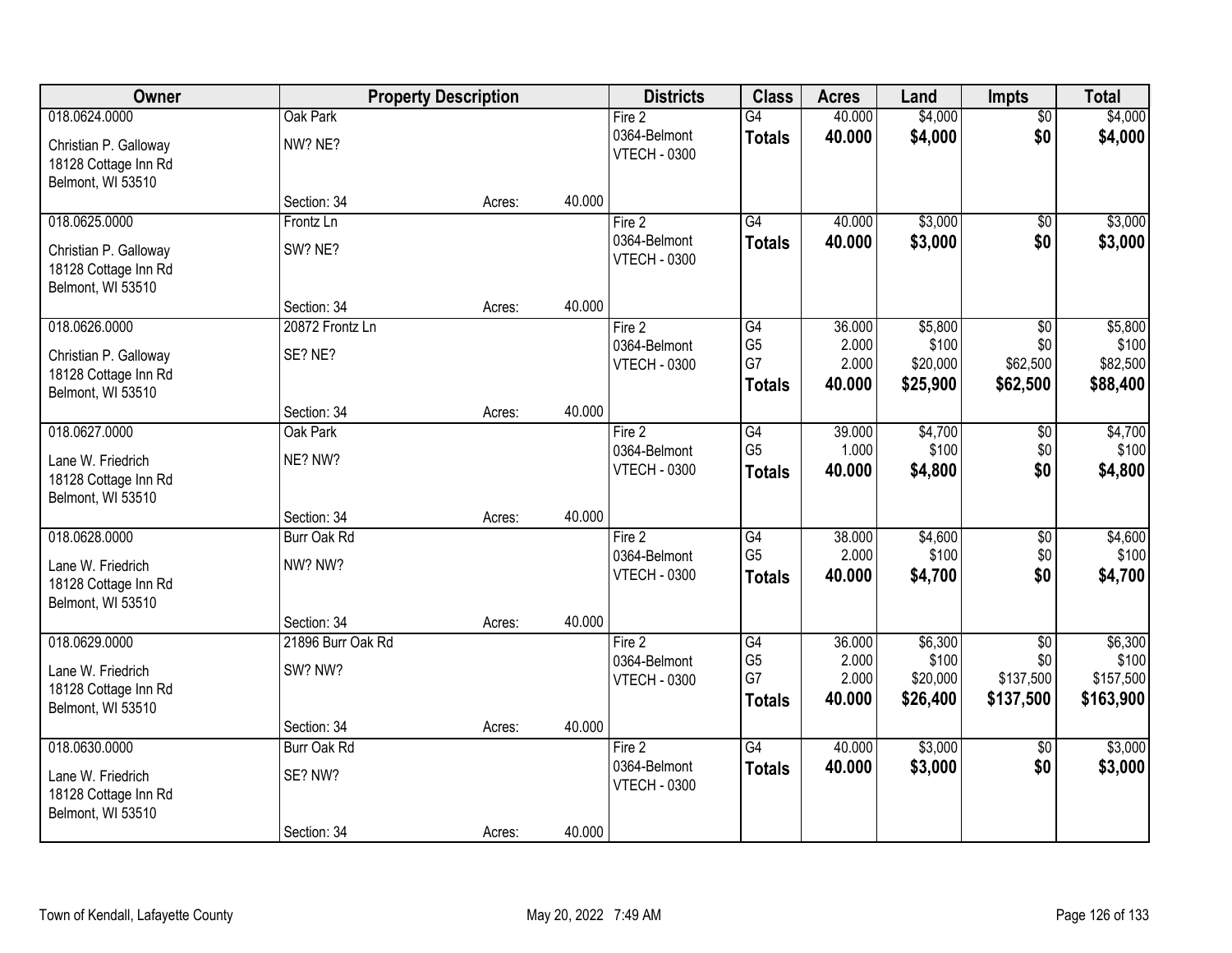| Owner                                  |                                           | <b>Property Description</b> |        | <b>Districts</b>    | <b>Class</b>    | <b>Acres</b> | Land     | Impts           | <b>Total</b> |
|----------------------------------------|-------------------------------------------|-----------------------------|--------|---------------------|-----------------|--------------|----------|-----------------|--------------|
| 018.0631.0000                          | 21600 Burr Oak Rd                         |                             |        | Fire 2              | $\overline{G6}$ | 12.000       | \$33,600 | $\overline{50}$ | \$33,600     |
| Jill L Russell Trust et al             | ALL THAT PART NE? SW? LYING N & E OF BURR |                             |        | 0364-Belmont        | G7              | 2.000        | \$20,000 | \$120,200       | \$140,200    |
| c/o Wayne & Jill Russell Irrevoc Trust | OAK RD                                    |                             |        | <b>VTECH - 0300</b> | <b>Totals</b>   | 14.000       | \$53,600 | \$120,200       | \$173,800    |
| 21600 Burr Oak Rd                      |                                           |                             |        |                     |                 |              |          |                 |              |
| Mineral Point, WI 53565-5356           | Section: 34                               | Acres:                      | 14.000 |                     |                 |              |          |                 |              |
| 018.0631.1000                          | <b>Burr Oak</b>                           |                             |        | 0364-Belmont        | G4              | 25.000       | \$5,500  | $\overline{60}$ | \$5,500      |
| Laverne Russell                        | NE? SW? EXC THAT PART LYING N & E OF BURR |                             |        | <b>VTECH - 0300</b> | G <sub>5</sub>  | 1.000        | \$100    | \$0             | \$100        |
| 22830 Russell Rd                       | OAK RD                                    |                             |        |                     | <b>Totals</b>   | 26.000       | \$5,600  | \$0             | \$5,600      |
| Mineral Point, WI 53565                |                                           |                             |        |                     |                 |              |          |                 |              |
|                                        | Section: 34                               | Acres:                      | 26.000 |                     |                 |              |          |                 |              |
| 018.0632.0000                          | <b>Burr Oak Rd</b>                        |                             |        | Fire 2              | 5M              | 9.000        | \$12,600 | $\overline{50}$ | \$12,600     |
| Laverne Russell                        | NW? SW?                                   |                             |        | 0364-Belmont        | G4              | 31.000       | \$8,100  | \$0             | \$8,100      |
| 22830 Russell Rd                       |                                           |                             |        | <b>VTECH - 0300</b> | <b>Totals</b>   | 40.000       | \$20,700 | \$0             | \$20,700     |
| Mineral Point, WI 53565                |                                           |                             |        |                     |                 |              |          |                 |              |
|                                        | Section: 34                               | Acres:                      | 40.000 |                     |                 |              |          |                 |              |
| 018.0633.0000                          | 22830 Russell Rd                          |                             |        | Fire 2              | G4              | 36.000       | \$7,800  | \$0             | \$7,800      |
| Laverne Russell                        | SW? SW?                                   |                             |        | 0364-Belmont        | G <sub>5</sub>  | 1.000        | \$100    | \$0             | \$100        |
| 22830 Russell Rd                       |                                           |                             |        | <b>VTECH - 0300</b> | G7              | 3.000        | \$27,500 | \$85,400        | \$112,900    |
| Mineral Point, WI 53565                |                                           |                             |        |                     | <b>Totals</b>   | 40.000       | \$35,400 | \$85,400        | \$120,800    |
|                                        | Section: 34                               | Acres:                      | 40.000 |                     |                 |              |          |                 |              |
| 018.0634.0000                          | <b>Russell Rd</b>                         |                             |        | Fire 2              | $\overline{G4}$ | 38.000       | \$8,400  | $\overline{50}$ | \$8,400      |
| Laverne Russell                        | SE? SW?                                   |                             |        | 0364-Belmont        | G <sub>5</sub>  | 2.000        | \$100    | \$0             | \$100        |
| 22830 Russell Rd                       |                                           |                             |        | <b>VTECH - 0300</b> | <b>Totals</b>   | 40.000       | \$8,500  | \$0             | \$8,500      |
| Mineral Point, WI 53565                |                                           |                             |        |                     |                 |              |          |                 |              |
|                                        | Section: 34                               | Acres:                      | 40.000 |                     |                 |              |          |                 |              |
| 018.0635.0000                          | Frontz Ln                                 |                             |        | Fire 2              | G4              | 39.000       | \$6,600  | $\overline{60}$ | \$6,600      |
| Christian P. Galloway                  | NE? SE?                                   |                             |        | 0364-Belmont        | G <sub>5</sub>  | 1.000        | \$100    | \$0             | \$100        |
| 18128 Cottage Inn Rd                   |                                           |                             |        | <b>VTECH - 0300</b> | <b>Totals</b>   | 40.000       | \$6,700  | \$0             | \$6,700      |
| Belmont, WI 53510                      |                                           |                             |        |                     |                 |              |          |                 |              |
|                                        | Section: 34                               | Acres:                      | 40.000 |                     |                 |              |          |                 |              |
| 018.0636.0000                          | Frontz Ln                                 |                             |        | Fire 2              | G4              | 38.000       | \$5,800  | $\overline{50}$ | \$5,800      |
| Christian P. Galloway                  | NW? SE?                                   |                             |        | 0364-Belmont        | G <sub>5</sub>  | 2.000        | \$100    | \$0             | \$100        |
| 18128 Cottage Inn Rd                   |                                           |                             |        | <b>VTECH - 0300</b> | <b>Totals</b>   | 40.000       | \$5,900  | \$0             | \$5,900      |
| Belmont, WI 53510                      |                                           |                             |        |                     |                 |              |          |                 |              |
|                                        | Section: 34                               | Acres:                      | 40.000 |                     |                 |              |          |                 |              |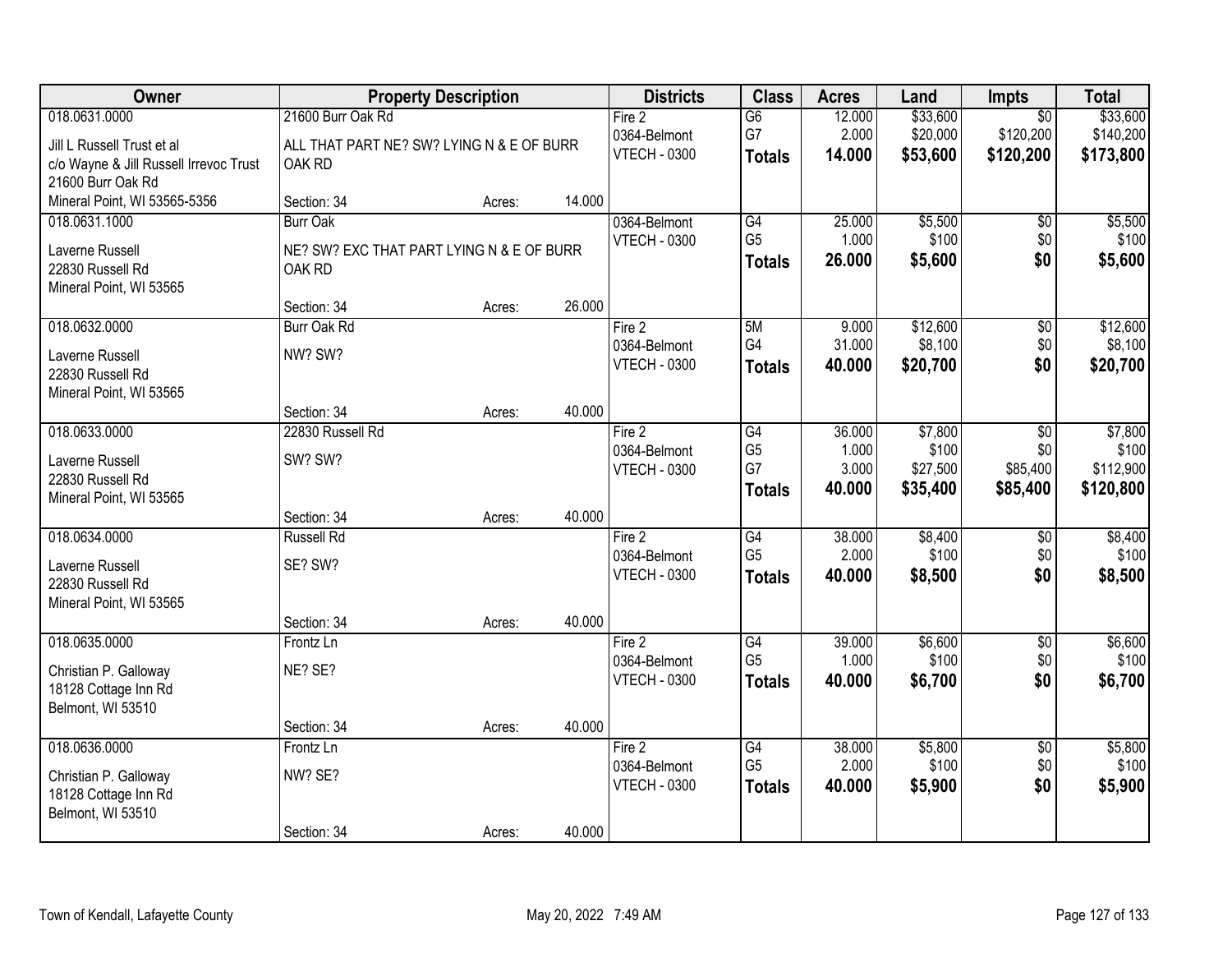| Owner                   | <b>Property Description</b>                        | <b>Districts</b>    | <b>Class</b>    | <b>Acres</b> | Land     | Impts           | <b>Total</b> |
|-------------------------|----------------------------------------------------|---------------------|-----------------|--------------|----------|-----------------|--------------|
| 018.0637.0000           | <b>Burr Oak Rd</b>                                 | Fire 2              | G4              | 30.560       | \$7,700  | $\overline{50}$ | \$7,700      |
| Steven R Figi Trust     | SW? SE? EXC COM S? COR SEC 34, BEING               | 0364-Belmont        | G <sub>5</sub>  | 1.000        | \$100    | \$0             | \$100        |
| Debra Figi Trust        | POB;N00?24'49"W 219.52' ALG N-S? LI SEC            | <b>VTECH - 0300</b> | <b>Totals</b>   | 31.560       | \$7,800  | \$0             | \$7,800      |
| 4N West St              | 34;N83?04'26"E 1483.29';S16?09'32"E                |                     |                 |              |          |                 |              |
| Naperville, IL 60540    | 31.560<br>Section: 34<br>Acres:                    |                     |                 |              |          |                 |              |
| 018.0637.1000           | 21512 Burr Oak Rd                                  | Fire 2              | $\overline{G1}$ | 3.750        | \$33,800 | \$92,600        | \$126,400    |
|                         |                                                    | 0364-Belmont        | G <sub>5</sub>  | 8.040        | \$17,300 | \$0             | \$17,300     |
| Timothy V. Palzkill     | COM S? COR SEC 34, BEING POB; N00?24'49"W          | <b>VTECH - 0300</b> |                 |              |          |                 |              |
| 21512 Burr Oak Rd       | 219.52' ALG N-S? LI SEC 34; N83?04'26"E            |                     | <b>Totals</b>   | 11.790       | \$51,100 | \$92,600        | \$143,700    |
| Mineral Point, WI 53565 | 1483.29';S16?09'32"E 211.03';S04?19'18"E           |                     |                 |              |          |                 |              |
|                         | 11.790<br>Section: 34<br>Acres:                    |                     |                 |              |          |                 |              |
| 018.0638.0000           | Burr Oak Rd                                        | Fire 2              | $\overline{G4}$ | 38.250       | \$7,400  | $\overline{50}$ | \$7,400      |
|                         |                                                    | 0364-Belmont        | <b>Totals</b>   | 38.250       | \$7,400  | \$0             | \$7,400      |
| Steven R Figi Trust     | SE? SE? EXC COM S? COR SEC 34, BEING               | <b>VTECH - 0300</b> |                 |              |          |                 |              |
| Debra Figi Trust        | POB:N00?24'49"W 219.52' ALG N-S? LI SEC            |                     |                 |              |          |                 |              |
| 4N West St              | 34;N83?04'26"E 1483.29';S16?09'32"E                |                     |                 |              |          |                 |              |
| Naperville, IL 60540    | 38.250<br>Section: 34<br>Acres:                    |                     |                 |              |          |                 |              |
| 018.0639.0000           | Rock Rd                                            | Fire 5              | $\overline{G4}$ | 31.000       | \$7,700  | $\overline{50}$ | \$7,700      |
| Michael J. Schubert     | NE? NE? EXC CSM 600 & ALSO EXC BEG SWCOR           | 3633-Mineral Point  | <b>Totals</b>   | 31.000       | \$7,700  | \$0             | \$7,700      |
| Angela J. Schubert      | SEC 25;S81?36'10"W 231.77' ALG NLI CSM             | <b>VTECH - 0300</b> |                 |              |          |                 |              |
| 15119 Fort Defiance Rd  | 600;S14?06'00"E 113.46';S11?30'25"E 307.12' TO     |                     |                 |              |          |                 |              |
| Mineral Point, WI 53565 | 31.000<br>Section: 35<br>Acres:                    |                     |                 |              |          |                 |              |
| 018.0639.1000           | 20048 Rock Rd                                      | Fire 5              | $\overline{G1}$ | 2.000        | \$24,000 | \$95,900        | \$119,900    |
|                         |                                                    | 3633-Mineral Point  | G <sub>5</sub>  | 2.370        | \$5,100  | \$0             | \$5,100      |
| Mark P. Palzkill        | LOT 1 CSM 603                                      | <b>VTECH - 0300</b> | <b>Totals</b>   | 4.370        | \$29,100 | \$95,900        | \$125,000    |
| 20048 Rock Rd           |                                                    |                     |                 |              |          |                 |              |
| Mineral Point, WI 53565 |                                                    |                     |                 |              |          |                 |              |
|                         | 4.370<br>Section: 36<br>Acres:                     |                     |                 |              |          |                 |              |
| 018.0639.2000           | 20088 Rock Rd                                      | Fire 5              | G4              | 61.940       | \$7,500  | $\overline{50}$ | \$7,500      |
| Mark J. Steffes         | BEG SWCOR SEC 25;S81?36'10"W 231.77' ALG NLI       | 3633-Mineral Point  | G <sub>5</sub>  | 1.470        | \$100    | \$0             | \$100        |
| Brenda S. Steffes       | CSM 600;S14?06'00"E 113.46';S11?30'25"E 307.12' TO | <b>VTECH - 0300</b> | G7              | 2.000        | \$15,000 | \$700           | \$15,700     |
| 565 Old Hwy Rd          | CENTER OF ROCK RD;N89?17'46"W                      |                     | <b>Totals</b>   | 65.410       | \$22,600 | \$700           | \$23,300     |
| Mineral Point, WI 53565 | 65.410<br>Section: 35<br>Acres:                    |                     |                 |              |          |                 |              |
| 018.0640.0000           | <b>Rock Rd</b>                                     | Fire 5              | $\overline{G4}$ | 38,000       | \$10,300 | $\overline{50}$ | \$10,300     |
|                         |                                                    | 3633-Mineral Point  | G <sub>5</sub>  | 2.000        | \$1,000  | \$0             | \$1,000      |
| Michael J. Schubert     | NW? NE?                                            | <b>VTECH - 0300</b> |                 | 40.000       | \$11,300 | \$0             | \$11,300     |
| Angela J. Schubert      |                                                    |                     | <b>Totals</b>   |              |          |                 |              |
| 15119 Fort Defiance Rd  |                                                    |                     |                 |              |          |                 |              |
| Mineral Point, WI 53565 | 40.000<br>Section: 35<br>Acres:                    |                     |                 |              |          |                 |              |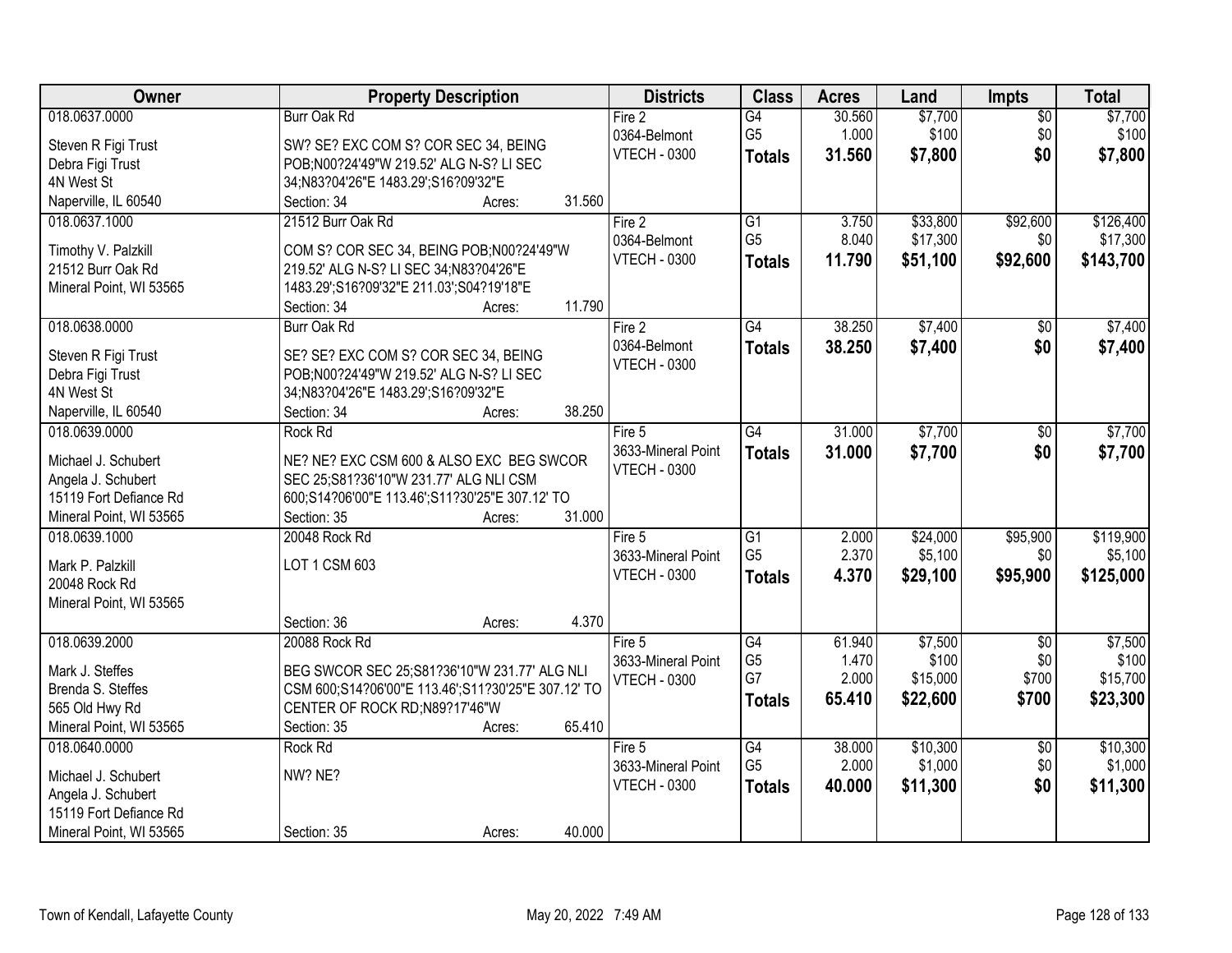| Owner                                        | <b>Property Description</b>                   | <b>Districts</b>    | <b>Class</b>    | <b>Acres</b> | Land      | Impts           | <b>Total</b> |
|----------------------------------------------|-----------------------------------------------|---------------------|-----------------|--------------|-----------|-----------------|--------------|
| 018.0641.0000                                | Rock Rd                                       | Fire 5              | G4              | 26.000       | \$4,500   | $\sqrt{6}$      | \$4,500      |
| Michael J. Schubert                          | SW? NE? EXC COM W? COR SEC 35;N89?08'32"E     | 3633-Mineral Point  | G <sub>5</sub>  | 0.670        | \$400     | \$0             | \$400        |
| Angela J. Schubert                           | 2661.05' TO CENTER OF SAID SEC &              | <b>VTECH - 0300</b> | <b>Totals</b>   | 26.670       | \$4,900   | \$0             | \$4,900      |
| 15119 Fort Defiance Rd                       | POB;N00?33'10"W 1061.35';S63?00'34"E          |                     |                 |              |           |                 |              |
| Mineral Point, WI 53565                      | 26.670<br>Section: 35<br>Acres:               |                     |                 |              |           |                 |              |
| 018.0642.0000                                | <b>Rock Rd</b>                                | Fire 5              | $\overline{G4}$ | 38.000       | \$7,000   | $\overline{60}$ | \$7,000      |
|                                              |                                               | 3633-Mineral Point  | G <sub>5</sub>  | 2.000        | \$400     | \$0             | \$400        |
| Michael J. Schubert                          | SE? NE?                                       | <b>VTECH - 0300</b> | <b>Totals</b>   | 40.000       | \$7,400   | \$0             | \$7,400      |
| Angela J. Schubert<br>15119 Fort Defiance Rd |                                               |                     |                 |              |           |                 |              |
| Mineral Point, WI 53565                      | 40.000<br>Section: 35<br>Acres:               |                     |                 |              |           |                 |              |
| 018.0643.0000                                | 19913 Marr Ln                                 | Fire 5              | 5M              | 25.060       | \$34,200  | $\overline{50}$ | \$34,200     |
|                                              |                                               | 3633-Mineral Point  | G4              | 456.760      | \$72,900  | \$0             | \$72,900     |
| Farmland Partners of                         | ALL THE FOLLOWING LYING IN MINERAL POINT      | <b>VTECH - 0300</b> | G <sub>5</sub>  | 7.350        | \$3,300   | \$0             | \$3,300      |
| America-Belmont, LLC                         | SCHOOL DIST COM W? COR SEC 35 T4N R2E, BEING  |                     | G7              | 3.000        | \$27,500  | \$389,800       | \$417,300    |
| c/o Farmland Partners of America-            | POB;N00?14'57"W 1312.19' ALG WLI SAID SEC TO  |                     | <b>Totals</b>   | 492.170      | \$137,900 | \$389,800       | \$527,700    |
| 1n220 Indian Knoll Road                      | 492.170<br>Section: 36<br>Acres:              |                     |                 |              |           |                 |              |
| West Chicago, IL 60185-2468                  |                                               |                     |                 |              |           |                 |              |
| 018.0644.2000                                | Marr Ln                                       | Fire 5              | G4              | 20.000       | \$4,300   | \$0             | \$4,300      |
| Christian P. Galloway                        | W? NW? NW?                                    | 0364-Belmont        | <b>Totals</b>   | 20.000       | \$4,300   | \$0             | \$4,300      |
| 18128 Cottage Inn Rd                         |                                               | <b>VTECH - 0300</b> |                 |              |           |                 |              |
| Belmont, WI 53510                            |                                               |                     |                 |              |           |                 |              |
|                                              | 20.000<br>Section: 35<br>Acres:               |                     |                 |              |           |                 |              |
| 018.0649.0000                                | <b>Burr Oak</b>                               | Fire 5              | G4              | 40.000       | \$4,200   | \$0             | \$4,200      |
| Steven R Figi Trust                          | SW? SW?                                       | 0364-Belmont        | <b>Totals</b>   | 40.000       | \$4,200   | \$0             | \$4,200      |
| Debra Figi Trust                             |                                               | <b>VTECH - 0300</b> |                 |              |           |                 |              |
| 4N West St                                   |                                               |                     |                 |              |           |                 |              |
| Naperville, IL 60540                         | 40.000<br>Section: 35<br>Acres:               |                     |                 |              |           |                 |              |
| 018.0653.0000                                | 20498 Burr Oak Rd                             | Fire 5              | G4              | 346.000      | \$36,400  | $\overline{50}$ | \$36,400     |
| Farmland Partners of                         | ALL THE FOLLOWING LYING IN BELMONT SCHOOL     | 0364-Belmont        | G <sub>5</sub>  | 1.000        | \$100     | \$0             | \$100        |
| America-Belmont, LLC                         | DISTRICT: COM W? COR SEC 35 T4N R2E, BEING    | <b>VTECH - 0300</b> | G7              | 3.000        | \$27,500  | \$39,300        | \$66,800     |
| c/o Farmland Partners of America-            | POB;N00?14'57"W 1312.19' ALG WLI SAID SEC TO  |                     | <b>Totals</b>   | 350.000      | \$64,000  | \$39,300        | \$103,300    |
| 1n220 Indian Knoll Road                      | 350.000<br>Section: 35<br>Acres:              |                     |                 |              |           |                 |              |
| West Chicago, IL 60185-2468                  |                                               |                     |                 |              |           |                 |              |
| 018.0655.1000                                | County Rd O                                   | Fire $5$            | G4              | 16.170       | \$4,200   | $\sqrt{$0}$     | \$4,200      |
|                                              |                                               | 3633-Mineral Point  | G <sub>5</sub>  | 14.770       | \$21,400  | \$0             | \$21,400     |
| Donald P. Wedig et al                        | PART NE4 DESCR AS: BEG SECOR SAID NE4; WEST   | <b>VTECH - 0300</b> | <b>Totals</b>   | 30.940       | \$25,600  | \$0             | \$25,600     |
| 20028 Cty Rd O                               | 3.17 CHS; NORTH 34DG WEST 3 CHS; NORTH 30DG   |                     |                 |              |           |                 |              |
| Mineral Point, WI 53565                      | WEST 3.56 CHS; NORTH 56DG WEST 4.32<br>30.940 |                     |                 |              |           |                 |              |
|                                              | Section: 36<br>Acres:                         |                     |                 |              |           |                 |              |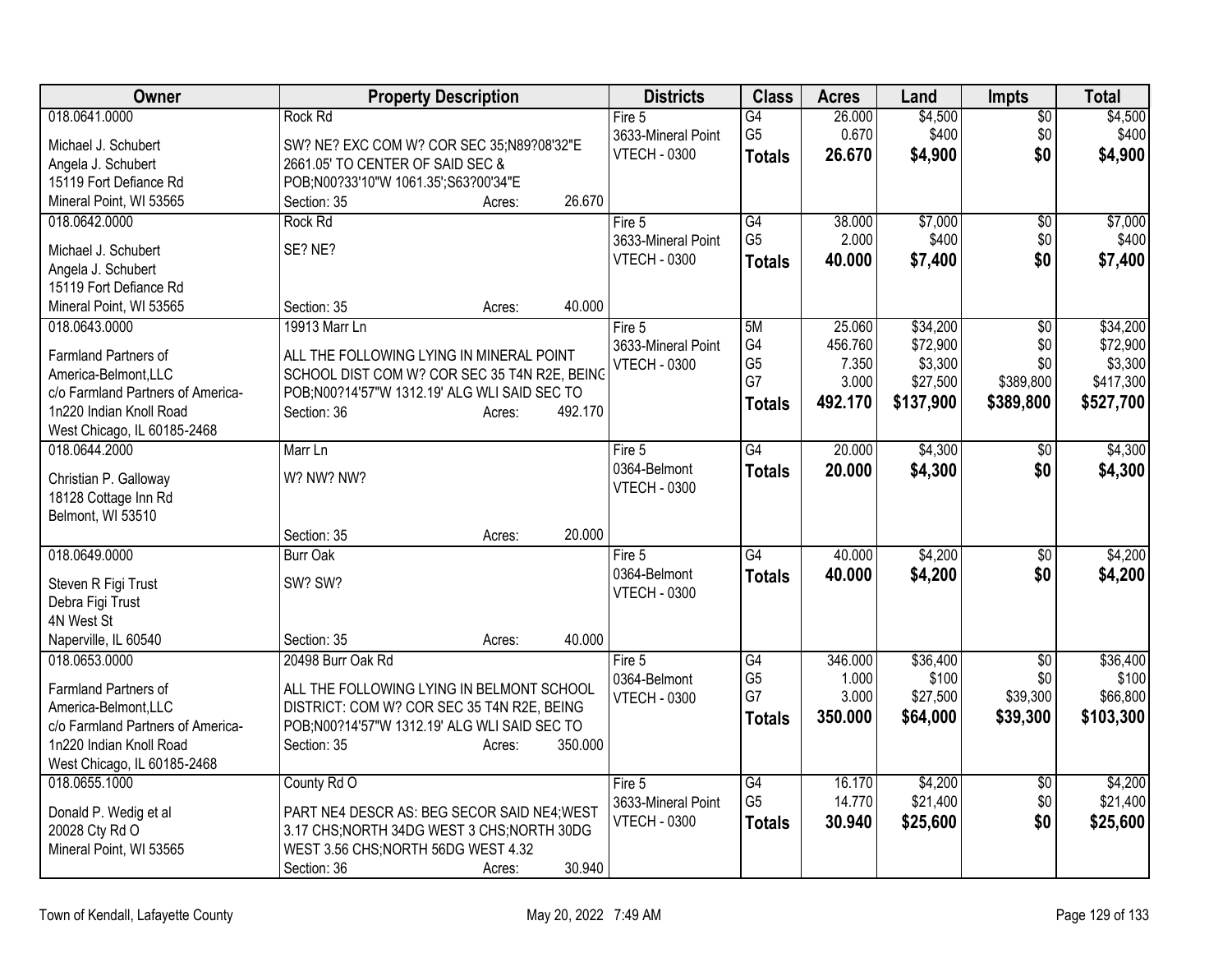| Owner                                                                     | <b>Property Description</b>                                                                | <b>Districts</b>    | <b>Class</b>    | <b>Acres</b> | Land            | <b>Impts</b>    | <b>Total</b> |
|---------------------------------------------------------------------------|--------------------------------------------------------------------------------------------|---------------------|-----------------|--------------|-----------------|-----------------|--------------|
| 018.0655.1100                                                             | County Rd O                                                                                | Fire 5              | X3              | 6.000        | $\overline{50}$ | $\overline{30}$ | $\sqrt{30}$  |
| Lafayette County Highway Dept                                             | LANDS FOR HWY PER VOL 166D P632                                                            | 3633-Mineral Point  | <b>Totals</b>   | 6.000        | \$0             | \$0             | \$0          |
| 12016 Hill St                                                             |                                                                                            | <b>VTECH - 0300</b> |                 |              |                 |                 |              |
| Darlington, WI 53530                                                      |                                                                                            |                     |                 |              |                 |                 |              |
|                                                                           | 6.000<br>Section: 36<br>Acres:                                                             |                     |                 |              |                 |                 |              |
| 018.0655.1110                                                             | County Rd O                                                                                | Fire 5              | G4              | 8.750        | \$2,300         | \$0             | \$2,300      |
| Donald P. Wedig et al                                                     | ALL THAT PART NE4 SEC 36 LYING NORTH & EAST                                                | 3633-Mineral Point  | <b>Totals</b>   | 8.750        | \$2,300         | \$0             | \$2,300      |
| c/o Donald P Wedig, Trustee of the                                        | OF FORMER RR ROW                                                                           | <b>VTECH - 0300</b> |                 |              |                 |                 |              |
| 20028 County Rd O                                                         |                                                                                            |                     |                 |              |                 |                 |              |
| Mineral Point, WI 53565-8603                                              | 8.750<br>Section: 36<br>Acres:                                                             |                     |                 |              |                 |                 |              |
| 018.0655.1200                                                             | 19990 Cth O                                                                                | Fire 5              | $\overline{G1}$ | 2.530        | \$27,200        | \$142,000       | \$169,200    |
|                                                                           |                                                                                            | 3633-Mineral Point  | <b>Totals</b>   | 2.530        | \$27,200        | \$142,000       | \$169,200    |
| Wayne H. Kennedy                                                          | PART NE? NE? COM NECOR SEC 36;S88?18'45"W                                                  | <b>VTECH - 0300</b> |                 |              |                 |                 |              |
| Theresa A. Kennedy                                                        | 262.39' TO POB;S27?22'28"W 515.89' TO ELI OLD RR                                           |                     |                 |              |                 |                 |              |
| 19990 County Rd O                                                         | ROW;NWLY ALG ROW N29?39'59"W 295.82";NWLY                                                  |                     |                 |              |                 |                 |              |
| Mineral Point, WI 53565                                                   | 2.530<br>Section: 36<br>Acres:                                                             |                     |                 |              |                 |                 |              |
| 018.0655.2000                                                             | County Rd O                                                                                | Fire 5              | $\overline{G4}$ | 7.880        | \$600           | \$0             | \$600        |
| Mark J. Steffes                                                           | PART NE? NE? LYING IN THE FOLLOWING: COM                                                   | 3633-Mineral Point  | G <sub>5</sub>  | 1.000        | \$100           | \$0             | \$100        |
| Brenda S. Steffes                                                         | SECOR NE? SEC 36; WEST 3.17 CHS TO POB; NORTH                                              | <b>VTECH - 0300</b> | <b>Totals</b>   | 8.880        | \$700           | \$0             | \$700        |
| 565 Old Hwy Rd                                                            | 34DG WEST 3 CHS; NORTH 30DG WEST 3.56                                                      |                     |                 |              |                 |                 |              |
| Mineral Point, WI 53565                                                   | 8.880<br>Section: 36<br>Acres:                                                             |                     |                 |              |                 |                 |              |
| 018.0655.3000                                                             |                                                                                            | Fire 5              | $\overline{X2}$ | 3.000        | $\overline{30}$ | $\overline{50}$ | \$0          |
|                                                                           |                                                                                            | 3633-Mineral Point  | <b>Totals</b>   | 3.000        | \$0             | \$0             | \$0          |
| Pecatonica Rail Tran Commission<br>c/o Pecatonica Rail Transit Commission | A STRIP OF LAND 82.5 FT IN WIDTH EXTENDING<br>OVER & ACROSS THE E? NE? OF SECTION 36, SAID | <b>VTECH - 0300</b> |                 |              |                 |                 |              |
| 426 Karmann Library                                                       | STRIP OF LAND BEING 41.25 FT IN WIDTH ON EACH                                              |                     |                 |              |                 |                 |              |
| 1 University Plaza                                                        | 3.000<br>Section: 36<br>Acres:                                                             |                     |                 |              |                 |                 |              |
| Platteville, WI 53818-3001                                                |                                                                                            |                     |                 |              |                 |                 |              |
| 018.0656.2000                                                             | Rock Rd                                                                                    | Fire 5              | G4              | 40.000       | \$4,800         | \$0             | \$4,800      |
|                                                                           |                                                                                            | 3633-Mineral Point  | <b>Totals</b>   | 40.000       | \$4,800         | \$0             | \$4,800      |
| Mark J. Steffes                                                           | NW? NE? AS LYING IN THE FOLLOWING: COM                                                     | <b>VTECH - 0300</b> |                 |              |                 |                 |              |
| Brenda S. Steffes                                                         | SECOR NE? SEC 36; WEST 3.17 CHS TO POB; NORTH                                              |                     |                 |              |                 |                 |              |
| 565 Old Hwy Rd                                                            | 34DG WEST 3 CHS; NORTH 30DG WEST 3.56                                                      |                     |                 |              |                 |                 |              |
| Mineral Point, WI 53565                                                   | 40.000<br>Section: 36<br>Acres:                                                            |                     |                 |              |                 |                 |              |
| 018.0657.0000                                                             | Rock Rd                                                                                    | Fire 5              | $\overline{G4}$ | 36.000       | \$9,900         | $\overline{50}$ | \$9,900      |
| Mark J. Steffes                                                           | SW? NE? AS LYING IN THE FOLLOWING: COM                                                     | 3633-Mineral Point  | G <sub>5</sub>  | 4.000        | \$2,000         | \$0             | \$2,000      |
| Brenda S. Steffes                                                         | SECOR NE? SEC 36; WEST 3.17 CHS TO POB; NORTH                                              | <b>VTECH - 0300</b> | <b>Totals</b>   | 40.000       | \$11,900        | \$0             | \$11,900     |
| 565 Old Hwy Rd                                                            | 34DG WEST 3 CHS; NORTH 30DG WEST 3.56                                                      |                     |                 |              |                 |                 |              |
| Mineral Point, WI 53565                                                   | 40.000<br>Section: 36<br>Acres:                                                            |                     |                 |              |                 |                 |              |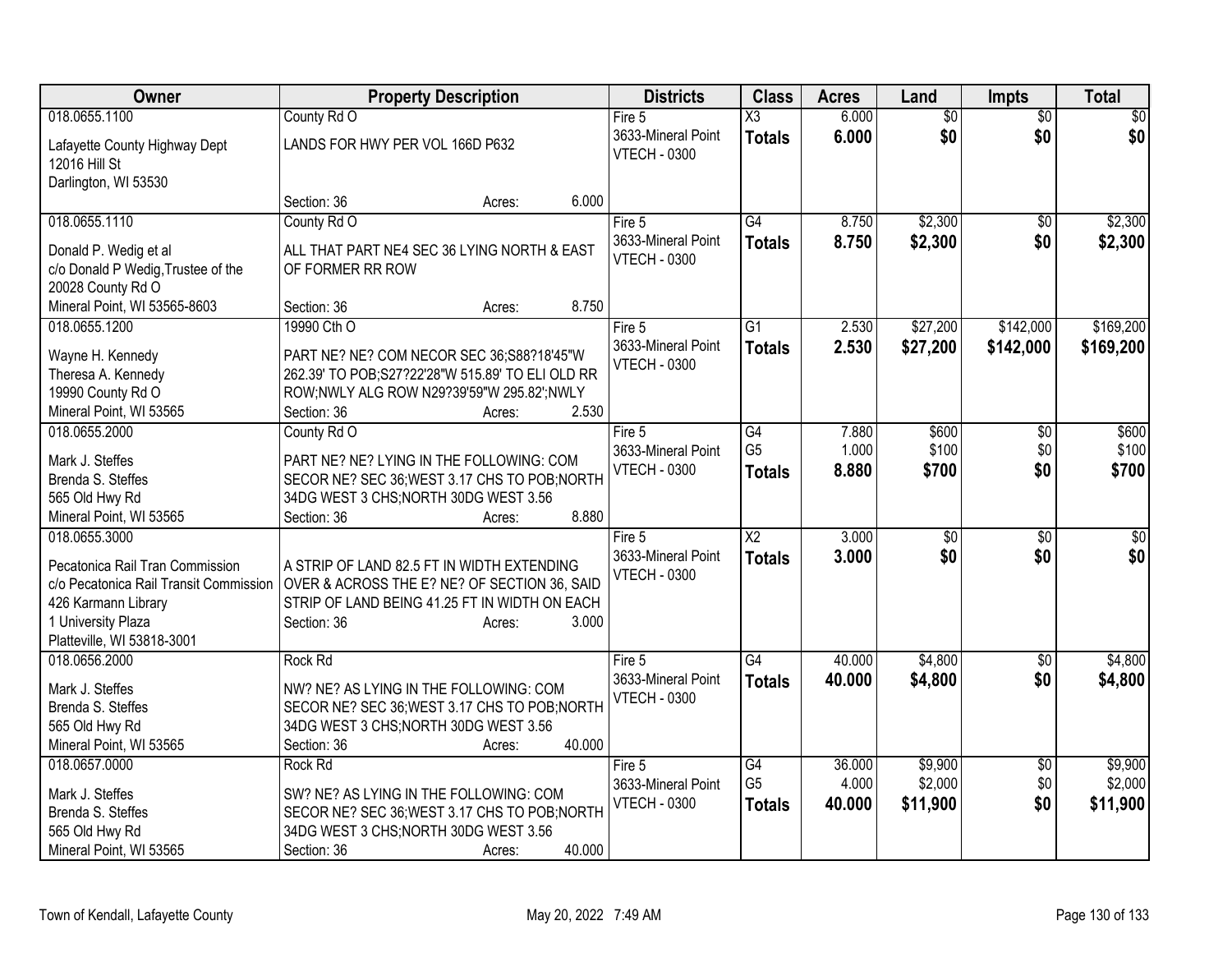| Owner                   | <b>Property Description</b>                       | <b>Districts</b>    | <b>Class</b>    | <b>Acres</b> | Land     | <b>Impts</b>    | <b>Total</b> |
|-------------------------|---------------------------------------------------|---------------------|-----------------|--------------|----------|-----------------|--------------|
| 018.0658.0000           | County Rd O                                       | Fire $5$            | G4              | 14.000       | \$4,100  | $\overline{50}$ | \$4,100      |
| Mark J. Steffes         | PART SE? NE? LYING IN THE FOLLOWING: COM          | 3633-Mineral Point  | G <sub>5</sub>  | 3.900        | \$1,600  | \$0             | \$1,600      |
| Brenda S. Steffes       | SECOR NE? SEC 36; WEST 3.17 CHS TO POB; NORTH     | <b>VTECH - 0300</b> | <b>Totals</b>   | 17.900       | \$5,700  | \$0             | \$5,700      |
| 565 Old Hwy Rd          | 34DG WEST 3 CHS; NORTH 30DG WEST 3.56             |                     |                 |              |          |                 |              |
| Mineral Point, WI 53565 | 17.900<br>Section: 36<br>Acres:                   |                     |                 |              |          |                 |              |
| 018.0659.0000           | Rock Rd                                           | Fire 5              | G4              | 24.000       | \$5,400  | $\overline{50}$ | \$5,400      |
|                         |                                                   | 3633-Mineral Point  | <b>Totals</b>   | 24.000       | \$5,400  | \$0             | \$5,400      |
| Mark J. Steffes         | NE? NW? EXC COM N? COR SEC 36;N89?11'14"W         | <b>VTECH - 0300</b> |                 |              |          |                 |              |
| Brenda S. Steffes       | ALG NLI NW?, 969.99' TO POB;S21?34'37"E 1520.48'  |                     |                 |              |          |                 |              |
| 565 Old Hwy Rd          | TO C/L ROCK RD; ALG SAID C/L: N74?56'47"W 2.72';  |                     |                 |              |          |                 |              |
| Mineral Point, WI 53565 | 24.000<br>Section: 36<br>Acres:                   |                     |                 |              |          |                 |              |
| 018.0659.1000           | 19728 Rock Rd                                     | Fire 5              | G1              | 3.000        | \$30,000 | \$174,500       | \$204,500    |
| Luke E. Steffes         | COM N? COR SEC 36;N89?11'14"W ALG NLI NW?,        | 3633-Mineral Point  | G4              | 35.800       | \$2,700  | \$0             | \$2,700      |
| Jacqueline S. Steffes   | 969.99' TO POB;S21?34'37"E 1520.48' TO C/L ROCK   | <b>VTECH - 0300</b> | G <sub>5</sub>  | 1.000        | \$100    | \$0             | \$100        |
| 19728 Rock Rd           | RD;ALG SAID C/L: N74?56'47"W 2.72'; 204.73'       |                     | <b>Totals</b>   | 39.800       | \$32,800 | \$174,500       | \$207,300    |
| Mineral Point, WI 53565 | 39.800<br>Section: 36<br>Acres:                   |                     |                 |              |          |                 |              |
| 018.0660.1000           | Rock Rd                                           | Fire 5              | G4              | 14.500       | \$3,200  | \$0             | \$3,200      |
|                         |                                                   | 3633-Mineral Point  | G <sub>5</sub>  | 2.000        | \$2,900  | \$0             | \$2,900      |
| Mark J. Steffes         | NW? NW? EXC COM NWCOR SAID NW? SEC 36:EAS         | <b>VTECH - 0300</b> | <b>Totals</b>   | 16.500       | \$6,100  | \$0             | \$6,100      |
| Brenda S. Steffes       | 400 FT TO A POINT, WHICH POINT IS POB; WEST 400   |                     |                 |              |          |                 |              |
| 565 Old Hwy Rd          | FT; SOUTH 450 FT; NELY TO POB & ALSO EXC COM      |                     |                 |              |          |                 |              |
| Mineral Point, WI 53565 | Section: 36<br>16.500<br>Acres:                   |                     |                 |              |          |                 |              |
| 018.0660.2000           | Rock Rd                                           | Fire 5              | $\overline{G4}$ | 0.200        | \$100    | $\overline{30}$ | \$100        |
| Michael J. Schubert     | PART NW? NW? BEG AT A POINT 450 FT SOUTH OF       | 3633-Mineral Point  | <b>Totals</b>   | 0.200        | \$100    | \$0             | \$100        |
| Angela J. Schubert      | NWCOR SAID FORTY; NELY TO A POINT 400 FT EAST     | <b>VTECH - 0300</b> |                 |              |          |                 |              |
| 15119 Fort Defiance Rd  | OF SAID NWCOR; WEST 400' TO SAID NWCOR; SOUTH     |                     |                 |              |          |                 |              |
| Mineral Point, WI 53565 | 0.200<br>Section: 36<br>Acres:                    |                     |                 |              |          |                 |              |
| 018.0661.0000           |                                                   | Fire $5$            | G4              | 39.000       | \$8,800  | $\sqrt{6}$      | \$8,800      |
|                         |                                                   | 3633-Mineral Point  | G <sub>5</sub>  | 1.000        | \$500    | \$0             | \$500        |
| Mark J. Steffes         | SW? NW?                                           | <b>VTECH - 0300</b> | <b>Totals</b>   | 40.000       | \$9,300  | \$0             | \$9,300      |
| Brenda S. Steffes       |                                                   |                     |                 |              |          |                 |              |
| 565 Old Hwy Rd          |                                                   |                     |                 |              |          |                 |              |
| Mineral Point, WI 53565 | 40.000<br>Section: 36<br>Acres:                   |                     |                 |              |          |                 |              |
| 018.0662.0000           | Rock Rd                                           | Fire 5              | G4              | 36.000       | \$8,100  | $\overline{50}$ | \$8,100      |
| Mark J. Steffes         | SE? NW? EXC COM N? COR SEC 36;N89?11'14"W         | 3633-Mineral Point  | G <sub>5</sub>  | 3.000        | \$1,500  | \$0             | \$1,500      |
| Brenda S. Steffes       | ALG NLI NW?, 969.99' TO POB; S21?34'37"E 1520.48' | <b>VTECH - 0300</b> | G7              | 0.500        | \$3,800  | \$8,200         | \$12,000     |
| 565 Old Hwy Rd          | TO C/L ROCK RD; ALG SAID C/L: N74?56'47"W 2.72';  |                     | <b>Totals</b>   | 39.500       | \$13,400 | \$8,200         | \$21,600     |
| Mineral Point, WI 53565 | Section: 36<br>39.500<br>Acres:                   |                     |                 |              |          |                 |              |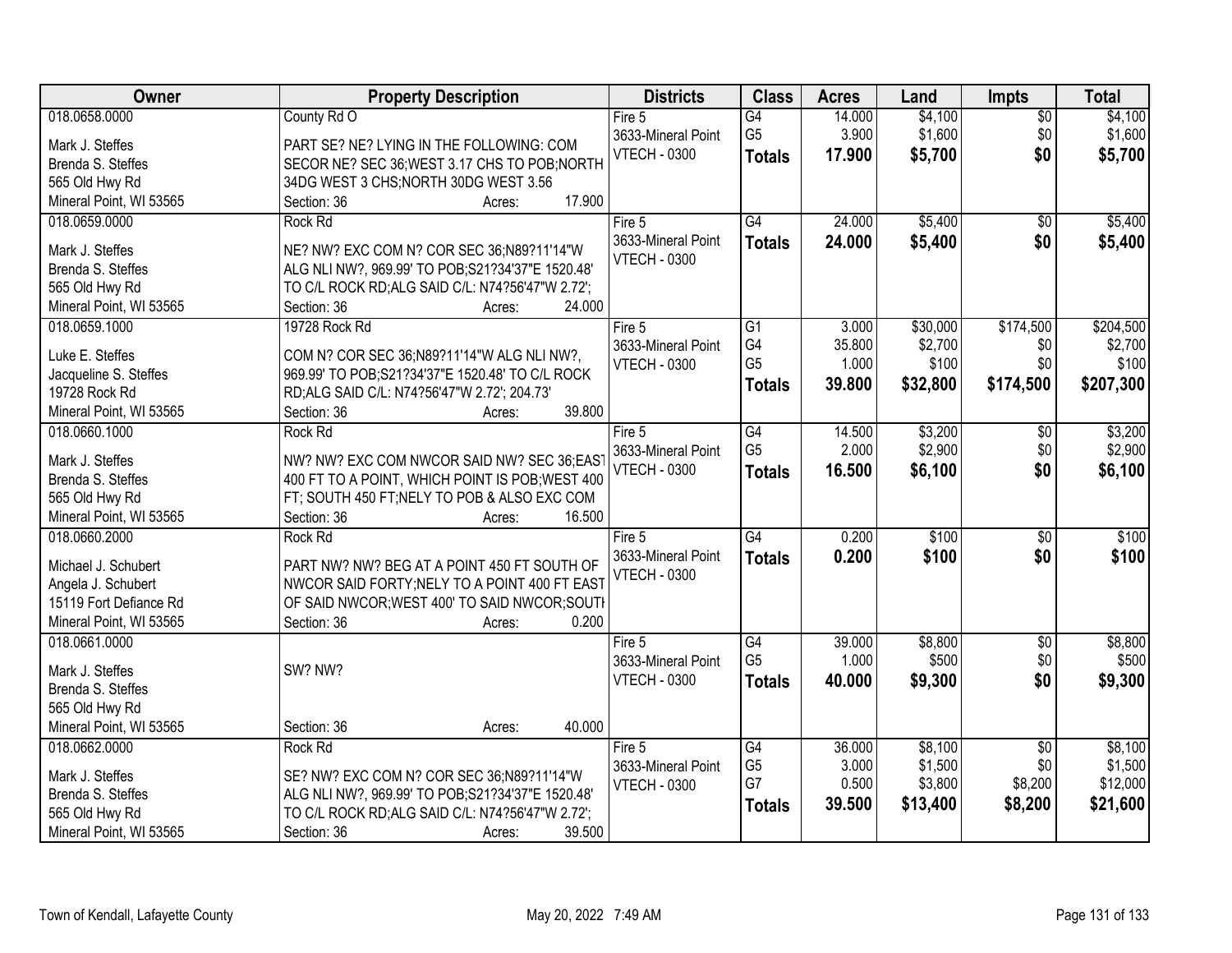| Owner                     | <b>Property Description</b>                        |        |        | <b>Districts</b>    | <b>Class</b>    | <b>Acres</b> | Land    | <b>Impts</b>    | <b>Total</b> |
|---------------------------|----------------------------------------------------|--------|--------|---------------------|-----------------|--------------|---------|-----------------|--------------|
| 018.0663.1000             | Rock Rd                                            |        |        | Fire 5              | $\overline{G4}$ | 15.000       | \$4,000 | $\overline{50}$ | \$4,000      |
| Mark J. Steffes           | NE? SW? LYING IN THE NORTH 30 RDS OF THE           |        |        | 3633-Mineral Point  | <b>Totals</b>   | 15.000       | \$4,000 | \$0             | \$4,000      |
| Brenda S. Steffes         | SOUTH 1/2 OF SECTION 36                            |        |        | <b>VTECH - 0300</b> |                 |              |         |                 |              |
| 565 Old Hwy Rd            |                                                    |        |        |                     |                 |              |         |                 |              |
| Mineral Point, WI 53565   | Section: 36                                        | Acres: | 15.000 |                     |                 |              |         |                 |              |
| 018.0663.2000             | Rock Rd                                            |        |        | Fire 5              | $\overline{G4}$ | 8.250        | \$1,900 | $\overline{50}$ | \$1,900      |
|                           |                                                    |        |        | 3633-Mineral Point  | <b>Totals</b>   | 8.250        | \$1,900 | \$0             | \$1,900      |
| Joseph W. Reichling et al | NE? SW? EXC A STRIP 30 RDS WIDE OFF NORTH          |        |        | <b>VTECH - 0300</b> |                 |              |         |                 |              |
| 14880 County Rd G         | SIDE THEREOF & ALSO EXC BEG S? COR SEC             |        |        |                     |                 |              |         |                 |              |
| Darlington, WI 53530      | 36;N89?55'32"W 2323.40' ALG SLI SW?;S0?03'17"E     |        |        |                     |                 |              |         |                 |              |
|                           | Section: 36                                        | Acres: | 8.250  |                     |                 |              |         |                 |              |
| 018.0664.1000             | Rock Rd                                            |        |        | Fire 5              | 5M              | 4.300        | \$6,000 | $\overline{50}$ | \$6,000      |
| Mark J. Steffes           | NW? SW? LYING IN THE NORTH 30 RDS OF THE           |        |        | 3633-Mineral Point  | G4              | 10.000       | \$2,600 | \$0             | \$2,600      |
| Brenda S. Steffes         | SOUTH 1/2 OF SECTION 36 EXC PART NW? SW? SEC       |        |        | <b>VTECH - 0300</b> | <b>Totals</b>   | 14.300       | \$8,600 | \$0             | \$8,600      |
| 565 Old Hwy Rd            | 36 DESCR AS FOLLOWS: BEG AT A POINT 30 RDS         |        |        |                     |                 |              |         |                 |              |
| Mineral Point, WI 53565   | Section: 36                                        | Acres: | 14.300 |                     |                 |              |         |                 |              |
| 018.0664.3000             | Rock Rd                                            |        |        | Fire 5              | G4              | 2.200        | \$600   | \$0             | \$600        |
|                           |                                                    |        |        | 3633-Mineral Point  | <b>Totals</b>   | 2.200        | \$600   | \$0             | \$600        |
| Joseph W. Reichling et al | NW? SW? EXC A STRIP 30 RDS WIDE OFF NORTH          |        |        | <b>VTECH - 0300</b> |                 |              |         |                 |              |
| 14880 County Rd G         | SIDE THEREOF & ALSO EXC BEG S? COR SEC             |        |        |                     |                 |              |         |                 |              |
| Darlington, WI 53530      | 36;N89?55'32"W 2323.40' ALG SLI SW?;S0?03'17"E     |        |        |                     |                 |              |         |                 |              |
|                           | Section: 36                                        | Acres: | 2.200  |                     |                 |              |         |                 |              |
| 018.0667.1000             | County Rd O                                        |        |        | Fire 5              | $\overline{G4}$ | 0.970        | \$300   | $\overline{30}$ | \$300        |
| Donald P. Wedig et al     | PART NE4 SE4 BEG E4 COR SEC 36:S0.22'45"W ON       |        |        | 3633-Mineral Point  | <b>Totals</b>   | 0.970        | \$300   | \$0             | \$300        |
| 20028 Cty Rd O            | ELI SE4 403.72' TO C/L CTH "O";N27.12'11"W 453.46' |        |        | <b>VTECH - 0300</b> |                 |              |         |                 |              |
| Mineral Point, WI 53565   | ON NLI SE4; N89.53'24" E 209.97' TO POB            |        |        |                     |                 |              |         |                 |              |
|                           | Section: 36                                        | Acres: | 0.970  |                     |                 |              |         |                 |              |
| 018.0667.2000             | County Rd O                                        |        |        | Fire 5              | G4              | 14.360       | \$3,900 | $\overline{50}$ | \$3,900      |
|                           |                                                    |        |        | 3633-Mineral Point  | <b>Totals</b>   | 14.360       | \$3,900 | \$0             | \$3,900      |
| Mark J. Steffes           | NE? SE? LYING IN THE NORTH 30 RDS OF THE           |        |        | <b>VTECH - 0300</b> |                 |              |         |                 |              |
| Brenda S. Steffes         | SOUTH 1/2 OF SECTION 36 EXC BEG E? COR SEC         |        |        |                     |                 |              |         |                 |              |
| 565 Old Hwy Rd            | 36;S0?22'45"W ON ELI SE? 403.72' TO C/L CTH        |        |        |                     |                 |              |         |                 |              |
| Mineral Point, WI 53565   | Section: 36                                        | Acres: | 14.360 |                     |                 |              |         |                 |              |
| 018.0667.3000             | County Rd O                                        |        |        | Fire 5              | G4              | 24.600       | \$6,100 | $\overline{50}$ | \$6,100      |
| Joseph W. Reichling et al | NE? SE? EXC A STRIP 30 RDS WIDE OFF NORTH          |        |        | 3633-Mineral Point  | <b>Totals</b>   | 24.600       | \$6,100 | \$0             | \$6,100      |
| 14880 County Rd G         | SIDE THEREOF & ALSO EXC BEG S? COR SEC             |        |        | <b>VTECH - 0300</b> |                 |              |         |                 |              |
| Darlington, WI 53530      | 36;N89?55'32"W 2323.40' ALG SLI SW?;S0?03'17"E     |        |        |                     |                 |              |         |                 |              |
|                           | Section: 36                                        | Acres: | 24.600 |                     |                 |              |         |                 |              |